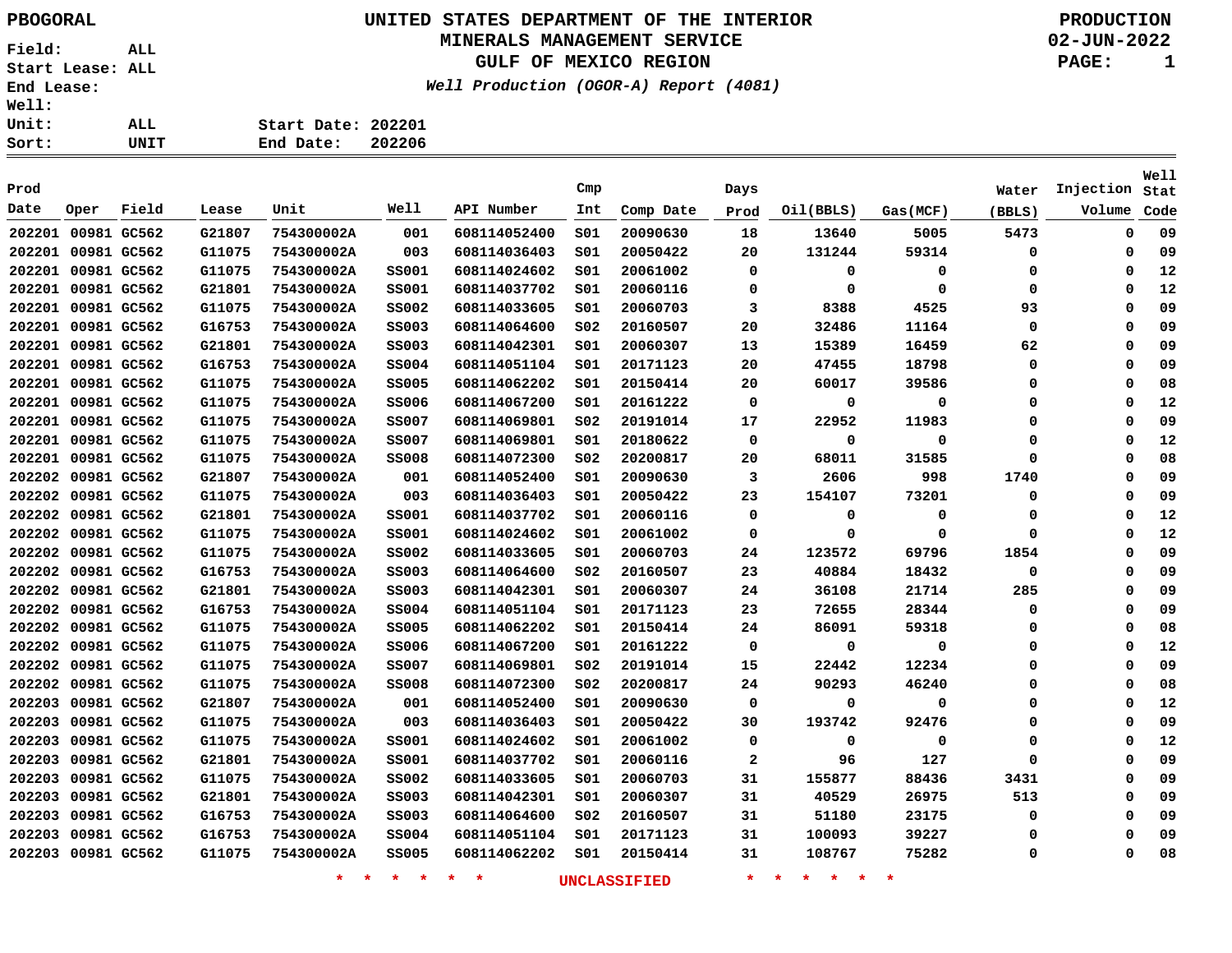**03481 MP041 03481 MP041 03481 MP041** **G03194 G03194 G08461** **754300007A 754300007A 754300007A**

**Start Date: 202201**

# **UNITED STATES DEPARTMENT OF THE INTERIOR PBOGORAL PRODUCTION**

### **MINERALS MANAGEMENT SERVICE**

**GULF OF MEXICO REGION**

**Well Production (OGOR-A) Report (4081)**

**02-JUN-2022**

**PAGE: 2**

**Stat Injection**Volume Code

**Well**

| Sort:        |                    | UNIT  |        | End Date:  | 202206       |              |                       |           |              |           |          |                 |                     |
|--------------|--------------------|-------|--------|------------|--------------|--------------|-----------------------|-----------|--------------|-----------|----------|-----------------|---------------------|
| Prod<br>Date | Oper               | Field | Lease  | Unit       | Well         | API Number   | $\texttt{Cmp}$<br>Int | Comp Date | Days<br>Prod | Oil(BBLS) | Gas(MCF) | Water<br>(BBLS) | Injection<br>Volume |
|              | 202203 00981 GC562 |       | G11075 | 754300002A | <b>SS006</b> | 608114067200 | S01                   | 20161222  | 2            | 688       | 306      | 1275            |                     |
|              | 202203 00981 GC562 |       | G11075 | 754300002A | <b>SS007</b> | 608114069801 | SO <sub>2</sub>       | 20191014  | 31           | 47063     | 25779    | 0               |                     |
|              | 202203 00981 GC562 |       | G11075 | 754300002A | <b>SS008</b> | 608114072300 | S02                   | 20200817  | 31           | 117036    | 60126    | 0               |                     |
|              | 202204 00981 GC562 |       | G21807 | 754300002A | 001          | 608114052400 | SO1                   | 20090630  | 0            | 0         | 0        | 0               |                     |
|              | 202204 00981 GC562 |       | G11075 | 754300002A | 003          | 608114036403 | S01                   | 20050422  | 30           | 188694    | 96565    | 0               |                     |
|              | 202204 00981 GC562 |       | G21801 | 754300002A | <b>SS001</b> | 608114037702 | S01                   | 20060116  | 0            | 0         | 0        | 0               |                     |
|              | 202204 00981 GC562 |       | G11075 | 754300002A | <b>SS001</b> | 608114024602 | S01                   | 20061002  | 0            | 0         | $\Omega$ | 0               |                     |
|              | 202204 00981 GC562 |       | G11075 | 754300002A | <b>SS002</b> | 608114033605 | SO1                   | 20060703  | 30           | 141359    | 76141    | 3964            |                     |
|              | 202204 00981 GC562 |       | G21801 | 754300002A | <b>SS003</b> | 608114042301 | S01                   | 20060307  | 30           | 34464     | 39216    | 417             |                     |
|              | 202204 00981 GC562 |       | G16753 | 754300002A | <b>SS003</b> | 608114064600 | s02                   | 20160507  | 29           | 35583     | 14549    | 0               |                     |
|              | 202204 00981 GC562 |       | G16753 | 754300002A | <b>SS004</b> | 608114051104 | SO1                   | 20171123  | 28           | 91795     | 36741    | 0               |                     |
|              | 202204 00981 GC562 |       | G11075 | 754300002A | <b>SS005</b> | 608114062202 | 501                   | 20150414  | 27           | 89716     | 62945    | 0               |                     |
|              | 202204 00981 GC562 |       | G11075 | 754300002A | <b>SS006</b> | 608114067200 | S01                   | 20161222  | 0            | 0         | 0        | 0               |                     |
|              | 202204 00981 GC562 |       | G11075 | 754300002A | <b>SS007</b> | 608114069801 | S02                   | 20191014  | 27           | 45128     | 22570    | 0               |                     |
|              | 202204 00981 GC562 |       | G11075 | 754300002A | <b>SS008</b> | 608114072300 | S02                   | 20200817  | 29           | 102309    | 52755    | 0               |                     |
|              | 202201 03481 MP041 |       | G03194 | 754300007A | A008         | 177254068200 | SO1                   | 20000226  | 0            | 0         | 0        | 0               |                     |
|              | 202201 03481 MP041 |       | G08461 | 754300007A | A010         | 177254067800 | S01                   | 20000211  | 0            | 0         | 0        | 0               |                     |
|              | 202201 03481 MP041 |       | G08461 | 754300007A | A012         | 177254070700 | S01                   | 20120502  | 0            | 0         | 0        | 0               |                     |
|              | 202201 03481 MP041 |       | G08461 | 754300007A | A013         | 177254070601 | 501                   | 20140211  | 31           | 4503      | 3770     | 22509           |                     |
|              | 202201 03481 MP041 |       | G03194 | 754300007A | A014         | 177254070800 | 501                   | 20010404  | 0            | 0         | 0        | 0               |                     |
|              | 202201 03481 MP041 |       | G08461 | 754300007A | A015         | 177254082800 | S01                   | 20061028  | 0            | 0         | 0        | 0               |                     |
|              | 202201 03481 MP041 |       | G08461 | 754300007A | A016         | 177254076500 | S01                   | 20030711  | 0            | 0         | 0        | 0               |                     |
|              | 202201 03481 MP041 |       | G03194 | 754300007A | <b>A019</b>  | 177254088600 | SO1                   | 20140323  | 31           | 2920      | 3609     | 1837            |                     |
|              | 202202 03481 MP041 |       | G03194 | 754300007A | A008         | 177254068200 | SO1                   | 20000226  | 1            | 30        | 71       | 311             |                     |
|              | 202202 03481 MP041 |       | G08461 | 754300007A | A010         | 177254067800 | S01                   | 20000211  | 0            | 0         | 0        | 0               |                     |
|              | 202202 03481 MP041 |       | G08461 | 754300007A | A012         | 177254070700 | S01                   | 20120502  | 0            | 0         | 0        | 0               |                     |
|              | 202202 03481 MP041 |       | G08461 | 754300007A | A013         | 177254070601 | S01                   | 20140211  | 27           | 3743      | 3181     | 18820           |                     |
|              | 202202 03481 MP041 |       | G03194 | 754300007A | A014         | 177254070800 | 501                   | 20010404  | 0            | 0         | 0        | 0               |                     |
|              | 202202 03481 MP041 |       | G08461 | 754300007A | A015         | 177254082800 | S01                   | 20061028  | 0            | 0         |          |                 |                     |
|              | 202202 03481 MP041 |       | G08461 | 754300007A | A016         | 177254076500 | S01                   | 20030711  | 0            | 0         | 0        | 0               |                     |

**\* \* \* \* \* \* UNCLASSIFIED \* \* \* \* \* \***

**S01 S01 S01**  

 

 

 

 

 **A019 A008 A010**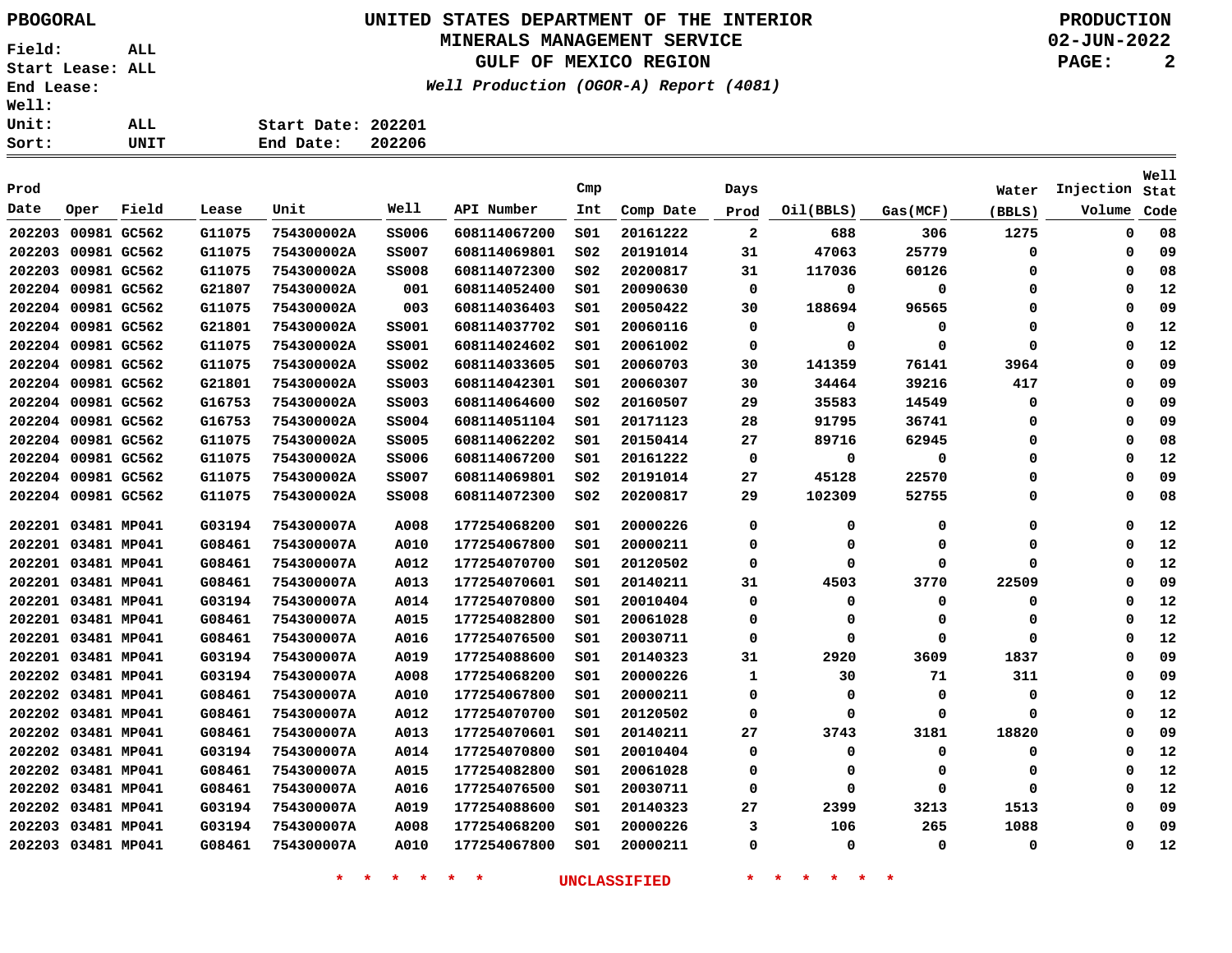## **UNITED STATES DEPARTMENT OF THE INTERIOR PBOGORAL PRODUCTION**

#### **MINERALS MANAGEMENT SERVICE**

**GULF OF MEXICO REGION**

**Well Production (OGOR-A) Report (4081)**

**02-JUN-2022**

**PAGE: 3**

| <b>Well:</b> |      |                     |
|--------------|------|---------------------|
| Unit:        | ALL. | Start Date: 202201  |
| Sort:        | UNIT | 202206<br>End Date: |
|              |      |                     |

| Prod               |             |       |         |            |              |              | Cmp             |           | Days        |                |          | Water       | Injection | Well<br>Stat |
|--------------------|-------------|-------|---------|------------|--------------|--------------|-----------------|-----------|-------------|----------------|----------|-------------|-----------|--------------|
| Date               | Oper        | Field | Lease   | Unit       | Well         | API Number   | Int             | Comp Date | Prod        | Oil(BBLS)      | Gas(MCF) | (BBLS)      | Volume    | Code         |
| 202203             | 03481 MP041 |       | G08461  | 754300007A | A012         | 177254070700 | s01             | 20120502  | $\mathbf 0$ | 0              | 0        | $\mathbf 0$ | 0         | 12           |
| 202203             | 03481 MP041 |       | G08461  | 754300007A | A013         | 177254070601 | SO1             | 20140211  | 31          | 3800           | 3376     | 20247       | 0         | 09           |
| 202203             | 03481 MP041 |       | G03194  | 754300007A | A014         | 177254070800 | S01             | 20010404  | $\Omega$    | 0              | 0        | $\Omega$    | 0         | 12           |
| 202203 03481 MP041 |             |       | G08461  | 754300007A | A015         | 177254082800 | SO1             | 20061028  | $\Omega$    | 0              | 0        | $\Omega$    | 0         | 12           |
| 202203 03481 MP041 |             |       | G08461  | 754300007A | A016         | 177254076500 | S01             | 20030711  | $\Omega$    | 0              | 0        | $\Omega$    | 0         | 12           |
| 202203             | 03481 MP041 |       | G03194  | 754300007A | A019         | 177254088600 | SO1             | 20140323  | 31          | 2494           | 3676     | 1584        | 0         | 09           |
| 202201             | 01284 WILD  |       | \$00539 | 754301004A | 001          | 012032027100 | SO1             | 19930307  | 0           | 0              | 0        | 0           | 0         | 13           |
| 202201             | 01284 WILD  |       | \$00538 | 754301004A | 001          | 012032016500 | SO1             | 19930309  | 3           | 0              | 1070     | 0           | 0         | 11           |
| 202201 01284 WILD  |             |       | \$00538 | 754301004A | 002          | 012032029300 | SO1             | 20020910  | 31          | 52             | 199787   | 3326        | 0         | 11           |
| 202201 01284 WILD  |             |       | \$00538 | 754301004A | 003          | 012032030900 | S01             | 20090610  | 0           | 0              | 0        | 0           | 0         | 13           |
| 202201 01284 MO827 |             |       | G05060  | 754301004A | CB001        | 608154003000 | SO1             | 19930125  | 31          | 24             | 99885    | 1414        | 0         | 11           |
| 202202 01284 WILD  |             |       | \$00539 | 754301004A | 001          | 012032027100 | S01             | 19930307  | 0           | 0              | 0        | 0           | 0         | 13           |
| 202202 01284 WILD  |             |       | \$00538 | 754301004A | 001          | 012032016500 | SO1             | 19930309  | 5           | 0              | 1145     | 0           | 0         | 11           |
| 202202             | 01284 WILD  |       | \$00538 | 754301004A | 002          | 012032029300 | S01             | 20020910  | 28          | 69             | 170415   | 3145        | 0         | 11           |
| 202202             | 01284 WILD  |       | \$00538 | 754301004A | 003          | 012032030900 | SO1             | 20090610  | 0           | 0              | 0        | 0           | 0         | 13           |
| 202202             | 01284 MO827 |       | G05060  | 754301004A | CB001        | 608154003000 | S01             | 19930125  | 28          | 33             | 92080    | 1358        | 0         | 11           |
| 202203 01284 WILD  |             |       | \$00539 | 754301004A | 001          | 012032027100 | SO1             | 19930307  | 0           | 0              | 0        | 0           | 0         | 13           |
| 202203             | 01284 WILD  |       | S00538  | 754301004A | 001          | 012032016500 | SO1             | 19930309  | 3           | 0              | 343      | $\Omega$    | 0         | 11           |
| 202203             | 01284 WILD  |       | \$00538 | 754301004A | 002          | 012032029300 | SO1             | 20020910  | 31          | 96             | 176052   | 3313        | 0         | 11           |
| 202203             | 01284 WILD  |       | \$00538 | 754301004A | 003          | 012032030900 | S01             | 20090610  | $\Omega$    | 0              | 0        | $\Omega$    | $\Omega$  | 13           |
| 202203             | 01284 MO827 |       | G05060  | 754301004A | CB001        | 608154003000 | SO1             | 19930125  | 31          | 48             | 94401    | 1488        | 0         | 11           |
| 202201             | 00059 GB200 |       | G17307  | 754303001A | 002          | 608074027002 | SO1             | 20050905  | 0           | 0              | 0        | 0           | 0         | 13           |
| 202201             | 00059 GB200 |       | G15852  | 754303001A | 003          | 608074021100 | S02             | 20030525  | 1           | 1              | 0        | 0           | 0         | 11           |
| 202202             | 00059 GB200 |       | G17307  | 754303001A | 002          | 608074027002 | SO1             | 20050905  | $\Omega$    | 0              | 0        | 0           | 0         | 13           |
| 202202             | 00059 GB200 |       | G15852  | 754303001A | 003          | 608074021100 | S02             | 20030525  | 1           | 5              | 0        | $\Omega$    | $\Omega$  | 11           |
| 202203             | 00059 GB200 |       | G17307  | 754303001A | 002          | 608074027002 | SO1             | 20050905  | $\Omega$    | 0              | 0        | $\Omega$    | 0         | 13           |
| 202203             | 00059 GB200 |       | G15852  | 754303001A | 003          | 608074021100 | S02             | 20030525  | 1           | $\overline{a}$ | $\Omega$ | $\Omega$    | $\Omega$  | 11           |
| 202201             | 02375 MP073 |       | S06894  | 754303003A | <b>B020C</b> | 177254060200 | DO <sub>2</sub> | 19960227  | 19          | 752            | 0        | 770         | 0         | 09           |
| 202202             | 02375 MP073 |       | S06894  | 754303003A | <b>B020C</b> | 177254060200 | DO <sub>2</sub> | 19960227  | 3           | 146            | 0        | 111         | 0         | 09           |
| 202203             | 02375 MP073 |       | S06894  | 754303003A | <b>B020C</b> | 177254060200 | D02             | 19960227  | 21          | 1210           | 3949     | 3517        | 0         | 09           |
| 202201 00981 GB668 |             |       | G17407  | 754304002A | A002         | 608074065701 | SO1             | 20040317  | $\Omega$    | 0              | 0        | 0           | 0         | 12           |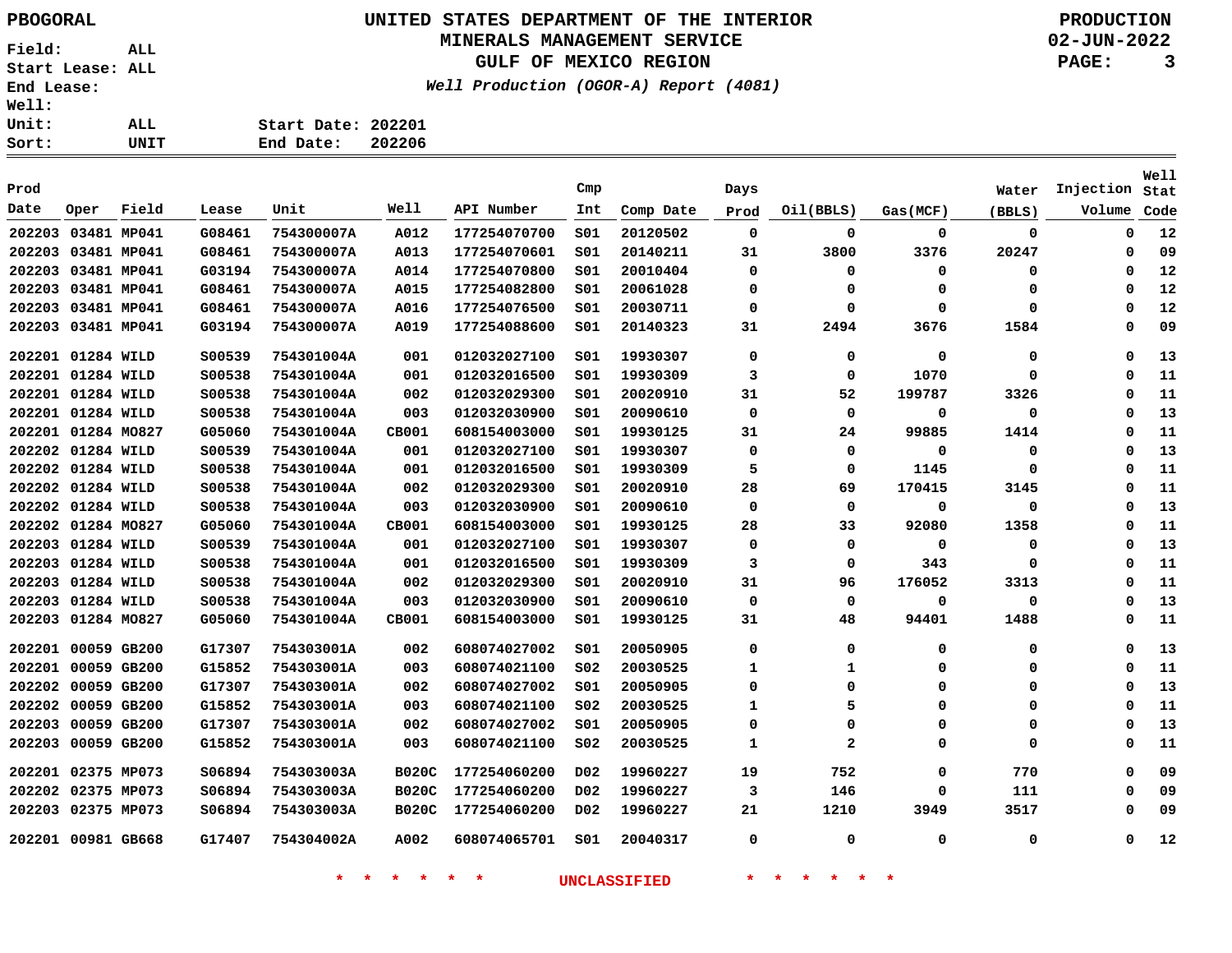## **UNITED STATES DEPARTMENT OF THE INTERIOR PBOGORAL PRODUCTION**

#### **MINERALS MANAGEMENT SERVICE**

**GULF OF MEXICO REGION**

**Well Production (OGOR-A) Report (4081)**

**02-JUN-2022**

**PAGE: 4**

**Stat Injection**Volume Code

**Well**

 

| Unit:              |             | ALL         |        | Start Date: 202201 |              |              |                 |           |      |           |           |        |           |
|--------------------|-------------|-------------|--------|--------------------|--------------|--------------|-----------------|-----------|------|-----------|-----------|--------|-----------|
| Sort:              |             | <b>UNIT</b> |        | End Date:          | 202206       |              |                 |           |      |           |           |        |           |
| Prod               |             |             |        |                    |              |              | Cmp             |           | Days |           |           | Water  | Injection |
| Date               | Oper        | Field       | Lease  | Unit               | Well         | API Number   | Int             | Comp Date | Prod | Oil(BBLS) | Gas (MCF) | (BBLS) | Volume    |
| 202201             |             | 00981 GB668 | G17407 | 754304002A         | A004         | 608074065903 | SO1             | 20040506  | 0    | 0         | 0         | 0      |           |
| 202201 00981 GB668 |             |             | G17407 | 754304002A         | A006         | 608074066202 | SO <sub>2</sub> | 20101222  | 0    | 0         | 0         | 0      |           |
| 202201             |             | 00981 GB668 | G17407 | 754304002A         | A007         | 608074066300 | S02             | 20090805  | 0    | 0         | 0         | 0      |           |
| 202201             |             | 00981 GB668 | G17407 | 754304002A         | <b>SS010</b> | 608074067300 | SO1             | 20050622  | 13   | 0         | 6621      | 39     |           |
| 202201             | 00981 GB668 |             | G17407 | 754304002A         | SS011        | 608074067500 | SO <sub>2</sub> | 20140814  | 0    | 0         | 0         | 0      |           |
| 202202             |             | 00981 GB668 | G17407 | 754304002A         | A002         | 608074065701 | S01             | 20040317  | 0    | 0         | 0         | 0      |           |
| 202202 00981 GB668 |             |             | G17407 | 754304002A         | A004         | 608074065903 | SO1             | 20040506  | 0    | $\Omega$  | 0         | 0      |           |
| 202202             |             | 00981 GB668 | G17407 | 754304002A         | A006         | 608074066202 | SO <sub>2</sub> | 20101222  | 0    | 0         | $\Omega$  | 0      |           |
| 202202             | 00981 GB668 |             | G17407 | 754304002A         | A007         | 608074066300 | SO <sub>2</sub> | 20090805  | 0    | 0         | 0         | 0      |           |
| 202202             |             | 00981 GB668 | G17407 | 754304002A         | SS010        | 608074067300 | S01             | 20050622  | 20   | $\Omega$  | 11649     | 29     |           |
| 202202             |             | 00981 GB668 | G17407 | 754304002A         | SS011        | 608074067500 | SO <sub>2</sub> | 20140814  | 0    | 0         | 0         | 0      |           |
| 202203             |             | 00981 GB668 | G17407 | 754304002A         | A002         | 608074065701 | SO1             | 20040317  | 0    | 0         | 0         | 0      |           |
| 202203             |             | 00981 GB668 | G17407 | 754304002A         | A004         | 608074065903 | S01             | 20040506  | 0    | $\Omega$  | 0         | 0      |           |
| 202203             |             | 00981 GB668 | G17407 | 754304002A         | A006         | 608074066202 | SO <sub>2</sub> | 20101222  | 0    | 0         | 0         | 0      |           |
| 202203             |             | 00981 GB668 | G17407 | 754304002A         | A007         | 608074066300 | SO <sub>2</sub> | 20090805  | 0    | 0         | O         | 0      |           |
| 202203             |             | 00981 GB668 | G17407 | 754304002A         | SS010        | 608074067300 | S01             | 20050622  | 18   | 235       | 12449     | 6      |           |
| 202203             |             | 00981 GB668 | G17407 | 754304002A         | <b>SS011</b> | 608074067500 | S02             | 20140814  | 0    | 0         | 0         | 0      |           |
| 202204 00981 GB668 |             |             | G17407 | 754304002A         | A002         | 608074065701 | SO1             | 20040317  | 0    | 0         | 0         | 0      |           |
| 202204 00981 GB668 |             |             | G17407 | 754304002A         | A004         | 608074065903 | SO1             | 20040506  | 0    | 0         | 0         | 0      |           |
| 202204 00981 GB668 |             |             | G17407 | 754304002A         | A006         | 608074066202 | SO <sub>2</sub> | 20101222  | 0    | 0         | 0         | 0      |           |
| 202204 00981 GB668 |             |             | G17407 | 754304002A         | A007         | 608074066300 | S02             | 20090805  | 0    | $\Omega$  | $\Omega$  | 0      |           |
| 202204 00981 GB668 |             |             | G17407 | 754304002A         | <b>SS010</b> | 608074067300 | SO1             | 20050622  | 28   | 0         | 14412     | 13     |           |
| 202204 00981 GB668 |             |             | G17407 | 754304002A         | SS011        | 608074067500 | SO <sub>2</sub> | 20140814  | 0    | 0         | 0         | 0      |           |
| 202201             | 02481 GC743 |             | G15607 | 754305003A         | <b>DC102</b> | 608114055500 | S01             | 20091231  | 26   | 0         | 0         | 0      | 180558    |
| 202201 02481 GC743 |             |             | G15607 | 754305003A         | <b>DC103</b> | 608114055400 | S01             | 20130601  | 0    | 0         | 0         | 0      |           |
| 202201 02481 GC743 |             |             | G15607 | 754305003A         | <b>DC111</b> | 608114039900 | SO1             | 20061112  | 31   | 118975    | 66701     | 48650  |           |
| 202201 02481 GC743 |             |             | G15607 | 754305003A         | <b>DC112</b> | 608114040001 | SO1             | 20070410  | 23   | 36599     | 35569     | 9272   |           |
|                    |             |             |        |                    |              |              |                 |           |      |           |           |        |           |

 **02481 GC743 02481 GC743 02481 GC743 02481 GC743 02481 GC743 02481 GC743 G15607 G15607 G15607 G15607 G15607 G15607 754305003A 754305003A 754305003A 754305003A 754305003A 754305003A DC113 DC114 DC121 DC122 DC123 DC124 S02 S01 S02 S01 S01 S01**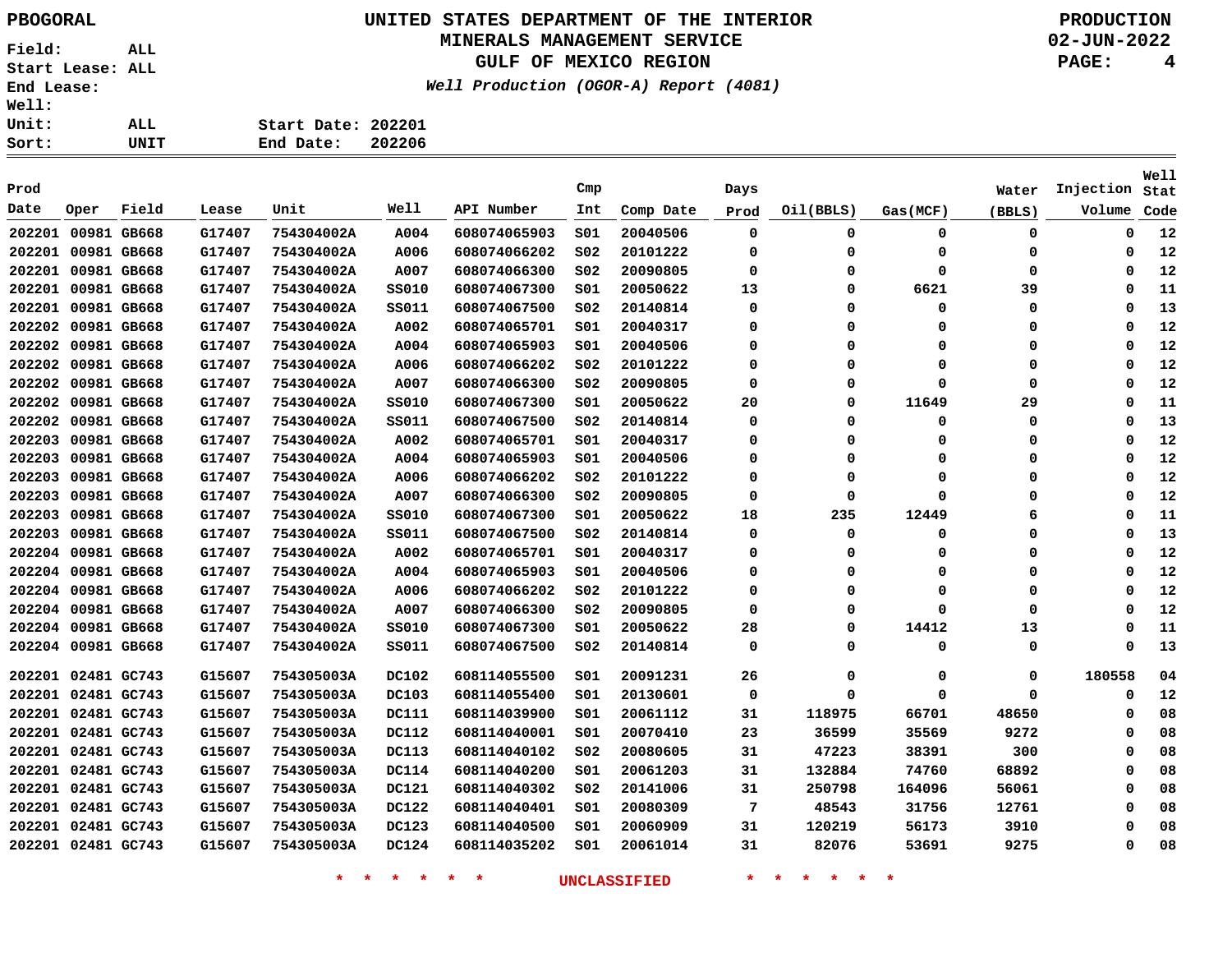### **UNITED STATES DEPARTMENT OF THE INTERIOR PBOGORAL PRODUCTION MINERALS MANAGEMENT SERVICE**

**GULF OF MEXICO REGION**

**02-JUN-2022 PAGE: 5**

**Well Production (OGOR-A) Report (4081) Start Date: 202201 End Date: 202206**

|      |                    |       |        |                    |                 |              |                 |                     |         |                                             |          |          |             | Well |
|------|--------------------|-------|--------|--------------------|-----------------|--------------|-----------------|---------------------|---------|---------------------------------------------|----------|----------|-------------|------|
| Prod |                    |       |        |                    |                 |              | Cmp             |                     | Days    |                                             |          | Water    | Injection   | Stat |
| Date | Oper               | Field | Lease  | Unit               | Well            | API Number   | Int             | Comp Date           | Prod    | Oil(BBLS)                                   | Gas(MCF) | (BBLS)   | Volume      | Code |
|      | 202201 02481 GC743 |       | G15608 | 754305003A         | <b>DC131</b>    | 608114040600 | SO1             | 20100128            | 31      | 35456                                       | 31497    | 15988    | $\mathbf 0$ | 08   |
|      | 202201 02481 GC743 |       | G15607 | 754305003A         | <b>DC132</b>    | 608114040700 | SO <sub>3</sub> | 20170925            | 31      | 104789                                      | 73445    | 101776   | 0           | 08   |
|      | 202201 02481 GC743 |       | G15607 | 754305003A         | DC133           | 608114040802 | SO <sub>2</sub> | 20170520            | 31      | 83879                                       | 47035    | 81497    | 0           | 08   |
|      | 202201 02481 GC743 |       | G15607 | 754305003A         | DC134           | 608114040900 | SO <sub>3</sub> | 20210408            | 31      | 58686                                       | 49356    | 2571     | 0           | 08   |
|      | 202201 02481 GC743 |       | G15607 | 754305003A         | <b>DC141</b>    | 608114041000 | S01             | 20161211            | 31      | 69692                                       | 81234    | 740      | 0           | 08   |
|      | 202201 02481 GC743 |       | G15607 | 754305003A         | DC142           | 608114041100 | SO <sub>2</sub> | 20170412            | 26      | 28393                                       | 31838    | 30       | 0           | 08   |
|      | 202201 02481 GC743 |       | G15607 | 754305003A         | <b>DC143</b>    | 608114041200 | S01             | 20060428            | 31      | 116983                                      | 65581    | 85478    | 0           | 08   |
|      | 202201 02481 GC743 |       | G15607 | 754305003A         | DC144           | 608114041300 | 501             | 20170617            | 30      | 35894                                       | 27511    | 4        | 0           | 08   |
|      | 202201 02481 GC743 |       | G15607 | 754305003A         | DC212           | 608114073300 | SO1             | 20200714            | 31      | 41046                                       | 24855    | 0        | 0           | 08   |
|      | 202201 02481 GC743 |       | G15607 | 754305003A         | DC213           | 608114072700 | 501             | 20210223            | 31      | 198722                                      | 222866   | 1838     | 0           | 08   |
|      | 202201 02481 GC743 |       | G15607 | 754305003A         | <b>DC221</b>    | 608114073501 | 501             | 20201220            | 31      | 351153                                      | 229698   | 0        | 0           | 08   |
|      | 202201 02481 GC743 |       | G15607 | 754305003A         | DC311           | 608114054800 | SO1             | 20200921            | 31      | 64662                                       | 27192    | 24277    | 0           | 08   |
|      | 202201 02481 GC743 |       | G15604 | 754305003A         | DC312           | 608114054901 | S01             | 20130314            | 29      | 73142                                       | 50456    | 49865    | 0           | 08   |
|      | 202201 02481 GC743 |       | G15607 | 754305003A         | DC314           | 608114055001 | S01             | 20120601            | 31      | 64379                                       | 50460    | 105908   | 0           | 08   |
|      | 202201 02481 GC743 |       | G15607 | 754305003A         | <b>DC317</b>    | 608114059800 | 501             | 20150701            | 31      | 73300                                       | 44514    | 63068    | $\Omega$    | 08   |
|      | 202201 02481 GC743 |       | G15607 | 754305003A         | DC321           | 608114059300 | SO <sub>2</sub> | 20200611            | 31      | 86886                                       | 61682    | 74762    | 0           | 08   |
|      | 202201 02481 GC743 |       | G15604 | 754305003A         | DC322           | 608114059602 | 501             | 20140404            | 0       | 0                                           | 0        | 0        | 0           | 12   |
|      | 202201 02481 GC743 |       | G15607 | 754305003A         | DC323           | 608114059400 | S02             | 20180428            | 31      | 124995                                      | 122679   | 661      | 0           | 08   |
|      | 202201 02481 GC743 |       | G15607 | 754305003A         | DC324           | 608114059500 | S02             | 20180112            | 3       | 1557                                        | 727      | 0        | 0           | 08   |
|      | 202201 02481 GC743 |       | G15607 | 754305003A         | DC801           | 608114065000 | SO1             | 20160113            | 26      | 0                                           | 0        | 0        | 653452      | 04   |
|      | 202202 02481 GC743 |       | G15607 | 754305003A         | <b>DC102</b>    | 608114055500 | SO1             | 20091231            | 28      | 0                                           | 0        | 0        | 241538      | 04   |
|      | 202202 02481 GC743 |       | G15607 | 754305003A         | <b>DC103</b>    | 608114055400 | SO1             | 20130601            | 0       | 0                                           | 0        | $\Omega$ | 0           | 12   |
|      | 202202 02481 GC743 |       | G15607 | 754305003A         | DC111           | 608114039900 | SO1             | 20061112            | 28      | 123347                                      | 69557    | 55875    | 0           | 08   |
|      | 202202 02481 GC743 |       | G15607 | 754305003A         | <b>DC112</b>    | 608114040001 | SO1             | 20070410            | 23      | 29867                                       | 29189    | 8028     | 0           | 08   |
|      | 202202 02481 GC743 |       | G15607 | 754305003A         | <b>DC113</b>    | 608114040102 | SO <sub>2</sub> | 20080605            | 25      | 30613                                       | 25035    | 215      | 0           | 08   |
|      | 202202 02481 GC743 |       | G15607 | 754305003A         | <b>DC114</b>    | 608114040200 | SO1             | 20061203            | 28      | 105696                                      | 59841    | 60634    | 0           | 08   |
|      | 202202 02481 GC743 |       | G15607 | 754305003A         | <b>DC121</b>    | 608114040302 | SO <sub>2</sub> | 20141006            | 28      | 191243                                      | 125840   | 48907    | 0           | 08   |
|      | 202202 02481 GC743 |       | G15607 | 754305003A         | <b>DC122</b>    | 608114040401 | 501             | 20080309            | 28      | 67056                                       | 42129    | 17969    | 0           | 08   |
|      | 202202 02481 GC743 |       | G15607 | 754305003A         | <b>DC123</b>    | 608114040500 | SO1             | 20060909            | 28      | 102169                                      | 48027    | 3681     | 0           | 08   |
|      | 202202 02481 GC743 |       | G15607 | 754305003A         | DC124           | 608114035202 | SO1             | 20061014            | 28      | 69661                                       | 45837    | 9018     | 0           | 08   |
|      | 202202 02481 GC743 |       | G15608 | 754305003A         | <b>DC131</b>    | 608114040600 | 501             | 20100128            | 28      | 28387                                       | 25351    | 14175    | 0           | 08   |
|      | 202202 02481 GC743 |       | G15607 | 754305003A         | DC132           | 608114040700 | SO <sub>3</sub> | 20170925            | 28      | 89549                                       | 63141    | 96307    | 0           | 08   |
|      | 202202 02481 GC743 |       | G15607 | 754305003A         | DC133           | 608114040802 | SO <sub>2</sub> | 20170520            | 28      | 80564                                       | 45444    | 86635    | 0           | 08   |
|      | 202202 02481 GC743 |       | G15607 | 754305003A         | DC134           | 608114040900 | SO <sub>3</sub> | 20210408            | 25      | 41143                                       | 34807    | 1997     | $\Omega$    | 08   |
|      |                    |       |        | $\star$<br>$\star$ | $\star$ $\star$ | $*$ *        |                 | <b>UNCLASSIFIED</b> | $\star$ | $\star$<br>$\star$<br><b>Reserves</b><br>一大 | $\star$  |          |             |      |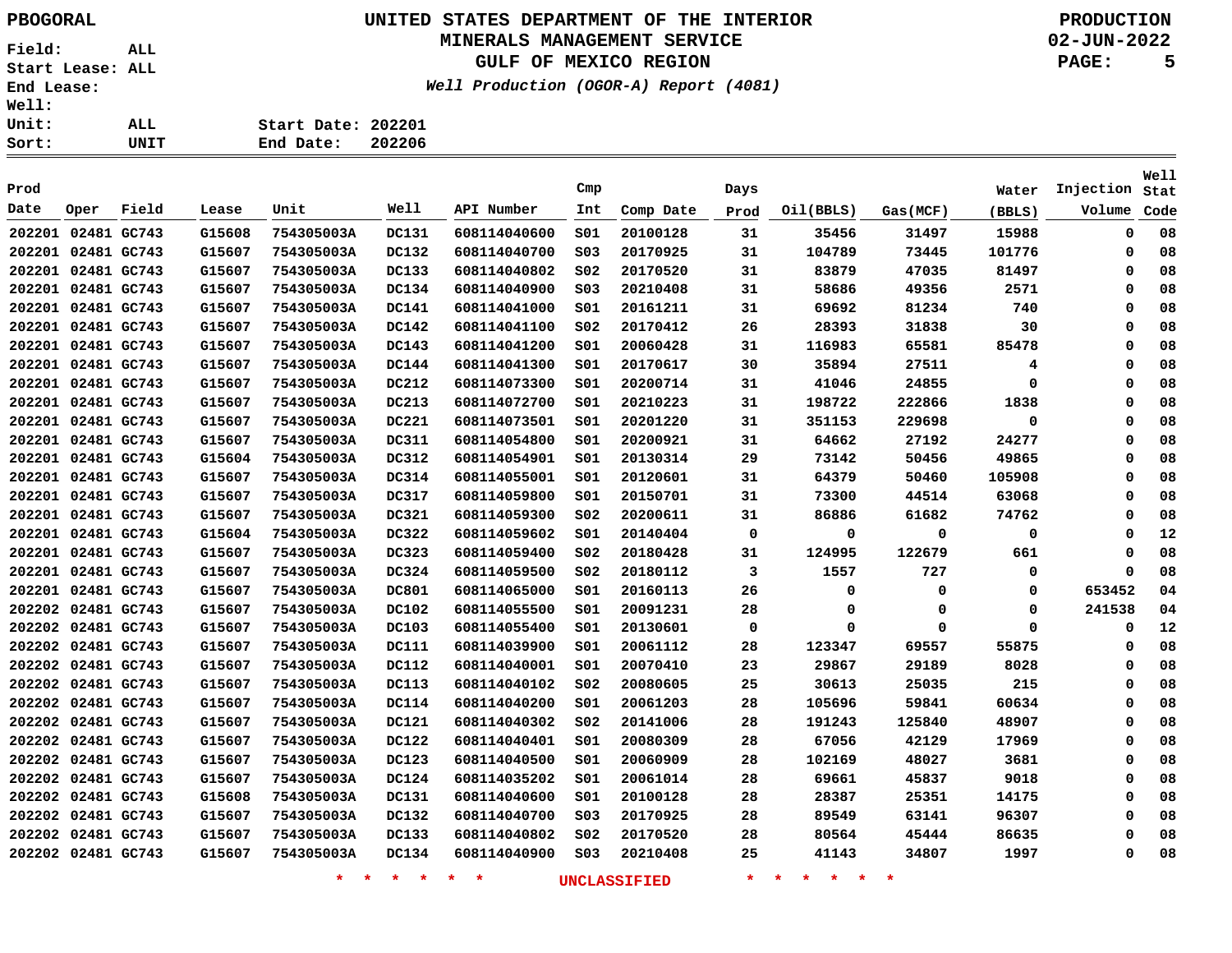### **UNITED STATES DEPARTMENT OF THE INTERIOR PBOGORAL PRODUCTION MINERALS MANAGEMENT SERVICE**

**GULF OF MEXICO REGION**

**Well Production (OGOR-A) Report (4081)**

**02-JUN-2022 PAGE: 6**

| . :          |      |                    |        |
|--------------|------|--------------------|--------|
| $\mathbf{r}$ | ALL. | Start Date: 202201 |        |
| : :          | UNIT | End Date:          | 202206 |

| Prod               |             |             |        |                    |              |              | Cmp             |              | Days         |                           |          | Water  | Injection | <b>Well</b><br>Stat |
|--------------------|-------------|-------------|--------|--------------------|--------------|--------------|-----------------|--------------|--------------|---------------------------|----------|--------|-----------|---------------------|
| Date               | Oper        | Field       | Lease  | Unit               | Well         | API Number   | Int             | Comp Date    | Prod         | Oil(BBLS)                 | Gas(MCF) | (BBLS) | Volume    | Code                |
| 202202 02481 GC743 |             |             | G15607 | 754305003A         | <b>DC141</b> | 608114041000 | SO1             | 20161211     | 28           | 68942                     | 71258    | 811    | 0         | 08                  |
| 202202 02481 GC743 |             |             | G15607 | 754305003A         | <b>DC142</b> | 608114041100 | SO <sub>2</sub> | 20170412     | 28           | 42626                     | 48084    | 50     | 0         | 08                  |
| 202202 02481 GC743 |             |             | G15607 | 754305003A         | DC143        | 608114041200 | SO1             | 20060428     | 28           | 101852                    | 57450    | 82452  | $\Omega$  | 08                  |
| 202202 02481 GC743 |             |             | G15607 | 754305003A         | <b>DC144</b> | 608114041300 | SO1             | 20170617     | 22           | 28463                     | 21260    | 3      | 0         | 08                  |
| 202202 02481 GC743 |             |             | G15607 | 754305003A         | DC212        | 608114073300 | SO1             | 20200714     | 28           | 60786                     | 37026    | 0      | 0         | 08                  |
| 202202 02481 GC743 |             |             | G15607 | 754305003A         | DC213        | 608114072700 | SO1             | 20210223     | 28           | 173337                    | 195411   | 1776   | 0         | 08                  |
| 202202 02481 GC743 |             |             | G15607 | 754305003A         | <b>DC221</b> | 608114073501 | SO1             | 20201220     | 28           | 316694                    | 208370   | 0      | 0         | 08                  |
| 202202 02481 GC743 |             |             | G15607 | 754305003A         | <b>DC311</b> | 608114054800 | SO1             | 20200921     | 28           | 63701                     | 26944    | 28858  | 0         | 08                  |
| 202202 02481 GC743 |             |             | G15604 | 754305003A         | DC312        | 608114054901 | SO1             | 20130314     | 20           | 40375                     | 28014    | 30489  | 0         | 08                  |
| 202202 02481 GC743 |             |             | G15607 | 754305003A         | DC314        | 608114055001 | SO1             | 20120601     | 28           | 55981                     | 44134    | 102005 | $\Omega$  | 08                  |
| 202202 02481 GC743 |             |             | G15607 | 754305003A         | DC317        | 608114059800 | SO1             | 20150701     | 28           | 68233                     | 41695    | 65039  | $\Omega$  | 08                  |
| 202202 02481 GC743 |             |             | G15607 | 754305003A         | DC321        | 608114059300 | SO <sub>2</sub> | 20200611     | 28           | 70008                     | 50000    | 66730  | $\Omega$  | 08                  |
| 202202 02481 GC743 |             |             | G15604 | 754305003A         | DC322        | 608114059602 | SO1             | 20140404     | 0            | 0                         | 0        | 0      | 0         | 12                  |
| 202202 02481 GC743 |             |             | G15607 | 754305003A         | DC323        | 608114059400 | SO <sub>2</sub> | 20180428     | 28           | 104678                    | 103312   | 613    | $\Omega$  | 08                  |
| 202202 02481 GC743 |             |             | G15607 | 754305003A         | DC324        | 608114059500 | SO <sub>2</sub> | 20180112     | $\mathbf{2}$ | 6                         | 3        | 0      | $\Omega$  | 08                  |
| 202202 02481 GC743 |             |             | G15607 | 754305003A         | <b>DC801</b> | 608114065000 | SO1             | 20160113     | 28           | 0                         | 0        | 0      | 735600    | 04                  |
| 202203             |             | 02481 GC743 | G15607 | 754305003A         | <b>DC102</b> | 608114055500 | SO1             | 20091231     | 14           | 0                         | 0        | 0      | 103868    | 04                  |
| 202203 02481 GC743 |             |             | G15607 | 754305003A         | DC103        | 608114055400 | SO1             | 20130601     | 0            | 0                         | 0        | 0      | 0         | 12                  |
| 202203             | 02481 GC743 |             | G15607 | 754305003A         | <b>DC111</b> | 608114039900 | SO1             | 20061112     | 31           | 144585                    | 82863    | 68634  | 0         | 08                  |
| 202203             | 02481 GC743 |             | G15607 | 754305003A         | <b>DC112</b> | 608114040001 | SO1             | 20070410     | 18           | 27484                     | 27170    | 8040   | 0         | 08                  |
| 202203 02481 GC743 |             |             | G15607 | 754305003A         | DC113        | 608114040102 | SO <sub>2</sub> | 20080605     | 28           | 38443                     | 31671    | 303    | 0         | 08                  |
| 202203 02481 GC743 |             |             | G15607 | 754305003A         | DC114        | 608114040200 | SO1             | 20061203     | 31           | 120654                    | 69232    | 49243  | $\Omega$  | 08                  |
| 202203             | 02481 GC743 |             | G15607 | 754305003A         | DC121        | 608114040302 | SO <sub>2</sub> | 20141006     | 31           | 194547                    | 129486   | 40476  | 0         | 08                  |
| 202203             | 02481 GC743 |             | G15607 | 754305003A         | DC122        | 608114040401 | SO1             | 20080309     | 31           | 96963                     | 59904    | 26959  | $\Omega$  | 08                  |
| 202203             | 02481 GC743 |             | G15607 | 754305003A         | DC123        | 608114040500 | SO1             | 20060909     | 31           | 114055                    | 53970    | 4264   | 0         | 08                  |
| 202203             |             | 02481 GC743 | G15607 | 754305003A         | DC124        | 608114035202 | SO1             | 20061014     | 31           | 80274                     | 53406    | 10833  | 0         | 08                  |
| 202203             |             | 02481 GC743 | G15608 | 754305003A         | DC131        | 608114040600 | SO1             | 20100128     | 31           | 29735                     | 26852    | 15470  | 0         | 08                  |
| 202203             | 02481 GC743 |             | G15607 | 754305003A         | DC132        | 608114040700 | S03             | 20170925     | 31           | 74484                     | 53099    | 83484  | 0         | 08                  |
| 202203             | 02481 GC743 |             | G15607 | 754305003A         | DC133        | 608114040802 | SO <sub>2</sub> | 20170520     | 29           | 70076                     | 39977    | 78571  | $\Omega$  | 08                  |
| 202203             | 02481 GC743 |             | G15607 | 754305003A         | DC134        | 608114040900 | SO <sub>3</sub> | 20210408     | 16           | 40534                     | 34338    | 3979   | $\Omega$  | 08                  |
| 202203 02481 GC743 |             |             | G15607 | 754305003A         | DC141        | 608114041000 | SO1             | 20161211     | 31           | 76838                     | 80349    | 943    | 0         | 08                  |
| 202203 02481 GC743 |             |             | G15607 | 754305003A         | DC142        | 608114041100 | SO <sub>2</sub> | 20170412     | 30           | 26967                     | 31023    | 336    | $\Omega$  | 08                  |
| 202203 02481 GC743 |             |             | G15607 | 754305003A         | DC143        | 608114041200 | SO1             | 20060428     | 31           | 110584                    | 63072    | 93329  | 0         | 08                  |
| 202203             | 02481 GC743 |             | G15607 | 754305003A         | DC144        | 608114041300 | SO1             | 20170617     | 31           | 55797                     | 39299    | 7      | 0         | 08                  |
|                    |             |             |        | $\star$<br>$\star$ | $*$ $*$      | $\star$<br>未 |                 | UNCLASSIFIED | $\star$      | $\star$<br>一大<br>一大<br>一大 | 未        |        |           |                     |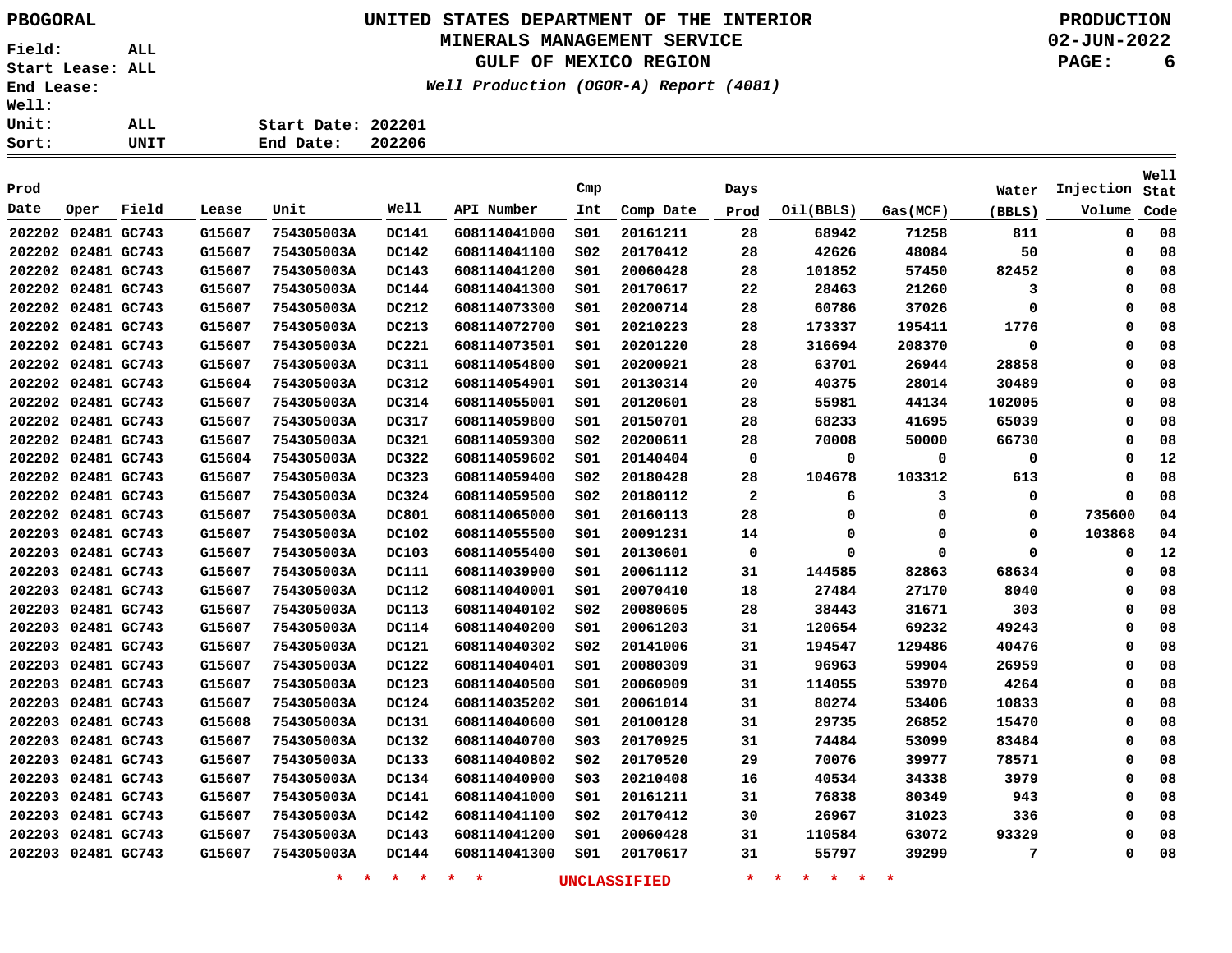**Start Date: 202201 End Date: 202206**

## **UNITED STATES DEPARTMENT OF THE INTERIOR PBOGORAL PRODUCTION**

#### **MINERALS MANAGEMENT SERVICE**

**GULF OF MEXICO REGION**

**Well Production (OGOR-A) Report (4081)**

**02-JUN-2022 PAGE: 7**

|                    |                    |       |        |                    |                    |              |                 |                     |         |                                   |             |              |                | Well   |
|--------------------|--------------------|-------|--------|--------------------|--------------------|--------------|-----------------|---------------------|---------|-----------------------------------|-------------|--------------|----------------|--------|
| Prod<br>Date       |                    |       |        | Unit               | Well               | API Number   | Cmp             |                     | Days    |                                   |             | Water        | Injection Stat |        |
|                    | Oper               | Field | Lease  |                    |                    |              | Int             | Comp Date           | Prod    | Oil(BBLS)                         | Gas(MCF)    | (BBLS)       | Volume         | Code   |
| 202203 02481 GC743 |                    |       | G15607 | 754305003A         | <b>DC212</b>       | 608114073300 | SO1             | 20200714            | 31      | 76913                             | 47384       | 0            | 0              | 08     |
| 202203 02481 GC743 |                    |       | G15607 | 754305003A         | DC213              | 608114072700 | SO1             | 20210223            | 31      | 179380                            | 202674      | 1917         | 0              | 08     |
| 202203 02481 GC743 |                    |       | G15607 | 754305003A         | <b>DC221</b>       | 608114073501 | S01             | 20201220            | 31      | 309201                            | 205772      | $\mathbf 0$  | $\mathbf 0$    | 08     |
|                    | 202203 02481 GC743 |       | G15607 | 754305003A         | DC311              | 608114054800 | SO1             | 20200921            | 31      | 62237                             | 26625       | 31141        | 0              | 08     |
|                    | 202203 02481 GC743 |       | G15604 | 754305003A         | DC312              | 608114054901 | S01             | 20130314            | 20      | 45114                             | 32222       | 44335        | 0              | 08     |
|                    | 202203 02481 GC743 |       | G15607 | 754305003A         | DC314              | 608114055001 | SO1             | 20120601            | 31      | 63448                             | 50543       | 120520       | $\mathbf 0$    | 08     |
| 202203 02481 GC743 |                    |       | G15607 | 754305003A         | DC317              | 608114059800 | S01             | 20150701            | 31      | 68049                             | 42047       | 67675        | 0              | 08     |
|                    | 202203 02481 GC743 |       | G15607 | 754305003A         | DC321              | 608114059300 | SO <sub>2</sub> | 20200611            | 31      | 88095                             | 63612       | 87500        | $\mathbf 0$    | 08     |
|                    | 202203 02481 GC743 |       | G15604 | 754305003A         | DC322              | 608114059602 | S01             | 20140404            | 0       | 0                                 | 0           | 0            | 0              | 12     |
|                    | 202203 02481 GC743 |       | G15607 | 754305003A         | DC323              | 608114059400 | SO <sub>2</sub> | 20180428            | 31      | 115332                            | 115135      | 704          | $\mathbf 0$    | 08     |
|                    | 202203 02481 GC743 |       | G15607 | 754305003A         | DC324              | 608114059500 | SO <sub>2</sub> | 20180112            | 0       | 0                                 | $\mathbf 0$ | $\mathbf 0$  | 0              | 12     |
|                    | 202203 02481 GC743 |       | G15607 | 754305003A         | <b>DC801</b>       | 608114065000 | S01             | 20160113            | 17      | $\mathbf{o}$                      | $\mathbf 0$ | $\mathbf 0$  | 351134         | 04     |
| 202201             | 00059 MC682        |       | G22898 | 754306003A         | <b>TB002</b>       | 608174122100 | 501             | 20140602            | 31      | 105544                            | 297060      | 103102       | $\mathbf 0$    | 08     |
| 202201 00059 MC682 |                    |       | G21776 | 754306003A         | <b>TB004</b>       | 608174121501 | SO <sub>2</sub> | 20200518            | 31      | 100732                            | 257272      | 25611        | 0              | 08     |
| 202201 00059 MC682 |                    |       | G24101 | 754306003A         | <b>TB006</b>       | 608174123200 | S01             | 20161031            | 31      | 52025                             | 220226      | 318          | 0              | 08     |
| 202201 00059 MC682 |                    |       | G22898 | 754306003A         | <b>TB006</b>       | 608174121404 | S01             | 20150418            | 31      | 18845                             | 55511       | 15467        | 0              | 08     |
| 202201 00059 MC682 |                    |       | G22898 | 754306003A         | <b>TB007</b>       | 608174121703 | S01             | 20190924            | 31      | 70689                             | 163416      | 9378         | $\mathbf 0$    | 08     |
|                    | 202201 00059 MC682 |       | G22898 | 754306003A         | <b>WI005</b>       | 608174123101 | SO1             | 20160402            | 31      | 0                                 | $\mathbf 0$ | $\mathbf{o}$ | 507167         | 04     |
|                    | 202202 00059 MC682 |       | G22898 | 754306003A         | <b>TB002</b>       | 608174122100 | S01             | 20140602            | 28      | 98563                             | 275725      | 98399        | 0              | 08     |
|                    | 202202 00059 MC682 |       | G21776 | 754306003A         | <b>TB004</b>       | 608174121501 | SO <sub>2</sub> | 20200518            | 28      | 85463                             | 217720      | 22855        | $\mathbf 0$    | 08     |
|                    | 202202 00059 MC682 |       | G24101 | 754306003A         | <b>TB006</b>       | 608174123200 | SO1             | 20161031            | 28      | 49518                             | 208669      | 405          | 0              | 08     |
|                    | 202202 00059 MC682 |       | G22898 | 754306003A         | <b>TB006</b>       | 608174121404 | S01             | 20150418            | 28      | 17028                             | 49357       | 14734        | 0              | 08     |
|                    | 202202 00059 MC682 |       | G22898 | 754306003A         | <b>TB007</b>       | 608174121703 | SO1             | 20190924            | 28      | 60159                             | 140098      | 8193         | 0              | 08     |
|                    | 202202 00059 MC682 |       | G22898 | 754306003A         | <b>WI005</b>       | 608174123101 | 501             | 20160402            | 28      | 0                                 | $\mathbf 0$ | $\mathbf 0$  | 488930         | 04     |
|                    | 202203 00059 MC682 |       | G22898 | 754306003A         | <b>TB002</b>       | 608174122100 | S01             | 20140602            | 24      | 74477                             | 208316      | 82639        | 0              | 08     |
|                    | 202203 00059 MC682 |       | G21776 | 754306003A         | <b>TB004</b>       | 608174121501 | S02             | 20200518            | 24      | 70179                             | 177249      | 20291        | 0              | 08     |
|                    | 202203 00059 MC682 |       | G22898 | 754306003A         | <b>TB006</b>       | 608174121404 | SO1             | 20150418            | 24      | 12976                             | 38237       | 12187        | 0              | 08     |
|                    | 202203 00059 MC682 |       | G24101 | 754306003A         | <b>TB006</b>       | 608174123200 | S01             | 20161031            | 24      | 35277                             | 147222      | 242          | 0              | 08     |
|                    | 202203 00059 MC682 |       | G22898 | 754306003A         | <b>TB007</b>       | 608174121703 | S01             | 20190924            | 24      | 48297                             | 110242      | 7262         | $\mathbf 0$    | 08     |
|                    | 202203 00059 MC682 |       | G22898 | 754306003A         | <b>WI005</b>       | 608174123101 | S01             | 20160402            | 22      | $\mathbf 0$                       | $\mathbf 0$ | $\mathbf 0$  | 366840         | 04     |
|                    | 202201 00689 WR508 |       | G17001 | 754306006A         | 016                | 608124013400 | S01             | 20210411            | 31      | 326810                            | 51693       | 7156         | 0              | 08     |
| 202201 00689 WR508 |                    |       | G17001 | 754306006A         | SN105              | 608124009500 |                 | S01 20160112        | 31      | 149870                            | 22279       | 27745        |                | $0$ 08 |
|                    |                    |       |        | $\star$<br>$\star$ | $\star$<br>$\star$ | $\ast$<br>一大 |                 | <b>UNCLASSIFIED</b> | $\star$ | 未<br>$\star$<br>$\star$<br>$\ast$ |             |              |                |        |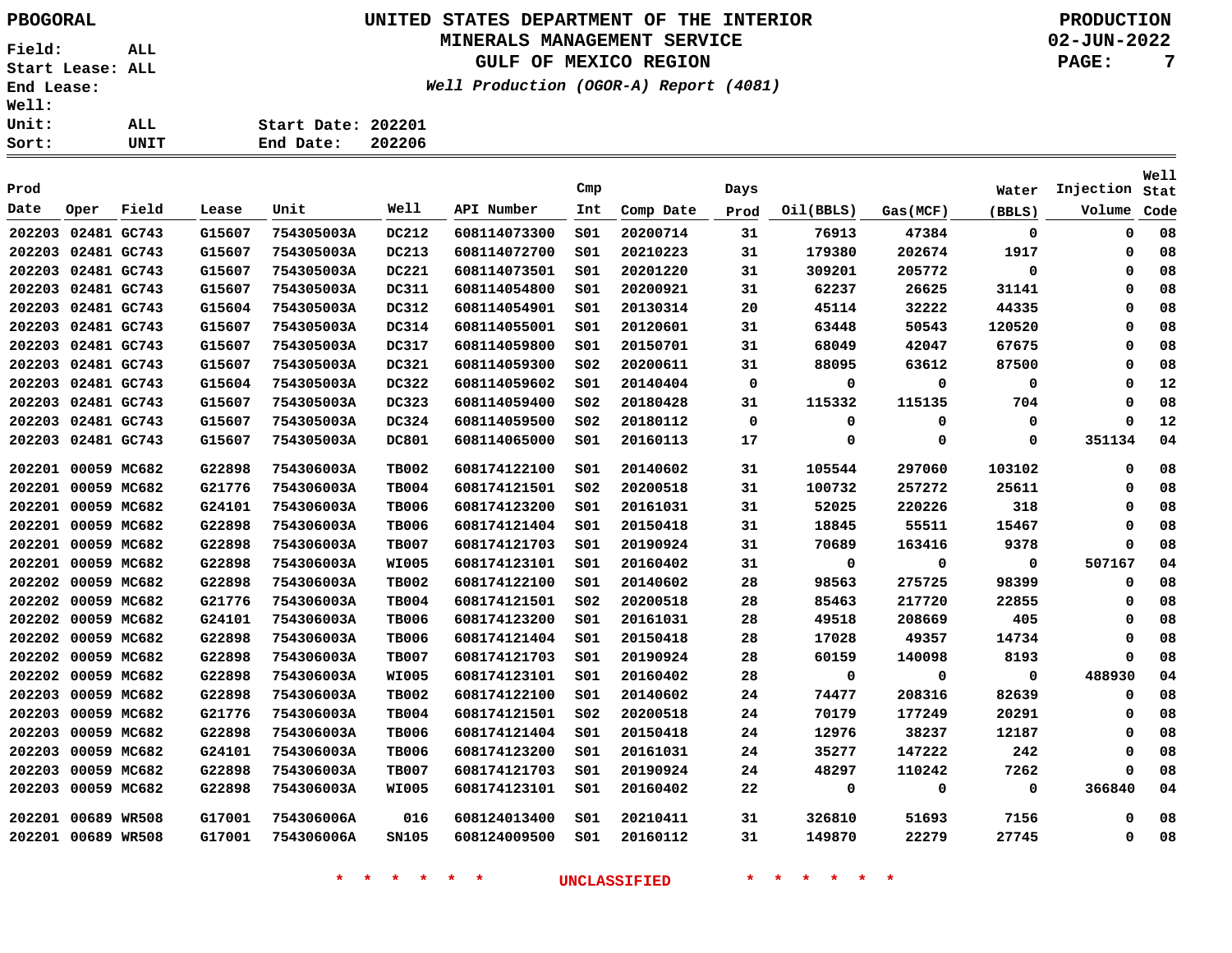**Start Date: 202201**

### **UNITED STATES DEPARTMENT OF THE INTERIOR PBOGORAL PRODUCTION MINERALS MANAGEMENT SERVICE**

**GULF OF MEXICO REGION**

**Well Production (OGOR-A) Report (4081)**

**02-JUN-2022 PAGE: 8**

**Stat Injection**Volume Code

**Well**

| Sort:              |         | UNIT         |        | End Date:  | 202206                               |              |     |           |      |           |          |             |
|--------------------|---------|--------------|--------|------------|--------------------------------------|--------------|-----|-----------|------|-----------|----------|-------------|
| Prod               |         |              |        |            |                                      |              | Cmp |           | Days |           |          | Water       |
| Date               | Oper    | Field        | Lease  | Unit       | Well                                 | API Number   | Int | Comp Date | Prod | Oil(BBLS) | Gas(MCF) | (BBLS)      |
| 202201             |         | 00689 WR508  | G17001 | 754306006A | SN109                                | 608124009900 | SO1 | 20151012  | 31   | 149341    | 22124    | 40172       |
| 202201             |         | 00689 WR508  | G17001 | 754306006A | SN115                                | 608124012900 | SO1 | 20200612  | 31   | 229094    | 34121    | 26642       |
| 202201             | 00689   | <b>WR508</b> | G32690 | 754306006A | SN206                                | 608124011200 | SO1 | 20170917  | 0    | 0         | 0        | $\mathbf 0$ |
| 202201             |         | 00689 WR508  | G17001 | 754306006A | SN207                                | 608124011700 | SO1 | 20170712  | 31   | 41456     | 6160     | 13707       |
| 202201             |         | 00689 WR508  | G17001 | 754306006A | SN213                                | 608124012300 | SO1 | 20180727  | 31   | 249923    | 36635    | 13507       |
| 202202             |         | 00689 WR508  | G17001 | 754306006A | SN105                                | 608124009500 | SO1 | 20160112  | 28   | 126649    | 18048    | 23505       |
| 202202 00689 WR508 |         |              | G17001 | 754306006A | SN109                                | 608124009900 | SO1 | 20151012  | 28   | 121887    | 17446    | 35179       |
| 202202 00689 WR508 |         |              | G17001 | 754306006A | SN115                                | 608124012900 | SO1 | 20200612  | 28   | 471262    | 71588    | 28293       |
| 202202 00689       |         | <b>WR508</b> | G32690 | 754306006A | SN206                                | 608124011200 | SO1 | 20170917  | 0    | 0         | 0        | 0           |
|                    | <i></i> |              | ------ | -- -       | $\cdots \cdots \cdots \cdots \cdots$ | ------------ |     |           |      | -----     |          |             |

| 202202 00689 WR508 |             | G17001 | 754306006A | SN105        | 608124009500 | S01             | 20160112 | 28 | 126649 | 18048  | 23505  | $\Omega$ | 08 |
|--------------------|-------------|--------|------------|--------------|--------------|-----------------|----------|----|--------|--------|--------|----------|----|
| 202202 00689 WR508 |             | G17001 | 754306006A | SN109        | 608124009900 | SO1             | 20151012 | 28 | 121887 | 17446  | 35179  | 0        | 08 |
| 202202 00689 WR508 |             | G17001 | 754306006A | SN115        | 608124012900 | S01             | 20200612 | 28 | 471262 | 71588  | 28293  | 0        | 08 |
| 202202 00689 WR508 |             | G32690 | 754306006A | SN206        | 608124011200 | S01             | 20170917 | 0  | 0      | 0      | 0      | 0        | 12 |
| 202202 00689 WR508 |             | G17001 | 754306006A | SN207        | 608124011700 | SO1             | 20170712 | 28 | 31852  | 4470   | 13027  | Ω        | 08 |
| 202202 00689 WR508 |             | G17001 | 754306006A | SN213        | 608124012300 | S01             | 20180727 | 28 | 201350 | 28798  | 12125  | 0        | 08 |
| 202203 00689 WR508 |             | G17001 | 754306006A | 016          | 608124013400 | SO1             | 20210411 | 31 | 311489 | 48880  | 7044   | 0        | 08 |
| 202203 00689 WR508 |             | G17001 | 754306006A | SN105        | 608124009500 | S01             | 20160112 | 31 | 144997 | 21286  | 27439  | 0        | 08 |
| 202203 00689 WR508 |             | G17001 | 754306006A | SN109        | 608124009900 | S01             | 20151012 | 31 | 142033 | 20899  | 41957  | Ω        | 08 |
| 202203 00689 WR508 |             | G17001 | 754306006A | SN115        | 608124012900 | S01             | 20200612 | 31 | 228610 | 33539  | 26039  | 0        | 08 |
| 202203 00689 WR508 |             | G32690 | 754306006A | SN206        | 608124011200 | SO1             | 20170917 | 0  | 0      | 0      | 0      | 0        | 12 |
| 202203 00689 WR508 |             | G17001 | 754306006A | SN207        | 608124011700 | SO1             | 20170712 | 31 | 31915  | 4709   | 13226  | Ω        | 08 |
| 202203 00689 WR508 |             | G17001 | 754306006A | SN213        | 608124012300 | SO1             | 20180727 | 31 | 232013 | 34246  | 15250  | 0        | 08 |
| 202201 00078 GC640 |             | G16770 | 754306008A | <b>IS001</b> | 608114057800 | S01             | 20111005 | 30 | 0      | 0      | 0      | 134147   | 04 |
| 202201 00078 GC640 |             | G20082 | 754306008A | <b>IS002</b> | 608114057300 | SO1             | 20110722 | 30 | 0      | 0      | 0      | 780667   | 04 |
| 202201 00078 GC640 |             | G16770 | 754306008A | <b>IS004</b> | 608114057700 | SO1             | 20150228 | 0  | 0      | 0      | 0      | 0        | 04 |
| 202201 00078 GC640 |             | G20082 | 754306008A | <b>PC001</b> | 608114066300 | SO1             | 20170622 | 31 | 144708 | 90882  | 71302  | $\Omega$ | 08 |
| 202201 00078 GC640 |             | G20082 | 754306008A | <b>PC002</b> | 608114066600 | S01             | 20170514 | 31 | 129237 | 79614  | 0      | 0        | 08 |
| 202201 00078 GC640 |             | G20082 | 754306008A | <b>PC003</b> | 608114065900 | SO1             | 20170312 | 30 | 159658 | 103629 | 0      | 0        | 08 |
| 202201 00078 GC640 |             | G20082 | 754306008A | <b>PC004</b> | 608114066401 | SO1             | 20190403 | 30 | 181745 | 113976 | 0      | Ω        | 08 |
| 202201 00078 GC640 |             | G16759 | 754306008A | <b>PN001</b> | 608114035704 | SO1             | 20070703 | 31 | 23907  | 11578  | 11986  | 0        | 08 |
| 202201 00078 GC640 |             | G20082 | 754306008A | <b>PN002</b> | 608114047000 | SO1             | 20070101 | 31 | 26886  | 13015  | 16568  | Ω        | 08 |
| 202201 00078 GC640 |             | G16760 | 754306008A | <b>PN005</b> | 608114047300 | S01             | 20150624 | 31 | 8730   | 4227   | 34724  | Ω        | 08 |
| 202201 00078 GC640 |             | G16759 | 754306008A | <b>PN006</b> | 608114047401 | SO1             | 20160331 | 31 | 149315 | 81617  | 139350 | Ω        | 08 |
| 202201 00078 GC640 |             | G20082 | 754306008A | <b>PS002</b> | 608114046200 | S01             | 20070212 | 31 | 158700 | 74557  | 63610  | 0        | 08 |
| 202201             | 00078 GC640 | G20082 | 754306008A | <b>PS003</b> | 608114046301 | S01             | 20070327 | 31 | 115267 | 55813  | 10007  | 0        | 08 |
| 202201 00078 GC640 |             | G20082 | 754306008A | <b>PS005</b> | 608114046700 | S01             | 20160705 | 31 | 244972 | 153866 | 85544  | 0        | 08 |
| 202201 00078 GC640 |             | G20082 | 754306008A | <b>PS006</b> | 608114046802 | SO <sub>2</sub> | 20131116 | 0  | 0      | 0      | 0      | $\Omega$ | 12 |
|                    |             |        |            |              |              |                 |          |    |        |        |        |          |    |

**\* \* \* \* \* \* UNCLASSIFIED \* \* \* \* \* \***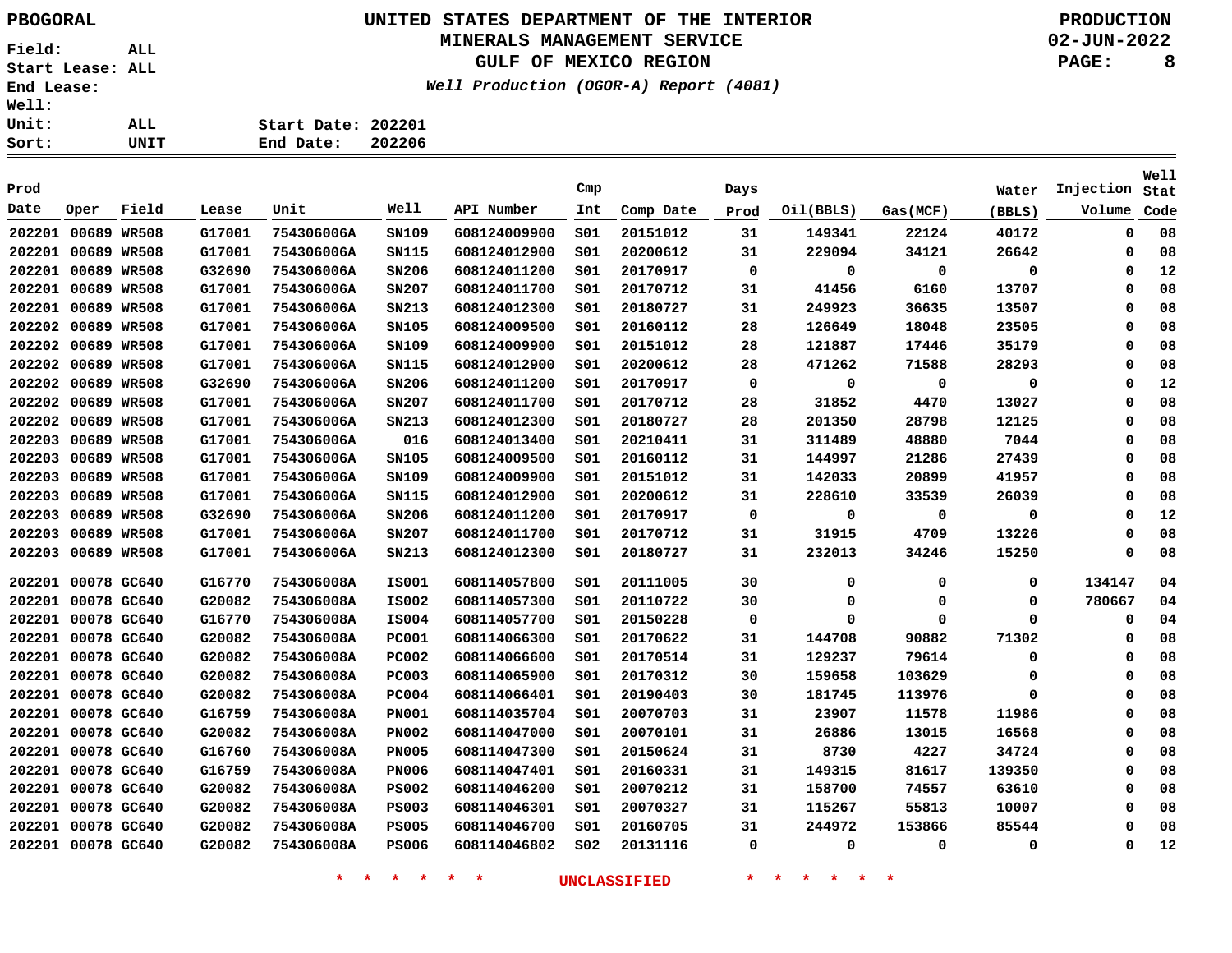### **UNITED STATES DEPARTMENT OF THE INTERIOR PBOGORAL PRODUCTION MINERALS MANAGEMENT SERVICE**

**GULF OF MEXICO REGION**

**Well Production (OGOR-A) Report (4081)**

**02-JUN-2022**

**PAGE: 9**

**Well**

| Sort:        | UNIT | End Date:<br>202206 |  |
|--------------|------|---------------------|--|
| <b>Unit:</b> | ALL  | Start Date: 202201  |  |
| <b>Well:</b> |      |                     |  |

| Prod               |             |       |        |            |              |              | Cmp             |           | Days        |           |          | Water    | Injection | Stat |
|--------------------|-------------|-------|--------|------------|--------------|--------------|-----------------|-----------|-------------|-----------|----------|----------|-----------|------|
| Date               | Oper        | Field | Lease  | Unit       | Well         | API Number   | Int             | Comp Date | Prod        | Oil(BBLS) | Gas(MCF) | (BBLS)   | Volume    | Code |
| 202201 00078 GC640 |             |       | G20082 | 754306008A | <b>PS008</b> | 608114046902 | SO1             | 20100511  | 31          | 96246     | 73189    | 32203    | 0         | 08   |
| 202201             | 00078 GC640 |       | G20082 | 754306008A | <b>PS009</b> | 608114064801 | SO1             | 20160512  | 31          | 59347     | 25581    | 52499    | 0         | 08   |
| 202201             | 00078 GC640 |       | G20082 | 754306008A | <b>PS010</b> | 608114066200 | SO1             | 20161117  | 31          | 266142    | 126584   | 247833   | $\Omega$  | 08   |
| 202201 00078 GC640 |             |       | G20082 | 754306008A | <b>PS011</b> | 608114072600 | 501             | 20200201  | 31          | 421802    | 1652168  | 0        | $\Omega$  | 08   |
| 202201 00078 GC640 |             |       | G20082 | 754306008A | <b>SS002</b> | 608114069002 | SO1             | 20180807  | 31          | 208130    | 100015   | 13306    | $\Omega$  | 08   |
| 202202             | 00078 GC640 |       | G16770 | 754306008A | <b>IS001</b> | 608114057800 | 501             | 20111005  | 28          | 0         | 0        | 0        | 135893    | 04   |
| 202202             | 00078 GC640 |       | G20082 | 754306008A | IS002        | 608114057300 | SO1             | 20110722  | 28          | 0         | 0        | 0        | 789671    | 04   |
| 202202             | 00078 GC640 |       | G16770 | 754306008A | IS004        | 608114057700 | SO1             | 20150228  | $\mathbf 0$ | $\Omega$  | $\Omega$ | $\Omega$ | 0         | 04   |
| 202202             | 00078 GC640 |       | G20082 | 754306008A | <b>PC001</b> | 608114066300 | S01             | 20170622  | 28          | 126167    | 77997    | 64832    | 0         | 08   |
| 202202             | 00078 GC640 |       | G20082 | 754306008A | <b>PC002</b> | 608114066600 | s01             | 20170514  | 28          | 105156    | 67023    | 0        | 0         | 08   |
| 202202             | 00078 GC640 |       | G20082 | 754306008A | <b>PC003</b> | 608114065900 | SO1             | 20170312  | 27          | 143132    | 94796    | 0        | $\Omega$  | 08   |
| 202202             | 00078 GC640 |       | G20082 | 754306008A | <b>PC004</b> | 608114066401 | SO1             | 20190403  | 28          | 186901    | 113275   | 0        | $\Omega$  | 08   |
| 202202             | 00078 GC640 |       | G16759 | 754306008A | <b>PN001</b> | 608114035704 | SO1             | 20070703  | 28          | 19715     | 9935     | 9868     | 0         | 08   |
| 202202             | 00078 GC640 |       | G20082 | 754306008A | <b>PN002</b> | 608114047000 | SO1             | 20070101  | 28          | 22180     | 11157    | 13938    | $\Omega$  | 08   |
| 202202             | 00078 GC640 |       | G16760 | 754306008A | <b>PN005</b> | 608114047300 | SO1             | 20150624  | 28          | 7806      | 3931     | 36238    | $\Omega$  | 08   |
| 202202             | 00078 GC640 |       | G16759 | 754306008A | <b>PN006</b> | 608114047401 | SO1             | 20160331  | 28          | 123222    | 70030    | 119863   | $\Omega$  | 08   |
| 202202             | 00078 GC640 |       | G20082 | 754306008A | <b>PS002</b> | 608114046200 | SO1             | 20070212  | 28          | 181101    | 92855    | 66988    | 0         | 08   |
| 202202             | 00078 GC640 |       | G20082 | 754306008A | <b>PS003</b> | 608114046301 | SO1             | 20070327  | 28          | 98577     | 49629    | 9059     | $\Omega$  | 08   |
| 202202             | 00078 GC640 |       | G20082 | 754306008A | <b>PS005</b> | 608114046700 | SO1             | 20160705  | 28          | 210217    | 137290   | 72475    | $\Omega$  | 08   |
| 202202             | 00078 GC640 |       | G20082 | 754306008A | <b>PS006</b> | 608114046802 | SO <sub>2</sub> | 20131116  | $\mathbf 0$ | 0         | 0        | 0        | O         | 12   |
| 202202             | 00078 GC640 |       | G20082 | 754306008A | <b>PS008</b> | 608114046902 | SO1             | 20100511  | 28          | 97491     | 74277    | 31857    | 0         | 08   |
| 202202             | 00078 GC640 |       | G20082 | 754306008A | <b>PS009</b> | 608114064801 | 501             | 20160512  | 28          | 52465     | 23329    | 45374    | $\Omega$  | 08   |
| 202202             | 00078 GC640 |       | G20082 | 754306008A | <b>PS010</b> | 608114066200 | SO1             | 20161117  | 28          | 238473    | 117814   | 227277   | $\Omega$  | 08   |
| 202202             | 00078 GC640 |       | G20082 | 754306008A | PS011        | 608114072600 | S01             | 20200201  | 28          | 383318    | 1527313  | 0        | 0         | 08   |
| 202202             | 00078 GC640 |       | G20082 | 754306008A | <b>SS002</b> | 608114069002 | S01             | 20180807  | 28          | 187264    | 97299    | 12209    | 0         | 08   |
| 202203             | 00078 GC640 |       | G16770 | 754306008A | <b>IS001</b> | 608114057800 | SO1             | 20111005  | 31          | 0         | 0        | 0        | 132811    | 04   |
| 202203             | 00078 GC640 |       | G20082 | 754306008A | IS002        | 608114057300 | SO1             | 20110722  | 31          | 0         | 0        | 0        | 830137    | 04   |
| 202203             | 00078 GC640 |       | G16770 | 754306008A | <b>IS004</b> | 608114057700 | S01             | 20150228  | 0           | $\Omega$  | $\Omega$ | 0        | 0         | 04   |
| 202203             | 00078 GC640 |       | G20082 | 754306008A | <b>PC001</b> | 608114066300 | s01             | 20170622  | 31          | 144261    | 71547    | 64108    | 0         | 08   |
| 202203             | 00078 GC640 |       | G20082 | 754306008A | <b>PC002</b> | 608114066600 | SO1             | 20170514  | 31          | 170060    | 104054   | 0        | 0         | 08   |
| 202203             | 00078 GC640 |       | G20082 | 754306008A | <b>PC003</b> | 608114065900 | SO1             | 20170312  | 31          | 253584    | 167558   | 0        | $\Omega$  | 08   |
| 202203             | 00078 GC640 |       | G20082 | 754306008A | <b>PC004</b> | 608114066401 | SO1             | 20190403  | 31          | 189234    | 118133   | 0        | $\Omega$  | 08   |
| 202203             | 00078 GC640 |       | G16759 | 754306008A | <b>PN001</b> | 608114035704 | SO1             | 20070703  | 31          | 22370     | 10728    | 10878    | 0         | 08   |
| 202203 00078 GC640 |             |       | G20082 | 754306008A | <b>PN002</b> | 608114047000 | SO1             | 20070101  | 31          | 25251     | 12108    | 15417    | $\Omega$  | 08   |
|                    |             |       |        |            |              |              |                 |           |             |           |          |          |           |      |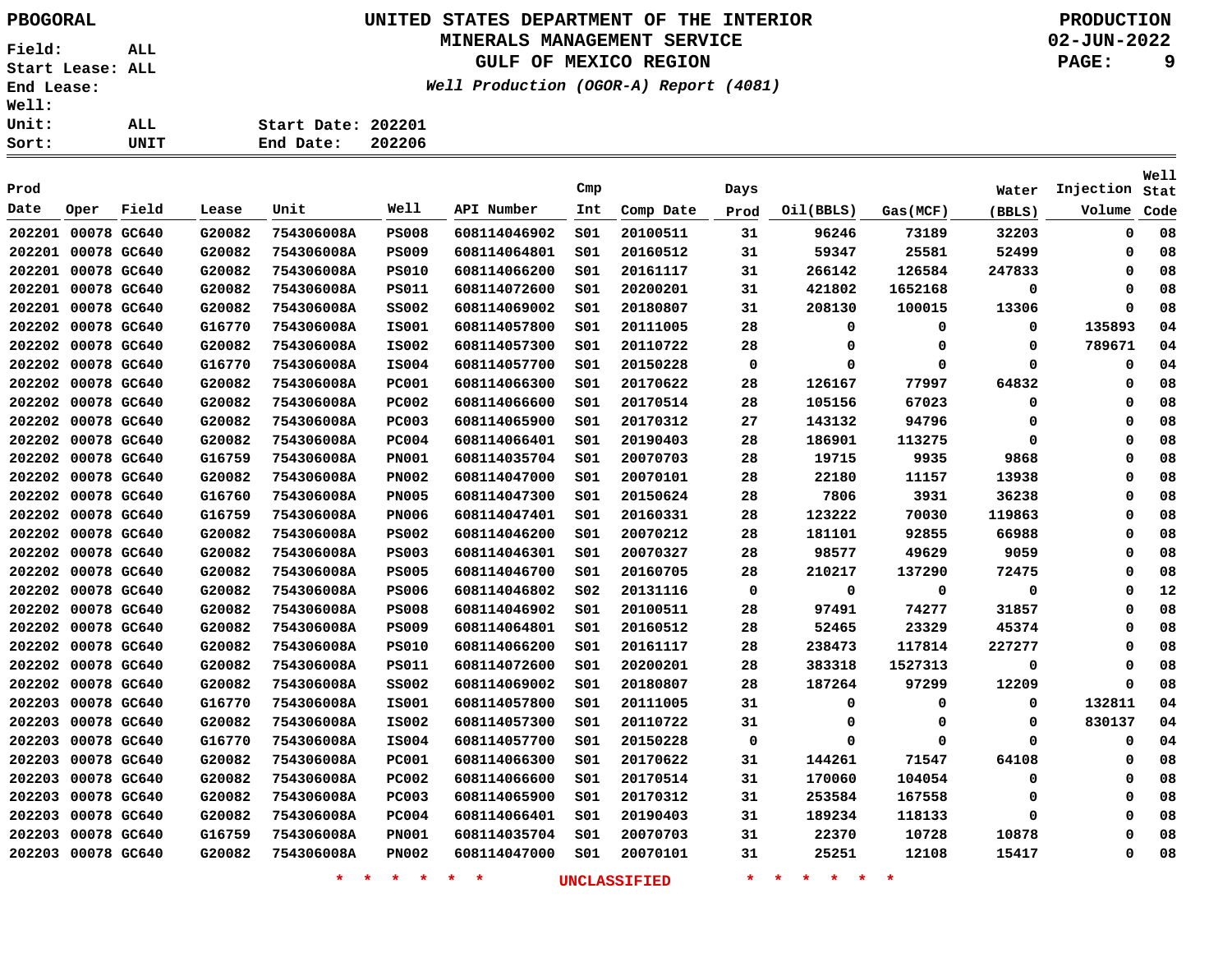### **UNITED STATES DEPARTMENT OF THE INTERIOR PBOGORAL PRODUCTION MINERALS MANAGEMENT SERVICE**

#### **GULF OF MEXICO REGION**

**Well Production (OGOR-A) Report (4081)**

**02-JUN-2022 PAGE: 10**

| ALL. | Start Date: 202201 |        |
|------|--------------------|--------|
| UNIT | End Date:          | 202206 |

|        |                    |             |        |            |              |              |                 |           |             |             |             |             |             | Well |
|--------|--------------------|-------------|--------|------------|--------------|--------------|-----------------|-----------|-------------|-------------|-------------|-------------|-------------|------|
| Prod   |                    |             |        |            |              |              | Cmp             |           | Days        |             |             | Water       | Injection   | Stat |
| Date   | Oper               | Field       | Lease  | Unit       | Well         | API Number   | Int             | Comp Date | Prod        | Oil(BBLS)   | Gas(MCF)    | (BBLS)      | Volume      | Code |
|        | 202203 00078 GC640 |             | G16760 | 754306008A | <b>PN005</b> | 608114047300 | SO1             | 20150624  | 31          | 8897        | 4220        | 40083       | $\mathbf 0$ | 08   |
| 202203 |                    | 00078 GC640 | G16759 | 754306008A | <b>PN006</b> | 608114047401 | SO1             | 20160331  | 31          | 139622      | 75583       | 131956      | $\mathbf 0$ | 08   |
| 202203 |                    | 00078 GC640 | G20082 | 754306008A | <b>PS002</b> | 608114046200 | SO1             | 20070212  | 31          | 215873      | 104689      | 76657       | $\mathbf 0$ | 08   |
| 202203 |                    | 00078 GC640 | G20082 | 754306008A | <b>PS003</b> | 608114046301 | 501             | 20070327  | 31          | 110408      | 52770       | 9858        | $\mathbf 0$ | 08   |
| 202203 |                    | 00078 GC640 | G20082 | 754306008A | <b>PS005</b> | 608114046700 | 501             | 20160705  | 31          | 239495      | 147531      | 80221       | $\mathbf 0$ | 08   |
| 202203 |                    | 00078 GC640 | G20082 | 754306008A | <b>PS006</b> | 608114046802 | SO <sub>2</sub> | 20131116  | 31          | 0           | 76955       | $\mathbf 0$ | $\mathbf 0$ | 08   |
| 202203 |                    | 00078 GC640 | G20082 | 754306008A | <b>PS008</b> | 608114046902 | 501             | 20100511  | 31          | 120898      | 86475       | 37740       | $\mathbf 0$ | 08   |
| 202203 |                    | 00078 GC640 | G20082 | 754306008A | <b>PS009</b> | 608114064801 | 501             | 20160512  | 31          | 74084       | 35212       | 98546       | $\mathbf 0$ | 08   |
| 202203 |                    | 00078 GC640 | G20082 | 754306008A | <b>PS010</b> | 608114066200 | 501             | 20161117  | 31          | 288617      | 135911      | 207066      | 0           | 08   |
| 202203 |                    | 00078 GC640 | G20082 | 754306008A | <b>PS011</b> | 608114072600 | 501             | 20200201  | 31          | 451151      | 1670441     | 0           | $\mathbf 0$ | 08   |
|        | 202203 00078 GC640 |             | G20082 | 754306008A | <b>SS002</b> | 608114069002 | 501             | 20180807  | 31          | 220370      | 111194      | 13904       | 0           | 08   |
|        | 202201 02647 WR206 |             | G16970 | 754306012A | CA003        | 608124003800 | SO1             | 20100503  | 31          | 51633       | 9418        | 2085        | $\mathbf 0$ | 08   |
|        | 202201 02647 WR206 |             | G16970 | 754306012A | CA004        | 608124004701 | SO1             | 20121204  | 0           | $\mathbf 0$ | $\mathbf 0$ | 0           | 0           | 12   |
|        | 202201 02647 WR206 |             | G16965 | 754306012A | CA006        | 608124008300 | 501             | 20131216  | 31          | 53534       | 8010        | 54314       | 0           | 08   |
|        | 202202 02647 WR206 |             | G16970 | 754306012A | CA003        | 608124003800 | 501             | 20100503  | 21          | 34077       | 6240        | 1523        | 0           | 08   |
|        | 202202 02647 WR206 |             | G16970 | 754306012A | CA004        | 608124004701 | 501             | 20121204  | $\mathbf 0$ | 0           | $\mathbf 0$ | 0           | 0           | 12   |
|        | 202202 02647 WR206 |             | G16965 | 754306012A | CA006        | 608124008300 | 501             | 20131216  | 21          | 35354       | 5249        | 39633       | 0           | 08   |
|        | 202203 02647 WR206 |             | G16970 | 754306012A | CA003        | 608124003800 | S01             | 20100503  | 31          | 50232       | 9551        | 1990        | 0           | 08   |
| 202203 |                    | 02647 WR206 | G16970 | 754306012A | CA004        | 608124004701 | 501             | 20121204  | 0           | 0           | 0           | 0           | 0           | 12   |
|        | 202203 02647 WR206 |             | G16965 | 754306012A | CA006        | 608124008300 | S01             | 20131216  | 31          | 52242       | 8089        | 51977       | 0           | 08   |
|        | 202201 02647 WR469 |             | G16997 | 754306013A | CH002        | 608124004602 | SO1             | 20100521  | 0           | 0           | $\mathbf 0$ | 0           | 0           | 12   |
|        | 202201 02647 WR469 |             | G16987 | 754306013A | CH003        | 608124008102 | S01             | 20131119  | 0           | 0           | $\Omega$    | 0           | 0           | 12   |
|        | 202201 02647 WR469 |             | G16997 | 754306013A | CH004        | 608124009700 | 501             | 20180715  | 31          | 239482      | 37929       | 48606       | 0           | 08   |
|        | 202202 02647 WR469 |             | G16997 | 754306013A | CH002        | 608124004602 | 501             | 20100521  | 0           | 0           | 0           | 0           | 0           | 12   |
|        | 202202 02647 WR469 |             | G16987 | 754306013A | CH003        | 608124008102 | S01             | 20131119  | 0           | 0           | $\Omega$    | 0           | 0           | 12   |
|        | 202202 02647 WR469 |             | G16997 | 754306013A | CH004        | 608124009700 | S01             | 20180715  | 21          | 158976      | 24972       | 68622       | 0           | 08   |
|        | 202203 02647 WR469 |             | G16997 | 754306013A | CH002        | 608124004602 | S01             | 20100521  | 0           | 0           | 0           | 0           | 0           | 12   |
|        | 202203 02647 WR469 |             | G16987 | 754306013A | CH003        | 608124008102 | S01             | 20131119  | 0           | 0           | 0           | 0           | 0           | 12   |
|        | 202203 02647 WR469 |             | G16997 | 754306013A | CH004        | 608124009700 | S01             | 20180715  | 31          | 242459      | 37215       | 47032       | 0           | 08   |
|        | 202201 03481 BM002 |             | S01367 | 754307005A | 015          | 177142002203 | SO <sub>2</sub> | 20050202  | 0           | 0           | 0           | 0           | 0           | 12   |
|        | 202202 03481 BM002 |             | S01367 | 754307005A | 015          | 177142002203 | S02             | 20050202  | 0           | 0           | 0           | 0           | 0           | 12   |
|        | 202203 03481 BM002 |             | S01367 | 754307005A | 015          | 177142002203 | S02             | 20050202  | 3           | 66          | 26          | 3           | 0           | 09   |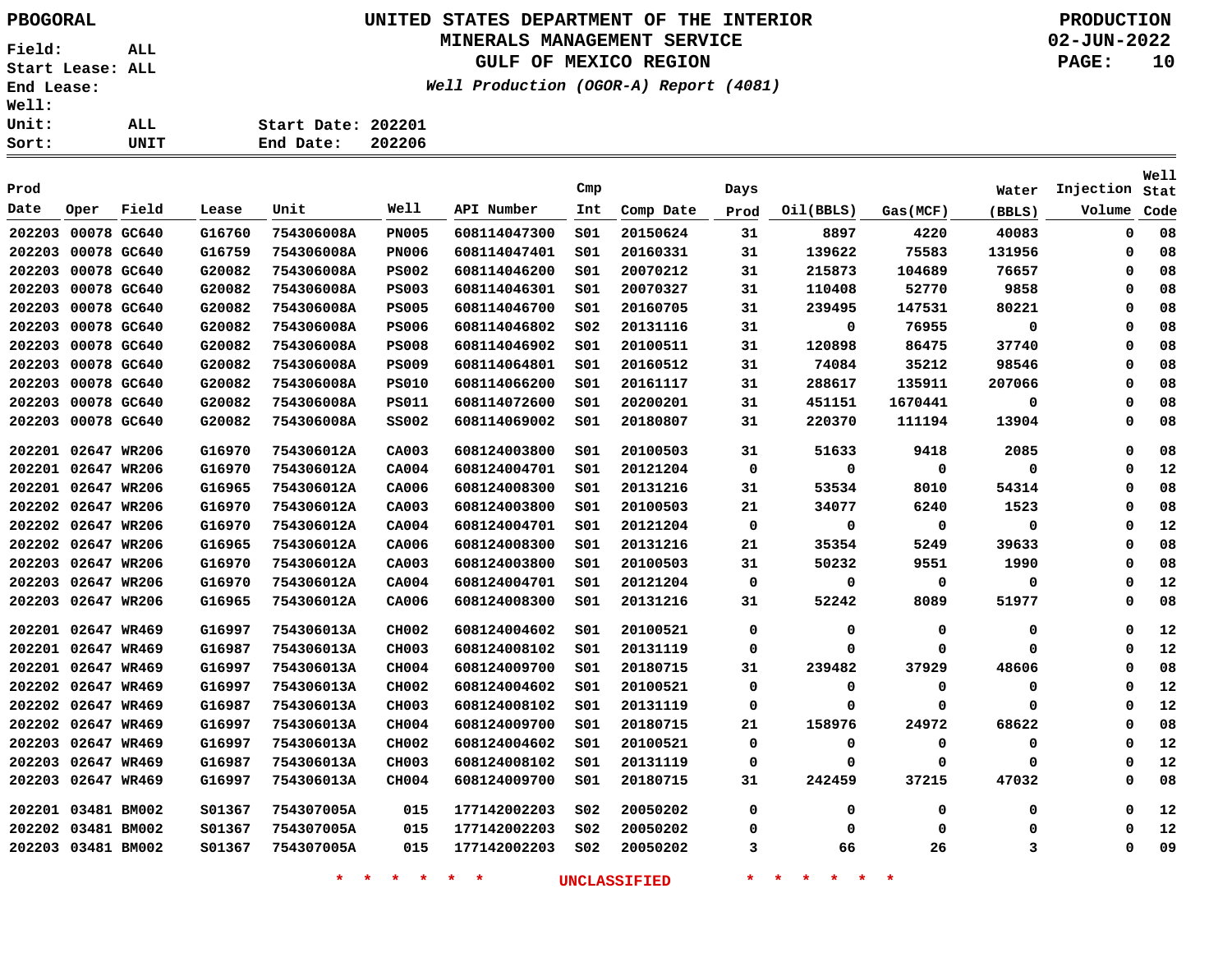# **UNITED STATES DEPARTMENT OF THE INTERIOR PBOGORAL PRODUCTION**

## **MINERALS MANAGEMENT SERVICE**

**GULF OF MEXICO REGION**

**Well Production (OGOR-A) Report (4081)**

**02-JUN-2022 PAGE: 11**

| Sort:        | UNIT | End Date:          | 202206 |
|--------------|------|--------------------|--------|
| Unit:        | ALL  | Start Date: 202201 |        |
| <b>Well:</b> |      |                    |        |

|        |                    |             |        |            |              |              |                 |           |          |             |          |        |           | Well |
|--------|--------------------|-------------|--------|------------|--------------|--------------|-----------------|-----------|----------|-------------|----------|--------|-----------|------|
| Prod   |                    |             |        |            |              |              | Cmp             |           | Days     |             |          | Water  | Injection | Stat |
| Date   | Oper               | Field       | Lease  | Unit       | Well         | API Number   | Int             | Comp Date | Prod     | Oil(BBLS)   | Gas(MCF) | (BBLS) | Volume    | Code |
|        | 202201 00689 AC859 |             | G19409 | 754307006A | <b>SA001</b> | 608054006101 | SO1             | 20081110  | 0        | 0           | 0        | 0      | 0         | 12   |
|        | 202201 00689 AC859 |             | G19409 | 754307006A | <b>SA002</b> | 608054006200 | SO1             | 20081212  | 31       | 53907       | 22569    | 80794  | 0         | 08   |
|        | 202201 00689 AC859 |             | G19409 | 754307006A | <b>SA005</b> | 608054008401 | SO1             | 20181013  | 31       | 82281       | 52170    | 5360   | 0         | 08   |
| 202201 | 00689 AC859        |             | G19409 | 754307006A | <b>SA006</b> | 608054009400 | S01             | 20210109  | 31       | 22014       | 8960     | 0      | 0         | 08   |
| 202201 | 00689 AC859        |             | G19409 | 754307006A | <b>SA008</b> | 608054009600 | S <sub>01</sub> | 20210809  | 0        | 0           | 0        | 0      | 0         | 12   |
| 202202 | 00689 AC859        |             | G19409 | 754307006A | <b>SA001</b> | 608054006101 | S01             | 20081110  | 0        | 0           | 0        | 0      | 0         | 12   |
| 202202 | 00689 AC859        |             | G19409 | 754307006A | <b>SA002</b> | 608054006200 | S01             | 20081212  | 14       | 26616       | 14446    | 25501  | 0         | 08   |
| 202202 |                    | 00689 AC859 | G19409 | 754307006A | <b>SA005</b> | 608054008401 | 501             | 20181013  | 15       | 38312       | 24500    | 1620   | 0         | 08   |
| 202202 |                    | 00689 AC859 | G19409 | 754307006A | <b>SA006</b> | 608054009400 | SO1             | 20210109  | 16       | 10871       | 4492     | 0      | 0         | 08   |
| 202202 |                    | 00689 AC859 | G19409 | 754307006A | <b>SA008</b> | 608054009600 | S <sub>01</sub> | 20210809  | 0        | $\mathbf 0$ | 0        | 0      | $\Omega$  | 12   |
| 202203 |                    | 00689 AC859 | G19409 | 754307006A | <b>SA001</b> | 608054006101 | SO1             | 20081110  | 0        | 0           | 0        | 0      | $\Omega$  | 12   |
| 202203 |                    | 00689 AC859 | G19409 | 754307006A | <b>SA002</b> | 608054006200 | SO1             | 20081212  | 10       | 8646        | 2944     | 26728  | $\Omega$  | 08   |
| 202203 |                    | 00689 AC859 | G19409 | 754307006A | <b>SA005</b> | 608054008401 | SO1             | 20181013  | 0        | $\mathbf 0$ | 0        | 0      | $\Omega$  | 12   |
| 202203 |                    | 00689 AC859 | G19409 | 754307006A | <b>SA006</b> | 608054009400 | SO1             | 20210109  | 11       | 10573       | 5807     | 0      | $\Omega$  | 08   |
| 202203 |                    | 00689 AC859 | G19409 | 754307006A | <b>SA008</b> | 608054009600 | SO1             | 20210809  | 0        | 0           | 0        | 0      | $\Omega$  | 12   |
| 202201 | 00689 AC859        |             | G20871 | 754307006B | <b>TA001</b> | 608054002702 | SO1             | 20111014  | $\Omega$ | 0           | 0        | 0      | $\Omega$  | 12   |
| 202202 | 00689 AC859        |             | G20871 | 754307006B | <b>TA001</b> | 608054002702 | SO1             | 20111014  | 0        | 0           | 0        | 0      | $\Omega$  | 12   |
| 202203 |                    | 00689 AC859 | G20871 | 754307006B | <b>TA001</b> | 608054002702 | S01             | 20111014  | 0        | 0           | 0        | 0      | 0         | 12   |
|        | 202201 00078 MC696 |             | G21182 | 754307007A | <b>BF001</b> | 608174108500 | SO <sub>2</sub> | 20170424  | 31       | 102598      | 39262    | 191488 | $\Omega$  | 08   |
|        | 202201 00078 MC696 |             | G16641 | 754307007A | <b>BF003</b> | 608174108202 | SO1             | 20190205  | 31       | 44998       | 18803    | 14822  | 0         | 08   |
|        | 202201 00078 MC696 |             | G16641 | 754307007A | <b>BF004</b> | 608174108300 | 501             | 20071218  | 31       | 77398       | 78566    | 72669  | $\Omega$  | 08   |
| 202201 |                    | 00078 MC696 | G16641 | 754307007A | <b>BF005</b> | 608174108400 | 501             | 20080504  | 31       | 14863       | 21774    | 106675 | 0         | 08   |
| 202201 |                    | 00078 MC696 | G16641 | 754307007A | <b>BF006</b> | 608174141402 | 501             | 20200328  | 31       | 223607      | 95859    | 15421  | 0         | 08   |
| 202202 |                    | 00078 MC696 | G21182 | 754307007A | <b>BF001</b> | 608174108500 | SO <sub>2</sub> | 20170424  | 28       | 92830       | 33656    | 180308 | 0         | 08   |
| 202202 |                    | 00078 MC696 | G16641 | 754307007A | <b>BF003</b> | 608174108202 | S01             | 20190205  | 28       | 43255       | 16840    | 14889  | 0         | 08   |
| 202202 |                    | 00078 MC696 | G16641 | 754307007A | <b>BF004</b> | 608174108300 | SO1             | 20071218  | 28       | 68160       | 69408    | 61333  | $\Omega$  | 08   |
| 202202 |                    | 00078 MC696 | G16641 | 754307007A | <b>BF005</b> | 608174108400 | SO1             | 20080504  | 28       | 14326       | 18759    | 105123 | $\Omega$  | 08   |
| 202202 |                    | 00078 MC696 | G16641 | 754307007A | <b>BF006</b> | 608174141402 | 501             | 20200328  | 28       | 198544      | 83293    | 16410  | 0         | 08   |
| 202203 |                    | 00078 MC696 | G21182 | 754307007A | <b>BF001</b> | 608174108500 | SO <sub>2</sub> | 20170424  | 31       | 95692       | 34788    | 211015 | $\Omega$  | 08   |
| 202203 |                    | 00078 MC696 | G16641 | 754307007A | <b>BF003</b> | 608174108202 | 501             | 20190205  | 31       | 35811       | 13979    | 13053  | 0         | 08   |
| 202203 |                    | 00078 MC696 | G16641 | 754307007A | <b>BF004</b> | 608174108300 | SO1             | 20071218  | 31       | 73390       | 74974    | 66402  | $\Omega$  | 08   |
|        | 202203 00078 MC696 |             | G16641 | 754307007A | <b>BF005</b> | 608174108400 | s01             | 20080504  | 31       | 15412       | 20243    | 113709 | $\Omega$  | 08   |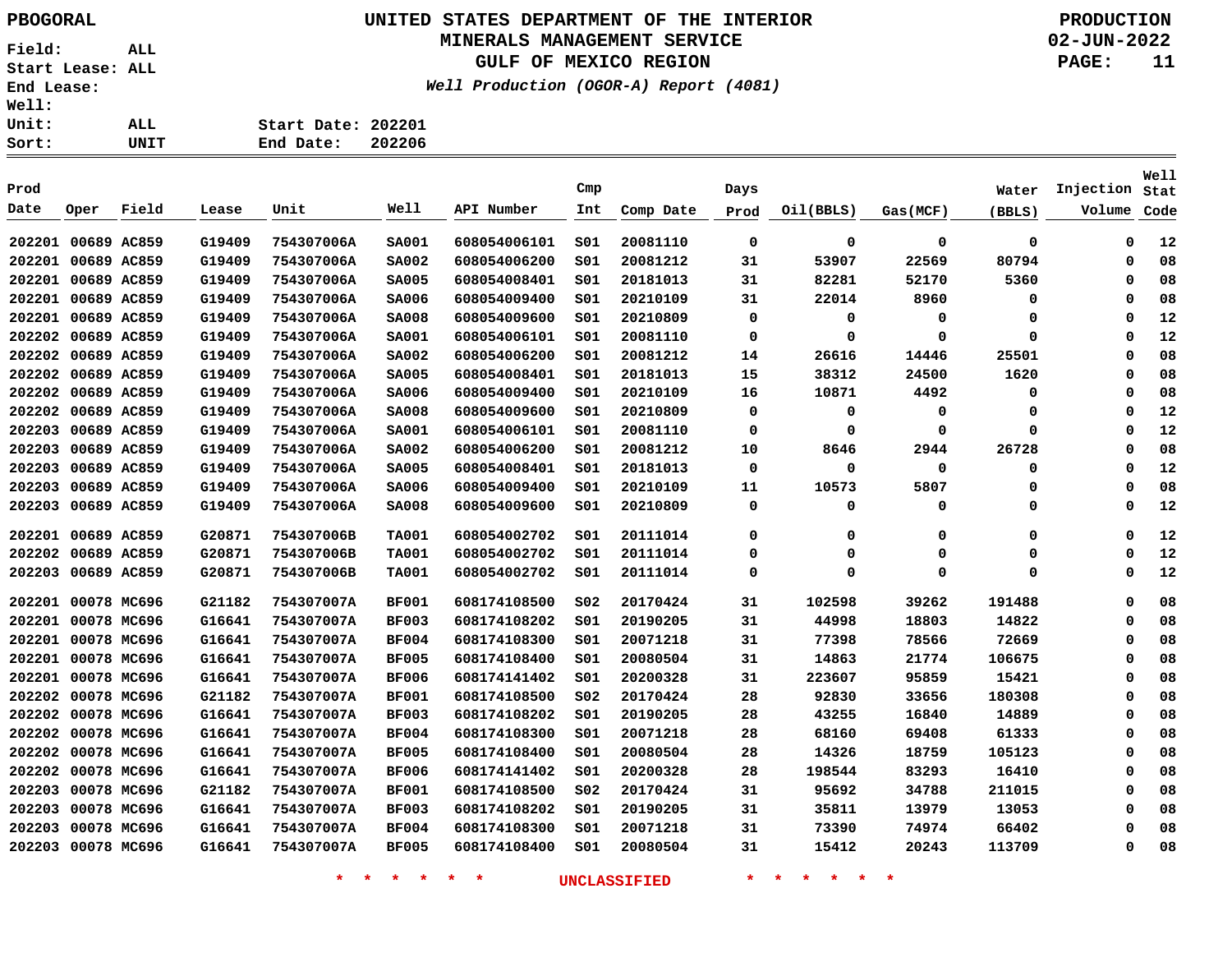# **UNITED STATES DEPARTMENT OF THE INTERIOR PBOGORAL PRODUCTION**

## **MINERALS MANAGEMENT SERVICE**

**GULF OF MEXICO REGION**

**Well Production (OGOR-A) Report (4081)**

**02-JUN-2022 PAGE: 12**

| ALL  | Start Date: 202201 |        |
|------|--------------------|--------|
| UNIT | End Date:          | 202206 |

| Prod               |                    |             |        |            |              |              | Cmp             |           | Days         |           |          | Water  | Injection   | Well<br>Stat |
|--------------------|--------------------|-------------|--------|------------|--------------|--------------|-----------------|-----------|--------------|-----------|----------|--------|-------------|--------------|
| Date               | Oper               | Field       | Lease  | Unit       | Well         | API Number   | Int             | Comp Date | Prod         | Oil(BBLS) | Gas(MCF) | (BBLS) | Volume      | Code         |
| 202203             |                    | 00078 MC696 | G16641 | 754307007A | <b>BF006</b> | 608174141402 | SO1             | 20200328  | 31           | 217064    | 91355    | 23673  | $\mathbf 0$ | 08           |
|                    | 202201 02010 GC654 |             | G20084 | 754307012A | SB101        | 608114057902 | SO1             | 20110911  | 30           | 5184      | 3581     | 19615  | $\Omega$    | 08           |
|                    | 202201 02010 GC654 |             | G20084 | 754307012A | SB102        | 608114048000 | SO1             | 20081231  | 0            | 0         | 0        | 0      | 0           | 12           |
|                    | 202201 02010 GC654 |             | G20084 | 754307012A | SB103        | 608114061701 | SO <sub>2</sub> | 20160629  | 30           | 28455     | 6976     | 33460  | $\mathbf 0$ | 08           |
| 202201             |                    | 02010 GC654 | G20084 | 754307012A | SB104        | 608114062601 | SO1             | 20210920  | 31           | 239113    | 99118    | 12059  | 0           | 08           |
| 202201             |                    | 02010 GC654 | G20085 | 754307012A | SB202        | 608114052600 | SO1             | 20090322  | 30           | 71733     | 26217    | 76497  | 0           | 08           |
| 202201             | 02010 GC654        |             | G20084 | 754307012A | SB203        | 608114053501 | SO1             | 20090706  | 1            | 416       | 119      | 0      | 0           | 08           |
| 202201             | 02010 GC654        |             | G20084 | 754307012A | SB204        | 608114049700 | SO1             | 20081120  | 30           | 274413    | 113925   | 158255 | 0           | 08           |
| 202201             |                    | 02010 GC654 | G20084 | 754307012A | SC102        | 608114052702 | SO1             | 20090502  | 31           | 124328    | 31225    | 2117   | 0           | 08           |
| 202201             | 02010 GC654        |             | G20084 | 754307012A | SC103        | 608114060400 | SO1             | 20130529  | 0            | 0         | 0        | 0      | 0           | 12           |
| 202201 02010 GC654 |                    |             | G20084 | 754307012A | <b>SC104</b> | 608114050600 | SO1             | 20081101  | 4            | 285       | 131      | 68     | $\Omega$    | 08           |
| 202201 02010 GC654 |                    |             | G16765 | 754307012A | <b>SG101</b> | 608114048201 | SO1             | 20080129  | 30           | 92750     | 35145    | 100411 | $\Omega$    | 08           |
| 202201 02010 GC654 |                    |             | G20085 | 754307012A | SG102        | 608114048100 | SO1             | 20080412  | 30           | 73639     | 27768    | 146609 | 0           | 08           |
| 202201 02010 GC654 |                    |             | G20085 | 754307012A | SG103        | 608114048700 | SO1             | 20081219  | $\mathbf{1}$ | 415       | 148      | 0      | $\mathbf 0$ | 08           |
|                    | 202201 02010 GC654 |             | G20085 | 754307012A | SG104        | 608114052100 | SO1             | 20090918  | 30           | 182207    | 79193    | 688    | 0           | 08           |
|                    | 202201 02010 GC654 |             | G16764 | 754307012A | <b>SH101</b> | 608114058701 | SO1             | 20120607  | 30           | 13810     | 8396     | 26860  | 0           | 08           |
| 202201 02010 GC654 |                    |             | G20084 | 754307012A | <b>SH102</b> | 608114061000 | S01             | 20131115  | 15           | 6822      | 3579     | 14761  | 0           | 08           |
|                    | 202201 02010 GC654 |             | G20084 | 754307012A | <b>SH103</b> | 608114063900 | SO1             | 20150404  | 30           | 39986     | 24172    | 23822  | $\Omega$    | 08           |
| 202201 02010 GC654 |                    |             | G21810 | 754307012A | SK101        | 608114044401 | SO1             | 20070917  | 18           | 3012      | 1008     | 0      | 0           | 08           |
| 202201             |                    | 02010 GC654 | G21810 | 754307012A | SK102        | 608114050100 | SO1             | 20080109  | 19           | 31431     | 9983     | 0      | 0           | 08           |
| 202201             |                    | 02010 GC654 | G20084 | 754307012A | <b>WI001</b> | 608114066000 | SO1             | 20160504  | 29           | 0         | 0        | 0      | 93159       | 04           |
| 202201             |                    | 02010 GC654 | G20085 | 754307012A | <b>WI004</b> | 608114060300 | SO1             | 20130326  | 29           | 0         | 0        | 0      | 404990      | 04           |
| 202202             |                    | 02010 GC654 | G20084 | 754307012A | SB101        | 608114057902 | SO1             | 20110911  | 28           | 5419      | 3610     | 20840  | 0           | 08           |
| 202202             |                    | 02010 GC654 | G20084 | 754307012A | SB102        | 608114048000 | SO1             | 20081231  | 0            | 0         | 0        | 0      | $\Omega$    | 12           |
| 202202             |                    | 02010 GC654 | G20084 | 754307012A | SB103        | 608114061701 | SO <sub>2</sub> | 20160629  | 28           | 22854     | 5510     | 28648  | 0           | 08           |
| 202202             |                    | 02010 GC654 | G20084 | 754307012A | SB104        | 608114062601 | SO1             | 20210920  | 28           | 209333    | 84911    | 23458  | 0           | 08           |
| 202202             |                    | 02010 GC654 | G20085 | 754307012A | SB202        | 608114052600 | SO1             | 20090322  | 28           | 64401     | 22848    | 68144  | 0           | 08           |
|                    | 202202 02010 GC654 |             | G20084 | 754307012A | SB203        | 608114053501 | SO1             | 20090706  | 0            | 0         | 0        | 0      | $\mathbf 0$ | 12           |
|                    | 202202 02010 GC654 |             | G20084 | 754307012A | SB204        | 608114049700 | SO1             | 20081120  | 28           | 260295    | 106368   | 151572 | 0           | 08           |
|                    | 202202 02010 GC654 |             | G20084 | 754307012A | SC102        | 608114052702 | SO1             | 20090502  | 28           | 117669    | 28067    | 1997   | 0           | 08           |
|                    | 202202 02010 GC654 |             | G20084 | 754307012A | SC103        | 608114060400 | SO1             | 20130529  | 0            | 0         | 0        | 0      | $\Omega$    | 12           |
|                    | 202202 02010 GC654 |             | G20084 | 754307012A | <b>SC104</b> | 608114050600 | SO1             | 20081101  | 0            | 0         | 0        | 0      | $\Omega$    | 12           |
|                    | 202202 02010 GC654 |             | G16765 | 754307012A | <b>SG101</b> | 608114048201 | SO1             | 20080129  | 28           | 86897     | 31828    | 97901  | 0           | 08           |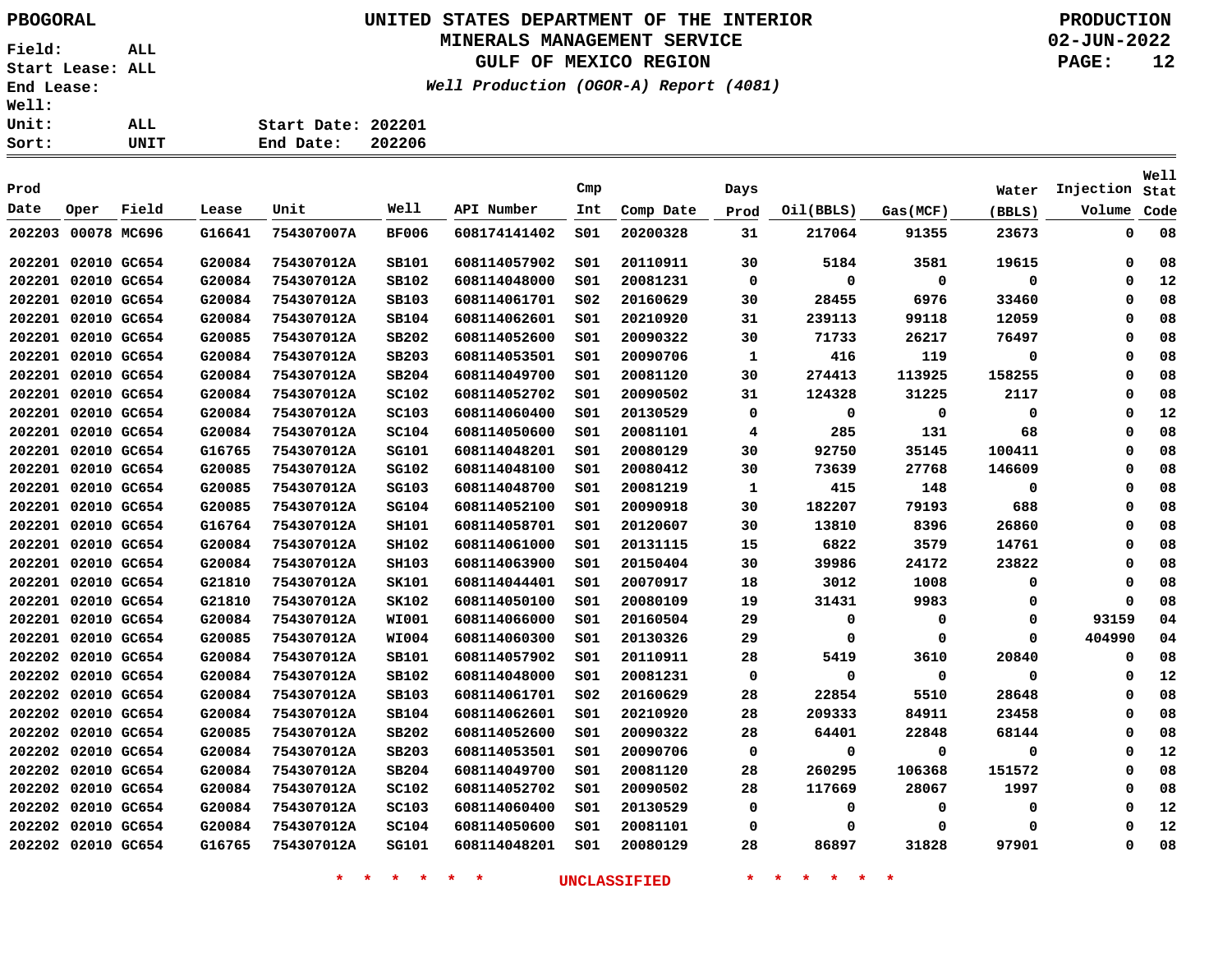### **UNITED STATES DEPARTMENT OF THE INTERIOR PBOGORAL PRODUCTION MINERALS MANAGEMENT SERVICE**

**GULF OF MEXICO REGION**

**Well Production (OGOR-A) Report (4081)**

**02-JUN-2022 PAGE: 13**

**Start Date: 202201 End Date: 202206**

| Prod   |                    |             |        |            |              |              | Cmp |           | Days        |           |             | Water       | Injection | Well<br>Stat |
|--------|--------------------|-------------|--------|------------|--------------|--------------|-----|-----------|-------------|-----------|-------------|-------------|-----------|--------------|
| Date   | Oper               | Field       | Lease  | Unit       | Well         | API Number   | Int | Comp Date | Prod        | Oil(BBLS) | Gas(MCF)    | (BBLS)      | Volume    | Code         |
| 202202 | 02010 GC654        |             | G20085 | 754307012A | SG102        | 608114048100 | 501 | 20080412  | 28          | 67904     | 24746       | 138689      | 0         | 08           |
| 202202 | 02010 GC654        |             | G20085 | 754307012A | SG103        | 608114048700 | SO1 | 20081219  | $\mathbf 0$ | 0         | $\mathbf 0$ | $\mathbf 0$ | 0         | 12           |
| 202202 | 02010 GC654        |             | G20085 | 754307012A | <b>SG104</b> | 608114052100 | SO1 | 20090918  | 28          | 173095    | 72764       | 641         | 0         | 08           |
| 202202 | 02010 GC654        |             | G16764 | 754307012A | <b>SH101</b> | 608114058701 | SO1 | 20120607  | 28          | 12388     | 7348        | 24149       | 0         | 08           |
| 202202 | 02010 GC654        |             | G20084 | 754307012A | <b>SH102</b> | 608114061000 | s01 | 20131115  | 27          | 13710     | 6998        | 28932       | 0         | 08           |
| 202202 | 02010 GC654        |             | G20084 | 754307012A | <b>SH103</b> | 608114063900 | S01 | 20150404  | 28          | 39127     | 23193       | 23354       | 0         | 08           |
|        | 202202 02010 GC654 |             | G21810 | 754307012A | SK101        | 608114044401 | S01 | 20070917  | 23          | 6082      | 2219        | 0           | 0         | 08           |
|        | 202202 02010 GC654 |             | G21810 | 754307012A | SK102        | 608114050100 | s01 | 20080109  | 23          | 59226     | 20502       | 0           | 0         | 08           |
|        | 202202 02010 GC654 |             | G20084 | 754307012A | <b>WI001</b> | 608114066000 | S01 | 20160504  | 24          | 0         | 0           | $\Omega$    | 66108     | 04           |
|        | 202202 02010 GC654 |             | G20085 | 754307012A | <b>WI004</b> | 608114060300 | S01 | 20130326  | 24          | 0         | 0           | 0           | 300769    | 04           |
|        | 202203 02010 GC654 |             | G20084 | 754307012A | SB101        | 608114057902 | S01 | 20110911  | 27          | 320       | 186         | 1274        | 0         | 08           |
|        | 202203 02010 GC654 |             | G20084 | 754307012A | SB102        | 608114048000 | s01 | 20081231  | 0           | 0         | 0           | 0           | 0         | 12           |
|        | 202203 02010 GC654 |             | G20084 | 754307012A | SB103        | 608114061701 | S02 | 20160629  | 26          | 2297      | 543         | 2126        | 0         | 08           |
| 202203 | 02010 GC654        |             | G20084 | 754307012A | SB104        | 608114062601 | S01 | 20210920  | 31          | 278954    | 110981      | 13          | 0         | 08           |
| 202203 | 02010 GC654        |             | G20085 | 754307012A | SB202        | 608114052600 | SO1 | 20090322  | 27          | 44544     | 14871       | 63702       | 0         | 08           |
| 202203 | 02010 GC654        |             | G20084 | 754307012A | SB203        | 608114053501 | SO1 | 20090706  | 0           | 0         | 0           | 0           | 0         | 12           |
| 202203 | 02010 GC654        |             | G20084 | 754307012A | SB204        | 608114049700 | S01 | 20081120  | 26          | 212222    | 81510       | 159338      | 0         | 08           |
| 202203 | 02010 GC654        |             | G20084 | 754307012A | <b>SC102</b> | 608114052702 | SO1 | 20090502  | 29          | 117903    | 32223       | 2763        | 0         | 08           |
| 202203 | 02010 GC654        |             | G20084 | 754307012A | SC103        | 608114060400 | SO1 | 20130529  | 0           | 0         | 0           | $\mathbf 0$ | 0         | 12           |
|        | 202203 02010 GC654 |             | G20084 | 754307012A | <b>SC104</b> | 608114050600 | S01 | 20081101  | 10          | 4244      | 1426        | 1166        | 0         | 08           |
|        | 202203 02010 GC654 |             | G16765 | 754307012A | <b>SG101</b> | 608114048201 | S01 | 20080129  | 27          | 77970     | 26862       | 95230       | 0         | 08           |
|        | 202203 02010 GC654 |             | G20085 | 754307012A | SG102        | 608114048100 | SO1 | 20080412  | 27          | 59158     | 20276       | 137758      | 0         | 08           |
| 202203 | 02010 GC654        |             | G20085 | 754307012A | SG103        | 608114048700 | S01 | 20081219  | 0           | 0         | 0           | 0           | 0         | 12           |
| 202203 | 02010 GC654        |             | G20085 | 754307012A | SG104        | 608114052100 | S01 | 20090918  | 28          | 146123    | 57874       | 721         | 0         | 08           |
|        | 202203 02010 GC654 |             | G16764 | 754307012A | <b>SH101</b> | 608114058701 | SO1 | 20120607  | 27          | 15047     | 8336        | 35589       | 0         | 08           |
|        | 202203 02010 GC654 |             | G20084 | 754307012A | SH102        | 608114061000 | SO1 | 20131115  | 26          | 14959     | 7172        | 37557       | 0         | 08           |
| 202203 | 02010 GC654        |             | G20084 | 754307012A | <b>SH103</b> | 608114063900 | SO1 | 20150404  | 27          | 36656     | 20430       | 27540       | 0         | 08           |
| 202203 | 02010 GC654        |             | G21810 | 754307012A | <b>SK101</b> | 608114044401 | SO1 | 20070917  | 25          | 5786      | 1909        | 0           | 0         | 08           |
| 202203 | 02010 GC654        |             | G21810 | 754307012A | SK102        | 608114050100 | SO1 | 20080109  | 31          | 70507     | 22082       | 0           | 0         | 08           |
| 202203 | 02010 GC654        |             | G20084 | 754307012A | <b>WI001</b> | 608114066000 | S01 | 20160504  | 0           | 0         | 0           | 0           | 0         | 04           |
| 202203 | 02010 GC654        |             | G20085 | 754307012A | <b>WI004</b> | 608114060300 | S01 | 20130326  | 0           | 0         | 0           | 0           | 0         | 04           |
| 202201 |                    | 00003 WR678 | G18753 | 754307014A | <b>PN001</b> | 608124005300 | s01 | 20121223  | 24          | 80246     | 18951       | 14661       | 0         | 08           |
|        | 202201 00003 WR678 |             | G21245 | 754307014A | <b>PN002</b> | 608124005400 | SO1 | 20160607  | 31          | 245893    | 57432       | 8006        | 0         | 08           |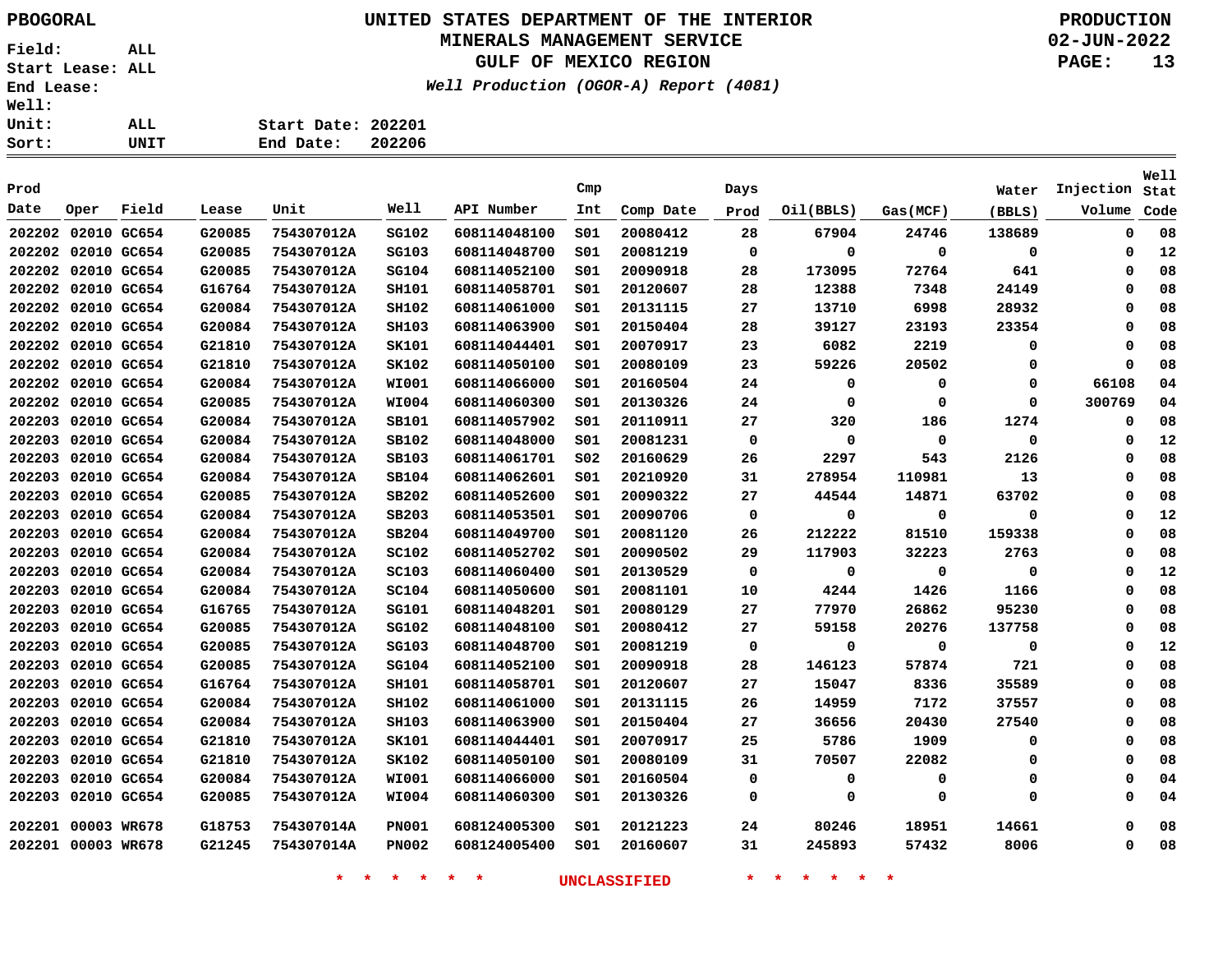### **UNITED STATES DEPARTMENT OF THE INTERIOR PBOGORAL PRODUCTION MINERALS MANAGEMENT SERVICE**

## **GULF OF MEXICO REGION**

**Well Production (OGOR-A) Report (4081)**

**02-JUN-2022 PAGE: 14**

| ALL. | Start Date: 202201 |        |
|------|--------------------|--------|
| UNIT | End Date:          | 202206 |

| Prod               |             |       |        |            |              |              | Cmp             |           | Days |           |             | Water  | Injection | Well<br>Stat |
|--------------------|-------------|-------|--------|------------|--------------|--------------|-----------------|-----------|------|-----------|-------------|--------|-----------|--------------|
| Date               | Oper        | Field | Lease  | Unit       | Well         | API Number   | Int             | Comp Date | Prod | Oil(BBLS) | Gas(MCF)    | (BBLS) | Volume    | Code         |
| 202201             | 00003 WR678 |       | G21245 | 754307014A | <b>PN005</b> | 608124013202 | SO1             | 20210201  | 31   | 185303    | 43764       | 5911   | $\Omega$  | 08           |
| 202201             | 00003 WR678 |       | G18745 | 754307014A | <b>PN007</b> | 608124010701 | s01             | 20160814  | 23   | 163870    | 38698       | 3675   | $\Omega$  | 08           |
| 202201             | 00003 WR678 |       | G21245 | 754307014A | <b>PS001</b> | 608124005700 | SO1             | 20150207  | 31   | 188686    | 44567       | 73     | $\Omega$  | 08           |
| 202201             | 00003 WR678 |       | G21245 | 754307014A | <b>PS002</b> | 608124011400 | S01             | 20170508  | 24   | 235680    | 55664       | 3579   | $\Omega$  | 08           |
| 202201             | 00003 WR678 |       | G21245 | 754307014A | <b>PS003</b> | 608124005600 | S01             | 20120905  | 31   | 97652     | 23062       | 3273   | $\Omega$  | 08           |
| 202201             | 00003 WR678 |       | G21245 | 754307014A | <b>PS004</b> | 608124005800 | S01             | 20160406  | 31   | 289154    | 69158       | 2909   | $\Omega$  | 08           |
| 202201             | 00003 WR678 |       | G21245 | 754307014A | <b>PS005</b> | 608124011801 | SO1             | 20171224  | 24   | 124846    | 29457       | 6668   | $\Omega$  | 08           |
| 202201             | 00003 WR678 |       | G21245 | 754307014A | <b>PS006</b> | 608124013600 | SO1             | 20210805  | 31   | 249116    | 58829       | 6625   | $\Omega$  | 08           |
| 202201             | 00003 WR678 |       | G21245 | 754307014A | <b>PS007</b> | 608124012200 | SO1             | 20180605  | 31   | 208009    | 49128       | 4874   | $\Omega$  | 08           |
| 202202             | 00003 WR678 |       | G18753 | 754307014A | <b>PN001</b> | 608124005300 | SO1             | 20121223  | 28   | 99680     | 23725       | 18031  | $\Omega$  | 08           |
| 202202             | 00003 WR678 |       | G21245 | 754307014A | <b>PN002</b> | 608124005400 | s01             | 20160607  | 28   | 219017    | 52141       | 7138   | $\Omega$  | 08           |
| 202202             | 00003 WR678 |       | G21245 | 754307014A | <b>PN005</b> | 608124013202 | SO1             | 20210201  | 28   | 164607    | 39191       | 5193   | $\Omega$  | 08           |
| 202202             | 00003 WR678 |       | G18745 | 754307014A | <b>PN007</b> | 608124010701 | 501             | 20160814  | 28   | 213272    | 50768       | 4735   | $\Omega$  | 08           |
| 202202             | 00003 WR678 |       | G21245 | 754307014A | <b>PS001</b> | 608124005700 | 501             | 20150207  | 28   | 178267    | 42438       | 66     | $\Omega$  | 08           |
| 202202             | 00003 WR678 |       | G21245 | 754307014A | <b>PS002</b> | 608124011400 | SO1             | 20170508  | 28   | 315542    | 75115       | 4739   | $\Omega$  | 08           |
| 202202             | 00003 WR678 |       | G21245 | 754307014A | <b>PS003</b> | 608124005600 | S01             | 20120905  | 28   | 88375     | 21037       | 2922   | $\Omega$  | 08           |
| 202202             | 00003 WR678 |       | G21245 | 754307014A | <b>PS004</b> | 608124005800 | SO1             | 20160406  | 28   | 263673    | 63120       | 2623   | $\Omega$  | 08           |
| 202202             | 00003 WR678 |       | G21245 | 754307014A | <b>PS005</b> | 608124011801 | SO1             | 20171224  | 28   | 158098    | 37634       | 4828   | $\Omega$  | 08           |
| 202202             | 00003 WR678 |       | G21245 | 754307014A | <b>PS006</b> | 608124013600 | SO1             | 20210805  | 28   | 215762    | 51360       | 5683   | $\Omega$  | 08           |
| 202202             | 00003 WR678 |       | G21245 | 754307014A | <b>PS007</b> | 608124012200 | 501             | 20180605  | 28   | 187341    | 44605       | 4346   | $\Omega$  | 08           |
| 202203             | 00003 WR678 |       | G18753 | 754307014A | <b>PN001</b> | 608124005300 | SO1             | 20121223  | 31   | 111228    | 26413       | 19941  | $\Omega$  | 08           |
| 202203             | 00003 WR678 |       | G21245 | 754307014A | <b>PN002</b> | 608124005400 | 501             | 20160607  | 31   | 228912    | 54357       | 7390   | $\Omega$  | 08           |
| 202203             | 00003 WR678 |       | G21245 | 754307014A | <b>PN005</b> | 608124013202 | 501             | 20210201  | 31   | 181553    | 43114       | 5330   | $\Omega$  | 08           |
| 202203             | 00003 WR678 |       | G18745 | 754307014A | <b>PN007</b> | 608124010701 | 501             | 20160814  | 31   | 228134    | 54170       | 6116   | 0         | 08           |
| 202203             | 00003 WR678 |       | G21245 | 754307014A | <b>PS001</b> | 608124005700 | S01             | 20150207  | 31   | 199222    | 47393       | 5995   | $\Omega$  | 08           |
| 202203             | 00003 WR678 |       | G21245 | 754307014A | <b>PS002</b> | 608124011400 | 501             | 20170508  | 31   | 326131    | 77445       | 12396  | $\Omega$  | 08           |
| 202203             | 00003 WR678 |       | G21245 | 754307014A | <b>PS003</b> | 608124005600 | SO1             | 20120905  | 31   | 94386     | 22408       | 3085   | $\Omega$  | 08           |
| 202203             | 00003 WR678 |       | G21245 | 754307014A | <b>PS004</b> | 608124005800 | SO1             | 20160406  | 31   | 289923    | 68850       | 5863   | 0         | 08           |
| 202203             | 00003 WR678 |       | G21245 | 754307014A | <b>PS005</b> | 608124011801 | SO1             | 20171224  | 31   | 171809    | 40801       | 5825   | 0         | 08           |
| 202203             | 00003 WR678 |       | G21245 | 754307014A | <b>PS006</b> | 608124013600 | SO1             | 20210805  | 31   | 237500    | 55868       | 6919   | $\Omega$  | 08           |
| 202203             | 00003 WR678 |       | G21245 | 754307014A | <b>PS007</b> | 608124012200 | S01             | 20180605  | 31   | 197304    | 46855       | 4737   | $\Omega$  | 08           |
| 202201 03619 WC077 |             |       | G09387 | 754307017A | <b>B001</b>  | 177004119500 | SO <sub>2</sub> | 20101120  | 10   | 70        | $\mathbf 0$ | 0      | $\Omega$  | 08           |
| 202201 03619 WC077 |             |       | G23740 | 754307017A | B002         | 177004127400 | S01             | 20070804  | 10   | 254       | 0           | 0      | $\Omega$  | 08           |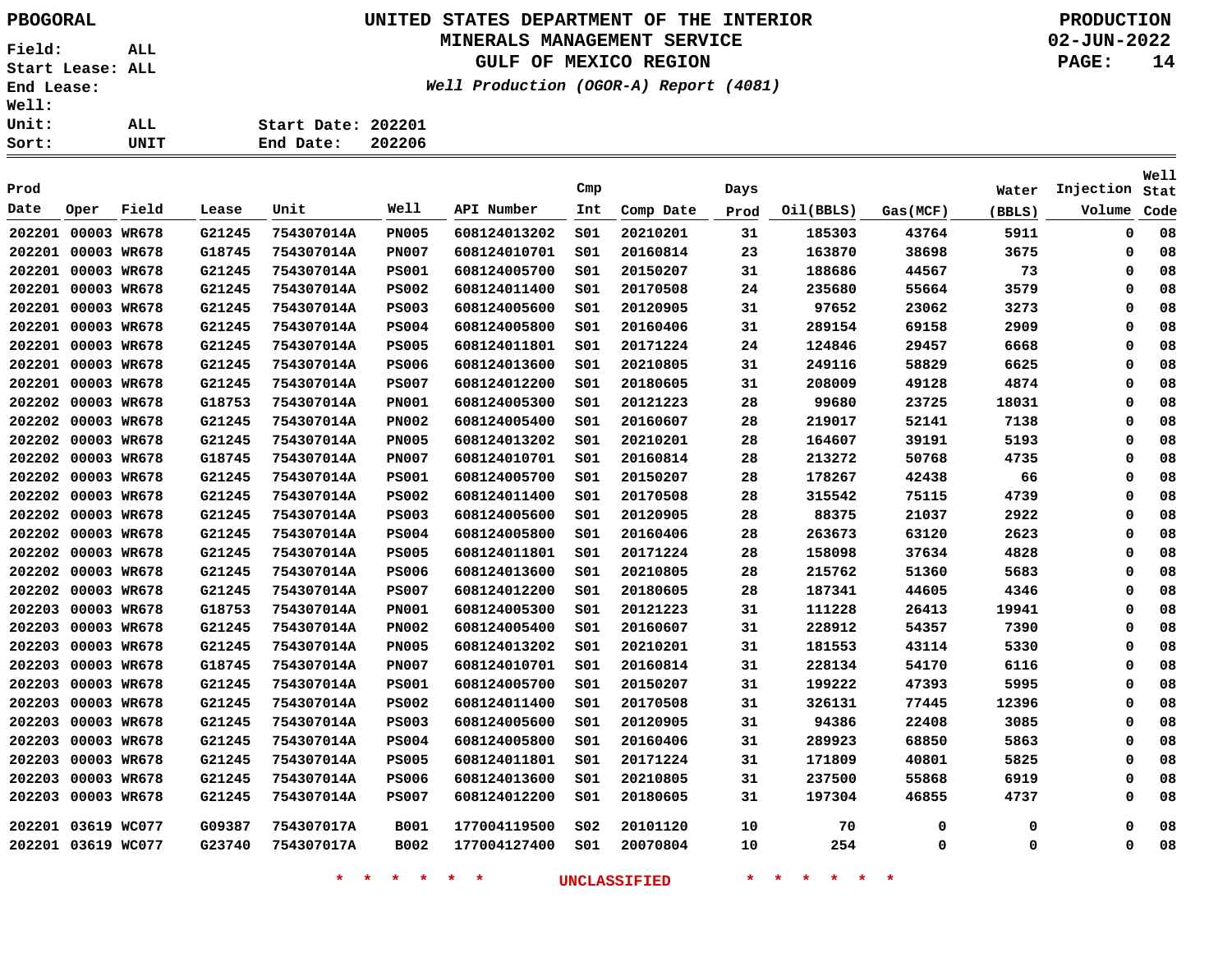## **UNITED STATES DEPARTMENT OF THE INTERIOR PBOGORAL PRODUCTION**

#### **MINERALS MANAGEMENT SERVICE**

**GULF OF MEXICO REGION**

**Well Production (OGOR-A) Report (4081)**

**02-JUN-2022 PAGE: 15**

**Well**

| Prod               |                    |       |        |            |             |              | Cmp             |           | Days        |             |             | Water       | Injection | Stat |
|--------------------|--------------------|-------|--------|------------|-------------|--------------|-----------------|-----------|-------------|-------------|-------------|-------------|-----------|------|
| Date               | Oper               | Field | Lease  | Unit       | Well        | API Number   | Int             | Comp Date | Prod        | Oil(BBLS)   | Gas(MCF)    | (BBLS)      | Volume    | Code |
| 202202 03619 WC077 |                    |       | G09387 | 754307017A | <b>B001</b> | 177004119500 | SO <sub>2</sub> | 20101120  | 21          | 1290        | 19390       | 3           | 0         | 08   |
| 202202 03619 WC077 |                    |       | G23740 | 754307017A | B002        | 177004127400 | SO1             | 20070804  | 18          | 823         | 16264       | 0           | 0         | 08   |
| 202203 03619 WC077 |                    |       | G09387 | 754307017A | B001        | 177004119500 | SO <sub>2</sub> | 20101120  | 27          | 502         | 81066       | 40          | 0         | 08   |
| 202203 03619 WC077 |                    |       | G23740 | 754307017A | B002        | 177004127400 | S01             | 20070804  | 28          | 195         | 39016       | 54          | 0         | 08   |
| 202201 00689 AC857 |                    |       | G24593 | 754308001A | GA001       | 608054003901 | SO1             | 20110416  | $\mathbf 0$ | 0           | 0           | 0           | 0         | 12   |
| 202201 00689 AC857 |                    |       | G20870 | 754308001A | GA002       | 608054004000 | SO1             | 20140314  | 31          | 148639      | 199298      | 0           | $\Omega$  | 08   |
|                    | 202201 00689 AC857 |       | G24593 | 754308001A | GA005       | 608054004300 | SO1             | 20170613  | 31          | 0           | 0           | 0           | 177401    | 04   |
| 202201 00689 AC857 |                    |       | G17565 | 754308001A | GA006       | 608054004401 | SO1             | 20160315  | 31          | 0           | 0           | 0           | 197645    | 04   |
| 202201             | 00689 AC857        |       | G17565 | 754308001A | GA007       | 608054004500 | 501             | 20130209  | 31          | 0           | 0           | $\Omega$    | 329966    | 04   |
| 202201             | 00689 AC857        |       | G17565 | 754308001A | GA008       | 608054004600 | S01             | 20190211  | 31          | 162177      | 235299      | 100809      | 0         | 08   |
| 202201 00689 AC857 |                    |       | G17565 | 754308001A | GA009       | 608054004700 | S01             | 20110221  | 0           | 0           | 0           | $\mathbf 0$ | 0         | 12   |
| 202201 00689 AC857 |                    |       | G17565 | 754308001A | GA010       | 608054004800 | S01             | 20110828  | 31          | 25837       | 19719       | 37666       | 0         | 08   |
| 202201             | 00689 AC857        |       | G17565 | 754308001A | GA011       | 608054004900 | S01             | 20140611  | 31          | 124960      | 209166      | 119580      | 0         | 08   |
| 202201             | 00689 AC857        |       | G17565 | 754308001A | GA012       | 608054005000 | S01             | 20120612  | 31          | 18243       | 22885       | 41772       | 0         | 08   |
| 202201             | 00689 AC857        |       | G17561 | 754308001A | GA013       | 608054005105 | SO1             | 20160816  | 31          | 129329      | 210338      | 0           | $\Omega$  | 08   |
|                    | 202201 00689 AC857 |       | G17565 | 754308001A | GA015       | 608054005300 | S01             | 20171227  | 31          | 239297      | 225961      | 22055       | O         | 08   |
| 202201 00689 AC857 |                    |       | G17561 | 754308001A | GA016       | 608054005400 | S01             | 20210804  | 31          | 367584      | 344621      | 199         | $\Omega$  | 08   |
| 202201 00689 AC857 |                    |       | G17565 | 754308001A | GA017       | 608054005500 | SO1             | 20200723  | 31          | 125501      | 92089       | 23930       | $\Omega$  | 08   |
| 202201             | 00689 AC857        |       | G17561 | 754308001A | GA019       | 608054005700 | 501             | 20141024  | 31          | 144093      | 354706      | 6335        | $\Omega$  | 08   |
| 202201 00689 AC857 |                    |       | G20870 | 754308001A | GA022       | 608054005900 | 501             | 20161226  | 31          | 0           | 0           | 0           | 164060    | 04   |
| 202201 00689 AC857 |                    |       | G17571 | 754308001A | GB001       | 608054006700 | 501             | 20091114  | 31          | 0           | $\mathbf 0$ | $\mathbf 0$ | 143791    | 04   |
| 202201 00689 AC857 |                    |       | G17565 | 754308001A | GB003       | 608054006500 | S01             | 20090530  | 31          | 171854      | 253116      | 273572      | 0         | 08   |
| 202201 00689 AC857 |                    |       | G17565 | 754308001A | GB004       | 608054006600 | SO1             | 20090620  | 0           | 0           | $\mathbf 0$ | 0           | 0         | 12   |
| 202202 00689 AC857 |                    |       | G24593 | 754308001A | GA001       | 608054003901 | S01             | 20110416  | 0           | $\mathbf 0$ | 0           | 0           | 0         | 12   |
| 202202 00689 AC857 |                    |       | G20870 | 754308001A | GA002       | 608054004000 | S01             | 20140314  | 27          | 129926      | 179122      | 0           | 0         | 08   |
| 202202 00689 AC857 |                    |       | G17561 | 754308001A | GA004       | 608054004200 | S01             | 20210119  | 27          | 64213       | 383580      | 0           | $\Omega$  | 08   |
|                    | 202202 00689 AC857 |       | G24593 | 754308001A | GA005       | 608054004300 | S01             | 20170613  | 18          | $\mathbf 0$ | 0           | 0           | 99837     | 04   |
| 202202 00689 AC857 |                    |       | G17565 | 754308001A | GA006       | 608054004401 | SO1             | 20160315  | 10          | 0           | 0           | 0           | 61581     | 04   |
| 202202 00689 AC857 |                    |       | G17565 | 754308001A | GA007       | 608054004500 | S01             | 20130209  | 10          | 0           | 0           | 0           | 102825    | 04   |
| 202202 00689 AC857 |                    |       | G17565 | 754308001A | GA008       | 608054004600 | S01             | 20190211  | 10          | 45915       | 71078       | 26534       | 0         | 08   |
| 202202 00689 AC857 |                    |       | G17565 | 754308001A | GA009       | 608054004700 | SO1             | 20110221  | 0           | 0           | 0           | 0           | 0         | 12   |
| 202202 00689 AC857 |                    |       | G17565 | 754308001A | GA010       | 608054004800 | S01             | 20110828  | 7           | 6032        | 4294        | 9029        | 0         | 08   |
| 202202 00689 AC857 |                    |       | G17565 | 754308001A | GA011       | 608054004900 | SO1             | 20140611  | 7           | 18031       | 36766       | 34081       | 0         | 08   |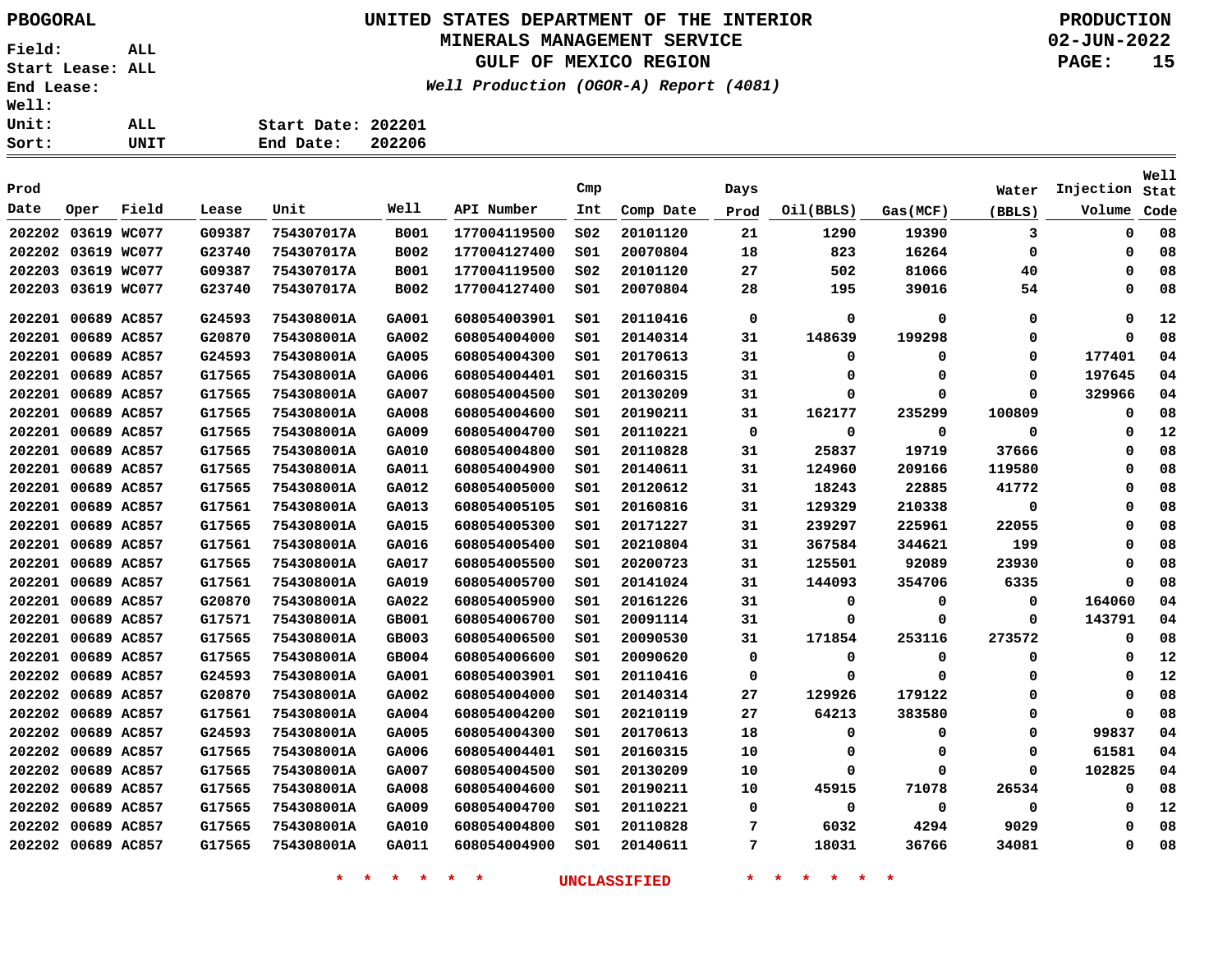### **UNITED STATES DEPARTMENT OF THE INTERIOR PBOGORAL PRODUCTION MINERALS MANAGEMENT SERVICE**

## **GULF OF MEXICO REGION**

**Well Production (OGOR-A) Report (4081)**

**02-JUN-2022 PAGE: 16**

|    | Start Date: 202201 |        |
|----|--------------------|--------|
| ΓT | End Date:          | 202206 |

|        |                    |             |        |            |       |              |     |           |             |           |          |          |             | Well |
|--------|--------------------|-------------|--------|------------|-------|--------------|-----|-----------|-------------|-----------|----------|----------|-------------|------|
| Prod   |                    |             |        |            |       |              | Cmp |           | Days        |           |          | Water    | Injection   | Stat |
| Date   | Oper               | Field       | Lease  | Unit       | Well  | API Number   | Int | Comp Date | Prod        | Oil(BBLS) | Gas(MCF) | (BBLS)   | Volume      | Code |
|        | 202202 00689 AC857 |             | G17565 | 754308001A | GA012 | 608054005000 | SO1 | 20120612  | 7           | 3111      | 4000     | 9071     | 0           | 08   |
| 202202 |                    | 00689 AC857 | G17561 | 754308001A | GA013 | 608054005105 | SO1 | 20160816  | 24          | 94547     | 136881   | 0        | 0           | 08   |
| 202202 |                    | 00689 AC857 | G17565 | 754308001A | GA015 | 608054005300 | SO1 | 20171227  | 10          | 73387     | 74759    | 6183     | 0           | 08   |
| 202202 |                    | 00689 AC857 | G17561 | 754308001A | GA016 | 608054005400 | S01 | 20210804  | 22          | 206219    | 192934   | 0        | 0           | 08   |
| 202202 |                    | 00689 AC857 | G17565 | 754308001A | GA017 | 608054005500 | S01 | 20200723  | 10          | 39072     | 41091    | 8628     | 0           | 08   |
| 202202 |                    | 00689 AC857 | G17561 | 754308001A | GA019 | 608054005700 | S01 | 20141024  | 27          | 120218    | 231490   | 8255     | 0           | 08   |
| 202202 |                    | 00689 AC857 | G20870 | 754308001A | GA022 | 608054005900 | SO1 | 20161226  | 10          | 0         | 0        | 0        | 50384       | 04   |
|        | 202202 00689 AC857 |             | G17571 | 754308001A | GB001 | 608054006700 | SO1 | 20091114  | 18          | 0         | 0        | 0        | 81167       | 04   |
|        | 202202 00689 AC857 |             | G17571 | 754308001A | GB002 | 608054006402 | S01 | 20090929  | 27          | 47298     | 56791    | 0        | 0           | 08   |
| 202202 |                    | 00689 AC857 | G17565 | 754308001A | GB003 | 608054006500 | S01 | 20090530  | 11          | 43730     | 65388    | 65821    | 0           | 08   |
|        | 202202 00689 AC857 |             | G17565 | 754308001A | GB004 | 608054006600 | SO1 | 20090620  | $\mathbf 0$ | 0         | 0        | 0        | 0           | 12   |
|        | 202202 00689 AC857 |             | G17570 | 754308001A | GB005 | 608054007400 | SO1 | 20130730  | 18          | 0         | $\Omega$ | 0        | 176362      | 04   |
|        | 202202 00689 AC857 |             | G20870 | 754308001A | GB006 | 608054007500 | SO1 | 20160207  | 10          | $\Omega$  | $\Omega$ | 0        | 175360      | 04   |
|        | 202202 00689 AC857 |             | G17571 | 754308001A | GB007 | 608054008700 | S01 | 20200408  | 27          | 15522     | 12242    | 0        | 0           | 08   |
|        | 202202 00689 AC857 |             | G17565 | 754308001A | GD001 | 608054007300 | S01 | 20120112  | 10          | 15171     | 8355     | 10039    | 0           | 08   |
|        | 202202 00689 AC857 |             | G17565 | 754308001A | GD002 | 608054008300 | SO1 | 20180728  | 0           | 0         | 0        | 0        | 0           | 12   |
|        | 202202 00689 AC857 |             | G17565 | 754308001A | GD003 | 608054008200 | SO1 | 20180620  | 0           | 0         | $\Omega$ | 0        | 0           | 12   |
|        | 202202 00689 AC857 |             | G17565 | 754308001A | GD004 | 608054009000 | SO1 | 20201127  | 27          | 74874     | 47796    | 0        | 0           | 08   |
|        | 202202 00689 AC857 |             | G17565 | 754308001A | GD005 | 608054009100 | S01 | 20201228  | 27          | 60873     | 34499    | 0        | 0           | 08   |
| 202202 |                    | 00689 AC857 | G17565 | 754308001A | GD006 | 608054008800 | S01 | 20200916  | 27          | 21916     | 16155    | 0        | 0           | 08   |
| 202202 |                    | 00689 AC857 | G17565 | 754308001A | GD007 | 608054008900 | SO1 | 20201025  | 23          | 26768     | 15884    | 0        | 0           | 08   |
| 202203 |                    | 00689 AC857 | G24593 | 754308001A | GA001 | 608054003901 | SO1 | 20110416  | 0           | 0         | 0        | 0        | 0           | 12   |
| 202203 |                    | 00689 AC857 | G20870 | 754308001A | GA002 | 608054004000 | SO1 | 20140314  | 31          | 149453    | 192179   | 0        | 0           | 08   |
| 202203 |                    | 00689 AC857 | G17561 | 754308001A | GA004 | 608054004200 | SO1 | 20210119  | 31          | 85423     | 503399   | 0        | $\mathbf 0$ | 08   |
| 202203 |                    | 00689 AC857 | G24593 | 754308001A | GA005 | 608054004300 | S01 | 20170613  | 29          | 0         | 0        | 0        | 159619      | 04   |
| 202203 |                    | 00689 AC857 | G17565 | 754308001A | GA006 | 608054004401 | S01 | 20160315  | 4           | 0         | 0        | 0        | 26107       | 04   |
| 202203 |                    | 00689 AC857 | G17565 | 754308001A | GA007 | 608054004500 | S01 | 20130209  | 0           | $\Omega$  | $\Omega$ | 0        | 0           | 04   |
| 202203 |                    | 00689 AC857 | G17565 | 754308001A | GA008 | 608054004600 | SO1 | 20190211  | 0           | $\Omega$  | $\Omega$ | 0        | 0           | 12   |
| 202203 |                    | 00689 AC857 | G17565 | 754308001A | GA009 | 608054004700 | SO1 | 20110221  | 0           | $\Omega$  | $\Omega$ | 0        | 0           | 12   |
| 202203 |                    | 00689 AC857 | G17565 | 754308001A | GA010 | 608054004800 | S01 | 20110828  | 0           | $\Omega$  | Ω        | 0        | 0           | 12   |
| 202203 |                    | 00689 AC857 | G17565 | 754308001A | GA011 | 608054004900 | S01 | 20140611  | 0           | 0         | 0        | 0        | 0           | 12   |
| 202203 |                    | 00689 AC857 | G17565 | 754308001A | GA012 | 608054005000 | S01 | 20120612  | 0           | $\Omega$  | $\Omega$ | 0        | 0           | 12   |
| 202203 |                    | 00689 AC857 | G17561 | 754308001A | GA013 | 608054005105 | SO1 | 20160816  | 31          | 137323    | 223142   | $\Omega$ | 0           | 08   |
|        | 202203 00689 AC857 |             | G17565 | 754308001A | GA015 | 608054005300 | SO1 | 20171227  | 12          | 83071     | 94796    | 7307     | 0           | 08   |
|        |                    |             |        |            |       |              |     |           |             |           |          |          |             |      |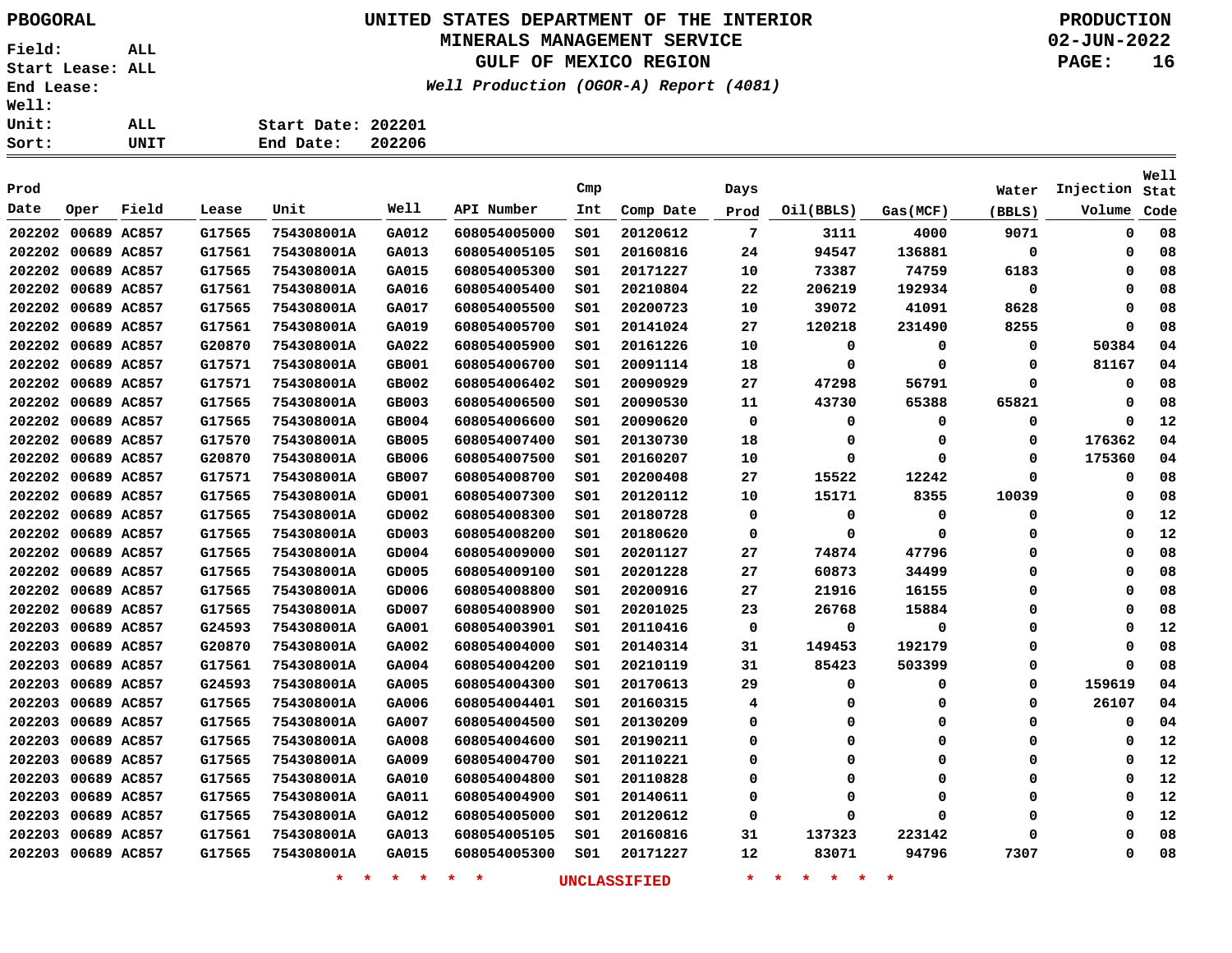### **UNITED STATES DEPARTMENT OF THE INTERIOR PBOGORAL PRODUCTION MINERALS MANAGEMENT SERVICE**

**GULF OF MEXICO REGION**

**Well Production (OGOR-A) Report (4081)**

**02-JUN-2022 PAGE: 17**

| ALL. | Start Date: 202201 |  |
|------|--------------------|--|
| UNIT | End Date: 202206   |  |

| Prod               |             |             |        |            |              |              | Cmp              |           | Days        |           |          | Water       | Injection | <b>Well</b><br>Stat |
|--------------------|-------------|-------------|--------|------------|--------------|--------------|------------------|-----------|-------------|-----------|----------|-------------|-----------|---------------------|
| Date               | Oper        | Field       | Lease  | Unit       | Well         | API Number   | Int              | Comp Date | Prod        | Oil(BBLS) | Gas(MCF) | (BBLS)      | Volume    | Code                |
| 202203             | 00689 AC857 |             | G17561 | 754308001A | GA016        | 608054005400 | SO1              | 20210804  | 31          | 452063    | 403786   | $\mathbf 0$ | 0         | 08                  |
| 202203             |             | 00689 AC857 | G17565 | 754308001A | GA017        | 608054005500 | SO1              | 20200723  | 28          | 127456    | 92464    | 40319       | 0         | 08                  |
| 202203             |             | 00689 AC857 | G17561 | 754308001A | GA019        | 608054005700 | SO1              | 20141024  | 31          | 146307    | 314531   | 18641       | $\Omega$  | 08                  |
| 202203             |             | 00689 AC857 | G20870 | 754308001A | GA022        | 608054005900 | SO1              | 20161226  | 0           | 0         | 0        | 0           | $\Omega$  | 04                  |
| 202203             |             | 00689 AC857 | G17571 | 754308001A | GB001        | 608054006700 | SO1              | 20091114  | 28          | 0         | 0        | 0           | 116676    | 04                  |
| 202203             |             | 00689 AC857 | G17571 | 754308001A | GB002        | 608054006402 | SO1              | 20090929  | 31          | 56941     | 70648    | 0           | 0         | 08                  |
| 202203             |             | 00689 AC857 | G17565 | 754308001A | GB003        | 608054006500 | SO1              | 20090530  | 14          | 41657     | 61318    | 62145       | $\Omega$  | 08                  |
| 202203             |             | 00689 AC857 | G17565 | 754308001A | GB004        | 608054006600 | SO1              | 20090620  | $\mathbf 0$ | 0         | 0        | 0           | $\Omega$  | 12                  |
| 202203             | 00689 AC857 |             | G17570 | 754308001A | GB005        | 608054007400 | SO1              | 20130730  | 31          | 0         | 0        | 0           | 290593    | 04                  |
| 202203             |             | 00689 AC857 | G20870 | 754308001A | GB006        | 608054007500 | S01              | 20160207  | 1           | 0         | 0        | 0           | 19087     | 04                  |
| 202203             |             | 00689 AC857 | G17571 | 754308001A | GB007        | 608054008700 | SO1              | 20200408  | 31          | 17912     | 16743    | 21          | 0         | 08                  |
| 202203             |             | 00689 AC857 | G17565 | 754308001A | GD001        | 608054007300 | SO1              | 20120112  | 0           | 0         | 0        | 0           | 0         | 12                  |
| 202203             |             | 00689 AC857 | G17565 | 754308001A | GD002        | 608054008300 | SO1              | 20180728  | 0           | 0         | 0        | 0           | 0         | 12                  |
| 202203             |             | 00689 AC857 | G17565 | 754308001A | GD003        | 608054008200 | SO1              | 20180620  | 0           | 0         | O        | 0           | $\Omega$  | 12                  |
| 202203             |             | 00689 AC857 | G17565 | 754308001A | GD004        | 608054009000 | SO1              | 20201127  | 31          | 93123     | 59035    | 0           | $\Omega$  | 08                  |
| 202203             |             | 00689 AC857 | G17565 | 754308001A | GD005        | 608054009100 | S <sub>01</sub>  | 20201228  | 31          | 73979     | 40356    | 0           | $\Omega$  | 08                  |
| 202203             |             | 00689 AC857 | G17565 | 754308001A | GD006        | 608054008800 | SO1              | 20200916  | 31          | 50646     | 42302    | 0           | $\Omega$  | 08                  |
| 202203             |             | 00689 AC857 | G17565 | 754308001A | GD007        | 608054008900 | SO1              | 20201025  | 31          | 40750     | 22872    | 0           | $\Omega$  | 08                  |
| 202201 03151 ST021 |             |             | 00263  | 754308004A | 132          | 177154120100 | D <sub>0</sub> 2 | 20060524  | 0           | 0         | 0        | 0           | 0         | 12                  |
| 202202             | 03151 ST021 |             | 00263  | 754308004A | 132          | 177154120100 | D02              | 20060524  | 0           | 0         | 0        | 0           | 0         | 12                  |
| 202203             |             | 03151 ST021 | 00263  | 754308004A | 132          | 177154120100 | D <sub>0</sub> 2 | 20060524  | 0           | 0         | 0        | 0           | 0         | 12                  |
| 202201 00276 WR627 |             |             | G20351 | 754308007A | <b>DC101</b> | 608124009400 | SO1              | 20151007  | 31          | 89974     | 8351     | 2122        | 0         | 08                  |
| 202201 00276 WR627 |             |             | G20351 | 754308007A | JU102        | 608124003301 | SO1              | 20150712  | 31          | 109732    | 8447     | 17          | 0         | 08                  |
| 202201 00276 WR627 |             |             | G20351 | 754308007A | <b>JU104</b> | 608124010800 | SO1              | 20171126  | 31          | 377843    | 41352    | 93          | 0         | 08                  |
| 202201 00276 WR627 |             |             | G25251 | 754308007A | <b>JU105</b> | 608124011101 | SO1              | 20170902  | 31          | 155523    | 22749    | 255         | 0         | 08                  |
| 202201 00276 WR627 |             |             | G20351 | 754308007A | JU106        | 608124012701 | SO1              | 20200220  | 31          | 292051    | 28728    | 0           | 0         | 08                  |
| 202202             | 00276 WR627 |             | G20351 | 754308007A | <b>DC101</b> | 608124009400 | SO1              | 20151007  | 27          | 80404     | 7585     | 1805        | $\Omega$  | 08                  |
| 202202             | 00276 WR627 |             | G20351 | 754308007A | JU102        | 608124003301 | SO1              | 20150712  | 25          | 95787     | 7490     | 14          | $\Omega$  | 08                  |
| 202202             | 00276 WR627 |             | G20351 | 754308007A | <b>JU104</b> | 608124010800 | SO1              | 20171126  | 27          | 337477    | 37484    | 79          | $\Omega$  | 08                  |
| 202202 00276 WR627 |             |             | G25251 | 754308007A | <b>JU105</b> | 608124011101 | S01              | 20170902  | 27          | 141009    | 20924    | 220         | 0         | 08                  |
| 202202             | 00276 WR627 |             | G20351 | 754308007A | JU106        | 608124012701 | SO1              | 20200220  | 26          | 228768    | 22839    | 0           | Ω         | 08                  |
| 202203             | 00276 WR627 |             | G20351 | 754308007A | <b>DC101</b> | 608124009400 | SO1              | 20151007  | 31          | 90676     | 8415     | 5678        | 0         | 08                  |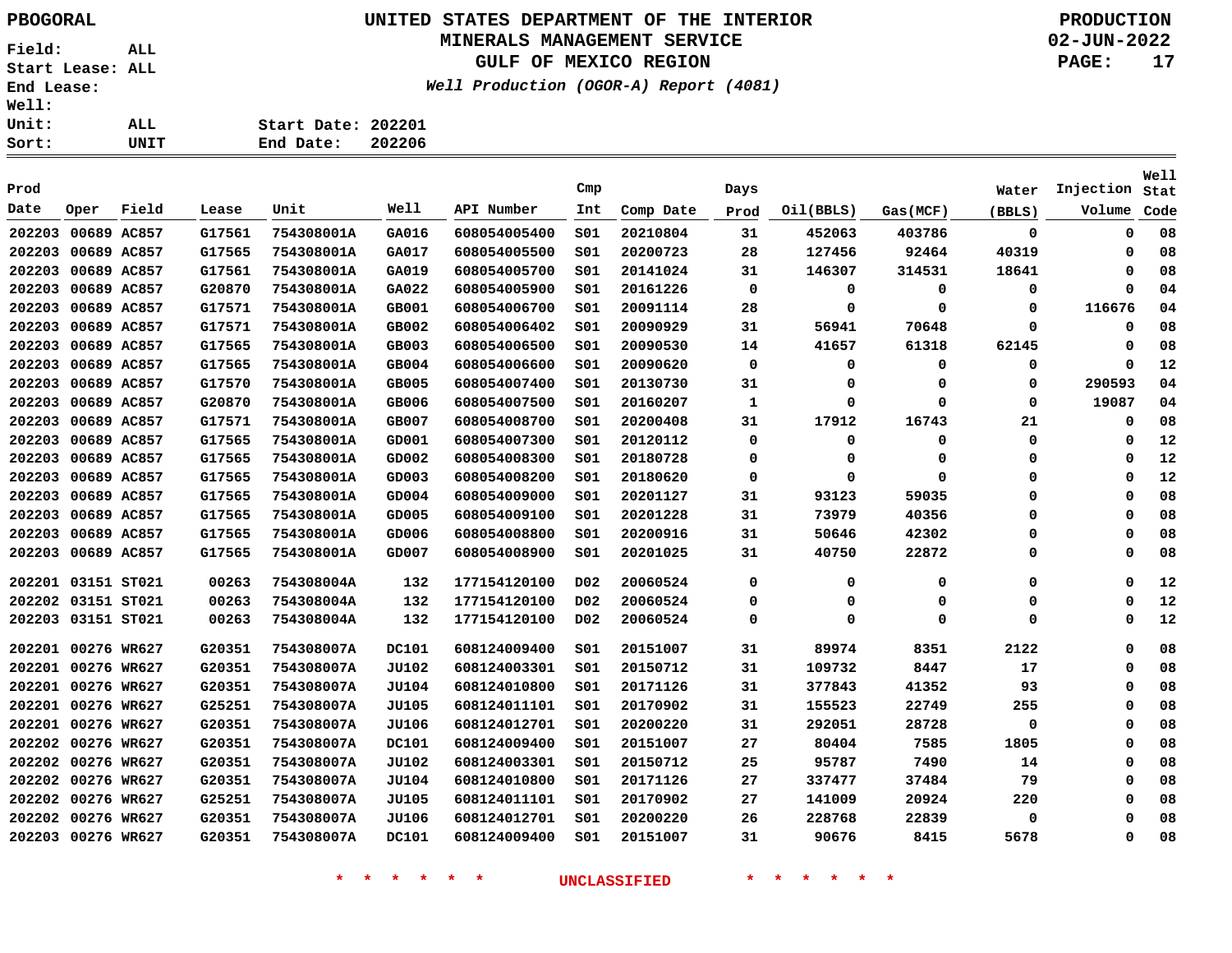# **UNITED STATES DEPARTMENT OF THE INTERIOR PBOGORAL PRODUCTION**

### **MINERALS MANAGEMENT SERVICE**

**GULF OF MEXICO REGION**

**Well Production (OGOR-A) Report (4081)**

**02-JUN-2022 PAGE: 18**

| ALL. | Start Date: 202201 |  |
|------|--------------------|--|
| UNIT | End Date: 202206   |  |
|      |                    |  |

| Prod   |                    |       |        |            |              |              | Cmp             |           | Days         |           |             |             | Injection   | Well |
|--------|--------------------|-------|--------|------------|--------------|--------------|-----------------|-----------|--------------|-----------|-------------|-------------|-------------|------|
| Date   | Oper               | Field | Lease  | Unit       | Well         | API Number   | Int             |           |              |           |             | Water       | Volume      | Stat |
|        |                    |       |        |            |              |              |                 | Comp Date | Prod         | Oil(BBLS) | Gas(MCF)    | (BBLS)      |             | Code |
| 202203 | 00276 WR627        |       | G20351 | 754308007A | <b>JU102</b> | 608124003301 | SO1             | 20150712  | 31           | 113519    | 8558        | 47          | $\mathbf 0$ | 08   |
| 202203 | 00276 WR627        |       | G20351 | 754308007A | JU104        | 608124010800 | SO1             | 20171126  | 31           | 379486    | 40856       | 248         | 0           | 08   |
| 202203 | 00276 WR627        |       | G25251 | 754308007A | <b>JU105</b> | 608124011101 | S01             | 20170902  | 31           | 160518    | 22533       | 698         | 0           | 08   |
| 202203 | 00276 WR627        |       | G20351 | 754308007A | JU106        | 608124012701 | S01             | 20200220  | 31           | 280309    | 29419       | 0           | 0           | 08   |
|        | 202201 00981 GC640 |       | G18421 | 754308011A | 002          | 608114062501 | SO1             | 20150210  | 19           | 168329    | 172683      | 0           | $\Omega$    | 08   |
| 202201 | 00981 GC640        |       | G24184 | 754308011A | <b>SS001</b> | 608114051801 | SO <sub>2</sub> | 20140412  | $\mathbf 0$  | 0         | 0           | 0           | 0           | 12   |
| 202201 | 00981 GC640        |       | G18421 | 754308011A | <b>SS001</b> | 608114042704 | SO1             | 20110320  | 19           | 117465    | 111611      | 1513        | $\Omega$    | 08   |
| 202201 | 00981 GC640        |       | G24179 | 754308011A | <b>SS001</b> | 608114049504 | SO1             | 20110317  | 19           | 66475     | 62271       | 11476       | $\mathbf 0$ | 08   |
| 202201 | 00981 GC640        |       | G16783 | 754308011A | <b>SS002</b> | 608114060102 | S01             | 20140114  | 19           | 244707    | 215160      | $\mathbf 0$ | $\Omega$    | 08   |
| 202201 | 00981 GC640        |       | G24179 | 754308011A | <b>SS002</b> | 608114065201 | SO1             | 20160330  | 19           | 110211    | 111285      | 0           | $\mathbf 0$ | 08   |
| 202201 | 00981 GC640        |       | G18421 | 754308011A | <b>SS003</b> | 608114064900 | SO1             | 20160127  | 19           | 61758     | 63359       | 7225        | $\mathbf 0$ | 08   |
| 202201 | 00981 GC640        |       | G16783 | 754308011A | <b>SS005</b> | 608114069401 | SO1             | 20180525  | 19           | 206002    | 195682      | 0           | $\Omega$    | 08   |
| 202202 | 00981 GC640        |       | G18421 | 754308011A | 002          | 608114062501 | SO1             | 20150210  | 26           | 258409    | 265186      | $\mathbf 0$ | $\mathbf 0$ | 08   |
| 202202 | 00981 GC640        |       | G18421 | 754308011A | <b>SS001</b> | 608114042704 | S01             | 20110320  | 26           | 189524    | 180106      | 1426        | $\Omega$    | 08   |
|        | 202202 00981 GC640 |       | G24184 | 754308011A | <b>SS001</b> | 608114051801 | SO <sub>2</sub> | 20140412  | 0            | 0         | $\mathbf 0$ | 0           | $\mathbf 0$ | 12   |
| 202202 | 00981 GC640        |       | G24179 | 754308011A | <b>SS001</b> | 608114049504 | SO1             | 20110317  | $\mathbf{2}$ | 112       | 105         | 1           | 0           | 08   |
|        | 202202 00981 GC640 |       | G16783 | 754308011A | <b>SS002</b> | 608114060102 | SO1             | 20140114  | 26           | 339351    | 298474      | 0           | $\Omega$    | 08   |
| 202202 | 00981 GC640        |       | G24179 | 754308011A | <b>SS002</b> | 608114065201 | SO1             | 20160330  | 26           | 156585    | 158158      | 0           | 0           | 08   |
| 202202 | 00981 GC640        |       | G18421 | 754308011A | <b>SS003</b> | 608114064900 | SO1             | 20160127  | 26           | 63555     | 65218       | 2945        | $\Omega$    | 08   |
| 202202 | 00981 GC640        |       | G16783 | 754308011A | <b>SS005</b> | 608114069401 | SO1             | 20180525  | 26           | 301669    | 286640      | $\mathbf 0$ | 0           | 08   |
| 202203 | 00981 GC640        |       | G18421 | 754308011A | 002          | 608114062501 | S01             | 20150210  | 21           | 184438    | 189005      | 0           | 0           | 08   |
| 202203 | 00981 GC640        |       | G18421 | 754308011A | <b>SS001</b> | 608114042704 | SO1             | 20110320  | 20           | 143114    | 134594      | 1737        | $\Omega$    | 08   |
| 202203 | 00981 GC640        |       | G24184 | 754308011A | <b>SS001</b> | 608114051801 | SO <sub>2</sub> | 20140412  | 0            | 0         | 0           | 0           | 0           | 12   |
| 202203 | 00981 GC640        |       | G24179 | 754308011A | <b>SS001</b> | 608114049504 | SO1             | 20110317  | 0            | 0         | $\Omega$    | 0           | $\Omega$    | 12   |
| 202203 | 00981 GC640        |       | G24179 | 754308011A | <b>SS002</b> | 608114065201 | s01             | 20160330  | 21           | 110335    | 110273      | $\mathbf 0$ | $\Omega$    | 08   |
| 202203 | 00981 GC640        |       | G16783 | 754308011A | <b>SS002</b> | 608114060102 | SO1             | 20140114  | 20           | 245212    | 213894      | 0           | 0           | 08   |
| 202203 | 00981 GC640        |       | G18421 | 754308011A | <b>SS003</b> | 608114064900 | SO1             | 20160127  | 18           | 48164     | 48914       | 1679        | $\Omega$    | 08   |
| 202203 | 00981 GC640        |       | G16783 | 754308011A | <b>SS005</b> | 608114069401 | SO1             | 20180525  | 20           | 216640    | 203684      | 0           | 0           | 08   |
|        | 202204 00981 GC640 |       | G18421 | 754308011A | 002          | 608114062501 | SO1             | 20150210  | 30           | 321793    | 334712      | $\mathbf 0$ | $\Omega$    | 08   |
|        | 202204 00981 GC640 |       | G18421 | 754308011A | <b>SS001</b> | 608114042704 | SO1             | 20110320  | 30           | 233548    | 225285      | 3129        | $\mathbf 0$ | 08   |
|        | 202204 00981 GC640 |       | G24179 | 754308011A | <b>SS001</b> | 608114049504 | S01             | 20110317  | 0            | 0         | $\Omega$    | 0           | 0           | 12   |
|        | 202204 00981 GC640 |       | G24184 | 754308011A | <b>SS001</b> | 608114051801 | SO <sub>2</sub> | 20140412  | $\Omega$     | $\Omega$  | $\Omega$    | $\mathbf 0$ | $\Omega$    | 12   |
|        | 202204 00981 GC640 |       | G16783 | 754308011A | <b>SS002</b> | 608114060102 | SO1             | 20140114  | 30           | 429353    | 374625      | $\mathbf 0$ | $\Omega$    | 08   |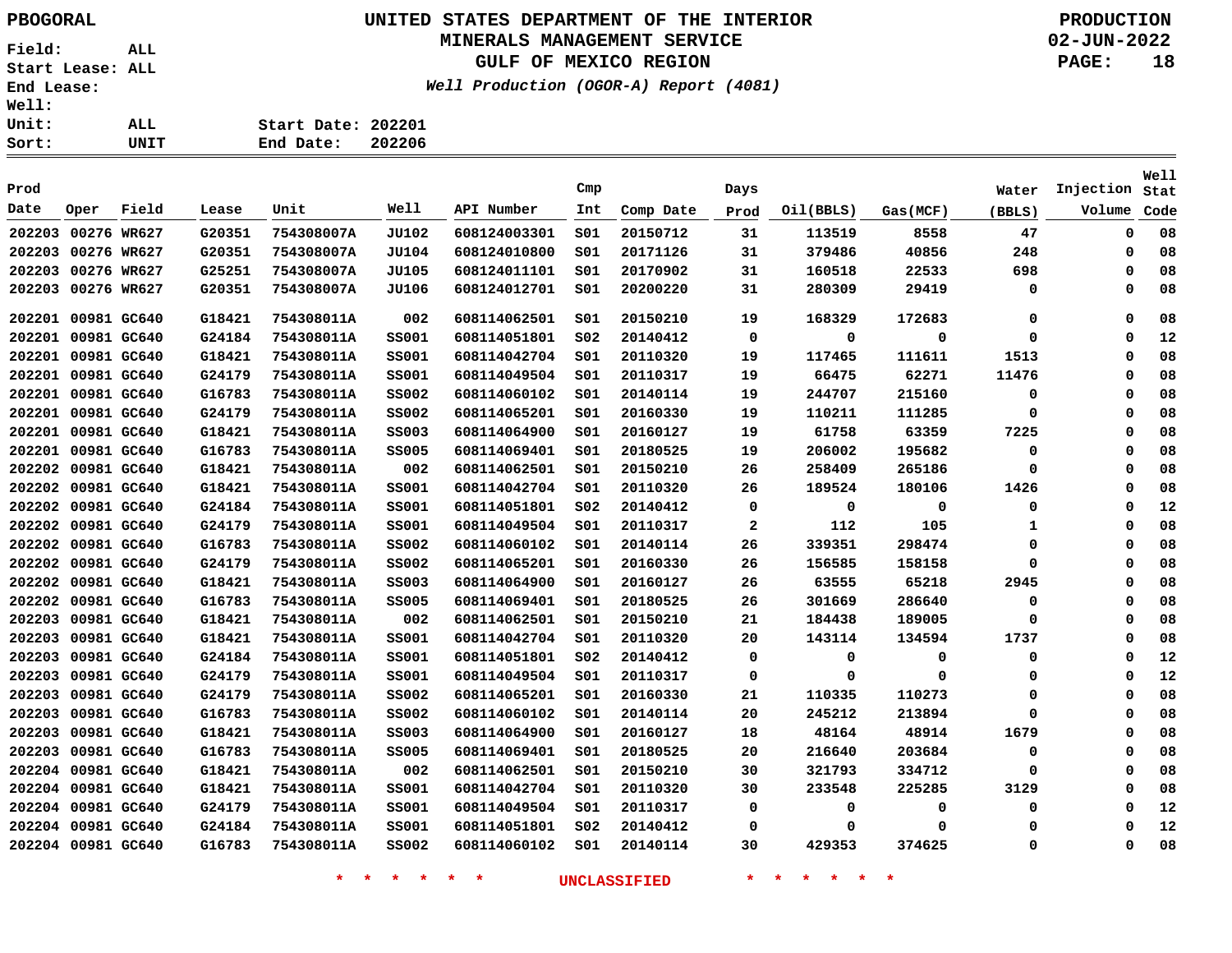Sort:

**Field: ALL Start Lease: ALL End Lease: Well: Unit:** 

## **UNITED STATES DEPARTMENT OF THE INTERIOR PBOGORAL PRODUCTION**

### **MINERALS MANAGEMENT SERVICE**

**GULF OF MEXICO REGION**

**Well Production (OGOR-A) Report (4081)**

**02-JUN-2022 PAGE: 19**

| ALL. | Start Date: 202201 |  |
|------|--------------------|--|
| UNIT | End Date: 202206   |  |
|      |                    |  |

| Prod   |                    |             |        |            |              |              | Cmp             |           | Days        |           |             |             | Injection | Well |
|--------|--------------------|-------------|--------|------------|--------------|--------------|-----------------|-----------|-------------|-----------|-------------|-------------|-----------|------|
| Date   |                    |             |        | Unit       | Well         | API Number   |                 |           |             |           |             | Water       |           | Stat |
|        | Oper               | Field       | Lease  |            |              |              | Int             | Comp Date | Prod        | Oil(BBLS) | Gas(MCF)    | (BBLS)      | Volume    | Code |
|        | 202204 00981 GC640 |             | G24179 | 754308011A | <b>SS002</b> | 608114065201 | SO1             | 20160330  | 24          | 147043    | 150538      | $\mathbf 0$ | 0         | 08   |
|        | 202204 00981 GC640 |             | G18421 | 754308011A | <b>SS003</b> | 608114064900 | SO1             | 20160127  | 30          | 122443    | 127357      | 1725        | 0         | 08   |
|        | 202204 00981 GC640 |             | G16783 | 754308011A | <b>SS005</b> | 608114069401 | S01             | 20180525  | 30          | 380612    | 366568      | 0           | 0         | 08   |
| 202201 | 00162 MC546        |             | G24084 | 754310006A | <b>SS001</b> | 608174110200 | SO1             | 20090218  | 31          | 3721      | 656064      | 41419       | 0         | 11   |
| 202201 | 00162 MC546        |             | G25098 | 754310006A | <b>SS001</b> | 608174107000 | S01             | 20081106  | 0           | 0         | 0           | 0           | 0         | 13   |
|        | 202201 00162 MC546 |             | G24084 | 754310006A | <b>SS002</b> | 608174112901 | SO1             | 20081217  | $\mathbf 0$ | 0         | $\Omega$    | $\Omega$    | $\Omega$  | 13   |
|        | 202201 00162 MC546 |             | G25098 | 754310006A | <b>SS003</b> | 608174126300 | SO1             | 20140119  | 1           | 140       | 3740        | 264         | 0         | 11   |
|        | 202201 00162 MC546 |             | G25098 | 754310006A | <b>SS003</b> | 608174081002 | SO <sub>3</sub> | 20130120  | 31          | 6015      | 138130      | 673         | 0         | 11   |
|        | 202202 00162 MC546 |             | G24084 | 754310006A | <b>SS001</b> | 608174110200 | 501             | 20090218  | 28          | 3285      | 590078      | 37488       | 0         | 11   |
| 202202 | 00162 MC546        |             | G25098 | 754310006A | <b>SS001</b> | 608174107000 | SO1             | 20081106  | 0           | 0         | 0           | 0           | 0         | 13   |
| 202202 | 00162 MC546        |             | G24084 | 754310006A | <b>SS002</b> | 608174112901 | S01             | 20081217  | 0           | 0         | $\Omega$    | 0           | 0         | 13   |
|        | 202202 00162 MC546 |             | G25098 | 754310006A | <b>SS003</b> | 608174126300 | SO1             | 20140119  | 0           | 0         | $\Omega$    | 0           | 0         | 13   |
| 202202 |                    | 00162 MC546 | G25098 | 754310006A | <b>SS003</b> | 608174081002 | SO <sub>3</sub> | 20130120  | 28          | 5322      | 124382      | 616         | 0         | 11   |
| 202203 |                    | 00162 MC546 | G25098 | 754310006A | <b>SS001</b> | 608174107000 | SO1             | 20081106  | 0           | 0         | $\Omega$    | $\Omega$    | 0         | 13   |
| 202203 |                    | 00162 MC546 | G24084 | 754310006A | <b>SS001</b> | 608174110200 | SO1             | 20090218  | 31          | 3567      | 633113      | 41642       | 0         | 11   |
| 202203 |                    | 00162 MC546 | G24084 | 754310006A | <b>SS002</b> | 608174112901 | SO1             | 20081217  | 0           | 0         | $\Omega$    | $\Omega$    | 0         | 13   |
| 202203 |                    | 00162 MC546 | G25098 | 754310006A | <b>SS003</b> | 608174081002 | SO <sub>3</sub> | 20130120  | 31          | 5799      | 134258      | 687         | $\Omega$  | 11   |
| 202203 |                    | 00162 MC546 | G25098 | 754310006A | <b>SS003</b> | 608174126300 | 501             | 20140119  | 0           | 0         | 0           | 0           | 0         | 13   |
|        | 202201 02647 GC339 |             | G21790 | 754311005A | A002         | 608114030404 | SO <sub>4</sub> | 20120315  | 28          | 22713     | 28661       | 50          | 0         | 08   |
|        | 202201 02647 GC339 |             | G21790 | 754311005A | A003         | 608114030301 | SO <sub>4</sub> | 20160510  | 0           | 0         | $\mathbf 0$ | 0           | 0         | 12   |
|        | 202201 02647 GC339 |             | G21790 | 754311005A | A004         | 608114033202 | S01             | 20200314  | 29          | 23059     | 26676       | 161         | 0         | 08   |
|        | 202201 02647 GC339 |             | G22950 | 754311005A | A005A        | 608114033301 | S01             | 20050424  | 0           | $\Omega$  | 0           | 0           | 0         | 12   |
| 202201 | 02647 GC339        |             | G21790 | 754311005A | A006         | 608114035301 | SO1             | 20070103  | 28          | 12930     | 14461       | 10854       | 0         | 08   |
| 202201 | 02647 GC339        |             | G21790 | 754311005A | A007         | 608114035403 | SO <sub>3</sub> | 20201025  | 0           | 0         | 0           | 0           | 0         | 12   |
|        | 202201 02647 GC339 |             | G21790 | 754311005A | A008         | 608114035504 | SO1             | 20110820  | 25          | 6195      | 9718        | 1551        | 0         | 08   |
| 202202 |                    | 02647 GC339 | G21790 | 754311005A | A002         | 608114030404 | SO <sub>4</sub> | 20120315  | 24          | 17994     | 20184       | 47          | 0         | 08   |
|        | 202202 02647 GC339 |             | G21790 | 754311005A | A003         | 608114030301 | SO <sub>4</sub> | 20160510  | 0           | $\Omega$  | $\Omega$    | 0           | 0         | 12   |
|        | 202202 02647 GC339 |             | G21790 | 754311005A | A004         | 608114033202 | S01             | 20200314  | 24          | 16177     | 14455       | 119         | 0         | 08   |
|        | 202202 02647 GC339 |             | G22950 | 754311005A | A005A        | 608114033301 | 501             | 20050424  | 0           | $\Omega$  | 0           | $\Omega$    | 0         | 12   |
|        | 202202 02647 GC339 |             | G21790 | 754311005A | A006         | 608114035301 | SO1             | 20070103  | 24          | 10417     | 10597       | 9974        | 0         | 08   |
| 202202 | 02647 GC339        |             | G21790 | 754311005A | A007         | 608114035403 | SO <sub>3</sub> | 20201025  | 0           | 0         | 0           | 0           | 0         | 12   |
|        | 202202 02647 GC339 |             | G21790 | 754311005A | A008         | 608114035504 | SO1             | 20110820  | 24          | 6630      | 9247        | 1095        | 0         | 08   |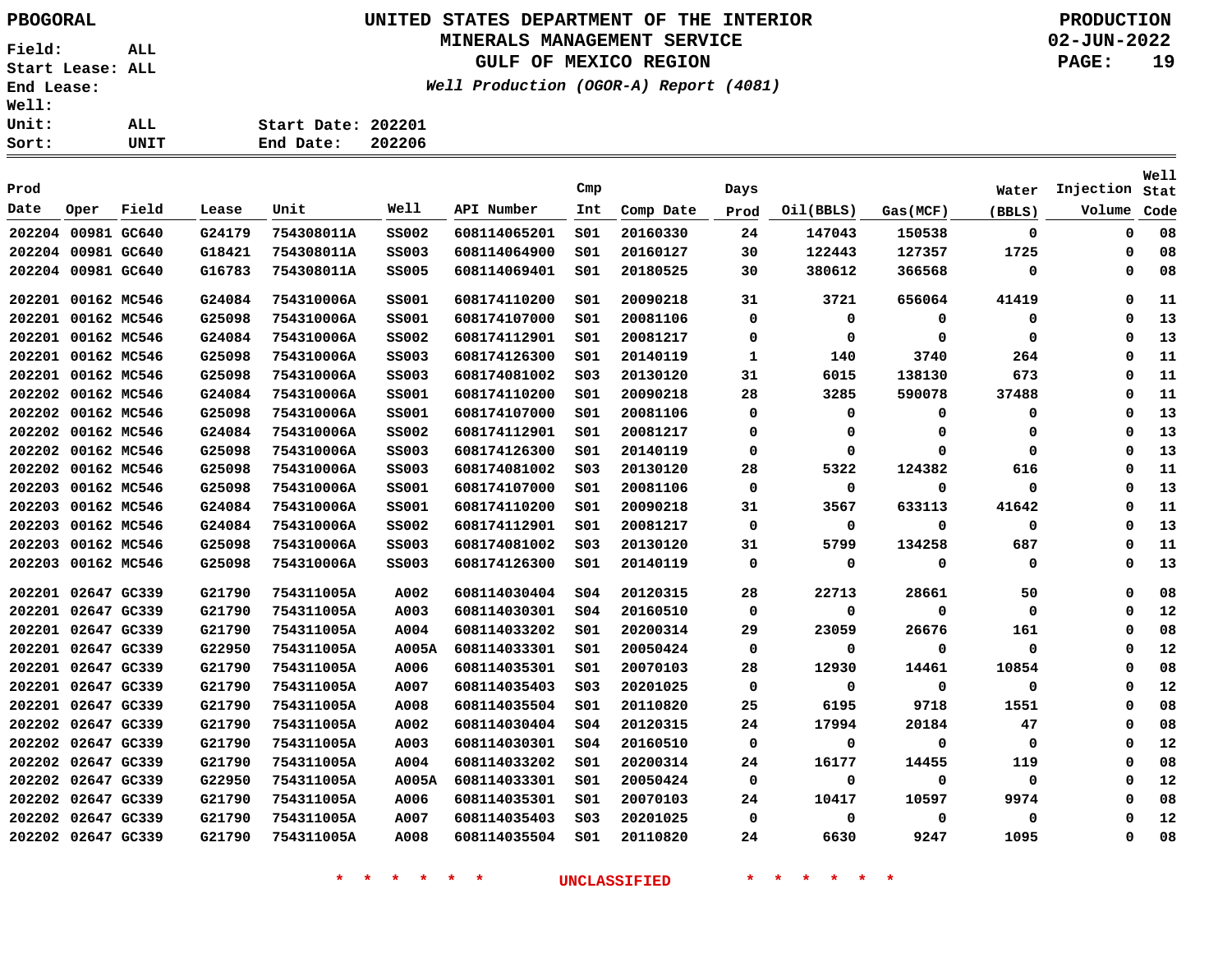# **UNITED STATES DEPARTMENT OF THE INTERIOR PBOGORAL PRODUCTION**

## **MINERALS MANAGEMENT SERVICE**

**GULF OF MEXICO REGION**

**Well Production (OGOR-A) Report (4081)**

**02-JUN-2022 PAGE: 20**

| ALL. | Start Date: 202201 |  |
|------|--------------------|--|
| UNIT | End Date: 202206   |  |
|      |                    |  |

| Prod                         |             |       |                  |                          |              |                              | Cmp              |                      | Days        |                      |             | Water       | Injection   | Well<br>Stat |
|------------------------------|-------------|-------|------------------|--------------------------|--------------|------------------------------|------------------|----------------------|-------------|----------------------|-------------|-------------|-------------|--------------|
| Date                         | Oper        | Field | Lease            | Unit                     | Well         | API Number                   | Int              | Comp Date            | Prod        | Oil(BBLS)            | Gas(MCF)    | (BBLS)      | Volume      | Code         |
| 202203                       | 02647 GC339 |       | G21790           | 754311005A               | A002         | 608114030404                 | SO <sub>4</sub>  | 20120315             | 29          | 19157                | 22592       | 34          | 0           | 08           |
| 202203                       | 02647 GC339 |       | G21790           | 754311005A               | A003         | 608114030301                 | SO <sub>4</sub>  | 20160510             | $\mathbf 0$ | 0                    | 0           | 0           | 0           | 12           |
|                              |             |       |                  |                          | A004         |                              |                  |                      |             |                      |             |             | $\mathbf 0$ |              |
| 202203 02647 GC339<br>202203 | 02647 GC339 |       | G21790<br>G22950 | 754311005A<br>754311005A | A005A        | 608114033202<br>608114033301 | SO1<br>SO1       | 20200314<br>20050424 | 30<br>0     | 20878<br>$\mathbf 0$ | 23220<br>0  | 333<br>0    | 0           | 08<br>12     |
| 202203                       | 02647 GC339 |       | G21790           | 754311005A               | A006         | 608114035301                 | SO1              | 20070103             |             | 11709                | 13882       | 13110       | $\mathbf 0$ | 08           |
| 202203                       | 02647 GC339 |       | G21790           |                          |              |                              | SO <sub>3</sub>  |                      | 30<br>0     | 0                    | 0           | 0           | $\mathbf 0$ | 12           |
|                              |             |       |                  | 754311005A               | A007         | 608114035403                 |                  | 20201025             |             |                      |             |             | $\mathbf 0$ |              |
| 202203                       | 02647 GC339 |       | G21790           | 754311005A               | A008         | 608114035504                 | 501              | 20110820             | 31          | 8808                 | 10212       | 1665        |             | 08           |
| 202201 00981 GC859           |             |       | G24194           | 754311007A               | <b>SS002</b> | 608114062400                 | <b>S51</b>       | 20151106             | 31          | 33492                | 13850       | 92          | 0           | 08           |
| 202201                       | 00981 GC859 |       | G24197           | 754311007A               | <b>SS002</b> | 608114062400                 | <b>S41</b>       | 20151106             | 31          | 29227                | 12087       | 80          | 0           | 08           |
| 202201 00981 GC859           |             |       | G24194           | 754311007A               | <b>SS003</b> | 608114063800                 | 501              | 20150830             | 31          | 22034                | 8644        | 17904       | 0           | 08           |
| 202201 00981 GC859           |             |       | G24194           | 754311007A               | <b>SS005</b> | 608114066903                 | 501              | 20170223             | 31          | 8574                 | 3448        | 69254       | 0           | 08           |
| 202201 00981 GC859           |             |       | G24197           | 754311007A               | <b>SS006</b> | 608114064000                 | S01              | 20150913             | 31          | 42661                | 16676       | 68678       | 0           | 08           |
| 202201 00981 GC859           |             |       | G24197           | 754311007A               | <b>SS007</b> | 608114066700                 | S01              | 20160826             | 0           | $\mathbf 0$          | 0           | 0           | $\mathbf 0$ | 12           |
| 202202 00981 GC859           |             |       | G24194           | 754311007A               | <b>SS002</b> | 608114062400                 | S51              | 20151106             | 28          | 29451                | 12871       | 79          | $\mathbf 0$ | 08           |
| 202202 00981 GC859           |             |       | G24197           | 754311007A               | <b>SS002</b> | 608114062400                 | S41              | 20151106             | 28          | 25701                | 11232       | 69          | 0           | 08           |
| 202202                       | 00981 GC859 |       | G24194           | 754311007A               | <b>SS003</b> | 608114063800                 | 501              | 20150830             | 28          | 19003                | 8043        | 18110       | $\mathbf 0$ | 08           |
| 202202                       | 00981 GC859 |       | G24194           | 754311007A               | <b>SS005</b> | 608114066903                 | 501              | 20170223             | 28          | 7632                 | 3252        | 60785       | $\mathbf 0$ | 08           |
| 202202                       | 00981 GC859 |       | G24197           | 754311007A               | <b>SS006</b> | 608114064000                 | SO1              | 20150913             | 28          | 37940                | 15357       | 60557       | $\mathbf 0$ | 08           |
| 202202                       | 00981 GC859 |       | G24197           | 754311007A               | <b>SS007</b> | 608114066700                 | 501              | 20160826             | 0           | 0                    | $\mathbf 0$ | 0           | $\mathbf 0$ | 12           |
| 202203                       | 00981 GC859 |       | G24197           | 754311007A               | <b>SS002</b> | 608114062400                 | <b>S41</b>       | 20151106             | 31          | 28427                | 13822       | 161         | $\mathbf 0$ | 08           |
| 202203                       | 00981 GC859 |       | G24194           | 754311007A               | <b>SS002</b> | 608114062400                 | S51              | 20151106             | 31          | 32576                | 15839       | 185         | $\mathbf 0$ | 08           |
| 202203                       | 00981 GC859 |       | G24194           | 754311007A               | <b>SS003</b> | 608114063800                 | 501              | 20150830             | 31          | 19610                | 9381        | 19525       | $\mathbf 0$ | 08           |
| 202203                       | 00981 GC859 |       | G24194           | 754311007A               | <b>SS005</b> | 608114066903                 | 501              | 20170223             | 26          | 6560                 | 3103        | 55319       | 0           | 08           |
| 202203                       | 00981 GC859 |       | G24197           | 754311007A               | <b>SS006</b> | 608114064000                 | SO1              | 20150913             | 22          | 28025                | 13259       | 49385       | 0           | 08           |
| 202203                       | 00981 GC859 |       | G24197           | 754311007A               | <b>SS007</b> | 608114066700                 | SO1              | 20160826             | $\mathbf 0$ | $\mathbf 0$          | $\Omega$    | 0           | 0           | 12           |
| 202204                       | 00981 GC859 |       | G24194           | 754311007A               | <b>SS002</b> | 608114062400                 | S51              | 20151106             | 30          | 32083                | 15132       | 193         | 0           | 08           |
| 202204 00981 GC859           |             |       | G24197           | 754311007A               | <b>SS002</b> | 608114062400                 | s41              | 20151106             | 30          | 27998                | 13205       | 168         | $\Omega$    | 08           |
| 202204 00981 GC859           |             |       | G24194           | 754311007A               | <b>SS003</b> | 608114063800                 | SO1              | 20150830             | 26          | 14298                | 6480        | 14997       | $\Omega$    | 08           |
| 202204 00981 GC859           |             |       | G24194           | 754311007A               | <b>SS005</b> | 608114066903                 | 501              | 20170223             | 26          | 6733                 | 3027        | 54225       | 0           | 08           |
| 202204 00981 GC859           |             |       | G24197           | 754311007A               | <b>SS006</b> | 608114064000                 | S01              | 20150913             | 30          | 39506                | 17818       | 66522       | 0           | 08           |
| 202204 00981 GC859           |             |       | G24197           | 754311007A               | <b>SS007</b> | 608114066700                 | S01              | 20160826             | 0           | 0                    | 0           | 0           | $\Omega$    | 12           |
| 202201 02375 ST021           |             |       | S01423           | 754312001A               | 111          | 177150083402                 | D <sub>0</sub> 2 | 20101204             | $\mathbf 0$ | $\mathbf 0$          | 0           | $\mathbf 0$ | $\Omega$    | 12           |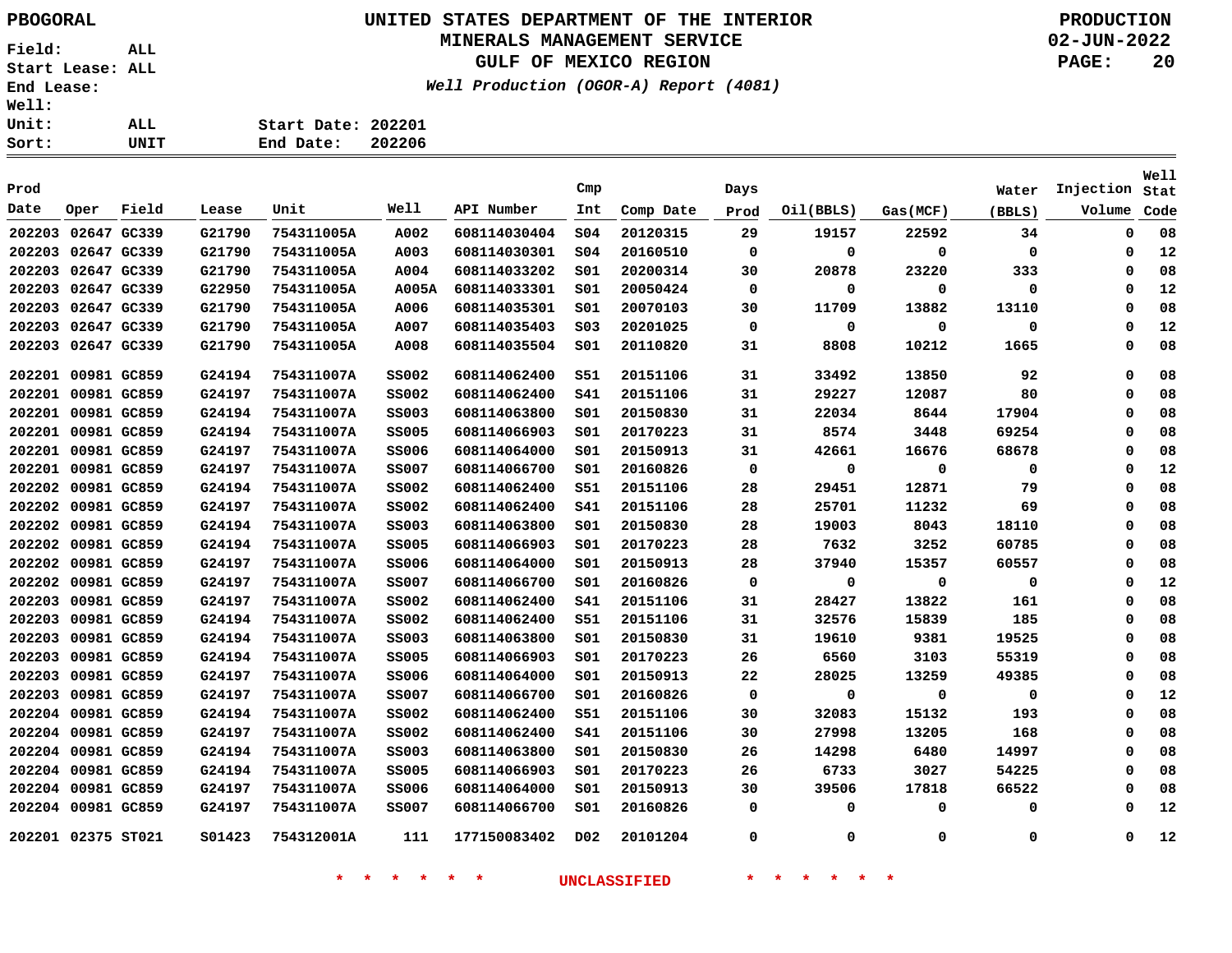## **UNITED STATES DEPARTMENT OF THE INTERIOR PBOGORAL PRODUCTION**

#### **MINERALS MANAGEMENT SERVICE**

**GULF OF MEXICO REGION**

**Well Production (OGOR-A) Report (4081)**

**02-JUN-2022 PAGE: 21**

| Sort: | UNIT | End Date:<br>202206 |  |
|-------|------|---------------------|--|
| Unit: | ALL  | Start Date: 202201  |  |
| Well: |      |                     |  |

| Prod   |                    |             |        |            |              |              | Cmp              |           | Days        |           |          | Water       | Injection | Well<br>Stat |
|--------|--------------------|-------------|--------|------------|--------------|--------------|------------------|-----------|-------------|-----------|----------|-------------|-----------|--------------|
| Date   | Oper               | Field       | Lease  | Unit       | Well         | API Number   | Int              | Comp Date | Prod        | Oil(BBLS) | Gas(MCF) | (BBLS)      | Volume    | Code         |
|        | 202202 02375 ST021 |             | S01423 | 754312001A | 111          | 177150083402 | D <sub>0</sub> 2 | 20101204  | $\mathbf 0$ | 0         | 0        | $\mathbf 0$ | 0         | 12           |
|        | 202203 02375 ST021 |             | S01423 | 754312001A | 111          | 177150083402 | D <sub>0</sub> 2 | 20101204  | 0           | 0         | 0        | 0           | $\Omega$  | 12           |
|        | 202201 02647 MC300 |             | G24069 | 754312006A | <b>SS001</b> | 608174135400 | SO1              | 20170517  | 0           | 0         | 0        | $\mathbf 0$ | 0         | 12           |
| 202201 | 02647 MC300        |             | G22868 | 754312006A | <b>SS001</b> | 608174120600 | SO1              | 20150505  | $\mathbf 0$ | 0         | $\Omega$ | 0           | $\Omega$  | 12           |
|        | 202201 02647 MC300 |             | G24064 | 754312006A | <b>SS001</b> | 608174125800 | SO1              | 20150223  | 31          | 68754     | 164559   | 1           | $\Omega$  | 08           |
| 202201 | 02647 MC300        |             | G22868 | 754312006A | <b>SS002</b> | 608174129500 | SO1              | 20150607  | 31          | 36825     | 84857    | 0           | $\Omega$  | 08           |
|        | 202201 02647 MC300 |             | G24064 | 754312006A | <b>SS002</b> | 608174130500 | SO1              | 20190304  | 30          | 126549    | 283162   | 33578       | $\Omega$  | 08           |
|        | 202202 02647 MC300 |             | G22868 | 754312006A | <b>SS001</b> | 608174120600 | S01              | 20150505  | 0           | 0         | 0        | 0           | $\Omega$  | 12           |
|        | 202202 02647 MC300 |             | G24069 | 754312006A | <b>SS001</b> | 608174135400 | SO1              | 20170517  | 0           | 0         | 0        | 0           | 0         | 12           |
| 202202 | 02647 MC300        |             | G24064 | 754312006A | <b>SS001</b> | 608174125800 | SO1              | 20150223  | 19          | 38514     | 90608    | 0           | 0         | 08           |
| 202202 | 02647 MC300        |             | G22868 | 754312006A | <b>SS002</b> | 608174129500 | SO1              | 20150607  | 18          | 22966     | 50247    | 0           | 0         | 08           |
|        | 202202 02647 MC300 |             | G24064 | 754312006A | <b>SS002</b> | 608174130500 | SO1              | 20190304  | 19          | 71887     | 156729   | 18804       | $\Omega$  | 08           |
|        | 202203 02647 MC300 |             | G24069 | 754312006A | <b>SS001</b> | 608174135400 | SO1              | 20170517  | $\mathbf 0$ | 0         | 0        | 0           | $\Omega$  | 12           |
|        | 202203 02647 MC300 |             | G24064 | 754312006A | <b>SS001</b> | 608174125800 | SO1              | 20150223  | 30          | 64731     | 151587   | 4           | $\Omega$  | 08           |
|        | 202203 02647 MC300 |             | G22868 | 754312006A | <b>SS001</b> | 608174120600 | SO1              | 20150505  | 28          | 112567    | 227204   | 0           | $\Omega$  | 08           |
|        | 202203 02647 MC300 |             | G22868 | 754312006A | <b>SS002</b> | 608174129500 | SO1              | 20150607  | 31          | 35317     | 80452    | 0           | $\Omega$  | 08           |
| 202203 | 02647 MC300        |             | G24064 | 754312006A | <b>SS002</b> | 608174130500 | SO1              | 20190304  | 31          | 109217    | 240946   | 25634       | 0         | 08           |
| 202201 |                    | 00689 MC392 | G26253 | 754312009A | AC001        | 608174136100 | SO1              | 20210203  | 31          | 87624     | 66317    | 14818       | $\Omega$  | 08           |
|        | 202201 00689 MC392 |             | G26253 | 754312009A | <b>AC002</b> | 608174144500 | SO1              | 20211114  | 31          | 322295    | 218507   | 0           | $\Omega$  | 08           |
|        | 202201 00689 MC392 |             | G26253 | 754312009A | AC003        | 608174142400 | S01              | 20210406  | 31          | 326670    | 212586   | 0           | $\Omega$  | 08           |
| 202201 | 00689 MC392        |             | G26253 | 754312009A | <b>AC006</b> | 608174133900 | SO1              | 20190318  | 31          | 427106    | 268258   | 0           | 0         | 08           |
| 202201 |                    | 00689 MC392 | G26253 | 754312009A | <b>AE001</b> | 608174133402 | S01              | 20200628  | 31          | 373696    | 251897   | 0           | 0         | 08           |
| 202201 |                    | 00689 MC392 | G26253 | 754312009A | <b>AE005</b> | 608174133501 | SO1              | 20200318  | 0           | 0         | 0        | 0           | 0         | 12           |
| 202201 | 00689 MC392        |             | G26253 | 754312009A | <b>AE006</b> | 608174133601 | SO1              | 20190817  | 28          | 285776    | 166116   | 0           | $\Omega$  | 08           |
| 202201 |                    | 00689 MC392 | G26252 | 754312009A | AW001        | 608174134001 | SO1              | 20190914  | 31          | 117193    | 80588    | 0           | $\Omega$  | 08           |
| 202201 |                    | 00689 MC392 | G26252 | 754312009A | AW005        | 608174142300 | SO1              | 20201124  | 31          | 315427    | 211907   | 0           | $\Omega$  | 08           |
|        | 202201 00689 MC392 |             | G26252 | 754312009A | AW006        | 608174134200 | SO1              | 20191207  | 31          | 397673    | 255551   | 0           | $\Omega$  | 08           |
|        | 202201 00689 MC392 |             | G26252 | 754312009A | IW001        | 608174142500 | SO1              | 20210719  | 29          | 0         | 0        | $\Omega$    | 352727    | 04           |
| 202202 |                    | 00689 MC392 | G26253 | 754312009A | AC001        | 608174136100 | SO1              | 20210203  | 26          | 88487     | 62588    | 15534       | 0         | 08           |
| 202202 |                    | 00689 MC392 | G26253 | 754312009A | <b>AC002</b> | 608174144500 | SO1              | 20211114  | 28          | 316609    | 205931   | 3878        | 0         | 08           |
| 202202 |                    | 00689 MC392 | G26253 | 754312009A | <b>AC003</b> | 608174142400 | SO1              | 20210406  | 28          | 272866    | 177501   | 0           | 0         | 08           |
|        | 202202 00689 MC392 |             | G26253 | 754312009A | AC006        | 608174133900 | SO1              | 20190318  | 28          | 376938    | 228506   | 0           | $\Omega$  | 08           |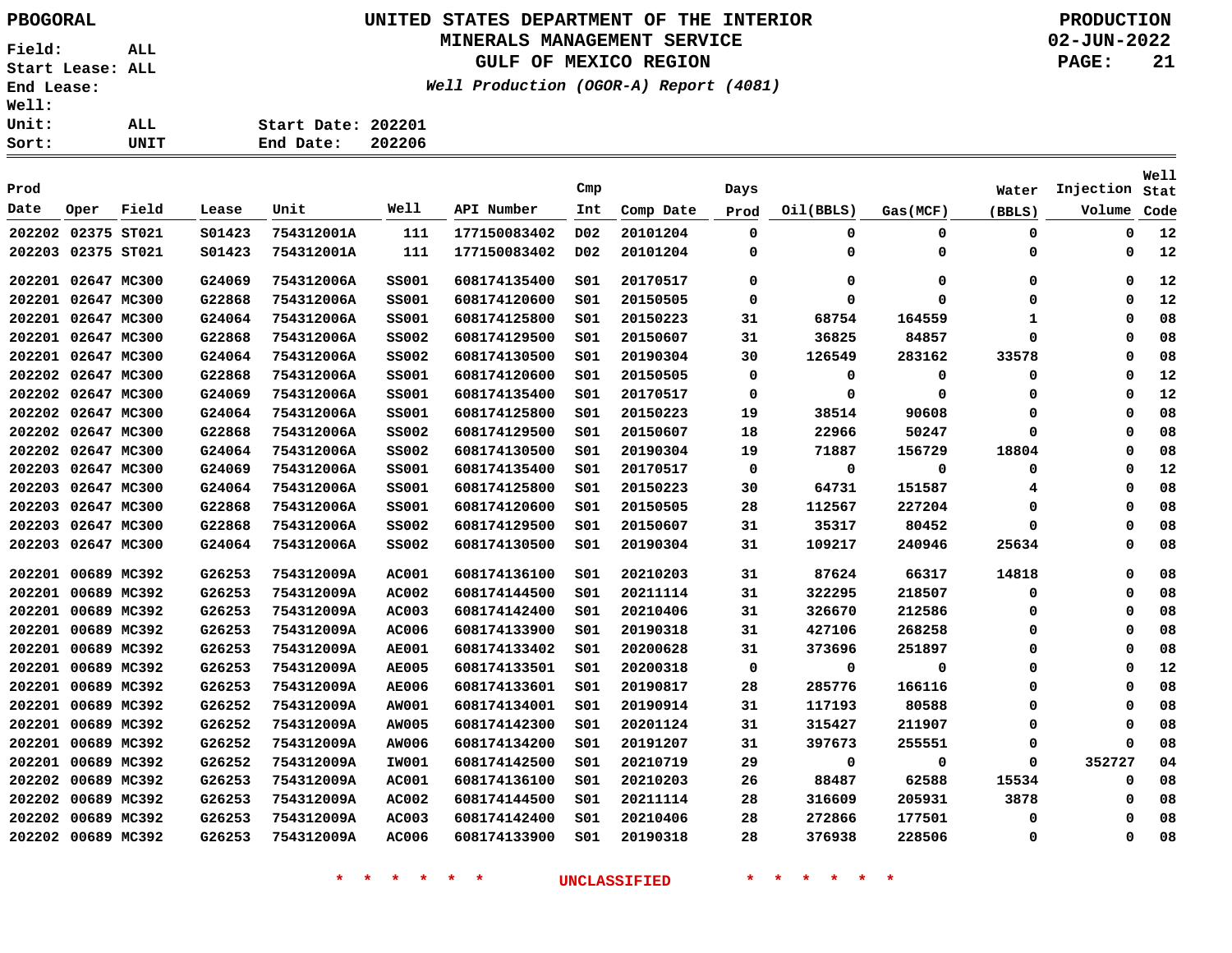# **UNITED STATES DEPARTMENT OF THE INTERIOR PBOGORAL PRODUCTION**

## **MINERALS MANAGEMENT SERVICE**

**GULF OF MEXICO REGION**

**Well Production (OGOR-A) Report (4081)**

**02-JUN-2022 PAGE: 22**

| ALL  | Start Date: 202201 |  |
|------|--------------------|--|
| UNIT | End Date: 202206   |  |
|      |                    |  |

|                    |             |       |        |            |              |              |                 |           |             |             |          |             |             | Well |
|--------------------|-------------|-------|--------|------------|--------------|--------------|-----------------|-----------|-------------|-------------|----------|-------------|-------------|------|
| Prod               |             |       |        |            |              |              | Cmp             |           | Days        |             |          | Water       | Injection   | Stat |
| Date               | Oper        | Field | Lease  | Unit       | Well         | API Number   | Int             | Comp Date | Prod        | Oil(BBLS)   | Gas(MCF) | (BBLS)      | Volume      | Code |
| 202202             | 00689 MC392 |       | G26253 | 754312009A | <b>AE001</b> | 608174133402 | 501             | 20200628  | 28          | 345654      | 224753   | 0           | 0           | 08   |
| 202202             | 00689 MC392 |       | G26253 | 754312009A | <b>AE005</b> | 608174133501 | SO1             | 20200318  | 8           | 13430       | 5677     | 0           | 0           | 08   |
| 202202             | 00689 MC392 |       | G26253 | 754312009A | <b>AE006</b> | 608174133601 | SO1             | 20190817  | 27          | 297253      | 175808   | 0           | $\Omega$    | 08   |
| 202202             | 00689 MC392 |       | G26252 | 754312009A | <b>AW001</b> | 608174134001 | S01             | 20190914  | 28          | 102879      | 70634    | 0           | $\Omega$    | 08   |
| 202202 00689 MC392 |             |       | G26252 | 754312009A | AW005        | 608174142300 | S01             | 20201124  | 28          | 279446      | 201338   | 0           | $\Omega$    | 08   |
| 202202 00689 MC392 |             |       | G26252 | 754312009A | AW006        | 608174134200 | SO1             | 20191207  | 28          | 402153      | 273209   | 0           | $\Omega$    | 08   |
| 202202             | 00689 MC392 |       | G26253 | 754312009A | <b>IE003</b> | 608174139702 | SO1             | 20201205  | 28          | 0           | 0        | 0           | 668776      | 04   |
| 202202             | 00689 MC392 |       | G26252 | 754312009A | <b>IW001</b> | 608174142500 | SO1             | 20210719  | 28          | $\Omega$    | $\Omega$ | $\mathbf 0$ | 320364      | 04   |
| 202203             | 00689 MC392 |       | G26253 | 754312009A | <b>AC001</b> | 608174136100 | SO1             | 20210203  | 31          | 97218       | 61263    | 16972       | 0           | 08   |
| 202203             | 00689 MC392 |       | G26253 | 754312009A | <b>AC002</b> | 608174144500 | SO1             | 20211114  | 31          | 605579      | 415082   | 970         | 0           | 08   |
| 202203             | 00689 MC392 |       | G26253 | 754312009A | <b>AC003</b> | 608174142400 | 501             | 20210406  | 31          | 316874      | 216865   | 0           | $\mathbf 0$ | 08   |
| 202203             | 00689 MC392 |       | G26253 | 754312009A | <b>AC006</b> | 608174133900 | 501             | 20190318  | 31          | 374387      | 234345   | 0           | $\mathbf 0$ | 08   |
| 202203             | 00689 MC392 |       | G26253 | 754312009A | <b>AE001</b> | 608174133402 | 501             | 20200628  | 31          | 394017      | 270094   | 0           | $\mathbf 0$ | 08   |
| 202203             | 00689 MC392 |       | G26253 | 754312009A | <b>AE005</b> | 608174133501 | S01             | 20200318  | 7           | 8580        | 3329     | 0           | $\Omega$    | 08   |
| 202203             | 00689 MC392 |       | G26253 | 754312009A | <b>AE006</b> | 608174133601 | SO1             | 20190817  | 31          | 327274      | 171171   | 0           | $\Omega$    | 08   |
| 202203             | 00689 MC392 |       | G26252 | 754312009A | <b>AW001</b> | 608174134001 | SO1             | 20190914  | 31          | 113985      | 74052    | 0           | $\Omega$    | 08   |
| 202203             | 00689 MC392 |       | G26252 | 754312009A | AW005        | 608174142300 | SO1             | 20201124  | 31          | 312402      | 213887   | 0           | 0           | 08   |
| 202203             | 00689 MC392 |       | G26252 | 754312009A | <b>AW006</b> | 608174134200 | S01             | 20191207  | 31          | 466690      | 299438   | 0           | $\mathbf 0$ | 08   |
| 202203             | 00689 MC392 |       | G26252 | 754312009A | IW001        | 608174142500 | SO1             | 20210719  | 28          | 0           | 0        | 0           | 969236      | 04   |
| 202201             | 02647 ST228 |       | G31416 | 754313001A | 001          | 177164035601 | S <sub>01</sub> | 20140510  | 29          | 10348       | 648837   | 799         | $\mathbf 0$ | 11   |
| 202201 02647 ST228 |             |       | G32218 | 754313001A | 002          | 177164035900 | SO1             | 20140405  | 29          | 10385       | 663068   | 873         | $\mathbf 0$ | 11   |
| 202202 02647 ST228 |             |       | G31416 | 754313001A | 001          | 177164035601 | SO1             | 20140510  | 28          | 9978        | 634308   | 805         | $\mathbf 0$ | 11   |
| 202202 02647 ST228 |             |       | G32218 | 754313001A | 002          | 177164035900 | 501             | 20140405  | 28          | 9893        | 633715   | 827         | $\mathbf 0$ | 11   |
| 202203 02647 ST228 |             |       | G31416 | 754313001A | 001          | 177164035601 | S01             | 20140510  | 31          | 11023       | 716078   | 931         | $\mathbf 0$ | 11   |
| 202203             | 02647 ST228 |       | G32218 | 754313001A | 002          | 177164035900 | 501             | 20140405  | 31          | 10803       | 695747   | 899         | 0           | 11   |
|                    |             |       |        |            |              |              |                 |           |             |             |          |             |             |      |
| 202201 03672 MC948 |             |       | G28030 | 754313005A | 002          | 608174114902 | 501             | 20151207  | $\mathbf 0$ | 0           | 0        | 0           | $\mathbf 0$ | 12   |
| 202201 03672 MC948 |             |       | G28030 | 754313005A | 004          | 608174129900 | SO1             | 20151029  | 11          | 8443        | 14303    | 230         | $\Omega$    | 08   |
| 202202 03672 MC948 |             |       | G28030 | 754313005A | 002          | 608174114902 | s01             | 20151207  | 0           | 0           | $\Omega$ | 0           | 0           | 12   |
| 202202 03672 MC948 |             |       | G28030 | 754313005A | 004          | 608174129900 | s01             | 20151029  | 10          | 7036        | 11534    | 392         | $\Omega$    | 08   |
| 202203 03672 MC948 |             |       | G28030 | 754313005A | 002          | 608174114902 | 501             | 20151207  | 0           | 0           | 0        | 0           | 0           | 12   |
| 202203             | 03672 MC948 |       | G28030 | 754313005A | 004          | 608174129900 | S01             | 20151029  | 3           | 1970        | 3143     | 0           | $\mathbf 0$ | 08   |
| 202204 03672 MC948 |             |       | G28030 | 754313005A | 002          | 608174114902 | S <sub>01</sub> | 20151207  | $\mathbf 0$ | $\mathbf 0$ | 0        | $\mathbf 0$ | $\Omega$    | 12   |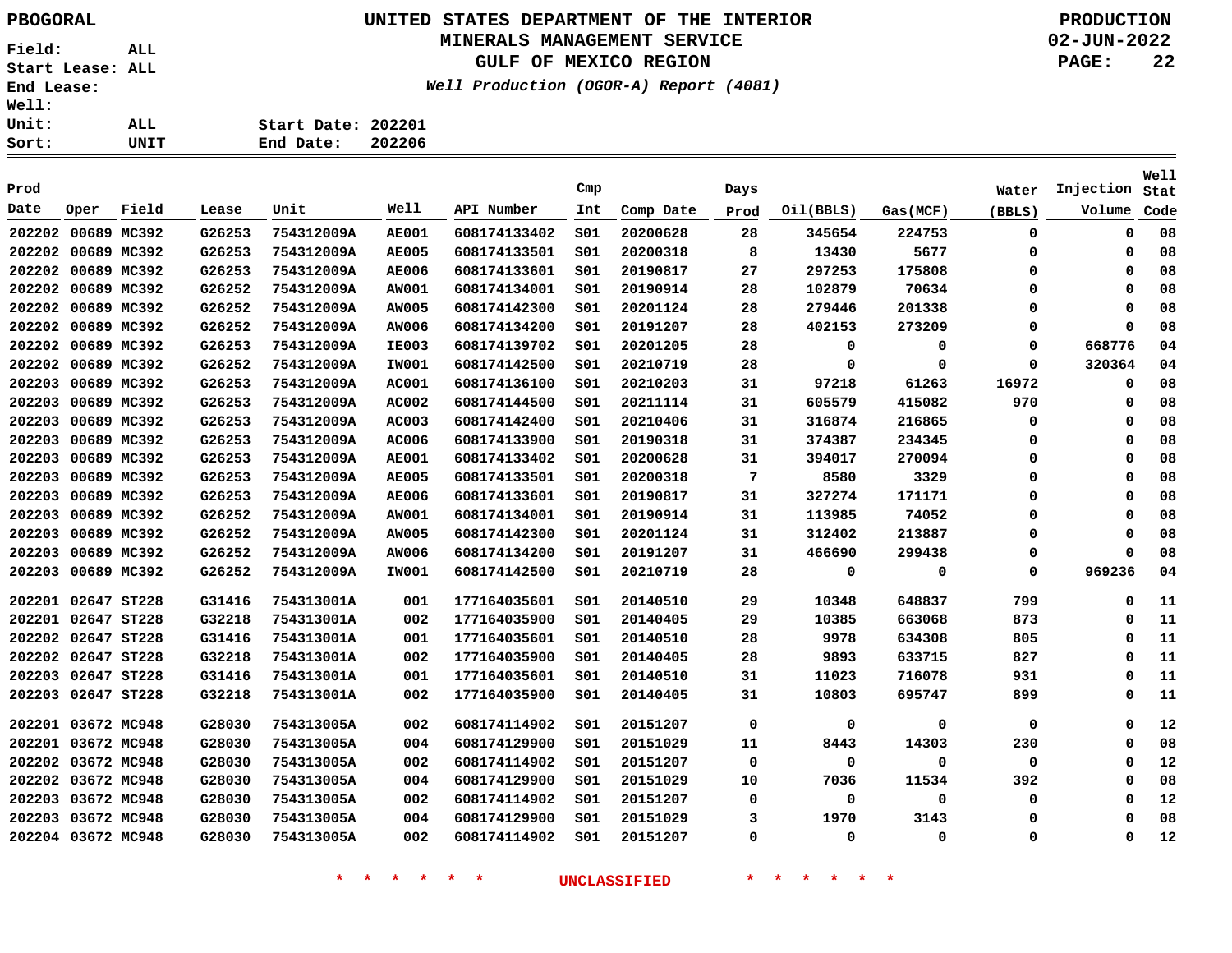Sort:

**Field: ALL Start Lease: ALL End Lease: Well: Unit:** 

**UNITED STATES DEPARTMENT OF THE INTERIOR PBOGORAL PRODUCTION**

## **MINERALS MANAGEMENT SERVICE**

**GULF OF MEXICO REGION**

**Well Production (OGOR-A) Report (4081)**

**02-JUN-2022 PAGE: 23**

| ALL. | Start Date: 202201 |  |
|------|--------------------|--|
| UNIT | End Date: 202206   |  |

|                    |             |       |        |            |              |              |                 |           |             |           |          |             |             | <b>Well</b> |
|--------------------|-------------|-------|--------|------------|--------------|--------------|-----------------|-----------|-------------|-----------|----------|-------------|-------------|-------------|
| Prod               |             |       |        |            |              |              | Cmp             |           | Days        |           |          | Water       | Injection   | Stat        |
| Date               | Oper        | Field | Lease  | Unit       | Well         | API Number   | Int             | Comp Date | Prod        | Oil(BBLS) | Gas(MCF) | (BBLS)      | Volume      | Code        |
| 202204 03672 MC948 |             |       | G28030 | 754313005A | 004          | 608174129900 | SO1             | 20151029  | 0           | 0         | 0        | 0           | 0           | 12          |
| 202201 03362 MC773 |             |       | G24102 | 754313008A | <b>SS002</b> | 608174129200 | SO <sub>2</sub> | 20170117  | 31          | 343723    | 342470   | 248         | $\mathbf 0$ | 08          |
| 202201 03362 MC773 |             |       | G24102 | 754313008A | SS003        | 608174141900 | SO1             | 20210305  | 0           | 0         | 0        | 0           | 0           | 12          |
| 202202             | 03362 MC773 |       | G24102 | 754313008A | SS002        | 608174129200 | SO <sub>2</sub> | 20170117  | 26          | 260271    | 261957   | 241         | 0           | 08          |
| 202202 03362 MC773 |             |       | G24102 | 754313008A | <b>SS003</b> | 608174141900 | SO1             | 20210305  | 0           | 0         | 0        | 0           | 0           | 12          |
| 202203 03362 MC773 |             |       | G24102 | 754313008A | <b>SS002</b> | 608174129200 | SO <sub>2</sub> | 20170117  | 28          | 304875    | 300229   | 257         | 0           | 08          |
| 202203 03362 MC773 |             |       | G24102 | 754313008A | <b>SS003</b> | 608174141900 | SO1             | 20210305  | $\mathbf 0$ | 0         | 0        | $\mathbf 0$ | $\mathbf 0$ | 12          |
| 202201 02628 BS025 |             |       | G31442 | 754314001A | A001         | 177264005300 | SO1             | 20130718  | 31          | 12322     | 142186   | 223         | 0           | 11          |
| 202202 02628 BS025 |             |       | G31442 | 754314001A | A001         | 177264005300 | SO1             | 20130718  | 28          | 12410     | 155108   | 418         | 0           | 11          |
| 202203 02628 BS025 |             |       | G31442 | 754314001A | A001         | 177264005300 | SO1             | 20130718  | 30          | 13634     | 165203   | 347         | 0           | 11          |
| 202201 00981 GC627 |             |       | G25174 | 754314007A | <b>SS003</b> | 608114068100 | SO1             | 20170606  | 13          | 157574    | 132874   | 0           | 0           | 08          |
| 202202 00981 GC627 |             |       | G25174 | 754314007A | <b>SS003</b> | 608114068100 | SO1             | 20170606  | 10          | 86099     | 81019    | 0           | 0           | 08          |
| 202203 00981 GC627 |             |       | G25174 | 754314007A | <b>SS003</b> | 608114068100 | SO1             | 20170606  | 18          | 205096    | 176618   | 0           | 0           | 08          |
| 202204 00981 GC627 |             |       | G25174 | 754314007A | <b>SS003</b> | 608114068100 | SO1             | 20170606  | 30          | 438536    | 361437   | 0           | 0           | 08          |
| 202201             | 00689 MC393 |       | G26254 | 754314008A | VX002        | 608174133300 | SO1             | 20190520  | 31          | 370080    | 210491   | 48139       | $\mathbf 0$ | 08          |
| 202201             | 00689 MC393 |       | G25852 | 754314008A | VX003        | 608174142200 | SO1             | 20200818  | 31          | 355820    | 174300   | 0           | 0           | 08          |
| 202201 00689 MC393 |             |       | G25852 | 754314008A | VX006        | 608174142100 | SO1             | 20200530  | 31          | 199771    | 101067   | 0           | 0           | 08          |
| 202202 00689 MC393 |             |       | G26254 | 754314008A | VX002        | 608174133300 | SO1             | 20190520  | 28          | 340176    | 191027   | 43293       | 0           | 08          |
| 202202 00689 MC393 |             |       | G25852 | 754314008A | VX003        | 608174142200 | SO1             | 20200818  | 28          | 347989    | 180904   | 0           | $\mathbf 0$ | 08          |
| 202202 00689 MC393 |             |       | G25852 | 754314008A | VX006        | 608174142100 | SO1             | 20200530  | 28          | 171749    | 89570    | 0           | 0           | 08          |
| 202203 00689 MC393 |             |       | G26254 | 754314008A | VX002        | 608174133300 | SO1             | 20190520  | 29          | 276022    | 141000   | 77700       | $\mathbf 0$ | 08          |
| 202203 00689 MC393 |             |       | G25852 | 754314008A | VX003        | 608174142200 | SO1             | 20200818  | 31          | 404618    | 210086   | 0           | 0           | 08          |
| 202203 00689 MC393 |             |       | G25852 | 754314008A | VX006        | 608174142100 | SO1             | 20200530  | 31          | 191230    | 100236   | 0           | 0           | 08          |
| 202201 02058 KC872 |             |       | G25814 | 754315001A | SS002        | 608084006001 | SO1             | 20180830  | 31          | 663980    | 142471   | 4156        | $\mathbf 0$ | 08          |
| 202201 02058 KC872 |             |       | G25814 | 754315001A | <b>SS003</b> | 608084006101 | SO1             | 20181018  | 31          | 565872    | 121559   | 2107        | 0           | 08          |
| 202202 02058 KC872 |             |       | G25814 | 754315001A | <b>SS002</b> | 608084006001 | SO1             | 20180830  | 28          | 565831    | 122009   | 3380        | 0           | 08          |
| 202202 02058 KC872 |             |       | G25814 | 754315001A | <b>SS003</b> | 608084006101 | SO1             | 20181018  | 28          | 484015    | 104282   | 2072        | 0           | 08          |
| 202203 02058 KC872 |             |       | G25814 | 754315001A | <b>SS002</b> | 608084006001 | SO1             | 20180830  | 31          | 610478    | 132410   | 3703        | 0           | 08          |
| 202203 02058 KC872 |             |       | G25814 | 754315001A | SS003        | 608084006101 | SO1             | 20181018  | 31          | 524426    | 113784   | 3293        | 0           | 08          |
| 202201 00730 EW878 |             |       | G27982 | 754315005A | A001         | 608105010300 | SO1             | 20160621  | 31          | 111541    | 85823    | 9006        | $\mathbf 0$ | 08          |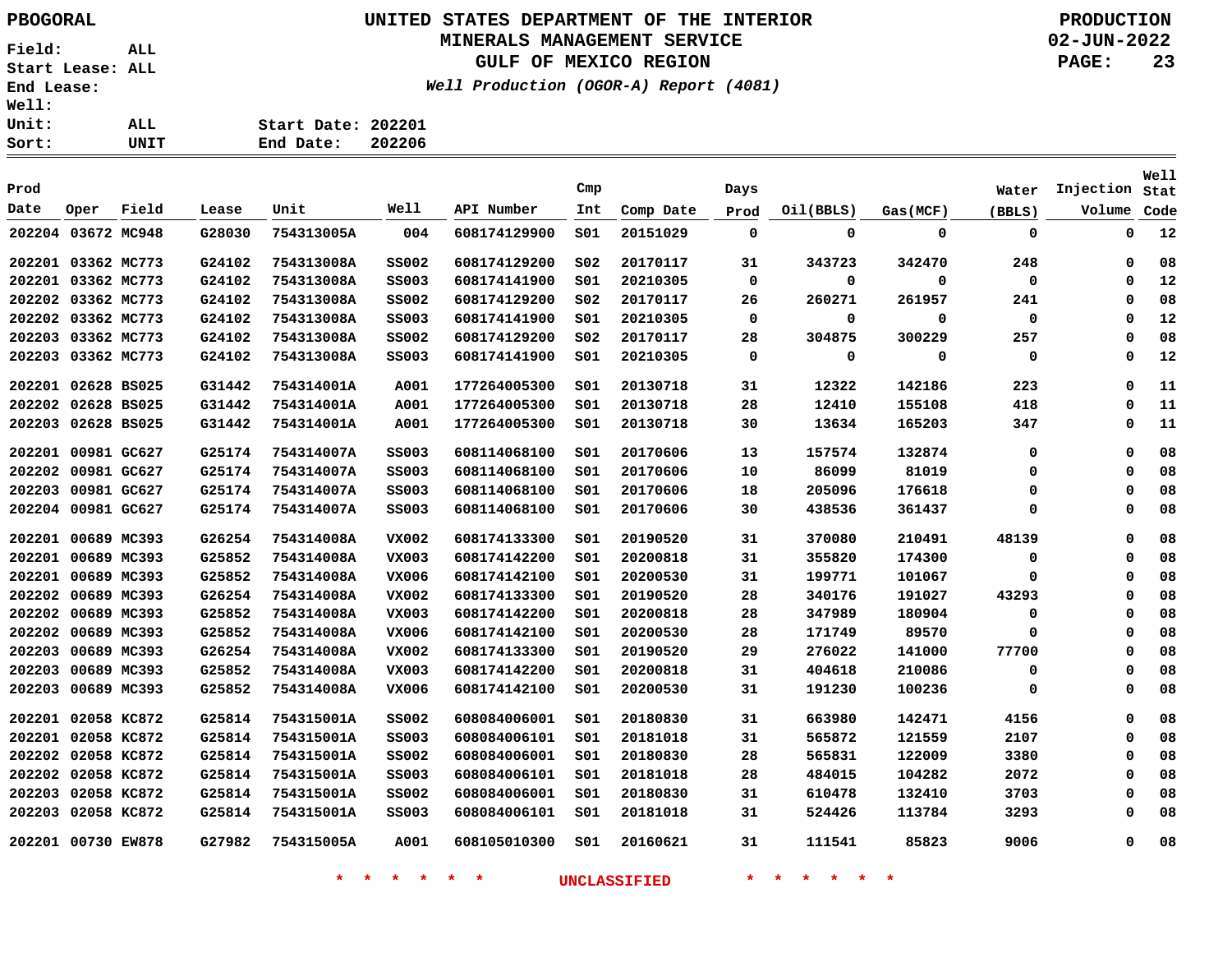### **UNITED STATES DEPARTMENT OF THE INTERIOR PBOGORAL PRODUCTION MINERALS MANAGEMENT SERVICE**

**GULF OF MEXICO REGION**

**Well Production (OGOR-A) Report (4081)**

**02-JUN-2022 PAGE: 24**

| ະ: | UNIT | End Date:          | 202206 |
|----|------|--------------------|--------|
| ະ: | ALL. | Start Date: 202201 |        |
| L: |      |                    |        |

| Prod   |                    |       |        |            |              |              | Cmp              |           | Days |           |          | Water  | Injection   | Well<br>Stat |
|--------|--------------------|-------|--------|------------|--------------|--------------|------------------|-----------|------|-----------|----------|--------|-------------|--------------|
| Date   | Oper               | Field | Lease  | Unit       | Well         | API Number   | Int              | Comp Date | Prod | Oil(BBLS) | Gas(MCF) | (BBLS) | Volume      | Code         |
|        | 202201 00730 EW878 |       | G33140 | 754315005A | A002         | 608104015100 | SO1              | 20161114  | 31   | 42374     | 40399    | 5122   | $\mathbf 0$ | 08           |
|        | 202201 00730 EW878 |       | G33140 | 754315005A | A003         | 608104015300 | SO <sub>3</sub>  | 20200325  | 31   | 63140     | 54275    | 89777  | $\mathbf 0$ | 08           |
|        | 202201 00730 EW878 |       | G33177 | 754315005A | A004         | 608104015200 | SO <sub>2</sub>  | 20200317  | 31   | 54692     | 51432    | 3323   | 0           | 08           |
|        | 202201 00730 EW878 |       | G35805 | 754315005A | A006         | 608104015500 | SO <sub>2</sub>  | 20191121  | 31   | 2949      | 22455    | 35344  | $\mathbf 0$ | 08           |
|        | 202201 00730 EW878 |       | G35805 | 754315005A | A007         | 608104015401 | SO <sub>2</sub>  | 20210928  | 31   | 50748     | 46592    | 9777   | $\mathbf 0$ | 08           |
| 202201 | 00730 EW878        |       | G33177 | 754315005A | A008         | 608104015900 | S01              | 20190525  | 31   | 63430     | 53613    | 48679  | 0           | 08           |
|        | 202201 00730 EW878 |       | G33140 | 754315005A | A009         | 608104015700 | SO <sub>2</sub>  | 20190530  | 31   | 16164     | 13596    | 24349  | 0           | 08           |
|        | 202202 00730 EW878 |       | G27982 | 754315005A | A001         | 608105010300 | SO1              | 20160621  | 28   | 109770    | 81306    | 16322  | $\mathbf 0$ | 08           |
|        | 202202 00730 EW878 |       | G33140 | 754315005A | A002         | 608104015100 | S01              | 20161114  | 28   | 33180     | 28854    | 9080   | 0           | 08           |
|        | 202202 00730 EW878 |       | G33140 | 754315005A | A003         | 608104015300 | S03              | 20200325  | 28   | 53124     | 49253    | 72850  | $\mathbf 0$ | 08           |
|        | 202202 00730 EW878 |       | G33177 | 754315005A | A004         | 608104015200 | SO <sub>2</sub>  | 20200317  | 28   | 57891     | 46212    | 3597   | 0           | 08           |
|        | 202202 00730 EW878 |       | G35805 | 754315005A | A006         | 608104015500 | S02              | 20191121  | 28   | 822       | 8272     | 24704  | 0           | 08           |
|        | 202202 00730 EW878 |       | G35805 | 754315005A | A007         | 608104015401 | SO <sub>2</sub>  | 20210928  | 28   | 39161     | 30999    | 7057   | 0           | 08           |
|        | 202202 00730 EW878 |       | G33177 | 754315005A | A008         | 608104015900 | S01              | 20190525  | 28   | 67204     | 73835    | 48142  | 0           | 08           |
|        | 202202 00730 EW878 |       | G33140 | 754315005A | A009         | 608104015700 | S02              | 20190530  | 28   | 15121     | 12692    | 23398  | 0           | 08           |
| 202203 | 00730 EW878        |       | G27982 | 754315005A | A001         | 608105010300 | SO1              | 20160621  | 31   | 117382    | 86394    | 13369  | 0           | 08           |
| 202203 | 00730 EW878        |       | G33140 | 754315005A | A002         | 608104015100 | S01              | 20161114  | 31   | 32152     | 31044    | 13288  | $\mathbf 0$ | 08           |
|        | 202203 00730 EW878 |       | G33140 | 754315005A | A003         | 608104015300 | SO <sub>3</sub>  | 20200325  | 31   | 54529     | 48494    | 80180  | 0           | 08           |
|        | 202203 00730 EW878 |       | G33177 | 754315005A | A004         | 608104015200 | S02              | 20200317  | 31   | 58750     | 47721    | 4080   | 0           | 08           |
|        | 202203 00730 EW878 |       | G35805 | 754315005A | A006         | 608104015500 | SO <sub>2</sub>  | 20191121  | 31   | 170       | 1686     | 4459   | 0           | 08           |
|        | 202203 00730 EW878 |       | G35805 | 754315005A | A007         | 608104015401 | SO <sub>2</sub>  | 20210928  | 31   | 37736     | 27335    | 7144   | $\mathbf 0$ | 08           |
|        | 202203 00730 EW878 |       | G33177 | 754315005A | A008         | 608104015900 | SO1              | 20190525  | 31   | 70083     | 72833    | 26499  | 0           | 08           |
|        | 202203 00730 EW878 |       | G33140 | 754315005A | A009         | 608104015700 | SO <sub>2</sub>  | 20190530  | 31   | 16041     | 13719    | 53563  | $\mathbf 0$ | 08           |
|        | 202201 03368 SP027 |       | 00694  | 754315006A | 212D         | 177210035501 | D <sub>0</sub> 3 | 20001205  | 0    | 0         | 0        | 0      | $\mathbf 0$ | 12           |
|        | 202202 03368 SP027 |       | 00694  | 754315006A | 212D         | 177210035501 | D <sub>0</sub> 3 | 20001205  | 0    | 0         | 0        | 0      | $\mathbf 0$ | 12           |
| 202201 | 00059 GC468        |       | G26315 | 754315007A | <b>SA002</b> | 608114065500 | SO1              | 20170922  | 29   | 80905     | 39970    | 859    | $\mathbf 0$ | 09           |
|        | 202201 00059 GC468 |       | G26315 | 754315007A | SB001        | 608114068201 | S01              | 20170902  | 28   | 176266    | 89794    | 1177   | 0           | 09           |
|        | 202201 00059 GC468 |       | G26315 | 754315007A | SB002        | 608114065600 | SO1              | 20170331  | 0    | 0         | 0        | 0      | 0           | 12           |
|        | 202201 00059 GC468 |       | G26315 | 754315007A | SB004        | 608114072400 | S01              | 20200220  | 29   | 252213    | 129057   | 1285   | $\mathbf 0$ | 09           |
|        | 202201 00059 GC468 |       | G26313 | 754315007A | <b>WI002</b> | 608114070901 | s01              | 20190831  | 25   | 0         | $\Omega$ | 0      | 289301      | 04           |
| 202201 | 00059 GC468        |       | G26313 | 754315007A | <b>WI002</b> | 608114070901 | SO <sub>2</sub>  | 20190831  | 25   | 0         | $\Omega$ | 0      | 225964      | 04           |
|        | 202201 00059 GC468 |       | G34551 | 754315007A | <b>WI003</b> | 608114067103 | SO1              | 20180708  | 25   | $\Omega$  | $\Omega$ | 0      | 63555       | 04           |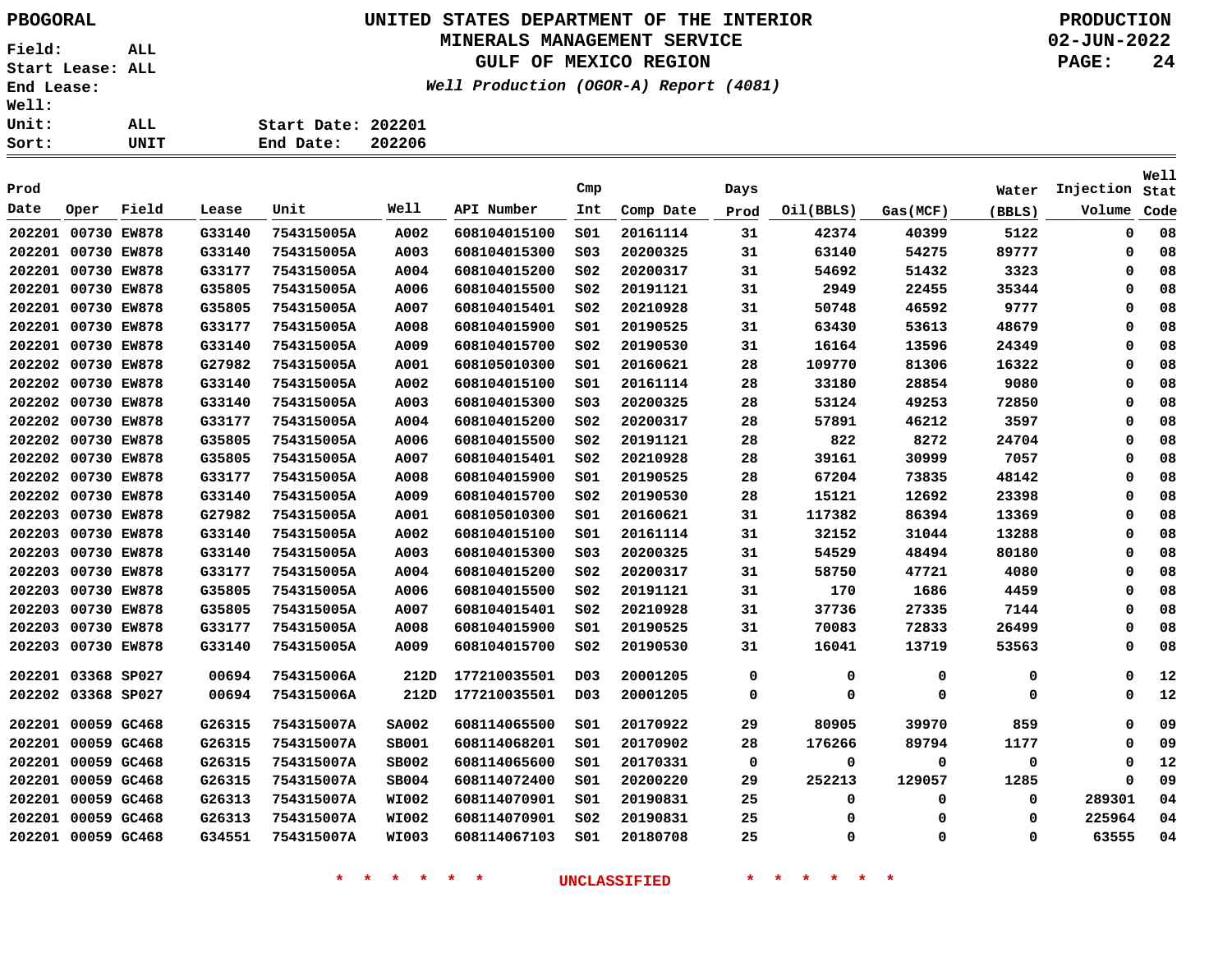# **UNITED STATES DEPARTMENT OF THE INTERIOR PBOGORAL PRODUCTION**

## **MINERALS MANAGEMENT SERVICE**

**GULF OF MEXICO REGION**

**Well Production (OGOR-A) Report (4081)**

**02-JUN-2022 PAGE: 25**

| Sort:        | UNIT | 202206<br>End Date: |
|--------------|------|---------------------|
| Unit:        | ALL  | Start Date: 202201  |
| <b>Well:</b> |      |                     |

| Prod   |                    |             |        |            |              |              | Cmp             |           | Days |             |             | Water       | Injection | Well<br>Stat |
|--------|--------------------|-------------|--------|------------|--------------|--------------|-----------------|-----------|------|-------------|-------------|-------------|-----------|--------------|
| Date   | Oper               | Field       | Lease  | Unit       | Well         | API Number   | Int             | Comp Date | Prod | Oil(BBLS)   | Gas(MCF)    | (BBLS)      | Volume    | Code         |
| 202201 | 00059 GC468        |             | G34551 | 754315007A | <b>WI003</b> | 608114067103 | SO <sub>2</sub> | 20180708  | 25   | 0           | $\mathbf 0$ | $\mathbf 0$ | 30490     | 04           |
|        | 202201 00059 GC468 |             | G34551 | 754315007A | <b>WI004</b> | 608114067400 | SO1             | 20190115  | 7    | 0           | 0           | 0           | 37134     | 04           |
| 202202 | 00059 GC468        |             | G26313 | 754315007A | <b>SA001</b> | 608114069200 | SO1             | 20180927  | 24   | 57164       | 28726       | 3229        | 0         | 09           |
| 202202 | 00059 GC468        |             | G26315 | 754315007A | <b>SA002</b> | 608114065500 | 501             | 20170922  | 28   | 60605       | 30417       | 488         | 0         | 09           |
| 202202 | 00059 GC468        |             | G26313 | 754315007A | <b>SA003</b> | 608114070101 | SO1             | 20181213  | 26   | 94875       | 49635       | 5652        | 0         | 09           |
| 202202 | 00059 GC468        |             | G26315 | 754315007A | <b>SB001</b> | 608114068201 | SO1             | 20170902  | 28   | 184523      | 95212       | 971         | 0         | 09           |
| 202202 | 00059 GC468        |             | G26315 | 754315007A | SB002        | 608114065600 | SO1             | 20170331  | 26   | 66779       | 33429       | 604         | 0         | 09           |
| 202202 | 00059 GC468        |             | G26315 | 754315007A | SB003        | 608114069700 | SO1             | 20180827  | 28   | 70633       | 35637       | 585         | $\Omega$  | 09           |
| 202202 | 00059 GC468        |             | G26315 | 754315007A | <b>SB004</b> | 608114072400 | SO1             | 20200220  | 28   | 220537      | 113542      | 905         | $\Omega$  | 09           |
| 202202 | 00059 GC468        |             | G26313 | 754315007A | WI002        | 608114070901 | SO1             | 20190831  | 25   | 0           | 0           | 0           | 219257    | 04           |
| 202202 | 00059 GC468        |             | G26313 | 754315007A | <b>WI002</b> | 608114070901 | SO <sub>2</sub> | 20190831  | 25   | 0           | 0           | 0           | 171305    | 04           |
| 202202 | 00059 GC468        |             | G34551 | 754315007A | WI003        | 608114067103 | S01             | 20180708  | 25   | 0           | 0           | 0           | 47569     | 04           |
| 202202 | 00059 GC468        |             | G34551 | 754315007A | <b>WI003</b> | 608114067103 | SO <sub>2</sub> | 20180708  | 25   | 0           | $\Omega$    | 0           | 22994     | 04           |
| 202202 | 00059 GC468        |             | G34551 | 754315007A | <b>WI004</b> | 608114067400 | SO1             | 20190115  | 26   | $\Omega$    | $\Omega$    | 0           | 102964    | 04           |
| 202203 |                    | 00059 GC468 | G26313 | 754315007A | <b>SA001</b> | 608114069200 | SO1             | 20180927  | 31   | 49708       | 24874       | 3033        | 0         | 09           |
| 202203 |                    | 00059 GC468 | G26315 | 754315007A | <b>SA002</b> | 608114065500 | SO1             | 20170922  | 31   | 60611       | 30261       | 609         | 0         | 09           |
| 202203 | 00059 GC468        |             | G26313 | 754315007A | <b>SA003</b> | 608114070101 | s01             | 20181213  | 31   | 114594      | 59746       | 8227        | 0         | 09           |
| 202203 |                    | 00059 GC468 | G26315 | 754315007A | <b>SB001</b> | 608114068201 | SO1             | 20170902  | 31   | 185010      | 94779       | 1232        | 0         | 09           |
| 202203 | 00059 GC468        |             | G26315 | 754315007A | SB002        | 608114065600 | 501             | 20170331  | 30   | 88024       | 43782       | 1013        | $\Omega$  | 09           |
| 202203 | 00059 GC468        |             | G26315 | 754315007A | <b>SB003</b> | 608114069700 | SO1             | 20180827  | 31   | 72052       | 36200       | 751         | $\Omega$  | 09           |
| 202203 | 00059 GC468        |             | G26315 | 754315007A | <b>SB004</b> | 608114072400 | SO1             | 20200220  | 31   | 248044      | 126790      | 1264        | $\Omega$  | 09           |
| 202203 | 00059 GC468        |             | G26313 | 754315007A | WI002        | 608114070901 | SO1             | 20190831  | 4    | 0           | 0           | 0           | 42537     | 04           |
| 202203 | 00059 GC468        |             | G26313 | 754315007A | <b>WI002</b> | 608114070901 | SO <sub>2</sub> | 20190831  | 4    | 0           | $\Omega$    | 0           | 31183     | 04           |
| 202203 | 00059 GC468        |             | G34551 | 754315007A | WI003        | 608114067103 | SO <sub>2</sub> | 20180708  | 4    | 0           | $\Omega$    | 0           | 5761      | 04           |
| 202203 |                    | 00059 GC468 | G34551 | 754315007A | WI003        | 608114067103 | 501             | 20180708  | 4    | 0           | 0           | 0           | 9275      | 04           |
| 202203 |                    | 00059 GC468 | G34551 | 754315007A | WI004        | 608114067400 | 501             | 20190115  | 4    | $\mathbf 0$ | $\Omega$    | $\Omega$    | 28195     | 04           |
| 202201 | 00730 MP273        |             | G22812 | 754315010A | <b>B001</b>  | 177244097601 | SO1             | 20161116  | 31   | 3103        | 147541      | 47404       | $\Omega$  | 11           |
| 202202 | 00730 MP273        |             | G22812 | 754315010A | <b>B001</b>  | 177244097601 | s01             | 20161116  | 28   | 2192        | 124206      | 31794       | 0         | 11           |
| 202203 | 00730 MP273        |             | G22812 | 754315010A | <b>B001</b>  | 177244097601 | SO1             | 20161116  | 29   | 2299        | 128246      | 42256       | 0         | 11           |
|        | 202201 03672 MC698 |             | G28022 | 754316002A | 001          | 608174123300 | SO1             | 20140313  | 31   | 342405      | 144451      | 10660       | 0         | 09           |
| 202202 | 03672 MC698        |             | G28022 | 754316002A | 001          | 608174123300 | S01             | 20140313  | 28   | 290951      | 134590      | 10014       | 0         | 09           |
|        | 202203 03672 MC698 |             | G28022 | 754316002A | 001          | 608174123300 | SO1             | 20140313  | 31   | 325179      | 148877      | 10742       | $\Omega$  | 09           |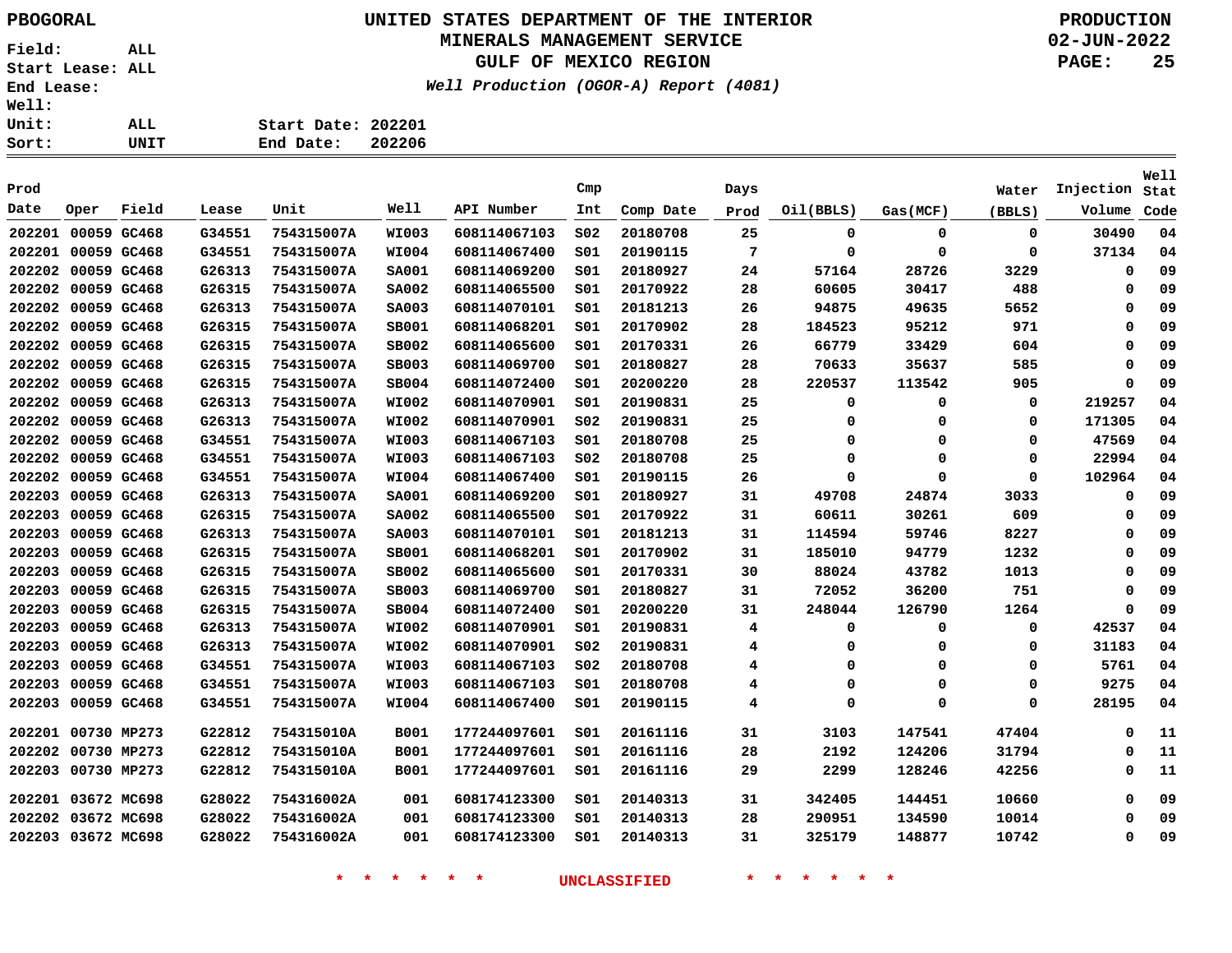### **UNITED STATES DEPARTMENT OF THE INTERIOR PBOGORAL PRODUCTION MINERALS MANAGEMENT SERVICE**

**GULF OF MEXICO REGION**

**Well Production (OGOR-A) Report (4081)**

**02-JUN-2022 PAGE: 26**

| Start Date: 202201 |         |
|--------------------|---------|
| Fnd Date:          | ່າດາາດຂ |

| .      |                    | ᄖᄔ          |        | anu vate:  | 202200       |              |                 |           |              |           |          |             |           |                     |
|--------|--------------------|-------------|--------|------------|--------------|--------------|-----------------|-----------|--------------|-----------|----------|-------------|-----------|---------------------|
| Prod   |                    |             |        |            |              |              | Cmp             |           | Days         |           |          | Water       | Injection | <b>Well</b><br>Stat |
| Date   | Oper               | Field       | Lease  | Unit       | Well         | API Number   | Int             | Comp Date | Prod         | Oil(BBLS) | Gas(MCF) | (BBLS)      | Volume    | Code                |
|        | 202204 03672 MC698 |             | G28022 | 754316002A | 001          | 608174123300 | SO1             | 20140313  | 30           | 316196    | 150747   | 9914        | 0         | 09                  |
|        | 202201 00689 MC768 |             | G34458 | 754316003A | K001         | 608174127801 | s01             | 20170203  | 31           | 131156    | 113341   | $\mathbf 0$ | 0         | 08                  |
|        | 202201 00689 MC768 |             | G34460 | 754316003A | K003         | 608174129803 | SO1             | 20200319  | 31           | 332835    | 574339   | 30486       | $\Omega$  | 08                  |
|        | 202201 00689 MC768 |             | G34460 | 754316003A | K004         | 608174134800 | SO1             | 20170226  | 31           | 139143    | 109251   | 0           | $\Omega$  | 08                  |
| 202201 |                    | 00689 MC768 | G34460 | 754316003A | K005         | 608174136401 | S01             | 20180214  | 31           | 228155    | 632170   | 10691       | 0         | 08                  |
|        | 202201 00689 MC768 |             | G34461 | 754316003A | K006         | 608174141200 | SO1             | 20191028  | 31           | 188591    | 198124   | 3903        | $\Omega$  | 08                  |
|        | 202202 00689 MC768 |             | G34458 | 754316003A | K001         | 608174127801 | SO1             | 20170203  | 28           | 159073    | 137997   | 0           | $\Omega$  | 08                  |
| 202202 |                    | 00689 MC768 | G34460 | 754316003A | K003         | 608174129803 | S01             | 20200319  | 28           | 298602    | 513940   | 32659       | $\Omega$  | 08                  |
| 202202 |                    | 00689 MC768 | G34460 | 754316003A | K004         | 608174134800 | SO1             | 20170226  | 28           | 133579    | 105081   | 0           | $\Omega$  | 08                  |
|        | 202202 00689 MC768 |             | G34460 | 754316003A | K005         | 608174136401 | SO1             | 20180214  | 28           | 190947    | 639081   | 7294        | $\Omega$  | 08                  |
|        | 202202 00689 MC768 |             | G34461 | 754316003A | K006         | 608174141200 | SO1             | 20191028  | 27           | 137201    | 135453   | 0           | $\Omega$  | 08                  |
| 202203 |                    | 00689 MC768 | G34458 | 754316003A | K001         | 608174127801 | SO1             | 20170203  | 29           | 172832    | 142257   | 0           | $\Omega$  | 08                  |
| 202203 |                    | 00689 MC768 | G34460 | 754316003A | K003         | 608174129803 | SO1             | 20200319  | 29           | 283719    | 464619   | 50513       | $\Omega$  | 08                  |
| 202203 |                    | 00689 MC768 | G34460 | 754316003A | K004         | 608174134800 | SO1             | 20170226  | 29           | 119660    | 89531    | $\mathbf 0$ | $\Omega$  | 08                  |
| 202203 |                    | 00689 MC768 | G34460 | 754316003A | K005         | 608174136401 | S01             | 20180214  | 29           | 182383    | 584863   | 10804       | 0         | 08                  |
| 202203 |                    | 00689 MC768 | G34461 | 754316003A | K006         | 608174141200 | S01             | 20191028  | 25           | 131268    | 122821   | 0           | $\Omega$  | 08                  |
|        | 202201 00981 KC875 |             | G21444 | 754318001A | <b>SS001</b> | 608084002001 | SO <sub>2</sub> | 20180223  | 26           | 15690     | 13759    | 615         | 0         | 08                  |
|        | 202201 00981 KC875 |             | G32654 | 754318001A | ss001        | 608084003202 | SO1             | 20181207  | 31           | 324985    | 342136   | 121578      | $\Omega$  | 08                  |
|        | 202201 00981 KC875 |             | G26771 | 754318001A | ss001        | 608084003300 | SO1             | 20140812  | $\mathbf{2}$ | 121181    | 130780   | 178307      | $\Omega$  | 09                  |
|        | 202201 00981 KC875 |             | G32654 | 754318001A | <b>SS003</b> | 608084006600 | S01             | 20210116  | 31           | 219715    | 180852   | 88064       | $\Omega$  | 08                  |
|        | 202201 00981 KC875 |             | G21444 | 754318001A | <b>SS003</b> | 608084004000 | S03             | 20190703  | 31           | 92521     | 75048    | 63647       | $\Omega$  | 09                  |
|        | 202201 00981 KC875 |             | G21447 | 754318001A | <b>SS005</b> | 608084002403 | SO1             | 20140930  | 31           | 39437     | 45150    | 39542       | $\Omega$  | 09                  |
|        | 202201 00981 KC875 |             | G21444 | 754318001A | <b>SS005</b> | 608084006300 | SO1             | 20181019  | 29           | 67012     | 57537    | 10398       | $\Omega$  | 09                  |
|        | 202201 00981 KC875 |             | G21447 | 754318001A | <b>SS006</b> | 608084003900 | S02             | 20180518  | 31           | 18463     | 15130    | 137355      | 0         | 09                  |
|        | 202201 00981 KC875 |             | G21447 | 754318001A | <b>SS007</b> | 608084005602 | SO1             | 20160706  | 31           | 17985     | 21580    | 16011       | $\Omega$  | 09                  |
|        | 202201 00981 KC875 |             | G21447 | 754318001A | <b>SS008</b> | 608084006200 | SO1             | 20180811  | 31           | 171472    | 184331   | 109707      | $\Omega$  | 09                  |
|        | 202201 00981 KC875 |             | G21447 | 754318001A | <b>SS009</b> | 608084006500 | SO1             | 20210209  | 0            | 0         | 0        | 0           | 0         | 12                  |
|        | 202202 00981 KC875 |             | G21444 | 754318001A | ss001        | 608084002001 | SO <sub>2</sub> | 20180223  | 28           | 14924     | 12858    | 96          | $\Omega$  | 08                  |
|        | 202202 00981 KC875 |             | G32654 | 754318001A | ss001        | 608084003202 | SO1             | 20181207  | 28           | 277007    | 271519   | 113665      | $\Omega$  | 08                  |
|        | 202202 00981 KC875 |             | G26771 | 754318001A | ss001        | 608084003300 | S01             | 20140812  | 28           | 160591    | 174181   | 232925      | $\Omega$  | 09                  |
|        | 202202 00981 KC875 |             | G21444 | 754318001A | <b>SS003</b> | 608084004000 | SO <sub>3</sub> | 20190703  | 28           | 88765     | 73321    | 58852       | $\Omega$  | 09                  |
|        | 202202 00981 KC875 |             | G32654 | 754318001A | <b>SS003</b> | 608084006600 | SO1             | 20210116  | 28           | 178649    | 146440   | 89290       | $\Omega$  | 08                  |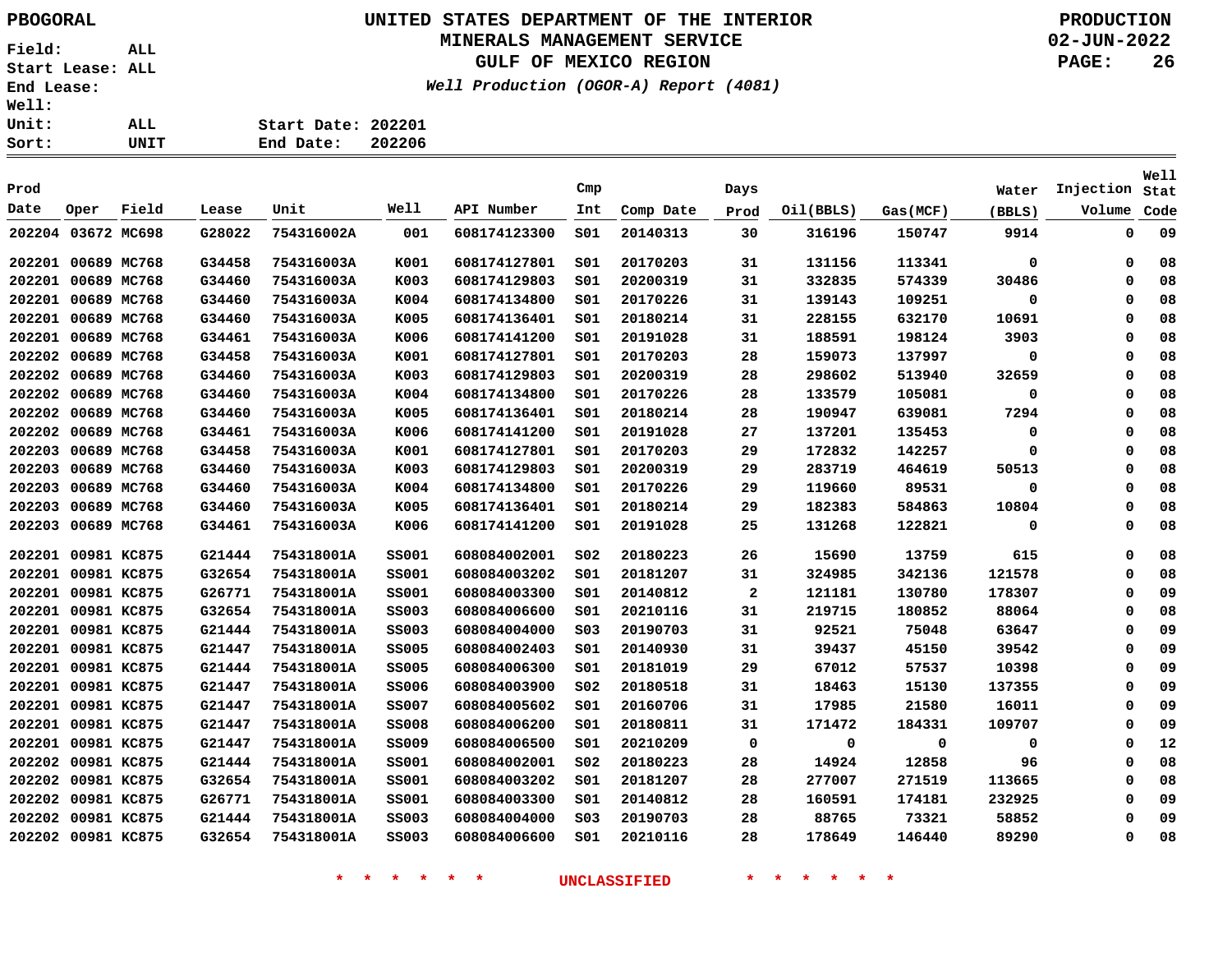### **UNITED STATES DEPARTMENT OF THE INTERIOR PBOGORAL PRODUCTION MINERALS MANAGEMENT SERVICE**

**GULF OF MEXICO REGION**

**Well Production (OGOR-A) Report (4081)**

**02-JUN-2022 PAGE: 27**

|  | Start Date: 202201 |  |
|--|--------------------|--|

**End Date: 202206**

|        |                    |             |        |            |              |              |                 |           |      |           |          |             |           | Well |
|--------|--------------------|-------------|--------|------------|--------------|--------------|-----------------|-----------|------|-----------|----------|-------------|-----------|------|
| Prod   |                    |             |        |            |              |              | Cmp             |           | Days |           |          | Water       | Injection | Stat |
| Date   | Oper               | Field       | Lease  | Unit       | Well         | API Number   | Int             | Comp Date | Prod | Oil(BBLS) | Gas(MCF) | (BBLS)      | Volume    | Code |
|        | 202202 00981 KC875 |             | G21447 | 754318001A | <b>SS005</b> | 608084002403 | SO1             | 20140930  | 28   | 41205     | 46884    | 38529       | $\Omega$  | 09   |
| 202202 | 00981 KC875        |             | G21444 | 754318001A | <b>SS005</b> | 608084006300 | SO1             | 20181019  | 28   | 54402     | 46757    | 0           | 0         | 08   |
|        | 202202 00981 KC875 |             | G21447 | 754318001A | <b>SS006</b> | 608084003900 | SO <sub>2</sub> | 20180518  | 28   | 19102     | 18041    | 150184      | 0         | 09   |
|        | 202202 00981 KC875 |             | G21447 | 754318001A | <b>SS007</b> | 608084005602 | S01             | 20160706  | 28   | 14757     | 17665    | 12374       | 0         | 09   |
|        | 202202 00981 KC875 |             | G21447 | 754318001A | <b>SS008</b> | 608084006200 | S01             | 20180811  | 28   | 155061    | 163654   | 100900      | 0         | 09   |
| 202202 | 00981 KC875        |             | G21447 | 754318001A | <b>SS009</b> | 608084006500 | SO1             | 20210209  | 0    | 0         | 0        | $\mathbf 0$ | $\Omega$  | 12   |
| 202203 | 00981 KC875        |             | G32654 | 754318001A | <b>SS001</b> | 608084003202 | SO1             | 20181207  | 31   | 286783    | 272788   | 135096      | $\Omega$  | 08   |
| 202203 | 00981 KC875        |             | G21444 | 754318001A | <b>SS001</b> | 608084002001 | SO <sub>2</sub> | 20180223  | 31   | 19025     | 16484    | 112         | $\Omega$  | 08   |
| 202203 | 00981 KC875        |             | G26771 | 754318001A | ss001        | 608084003300 | SO1             | 20140812  | 31   | 165916    | 161459   | 235970      | $\Omega$  | 09   |
| 202203 |                    | 00981 KC875 | G21444 | 754318001A | <b>SS003</b> | 608084004000 | SO <sub>3</sub> | 20190703  | 31   | 90072     | 74348    | 66890       | $\Omega$  | 09   |
| 202203 |                    | 00981 KC875 | G32654 | 754318001A | <b>SS003</b> | 608084006600 | SO1             | 20210116  | 31   | 183813    | 151806   | 108477      | 0         | 08   |
| 202203 |                    | 00981 KC875 | G21447 | 754318001A | <b>SS005</b> | 608084002403 | SO1             | 20140930  | 31   | 45663     | 52456    | 43917       | 0         | 09   |
| 202203 |                    | 00981 KC875 | G21444 | 754318001A | <b>SS005</b> | 608084006300 | SO1             | 20181019  | 31   | 60343     | 52173    | $\mathbf 0$ | $\Omega$  | 08   |
| 202203 |                    | 00981 KC875 | G21447 | 754318001A | <b>SS006</b> | 608084003900 | SO <sub>2</sub> | 20180518  | 31   | 26164     | 22583    | 197024      | $\Omega$  | 09   |
| 202203 | 00981 KC875        |             | G21447 | 754318001A | <b>SS007</b> | 608084005602 | SO1             | 20160706  | 31   | 15331     | 18568    | 13383       | $\Omega$  | 09   |
| 202203 | 00981 KC875        |             | G21447 | 754318001A | <b>SS008</b> | 608084006200 | SO1             | 20180811  | 31   | 169506    | 175410   | 110125      | $\Omega$  | 09   |
|        | 202203 00981 KC875 |             | G21447 | 754318001A | <b>SS009</b> | 608084006500 | SO1             | 20210209  | 0    | 0         | 0        | 0           | $\Omega$  | 12   |
|        | 202204 00981 KC875 |             | G26771 | 754318001A | ss001        | 608084003300 | SO1             | 20140812  | 30   | 163806    | 152543   | 224878      | $\Omega$  | 09   |
|        | 202204 00981 KC875 |             | G32654 | 754318001A | ss001        | 608084003202 | SO1             | 20181207  | 30   | 256918    | 235287   | 131227      | 0         | 08   |
|        | 202204 00981 KC875 |             | G21444 | 754318001A | <b>SS001</b> | 608084002001 | SO <sub>2</sub> | 20180223  | 30   | 17847     | 15372    | 117         | 0         | 08   |
|        | 202204 00981 KC875 |             | G21444 | 754318001A | <b>SS003</b> | 608084004000 | SO <sub>3</sub> | 20190703  | 30   | 77931     | 62957    | 61577       | $\Omega$  | 09   |
|        | 202204 00981 KC875 |             | G32654 | 754318001A | <b>SS003</b> | 608084006600 | SO1             | 20210116  | 30   | 168429    | 137696   | 104778      | $\Omega$  | 08   |
|        | 202204 00981 KC875 |             | G21444 | 754318001A | <b>SS005</b> | 608084006300 | SO1             | 20181019  | 30   | 56681     | 48700    | 0           | $\Omega$  | 08   |
|        | 202204 00981 KC875 |             | G21447 | 754318001A | <b>SS005</b> | 608084002403 | SO1             | 20140930  | 30   | 45001     | 51044    | 42204       | $\Omega$  | 09   |
|        | 202204 00981 KC875 |             | G21447 | 754318001A | <b>SS006</b> | 608084003900 | SO <sub>2</sub> | 20180518  | 30   | 32343     | 50583    | 235006      | 0         | 09   |
|        | 202204 00981 KC875 |             | G21447 | 754318001A | <b>SS007</b> | 608084005602 | S01             | 20160706  | 29   | 17434     | 20602    | 14382       | 0         | 09   |
|        | 202204 00981 KC875 |             | G21447 | 754318001A | <b>SS008</b> | 608084006200 | S01             | 20180811  | 30   | 156994    | 163819   | 110590      | 0         | 09   |
|        | 202204 00981 KC875 |             | G21447 | 754318001A | <b>SS009</b> | 608084006500 | SO1             | 20210209  | 0    | 0         | 0        | 0           | $\Omega$  | 12   |
|        | 202201 00981 KC875 |             | G21447 | 754318001B | <b>SS003</b> | 608084002501 | SO1             | 20150315  | 0    | 0         | 0        | 0           | 0         | 12   |
|        | 202201 00981 KC875 |             | G21444 | 754318001B | <b>SS004</b> | 608084005901 | SO1             | 20170728  | 0    | 0         | 0        | 0           | 0         | 12   |
|        | 202202 00981 KC875 |             | G21447 | 754318001B | <b>SS003</b> | 608084002501 | SO1             | 20150315  | 2    | 3472      | 5448     | 0           | 0         | 08   |
|        | 202202 00981 KC875 |             | G21444 | 754318001B | <b>SS004</b> | 608084005901 | SO1             | 20170728  | 0    | 0         | 0        | 0           | $\Omega$  | 12   |
|        | 202203 00981 KC875 |             | G21447 | 754318001B | <b>SS003</b> | 608084002501 | SO1             | 20150315  | 7    | 3672      | 5800     | 0           | 0         | 08   |
|        |                    |             |        |            |              |              |                 |           |      |           |          |             |           |      |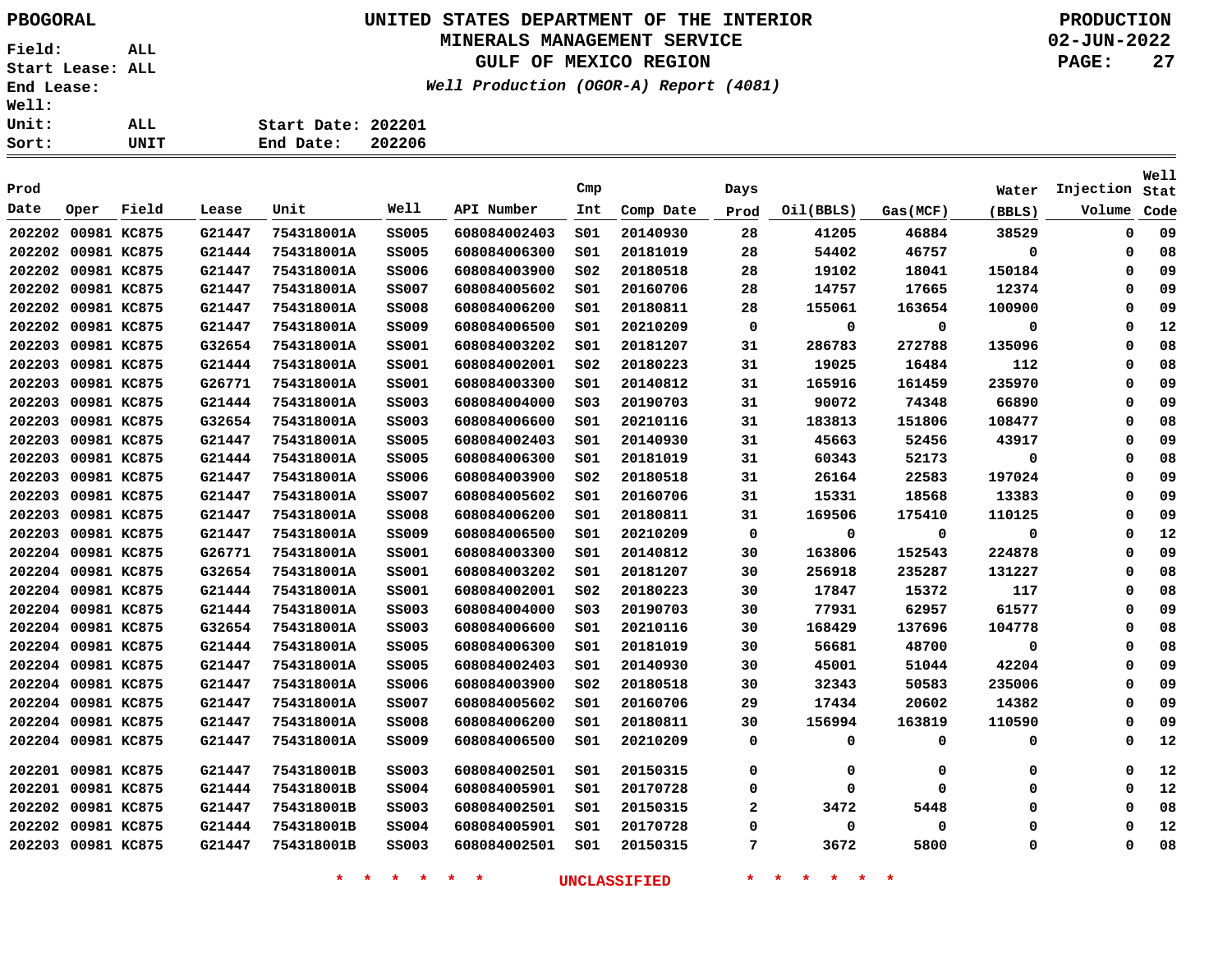## **UNITED STATES DEPARTMENT OF THE INTERIOR PBOGORAL PRODUCTION**

#### **MINERALS MANAGEMENT SERVICE**

**GULF OF MEXICO REGION**

**Well Production (OGOR-A) Report (4081)**

**02-JUN-2022 PAGE: 28**

| Sort:        | UNIT | End Date:          | 202206 |
|--------------|------|--------------------|--------|
| Unit:        | ALL  | Start Date: 202201 |        |
| <b>Well:</b> |      |                    |        |

| Prod               |             |       |        |            |              |              | Cmp             |           | Days        |             |             | Water       | Injection   | Well<br>Stat |
|--------------------|-------------|-------|--------|------------|--------------|--------------|-----------------|-----------|-------------|-------------|-------------|-------------|-------------|--------------|
| Date               | Oper        | Field | Lease  | Unit       | Well         | API Number   | Int             | Comp Date | Prod        | Oil(BBLS)   | Gas(MCF)    | (BBLS)      | Volume      | Code         |
| 202203             | 00981 KC875 |       | G21444 | 754318001B | <b>SS004</b> | 608084005901 | SO1             | 20170728  | $\Omega$    | $\mathbf 0$ | 0           | $\mathbf 0$ | $\Omega$    | 12           |
| 202204 00981 KC875 |             |       | G21447 | 754318001B | <b>SS003</b> | 608084002501 | SO1             | 20150315  | $\Omega$    | $\Omega$    | $\Omega$    | 0           | $\Omega$    | 12           |
| 202204 00981 KC875 |             |       | G21444 | 754318001B | <b>SS004</b> | 608084005901 | SO1             | 20170728  | 0           | $\Omega$    | $\Omega$    | 0           | $\Omega$    | 12           |
| 202201 03672 GC039 |             |       | G34536 | 754318002A | 001          | 608114062300 | SO1             | 20200604  | 29          | 237781      | 549558      | $\mathbf 0$ | 0           | 08           |
| 202202             | 03672 GC039 |       | G34536 | 754318002A | 001          | 608114062300 | SO1             | 20200604  | 28          | 246345      | 557112      | $\mathbf 0$ | $\Omega$    | 08           |
| 202203 03672 GC039 |             |       | G34536 | 754318002A | 001          | 608114062300 | SO1             | 20200604  | 31          | 253296      | 568830      | 0           | $\mathbf 0$ | 08           |
| 202204 03672 GC039 |             |       | G34536 | 754318002A | 001          | 608114062300 | S01             | 20200604  | 30          | 236882      | 539198      | 0           | $\mathbf 0$ | 08           |
| 202201 03481 BM002 |             |       | 00370  | 754319006A | 013          | 177142001701 | SO <sub>3</sub> | 20171219  | $\mathbf 0$ | 0           | 0           | 0           | 0           | 12           |
| 202202 03481 BM002 |             |       | 00370  | 754319006A | 013          | 177142001701 | SO <sub>3</sub> | 20171219  | 17          | 1426        | 1008        | 3267        | $\Omega$    | 09           |
| 202203             | 03481 BM002 |       | 00370  | 754319006A | 013          | 177142001701 | SO <sub>3</sub> | 20171219  | 31          | 2016        | 2294        | 5219        | $\Omega$    | 09           |
| 202201 03247 EW305 |             |       | G07917 | 754320003A | A001         | 608104001101 | SO <sub>4</sub> | 20161223  | 0           | $\mathbf 0$ | $\mathbf 0$ | 0           | $\Omega$    | 12           |
| 202201 03247 EW305 |             |       | G07917 | 754320003A | A002         | 608104004302 | D02             | 20190427  | 4           | 246         | 590         | 1380        | $\Omega$    | 08           |
| 202201 03247 EW305 |             |       | G07917 | 754320003A | A002         | 608104004302 | D01             | 20190427  | 22          | 536         | 3339        | 26391       | 0           | 08           |
| 202201 03247 EW305 |             |       | G07917 | 754320003A | A003         | 608104004803 | SO <sub>2</sub> | 20100524  | 0           | $\mathbf 0$ | 0           | 0           | 0           | 13           |
| 202201 03247 EW305 |             |       | G07917 | 754320003A | A004         | 608104004902 | 506             | 20200803  | 0           | 0           | $\Omega$    | 0           | 0           | 13           |
| 202201 03247 EW305 |             |       | G07917 | 754320003A | A005         | 608104005001 | S01             | 19981009  | 0           | $\Omega$    | $\Omega$    | 0           | 0           | 12           |
| 202201 03247 EW305 |             |       | G07917 | 754320003A | A006         | 608104004602 | S02             | 20090629  | 0           | $\Omega$    | $\Omega$    | $\mathbf 0$ | 0           | 12           |
| 202201 03247 EW305 |             |       | G07917 | 754320003A | A007         | 608104005203 | S02             | 20210404  | 24          | 4305        | 9232        | 6177        | 0           | 08           |
| 202201 03247 EW305 |             |       | G07917 | 754320003A | A009         | 608105000701 | S03             | 20031012  | $\mathbf 0$ | 0           | $\Omega$    | $\mathbf 0$ | 0           | 12           |
| 202201 03247 EW305 |             |       | G35292 | 754320003A | A010         | 608105001102 | S01             | 20190630  | 23          | 873         | 57510       | 13216       | 0           | 08           |
| 202201 03247 EW305 |             |       | G07917 | 754320003A | A012         | 608105001503 | SO1             | 20080224  | 0           | 0           | $\Omega$    | $\mathbf 0$ | $\Omega$    | 12           |
| 202201 03247 EW305 |             |       | G07917 | 754320003A | A013         | 608105003301 | SO7             | 20181122  | 21          | 200         | 14426       | 19471       | $\Omega$    | 08           |
| 202201 03247 EW305 |             |       | G07917 | 754320003A | A014         | 608105005901 | SO <sub>3</sub> | 20150405  | 0           | 0           | 0           | 0           | $\Omega$    | 13           |
| 202201 03247 EW305 |             |       | G07917 | 754320003A | A016         | 608105006400 | SO <sub>3</sub> | 20171220  | 0           | $\Omega$    | 0           | 0           | $\Omega$    | 12           |
| 202201 03247 EW305 |             |       | G07917 | 754320003A | A017         | 608105006702 | SO <sub>3</sub> | 20200629  | 0           | O           | $\Omega$    | 0           | $\Omega$    | 12           |
| 202201 03247 EW305 |             |       | G07917 | 754320003A | A019         | 608105009402 | \$05            | 20111104  | $\Omega$    | $\Omega$    | $\Omega$    | 0           | $\Omega$    | 12           |
| 202201 03247 EW305 |             |       | G07917 | 754320003A | A020         | 608104015600 | s01             | 20180821  | $\Omega$    | 0           | $\Omega$    | 0           | $\Omega$    | 12           |
| 202201 03247 EW305 |             |       | G36365 | 754320003A | A022         | 608104016200 | s01             | 20190926  | 25          | 586         | 11822       | 43664       | $\Omega$    | 08           |
| 202202 03247 EW305 |             |       | G07917 | 754320003A | A001         | 608104001101 | 504             | 20161223  | $\Omega$    | 0           | $\Omega$    | 0           | 0           | 12           |
| 202202 03247 EW305 |             |       | G07917 | 754320003A | A002         | 608104004302 | D01             | 20190427  | 28          | 1358        | 5016        | 41650       | $\Omega$    | 08           |
| 202202 03247 EW305 |             |       | G07917 | 754320003A | A002         | 608104004302 | D02             | 20190427  | 0           | 0           | 0           | 0           | $\Omega$    | 12           |
| 202202 03247 EW305 |             |       | G07917 | 754320003A | A003         | 608104004803 | S02             | 20100524  | $\Omega$    | $\Omega$    | $\Omega$    | 0           | $\Omega$    | 13           |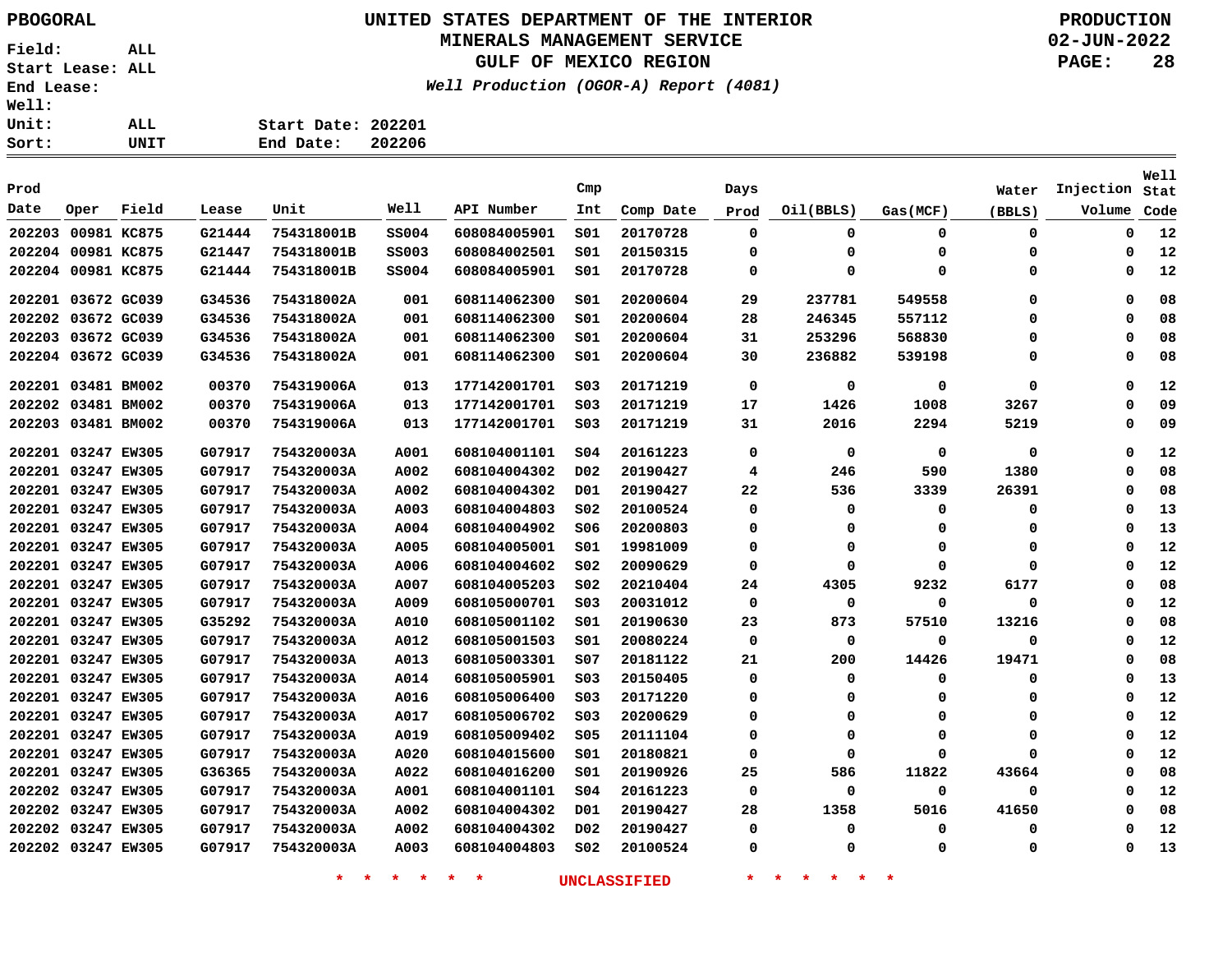## **UNITED STATES DEPARTMENT OF THE INTERIOR PBOGORAL PRODUCTION**

### **MINERALS MANAGEMENT SERVICE**

**GULF OF MEXICO REGION**

**Well Production (OGOR-A) Report (4081)**

**02-JUN-2022 PAGE: 29**

**Stat Injection**

**Start Date: 202201 End Date: 202206 Prod Cmp Days Water**

| Date               | Oper | Field | Lease  | Unit       | Well         | API Number   | Int             | Comp Date | Prod | Oil(BBLS) | Gas(MCF) | (BBLS)   | Volume   | Code |
|--------------------|------|-------|--------|------------|--------------|--------------|-----------------|-----------|------|-----------|----------|----------|----------|------|
| 202202 03247 EW305 |      |       | G07917 | 754320003A | A004         | 608104004902 | S06             | 20200803  | 0    | 0         | 0        | 0        | 0        | 13   |
| 202202 03247 EW305 |      |       | G07917 | 754320003A | A005         | 608104005001 | SO1             | 19981009  | 0    | 0         | 0        | 0        | 0        | 12   |
| 202202 03247 EW305 |      |       | G07917 | 754320003A | A006         | 608104004602 | S02             | 20090629  | 0    | $\Omega$  | $\Omega$ | $\Omega$ | 0        | 12   |
| 202202 03247 EW305 |      |       | G07917 | 754320003A | <b>A007</b>  | 608104005203 | S02             | 20210404  | 28   | 5764      | 8361     | 8747     | 0        | 08   |
| 202202 03247 EW305 |      |       | G07917 | 754320003A | A009         | 608105000701 | S03             | 20031012  | 0    | 0         | 0        | 0        | 0        | 12   |
| 202202 03247 EW305 |      |       | G35292 | 754320003A | A010         | 608105001102 | SO1             | 20190630  | 28   | 565       | 54146    | 10700    | 0        | 08   |
| 202202 03247 EW305 |      |       | G07917 | 754320003A | A012         | 608105001503 | 501             | 20080224  | 0    | 0         | 0        | 0        | 0        | 12   |
| 202202 03247 EW305 |      |       | G07917 | 754320003A | A013         | 608105003301 | S07             | 20181122  | 28   | 181       | 19134    | 27376    | 0        | 08   |
| 202202 03247 EW305 |      |       | G07917 | 754320003A | A014         | 608105005901 | S03             | 20150405  | 0    | 0         | 0        | 0        | 0        | 13   |
| 202202 03247 EW305 |      |       | G07917 | 754320003A | <b>A016</b>  | 608105006400 | S03             | 20171220  | 0    | 0         |          | 0        | 0        | 12   |
| 202202 03247 EW305 |      |       | G07917 | 754320003A | A017         | 608105006702 | SO <sub>3</sub> | 20200629  | 0    | 0         | 0        | 0        | 0        | 12   |
| 202202 03247 EW305 |      |       | G07917 | 754320003A | A019         | 608105009402 | S05             | 20111104  | 0    | 0         | O        | 0        | 0        | 12   |
| 202202 03247 EW305 |      |       | G07917 | 754320003A | A020         | 608104015600 | S01             | 20180821  | 0    | $\Omega$  | $\Omega$ | $\Omega$ | O        | 12   |
| 202202 03247 EW305 |      |       | G36365 | 754320003A | A022         | 608104016200 | S01             | 20190926  | 28   | 783       | 15262    | 54175    | 0        | 08   |
| 202203 03247 EW305 |      |       | G07917 | 754320003A | A001         | 608104001101 | S04             | 20161223  | 0    | 0         | 0        | 0        | 0        | 12   |
| 202203 03247 EW305 |      |       | G07917 | 754320003A | A002         | 608104004302 | D02             | 20190427  | 4    | 920       | 839      | 1840     | 0        | 08   |
| 202203 03247 EW305 |      |       | G07917 | 754320003A | A002         | 608104004302 | D01             | 20190427  | 31   | 2606      | 5417     | 42764    | 0        | 08   |
| 202203 03247 EW305 |      |       | G07917 | 754320003A | A003         | 608104004803 | S02             | 20100524  | 0    | 0         | 0        | 0        | 0        | 13   |
| 202203 03247 EW305 |      |       | G07917 | 754320003A | A004         | 608104004902 | S06             | 20200803  | 0    | 0         | n        | 0        | 0        | 13   |
| 202203 03247 EW305 |      |       | G07917 | 754320003A | A005         | 608104005001 | S01             | 19981009  | 0    | 0         | 0        | 0        | 0        | 12   |
| 202203 03247 EW305 |      |       | G07917 | 754320003A | <b>A006</b>  | 608104004602 | S02             | 20090629  | 0    | 0         | 0        | 0        | 0        | 12   |
| 202203 03247 EW305 |      |       | G07917 | 754320003A | A007         | 608104005203 | SO <sub>2</sub> | 20210404  | 31   | 15627     | 13609    | 8302     | 0        | 08   |
| 202203 03247 EW305 |      |       | G07917 | 754320003A | A009         | 608105000701 | S03             | 20031012  | 0    | 0         | 0        | 0        | 0        | 12   |
| 202203 03247 EW305 |      |       | G35292 | 754320003A | A010         | 608105001102 | S01             | 20190630  | 31   | 2392      | 72958    | 11315    | 0        | 08   |
| 202203 03247 EW305 |      |       | G07917 | 754320003A | A012         | 608105001503 | S01             | 20080224  | 0    | 0         | 0        | 0        | 0        | 12   |
| 202203 03247 EW305 |      |       | G07917 | 754320003A | A013         | 608105003301 | S07             | 20181122  | 31   | 568       | 21564    | 30590    | O        | 08   |
| 202203 03247 EW305 |      |       | G07917 | 754320003A | A014         | 608105005901 | S03             | 20150405  | 0    | 0         | 0        | 0        | 0        | 13   |
| 202203 03247 EW305 |      |       | G07917 | 754320003A | A016         | 608105006400 | SO <sub>3</sub> | 20171220  | 0    | 0         | O        | 0        | $\Omega$ | 12   |
| 202203 03247 EW305 |      |       | G07917 | 754320003A | A017         | 608105006702 | SO <sub>3</sub> | 20200629  | 0    | $\Omega$  |          | ŋ        | $\Omega$ | 12   |
| 202203 03247 EW305 |      |       | G07917 | 754320003A | A019         | 608105009402 | S05             | 20111104  | 0    | 0         | Ω        | 0        | $\Omega$ | 12   |
| 202203 03247 EW305 |      |       | G07917 | 754320003A | A020         | 608104015600 | S01             | 20180821  | 0    | 0         | 0        | 0        |          | 12   |
| 202203 03247 EW305 |      |       | G36365 | 754320003A | A022         | 608104016200 | S01             | 20190926  | 31   | 1909      | 25983    | 73465    | 0        | 08   |
| 202201 00078 WR759 |      |       | G17015 | 754321001A | <b>PS001</b> | 608124005203 | SO1             | 20170103  | 0    | 0         | 0        | 0        | 0        | 12   |

**\* \* \* \* \* \* UNCLASSIFIED \* \* \* \* \* \***

**Well**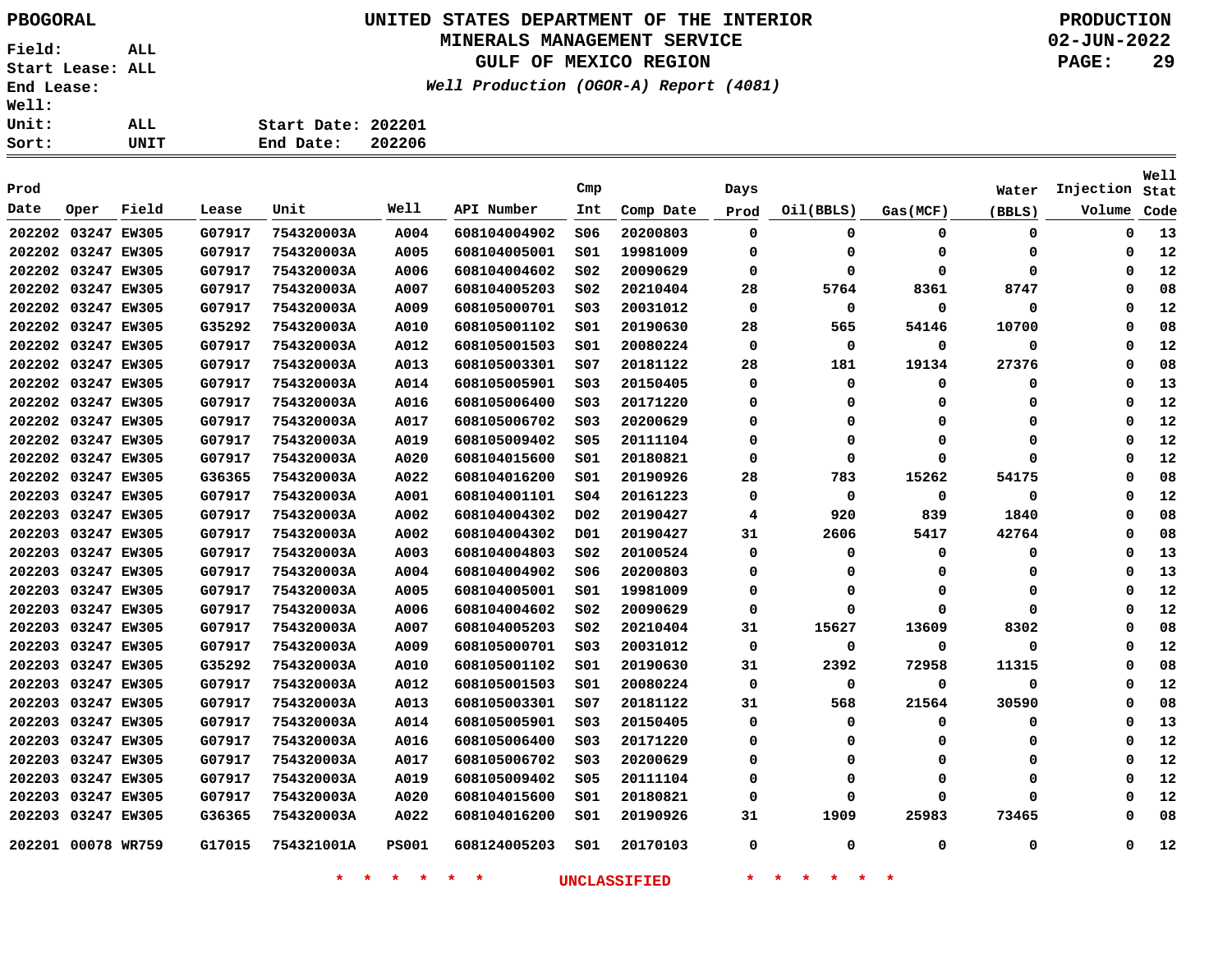### **UNITED STATES DEPARTMENT OF THE INTERIOR PBOGORAL PRODUCTION MINERALS MANAGEMENT SERVICE**

**GULF OF MEXICO REGION**

**Well Production (OGOR-A) Report (4081)**

**02-JUN-2022 PAGE: 30**

| 11: |      |                    |        |
|-----|------|--------------------|--------|
| it: | ALL. | Start Date: 202201 |        |
| rt: | UNIT | End Date:          | 202206 |

| Prod               |             |       |        |            |              |              | Cmp              |           | Days        |           |          | Water    | Injection   | Well<br>Stat |
|--------------------|-------------|-------|--------|------------|--------------|--------------|------------------|-----------|-------------|-----------|----------|----------|-------------|--------------|
| Date               | Oper        | Field | Lease  | Unit       | Well         | API Number   | Int              | Comp Date | Prod        | Oil(BBLS) | Gas(MCF) | (BBLS)   | Volume      | Code         |
| 202201 00078 WR759 |             |       | G17015 | 754321001A | <b>PS002</b> | 608124001701 | SO1              | 20130115  | 31          | 158167    | 38305    | 1536     | $\mathbf 0$ | 08           |
| 202201 00078 WR759 |             |       | G17015 | 754321001A | <b>PS003</b> | 608124012601 | SO1              | 20190825  | 31          | 34807     | 8434     | 13953    | $\mathbf 0$ | 08           |
| 202201             | 00078 WR759 |       | G17015 | 754321001A | <b>PS004</b> | 608124005103 | SO1              | 20150625  | 31          | 289132    | 70030    | 11621    | 0           | 08           |
| 202201             | 00078 WR759 |       | G17015 | 754321001A | <b>PS005</b> | 608124005000 | SO1              | 20130702  | 31          | 176587    | 42768    | 1745     | 0           | 08           |
| 202201             | 00078 WR759 |       | G17016 | 754321001A | <b>PS006</b> | 608124012500 | SO1              | 20200502  | 31          | 186774    | 45239    | 2374     | $\mathbf 0$ | 08           |
| 202201             | 00078 WR759 |       | G17015 | 754321001A | <b>PS007</b> | 608124011504 | SO1              | 20171020  | 31          | 313428    | 75920    | 17333    | $\Omega$    | 08           |
| 202201             | 00078 WR759 |       | G17015 | 754321001A | <b>PS008</b> | 608124011606 | SO1              | 20181211  | 31          | 187821    | 45493    | 5001     | 0           | 08           |
| 202202             | 00078 WR759 |       | G17015 | 754321001A | <b>PS001</b> | 608124005203 | SO1              | 20170103  | $\mathbf 0$ | 0         | 0        | 0        | $\Omega$    | 12           |
| 202202             | 00078 WR759 |       | G17015 | 754321001A | <b>PS002</b> | 608124001701 | SO1              | 20130115  | 28          | 132940    | 31513    | 0        | $\Omega$    | 08           |
| 202202             | 00078 WR759 |       | G17015 | 754321001A | <b>PS003</b> | 608124012601 | S01              | 20190825  | 27          | 29754     | 6824     | 10297    | $\mathbf 0$ | 08           |
| 202202             | 00078 WR759 |       | G17015 | 754321001A | <b>PS004</b> | 608124005103 | SO1              | 20150625  | 28          | 262507    | 62227    | 10469    | 0           | 08           |
| 202202             | 00078 WR759 |       | G17015 | 754321001A | <b>PS005</b> | 608124005000 | SO1              | 20130702  | 28          | 160417    | 38030    | 0        | 0           | 08           |
| 202202             | 00078 WR759 |       | G17016 | 754321001A | <b>PS006</b> | 608124012500 | S01              | 20200502  | 27          | 156723    | 37158    | 0        | 0           | 08           |
| 202202             | 00078 WR759 |       | G17015 | 754321001A | <b>PS007</b> | 608124011504 | SO1              | 20171020  | 19          | 157940    | 37441    | 0        | 0           | 08           |
| 202202             | 00078 WR759 |       | G17015 | 754321001A | <b>PS008</b> | 608124011606 | SO1              | 20181211  | 27          | 160215    | 37981    | 4242     | 0           | 08           |
| 202203             | 00078 WR759 |       | G17015 | 754321001A | <b>PS001</b> | 608124005203 | SO1              | 20170103  | $\mathbf 0$ | 0         | 0        | 0        | 0           | 12           |
| 202203             | 00078 WR759 |       | G17015 | 754321001A | <b>PS002</b> | 608124001701 | SO1              | 20130115  | 31          | 152457    | 36816    | 2885     | $\Omega$    | 08           |
| 202203             | 00078 WR759 |       | G17015 | 754321001A | <b>PS003</b> | 608124012601 | SO1              | 20190825  | 12          | 12177     | 2760     | 4250     | $\Omega$    | 08           |
| 202203             | 00078 WR759 |       | G17015 | 754321001A | <b>PS004</b> | 608124005103 | SO1              | 20150625  | 31          | 282000    | 68952    | 13018    | $\Omega$    | 08           |
| 202203             | 00078 WR759 |       | G17015 | 754321001A | <b>PS005</b> | 608124005000 | SO1              | 20130702  | 31          | 166086    | 40420    | 2727     | 0           | 08           |
| 202203             | 00078 WR759 |       | G17016 | 754321001A | <b>PS006</b> | 608124012500 | SO1              | 20200502  | 31          | 178763    | 43646    | 3979     | $\mathbf 0$ | 08           |
| 202203             | 00078 WR759 |       | G17015 | 754321001A | <b>PS007</b> | 608124011504 | SO1              | 20171020  | 31          | 287416    | 70010    | 24869    | 0           | 08           |
| 202203             | 00078 WR759 |       | G17015 | 754321001A | <b>PS008</b> | 608124011606 | SO1              | 20181211  | 31          | 182345    | 44288    | 9018     | $\mathbf 0$ | 08           |
| 202201 03151 MO904 |             |       | G05749 | 7543870090 | 002          | 608154009800 | SO1              | 19961204  | 29          | 0         | 408297   | 2827     | $\Omega$    | 11           |
| 202202 03151 MO904 |             |       | G05749 | 7543870090 | 002          | 608154009800 | SO1              | 19961204  | 28          | 0         | 404718   | 2206     | $\Omega$    | 11           |
| 202203 03151 MO904 |             |       | G05749 | 7543870090 | 002          | 608154009800 | SO1              | 19961204  | 31          | 0         | 447568   | 3228     | 0           | 11           |
| 202201 03151 SP089 |             |       | G01619 | 7543890080 | A010         | 177224005203 | D01              | 19940426  | 0           | 0         | 0        | 0        | 0           | 12           |
| 202201 03151 SP089 |             |       | G01619 | 7543890080 | A010D        | 177224005203 | D <sub>0</sub> 2 | 19940503  | 0           | 0         | 0        | 0        | 0           | 12           |
| 202201 03151 SP089 |             |       | G01619 | 7543890080 | A019         | 177224010802 | SO1              | 20000514  | $\Omega$    | 0         | 0        | 0        | 0           | 13           |
| 202201 03151 SP089 |             |       | G01619 | 7543890080 | A021         | 177224009801 | D <sub>0</sub> 2 | 20050220  | $\Omega$    | O         | $\Omega$ | 0        | $\Omega$    | 13           |
| 202201 03151 SP089 |             |       | G01619 | 7543890080 | A021         | 177224009801 | D01              | 20050110  | $\Omega$    | $\Omega$  | $\Omega$ | 0        | $\Omega$    | 13           |
| 202201 03151 SP089 |             |       | G01619 | 7543890080 | A024         | 177224021800 | D61              | 19970901  | 0           | $\Omega$  | $\Omega$ | $\Omega$ | 0           | 12           |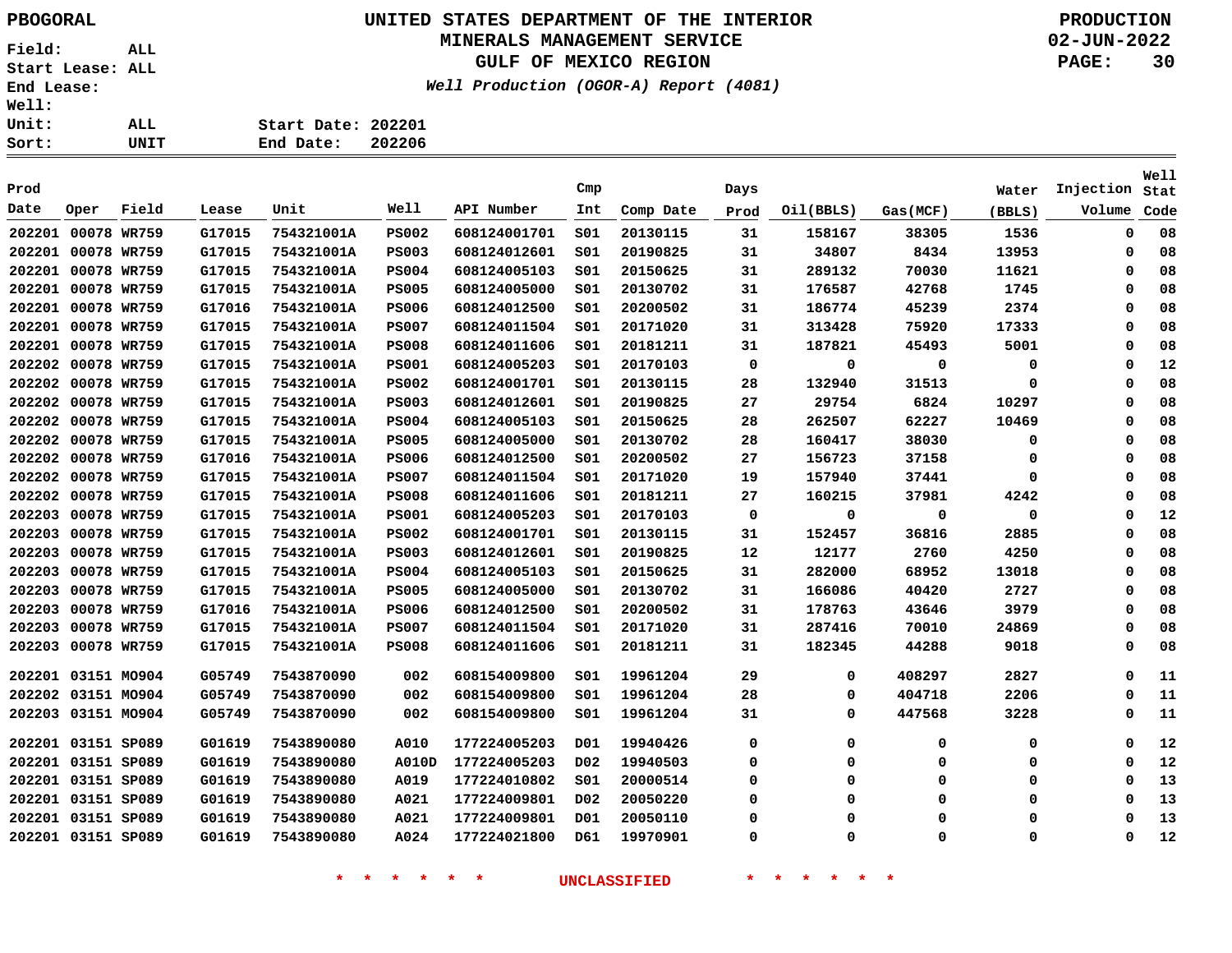## **UNITED STATES DEPARTMENT OF THE INTERIOR PBOGORAL PRODUCTION**

#### **MINERALS MANAGEMENT SERVICE**

**GULF OF MEXICO REGION**

**Well Production (OGOR-A) Report (4081)**

**02-JUN-2022 PAGE: 31**

| rt: | UNIT | End Date: 202206   |  |
|-----|------|--------------------|--|
| it: | ALL  | Start Date: 202201 |  |
| 11: |      |                    |  |

|                    |                    |       |        |            |             |              |                  |           |          |           |          |             |             | Well |
|--------------------|--------------------|-------|--------|------------|-------------|--------------|------------------|-----------|----------|-----------|----------|-------------|-------------|------|
| Prod               |                    |       |        |            |             |              | Cmp              |           | Days     |           |          | Water       | Injection   | Stat |
| Date               | Oper               | Field | Lease  | Unit       | Well        | API Number   | Int              | Comp Date | Prod     | Oil(BBLS) | Gas(MCF) | (BBLS)      | Volume      | Code |
|                    | 202201 03151 SP089 |       | G01619 | 7543890080 | A024D       | 177224021800 | D01              | 19940218  | 0        | 0         | 0        | 0           | 0           | 12   |
|                    | 202201 03151 SP089 |       | G01620 | 7543890080 | A025        | 177224022100 | SO1              | 19940628  | $\Omega$ | $\Omega$  | 0        | 0           | 0           | 12   |
|                    | 202201 03151 SP089 |       | G01619 | 7543890080 | A029        | 177224004702 | SO1              | 19861117  | 0        | 0         | $\Omega$ | 0           | 0           | 12   |
|                    | 202201 03151 SP089 |       | G01619 | 7543890080 | <b>A030</b> | 177224013101 | S01              | 19900612  | 0        | 0         | $\Omega$ | 0           | $\Omega$    | 12   |
|                    | 202202 03151 SP089 |       | G01619 | 7543890080 | A010        | 177224005203 | D01              | 19940426  | $\Omega$ | O         | $\Omega$ | 0           | 0           | 12   |
|                    | 202202 03151 SP089 |       | G01619 | 7543890080 | A010D       | 177224005203 | D02              | 19940503  | $\Omega$ | O         | $\Omega$ | 0           | 0           | 12   |
|                    | 202202 03151 SP089 |       | G01619 | 7543890080 | A019        | 177224010802 | SO1              | 20000514  | $\Omega$ | $\Omega$  | $\Omega$ | 0           | 0           | 13   |
|                    | 202202 03151 SP089 |       | G01619 | 7543890080 | A021        | 177224009801 | D02              | 20050220  | $\Omega$ | $\Omega$  | $\Omega$ | 0           | 0           | 13   |
|                    | 202202 03151 SP089 |       | G01619 | 7543890080 | A021        | 177224009801 | D01              | 20050110  | $\Omega$ | $\Omega$  | $\Omega$ | 0           | $\Omega$    | 13   |
|                    | 202202 03151 SP089 |       | G01619 | 7543890080 | A024        | 177224021800 | D61              | 19970901  | 0        | $\Omega$  | $\Omega$ | 0           | 0           | 12   |
|                    | 202202 03151 SP089 |       | G01619 | 7543890080 | A024D       | 177224021800 | D01              | 19940218  | $\Omega$ | $\Omega$  | $\Omega$ | 0           | 0           | 12   |
|                    | 202202 03151 SP089 |       | G01620 | 7543890080 | A025        | 177224022100 | SO1              | 19940628  | 0        | $\Omega$  | $\Omega$ | 0           | 0           | 12   |
|                    | 202202 03151 SP089 |       | G01619 | 7543890080 | A029        | 177224004702 | SO1              | 19861117  | $\Omega$ | $\Omega$  | $\Omega$ | 0           | $\Omega$    | 12   |
|                    | 202202 03151 SP089 |       | G01619 | 7543890080 | A030        | 177224013101 | S01              | 19900612  | 0        | $\Omega$  | $\Omega$ | $\Omega$    | $\mathbf 0$ | 12   |
|                    | 202203 03151 SP089 |       | G01619 | 7543890080 | A010        | 177224005203 | D01              | 19940426  | $\Omega$ | O         | $\Omega$ | $\Omega$    | $\Omega$    | 12   |
|                    | 202203 03151 SP089 |       | G01619 | 7543890080 | A010D       | 177224005203 | D <sub>0</sub> 2 | 19940503  | $\Omega$ | $\Omega$  | $\Omega$ | 0           | $\mathbf 0$ | 12   |
|                    | 202203 03151 SP089 |       | G01619 | 7543890080 | A019        | 177224010802 | SO1              | 20000514  | $\Omega$ | O         | $\Omega$ | 0           | $\Omega$    | 13   |
|                    | 202203 03151 SP089 |       | G01619 | 7543890080 | A021        | 177224009801 | D01              | 20050110  | $\Omega$ | $\Omega$  | $\Omega$ | 0           | $\mathbf 0$ | 13   |
|                    | 202203 03151 SP089 |       | G01619 | 7543890080 | A021        | 177224009801 | D02              | 20050220  | $\Omega$ | $\Omega$  | $\Omega$ | 0           | $\Omega$    | 13   |
|                    | 202203 03151 SP089 |       | G01619 | 7543890080 | A024        | 177224021800 | D61              | 19970901  | 0        | $\Omega$  | 0        | 0           | $\mathbf 0$ | 12   |
|                    | 202203 03151 SP089 |       | G01619 | 7543890080 | A024D       | 177224021800 | D01              | 19940218  | 0        | $\Omega$  | 0        | 0           | 0           | 12   |
|                    | 202203 03151 SP089 |       | G01620 | 7543890080 | A025        | 177224022100 | SO1              | 19940628  | 0        | $\Omega$  | $\Omega$ | 0           | 0           | 12   |
|                    | 202203 03151 SP089 |       | G01619 | 7543890080 | A029        | 177224004702 | S01              | 19861117  | 0        | $\Omega$  | 0        | 0           | 0           | 12   |
|                    | 202203 03151 SP089 |       | G01619 | 7543890080 | A030        | 177224013101 | SO1              | 19900612  | 0        | $\Omega$  | $\Omega$ | $\mathbf 0$ | $\mathbf 0$ | 12   |
|                    | 202202 01834 VK956 |       | G08475 | 754389014A | A002        | 608164024102 | SO <sub>3</sub>  | 20081017  | 28       | 13008     | 25039    | 4209        | $\Omega$    | 09   |
|                    | 202202 01834 VK956 |       | G06896 | 754389014A | A005        | 608164024002 | SO <sub>2</sub>  | 20100130  | 28       | 4624      | 1409     | 43          | 0           | 09   |
|                    | 202202 01834 VK956 |       | G08784 | 754389014A | A007        | 608164024500 | S01              | 20150517  | 28       | 11339     | 72098    | 470         | $\Omega$    | 09   |
|                    | 202202 01834 VK956 |       | G06896 | 754389014A | A008        | 608164024604 | SO1              | 20060312  | 28       | 12636     | 17448    | 3305        | $\Omega$    | 09   |
|                    | 202202 01834 VK956 |       | G06893 | 754389014A | A010        | 608164024801 | S01              | 20041230  | 28       | 8959      | 15773    | 9368        | 0           | 09   |
|                    | 202202 01834 VK956 |       | G06893 | 754389014A | A011        | 608164025800 | SO1              | 20140618  | 28       | 229       | 80724    | 15081       | $\Omega$    | 11   |
|                    | 202202 01834 VK956 |       | G06893 | 754389014A | A013        | 608164025201 | 504              | 20191102  | 0        | 0         | 0        | 0           | 0           | 12   |
| 202202 01834 VK956 |                    |       | G06893 | 754389014A | A016        | 608164025000 | SO1              | 20060203  | 28       | 8818      | 33350    | 3765        | $\Omega$    | 09   |
|                    | 202202 01834 VK956 |       | G08475 | 754389014A | A017        | 608164025500 | SO <sub>2</sub>  | 20020820  | 28       | 3096      | 2101     | 789         | $\mathbf 0$ | 09   |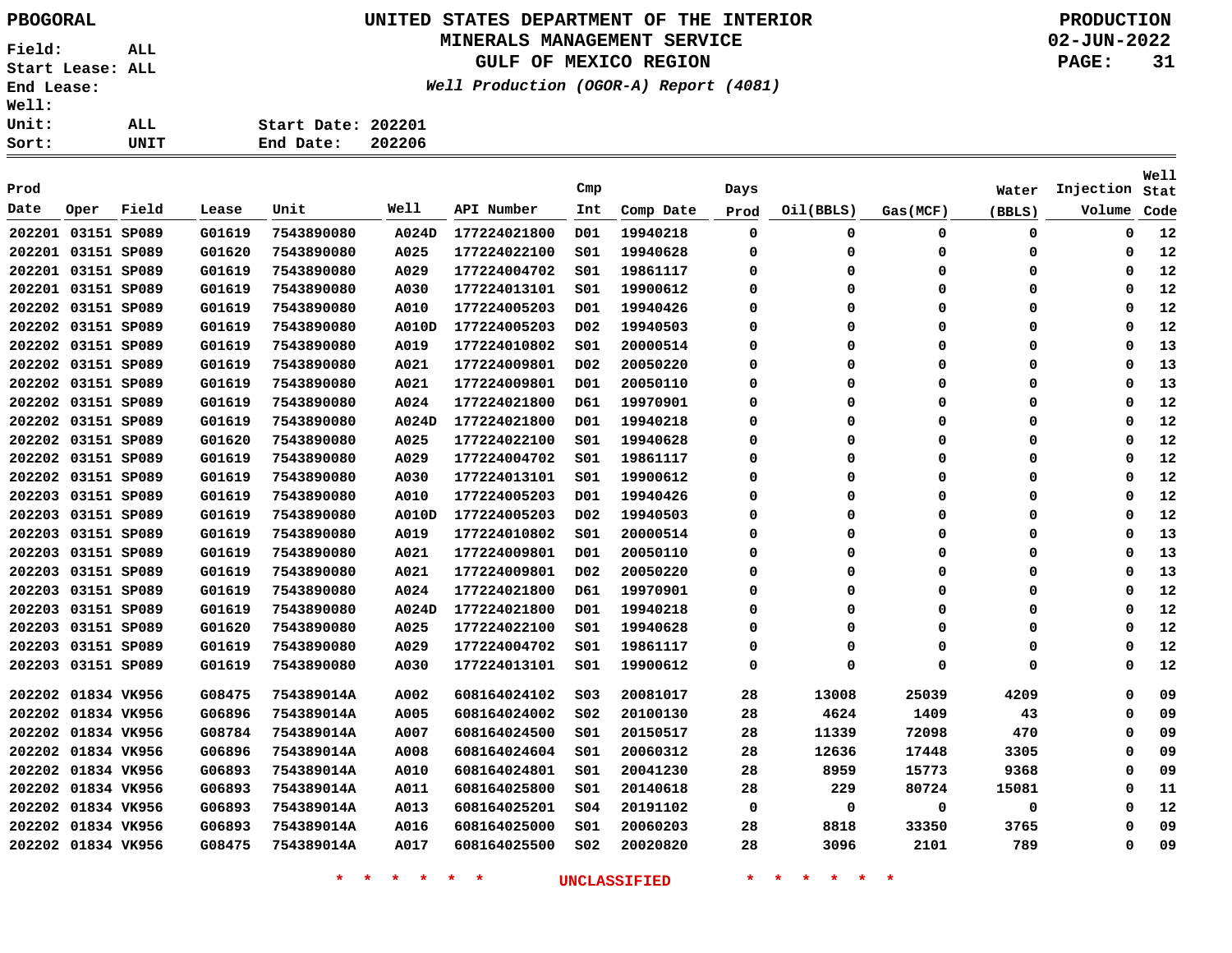### **UNITED STATES DEPARTMENT OF THE INTERIOR PBOGORAL PRODUCTION MINERALS MANAGEMENT SERVICE**

**GULF OF MEXICO REGION**

 $(4081)$ 

**02-JUN-2022 PAGE: 32**

**Well**

|                    | Well Production (OGOR-A) Report ( |        |  |
|--------------------|-----------------------------------|--------|--|
| Start Date: 202201 |                                   |        |  |
| End Date: 202206   |                                   |        |  |
|                    |                                   | $\sim$ |  |

| Prod               |             |       |        |            |              |              | Cmp             |           | Days         |           |          | Water       | Injection Stat |      |
|--------------------|-------------|-------|--------|------------|--------------|--------------|-----------------|-----------|--------------|-----------|----------|-------------|----------------|------|
| Date               | Oper        | Field | Lease  | Unit       | Well         | API Number   | Int             | Comp Date | Prod         | Oil(BBLS) | Gas(MCF) | (BBLS)      | Volume         | Code |
| 202202 01834 VK956 |             |       | G06893 | 754389014A | A018         | 608164025101 | SO1             | 20100319  | $\mathbf 0$  | 0         | 0        | $\mathbf 0$ | 0              | 12   |
| 202203 01834 VK956 |             |       | G08475 | 754389014A | A002         | 608164024102 | SO <sub>3</sub> | 20081017  | 31           | 14867     | 26626    | 4031        | 0              | 09   |
| 202203 01834 VK956 |             |       | G06896 | 754389014A | A005         | 608164024002 | SO <sub>2</sub> | 20100130  | 31           | 4416      | 1267     | 42          | 0              | 09   |
| 202203 01834 VK956 |             |       | G08784 | 754389014A | A007         | 608164024500 | SO1             | 20150517  | 31           | 12120     | 71416    | 513         | $\Omega$       | 09   |
| 202203 01834 VK956 |             |       | G06896 | 754389014A | A008         | 608164024604 | S01             | 20060312  | 31           | 13181     | 17766    | 3728        | 0              | 09   |
| 202203 01834 VK956 |             |       | G06893 | 754389014A | A010         | 608164024801 | S01             | 20041230  | 31           | 9214      | 15935    | 9947        | Ω              | 09   |
| 202203 01834 VK956 |             |       | G06893 | 754389014A | A011         | 608164025800 | SO1             | 20140618  | 31           | 221       | 91244    | 15553       | 0              | 11   |
| 202203 01834 VK956 |             |       | G06893 | 754389014A | A013         | 608164025201 | SO <sub>4</sub> | 20191102  | 0            | 0         | 0        | 0           | 0              | 12   |
| 202203 01834 VK956 |             |       | G06893 | 754389014A | A016         | 608164025000 | SO1             | 20060203  | 31           | 9296      | 34391    | 4164        | 0              | 09   |
| 202203             | 01834 VK956 |       | G08475 | 754389014A | A017         | 608164025500 | SO <sub>2</sub> | 20020820  | 31           | 3025      | 1810     | 937         | Ω              | 09   |
| 202203 01834 VK956 |             |       | G06893 | 754389014A | A018         | 608164025101 | SO1             | 20100319  | 0            | 0         | 0        | 0           | 0              | 12   |
| 202202 01834 VK956 |             |       | G06893 | 754389014B | A009         | 608164025300 | SO <sub>2</sub> | 20091226  | 1            | 0         | 1404     | 0           | Ω              | 11   |
| 202202 01834 VK956 |             |       | G08784 | 754389014B | A012         | 608164025700 | SO1             | 20060624  | $\Omega$     | 0         | 0        | 0           | 0              | 13   |
| 202203 01834 VK956 |             |       | G06893 | 754389014B | A009         | 608164025300 | SO <sub>2</sub> | 20091226  | 0            | 0         | 0        | 0           | 0              | 13   |
| 202203 01834 VK956 |             |       | G08784 | 754389014B | A012         | 608164025700 | S01             | 20060624  | 0            | 0         | 0        | 0           | $\Omega$       | 13   |
| 202201 00689 GB426 |             |       | G07493 | 7543890210 | A002         | 608074007204 | SO1             | 20181123  | 0            | 0         | 0        | 0           | $\Omega$       | 13   |
| 202201 00689 GB426 |             |       | G07493 | 7543890210 | A003         | 608074007401 | SO <sub>2</sub> | 20010107  | 11           | 1845      | 8796     | 170         | 0              | 11   |
| 202201             | 00689 GB426 |       | G07493 | 7543890210 | A008         | 608074008201 | S01             | 20070714  | 28           | 8990      | 47102    | 13165       | 0              | 11   |
| 202201 00689 GB426 |             |       | G08241 | 7543890210 | A009         | 608074008303 | S01             | 20180809  | 28           | 5331      | 29881    | 109266      | Ω              | 11   |
| 202201             | 00689 GB426 |       | G07493 | 7543890210 | A010         | 608074008803 | SO <sub>2</sub> | 20190115  | 20           | 11232     | 82686    | 33631       | 0              | 11   |
| 202201             | 00689 GB426 |       | G08241 | 7543890210 | A012         | 608074009002 | S01             | 19980813  | 28           | 28503     | 61214    | 354155      | 0              | 08   |
| 202201 00689 GB426 |             |       | G07493 | 7543890210 | A015         | 608074010001 | SO <sub>3</sub> | 20180126  | 28           | 13844     | 167166   | 0           | Ω              | 11   |
| 202201 00689 GB426 |             |       | G07493 | 7543890210 | A016         | 608074010104 | SO1             | 20101127  | 28           | 9485      | 14542    | 10461       | Ω              | 08   |
| 202201 00689 GB426 |             |       | G07493 | 7543890210 | A020         | 608074010502 | SO1             | 20180329  | 26           | 3600      | 27074    | 90063       | 0              | 11   |
| 202201 00689 GB426 |             |       | G07493 | 7543890210 | <b>DC001</b> | 608074030604 | S01             | 20201120  | 0            | 0         | 0        | 0           | 0              | 12   |
| 202201 00689 GB426 |             |       | G07493 | 7543890210 | <b>DC002</b> | 608074031101 | SO1             | 20180701  | 28           | 26549     | 177954   | 95838       | Ω              | 11   |
| 202201 00689 GB426 |             |       | G07493 | 7543890210 | <b>DC003</b> | 608074030801 | SO1             | 20141223  | 27           | 31720     | 77404    | 6880        | 0              | 08   |
| 202201 00689 GB426 |             |       | G07493 | 7543890210 | <b>DC004</b> | 608074030900 | SO1             | 20140622  | 0            | 0         | 0        | 0           | 0              | 13   |
| 202201 00689 GB426 |             |       | G07493 | 7543890210 | <b>DC005</b> | 608074031001 | SO1             | 20210310  | 26           | 28804     | 62140    | 0           | 0              | 08   |
| 202202 00689 GB426 |             |       | G07493 | 7543890210 | A002         | 608074007204 | SO1             | 20181123  | $\mathbf{2}$ | 536       | 2923     | 316         | 0              | 11   |
| 202202 00689 GB426 |             |       | G07493 | 7543890210 | A003         | 608074007401 | SO <sub>2</sub> | 20010107  | 14           | 3110      | 12982    | 183         | $\Omega$       | 11   |
| 202202 00689 GB426 |             |       | G07493 | 7543890210 | A008         | 608074008201 | SO1             | 20070714  | 28           | 10775     | 51676    | 13962       | 0              | 11   |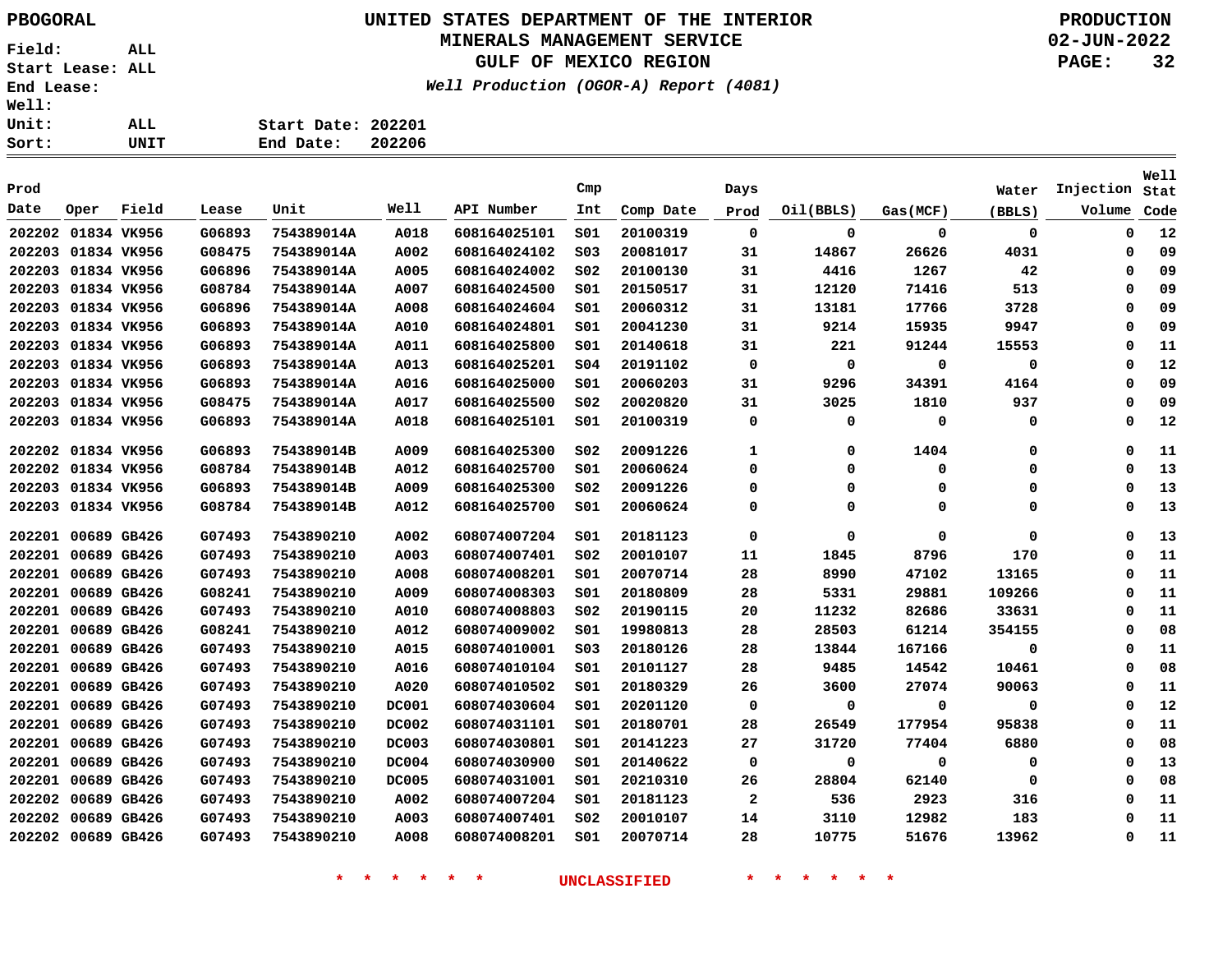### **UNITED STATES DEPARTMENT OF THE INTERIOR PBOGORAL PRODUCTION MINERALS MANAGEMENT SERVICE**

**GULF OF MEXICO REGION**

**Well Production (OGOR-A) Report (4081)**

**02-JUN-2022 PAGE: 33**

| UNIT | End Date: 202206   |  |
|------|--------------------|--|
|      |                    |  |
| ALL. | Start Date: 202201 |  |
|      |                    |  |

|                    |                    |       |        |            |              |              |                 |           |      |           |          |        |           | <b>Well</b> |
|--------------------|--------------------|-------|--------|------------|--------------|--------------|-----------------|-----------|------|-----------|----------|--------|-----------|-------------|
| Prod               |                    |       |        |            |              |              | Cmp             |           | Days |           |          | Water  | Injection | Stat        |
| Date               | Oper               | Field | Lease  | Unit       | Well         | API Number   | Int             | Comp Date | Prod | Oil(BBLS) | Gas(MCF) | (BBLS) | Volume    | Code        |
| 202202 00689 GB426 |                    |       | G08241 | 7543890210 | A009         | 608074008303 | 501             | 20180809  | 28   | 6396      | 32951    | 118769 | 0         | 11          |
| 202202 00689 GB426 |                    |       | G07493 | 7543890210 | A010         | 608074008803 | SO <sub>2</sub> | 20190115  | 4    | 2163      | 10040    | 3972   | 0         | 11          |
|                    | 202202 00689 GB426 |       | G08241 | 7543890210 | A012         | 608074009002 | S01             | 19980813  | 28   | 32979     | 65407    | 371295 | 0         | 08          |
|                    | 202202 00689 GB426 |       | G07493 | 7543890210 | A015         | 608074010001 | SO <sub>3</sub> | 20180126  | 27   | 14745     | 163644   | 0      | 0         | 11          |
|                    | 202202 00689 GB426 |       | G07493 | 7543890210 | A016         | 608074010104 | S01             | 20101127  | 28   | 8879      | 14375    | 12071  | 0         | 08          |
|                    | 202202 00689 GB426 |       | G07493 | 7543890210 | A020         | 608074010502 | SO1             | 20180329  | 28   | 4525      | 31260    | 102583 | 0         | 11          |
|                    | 202202 00689 GB426 |       | G07493 | 7543890210 | <b>DC001</b> | 608074030604 | SO1             | 20201120  | 13   | 12071     | 56926    | 2321   | 0         | 08          |
| 202202 00689 GB426 |                    |       | G07493 | 7543890210 | <b>DC002</b> | 608074031101 | SO1             | 20180701  | 28   | 30379     | 213522   | 109574 | 0         | 11          |
|                    | 202202 00689 GB426 |       | G07493 | 7543890210 | <b>DC003</b> | 608074030801 | SO1             | 20141223  | 28   | 43521     | 89200    | 6241   | 0         | 08          |
|                    | 202202 00689 GB426 |       | G07493 | 7543890210 | <b>DC004</b> | 608074030900 | S01             | 20140622  | 0    | 0         | 0        | 0      | 0         | 13          |
|                    | 202202 00689 GB426 |       | G07493 | 7543890210 | <b>DC005</b> | 608074031001 | SO1             | 20210310  | 26   | 33388     | 72907    | 0      | 0         | 08          |
|                    | 202203 00689 GB426 |       | G07493 | 7543890210 | A002         | 608074007204 | S01             | 20181123  | 21   | 8875      | 46337    | 6542   | $\Omega$  | 11          |
|                    | 202203 00689 GB426 |       | G07493 | 7543890210 | A003         | 608074007401 | SO <sub>2</sub> | 20010107  | 11   | 2837      | 6398     | 102    | $\Omega$  | 11          |
| 202203 00689 GB426 |                    |       | G07493 | 7543890210 | A008         | 608074008201 | S01             | 20070714  | 31   | 13695     | 59471    | 14782  | O         | 11          |
|                    | 202203 00689 GB426 |       | G08241 | 7543890210 | A009         | 608074008303 | SO1             | 20180809  | 31   | 4756      | 20355    | 57217  | 0         | 11          |
|                    | 202203 00689 GB426 |       | G07493 | 7543890210 | A010         | 608074008803 | S02             | 20190115  | 31   | 69184     | 251533   | 46407  | 0         | 11          |
|                    | 202203 00689 GB426 |       | G08241 | 7543890210 | A012         | 608074009002 | SO1             | 19980813  | 31   | 38156     | 72935    | 406593 | 0         | 08          |
|                    | 202203 00689 GB426 |       | G07493 | 7543890210 | A015         | 608074010001 | S03             | 20180126  | 31   | 17829     | 190200   | 0      | 0         | 11          |
|                    | 202203 00689 GB426 |       | G07493 | 7543890210 | A016         | 608074010104 | 501             | 20101127  | 31   | 6986      | 16839    | 15534  | $\Omega$  | 08          |
|                    | 202203 00689 GB426 |       | G07493 | 7543890210 | A020         | 608074010502 | S01             | 20180329  | 31   | 5032      | 33490    | 117025 | Ω         | 11          |
|                    | 202203 00689 GB426 |       | G07493 | 7543890210 | <b>DC001</b> | 608074030604 | 501             | 20201120  | 31   | 23180     | 138154   | 0      | $\Omega$  | 08          |
|                    | 202203 00689 GB426 |       | G07493 | 7543890210 | <b>DC002</b> | 608074031101 | S01             | 20180701  | 31   | 33511     | 253222   | 126862 | $\Omega$  | 11          |
|                    | 202203 00689 GB426 |       | G07493 | 7543890210 | <b>DC003</b> | 608074030801 | SO1             | 20141223  | 31   | 55308     | 97204    | 5952   | 0         | 08          |
| 202203 00689 GB426 |                    |       | G07493 | 7543890210 | <b>DC004</b> | 608074030900 | S01             | 20140622  | 0    | 0         | 0        | 0      | Ω         | 13          |
|                    | 202203 00689 GB426 |       | G07493 | 7543890210 | <b>DC005</b> | 608074031001 | SO1             | 20210310  | 31   | 39160     | 89984    | 17     | 0         | 08          |
| 202201 03520 MP064 |                    |       | G04909 | 7543900040 | 001          | 177254029401 | SO1             | 20100926  | 29   | 2151      | 0        | 7704   | 0         | 09          |
|                    | 202201 03520 MP064 |       | G04909 | 7543900040 | 002D         | 177254030300 | s02             | 19840410  | 29   | 2500      | 0        | 453    | 0         | 09          |
|                    | 202201 03520 MP064 |       | G04909 | 7543900040 | 003          | 177254030600 | SO1             | 20000101  | 0    | 0         | 0        | 0      | 0         | 12          |
|                    | 202201 03520 MP064 |       | G04909 | 7543900040 | 004          | 177254030700 | D01             | 19900910  | 0    | 0         | 0        | 0      | 0         | 12          |
|                    | 202201 03520 MP064 |       | G04909 | 7543900040 | 006          | 177254032000 | SO1             | 19830405  | 29   | 2684      | 0        | 19089  | 0         | 09          |
|                    | 202201 03520 MP064 |       | G04909 | 7543900040 | 012          | 177254033300 | SO1             | 19940319  | 0    | 0         | 0        | 0      | 0         | 12          |
|                    | 202201 03520 MP064 |       | G04909 | 7543900040 | 014          | 177254037000 | SO1             | 19900711  | 0    | 0         | $\Omega$ | 0      | $\Omega$  | 12          |
|                    | 202201 03520 MP064 |       | G04909 | 7543900040 | 017          | 177254046301 | SO1             | 20051010  | 0    | 0         | $\Omega$ | 0      | $\Omega$  | 13          |
|                    |                    |       |        |            |              |              |                 |           |      |           |          |        |           |             |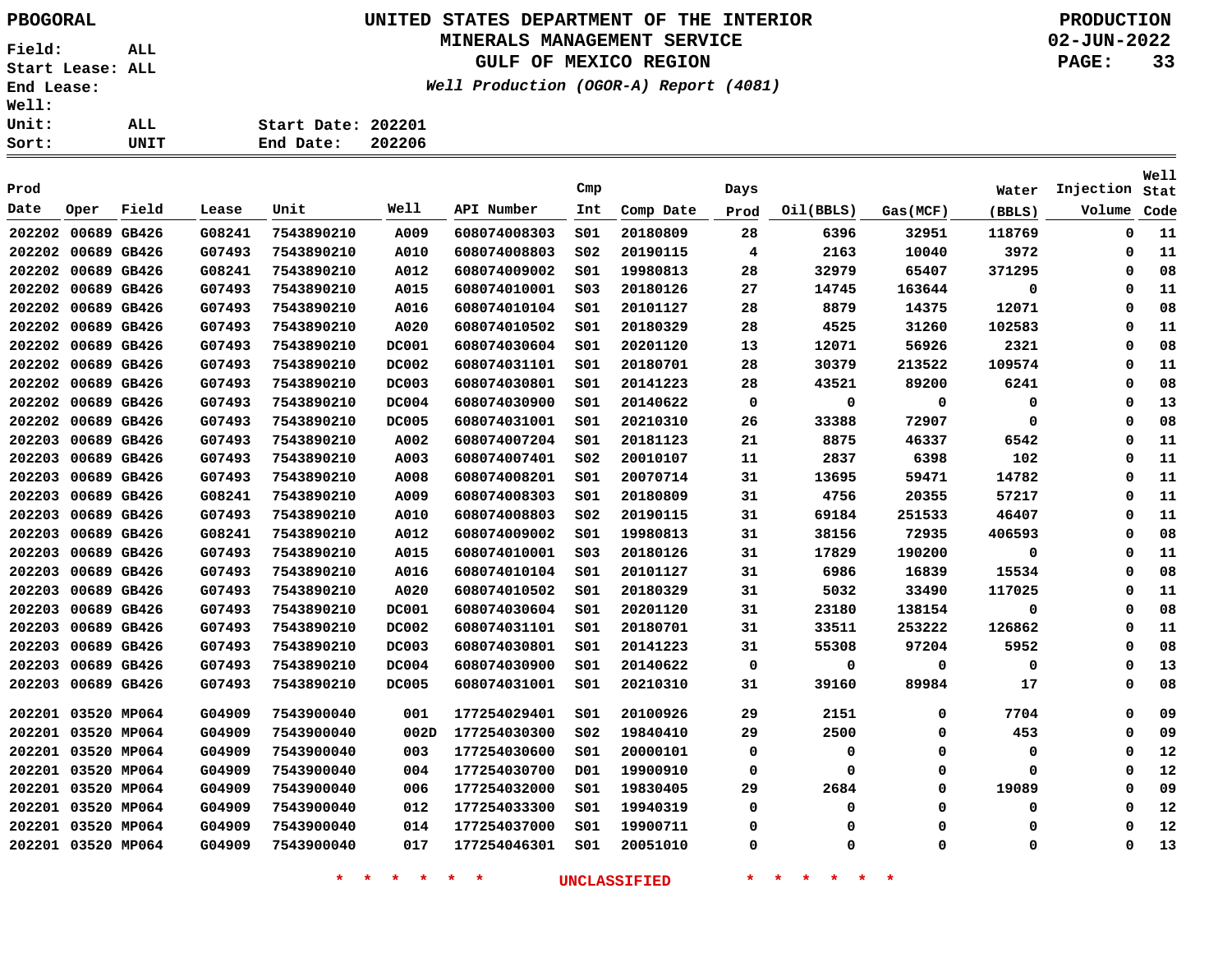# **UNITED STATES DEPARTMENT OF THE INTERIOR PBOGORAL PRODUCTION**

### **MINERALS MANAGEMENT SERVICE**

**GULF OF MEXICO REGION**

**Well Production (OGOR-A) Report (4081)**

**02-JUN-2022 PAGE: 34**

| 11: |      |                    |        |
|-----|------|--------------------|--------|
| it: | ALL  | Start Date: 202201 |        |
| rt: | UNIT | End Date:          | 202206 |

| Prod   |                    |             |        |                    |                 |              | Cmp |                     | Days     |                               |          | Water  | Injection   | Well<br>Stat |
|--------|--------------------|-------------|--------|--------------------|-----------------|--------------|-----|---------------------|----------|-------------------------------|----------|--------|-------------|--------------|
| Date   | Oper               | Field       | Lease  | Unit               | Well            | API Number   | Int | Comp Date           | Prod     | Oil(BBLS)                     | Gas(MCF) | (BBLS) | Volume      | Code         |
|        | 202201 03520 MP064 |             | G04909 | 7543900040         | 018             | 177254055500 | SO1 | 19900726            | 24       | 372                           | 0        | 3576   | 0           | 09           |
|        | 202201 03520 MP064 |             | G04909 | 7543900040         | 019             | 177254056000 | SO1 | 19910926            | $\Omega$ | $\Omega$                      | 0        | 0      | 0           | 13           |
|        | 202201 03520 MP064 |             | G05692 | 7543900040         | A002            | 177254035300 | SO1 | 19910116            | $\Omega$ | 0                             | 0        | 0      | 0           | 04           |
|        | 202201 03520 MP064 |             | G05692 | 7543900040         | A003            | 177254035600 | S01 | 19900926            | 0        | $\Omega$                      | $\Omega$ | 0      | $\mathbf 0$ | 04           |
|        | 202201 03520 MP064 |             | G05692 | 7543900040         | A004            | 177254036200 | SO1 | 20070117            | 28       | 0                             | $\Omega$ | 0      | 26860       | 04           |
|        | 202201 03520 MP064 |             | G05692 | 7543900040         | A006            | 177254040601 | SO1 | 19910116            | 0        | 0                             | $\Omega$ | 0      | 0           | 04           |
|        | 202201 03520 MP064 |             | G04909 | 7543900040         | B021            | 177254081200 | D01 | 20060106            | 29       | 1972                          | 0        | 4522   | 0           | 09           |
| 202202 | 03520 MP064        |             | G04909 | 7543900040         | 001             | 177254029401 | SO1 | 20100926            | 27       | 1976                          | 110      | 6098   | 0           | 09           |
|        | 202202 03520 MP064 |             | G04909 | 7543900040         | 002D            | 177254030300 | S02 | 19840410            | 28       | 3268                          | 1635     | 2336   | 0           | 09           |
| 202202 | 03520 MP064        |             | G04909 | 7543900040         | 003             | 177254030600 | S01 | 20000101            | 0        | 0                             | 0        | 0      | 0           | 12           |
|        | 202202 03520 MP064 |             | G04909 | 7543900040         | 004             | 177254030700 | D01 | 19900910            | 0        | 0                             | 0        | 0      | 0           | 12           |
|        | 202202 03520 MP064 |             | G04909 | 7543900040         | 006             | 177254032000 | SO1 | 19830405            | 28       | 2290                          | 343      | 24573  | 0           | 09           |
|        | 202202 03520 MP064 |             | G04909 | 7543900040         | 012             | 177254033300 | SO1 | 19940319            | 0        | 0                             | 0        | 0      | 0           | 12           |
|        | 202202 03520 MP064 |             | G04909 | 7543900040         | 014             | 177254037000 | S01 | 19900711            | 0        | 0                             | 0        | 0      | 0           | 12           |
|        | 202202 03520 MP064 |             | G04909 | 7543900040         | 017             | 177254046301 | SO1 | 20051010            | 0        | 0                             | 0        | 0      | 0           | 13           |
|        | 202202 03520 MP064 |             | G04909 | 7543900040         | 018             | 177254055500 | SO1 | 19900726            | 27       | 541                           | 204      | 6286   | 0           | 09           |
|        | 202202 03520 MP064 |             | G04909 | 7543900040         | 019             | 177254056000 | SO1 | 19910926            | 0        | 0                             | 0        | 0      | 0           | 13           |
| 202202 | 03520 MP064        |             | G05692 | 7543900040         | A002            | 177254035300 | S01 | 19910116            | 0        | 0                             | 0        | 0      | 0           | 04           |
|        | 202202 03520 MP064 |             | G05692 | 7543900040         | A003            | 177254035600 | S01 | 19900926            | 0        | 0                             | 0        | 0      | 0           | 04           |
|        | 202202 03520 MP064 |             | G05692 | 7543900040         | A004            | 177254036200 | S01 | 20070117            | 28       | 0                             | 0        | 0      | 26860       | 04           |
|        | 202202 03520 MP064 |             | G05692 | 7543900040         | A006            | 177254040601 | SO1 | 19910116            | 0        | 0                             | 0        | 0      | 0           | 04           |
|        | 202202 03520 MP064 |             | G04909 | 7543900040         | B021            | 177254081200 | D01 | 20060106            | 16       | 734                           | 420      | 1350   | 0           | 09           |
|        | 202203 03520 MP064 |             | G04909 | 7543900040         | 001             | 177254029401 | S01 | 20100926            | 25       | 2142                          | 755      | 5829   | 0           | 09           |
|        | 202203 03520 MP064 |             | G04909 | 7543900040         | 002D            | 177254030300 | S02 | 19840410            | 31       | 4190                          | 5044     | 4425   | 0           | 09           |
|        | 202203 03520 MP064 |             | G04909 | 7543900040         | 003             | 177254030600 | S01 | 20000101            | 0        | 0                             | 0        | 0      | 0           | 12           |
| 202203 | 03520 MP064        |             | G04909 | 7543900040         | 004             | 177254030700 | D01 | 19900910            | 0        | 0                             | 0        | 0      | 0           | 12           |
| 202203 | 03520 MP064        |             | G04909 | 7543900040         | 006             | 177254032000 | S01 | 19830405            | 31       | 2402                          | 552      | 25415  | 0           | 09           |
| 202203 |                    | 03520 MP064 | G04909 | 7543900040         | 012             | 177254033300 | S01 | 19940319            | 0        | 0                             | 0        | 0      | 0           | 12           |
| 202203 |                    | 03520 MP064 | G04909 | 7543900040         | 014             | 177254037000 | S01 | 19900711            | 0        | 0                             | 0        | 0      | 0           | 12           |
| 202203 | 03520 MP064        |             | G04909 | 7543900040         | 017             | 177254046301 | S01 | 20051010            | 0        | 0                             | 0        | 0      | 0           | 13           |
| 202203 | 03520 MP064        |             | G04909 | 7543900040         | 018             | 177254055500 | S01 | 19900726            | 31       | 611                           | 279      | 7376   | 0           | 09           |
|        | 202203 03520 MP064 |             | G04909 | 7543900040         | 019             | 177254056000 | S01 | 19910926            | 0        | 0                             | 0        | 0      | 0           | 13           |
|        | 202203 03520 MP064 |             | G05692 | 7543900040         | A002            | 177254035300 | S01 | 19910116            | 0        | 0                             | 0        | 0      | 0           | 04           |
|        | 202203 03520 MP064 |             | G05692 | 7543900040         | A003            | 177254035600 | SO1 | 19900926            | 0        | 0                             | 0        | 0      | $\Omega$    | 04           |
|        |                    |             |        | $\star$<br>$\star$ | $\star$ $\star$ | $\star$<br>* |     | <b>UNCLASSIFIED</b> | $\star$  | 一大<br>一大<br>$\ast$<br>$\star$ | 未        |        |             |              |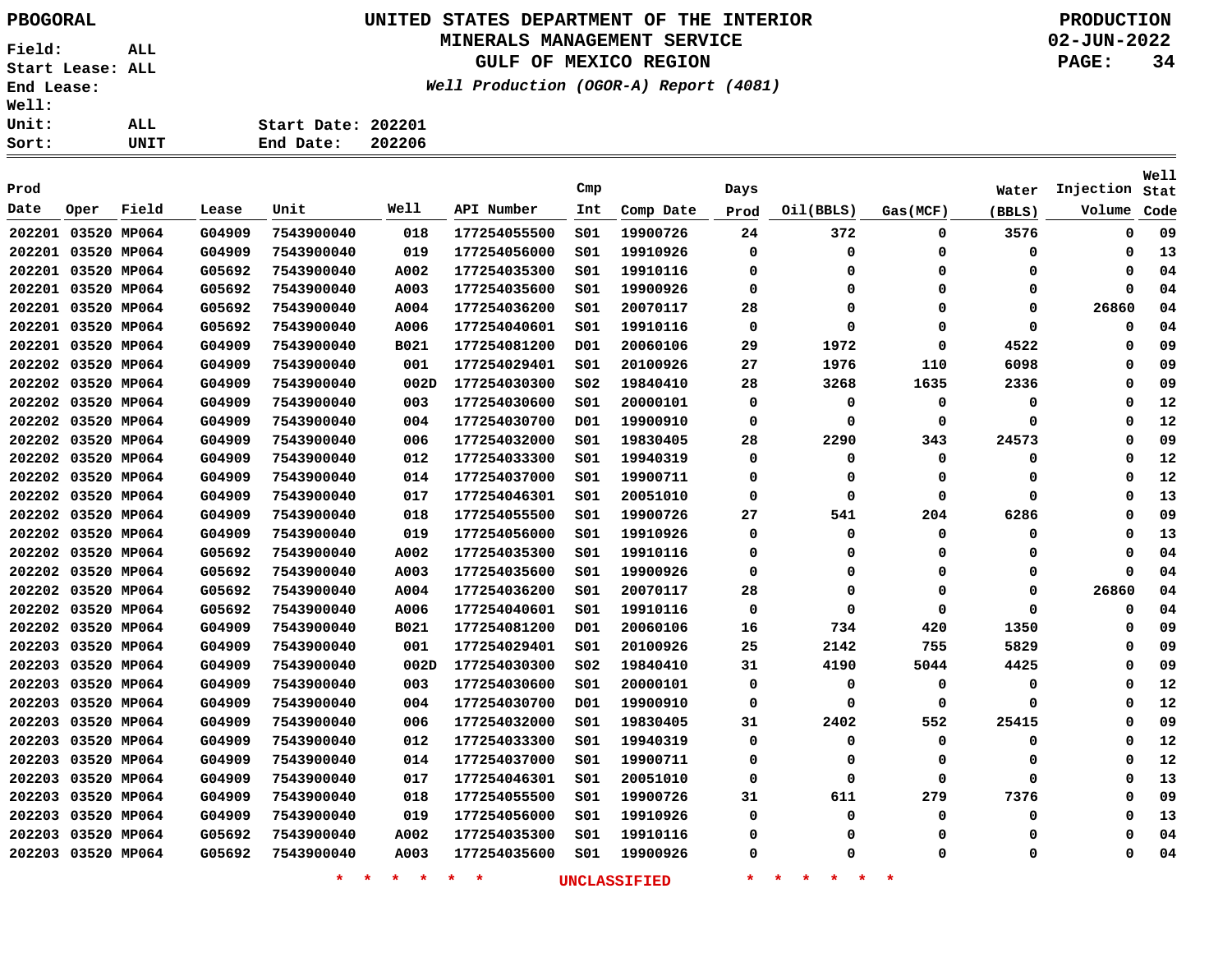# **UNITED STATES DEPARTMENT OF THE INTERIOR PBOGORAL PRODUCTION**

#### **MINERALS MANAGEMENT SERVICE**

**GULF OF MEXICO REGION**

**Well Production (OGOR-A) Report (4081)**

**02-JUN-2022 PAGE: 35**

| $\ddot{\phantom{a}}$ |      |                    |  |
|----------------------|------|--------------------|--|
| $\ddot{\phantom{a}}$ | ALL  | Start Date: 202201 |  |
| $\ddot{\phantom{a}}$ | UNIT | End Date: 202206   |  |

| Prod   |                    |             |        |            |       |              | Cmp             |           | Days        |           |             | Water       | Injection | <b>Well</b><br>Stat |
|--------|--------------------|-------------|--------|------------|-------|--------------|-----------------|-----------|-------------|-----------|-------------|-------------|-----------|---------------------|
| Date   | Oper               | Field       | Lease  | Unit       | Well  | API Number   | Int             | Comp Date | Prod        | Oil(BBLS) | Gas (MCF)   | (BBLS)      | Volume    | Code                |
| 202203 |                    | 03520 MP064 | G05692 | 7543900040 | A004  | 177254036200 | SO1             | 20070117  | 28          | 0         | $\mathbf 0$ | $\mathbf 0$ | 26860     | 04                  |
| 202203 |                    | 03520 MP064 | G05692 | 7543900040 | A006  | 177254040601 | SO1             | 19910116  | $\Omega$    | 0         | $\Omega$    | 0           | $\Omega$  | 04                  |
|        | 202203 03520 MP064 |             | G04909 | 7543900040 | B021  | 177254081200 | D01             | 20060106  | 31          | 399       | 427         | 415         | $\Omega$  | 09                  |
|        | 202204 03520 MP064 |             | G04909 | 7543900040 | 001   | 177254029401 | 501             | 20100926  | $\mathbf 0$ | $\Omega$  | $\mathbf 0$ | 0           | $\Omega$  | 13                  |
|        | 202204 03520 MP064 |             | G04909 | 7543900040 | 002D  | 177254030300 | SO <sub>2</sub> | 19840410  | 28          | 2394      | 138         | 2738        | $\Omega$  | 09                  |
|        | 202204 03520 MP064 |             | G04909 | 7543900040 | 003   | 177254030600 | 501             | 20000101  | $\Omega$    | $\Omega$  | $\mathbf 0$ | 0           | $\Omega$  | 12                  |
|        | 202204 03520 MP064 |             | G04909 | 7543900040 | 004   | 177254030700 | D01             | 19900910  | 0           | $\Omega$  | $\mathbf 0$ | 0           | $\Omega$  | 12                  |
|        | 202204 03520 MP064 |             | G04909 | 7543900040 | 006   | 177254032000 | SO1             | 19830405  | 28          | 1973      | 15          | 17505       | $\Omega$  | 09                  |
|        | 202204 03520 MP064 |             | G04909 | 7543900040 | 012   | 177254033300 | 501             | 19940319  | 0           | $\Omega$  | $\mathbf 0$ | 0           | $\Omega$  | 12                  |
|        | 202204 03520 MP064 |             | G04909 | 7543900040 | 014   | 177254037000 | SO1             | 19900711  | $\Omega$    | $\Omega$  | 0           | 0           | $\Omega$  | 12                  |
|        | 202204 03520 MP064 |             | G04909 | 7543900040 | 017   | 177254046301 | 501             | 20051010  | 0           | $\Omega$  | 0           | 0           | $\Omega$  | 13                  |
|        | 202204 03520 MP064 |             | G04909 | 7543900040 | 018   | 177254055500 | SO1             | 19900726  | 28          | 340       | 7           | 4912        | $\Omega$  | 09                  |
|        | 202204 03520 MP064 |             | G04909 | 7543900040 | 019   | 177254056000 | SO1             | 19910926  | $\Omega$    | $\Omega$  | 0           | 0           | $\Omega$  | 13                  |
|        | 202204 03520 MP064 |             | G05692 | 7543900040 | A002  | 177254035300 | SO1             | 19910116  | $\Omega$    | $\Omega$  | 0           | 0           | $\Omega$  | 04                  |
|        | 202204 03520 MP064 |             | G05692 | 7543900040 | A003  | 177254035600 | 501             | 19900926  | $\Omega$    | $\Omega$  | 0           | 0           | $\Omega$  | 04                  |
|        | 202204 03520 MP064 |             | G05692 | 7543900040 | A004  | 177254036200 | 501             | 20070117  | 28          | $\Omega$  | 0           | 0           | 26860     | 04                  |
|        | 202204 03520 MP064 |             | G05692 | 7543900040 | A006  | 177254040601 | SO1             | 19910116  | 0           | $\Omega$  | 0           | 0           | $\Omega$  | 04                  |
|        | 202204 03520 MP064 |             | G04909 | 7543900040 | B021  | 177254081200 | D01             | 20060106  | 28          | 1329      | 2           | 1670        | $\Omega$  | 09                  |
| 202202 |                    | 02117 GB387 | G10350 | 754391006A | LL004 | 608074031200 | SO1             | 20190215  | 27          | 46673     | 128176      | 80103       | 0         | 08                  |
| 202202 | 02117 GB387        |             | G10350 | 754391006A | LL005 | 608074032200 | SO1             | 20190620  | 2           | 1729      | 18113       | 11          | 0         | 08                  |
| 202203 | 02117 GB387        |             | G10350 | 754391006A | LL004 | 608074031200 | SO1             | 20190215  | 31          | 55538     | 167410      | 103872      | 0         | 08                  |
| 202203 | 02117 GB387        |             | G10350 | 754391006A | LL005 | 608074032200 | SO1             | 20190620  | 0           | 0         | 0           | 0           | 0         | 12                  |
|        | 202202 02117 GB387 |             | G10350 | 754391006B | LL003 | 608074030400 | SO1             | 20100314  | 0           | 0         | 0           | 0           | $\Omega$  | 12                  |
|        | 202203 02117 GB387 |             | G10350 | 754391006B | LL003 | 608074030400 | SO1             | 20100314  | 0           | 0         | 0           | 0           | 0         | 12                  |
|        | 202201 02451 ST295 |             | G05646 | 7543910070 | A003  | 177164010400 | SO <sub>3</sub> | 19990808  | 31          | 1110      | 2635        | 51097       | $\Omega$  | 08                  |
|        | 202201 02451 ST295 |             | G05646 | 7543910070 | A004  | 177164011300 | SO <sub>2</sub> | 20101031  | 31          | 4078      | 4340        | 10998       | 0         | 08                  |
|        | 202201 02451 ST295 |             | G07780 | 7543910070 | A010  | 177164013301 | SO <sub>2</sub> | 20151119  | 0           | 0         | 0           | 0           | 0         | 12                  |
|        | 202201 02451 ST295 |             | G05646 | 7543910070 | A011  | 177164012700 | SO <sub>3</sub> | 20180109  | 12          | 2957      | 2847        | 2877        | 0         | 08                  |
|        | 202201 02451 ST295 |             | G05646 | 7543910070 | A013  | 177164012901 | S02             | 20040222  | 0           | 0         | 0           | 0           | 0         | 13                  |
|        | 202201 02451 ST295 |             | G05646 | 7543910070 | A014  | 177164013400 | s04             | 20030609  | 0           | 0         | 0           | 0           | 0         | 13                  |
| 202201 | 02451 ST295        |             | G05646 | 7543910070 | A015  | 177164013700 | S06             | 20080229  | 0           | 0         | 0           | 0           | 0         | 12                  |
|        | 202201 02451 ST295 |             | G05646 | 7543910070 | A016  | 177164013901 | SO <sub>2</sub> | 20030227  | 31          | 1391      | 6875        | 6172        | 0         | 08                  |
|        |                    |             |        |            |       |              |                 |           |             |           |             |             |           |                     |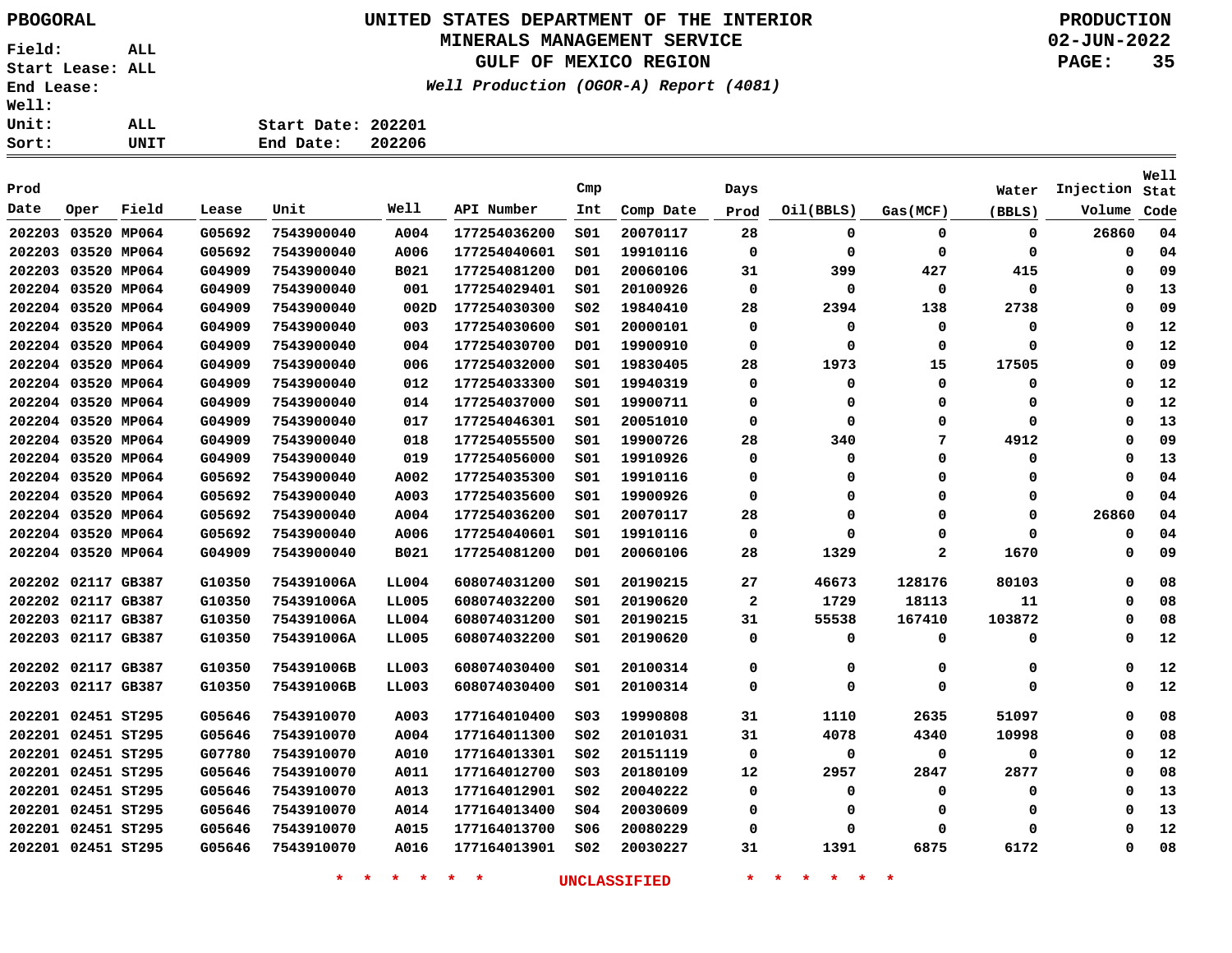# **UNITED STATES DEPARTMENT OF THE INTERIOR PBOGORAL PRODUCTION**

#### **MINERALS MANAGEMENT SERVICE**

**GULF OF MEXICO REGION**

**Well Production (OGOR-A) Report (4081)**

**02-JUN-2022 PAGE: 36**

| rt: | UNIT | 202206<br>End Date: |
|-----|------|---------------------|
| it: | ALL  | Start Date: 202201  |
| 11: |      |                     |

| Prod               |                                                                       |       |        |            |             |              | Cmp              |           | Days                            |             |          | Water       | Injection   | <b>Well</b><br>Stat |
|--------------------|-----------------------------------------------------------------------|-------|--------|------------|-------------|--------------|------------------|-----------|---------------------------------|-------------|----------|-------------|-------------|---------------------|
| Date               | Oper                                                                  | Field | Lease  | Unit       | Well        | API Number   | Int              | Comp Date | Prod                            | Oil(BBLS)   | Gas(MCF) | (BBLS)      | Volume      | Code                |
| 202201 02451 ST295 |                                                                       |       | G05646 | 7543910070 | A017        | 177164014000 | SO <sub>3</sub>  | 20100718  | 0                               | 0           | 0        | 0           | $\mathbf 0$ | 13                  |
| 202201 02451 ST295 |                                                                       |       | G07780 | 7543910070 | A019        | 177164014500 | SO <sub>3</sub>  | 20010103  | 0                               | 0           | 0        | 0           | 0           | 12                  |
| 202201 02451 ST295 |                                                                       |       | G05646 | 7543910070 | A021        | 177164014902 | SO <sub>3</sub>  | 20010811  | 30                              | 1637        | 1715     | 6027        | $\Omega$    | 08                  |
| 202201 02451 ST295 |                                                                       |       | G05646 | 7543910070 | A022        | 177164017703 | 501              | 20110810  | 31                              | 5642        | 4158     | 18836       | $\Omega$    | 08                  |
| 202201 02451 ST295 |                                                                       |       | G05646 | 7543910070 | A024        | 177164018300 | \$05             | 20080711  | $\mathbf 0$                     | $\mathbf 0$ | 0        | 0           | $\Omega$    | 12                  |
| 202201 02451 ST295 |                                                                       |       | G05646 | 7543910070 | A025A       | 177164018100 | S03              | 19990409  | 30                              | 555         | 752      | 1009        | $\Omega$    | 08                  |
| 202201 02451 ST295 |                                                                       |       | G05646 | 7543910070 | A026        | 177164018400 | SO <sub>2</sub>  | 20080302  | 0                               | $\Omega$    | 0        | 0           | $\Omega$    | 12                  |
| 202201 02451 ST295 |                                                                       |       | G05646 | 7543910070 | A027        | 177164018500 | SO <sub>3</sub>  | 19991125  | 31                              | 1323        | 1369     | 4047        | $\Omega$    | 08                  |
| 202201 02451 ST295 |                                                                       |       | G05646 | 7543910070 | A029        | 177164022300 | S03              | 20030622  | 0                               | 0           | 0        | 0           | $\mathbf 0$ | 12                  |
| 202201 02451 ST295 |                                                                       |       | G05646 | 7543910070 | A030D       | 177164022600 | D02              | 19980313  | 0                               | $\Omega$    | $\Omega$ | $\mathbf 0$ | $\Omega$    | 13                  |
| 202201 02451 ST295 |                                                                       |       | G05646 | 7543910070 | A031        | 177164026100 | SO <sub>2</sub>  | 20030510  | 31                              | 1857        | 11413    | 37794       | 0           | 08                  |
| 202201 02451 ST295 |                                                                       |       | G05646 | 7543910070 | A032        | 177164027800 | SO1              | 20010517  | 0                               | 0           | 0        | 0           | $\Omega$    | 12                  |
| 202201 02451 ST295 |                                                                       |       | G05646 | 7543910070 | <b>B002</b> | 177164029301 | S02              | 20150129  | 0                               | $\Omega$    | $\Omega$ | $\mathbf 0$ | $\Omega$    | 12                  |
| 202201 02451 ST295 |                                                                       |       | G05646 | 7543910070 | <b>B004</b> | 177164029101 | S01              | 20020714  | 28                              | 7032        | 12927    | 29918       | $\Omega$    | 08                  |
| 202201 02451 ST295 |                                                                       |       | G05646 | 7543910070 | <b>B005</b> | 177164030000 | S02              | 20140629  | 29                              | 276         | 634      | 15852       | $\Omega$    | 08                  |
| 202201 02451 ST295 |                                                                       |       | G05646 | 7543910070 | <b>B006</b> | 177164030403 | S03              | 20150130  | 29                              | 186         | 1061     | 604         | $\Omega$    | 08                  |
| 202202 02451 ST295 |                                                                       |       | G05646 | 7543910070 | A003        | 177164010400 | SO <sub>3</sub>  | 19990808  | 15                              | 569         | 1105     | 26068       | $\Omega$    | 08                  |
| 202202 02451 ST295 |                                                                       |       | G05646 | 7543910070 | A004        | 177164011300 | S02              | 20101031  | 26                              | 2136        | 4047     | 5028        | 0           | 08                  |
| 202202 02451 ST295 |                                                                       |       | G07780 | 7543910070 | A010        | 177164013301 | S02              | 20151119  | 0                               | 0           | 0        | 0           | 0           | 12                  |
| 202202 02451 ST295 |                                                                       |       | G05646 | 7543910070 | A011        | 177164012700 | S03              | 20180109  | 26                              | 6114        | 9961     | 8834        | 0           | 08                  |
| 202202 02451 ST295 |                                                                       |       | G05646 | 7543910070 | A013        | 177164012901 | SO <sub>2</sub>  | 20040222  | 0                               | $\Omega$    | 0        | 0           | 0           | 13                  |
| 202202 02451 ST295 |                                                                       |       | G05646 | 7543910070 | A014        | 177164013400 | SO <sub>4</sub>  | 20030609  | 0                               | $\Omega$    | 0        | 0           | 0           | 13                  |
| 202202 02451 ST295 |                                                                       |       | G05646 | 7543910070 | A015        | 177164013700 | S06              | 20080229  | 0                               | $\Omega$    | 0        | 0           | 0           | 12                  |
| 202202 02451 ST295 |                                                                       |       | G05646 | 7543910070 | A016        | 177164013901 | S02              | 20030227  | 19                              | 765         | 2450     | 3496        | 0           | 08                  |
| 202202 02451 ST295 |                                                                       |       | G05646 | 7543910070 | A017        | 177164014000 | SO <sub>3</sub>  | 20100718  | 0                               | 0           | 0        | $\mathbf 0$ | $\mathbf 0$ | 13                  |
| 202202 02451 ST295 |                                                                       |       | G07780 | 7543910070 | A019        | 177164014500 | SO <sub>3</sub>  | 20010103  | 0                               | $\Omega$    | $\Omega$ | 0           | $\mathbf 0$ | 12                  |
| 202202 02451 ST295 |                                                                       |       | G05646 | 7543910070 | A021        | 177164014902 | S03              | 20010811  | 20                              | 1227        | 1750     | 3124        | 0           | 08                  |
| 202202 02451 ST295 |                                                                       |       | G05646 | 7543910070 | A022        | 177164017703 | S01              | 20110810  | 26                              | 4620        | 3689     | 6085        | 0           | 08                  |
| 202202             | 02451 ST295                                                           |       | G05646 | 7543910070 | A024        | 177164018300 | <b>S05</b>       | 20080711  | 0                               | 0           | 0        | 0           | 0           | 12                  |
| 202202 02451 ST295 |                                                                       |       | G05646 | 7543910070 | A025A       | 177164018100 | SO <sub>3</sub>  | 19990409  | 20                              | 276         | 56       | 502         | 0           | 08                  |
| 202202             | 02451 ST295                                                           |       | G05646 | 7543910070 | A026        | 177164018400 | S02              | 20080302  | 0                               | $\Omega$    | $\Omega$ | 0           | $\Omega$    | 12                  |
| 202202 02451 ST295 |                                                                       |       | G05646 | 7543910070 | A027        | 177164018500 | S03              | 19991125  | 20                              | 1131        | 1177     | 3304        | $\Omega$    | 08                  |
| 202202 02451 ST295 |                                                                       |       | G05646 | 7543910070 | A029        | 177164022300 | S03              | 20030622  | 0                               | $\Omega$    | 0        | 0           | 0           | 15                  |
| 202202 02451 ST295 |                                                                       |       | G05646 | 7543910070 | A030D       | 177164022600 | D <sub>0</sub> 2 | 19980313  | 0                               | $\Omega$    | $\Omega$ | 0           | $\Omega$    | 13                  |
|                    | $\star$<br>$\star$ $\star$<br>$\star$<br>$\star$<br>*<br>UNCLASSIFIED |       |        |            |             |              |                  | $\star$   | $\star$<br>一米。<br>一大<br>$\star$ | 未           |          |             |             |                     |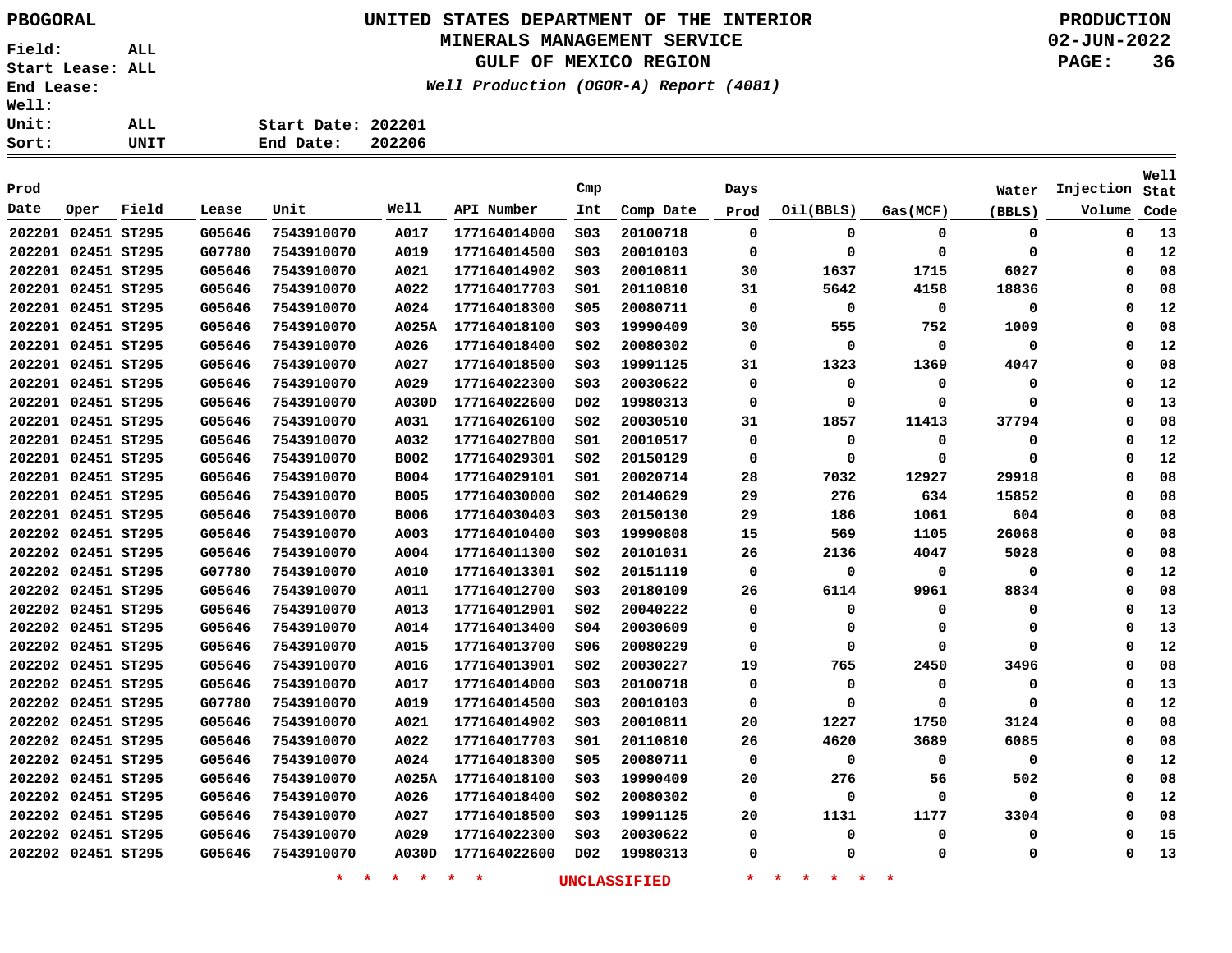# **UNITED STATES DEPARTMENT OF THE INTERIOR PBOGORAL PRODUCTION**

## **MINERALS MANAGEMENT SERVICE**

**GULF OF MEXICO REGION**

**Well Production (OGOR-A) Report (4081)**

**02-JUN-2022 PAGE: 37**

**Stat Injection**

**Well**

| .<br><b>Well:</b><br><b>Unit:</b> |      | ALL   |        | Start Date: 202201 |        |              |                 |           |      |           |          |        |
|-----------------------------------|------|-------|--------|--------------------|--------|--------------|-----------------|-----------|------|-----------|----------|--------|
| Sort:                             |      | UNIT  |        | End Date:          | 202206 |              |                 |           |      |           |          |        |
|                                   |      |       |        |                    |        |              |                 |           |      |           |          |        |
| Prod                              |      |       |        |                    |        |              | Cmp             |           | Days |           |          | Water  |
| Date                              | Oper | Field | Lease  | Unit               | Well   | API Number   | Int             | Comp Date | Prod | Oil(BBLS) | Gas(MCF) | (BBLS) |
| 202202 02451 ST295                |      |       | G05646 | 7543910070         | A031   | 177164026100 | SO <sub>2</sub> | 20030510  | 15   | 602       | 3092     | 17978  |
| 202202 02451 ST295                |      |       | G05646 | 7543910070         | A032   | 177164027800 | SO1             | 20010517  |      | 0         |          | - 0    |

| Date               | Oper | Field | Lease  | Unit       | Well        | API Number   | Int             | Comp Date | Prod        | Oil(BBLS)   | Gas(MCF)    | (BBLS) | Volume   | Code |
|--------------------|------|-------|--------|------------|-------------|--------------|-----------------|-----------|-------------|-------------|-------------|--------|----------|------|
| 202202 02451 ST295 |      |       | G05646 | 7543910070 | A031        | 177164026100 | SO <sub>2</sub> | 20030510  | 15          | 602         | 3092        | 17978  | 0        | 08   |
| 202202 02451 ST295 |      |       | G05646 | 7543910070 | A032        | 177164027800 | SO1             | 20010517  | 0           | 0           | 0           | 0      | 0        | 12   |
| 202202 02451 ST295 |      |       | G05646 | 7543910070 | B002        | 177164029301 | SO <sub>2</sub> | 20150129  | 0           | 0           | 0           | 0      | 0        | 12   |
| 202202 02451 ST295 |      |       | G05646 | 7543910070 | <b>B004</b> | 177164029101 | S01             | 20020714  | 26          | 4129        | 17160       | 15476  | 0        | 08   |
| 202202 02451 ST295 |      |       | G05646 | 7543910070 | <b>B005</b> | 177164030000 | S02             | 20140629  | 15          | 158         | 315         | 8148   | 0        | 08   |
| 202202 02451 ST295 |      |       | G05646 | 7543910070 | <b>B006</b> | 177164030403 | S03             | 20150130  | 15          | 126         | 880         | 373    | 0        | 08   |
| 202203 02451 ST295 |      |       | G05646 | 7543910070 | A003        | 177164010400 | S03             | 19990808  | 26          | 1129        | 2526        | 47529  | 0        | 08   |
| 202203 02451 ST295 |      |       | G05646 | 7543910070 | A004        | 177164011300 | S02             | 20101031  | 31          | 2730        | 4240        | 5863   | 0        | 08   |
| 202203 02451 ST295 |      |       | G07780 | 7543910070 | A010        | 177164013301 | SO <sub>2</sub> | 20151119  | $\mathbf 0$ | 0           | 0           | 0      | 0        | 12   |
| 202203 02451 ST295 |      |       | G05646 | 7543910070 | A011        | 177164012700 | S03             | 20180109  | 31          | 4653        | 11414       | 9088   | 0        | 08   |
| 202203 02451 ST295 |      |       | G05646 | 7543910070 | A013        | 177164012901 | S02             | 20040222  | 0           | 0           | 0           | 0      | 0        | 13   |
| 202203 02451 ST295 |      |       | G05646 | 7543910070 | A014        | 177164013400 | SO <sub>4</sub> | 20030609  | 0           | 0           | 0           | 0      | 0        | 13   |
| 202203 02451 ST295 |      |       | G05646 | 7543910070 | A015        | 177164013700 | S06             | 20080229  | 0           | 0           | 0           | 0      | 0        | 12   |
| 202203 02451 ST295 |      |       | G05646 | 7543910070 | A016        | 177164013901 | S02             | 20030227  | 18          | 1705        | 5457        | 6354   | 0        | 08   |
| 202203 02451 ST295 |      |       | G05646 | 7543910070 | A017        | 177164014000 | SO <sub>3</sub> | 20100718  | 0           | 0           | 0           | 0      | $\Omega$ | 13   |
| 202203 02451 ST295 |      |       | G07780 | 7543910070 | A019        | 177164014500 | S03             | 20010103  | 0           | 0           | 0           | 0      | 0        | 12   |
| 202203 02451 ST295 |      |       | G05646 | 7543910070 | A021        | 177164014902 | SO3             | 20010811  | 26          | 1834        | 3086        | 2705   | 0        | 08   |
| 202203 02451 ST295 |      |       | G05646 | 7543910070 | A022        | 177164017703 | S01             | 20110810  | 31          | 5872        | 4619        | 3043   | 0        | 08   |
| 202203 02451 ST295 |      |       | G05646 | 7543910070 | A024        | 177164018300 | S05             | 20080711  | 0           | $\mathbf 0$ | 0           | 0      | 0        | 12   |
| 202203 02451 ST295 |      |       | G05646 | 7543910070 | A025A       | 177164018100 | SO <sub>3</sub> | 19990409  | 25          | 217         | 401         | 255    | 0        | 08   |
| 202203 02451 ST295 |      |       | G05646 | 7543910070 | A026        | 177164018400 | SO <sub>2</sub> | 20080302  | 0           | 0           | $\mathbf 0$ | 0      | 0        | 12   |
| 202203 02451 ST295 |      |       | G05646 | 7543910070 | A027        | 177164018500 | S03             | 19991125  | 26          | 1755        | 1982        | 3838   | 0        | 08   |
| 202203 02451 ST295 |      |       | G05646 | 7543910070 | A030D       | 177164022600 | D02             | 19980313  | 0           | 0           | 0           | 0      | 0        | 13   |
| 202203 02451 ST295 |      |       | G05646 | 7543910070 | A031        | 177164026100 | S02             | 20030510  | 27          | 805         | 9648        | 39183  | 0        | 08   |
| 202203 02451 ST295 |      |       | G05646 | 7543910070 | A032        | 177164027800 | S01             | 20010517  | 0           | $\mathbf 0$ | 0           | 0      | 0        | 12   |
| 202203 02451 ST295 |      |       | G05646 | 7543910070 | B002        | 177164029301 | S02             | 20150129  | 18          | 887         | 6008        | 285    | 0        | 08   |
| 202203 02451 ST295 |      |       | G05646 | 7543910070 | <b>B004</b> | 177164029101 | S01             | 20020714  | 30          | 5421        | 16421       | 11919  | 0        | 08   |
| 202203 02451 ST295 |      |       | G05646 | 7543910070 | <b>B005</b> | 177164030000 | S02             | 20140629  | 25          | 807         | 1452        | 14419  | 0        | 08   |
| 202203 02451 ST295 |      |       | G05646 | 7543910070 | <b>B006</b> | 177164030403 | S03             | 20150130  | 25          | 32          | 1665        | 257    | 0        | 08   |
| 202204 02451 ST295 |      |       | G05646 | 7543910070 | A003        | 177164010400 | SO3             | 19990808  | 29          | 909         | 2620        | 40635  | 0        | 08   |
| 202204 02451 ST295 |      |       | G05646 | 7543910070 | A004        | 177164011300 | SO <sub>2</sub> | 20101031  | 29          | 2223        | 3401        | 5433   | 0        | 08   |
| 202204 02451 ST295 |      |       | G07780 | 7543910070 | A010        | 177164013301 | SO <sub>2</sub> | 20151119  | 0           | 0           | 0           | 0      | 0        | 12   |
| 202204 02451 ST295 |      |       | G05646 | 7543910070 | A011        | 177164012700 | SO3             | 20180109  | 29          | 3682        | 10174       | 7129   | $\Omega$ | 08   |
| 202204 02451 ST295 |      |       | G05646 | 7543910070 | A013        | 177164012901 | SO <sub>2</sub> | 20040222  | 0           | 0           | $\mathbf 0$ | 0      | 0        | 13   |
|                    |      |       |        |            |             |              |                 |           |             |             |             |        |          |      |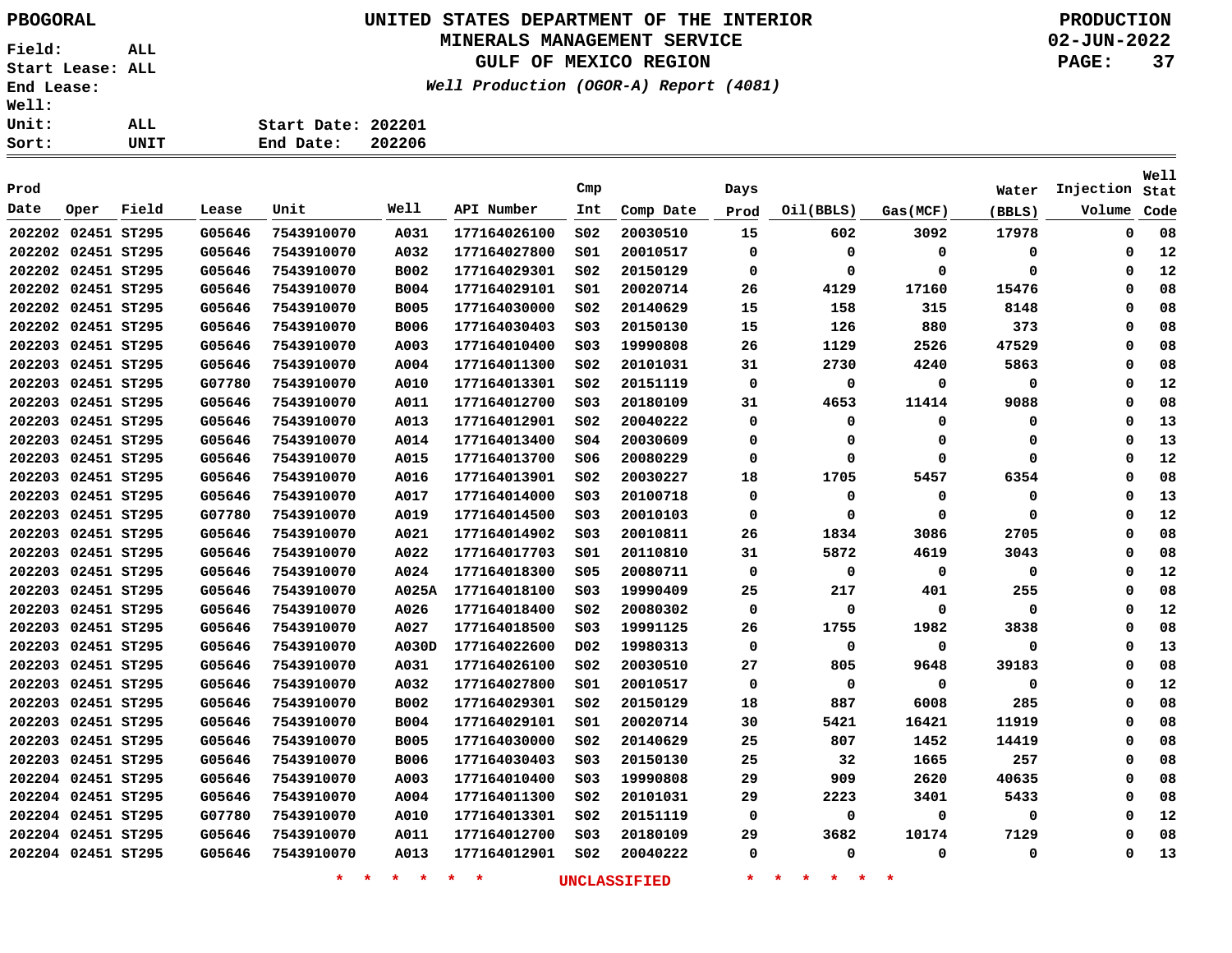## **UNITED STATES DEPARTMENT OF THE INTERIOR PBOGORAL PRODUCTION MINERALS MANAGEMENT SERVICE**

**GULF OF MEXICO REGION**

**Well Production (OGOR-A) Report (4081)**

**02-JUN-2022 PAGE: 38**

| UNIT | End Date: 202206   |  |
|------|--------------------|--|
| ALL. | Start Date: 202201 |  |
|      |                    |  |

| Prod               |                    |             |        |            |              |              | Cmp              |           | Days        |           |             | Water       | Injection | Well<br>Stat |
|--------------------|--------------------|-------------|--------|------------|--------------|--------------|------------------|-----------|-------------|-----------|-------------|-------------|-----------|--------------|
| Date               | Oper               | Field       | Lease  | Unit       | Well         | API Number   | Int              | Comp Date | Prod        | Oil(BBLS) | Gas(MCF)    | (BBLS)      | Volume    | Code         |
|                    | 202204 02451 ST295 |             | G05646 | 7543910070 | A014         | 177164013400 | 504              | 20030609  | $\mathbf 0$ | 0         | 0           | 0           | 0         | 13           |
|                    | 202204 02451 ST295 |             | G05646 | 7543910070 | A015         | 177164013700 | 506              | 20080229  | 0           | $\Omega$  | 0           | 0           | 0         | 12           |
|                    | 202204 02451 ST295 |             | G05646 | 7543910070 | A016         | 177164013901 | SO <sub>2</sub>  | 20030227  | 29          | 1858      | 5738        | 3581        | 0         | 08           |
|                    | 202204 02451 ST295 |             | G05646 | 7543910070 | A017         | 177164014000 | S03              | 20100718  | 0           | 0         | 0           | 0           | 0         | 13           |
|                    | 202204 02451 ST295 |             | G07780 | 7543910070 | A019         | 177164014500 | SO <sub>3</sub>  | 20010103  | 0           | $\Omega$  | $\Omega$    | $\mathbf 0$ | $\Omega$  | 12           |
|                    | 202204 02451 ST295 |             | G05646 | 7543910070 | A021         | 177164014902 | SO <sub>3</sub>  | 20010811  | 29          | 1260      | 2552        | 2991        | 0         | 08           |
|                    | 202204 02451 ST295 |             | G05646 | 7543910070 | A022         | 177164017703 | 501              | 20110810  | 29          | 5059      | 7847        | 5582        | 0         | 08           |
| 202204 02451 ST295 |                    |             | G05646 | 7543910070 | A024         | 177164018300 | \$05             | 20080711  | $\mathbf 0$ | 0         | 0           | 0           | 0         | 12           |
| 202204 02451 ST295 |                    |             | G05646 | 7543910070 | A025A        | 177164018100 | S03              | 19990409  | 28          | 464       | 1029        | 502         | 0         | 08           |
|                    | 202204 02451 ST295 |             | G05646 | 7543910070 | A026         | 177164018400 | S02              | 20080302  | 0           | 0         | 0           | 0           | 0         | 12           |
|                    | 202204 02451 ST295 |             | G05646 | 7543910070 | A027         | 177164018500 | SO <sub>3</sub>  | 19991125  | 13          | 713       | 717         | 916         | 0         | 08           |
|                    | 202204 02451 ST295 |             | G05646 | 7543910070 | A030D        | 177164022600 | D <sub>0</sub> 2 | 19980313  | $\mathbf 0$ | 0         | $\mathbf 0$ | 0           | 0         | 13           |
|                    | 202204 02451 ST295 |             | G05646 | 7543910070 | A031         | 177164026100 | SO <sub>2</sub>  | 20030510  | 29          | 955       | 5875        | 28539       | 0         | 08           |
|                    | 202204 02451 ST295 |             | G05646 | 7543910070 | A032         | 177164027800 | 501              | 20010517  | 0           | 0         | 0           | 0           | 0         | 12           |
|                    | 202204 02451 ST295 |             | G05646 | 7543910070 | <b>B002</b>  | 177164029301 | S02              | 20150129  | 29          | 1486      | 3292        | 363         | 0         | 08           |
|                    | 202204 02451 ST295 |             | G05646 | 7543910070 | <b>B004</b>  | 177164029101 | S01              | 20020714  | 29          | 4077      | 21212       | 14409       | 0         | 08           |
|                    | 202204 02451 ST295 |             | G05646 | 7543910070 | <b>B005</b>  | 177164030000 | s02              | 20140629  | 29          | 1609      | 2398        | 11624       | 0         | 08           |
|                    | 202204 02451 ST295 |             | G05646 | 7543910070 | <b>B006</b>  | 177164030403 | SO <sub>3</sub>  | 20150130  | 29          | 235       | 1362        | 908         | 0         | 08           |
|                    | 202202 00059 GB260 |             | G07462 | 754391010A | A005         | 608074081801 | 501              | 19990314  | 0           | $\Omega$  | $\Omega$    | 0           | 0         | 12           |
|                    | 202202 00059 GB260 |             | G07462 | 754391010A | A006         | 608074017700 | SO1              | 19990415  | $\Omega$    | $\Omega$  | $\Omega$    | 0           | 0         | 12           |
| 202202             | 00059 GB260        |             | G07461 | 754391010A | A007         | 608074017901 | SO <sub>2</sub>  | 20000324  | 0           | 0         | 0           | 0           | 0         | 12           |
| 202202             |                    | 00059 GB260 | G09216 | 754391010A | A008         | 608074021000 | SO <sub>2</sub>  | 20021116  | 0           | $\Omega$  | $\Omega$    | 0           | 0         | 12           |
| 202202             | 00059 GB260        |             | G14224 | 754391010A | <b>PS006</b> | 608074032103 | 501              | 20171120  | 0           | $\Omega$  | $\Omega$    | 0           | 0         | 13           |
| 202203             |                    | 00059 GB260 | G07462 | 754391010A | A005         | 608074081801 | S01              | 19990314  | $\Omega$    | $\Omega$  | $\Omega$    | 0           | 0         | 12           |
| 202203             |                    | 00059 GB260 | G07462 | 754391010A | A006         | 608074017700 | S01              | 19990415  | 0           | 0         | 0           | 0           | 0         | 12           |
| 202203             |                    | 00059 GB260 | G07461 | 754391010A | A007         | 608074017901 | SO <sub>2</sub>  | 20000324  | 0           | $\Omega$  | $\Omega$    | 0           | 0         | 12           |
| 202203             |                    | 00059 GB260 | G09216 | 754391010A | A008         | 608074021000 | SO <sub>2</sub>  | 20021116  | 0           | 0         | $\Omega$    | 0           | 0         | 12           |
| 202203             |                    | 00059 GB260 | G14224 | 754391010A | <b>PS006</b> | 608074032103 | S01              | 20171120  | $\Omega$    | $\Omega$  | $\Omega$    | 0           | 0         | 13           |
|                    | 202202 01284 MO823 |             | G05056 | 754392005A | 006          | 608154010601 | 501              | 19990113  | $\Omega$    | $\Omega$  | $\Omega$    | 0           | 0         | 13           |
|                    | 202202 01284 MO823 |             | G05057 | 754392005A | <b>A001</b>  | 608154000700 | s01              | 19911026  | $\Omega$    | $\Omega$  | $\Omega$    | 0           | 0         | 13           |
|                    | 202202 01284 MO823 |             | G05057 | 754392005A | A002         | 608154005401 | S01              | 19931206  | 1           | 1         | 252         | 51          | 0         | 11           |
|                    | 202202 01284 MO823 |             | G05057 | 754392005A | A003         | 608154006300 | 501              | 19911220  | $\Omega$    | $\Omega$  | $\Omega$    | 0           | $\Omega$  | 13           |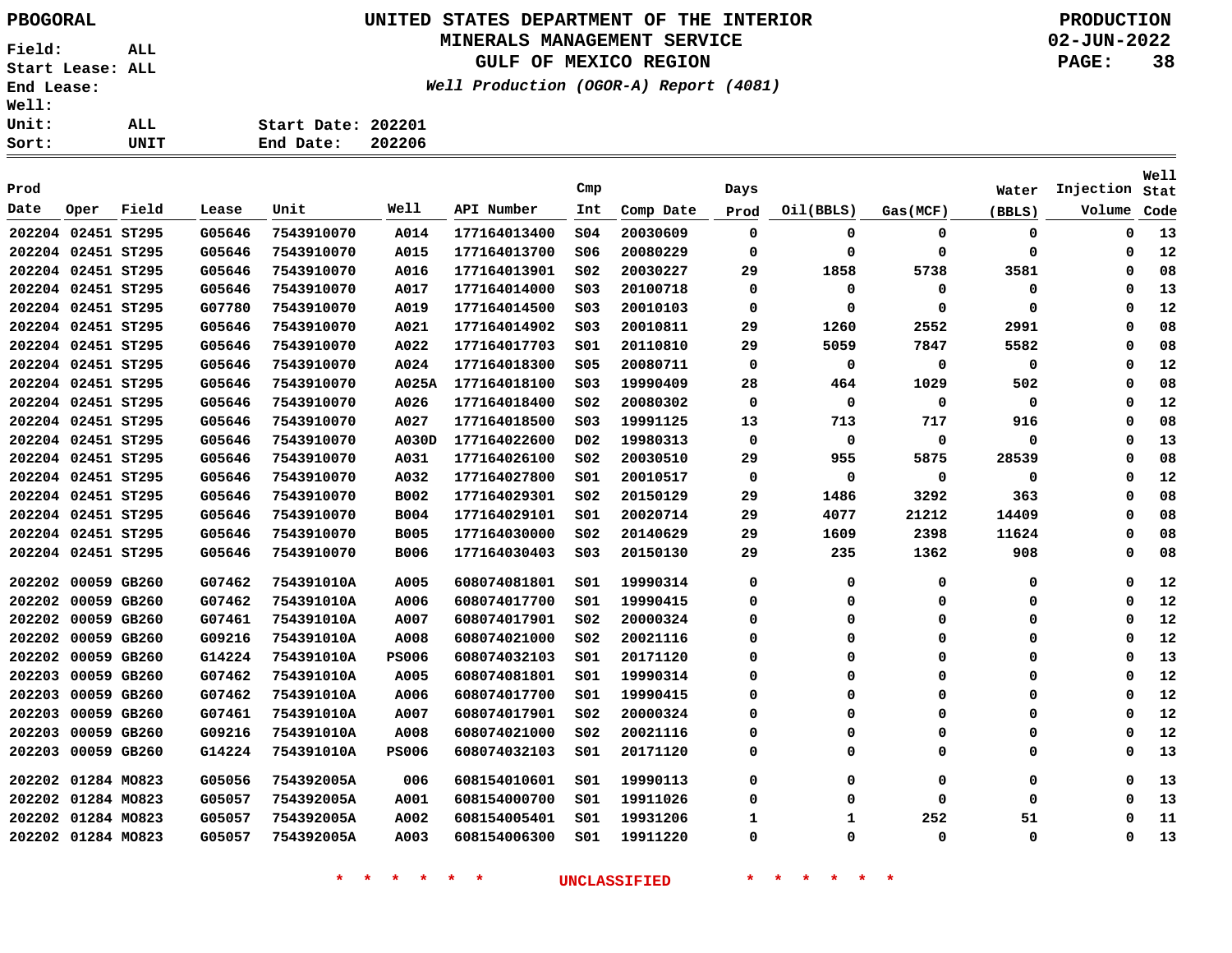# **UNITED STATES DEPARTMENT OF THE INTERIOR PBOGORAL PRODUCTION**

## **MINERALS MANAGEMENT SERVICE**

**GULF OF MEXICO REGION**

**Well Production (OGOR-A) Report (4081)**

**02-JUN-2022 PAGE: 39**

| ALL. | Start Date: 202201  |
|------|---------------------|
| UNIT | 202206<br>End Date: |

| Prod   |                    |             |        |            |      |              | Cmp             |           | Days        |           |          | Water       | Injection   | <b>Well</b><br>Stat |
|--------|--------------------|-------------|--------|------------|------|--------------|-----------------|-----------|-------------|-----------|----------|-------------|-------------|---------------------|
| Date   | Oper               | Field       | Lease  | Unit       | Well | API Number   | Int             | Comp Date | Prod        | Oil(BBLS) | Gas(MCF) | (BBLS)      | Volume      | Code                |
| 202203 | 01284 MO823        |             | G05056 | 754392005A | 006  | 608154010601 | SO1             | 19990113  | $\mathbf 0$ | 0         | 0        | $\mathbf 0$ | 0           | 13                  |
|        | 202203 01284 MO823 |             | G05057 | 754392005A | A001 | 608154000700 | SO1             | 19911026  | 26          | 34        | 82208    | 1174        | 0           | 11                  |
|        | 202203 01284 MO823 |             | G05057 | 754392005A | A002 | 608154005401 | SO1             | 19931206  | 26          | 27        | 64350    | 931         | $\mathbf 0$ | 11                  |
| 202203 | 01284 MO823        |             | G05057 | 754392005A | A003 | 608154006300 | S01             | 19911220  | 26          | 30        | 74012    | 3185        | 0           | 11                  |
| 202201 | 00730 WD112        |             | G08736 | 7543920060 | A001 | 177194058900 | 506             | 20200418  | 31          | 1345      | 2153     | 6001        | 0           | 08                  |
| 202201 | 00730 WD112        |             | G08736 | 7543920060 | A002 | 177194058000 | s07             | 20211212  | 31          | 21684     | 27470    | 217         | Ω           | 08                  |
| 202201 | 00730 WD112        |             | G08736 | 7543920060 | A004 | 177194060301 | S01             | 20191223  | 31          | 2423      | 25625    | 11966       | 0           | 08                  |
| 202201 | 00730 WD112        |             | G08736 | 7543920060 | A005 | 177194061001 | SO1             | 20120221  | 31          | 1707      | 7729     | 15712       | 0           | 08                  |
| 202201 | 00730 WD112        |             | G08736 | 7543920060 | A006 | 177194064301 | SO1             | 20110721  | 31          | 240       | 2887     | 8909        | 0           | 08                  |
| 202202 |                    | 00730 WD112 | G08736 | 7543920060 | A001 | 177194058900 | S06             | 20200418  | 28          | 1187      | 3667     | 5566        | 0           | 08                  |
| 202202 |                    | 00730 WD112 | G08736 | 7543920060 | A002 | 177194058000 | s07             | 20211212  | 28          | 19758     | 21130    | 196         | Ω           | 08                  |
| 202202 | 00730 WD112        |             | G08736 | 7543920060 | A004 | 177194060301 | SO1             | 20191223  | 28          | 2555      | 28941    | 12702       | 0           | 08                  |
| 202202 | 00730 WD112        |             | G08736 | 7543920060 | A005 | 177194061001 | SO1             | 20120221  | 28          | 3793      | 4380     | 31370       | $\Omega$    | 08                  |
| 202202 |                    | 00730 WD112 | G08736 | 7543920060 | A006 | 177194064301 | SO1             | 20110721  | 28          | 824       | 638      | 8850        | $\Omega$    | 08                  |
|        | 202203 00730 WD112 |             | G08736 | 7543920060 | A001 | 177194058900 | s07             | 20220331  | 31          | 1257      | 3073     | 6391        | $\Omega$    | 08                  |
| 202203 | 00730 WD112        |             | G08736 | 7543920060 | A001 | 177194058900 | 506             | 20200418  | 0           | 0         | 0        | 0           | 0           | 15                  |
| 202203 | 00730 WD112        |             | G08736 | 7543920060 | A002 | 177194058000 | SO7             | 20211212  | 31          | 18954     | 21239    | 190         | $\Omega$    | 08                  |
| 202203 | 00730 WD112        |             | G08736 | 7543920060 | A004 | 177194060301 | SO1             | 20191223  | 31          | 2729      | 25620    | 15203       | $\Omega$    | 08                  |
| 202203 | 00730 WD112        |             | G08736 | 7543920060 | A005 | 177194061001 | S01             | 20120221  | 31          | 3909      | 4418     | 35061       | Ω           | 08                  |
| 202203 |                    | 00730 WD112 | G08736 | 7543920060 | A006 | 177194064301 | SO1             | 20110721  | 31          | 962       | 304      | 10667       | 0           | 08                  |
| 202201 | 00689 MC807        |             | G07962 | 7543930020 | 003  | 608174117300 | S01             | 20191115  | 30          | 145379    | 287662   | 1169        | $\Omega$    | 08                  |
| 202201 | 00689 MC807        |             | G08852 | 7543930020 | 004  | 608174058701 | SO <sub>2</sub> | 20110202  | 31          | 8260      | 6007     | 14030       | 0           | 08                  |
| 202201 | 00689 MC807        |             | G08852 | 7543930020 | 005  | 608174133800 | SO1             | 20160719  | 31          | 109745    | 161151   | 3783        | 0           | 08                  |
| 202201 | 00689 MC807        |             | G07963 | 7543930020 | A001 | 608174046002 | SO1             | 20121210  | 31          | 208498    | 135005   | 30551       | 0           | 09                  |
| 202201 | 00689 MC807        |             | G07963 | 7543930020 | A002 | 608174046500 | SO <sub>2</sub> | 20211031  | 4           | 8110      | 11247    | 1195        | 0           | 08                  |
| 202201 | 00689 MC807        |             | G07963 | 7543930020 | A003 | 608174046602 | 501             | 20150307  | 10          | $\Omega$  | 0        | 0           | 84956       | 04                  |
| 202201 | 00689 MC807        |             | G07958 | 7543930020 | A004 | 608174046703 | SO1             | 20210120  | 31          | 194600    | 150561   | 1360        | 0           | 08                  |
| 202201 | 00689 MC807        |             | G07963 | 7543930020 | A005 | 608174047602 | SO <sub>2</sub> | 20171020  | 29          | 130908    | 89014    | 11433       | 0           | 08                  |
| 202201 | 00689 MC807        |             | G07963 | 7543930020 | A006 | 608174047700 | SO <sub>2</sub> | 20151127  | 27          | 87718     | 113566   | 646         | 0           | 08                  |
| 202201 | 00689 MC807        |             | G07963 | 7543930020 | A007 | 608174047801 | SO <sub>2</sub> | 20130406  | 31          | 36550     | 32897    | 42489       | $\Omega$    | 09                  |
| 202201 | 00689 MC807        |             | G07963 | 7543930020 | A008 | 608174047905 | SO1             | 20200325  | 10          | 0         | 0        | 0           | 88025       | 04                  |
| 202201 | 00689 MC807        |             | G09881 | 7543930020 | A009 | 608174048002 | SO1             | 20091007  | 31          | 48875     | 27993    | 21132       | $\Omega$    | 09                  |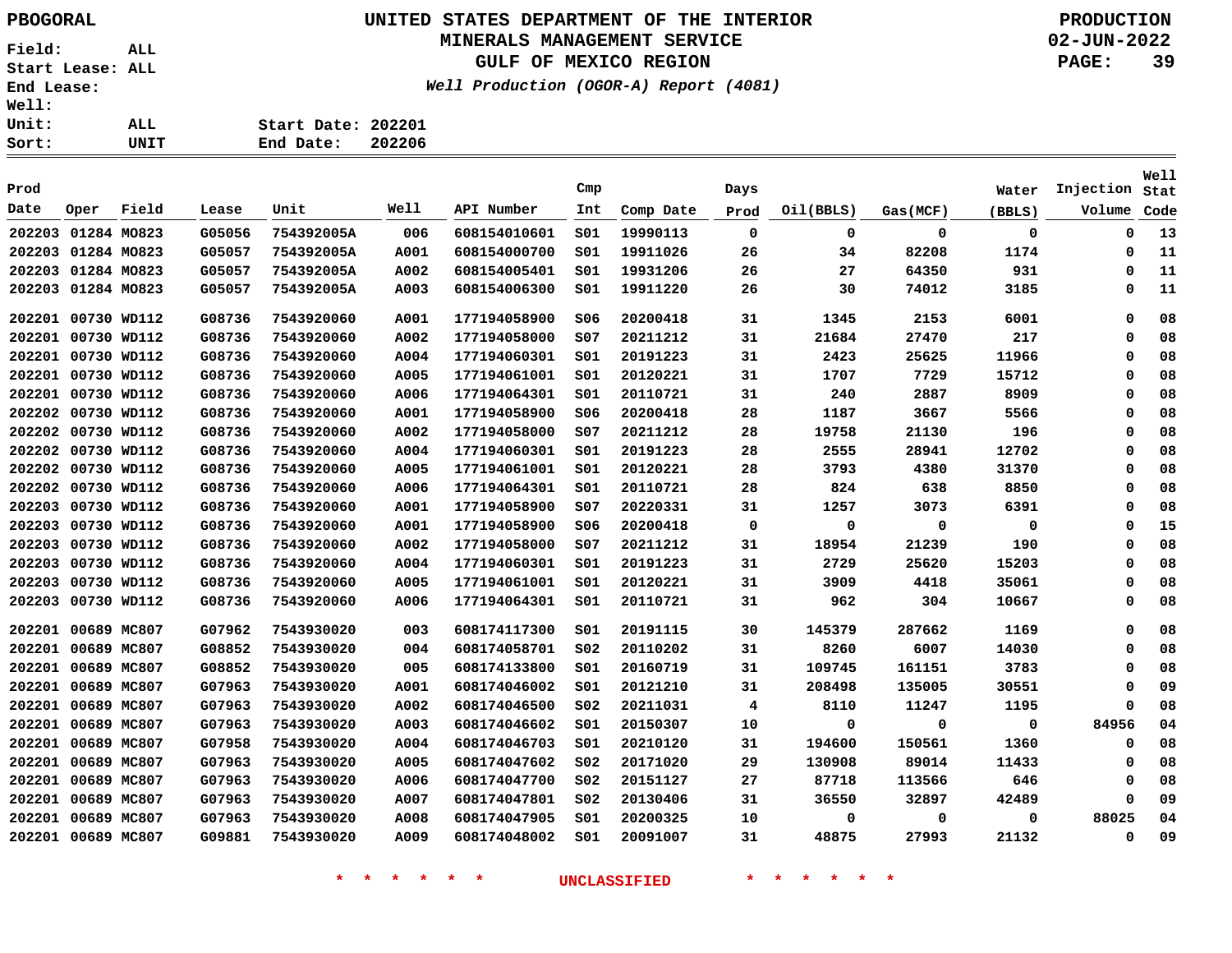## **UNITED STATES DEPARTMENT OF THE INTERIOR PBOGORAL PRODUCTION MINERALS MANAGEMENT SERVICE**

**GULF OF MEXICO REGION**

**Well Production (OGOR-A) Report (4081)**

**02-JUN-2022 PAGE: 40**

| t: | UNIT | 202206<br>End Date: |  |
|----|------|---------------------|--|
| t: | ALL  | Start Date: 202201  |  |
| ı: |      |                     |  |

| Prod   |                    |             |        |            |              |              | Cmp              |           | Days         |           |          | Water  | Injection | Well<br>Stat |
|--------|--------------------|-------------|--------|------------|--------------|--------------|------------------|-----------|--------------|-----------|----------|--------|-----------|--------------|
| Date   | Oper               | Field       | Lease  | Unit       | Well         | API Number   | Int              | Comp Date | Prod         | Oil(BBLS) | Gas(MCF) | (BBLS) | Volume    | Code         |
|        | 202201 00689 MC807 |             | G07958 | 7543930020 | A011         | 608174048202 | S01              | 20171227  | 31           | 85311     | 55671    | 24523  | 0         | 08           |
|        | 202201 00689 MC807 |             | G07963 | 7543930020 | A012         | 608174048301 | SO <sub>2</sub>  | 20160128  | 30           | 85387     | 115037   | 3646   | 0         | 08           |
|        | 202201 00689 MC807 |             | G07963 | 7543930020 | A013         | 608174048400 | 501              | 20021103  | 31           | 50812     | 60836    | 552    | 0         | 08           |
|        | 202201 00689 MC807 |             | G07962 | 7543930020 | A014         | 608174048603 | 501              | 20050806  | 31           | 138494    | 175046   | 9893   | 0         | 09           |
|        | 202201 00689 MC807 |             | G07963 | 7543930020 | A015         | 608174049001 | SO <sub>2</sub>  | 20171129  | 31           | 46867     | 41020    | 3313   | 0         | 08           |
| 202201 | 00689 MC807        |             | G07963 | 7543930020 | A016         | 608174049103 | S01              | 20170603  | 10           | 0         | 0        | 0      | 124592    | 04           |
|        | 202201 00689 MC807 |             | G07963 | 7543930020 | A017         | 608174049200 | 501              | 19981205  | 31           | 130937    | 185616   | 9893   | 0         | 08           |
|        | 202201 00689 MC807 |             | G07963 | 7543930020 | A018         | 608174049304 | SO1              | 20190803  | 31           | 63507     | 72644    | 16967  | 0         | 08           |
|        | 202201 00689 MC807 |             | G07958 | 7543930020 | A019         | 608174048702 | S02              | 20200605  | 31           | 91505     | 103071   | 928    | 0         | 08           |
|        | 202201 00689 MC807 |             | G07963 | 7543930020 | A020         | 608174048502 | S01              | 20170105  | 10           | 0         | 0        | 0      | 210251    | 04           |
|        | 202201 00689 MC807 |             | G07963 | 7543930020 | A021         | 608174048800 | 501              | 19980805  | 31           | 50469     | 74553    | 25588  | 0         | 09           |
|        | 202201 00689 MC807 |             | G07963 | 7543930020 | A022         | 608174048900 | SO <sub>2</sub>  | 20031208  | 29           | 84603     | 43404    | 679    | 0         | 09           |
|        | 202201 00689 MC807 |             | G07963 | 7543930020 | A023         | 608174049401 | S02              | 20170626  | 29           | 109710    | 149150   | 35212  | 0         | 08           |
|        | 202201 00689 MC807 |             | G07963 | 7543930020 | <b>MB001</b> | 608174125601 | 501              | 20200702  | 31           | 68926     | 53124    | 171    | 0         | 09           |
|        | 202201 00689 MC807 |             | G07962 | 7543930020 | <b>MB002</b> | 608174120803 | 501              | 20190726  | 31           | 162869    | 173194   | 144838 | 0         | 08           |
|        | 202201 00689 MC807 |             | G07962 | 7543930020 | <b>MB005</b> | 608174124000 | 501              | 20180201  | 31           | 248121    | 315253   | 399059 | 0         | 08           |
|        | 202201 00689 MC807 |             | G07957 | 7543930020 | MB006        | 608174122900 | S01              | 20201210  | 31           | 305151    | 309414   | 1191   | 0         | 08           |
|        | 202201 00689 MC807 |             | G07957 | 7543930020 | <b>MB007</b> | 608174125000 | SO <sub>2</sub>  | 20200326  | 29           | 139797    | 176904   | 338    | 0         | 08           |
|        | 202201 00689 MC807 |             | G07958 | 7543930020 | <b>MB008</b> | 608174120701 | SO1              | 20160222  | 0            | 0         | 0        | 0      | $\Omega$  | 12           |
|        | 202201 00689 MC807 |             |        | 7543930020 | MB009        | 608174122501 | D01              | 20211024  | $\mathbf{2}$ | 679       | 745      | 547    | 0         | 08           |
|        | 202201 00689 MC807 |             |        | 7543930020 | MB009        | 608174122501 | D <sub>0</sub> 2 | 20211024  | 31           | 130445    | 156712   | 15149  | 0         | 08           |
|        | 202201 00689 MC807 |             | G07957 | 7543930020 | <b>MB010</b> | 608174123400 | SO1              | 20210405  | 31           | 254468    | 555403   | 0      | 0         | 08           |
|        | 202201 00689 MC807 |             | G07962 | 7543930020 | MB013        | 608174121200 | SO1              | 20181027  | 31           | 224656    | 320564   | 3654   | $\Omega$  | 08           |
|        | 202201 00689 MC807 |             | G07962 | 7543930020 | MB016        | 608174123801 | S01              | 20180616  | 31           | 94000     | 95475    | 66727  | 0         | 08           |
|        | 202201 00689 MC807 |             | G07958 | 7543930020 | MB017        | 608174121100 | SO1              | 20200208  | 31           | 227169    | 274451   | 2462   | 0         | 09           |
| 202201 | 00689 MC807        |             | G07963 | 7543930020 | <b>MB022</b> | 608174124900 | SO1              | 20170818  | 0            | 0         | 0        | 0      | 0         | 12           |
| 202201 | 00689 MC807        |             | G07962 | 7543930020 | SD002        | 608174119900 | SO1              | 20150731  | $\mathbf 0$  | 0         | 0        | 0      | $\Omega$  | 12           |
|        | 202201 00689 MC807 |             | G24112 | 7543930020 | <b>WB001</b> | 608174120100 | S01              | 20140306  | 30           | 38300     | 54586    | 39182  | 0         | 08           |
| 202201 | 00689 MC807        |             | G07957 | 7543930020 | <b>WB002</b> | 608174119400 | SO1              | 20150309  | 0            | 0         | 0        | 0      | 0         | 12           |
| 202201 | 00689 MC807        |             | G07957 | 7543930020 | <b>WB003</b> | 608174119700 | SO1              | 20130928  | 29           | 20595     | 17448    | 103897 | $\Omega$  | 08           |
| 202201 |                    | 00689 MC807 | G07957 | 7543930020 | <b>WB004</b> | 608174119500 | SO1              | 20140822  | $\mathbf 0$  | 0         | 0        | 0      | 0         | 12           |
|        | 202202 00689 MC807 |             | G07962 | 7543930020 | 003          | 608174117300 | S01              | 20191115  | 28           | 160979    | 312063   | 1907   | 0         | 08           |
| 202202 |                    | 00689 MC807 | G08852 | 7543930020 | 004          | 608174058701 | SO <sub>2</sub>  | 20110202  | 28           | 251570    | 223314   | 11096  | O         | 08           |
|        | 202202 00689 MC807 |             | G08852 | 7543930020 | 005          | 608174133800 | SO1              | 20160719  | 28           | 95035     | 134011   | 3345   | $\Omega$  | 08           |
|        |                    |             |        |            |              |              |                  |           |              |           |          |        |           |              |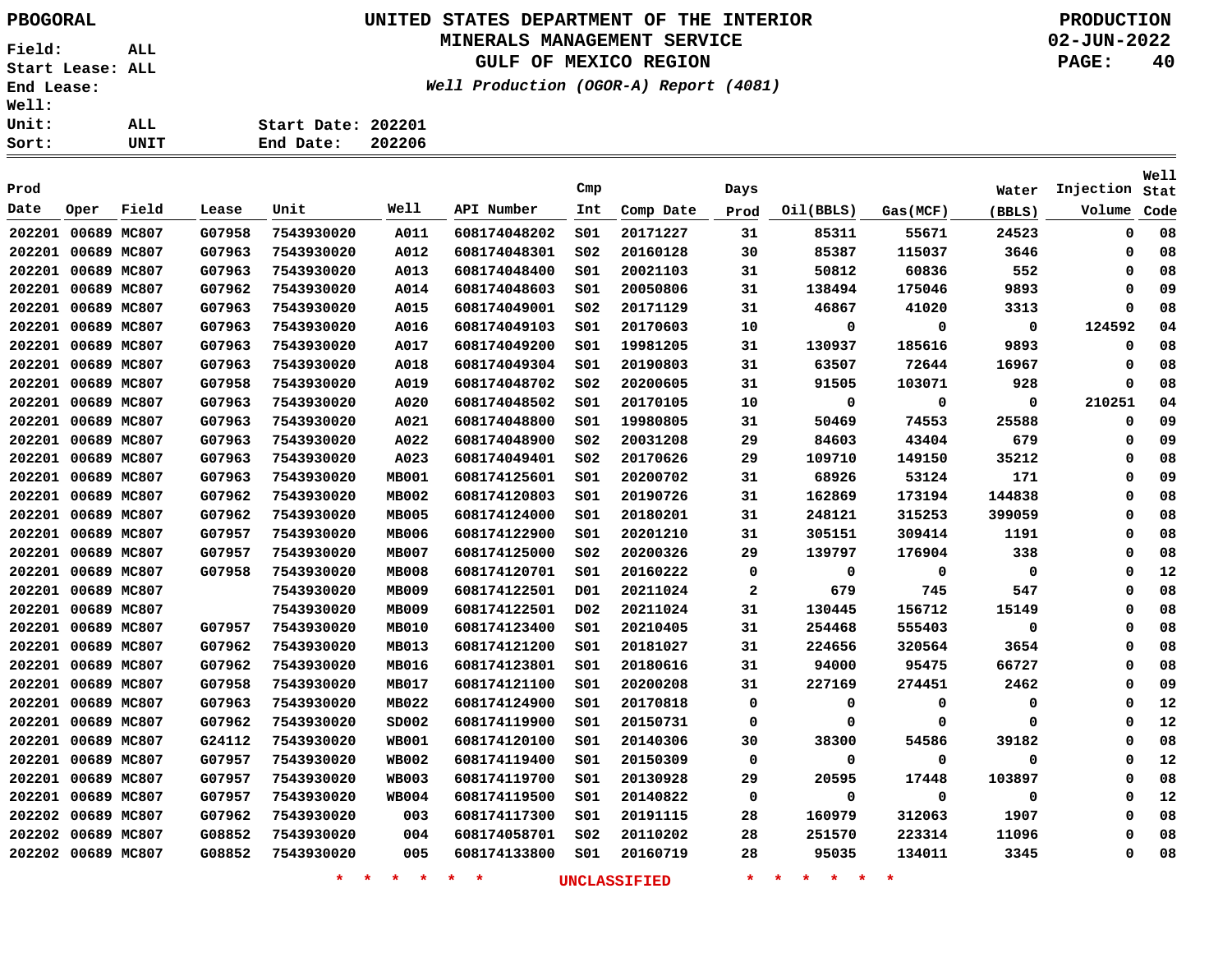## **UNITED STATES DEPARTMENT OF THE INTERIOR PBOGORAL PRODUCTION MINERALS MANAGEMENT SERVICE**

## **GULF OF MEXICO REGION**

**Well Production (OGOR-A) Report (4081)**

**02-JUN-2022 PAGE: 41**

| LL  | Start Date: 202201 |        |
|-----|--------------------|--------|
| NIT | End Date:          | 202206 |

| Prod               |      |       |        |            |              |              | Cmp             |           | Days        |             |             | Water  | Injection          | <b>Well</b><br>Stat |
|--------------------|------|-------|--------|------------|--------------|--------------|-----------------|-----------|-------------|-------------|-------------|--------|--------------------|---------------------|
| Date               | Oper | Field | Lease  | Unit       | Well         | API Number   | Int             | Comp Date | Prod        | Oil(BBLS)   | Gas(MCF)    | (BBLS) | Volume             | Code                |
| 202202 00689 MC807 |      |       |        | 7543930020 |              |              | SO1             | 20121210  | 28          | 162506      | 114595      | 22748  | 0                  | 09                  |
|                    |      |       | G07963 |            | A001         | 608174046002 |                 |           |             |             |             |        |                    |                     |
| 202202 00689 MC807 |      |       | G07963 | 7543930020 | A003         | 608174046602 | SO1             | 20150307  | 25          | 0<br>116409 | 0<br>82708  | 0      | 236272<br>$\Omega$ | 04<br>08            |
| 202202 00689 MC807 |      |       | G07963 | 7543930020 | A005         | 608174047602 | SO <sub>2</sub> | 20171020  | 28          |             |             | 9557   |                    |                     |
| 202202 00689 MC807 |      |       | G07963 | 7543930020 | A006         | 608174047700 | S02             | 20151127  | 28          | 95245       | 123199      | 1054   | 0                  | 08                  |
| 202202 00689 MC807 |      |       | G07963 | 7543930020 | A007         | 608174047801 | S02             | 20130406  | 27          | 27256       | 47042       | 34532  | 0                  | 09                  |
| 202202 00689 MC807 |      |       | G07963 | 7543930020 | A008         | 608174047905 | SO1             | 20200325  | 28          | 0           | 0           | 0      | 242044             | 04                  |
| 202202 00689 MC807 |      |       | G09881 | 7543930020 | A009         | 608174048002 | SO1             | 20091007  | 25          | 37082       | 32568       | 15662  | $\Omega$           | 09                  |
| 202202 00689 MC807 |      |       | G07958 | 7543930020 | A011         | 608174048202 | SO1             | 20171227  | 28          | 68711       | 40699       | 21930  | 0                  | 08                  |
| 202202 00689 MC807 |      |       | G07963 | 7543930020 | A012         | 608174048301 | SO <sub>2</sub> | 20160128  | 28          | 82185       | 111449      | 3315   | 0                  | 08                  |
| 202202 00689 MC807 |      |       | G07963 | 7543930020 | A013         | 608174048400 | S01             | 20021103  | 28          | 46709       | 55196       | 518    | 0                  | 08                  |
| 202202 00689 MC807 |      |       | G07962 | 7543930020 | A014         | 608174048603 | 501             | 20050806  | 28          | 131958      | 161567      | 7708   | 0                  | 09                  |
| 202202 00689 MC807 |      |       | G07963 | 7543930020 | A015         | 608174049001 | SO <sub>2</sub> | 20171129  | 27          | 25475       | 23115       | 6329   | $\Omega$           | 08                  |
| 202202 00689 MC807 |      |       | G07963 | 7543930020 | A016         | 608174049103 | 501             | 20170603  | 28          | 0           | 0           | 0      | 393192             | 04                  |
| 202202 00689 MC807 |      |       | G07963 | 7543930020 | A017         | 608174049200 | 501             | 19981205  | 28          | 108916      | 138754      | 6551   | 0                  | 08                  |
| 202202 00689 MC807 |      |       | G07963 | 7543930020 | A018         | 608174049304 | SO1             | 20190803  | 28          | 57237       | 58187       | 12364  | 0                  | 08                  |
| 202202 00689 MC807 |      |       | G07963 | 7543930020 | A020         | 608174048502 | SO1             | 20170105  | 28          | 0           | $\mathbf 0$ | 0      | 669659             | 04                  |
| 202202 00689 MC807 |      |       | G07963 | 7543930020 | A021         | 608174048800 | 501             | 19980805  | 28          | 44391       | 61601       | 20838  | 0                  | 09                  |
| 202202 00689 MC807 |      |       | G07963 | 7543930020 | A022         | 608174048900 | SO <sub>2</sub> | 20031208  | 28          | 78212       | 62500       | 599    | 0                  | 09                  |
| 202202 00689 MC807 |      |       | G07963 | 7543930020 | A023         | 608174049401 | SO <sub>2</sub> | 20170626  | 28          | 100967      | 144727      | 37342  | 0                  | 08                  |
| 202202 00689 MC807 |      |       | G07963 | 7543930020 | <b>MB001</b> | 608174125601 | 501             | 20200702  | 28          | 367695      | 357940      | 2082   | 0                  | 09                  |
| 202202 00689 MC807 |      |       | G07962 | 7543930020 | <b>MB002</b> | 608174120803 | SO1             | 20190726  | 28          | 140554      | 145705      | 238002 | $\Omega$           | 08                  |
| 202202 00689 MC807 |      |       | G07962 | 7543930020 | <b>MB005</b> | 608174124000 | 501             | 20180201  | 28          | 237317      | 299673      | 379824 | $\Omega$           | 08                  |
| 202202 00689 MC807 |      |       | G07957 | 7543930020 | <b>MB007</b> | 608174125000 | S02             | 20200326  | 28          | 210162      | 262405      | 1024   | 0                  | 08                  |
| 202202 00689 MC807 |      |       | G07958 | 7543930020 | <b>MB008</b> | 608174120701 | 501             | 20160222  | 0           | 0           | 0           | 0      | 0                  | 12                  |
| 202202 00689 MC807 |      |       | G07957 | 7543930020 | <b>MB010</b> | 608174123400 | 501             | 20210405  | 28          | 359016      | 690041      | 20077  | $\Omega$           | 08                  |
| 202202 00689 MC807 |      |       | G07962 | 7543930020 | MB013        | 608174121200 | 501             | 20181027  | 28          | 129859      | 179994      | 2099   | $\Omega$           | 08                  |
| 202202 00689 MC807 |      |       | G07962 | 7543930020 | MB016        | 608174123801 | 501             | 20180616  | 28          | 91871       | 87964       | 55139  | $\Omega$           | 08                  |
| 202202 00689 MC807 |      |       | G07958 | 7543930020 | <b>MB017</b> | 608174121100 | 501             | 20200208  | 28          | 215272      | 256445      | 2306   | 0                  | 09                  |
| 202202 00689 MC807 |      |       | G07963 | 7543930020 | MB022        | 608174124900 | 501             | 20170818  | 0           | 0           | 0           | 0      | 0                  | 12                  |
| 202202 00689 MC807 |      |       | G07962 | 7543930020 | SD002        | 608174119900 | 501             | 20150731  | 0           | 0           | $\Omega$    | 0      | 0                  | 12                  |
| 202202 00689 MC807 |      |       | G24112 | 7543930020 | <b>WB001</b> | 608174120100 | 501             | 20140306  | 28          | 36755       | 47221       | 56106  | 0                  | 08                  |
| 202202 00689 MC807 |      |       | G07957 | 7543930020 | <b>WB002</b> | 608174119400 | 501             | 20150309  | 0           | 0           | 0           | 0      | $\Omega$           | 12                  |
| 202202 00689 MC807 |      |       | G07957 | 7543930020 | <b>WB003</b> | 608174119700 | S01             | 20130928  | 28          | 17365       | 15161       | 170308 | $\Omega$           | 08                  |
| 202202 00689 MC807 |      |       | G07957 | 7543930020 | <b>WB004</b> | 608174119500 | SO1             | 20140822  | $\mathbf 0$ | 0           | 0           | 0      | 0                  | 12                  |
|                    |      |       |        |            |              |              |                 |           |             |             |             |        |                    |                     |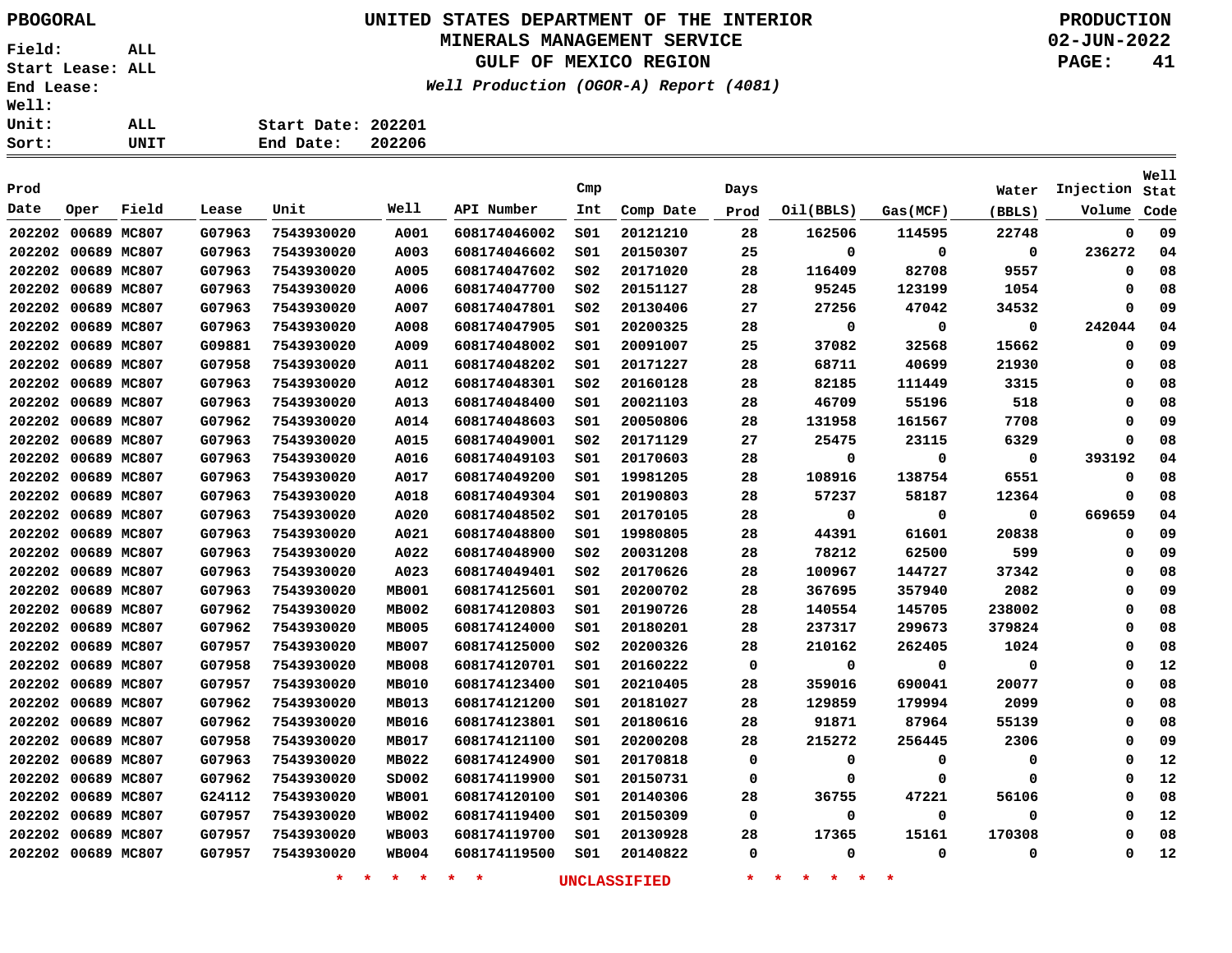## **UNITED STATES DEPARTMENT OF THE INTERIOR PBOGORAL PRODUCTION MINERALS MANAGEMENT SERVICE**

## **GULF OF MEXICO REGION**

**Well Production (OGOR-A) Report (4081)**

**02-JUN-2022 PAGE: 42**

| ALL  | Start Date: 202201 |        |
|------|--------------------|--------|
| UNIT | End Date:          | 202206 |

|        |                    |             |        |            |              |              |                 |           |      |           |          |             |           | Well |
|--------|--------------------|-------------|--------|------------|--------------|--------------|-----------------|-----------|------|-----------|----------|-------------|-----------|------|
| Prod   |                    |             |        |            |              |              | Cmp             |           | Days |           |          | Water       | Injection | Stat |
| Date   | Oper               | Field       | Lease  | Unit       | Well         | API Number   | Int             | Comp Date | Prod | Oil(BBLS) | Gas(MCF) | (BBLS)      | Volume    | Code |
|        | 202203 00689 MC807 |             | G07962 | 7543930020 | 003          | 608174117300 | SO1             | 20191115  | 31   | 173041    | 407360   | 2894        | 0         | 08   |
| 202203 | 00689 MC807        |             | G08852 | 7543930020 | 004          | 608174058701 | SO <sub>2</sub> | 20110202  | 30   | 297113    | 286831   | 17858       | 0         | 08   |
| 202203 |                    | 00689 MC807 | G08852 | 7543930020 | 005          | 608174133800 | SO1             | 20160719  | 30   | 107246    | 167748   | 3544        | 0         | 08   |
| 202203 |                    | 00689 MC807 | G07963 | 7543930020 | A001         | 608174046002 | SO1             | 20121210  | 30   | 170921    | 117899   | 23685       | 0         | 09   |
|        | 202203 00689 MC807 |             | G07963 | 7543930020 | A003         | 608174046602 | SO1             | 20150307  | 29   | 0         | 0        | $\mathbf 0$ | 270080    | 04   |
| 202203 |                    | 00689 MC807 | G07963 | 7543930020 | A005         | 608174047602 | SO <sub>2</sub> | 20171020  | 29   | 95166     | 65827    | 8428        | 0         | 08   |
| 202203 |                    | 00689 MC807 | G07963 | 7543930020 | A006         | 608174047700 | SO <sub>2</sub> | 20151127  | 30   | 98908     | 130865   | 262         | 0         | 08   |
|        | 202203 00689 MC807 |             | G07963 | 7543930020 | A007         | 608174047801 | SO <sub>2</sub> | 20130406  | 29   | 56656     | 49910    | 54260       | 0         | 09   |
|        | 202203 00689 MC807 |             | G07963 | 7543930020 | A008         | 608174047905 | SO1             | 20200325  | 29   | 0         | 0        | $\mathbf 0$ | 190251    | 04   |
|        | 202203 00689 MC807 |             | G09881 | 7543930020 | A009         | 608174048002 | SO1             | 20091007  | 26   | 32863     | 26573    | 14509       | 0         | 09   |
|        | 202203 00689 MC807 |             | G07958 | 7543930020 | A011         | 608174048202 | SO1             | 20171227  | 31   | 68689     | 41841    | 22836       | 0         | 08   |
|        | 202203 00689 MC807 |             | G07963 | 7543930020 | A012         | 608174048301 | SO <sub>2</sub> | 20160128  | 30   | 82473     | 118742   | 3755        | 0         | 08   |
|        | 202203 00689 MC807 |             | G07963 | 7543930020 | A013         | 608174048400 | SO1             | 20021103  | 29   | 41636     | 43070    | 454         | 0         | 08   |
|        | 202203 00689 MC807 |             | G07962 | 7543930020 | A014         | 608174048603 | SO1             | 20050806  | 29   | 129405    | 150954   | 9372        | 0         | 09   |
|        | 202203 00689 MC807 |             | G07963 | 7543930020 | A015         | 608174049001 | SO <sub>2</sub> | 20171129  | 30   | 32052     | 17934    | 4684        | $\Omega$  | 08   |
|        | 202203 00689 MC807 |             | G07963 | 7543930020 | A016         | 608174049103 | SO1             | 20170603  | 29   | 0         | 0        | $\mathbf 0$ | 361720    | 04   |
|        | 202203 00689 MC807 |             | G07963 | 7543930020 | A017         | 608174049200 | S01             | 19981205  | 31   | 121001    | 152859   | 7127        | 0         | 08   |
|        | 202203 00689 MC807 |             | G07963 | 7543930020 | A018         | 608174049304 | S01             | 20190803  | 30   | 56175     | 55320    | 16000       | 0         | 08   |
|        | 202203 00689 MC807 |             | G07963 | 7543930020 | A020         | 608174048502 | S01             | 20170105  | 29   | 0         | 0        | 0           | 794271    | 04   |
|        | 202203 00689 MC807 |             | G07963 | 7543930020 | A021         | 608174048800 | S01             | 19980805  | 29   | 42031     | 55389    | 19895       | 0         | 09   |
|        | 202203 00689 MC807 |             | G07963 | 7543930020 | A022         | 608174048900 | S02             | 20031208  | 31   | 77935     | 64359    | 852         | 0         | 09   |
|        | 202203 00689 MC807 |             | G07963 | 7543930020 | A023         | 608174049401 | S02             | 20170626  | 30   | 105679    | 161830   | 42216       | 0         | 08   |
|        | 202203 00689 MC807 |             | G07963 | 7543930020 | <b>MB001</b> | 608174125601 | S01             | 20200702  | 31   | 392560    | 310091   | 1375        | 0         | 09   |
|        | 202203 00689 MC807 |             | G07962 | 7543930020 | <b>MB002</b> | 608174120803 | SO1             | 20190726  | 31   | 171503    | 130813   | 221760      | 0         | 08   |
|        | 202203 00689 MC807 |             | G07962 | 7543930020 | <b>MB005</b> | 608174124000 | SO1             | 20180201  | 31   | 242360    | 409428   | 431680      | 0         | 08   |
|        | 202203 00689 MC807 |             | G07957 | 7543930020 | <b>MB007</b> | 608174125000 | SO <sub>2</sub> | 20200326  | 30   | 149343    | 153455   | 2931        | 0         | 08   |
|        | 202203 00689 MC807 |             | G07958 | 7543930020 | <b>MB008</b> | 608174120701 | SO1             | 20160222  | 0    | 0         | 0        | $\mathbf 0$ | 0         | 12   |
| 202203 |                    | 00689 MC807 | G07957 | 7543930020 | <b>MB010</b> | 608174123400 | SO1             | 20210405  | 31   | 545365    | 883545   | 28112       | 0         | 08   |
| 202203 |                    | 00689 MC807 | G07962 | 7543930020 | MB013        | 608174121200 | SO1             | 20181027  | 31   | 151278    | 134126   | 2452        | 0         | 08   |
| 202203 |                    | 00689 MC807 | G07962 | 7543930020 | MB016        | 608174123801 | SO1             | 20180616  | 31   | 107248    | 76068    | 31630       | 0         | 08   |
| 202203 |                    | 00689 MC807 | G07958 | 7543930020 | <b>MB017</b> | 608174121100 | SO1             | 20200208  | 30   | 213215    | 339810   | 2535        | 0         | 09   |
|        | 202203 00689 MC807 |             | G07963 | 7543930020 | <b>MB022</b> | 608174124900 | SO1             | 20170818  | 0    | 0         | 0        | $\mathbf 0$ | 0         | 12   |
| 202203 |                    | 00689 MC807 | G07962 | 7543930020 | SD002        | 608174119900 | SO1             | 20150731  | 0    | 0         | 0        | 0           | O         | 12   |
|        | 202203 00689 MC807 |             | G24112 | 7543930020 | <b>WB001</b> | 608174120100 | SO1             | 20140306  | 31   | 38259     | 60620    | 82570       | 0         | 08   |
|        |                    |             |        |            |              |              |                 |           |      |           |          |             |           |      |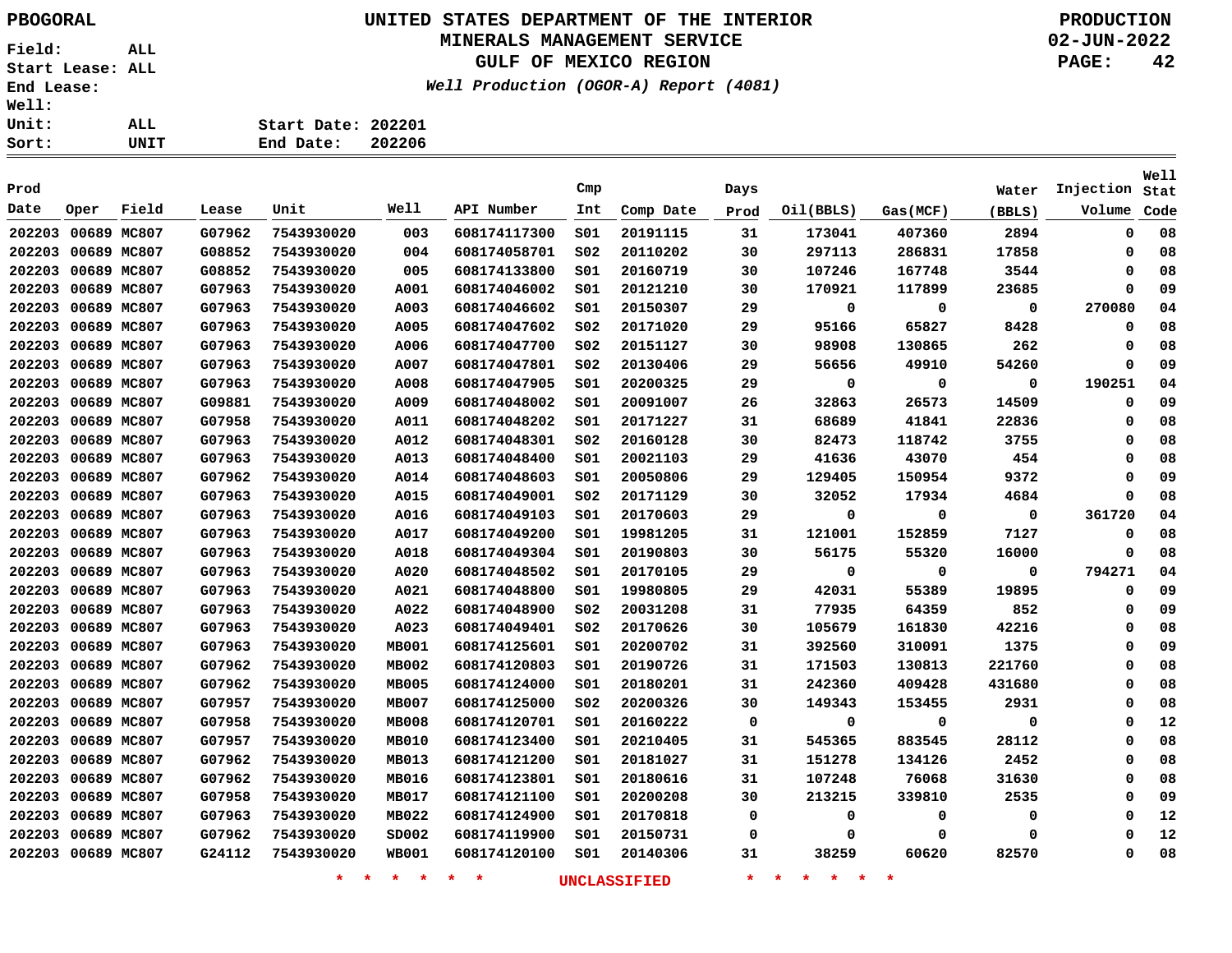## **UNITED STATES DEPARTMENT OF THE INTERIOR PBOGORAL PRODUCTION**

## **MINERALS MANAGEMENT SERVICE**

**GULF OF MEXICO REGION**

**Well Production (OGOR-A) Report (4081)**

**02-JUN-2022 PAGE: 43**

| ALL. | Start Date: 202201 |        |
|------|--------------------|--------|
| UNIT | End Date:          | 202206 |

| Prod |                    |       |        |            |              |              | Cmp             |           |          |           |             |          | Injection | Well |
|------|--------------------|-------|--------|------------|--------------|--------------|-----------------|-----------|----------|-----------|-------------|----------|-----------|------|
|      |                    |       |        |            | Well         |              |                 |           | Days     |           |             | Water    |           | Stat |
| Date | Oper               | Field | Lease  | Unit       |              | API Number   | Int             | Comp Date | Prod     | Oil(BBLS) | Gas(MCF)    | (BBLS)   | Volume    | Code |
|      | 202203 00689 MC807 |       | G07957 | 7543930020 | <b>WB002</b> | 608174119400 | S01             | 20150309  | 0        | 0         | 0           | 0        | 0         | 12   |
|      | 202203 00689 MC807 |       | G07957 | 7543930020 | <b>WB003</b> | 608174119700 | SO1             | 20130928  | 31       | 16056     | 20038       | 268096   | 0         | 08   |
|      | 202203 00689 MC807 |       | G07957 | 7543930020 | <b>WB004</b> | 608174119500 | S01             | 20140822  | 0        | 0         | 0           | 0        | 0         | 12   |
|      | 202201 03672 VR370 |       | G09524 | 7543930060 | A002         | 177064068800 | SO <sub>3</sub> | 20070524  | 0        | 0         | 0           | 0        | 0         | 12   |
|      | 202201 03672 VR370 |       | G09524 | 7543930060 | A003         | 177064070400 | SO <sub>4</sub> | 20110128  | 0        | 0         | $\mathbf 0$ | 0        | 0         | 13   |
|      | 202201 03672 VR370 |       | G09524 | 7543930060 | A004         | 177064070800 | SO <sub>3</sub> | 20100415  | 0        | 0         | 0           | 0        | 0         | 13   |
|      | 202201 03672 VR370 |       | G09524 | 7543930060 | A005         | 177064072500 | SO <sub>3</sub> | 20031016  | 0        | 0         | $\mathbf 0$ | 0        | $\Omega$  | 13   |
|      | 202201 03672 VR370 |       | G09524 | 7543930060 | A006         | 177064089101 | SO1             | 20010918  | 0        | 0         | 0           | 0        | 0         | 13   |
|      | 202201 03672 VR370 |       | G10687 | 7543930060 | <b>B001</b>  | 177064072800 | SO <sub>4</sub> | 20111208  | 0        | $\Omega$  | $\Omega$    | 0        | $\Omega$  | 13   |
|      | 202201 03672 VR370 |       | G10687 | 7543930060 | B002         | 177064073600 | SO <sub>2</sub> | 20010120  | 0        | $\Omega$  | 0           | 0        | 0         | 13   |
|      | 202201 03672 VR370 |       | G09522 | 7543930060 | <b>B003</b>  | 177064074101 | SO1             | 20010731  | 0        | $\Omega$  | 0           | 0        | $\Omega$  | 13   |
|      | 202201 03672 VR370 |       | G10687 | 7543930060 | <b>B004</b>  | 177064074801 | SO <sub>3</sub> | 20110106  | 0        | 0         | 0           | 0        | 0         | 13   |
|      | 202201 03672 VR370 |       | G10687 | 7543930060 | <b>B005</b>  | 177064087901 | SO <sub>2</sub> | 20190920  | 0        | $\Omega$  | 0           | 0        | $\Omega$  | 13   |
|      | 202203 03672 VR370 |       | G09524 | 7543930060 | A002         | 177064068800 | SO <sub>3</sub> | 20070524  | 0        | 0         | 0           | 0        | 0         | 12   |
|      | 202203 03672 VR370 |       | G09524 | 7543930060 | A003         | 177064070400 | SO <sub>4</sub> | 20110128  | 0        | $\Omega$  | 0           | 0        | $\Omega$  | 13   |
|      | 202203 03672 VR370 |       | G09524 | 7543930060 | A004         | 177064070800 | SO <sub>3</sub> | 20100415  | 0        | 0         | 0           | 0        | 0         | 13   |
|      | 202203 03672 VR370 |       | G09524 | 7543930060 | A005         | 177064072500 | SO <sub>3</sub> | 20031016  | 0        | 0         | 0           | 0        | 0         | 13   |
|      | 202203 03672 VR370 |       | G09524 | 7543930060 | A006         | 177064089101 | SO1             | 20010918  | 0        | 0         | 0           | 0        | 0         | 13   |
|      | 202203 03672 VR370 |       | G10687 | 7543930060 | <b>B001</b>  | 177064072800 | SO <sub>4</sub> | 20111208  | 0        | 0         | $\mathbf 0$ | 0        | 0         | 13   |
|      | 202203 03672 VR370 |       | G10687 | 7543930060 | <b>B002</b>  | 177064073600 | S02             | 20010120  | 0        | $\Omega$  | 0           | 0        | $\Omega$  | 13   |
|      | 202203 03672 VR370 |       | G09522 | 7543930060 | <b>B003</b>  | 177064074101 | SO1             | 20010731  | 0        | $\Omega$  | 0           | 0        | 0         | 13   |
|      | 202203 03672 VR370 |       | G10687 | 7543930060 | <b>B004</b>  | 177064074801 | S03             | 20110106  | 0        | 0         | 0           | 0        | $\Omega$  | 13   |
|      | 202203 03672 VR370 |       | G10687 | 7543930060 | <b>B005</b>  | 177064087901 | SO <sub>2</sub> | 20190920  | 0        | $\Omega$  | 0           | 0        | 0         | 13   |
|      | 202204 03672 VR370 |       | G09524 | 7543930060 | A002         | 177064068800 | SO <sub>3</sub> | 20070524  | 0        | $\Omega$  | 0           | 0        | 0         | 12   |
|      | 202204 03672 VR370 |       | G09524 | 7543930060 | A003         | 177064070400 | 504             | 20110128  | 0        | 0         | 0           | 0        | 0         | 13   |
|      | 202204 03672 VR370 |       | G09524 | 7543930060 | A004         | 177064070800 | S03             | 20100415  | 0        | $\Omega$  | 0           | 0        | 0         | 13   |
|      | 202204 03672 VR370 |       | G09524 | 7543930060 | A005         | 177064072500 | S03             | 20031016  | 0        | 0         | 0           | 0        | 0         | 13   |
|      | 202204 03672 VR370 |       | G09524 | 7543930060 | A006         | 177064089101 | 501             | 20010918  | 0        | $\Omega$  | $\Omega$    | 0        | $\Omega$  | 13   |
|      | 202204 03672 VR370 |       | G10687 | 7543930060 | <b>B001</b>  | 177064072800 | SO <sub>4</sub> | 20111208  | 0        | 0         | 0           | 0        | 0         | 13   |
|      | 202204 03672 VR370 |       | G10687 | 7543930060 | <b>B002</b>  | 177064073600 | S02             | 20010120  | 0        | $\Omega$  | $\Omega$    | 0        | $\Omega$  | 13   |
|      | 202204 03672 VR370 |       | G09522 | 7543930060 | <b>B003</b>  | 177064074101 | SO1             | 20010731  | 0        | $\Omega$  | $\Omega$    | 0        | $\Omega$  | 13   |
|      | 202204 03672 VR370 |       | G10687 | 7543930060 | <b>B004</b>  | 177064074801 | SO <sub>3</sub> | 20110106  | $\Omega$ | O         | $\Omega$    | $\Omega$ | $\Omega$  | 13   |
|      | 202204 03672 VR370 |       | G10687 | 7543930060 | <b>B005</b>  | 177064087901 | SO <sub>2</sub> | 20190920  | 0        | $\Omega$  | 0           | 0        | 0         | 13   |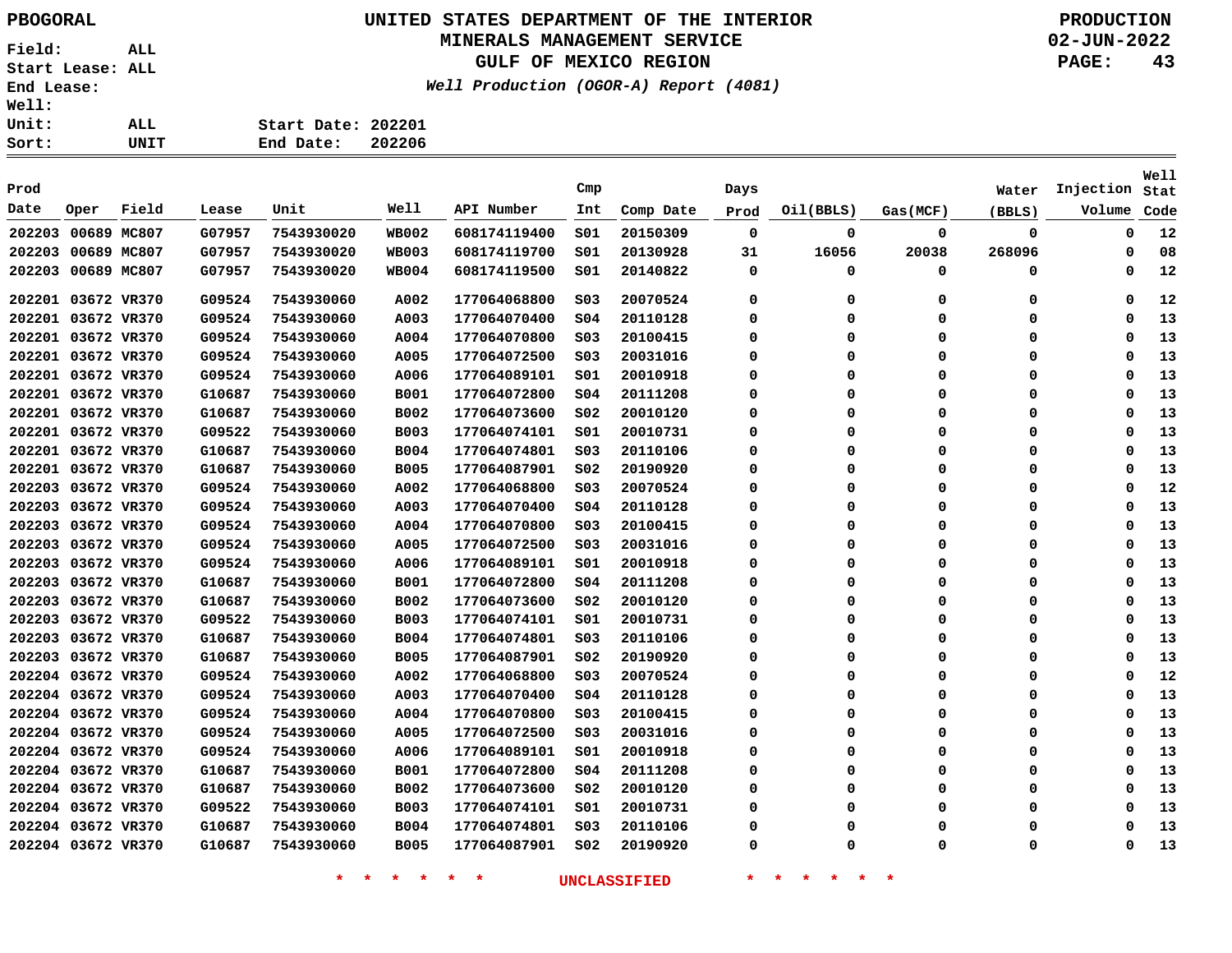# **UNITED STATES DEPARTMENT OF THE INTERIOR PBOGORAL PRODUCTION**

## **MINERALS MANAGEMENT SERVICE**

**GULF OF MEXICO REGION**

**Well Production (OGOR-A) Report (4081)**

**02-JUN-2022 PAGE: 44**

|                    | WEII FIOQUCCION (OGOR-A |  |
|--------------------|-------------------------|--|
| Start Date: 202201 |                         |  |
| End Date: 202206   |                         |  |
|                    |                         |  |

| Prod   |                    |             |        |            |              |              | Cmp             |           | Days        |             |             | Water    | Injection | Well<br>Stat |
|--------|--------------------|-------------|--------|------------|--------------|--------------|-----------------|-----------|-------------|-------------|-------------|----------|-----------|--------------|
| Date   | Oper               | Field       | Lease  | Unit       | Well         | API Number   | Int             |           |             |             |             |          | Volume    |              |
|        |                    |             |        |            |              |              |                 | Comp Date | Prod        | Oil(BBLS)   | Gas (MCF)   | (BBLS)   |           | Code         |
|        | 202201 00689 MC807 |             | G05868 | 754393012A | A001         | 608174058900 | SO1             | 20000520  | 26          | 71388       | 114514      | 55277    | $\Omega$  | 09           |
|        | 202201 00689 MC807 |             | G09883 | 754393012A | A003         | 608174059101 | S <sub>01</sub> | 20200418  | $\Omega$    | $\mathbf 0$ | 0           | 0        | $\Omega$  | 12           |
|        | 202201 00689 MC807 |             | G09883 | 754393012A | A004         | 608174059204 | SO1             | 20061128  | 25          | 61128       | 78781       | 5629     | 0         | 09           |
|        | 202201 00689 MC807 |             | G09883 | 754393012A | A005         | 608174059300 | SO <sub>3</sub> | 20150929  | 23          | 105274      | 159173      | 3461     | $\Omega$  | 09           |
| 202201 |                    | 00689 MC807 | G05871 | 754393012A | A006         | 608174059403 | SO1             | 20000122  | 23          | 59054       | 54955       | 15092    | 0         | 09           |
| 202201 |                    | 00689 MC807 | G05868 | 754393012A | A007         | 608174059500 | SO1             | 19990528  | 30          | 332567      | 389625      | 63961    | $\Omega$  | 09           |
| 202201 |                    | 00689 MC807 | G05868 | 754393012A | A008         | 608174059600 | SO1             | 19990228  | $\mathbf 0$ | 0           | $\mathbf 0$ | 0        | 0         | 12           |
| 202201 |                    | 00689 MC807 | G09883 | 754393012A | A009         | 608174060201 | SO <sub>2</sub> | 20090513  | 25          | 33406       | 48900       | 2039     | $\Omega$  | 09           |
| 202201 |                    | 00689 MC807 | G12166 | 754393012A | A010         | 608174059704 | SO <sub>2</sub> | 20141101  | 29          | 101350      | 163911      | 48995    | 0         | 09           |
| 202201 |                    | 00689 MC807 | G05868 | 754393012A | A011         | 608174058601 | SO1             | 20010624  | 0           | 0           | 0           | 0        | $\Omega$  | 12           |
| 202201 |                    | 00689 MC807 | G05868 | 754393012A | A012         | 608174058101 | SO1             | 20040106  | 0           | 0           | 0           | 0        | 0         | 04           |
| 202201 | 00689 MC807        |             | G14653 | 754393012A | P002         | 608174096302 | SO1             | 20030911  | 0           | 0           | $\Omega$    | 0        | $\Omega$  | 12           |
| 202201 | 00689 MC807        |             | G12166 | 754393012A | <b>P003</b>  | 608174098802 | SO1             | 20031229  | 30          | 61537       | 139052      | 38920    | $\Omega$  | 08           |
|        | 202201 00689 MC807 |             | G12166 | 754393012A | P004         | 608174100502 | SO1             | 20090526  | 30          | 61559       | 115580      | 4120     | $\Omega$  | 09           |
|        | 202201 00689 MC807 |             | G12166 | 754393012A | P005         | 608174109103 | SO1             | 20200604  | 0           | 0           | $\mathbf 0$ | 0        | 0         | 12           |
|        | 202201 00689 MC807 |             | G14653 | 754393012A | P006         | 608174125401 | SO1             | 20181026  | 30          | 128149      | 265830      | 91058    | 0         | 09           |
| 202201 |                    | 00689 MC807 | G06981 | 754393012A | P007         | 608174115502 | SO1             | 20170427  | 30          | 34629       | 27795       | 0        | $\Omega$  | 09           |
| 202201 |                    | 00689 MC807 | G12166 | 754393012A | P008         | 608174129700 | SO1             | 20150603  | 0           | 0           | $\mathbf 0$ | 0        | 0         | 12           |
| 202201 | 00689 MC807        |             | G12166 | 754393012A | P009         | 608174137000 | SO1             | 20180426  | 30          | 81359       | 149577      | 0        | $\Omega$  | 08           |
| 202201 |                    | 00689 MC807 | G12166 | 754393012A | P011         | 608174143302 | SO1             | 20210315  | 0           | 0           | 0           | 0        | 0         | 12           |
| 202201 |                    | 00689 MC807 | G05868 | 754393012A | P012         | 608174145600 | SO1             | 20220108  | 31          | 1805        | 1325        | 1013     | $\Omega$  | 08           |
| 202201 |                    | 00689 MC807 | G09873 | 754393012A | <b>PI001</b> | 608174112305 | SO1             | 20141226  | 0           | 0           | 0           | 0        | $\Omega$  | 04           |
| 202201 |                    | 00689 MC807 | G12166 | 754393012A | <b>PI002</b> | 608174088206 | SO1             | 20091024  | 18          | $\mathbf 0$ | $\Omega$    | 0        | 267467    | 04           |
| 202201 | 00689 MC807        |             | G05868 | 754393012A | <b>UI002</b> | 608174112603 | SO1             | 20200222  | 17          | $\mathbf 0$ | $\mathbf 0$ | 0        | 1077955   | 04           |
| 202201 | 00689 MC807        |             | G09873 | 754393012A | UI004        | 608174138601 | SO1             | 20180623  | 0           | $\Omega$    | $\Omega$    | $\Omega$ | $\Omega$  | 04           |
|        | 202202 00689 MC807 |             | G05868 | 754393012A | A001         | 608174058900 | SO1             | 20000520  | 25          | 32560       | 30694       | 50659    | $\Omega$  | 09           |
|        | 202202 00689 MC807 |             | G09883 | 754393012A | A003         | 608174059101 | SO1             | 20200418  | 0           | 0           | 0           | $\Omega$ | $\Omega$  | 12           |
| 202202 |                    | 00689 MC807 | G09883 | 754393012A | A004         | 608174059204 | SO1             | 20061128  | 28          | 75891       | 91897       | 5531     | $\Omega$  | 09           |
| 202202 |                    | 00689 MC807 | G09883 | 754393012A | A005         | 608174059300 | SO <sub>3</sub> | 20150929  | 25          | 104441      | 146356      | 1926     | 0         | 09           |
| 202202 | 00689 MC807        |             | G05871 | 754393012A | A006         | 608174059403 | S <sub>01</sub> | 20000122  | 6           | 13371       | 12918       | 4391     | $\Omega$  | 09           |
| 202202 | 00689 MC807        |             | G05868 | 754393012A | A007         | 608174059500 | SO1             | 19990528  | 27          | 309243      | 383197      | 70657    | 0         | 09           |
| 202202 |                    | 00689 MC807 | G05868 | 754393012A | A008         | 608174059600 | SO1             | 19990228  | 20          | 40164       | 61921       | 28982    | $\Omega$  | 09           |
|        | 202202 00689 MC807 |             | G09883 | 754393012A | A009         | 608174060201 | SO <sub>2</sub> | 20090513  | 26          | 33674       | 44984       | 371      | $\Omega$  | 09           |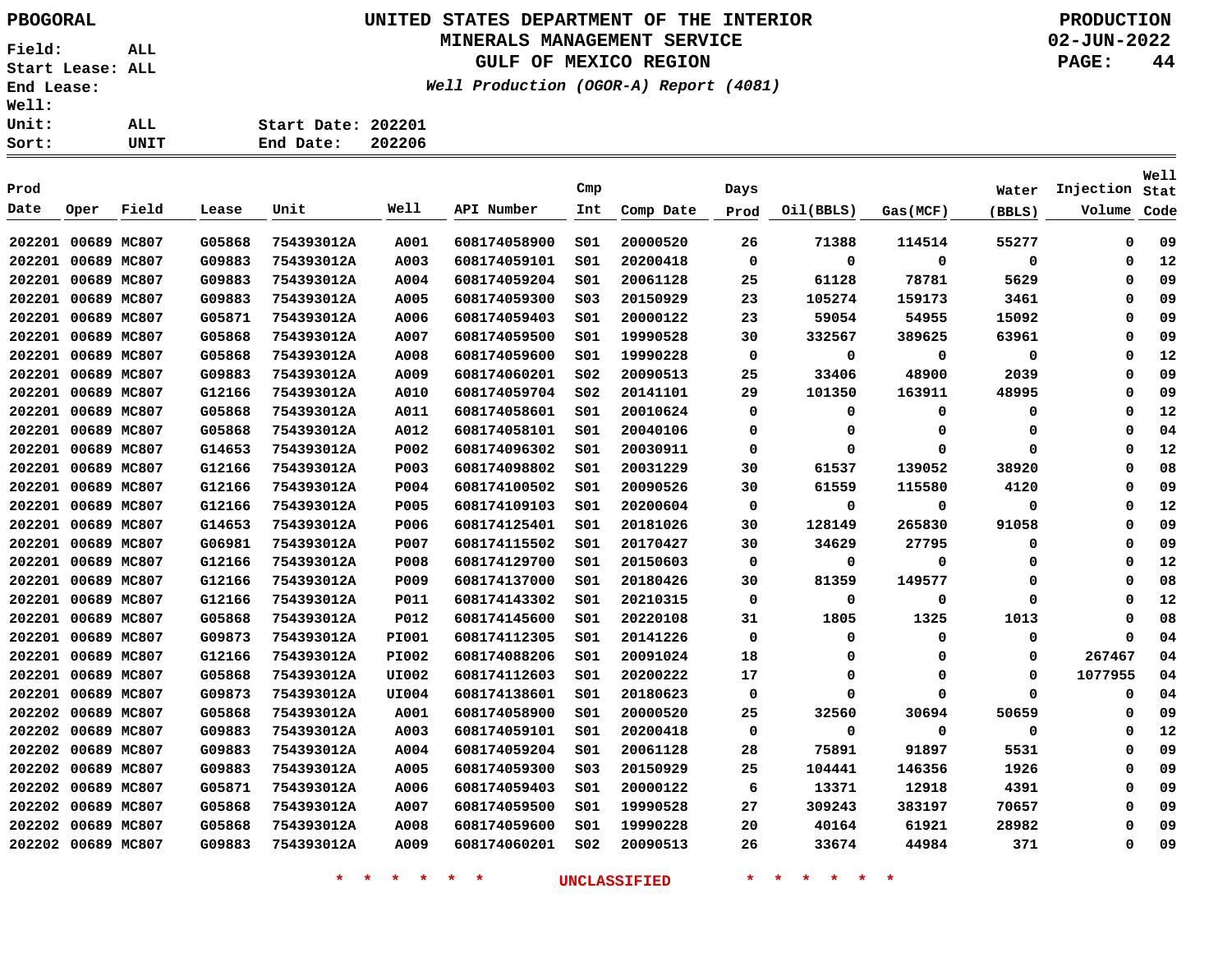> **G12166 G05868 G05868 G14653 G12166 G12166 G12166 G14653 G06981 G12166 G12166 G12166 G05868 G09873 G12166 G05868 G09873 G05868 G09883 G09883 G09883 G05871 G05868 G05868 G09883 G12166 G05868 G05868 G14653 G12166 G12166 G12166 G14653 G06981**

### **UNITED STATES DEPARTMENT OF THE INTERIOR PBOGORAL PRODUCTION MINERALS MANAGEMENT SERVICE**

## **GULF OF MEXICO REGION**

**S02 S01 S01 S01 S01 S01 S01 S01 S01 S01 S01 S01 S01 S01 S01 S01 S01 S01 S01 S01 S03 S01 S01 S01 S02 S02 S01 S01 S01 S01 S01 S01 S01 S01**

**Date Oper Field Lease Unit Well API Number Int Comp Date Prod Oil(BBLS) Gas(MCF) (BBLS) Volume**

**Well Production (OGOR-A) Report (4081)**

**02-JUN-2022 PAGE: 45**

**Injection**

**Well**

**Stat Code**

**754393012A 754393012A A001 A003** 

> **A004 A005 A006 A007 A008 A009 A010 A011 A012 P002 P003 P004 P005 P006**

 **A010 A011 A012 P002 P003 P004 P005 P006 P007 P008 P009 P011 P012 PI001 PI002 UI002 UI004**

**Prod Cmp Days Water**

**Start Date: 202201 End Date: 202206**

**754393012A 754393012A 754393012A 754393012A 754393012A 754393012A 754393012A 754393012A 754393012A 754393012A 754393012A 754393012A 754393012A 754393012A 754393012A 754393012A 754393012A**

**754393012A 754393012A 754393012A 754393012A 754393012A 754393012A 754393012A 754393012A 754393012A 754393012A 754393012A 754393012A 754393012A 754393012A**

**754393012A P007**

| 20167 | 14273 |
|-------|-------|
|       |       |

|  |  |  | * | * | × |  |
|--|--|--|---|---|---|--|
|--|--|--|---|---|---|--|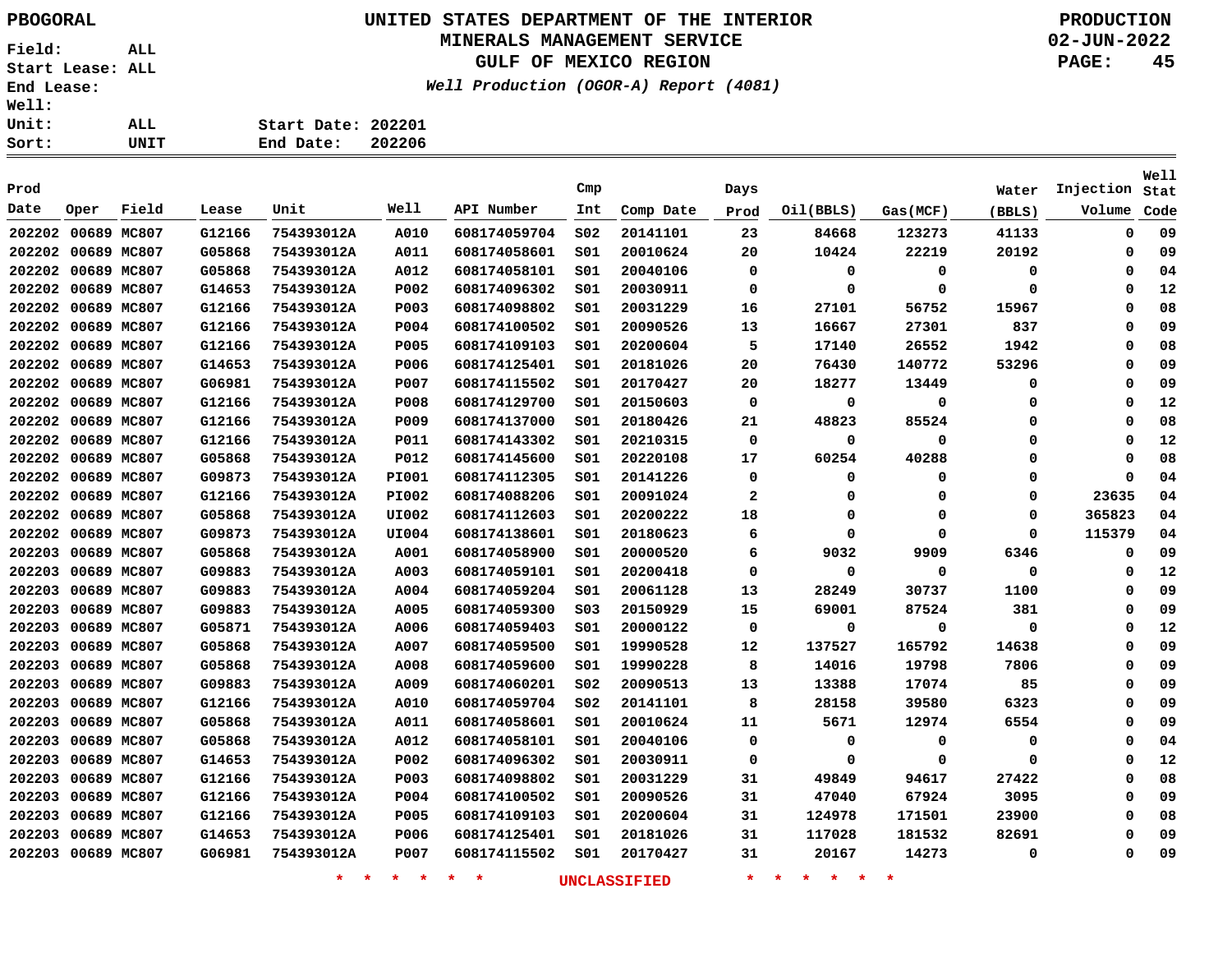# **UNITED STATES DEPARTMENT OF THE INTERIOR PBOGORAL PRODUCTION**

### **MINERALS MANAGEMENT SERVICE**

**GULF OF MEXICO REGION**

**Well Production (OGOR-A) Report (4081)**

**02-JUN-2022 PAGE: 46**

**Well**

| <b>End Lease:</b><br><b>Well:</b> |      |             |       |                                 |        | Well Production (OGOR-A) Report (4081) |            |           |              |           |          |                 |
|-----------------------------------|------|-------------|-------|---------------------------------|--------|----------------------------------------|------------|-----------|--------------|-----------|----------|-----------------|
| <b>Unit:</b><br>Sort:             |      | ALL<br>UNIT |       | Start Date: 202201<br>End Date: | 202206 |                                        |            |           |              |           |          |                 |
| Prod                              |      |             |       |                                 |        |                                        |            |           |              |           |          |                 |
| Date                              | Oper | Field       | Lease | Unit                            | Well   | API Number                             | Cmp<br>Int | Comp Date | Days<br>Prod | Oil(BBLS) | Gas(MCF) | Water<br>(BBLS) |

| Prod                |             |       |        |            |              |              | Cmp              |           | Days        |           |             | Water    | Injection | Stat |
|---------------------|-------------|-------|--------|------------|--------------|--------------|------------------|-----------|-------------|-----------|-------------|----------|-----------|------|
| Date                | Oper        | Field | Lease  | Unit       | Well         | API Number   | Int              | Comp Date | Prod        | Oil(BBLS) | Gas(MCF)    | (BBLS)   | Volume    | Code |
| 202203 00689 MC807  |             |       | G12166 | 754393012A | <b>P008</b>  | 608174129700 | SO1              | 20150603  | 0           | 0         | 0           | 0        | 0         | 12   |
| 202203              | 00689 MC807 |       | G12166 | 754393012A | P009         | 608174137000 | SO1              | 20180426  | 7           | 16020     | 24198       | 0        | 0         | 08   |
| 202203              | 00689 MC807 |       | G12166 | 754393012A | <b>P011</b>  | 608174143302 | SO1              | 20210315  | 0           | 0         | $\mathbf 0$ | 0        | 0         | 12   |
| 202203              | 00689 MC807 |       | G05868 | 754393012A | <b>P012</b>  | 608174145600 | SO1              | 20220108  | 31          | 106237    | 64870       | 0        | 0         | 08   |
| 202203              | 00689 MC807 |       | G09873 | 754393012A | <b>PI001</b> | 608174112305 | S01              | 20141226  | 0           | 0         | 0           | 0        | 0         | 04   |
| 202203              | 00689 MC807 |       | G12166 | 754393012A | <b>PI002</b> | 608174088206 | S01              | 20091024  | 8           | 0         | 0           | 0        | 159980    | 04   |
| 202203              | 00689 MC807 |       | G05868 | 754393012A | UI002        | 608174112603 | S01              | 20200222  | 31          | 0         | 0           | 0        | 1471047   | 04   |
| 202203              | 00689 MC807 |       | G09873 | 754393012A | UI004        | 608174138601 | S01              | 20180623  | 0           | 0         | 0           | 0        | 0         | 04   |
| 202201 03521 GC244  |             |       | G11043 | 754393016A | DR002        | 608114049203 | SO1              | 20100323  | 31          | 1480      | 1861        | 128252   | 0         | 09   |
| 202201 03521 GC244  |             |       | G11043 | 754393016A | <b>DR003</b> | 608114051202 | SO1              | 20110307  | 31          | 23180     | 29163       | 0        | 0         | 08   |
| 202201 03672 GC244  |             |       | G12209 | 754393016A | <b>TA002</b> | 608114021702 | SO1              | 20191121  | 30          | 12505     | 90167       | 0        | 0         | 08   |
| 202201 03672 GC244  |             |       | G12209 | 754393016A | <b>TA003</b> | 608114021801 | SO1              | 20191027  | 30          | 89526     | 185691      | 18001    | Ω         | 08   |
| 202201 03672 GC244  |             |       | G12210 | 754393016A | <b>TA006</b> | 608114027501 | SO1              | 20001120  | $\mathbf 0$ | 0         | $\mathbf 0$ | 0        | $\Omega$  | 12   |
| 202201 03672 GC244  |             |       | G12209 | 754393016A | <b>TA009</b> | 608114071603 | S01              | 20191229  | 31          | 28376     | 47057       | 7        | 0         | 08   |
| 202202 03521 GC244  |             |       | G11043 | 754393016A | DR002        | 608114049203 | S01              | 20100323  | 28          | 1082      | 1321        | 122075   | 0         | 09   |
| 202202 03521 GC244  |             |       | G11043 | 754393016A | DR003        | 608114051202 | SO1              | 20110307  | 28          | 16947     | 20702       | 0        | Ω         | 08   |
| 202202 03672 GC244  |             |       | G12209 | 754393016A | <b>TA002</b> | 608114021702 | S01              | 20191121  | 28          | 12611     | 90506       | 0        | Ω         | 08   |
| 202202 03672 GC244  |             |       | G12209 | 754393016A | <b>TA003</b> | 608114021801 | S01              | 20191027  | 28          | 88326     | 182354      | 21593    | 0         | 08   |
| 202202 03672 GC244  |             |       | G12210 | 754393016A | <b>TA006</b> | 608114027501 | SO1              | 20001120  | 0           | 0         | 0           | 0        | Ω         | 12   |
| 202202 03672 GC244  |             |       | G12209 | 754393016A | <b>TA009</b> | 608114071603 | SO1              | 20191229  | 28          | 22940     | 42931       | 8        | 0         | 08   |
| 202203 03521 GC244  |             |       | G11043 | 754393016A | DR002        | 608114049203 | SO1              | 20100323  | 31          | 1164      | 1486        | 141646   | $\Omega$  | 09   |
| 202203 03521 GC244  |             |       | G11043 | 754393016A | DR003        | 608114051202 | SO1              | 20110307  | 31          | 18232     | 23281       | 0        | $\Omega$  | 08   |
| 202203              | 03672 GC244 |       | G12209 | 754393016A | <b>TA002</b> | 608114021702 | SO1              | 20191121  | 31          | 13482     | 95087       | 0        | 0         | 08   |
| 202203 03672 GC244  |             |       | G12209 | 754393016A | <b>TA003</b> | 608114021801 | SO1              | 20191027  | 31          | 94426     | 191580      | 31331    | 0         | 08   |
| 202203 03672 GC244  |             |       | G12210 | 754393016A | <b>TA006</b> | 608114027501 | SO1              | 20001120  | 0           | 0         | 0           | 0        | 0         | 12   |
| 202203 03672 GC244  |             |       | G12209 | 754393016A | <b>TA009</b> | 608114071603 | S01              | 20191229  | 31          | 25207     | 38724       | 21       | Ω         | 08   |
| 202204 03672 GC244  |             |       | G12209 | 754393016A | <b>TA002</b> | 608114021702 | SO1              | 20191121  | 29          | 11444     | 80325       | $\Omega$ | 0         | 08   |
| 202204 03672 GC244  |             |       | G12209 | 754393016A | <b>TA003</b> | 608114021801 | SO1              | 20191027  | 30          | 84840     | 176265      | 36539    | 0         | 08   |
| 202204 03672 GC244  |             |       | G12209 | 754393016A | <b>TA009</b> | 608114071603 | SO1              | 20191229  | 30          | 21479     | 38574       | 20       | 0         | 08   |
| 202201 01284 HI384A |             |       | G13808 | 7543930230 | <b>B001A</b> | 427114069500 | SO <sub>3</sub>  | 19990413  | 19          | 467       | 301         | 242      | 0         | 08   |
| 202201 01284 HI384A |             |       | G13808 | 7543930230 | <b>B005D</b> | 427114072200 | D02              | 19950426  | 11          | 40        | 7           | 5808     | 0         | 08   |
| 202201 01284 HI384A |             |       | G13808 | 7543930230 | <b>B005Z</b> | 427114072200 | D <sub>0</sub> 3 | 19951224  | 0           | 0         | $\mathbf 0$ | 0        | $\Omega$  | 12   |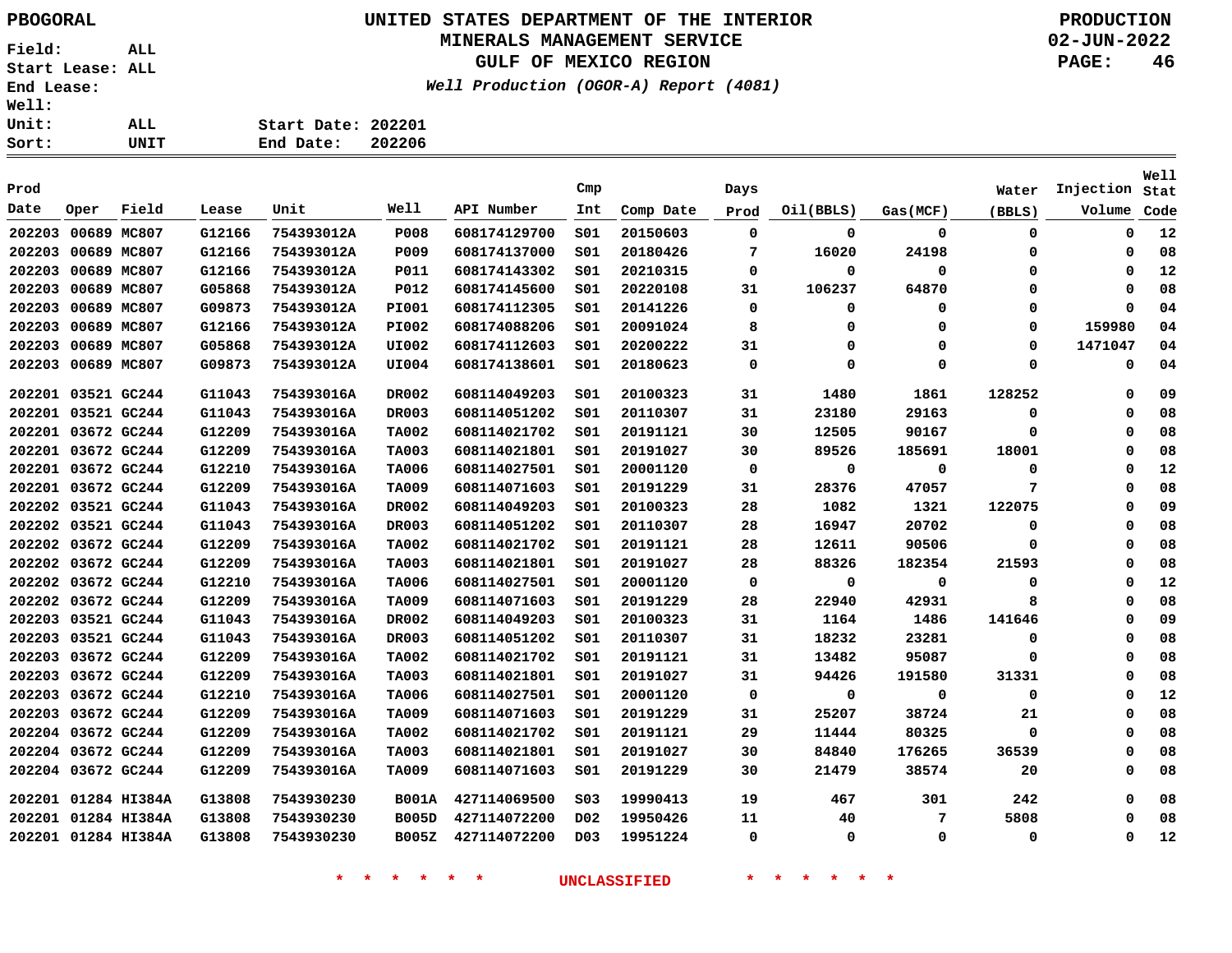# **UNITED STATES DEPARTMENT OF THE INTERIOR PBOGORAL PRODUCTION**

## **MINERALS MANAGEMENT SERVICE**

**GULF OF MEXICO REGION**

**Well Production (OGOR-A) Report (4081)**

**02-JUN-2022 PAGE: 47**

| UNIT | End Date: 202206   |  |
|------|--------------------|--|
| ALL  | Start Date: 202201 |  |
|      |                    |  |
|      |                    |  |

|        |      |                     |        |            |              |              |                  |           |             |           |             |          |           | Well |
|--------|------|---------------------|--------|------------|--------------|--------------|------------------|-----------|-------------|-----------|-------------|----------|-----------|------|
| Prod   |      |                     |        |            |              |              | Cmp              |           | Days        |           |             | Water    | Injection | Stat |
| Date   | Oper | Field               | Lease  | Unit       | Well         | API Number   | Int              | Comp Date | Prod        | Oil(BBLS) | Gas(MCF)    | (BBLS)   | Volume    | Code |
|        |      | 202201 01284 HI384A | G03316 | 7543930230 | <b>B006</b>  | 427114072400 | S02              | 20010727  | 0           | 0         | 0           | 0        | 0         | 13   |
|        |      | 202201 01284 HI384A | G13808 | 7543930230 | <b>B008</b>  | 427114072900 | SO <sub>2</sub>  | 20020418  | 22          | 148       | 1206        | 645      | 0         | 11   |
|        |      | 202201 01284 HI384A | G03316 | 7543930230 | <b>B009</b>  | 427114073000 | SO1              | 20001102  | 19          | 2009      | 1134        | 410      | 0         | 11   |
|        |      | 202201 01284 HI384A | G13808 | 7543930230 | <b>B010A</b> | 427114073401 | SO <sub>3</sub>  | 19990320  | 14          | 103       | 30          | 33       | 0         | 08   |
|        |      | 202201 01284 HI384A | G13808 | 7543930230 | <b>B012</b>  | 427114074200 | SO <sub>2</sub>  | 20010612  | 22          | 907       | 340         | 6107     | 0         | 11   |
|        |      | 202201 01284 HI384A | G13808 | 7543930230 | <b>B013D</b> | 427114074400 | DO <sub>2</sub>  | 19960127  | 17          | 10        | 118         | 8        | 0         | 08   |
|        |      | 202201 01284 HI384A | G13808 | 7543930230 | <b>B013Z</b> | 427114074400 | D03              | 19980515  | $\mathbf 0$ | 0         | 0           | $\Omega$ | 0         | 12   |
|        |      | 202201 01284 HI384A | G03316 | 7543930230 | <b>B015Z</b> | 427114074900 | SO <sub>2</sub>  | 19980513  | 22          | 2551      | 149         | 3339     | 0         | 11   |
|        |      | 202201 01284 HI384A | G13808 | 7543930230 | <b>B016W</b> | 427114075302 | SO <sub>2</sub>  | 19970816  | $\mathbf 0$ | 0         | 0           | 0        | 0         | 13   |
|        |      | 202201 01284 HI384A | G03316 | 7543930230 | <b>B017</b>  | 427114075401 | SO <sub>3</sub>  | 20050521  | 0           | 0         | 0           | 0        | 0         | 13   |
|        |      | 202201 01284 HI384A | G13808 | 7543930230 | <b>B018</b>  | 427114075700 | S01              | 19960728  | 0           | 0         | 0           | 0        | 0         | 12   |
|        |      | 202201 01284 HI384A | G03316 | 7543930230 | <b>B019Y</b> | 427114076200 | S02              | 19970205  | 22          | 2122      | 307         | 420      | 0         | 11   |
|        |      | 202201 01284 HI384A | G03316 | 7543930230 | <b>B021</b>  | 427114076800 | S01              | 19970322  | 20          | 928       | 1358        | 6536     | 0         | 08   |
|        |      | 202201 01284 HI384A | G13808 | 7543930230 | B022         | 427114077200 | S01              | 19980530  | 19          | 200       | 51          | 5702     | 0         | 11   |
|        |      | 202202 01284 HI384A | G13808 | 7543930230 | <b>B001A</b> | 427114069500 | S03              | 19990413  | 22          | 652       | 498         | 208      | 0         | 08   |
|        |      | 202202 01284 HI384A | G13808 | 7543930230 | <b>B005D</b> | 427114072200 | DO <sub>2</sub>  | 19950426  | 23          | 100       | 4           | 11885    | 0         | 08   |
|        |      | 202202 01284 HI384A | G13808 | 7543930230 | <b>B005Z</b> | 427114072200 | D <sub>0</sub> 3 | 19951224  | $\mathbf 0$ | 0         | 0           | 0        | 0         | 12   |
|        |      | 202202 01284 HI384A | G03316 | 7543930230 | B006         | 427114072400 | SO <sub>2</sub>  | 20010727  | 0           | 0         | 0           | 0        | 0         | 13   |
|        |      | 202202 01284 HI384A | G13808 | 7543930230 | <b>B008</b>  | 427114072900 | SO <sub>2</sub>  | 20020418  | 23          | 150       | 949         | 814      | 0         | 11   |
|        |      | 202202 01284 HI384A | G03316 | 7543930230 | <b>B009</b>  | 427114073000 | SO1              | 20001102  | 20          | 2838      | 1206        | 529      | 0         | 11   |
|        |      | 202202 01284 HI384A | G13808 | 7543930230 | <b>B010A</b> | 427114073401 | SO <sub>3</sub>  | 19990320  | 26          | 215       | 829         | 23       | 0         | 08   |
|        |      | 202202 01284 HI384A | G13808 | 7543930230 | <b>B012</b>  | 427114074200 | SO <sub>2</sub>  | 20010612  | 26          | 1187      | 523         | 7854     | 0         | 11   |
|        |      | 202202 01284 HI384A | G13808 | 7543930230 | <b>B013D</b> | 427114074400 | D02              | 19960127  | 23          | 33        | 118         | 46       | 0         | 08   |
| 202202 |      | 01284 HI384A        | G13808 | 7543930230 | B013Z        | 427114074400 | D <sub>03</sub>  | 19980515  | 0           | 0         | 0           | 0        | 0         | 13   |
|        |      | 202202 01284 HI384A | G03316 | 7543930230 | <b>B015Z</b> | 427114074900 | S02              | 19980513  | 23          | 2582      | 387         | 3142     | 0         | 11   |
| 202202 |      | 01284 HI384A        | G13808 | 7543930230 | <b>B016W</b> | 427114075302 | S02              | 19970816  | 0           | 0         | 0           | 0        | 0         | 13   |
| 202202 |      | 01284 HI384A        | G03316 | 7543930230 | <b>B017</b>  | 427114075401 | S03              | 20050521  | 0           | 0         | 0           | 0        | 0         | 13   |
| 202202 |      | 01284 HI384A        | G13808 | 7543930230 | <b>B018</b>  | 427114075700 | S01              | 19960728  | 0           | 0         | 0           | 0        | 0         | 12   |
|        |      | 202202 01284 HI384A | G03316 | 7543930230 | <b>B019Y</b> | 427114076200 | SO <sub>2</sub>  | 19970205  | 26          | 2594      | 448         | 775      | 0         | 11   |
|        |      | 202202 01284 HI384A | G03316 | 7543930230 | <b>B021</b>  | 427114076800 | SO1              | 19970322  | 26          | 1591      | 1884        | 8772     | 0         | 08   |
|        |      | 202202 01284 HI384A | G13808 | 7543930230 | B022         | 427114077200 | SO1              | 19980530  | 19          | 107       | 48          | 5137     | 0         | 11   |
|        |      | 202203 01284 HI384A | G13808 | 7543930230 | <b>B001A</b> | 427114069500 | SO <sub>3</sub>  | 19990413  | 31          | 771       | 86          | 735      | 0         | 08   |
| 202203 |      | 01284 HI384A        | G13808 | 7543930230 | <b>B005D</b> | 427114072200 | D <sub>0</sub> 2 | 19950426  | 31          | 74        | $\mathbf 0$ | 17219    | 0         | 08   |
|        |      | 202203 01284 HI384A | G13808 | 7543930230 | B005Z        | 427114072200 | D <sub>0</sub> 3 | 19951224  | $\mathbf 0$ | 0         | $\Omega$    | $\Omega$ | 0         | 12   |
|        |      |                     |        |            |              |              |                  |           |             |           |             |          |           |      |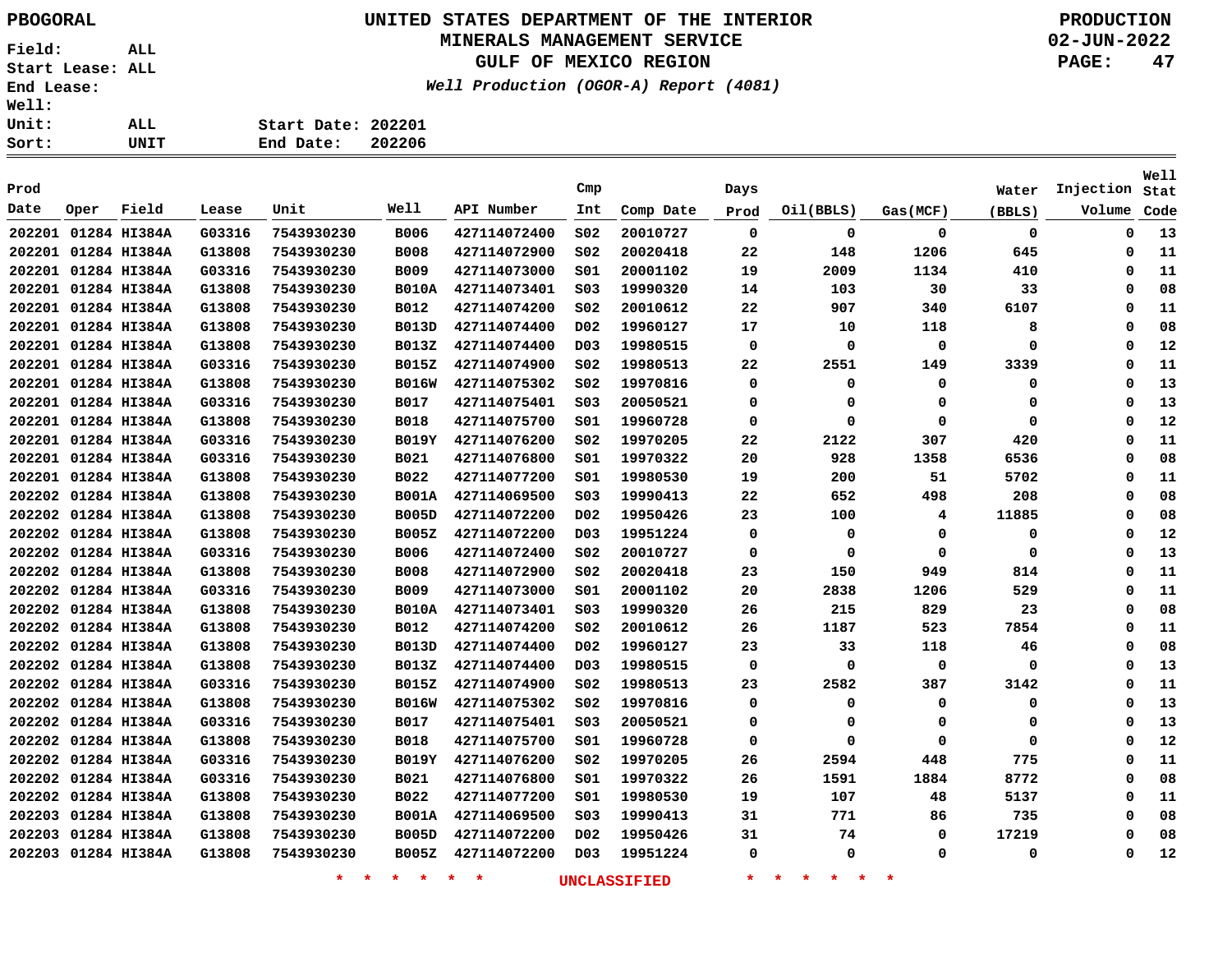## **UNITED STATES DEPARTMENT OF THE INTERIOR PBOGORAL PRODUCTION MINERALS MANAGEMENT SERVICE**

**GULF OF MEXICO REGION**

**Well Production (OGOR-A) Report (4081)**

**02-JUN-2022 PAGE: 48**

**Start Date: 202201 End Date: 202206**

|        |                    |                     |        |            |              |              |                  |           |             |             |             |          |           | <b>Well</b> |
|--------|--------------------|---------------------|--------|------------|--------------|--------------|------------------|-----------|-------------|-------------|-------------|----------|-----------|-------------|
| Prod   |                    |                     |        |            |              |              | Cmp              |           | Days        |             |             | Water    | Injection | Stat        |
| Date   | Oper               | Field               | Lease  | Unit       | Well         | API Number   | Int              | Comp Date | Prod        | Oil(BBLS)   | Gas(MCF)    | (BBLS)   | Volume    | Code        |
| 202203 |                    | 01284 HI384A        | G03316 | 7543930230 | <b>B006</b>  | 427114072400 | S02              | 20010727  | 0           | 0           | 0           | 0        | 0         | 13          |
| 202203 |                    | 01284 HI384A        | G13808 | 7543930230 | <b>B008</b>  | 427114072900 | SO <sub>2</sub>  | 20020418  | 31          | 157         | 9           | 1036     | 0         | 11          |
| 202203 |                    | 01284 HI384A        | G03316 | 7543930230 | <b>B009</b>  | 427114073000 | SO1              | 20001102  | 20          | 2055        | 75          | 670      | 0         | 11          |
| 202203 |                    | 01284 HI384A        | G13808 | 7543930230 | <b>B010A</b> | 427114073401 | S03              | 19990320  | 31          | 101         | 104         | 10       | 0         | 08          |
| 202203 |                    | 01284 HI384A        | G13808 | 7543930230 | B012         | 427114074200 | SO <sub>2</sub>  | 20010612  | 31          | 1248        | 66          | 8966     | 0         | 11          |
| 202203 |                    | 01284 HI384A        | G13808 | 7543930230 | <b>B013D</b> | 427114074400 | D <sub>0</sub> 2 | 19960127  | 31          | 34          | 18          | 38       | 0         | 08          |
|        |                    | 202203 01284 HI384A | G13808 | 7543930230 | <b>B013Z</b> | 427114074400 | D <sub>0</sub> 3 | 19980515  | $\mathbf 0$ | $\mathbf 0$ | $\mathbf 0$ | 0        | 0         | 12          |
|        |                    | 202203 01284 HI384A | G03316 | 7543930230 | <b>B015Z</b> | 427114074900 | SO <sub>2</sub>  | 19980513  | 31          | 2907        | 39          | 5229     | $\Omega$  | 11          |
|        |                    | 202203 01284 HI384A | G13808 | 7543930230 | <b>B016W</b> | 427114075302 | S02              | 19970816  | 0           | 0           | 0           | 0        | 0         | 13          |
| 202203 |                    | 01284 HI384A        | G03316 | 7543930230 | <b>B017</b>  | 427114075401 | S03              | 20050521  | 0           | 0           | 0           | 0        | 0         | 13          |
| 202203 |                    | 01284 HI384A        | G13808 | 7543930230 | <b>B018</b>  | 427114075700 | SO1              | 19960728  | 25          | 400         | 52          | 1068     | $\Omega$  | 08          |
| 202203 |                    | 01284 HI384A        | G03316 | 7543930230 | <b>B019Y</b> | 427114076200 | S02              | 19970205  | 31          | 2399        | 21          | 1143     | 0         | 11          |
| 202203 |                    | 01284 HI384A        | G03316 | 7543930230 | B021         | 427114076800 | 501              | 19970322  | 31          | 2164        | 383         | 9021     | 0         | 08          |
| 202203 |                    | 01284 HI384A        | G13808 | 7543930230 | B022         | 427114077200 | S01              | 19980530  | 31          | 221         | 70          | 8721     | $\Omega$  | 11          |
|        | 202202 01284 MO868 |                     | G06848 | 7543940040 | 003          | 608154009900 | SO1              | 19970102  | 0           | 0           | $\mathbf 0$ | 0        | 0         | 13          |
|        | 202203 01284 MO868 |                     | G06848 | 7543940040 | 003          | 608154009900 | S01              | 19970102  | 5           | 9           | 21371       | 513      | 0         | 11          |
|        | 202202 03295 WC507 |                     | G02220 | 7543940080 | A001         | 177024010002 | SO <sub>2</sub>  | 20120506  | 0           | 0           | 0           | 0        | $\Omega$  | 13          |
|        | 202202 03295 WC507 |                     | G02549 | 7543940080 | A002A        | 177024018200 | D03              | 19790313  | $\Omega$    | 0           | 0           | 0        | O         | 13          |
|        | 202202 03295 WC507 |                     | G02549 | 7543940080 | A002D        | 177024018200 | D02              | 19750504  | $\Omega$    | 0           | $\Omega$    | 0        | $\Omega$  | 13          |
|        | 202202 03295 WC507 |                     | G02549 | 7543940080 | A003         | 177024020101 | D <sub>04</sub>  | 20090201  | 0           | 0           | 0           | 0        | $\Omega$  | 13          |
|        | 202202 03295 WC507 |                     | G02549 | 7543940080 | A004         | 177024023002 | SO <sub>2</sub>  | 20180218  | 1           | 25          | 0           | 0        | $\Omega$  | 10          |
|        | 202202 03295 WC507 |                     | G02549 | 7543940080 | A006         | 177024024902 | SO <sub>3</sub>  | 20071226  | 0           | 0           | 0           | 0        | $\Omega$  | 13          |
|        | 202202 03295 WC507 |                     | G02549 | 7543940080 | A008         | 177024094400 | SO <sub>2</sub>  | 20071107  | $\mathbf 0$ | $\Omega$    | 0           | $\Omega$ | $\Omega$  | 13          |
|        | 202202 03295 WC507 |                     | G02549 | 7543940080 | A009         | 177024094700 | D <sub>0</sub> 3 | 20070120  | $\mathbf 0$ | $\Omega$    | $\Omega$    | 0        | $\Omega$  | 13          |
|        | 202202 03295 WC507 |                     | G02549 | 7543940080 | A009         | 177024094700 | D <sub>04</sub>  | 20070120  | 0           | $\Omega$    | $\Omega$    | 0        | $\Omega$  | 13          |
|        | 202202 03295 WC507 |                     | G02220 | 7543940080 | A010         | 177024117800 | S01              | 19971128  | 0           | $\Omega$    | $\Omega$    | 0        | 0         | 13          |
|        | 202202 03295 WC507 |                     | G02220 | 7543940080 | A011         | 177024118300 | S03              | 20080825  | 0           | 0           | $\Omega$    | 0        | 0         | 13          |
| 202202 | 03295 WC507        |                     | G02549 | 7543940080 | <b>B001</b>  | 177024098304 | S03              | 20110525  | 1           | 25          | $\Omega$    | 0        | 0         | 11          |
| 202202 | 03295 WC507        |                     | G02549 | 7543940080 | B002         | 177024099001 | S02              | 20171118  | 1           | 59          | 0           | 0        | 0         | 11          |
|        | 202202 03295 WC507 |                     | G02549 | 7543940080 | <b>B004</b>  | 177024108202 | SO <sub>2</sub>  | 20010322  | 0           | 0           | $\Omega$    | 0        | 0         | 13          |
| 202202 | 03295 WC507        |                     | G02549 | 7543940080 | <b>B005</b>  | 177024101200 | SO1              | 19941201  | $\Omega$    | $\Omega$    | $\Omega$    | 0        | $\Omega$  | 13          |
|        | 202202 03295 WC507 |                     | G02549 | 7543940080 | <b>B006</b>  | 177024108300 | SO <sub>2</sub>  | 20170611  | $\Omega$    | $\Omega$    | $\Omega$    | $\Omega$ | $\Omega$  | 13          |
|        |                    |                     |        |            |              |              |                  |           |             |             |             |          |           |             |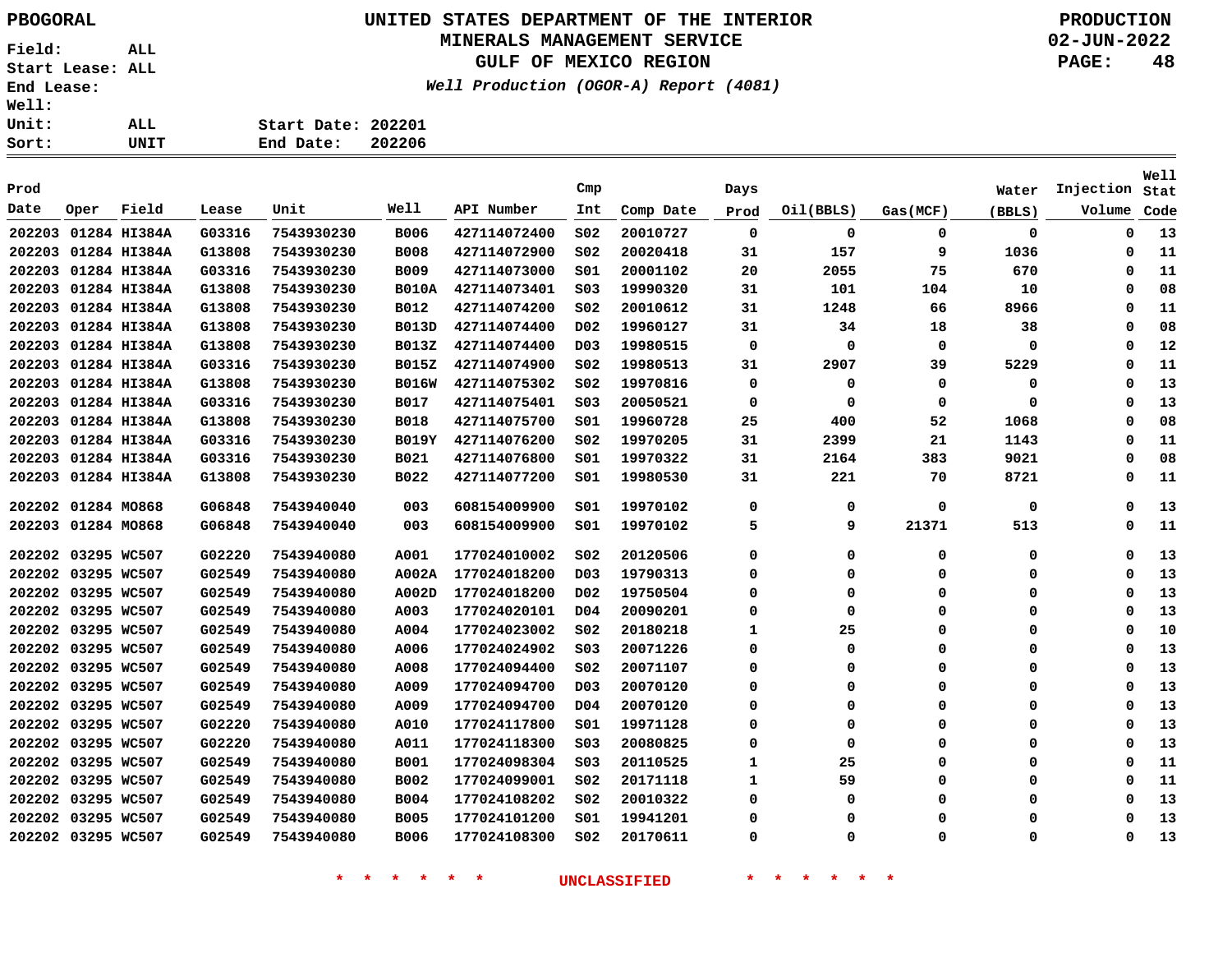# **UNITED STATES DEPARTMENT OF THE INTERIOR PBOGORAL PRODUCTION**

## **MINERALS MANAGEMENT SERVICE**

**GULF OF MEXICO REGION**

**Well Production (OGOR-A) Report (4081)**

**02-JUN-2022 PAGE: 49**

| rt: | UNIT | End Date:          | 202206 |  |
|-----|------|--------------------|--------|--|
| it: | ALL  | Start Date: 202201 |        |  |
| 11: |      |                    |        |  |

| Prod   |                    |       |        |            |             |              | Cmp              |           | Days        |           |             | Water  | Injection   | Well<br>Stat |
|--------|--------------------|-------|--------|------------|-------------|--------------|------------------|-----------|-------------|-----------|-------------|--------|-------------|--------------|
| Date   | Oper               | Field | Lease  | Unit       | Well        | API Number   | Int              | Comp Date | Prod        | Oil(BBLS) | Gas(MCF)    | (BBLS) | Volume      | Code         |
| 202203 | 03295 WC507        |       | G02220 | 7543940080 | A001        | 177024010002 | SO <sub>2</sub>  | 20120506  | 0           | 0         | 0           | 0      | 0           | 13           |
|        | 202203 03295 WC507 |       | G02549 | 7543940080 | A002A       | 177024018200 | D <sub>0</sub> 3 | 19790313  | 0           | $\Omega$  | 0           | 0      | 0           | 13           |
|        | 202203 03295 WC507 |       | G02549 | 7543940080 | A002D       | 177024018200 | D <sub>0</sub> 2 | 19750504  | 0           | O         | 0           | 0      | 0           | 13           |
|        | 202203 03295 WC507 |       | G02549 | 7543940080 | A003        | 177024020101 | D <sub>0</sub> 3 | 20090201  | 0           | $\Omega$  | 0           | 0      | 0           | 13           |
|        | 202203 03295 WC507 |       | G02549 | 7543940080 | A003        | 177024020101 | D04              | 20090201  | 0           | 0         | 0           | 0      | 0           | 13           |
|        | 202203 03295 WC507 |       | G02549 | 7543940080 | A004        | 177024023002 | SO <sub>2</sub>  | 20180218  | $\mathbf 0$ | $\Omega$  | $\Omega$    | 0      | $\Omega$    | 13           |
|        | 202203 03295 WC507 |       | G02549 | 7543940080 | A006        | 177024024902 | SO <sub>3</sub>  | 20071226  | 0           | $\Omega$  | $\Omega$    | 0      | 0           | 13           |
|        | 202203 03295 WC507 |       | G02549 | 7543940080 | A008        | 177024094400 | SO <sub>2</sub>  | 20071107  | 0           | $\Omega$  | $\Omega$    | 0      | $\Omega$    | 13           |
|        | 202203 03295 WC507 |       | G02549 | 7543940080 | A009        | 177024094700 | D04              | 20070120  | 0           | $\Omega$  | 0           | 0      | $\Omega$    | 13           |
|        | 202203 03295 WC507 |       | G02549 | 7543940080 | A009        | 177024094700 | D <sub>0</sub> 3 | 20070120  | 0           | $\Omega$  | $\Omega$    | 0      | $\Omega$    | 13           |
|        | 202203 03295 WC507 |       | G02220 | 7543940080 | A010        | 177024117800 | SO1              | 19971128  | 0           | $\Omega$  | 0           | 0      | $\Omega$    | 13           |
|        | 202203 03295 WC507 |       | G02220 | 7543940080 | A011        | 177024118300 | SO <sub>3</sub>  | 20080825  | 0           | $\Omega$  | 0           | 0      | $\Omega$    | 13           |
|        | 202203 03295 WC507 |       | G02549 | 7543940080 | <b>B001</b> | 177024098304 | SO <sub>3</sub>  | 20110525  | 0           | $\Omega$  | 0           | 0      | 0           | 13           |
|        | 202203 03295 WC507 |       | G02549 | 7543940080 | <b>B002</b> | 177024099001 | S02              | 20171118  | 0           | O         | $\Omega$    | 0      | $\Omega$    | 13           |
|        | 202203 03295 WC507 |       | G02549 | 7543940080 | <b>B004</b> | 177024108202 | SO <sub>2</sub>  | 20010322  | 0           | $\Omega$  | $\Omega$    | 0      | $\mathbf 0$ | 13           |
|        | 202203 03295 WC507 |       | G02549 | 7543940080 | <b>B006</b> | 177024108300 | SO <sub>2</sub>  | 20170611  | 0           | $\Omega$  | $\mathbf 0$ | 0      | $\mathbf 0$ | 13           |
|        | 202204 03295 WC507 |       | G02220 | 7543940080 | A001        | 177024010002 | SO <sub>2</sub>  | 20120506  | 0           | 0         | $\Omega$    | 0      | 0           | 13           |
|        | 202204 03295 WC507 |       | G02549 | 7543940080 | A002A       | 177024018200 | D03              | 19790313  | 0           | O         | $\Omega$    | 0      | $\Omega$    | 13           |
|        | 202204 03295 WC507 |       | G02549 | 7543940080 | A002D       | 177024018200 | D <sub>0</sub> 2 | 19750504  | 0           | $\Omega$  | $\Omega$    | 0      | $\Omega$    | 13           |
|        | 202204 03295 WC507 |       | G02549 | 7543940080 | A003        | 177024020101 | D <sub>04</sub>  | 20090201  | 0           | $\Omega$  | $\Omega$    | 0      | $\mathbf 0$ | 13           |
|        | 202204 03295 WC507 |       | G02549 | 7543940080 | A004        | 177024023002 | SO <sub>2</sub>  | 20180218  | 0           | $\Omega$  | $\Omega$    | 0      | 0           | 13           |
|        | 202204 03295 WC507 |       | G02549 | 7543940080 | A006        | 177024024902 | SO <sub>3</sub>  | 20071226  | 0           | $\Omega$  | $\Omega$    | 0      | $\Omega$    | 13           |
|        | 202204 03295 WC507 |       | G02549 | 7543940080 | A008        | 177024094400 | SO <sub>2</sub>  | 20071107  | $\mathbf 0$ | $\Omega$  | $\Omega$    | 0      | $\mathbf 0$ | 13           |
|        | 202204 03295 WC507 |       | G02549 | 7543940080 | A009        | 177024094700 | D <sub>0</sub> 3 | 20070120  | $\mathbf 0$ | $\Omega$  | $\Omega$    | 0      | $\mathbf 0$ | 13           |
|        | 202204 03295 WC507 |       | G02549 | 7543940080 | A009        | 177024094700 | D04              | 20070120  | 0           | $\Omega$  | $\Omega$    | 0      | 0           | 13           |
|        | 202204 03295 WC507 |       | G02220 | 7543940080 | A010        | 177024117800 | S01              | 19971128  | 0           | $\Omega$  | $\Omega$    | 0      | $\Omega$    | 13           |
|        | 202204 03295 WC507 |       | G02220 | 7543940080 | A011        | 177024118300 | SO <sub>3</sub>  | 20080825  | $\mathbf 0$ | $\Omega$  | $\Omega$    | 0      | $\mathbf 0$ | 13           |
|        | 202204 03295 WC507 |       | G02549 | 7543940080 | <b>B001</b> | 177024098304 | S03              | 20110525  | 0           | $\Omega$  | $\Omega$    | 0      | 0           | 13           |
|        | 202204 03295 WC507 |       | G02549 | 7543940080 | B002        | 177024099001 | SO <sub>2</sub>  | 20171118  | 0           | $\Omega$  | $\Omega$    | 0      | 0           | 13           |
|        | 202204 03295 WC507 |       | G02549 | 7543940080 | <b>B004</b> | 177024108202 | SO <sub>2</sub>  | 20010322  | 0           | 0         | $\Omega$    | 0      | 0           | 13           |
|        | 202204 03295 WC507 |       | G02549 | 7543940080 | <b>B006</b> | 177024108300 | SO <sub>2</sub>  | 20170611  | $\mathbf 0$ | $\Omega$  | $\Omega$    | 0      | $\Omega$    | 13           |
|        | 202201 03037 VK340 |       | G10933 | 754394013A | A001        | 608164038800 | SO1              | 20011214  | 1           | 0         | 3326        | 7      | $\Omega$    | 11           |
|        | 202201 03037 VK251 |       | G10930 | 754394013A | A001        | 608164029800 | SO1              | 20000407  | 0           | 0         | 0           | 0      | 0           | 13           |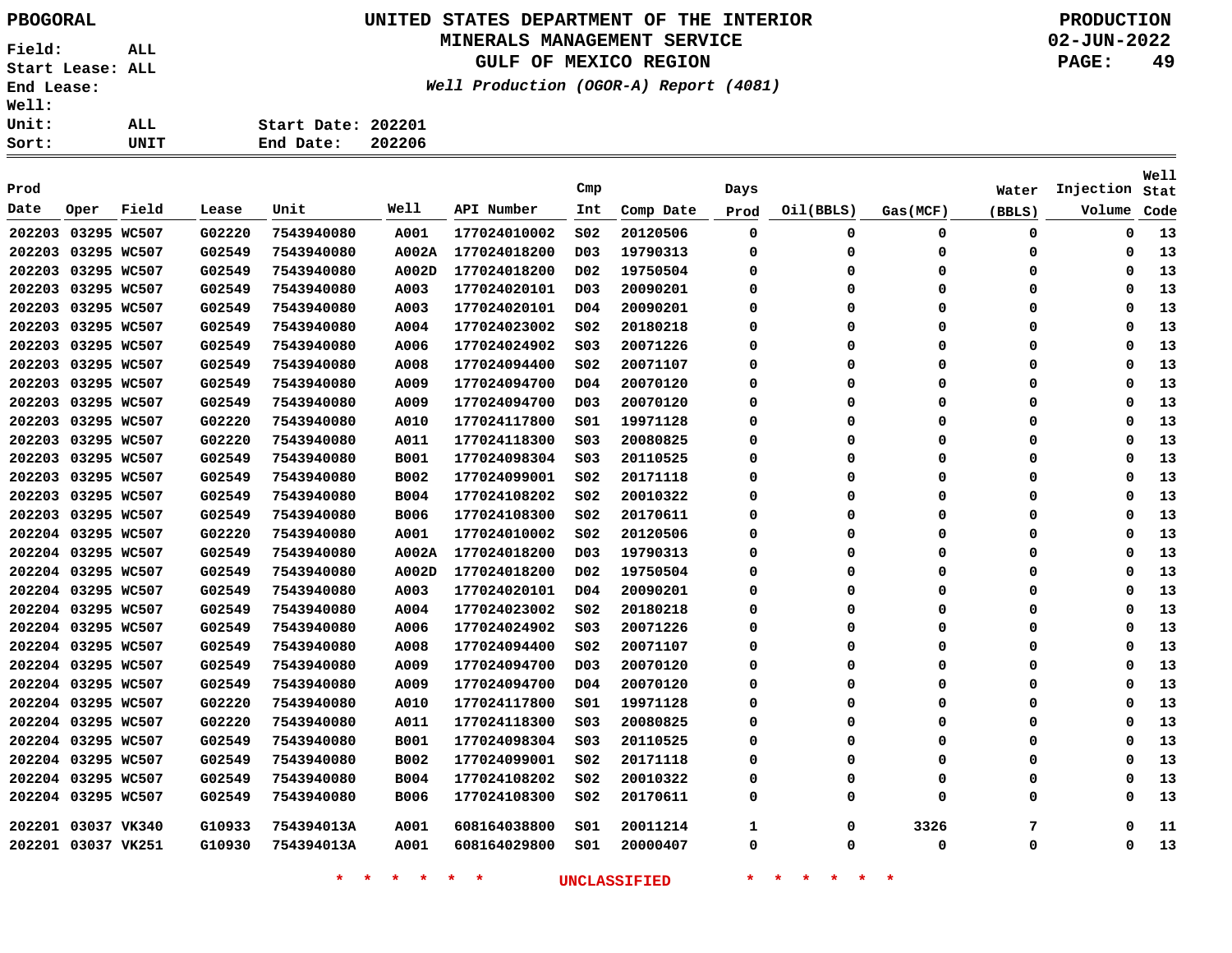# **UNITED STATES DEPARTMENT OF THE INTERIOR PBOGORAL PRODUCTION**

## **MINERALS MANAGEMENT SERVICE**

**GULF OF MEXICO REGION**

**Well Production (OGOR-A) Report (4081)**

**02-JUN-2022 PAGE: 50**

| rt: | UNIT | End Date:          | 202206 |
|-----|------|--------------------|--------|
| it: | ALL  | Start Date: 202201 |        |
| 11: |      |                    |        |

| Prod               |             |       |        |            |              |              | Cmp             |           | Days        |             |          | Water  | Injection   | Well<br>Stat |
|--------------------|-------------|-------|--------|------------|--------------|--------------|-----------------|-----------|-------------|-------------|----------|--------|-------------|--------------|
| Date               | Oper        | Field | Lease  | Unit       | Well         | API Number   | Int             | Comp Date | Prod        | Oil(BBLS)   | Gas(MCF) | (BBLS) | Volume      | Code         |
| 202202             | 03037 VK340 |       | G10933 | 754394013A | A001         | 608164038800 | SO1             | 20011214  | 23          | 101         | 106135   | 258    | $\mathbf 0$ | 11           |
| 202202             | 03037 VK251 |       | G10930 | 754394013A | A001         | 608164029800 | SO1             | 20000407  | 0           | 0           | 0        | 0      | 0           | 13           |
| 202203 03037 VK251 |             |       | G10930 | 754394013A | A001         | 608164029800 | SO1             | 20000407  | 0           | $\mathbf 0$ | 0        | 0      | 0           | 13           |
| 202203 03037 VK340 |             |       | G10933 | 754394013A | A001         | 608164038800 | SO1             | 20011214  | 26          | 431         | 97344    | 173    | 0           | 11           |
| 202204 03037 VK251 |             |       | G10930 | 754394013A | A001         | 608164029800 | SO1             | 20000407  | 0           | 0           | 0        | 0      | 0           | 13           |
| 202204 03037 VK340 |             |       | G10933 | 754394013A | A001         | 608164038800 | SO1             | 20011214  | 0           | 0           | 0        | 0      | 0           | 13           |
| 202201 00689 GB083 |             |       | G11451 | 754395001A | A002         | 608074017000 | SO1             | 19970926  | 31          | 974         | 1552     | 200    | 0           | 09           |
| 202201 00689 GB083 |             |       | G11450 | 754395001A | A005         | 608074019200 | SO1             | 19990128  | $\mathbf 0$ | $\mathbf 0$ | 0        | 0      | $\mathbf 0$ | 12           |
| 202202             | 00689 GB083 |       | G11451 | 754395001A | A002         | 608074017000 | SO1             | 19970926  | 28          | 521         | 1034     | 185    | 0           | 09           |
| 202202             | 00689 GB083 |       | G11450 | 754395001A | A005         | 608074019200 | SO1             | 19990128  | 0           | 0           | 0        | 0      | 0           | 12           |
| 202203             | 00689 GB083 |       | G11451 | 754395001A | A002         | 608074017000 | SO1             | 19970926  | 31          | 1168        | 1098     | 372    | 0           | 09           |
| 202203             | 00689 GB083 |       | G11450 | 754395001A | A005         | 608074019200 | S01             | 19990128  | 0           | 0           | 0        | 0      | 0           | 12           |
| 202201 00689 GB083 |             |       | G11454 | 754395002A | A003         | 608074017402 | SO <sub>2</sub> | 20000515  | 31          | 211         | 4078     | 1261   | $\mathbf 0$ | 11           |
| 202201 00689 GB083 |             |       | G11455 | 754395002A | A008         | 608074020301 | SO1             | 20020717  | 30          | 847         | 28669    | 398    | $\mathbf 0$ | 11           |
| 202201 00689 GB083 |             |       | G11455 | 754395002A | A009         | 608074019800 | SO <sub>3</sub> | 20020806  | 31          | 1916        | 6680     | 4083   | $\mathbf 0$ | 08           |
| 202202 00689 GB083 |             |       | G11454 | 754395002A | A003         | 608074017402 | SO <sub>2</sub> | 20000515  | 28          | 133         | 3762     | 731    | 0           | 11           |
| 202202 00689 GB083 |             |       | G11455 | 754395002A | A008         | 608074020301 | S01             | 20020717  | 28          | 709         | 24740    | 397    | 0           | 11           |
| 202202 00689 GB083 |             |       | G11455 | 754395002A | A009         | 608074019800 | SO <sub>3</sub> | 20020806  | 28          | 1800        | 5645     | 2824   | $\mathbf 0$ | 08           |
| 202203             | 00689 GB083 |       | G11454 | 754395002A | A003         | 608074017402 | SO <sub>2</sub> | 20000515  | 31          | 169         | 4485     | 1930   | $\mathbf 0$ | 11           |
| 202203             | 00689 GB083 |       | G11455 | 754395002A | A008         | 608074020301 | SO1             | 20020717  | 31          | 920         | 28614    | 616    | 0           | 11           |
| 202203             | 00689 GB083 |       | G11455 | 754395002A | A009         | 608074019800 | SO <sub>3</sub> | 20020806  | 31          | 2440        | 6645     | 3657   | 0           | 08           |
| 202201 03026 AT575 |             |       | G08035 | 754395004A | SB001        | 608184006700 | 501             | 20080219  | 31          | 11468       | 10678    | 10970  | 0           | 08           |
| 202201 03026 AT575 |             |       | G08038 | 754395004A | SB002        | 608184007000 | SO <sub>2</sub> | 20121101  | 29          | 6011        | 5865     | 12350  | 0           | 08           |
| 202201 03026 AT575 |             |       | G08035 | 754395004A | <b>SB003</b> | 608184007500 | SO1             | 20141110  | 0           | $\mathbf 0$ | 0        | 0      | 0           | 12           |
| 202201 03026 AT575 |             |       | G08035 | 754395004A | <b>SC001</b> | 608184004403 | SO1             | 20071123  | 31          | 23745       | 19763    | 13585  | 0           | 08           |
| 202201 03026 AT575 |             |       | G08035 | 754395004A | <b>SC002</b> | 608184006300 | SO1             | 20070704  | 31          | 20220       | 17050    | 8154   | 0           | 08           |
| 202201 03026 AT575 |             |       | G08035 | 754395004A | <b>SC003</b> | 608184006500 | SO1             | 20070815  | 31          | 72357       | 65290    | 963    | 0           | 08           |
| 202201 03026 AT575 |             |       | G08035 | 754395004A | <b>SC004</b> | 608184006900 | SO1             | 20080510  | 4           | 360         | 292      | 1355   | $\mathbf 0$ | 08           |
| 202202 03026 AT575 |             |       | G08035 | 754395004A | <b>SB001</b> | 608184006700 | SO1             | 20080219  | 28          | 10024       | 8795     | 13660  | 0           | 08           |
| 202202 03026 AT575 |             |       | G08038 | 754395004A | <b>SB002</b> | 608184007000 | SO <sub>2</sub> | 20121101  | 28          | 7130        | 6559     | 15957  | 0           | 08           |
| 202202             | 03026 AT575 |       | G08035 | 754395004A | <b>SB003</b> | 608184007500 | SO1             | 20141110  | 0           | 0           | 0        | 0      | 0           | 12           |
| 202202 03026 AT575 |             |       | G08035 | 754395004A | <b>SC001</b> | 608184004403 | SO1             | 20071123  | 28          | 20822       | 16758    | 16404  | 0           | 08           |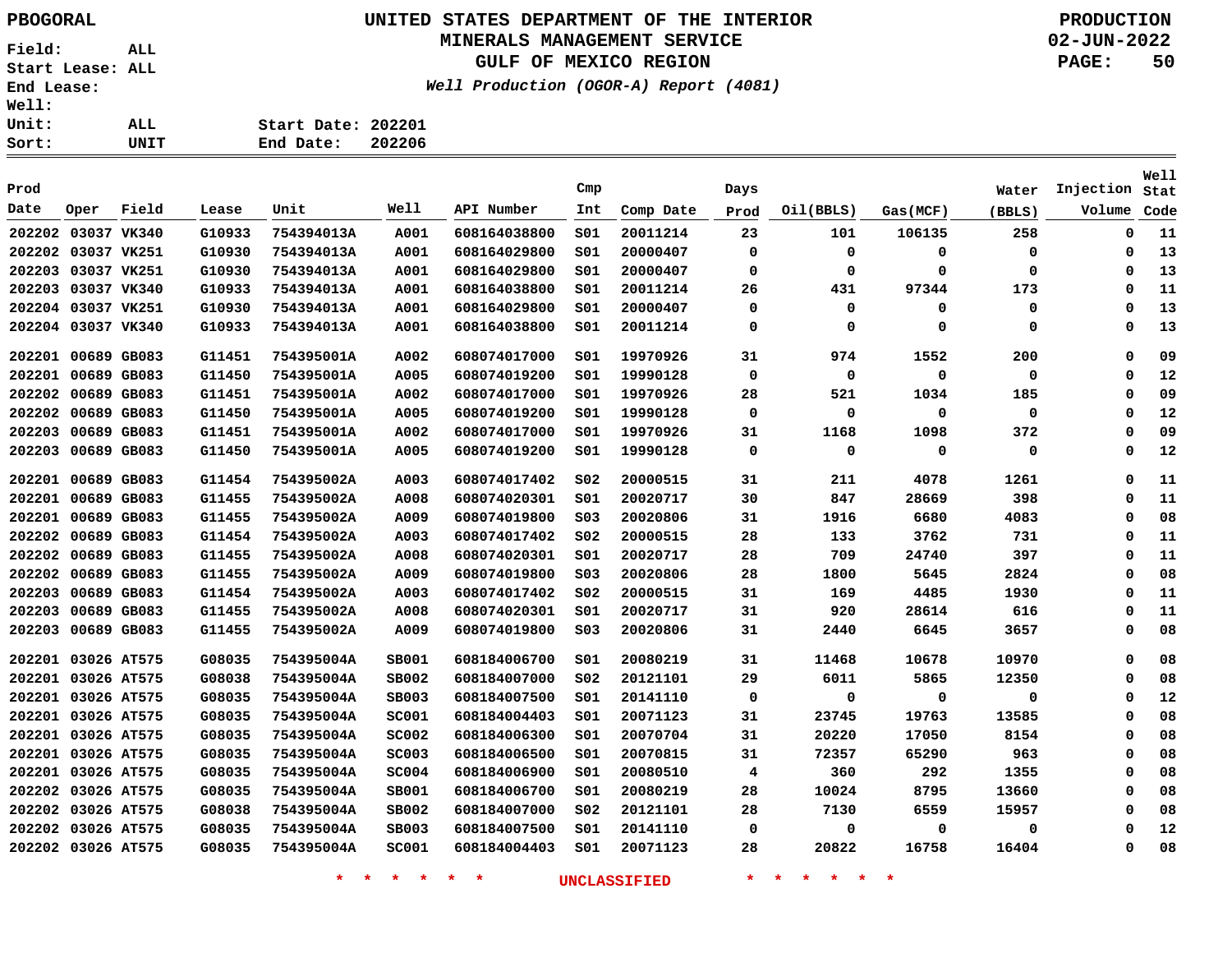## **UNITED STATES DEPARTMENT OF THE INTERIOR PBOGORAL PRODUCTION MINERALS MANAGEMENT SERVICE**

## **GULF OF MEXICO REGION**

**Well Production (OGOR-A) Report (4081)**

| ALL. | Start Date: 202201 |        |
|------|--------------------|--------|
| UNIT | End Date:          | 202206 |

|        |                    |       |        |            |              |              |                 |           |                |           |             |        |             | Well |
|--------|--------------------|-------|--------|------------|--------------|--------------|-----------------|-----------|----------------|-----------|-------------|--------|-------------|------|
| Prod   |                    |       |        |            |              |              | Cmp             |           | Days           |           |             | Water  | Injection   | Stat |
| Date   | Oper               | Field | Lease  | Unit       | Well         | API Number   | Int             | Comp Date | Prod           | Oil(BBLS) | Gas(MCF)    | (BBLS) | Volume      | Code |
|        | 202202 03026 AT575 |       | G08035 | 754395004A | <b>SC002</b> | 608184006300 | SO1             | 20070704  | 28             | 18379     | 14599       | 10287  | $\mathbf 0$ | 08   |
|        | 202202 03026 AT575 |       | G08035 | 754395004A | <b>SC003</b> | 608184006500 | SO1             | 20070815  | 28             | 62965     | 53611       | 0      | 0           | 08   |
|        | 202202 03026 AT575 |       | G08035 | 754395004A | <b>SC004</b> | 608184006900 | SO1             | 20080510  | $\overline{a}$ | 123       | 94          | 641    | 0           | 08   |
|        | 202203 03026 AT575 |       | G08035 | 754395004A | <b>SB001</b> | 608184006700 | S01             | 20080219  | 31             | 10060     | 8947        | 10109  | 0           | 08   |
|        | 202203 03026 AT575 |       | G08038 | 754395004A | <b>SB002</b> | 608184007000 | SO <sub>2</sub> | 20121101  | 31             | 6211      | 5930        | 12490  | 0           | 08   |
|        | 202203 03026 AT575 |       | G08035 | 754395004A | <b>SB003</b> | 608184007500 | S01             | 20141110  | 0              | 0         | $\mathbf 0$ | 0      | 0           | 12   |
| 202203 | 03026 AT575        |       | G08035 | 754395004A | <b>SC001</b> | 608184004403 | SO1             | 20071123  | 31             | 23757     | 19828       | 13186  | 0           | 08   |
|        | 202203 03026 AT575 |       | G08035 | 754395004A | <b>SC002</b> | 608184006300 | SO1             | 20070704  | 31             | 20093     | 16550       | 8290   | 0           | 08   |
|        | 202203 03026 AT575 |       | G08035 | 754395004A | <b>SC003</b> | 608184006500 | SO1             | 20070815  | 31             | 67984     | 60010       | 7      | 0           | 08   |
|        | 202203 03026 AT575 |       | G08035 | 754395004A | <b>SC004</b> | 608184006900 | S01             | 20080510  | 0              | 0         | 0           | 0      | 0           | 12   |
|        | 202201 01284 SS349 |       | G12008 | 754395006A | A001         | 177124048004 | SO1             | 20111226  | 31             | 1479      | 3437        | 3923   | 0           | 08   |
|        | 202201 01284 SS349 |       | G12008 | 754395006A | A002         | 177124049600 | S02             | 20121115  | 0              | 0         | 0           | 0      | 0           | 13   |
|        | 202201 01284 SS349 |       | G12010 | 754395006A | A004         | 177124055902 | SO <sub>3</sub> | 20141217  | 31             | 7128      | 8221        | 8681   | 0           | 11   |
|        | 202201 01284 SS349 |       | G12010 | 754395006A | A006         | 177124053801 | SO1             | 20191110  | 31             | 630       | 2899        | 901    | 0           | 11   |
| 202201 | 01284 SS349        |       | G12010 | 754395006A | A008         | 177124059001 | SO1             | 20170709  | 31             | 18984     | 23024       | 905    | 0           | 11   |
| 202201 | 01284 SS349        |       | G12010 | 754395006A | A009         | 177124061303 | SO1             | 20130103  | 0              | 0         | 0           | 0      | 0           | 12   |
|        | 202201 01284 SS349 |       | G12010 | 754395006A | A010         | 177124059201 | SO1             | 19990216  | 0              | 0         | 0           | 0      | $\mathbf 0$ | 13   |
|        | 202201 01284 SS349 |       | G12010 | 754395006A | A011         | 177124061902 | SO1             | 20111029  | 0              | 0         | 0           | 0      | 0           | 12   |
|        | 202201 01284 SS349 |       | G12010 | 754395006A | A013         | 177124067900 | SO1             | 20200324  | 31             | 1734      | 2030        | 2754   | $\mathbf 0$ | 08   |
|        | 202201 01284 SS349 |       | G12010 | 754395006A | A014         | 177124068302 | SO1             | 20130718  | 31             | 8144      | 11775       | 33379  | 0           | 08   |
|        | 202201 01284 SS349 |       | G12010 | 754395006A | A016         | 177124068801 | SO1             | 20200328  | 0              | 0         | 0           | 0      | 0           | 12   |
|        | 202201 01284 SS349 |       | G12008 | 754395006A | A017         | 177124068900 | SO1             | 20180324  | 31             | 8048      | 14098       | 37720  | 0           | 08   |
|        | 202201 01284 SS349 |       | G12010 | 754395006A | A018         | 177124069100 | S01             | 20170116  | 31             | 34576     | 73282       | 98456  | 0           | 08   |
|        | 202201 01284 SS349 |       | G12010 | 754395006A | A019         | 177124155200 | SO1             | 20181124  | 31             | 71564     | 113952      | 0      | 0           | 08   |
|        | 202202 01284 SS349 |       | G12008 | 754395006A | A001         | 177124048004 | S01             | 20111226  | 28             | 1307      | 3390        | 3977   | 0           | 08   |
|        | 202202 01284 SS349 |       | G12008 | 754395006A | A002         | 177124049600 | SO <sub>2</sub> | 20121115  | 0              | 0         | 0           | 0      | 0           | 13   |
|        | 202202 01284 SS349 |       | G12010 | 754395006A | A004         | 177124055902 | S03             | 20141217  | 28             | 6250      | 6962        | 7372   | 0           | 11   |
|        | 202202 01284 SS349 |       | G12010 | 754395006A | A006         | 177124053801 | SO1             | 20191110  | 28             | 502       | 2752        | 753    | 0           | 11   |
|        | 202202 01284 SS349 |       | G12010 | 754395006A | A008         | 177124059001 | SO1             | 20170709  | 28             | 16902     | 20497       | 725    | 0           | 11   |
|        | 202202 01284 SS349 |       | G12010 | 754395006A | A009         | 177124061303 | SO1             | 20130103  | 0              | 0         | 0           | 0      | 0           | 12   |
|        | 202202 01284 SS349 |       | G12010 | 754395006A | A010         | 177124059201 | SO1             | 19990216  | 0              | 0         | 0           | 0      | 0           | 13   |
|        | 202202 01284 SS349 |       | G12010 | 754395006A | A011         | 177124061902 | S <sub>01</sub> | 20111029  | 0              | 0         | $\Omega$    | 0      | $\Omega$    | 12   |
|        | 202202 01284 SS349 |       | G12010 | 754395006A | A013         | 177124067900 | SO1             | 20200324  | 28             | 1618      | 1940        | 2666   | $\Omega$    | 08   |
|        |                    |       |        |            |              |              |                 |           |                |           |             |        |             |      |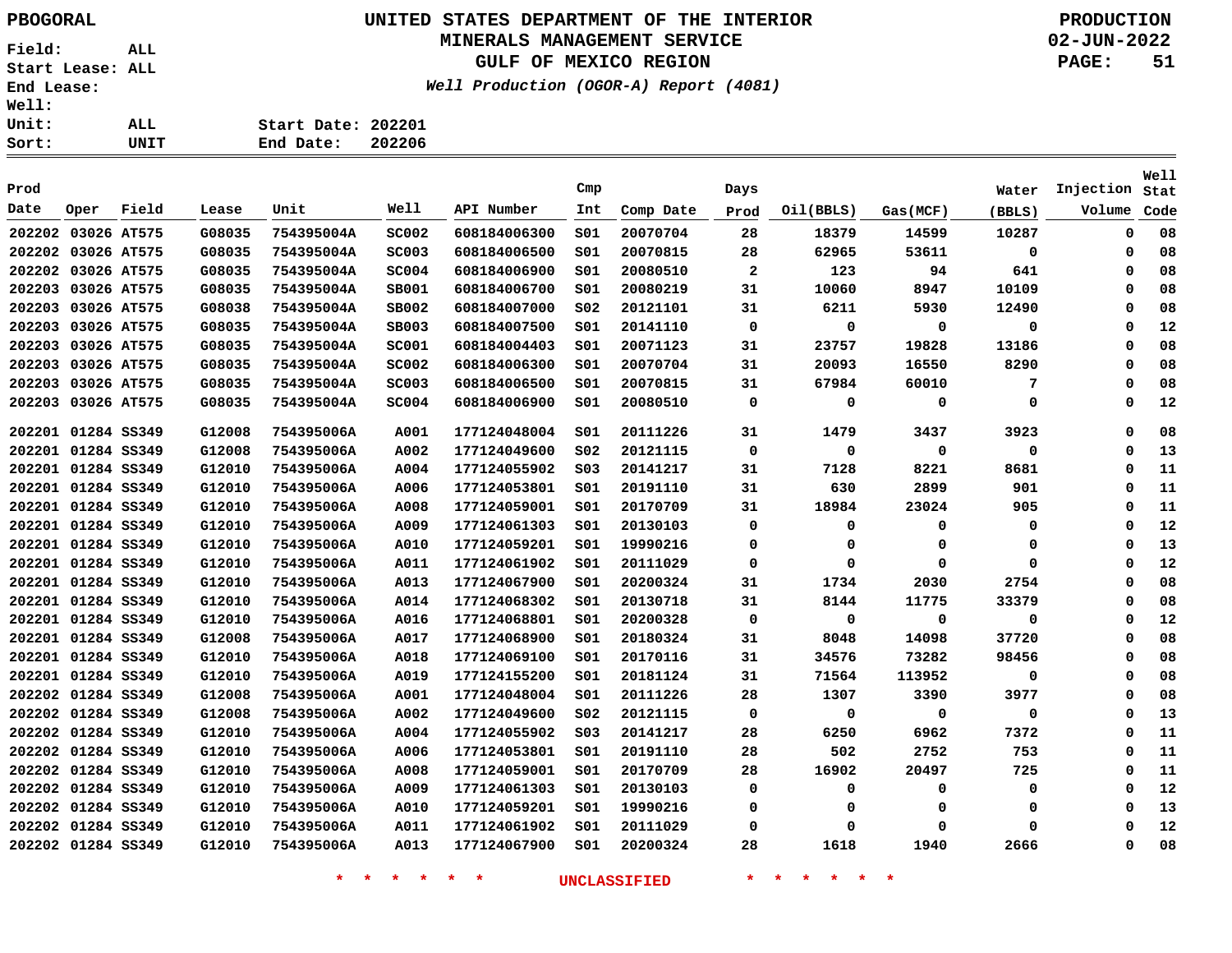## **UNITED STATES DEPARTMENT OF THE INTERIOR PBOGORAL PRODUCTION MINERALS MANAGEMENT SERVICE**

**GULF OF MEXICO REGION**

**Well Production (OGOR-A) Report (4081)**

**02-JUN-2022 PAGE: 52**

| rt: | UNIT | End Date:<br>202206 |
|-----|------|---------------------|
| it: | ALL  | Start Date: 202201  |
| 11: |      |                     |

| Prod               |      |       |        |            |      |              | Cmp             |           | Days        |             |             | Water       | Injection | Well<br>Stat |
|--------------------|------|-------|--------|------------|------|--------------|-----------------|-----------|-------------|-------------|-------------|-------------|-----------|--------------|
| Date               | Oper | Field | Lease  | Unit       | Well | API Number   | Int             | Comp Date | Prod        | Oil(BBLS)   | Gas(MCF)    | (BBLS)      | Volume    | Code         |
| 202202 01284 SS349 |      |       | G12010 | 754395006A | A014 | 177124068302 | SO1             | 20130718  | 28          | 8208        | 9886        | 31133       | 0         | 08           |
| 202202 01284 SS349 |      |       | G12010 | 754395006A | A016 | 177124068801 | SO1             | 20200328  | $\mathbf 0$ | $\mathbf 0$ | $\mathbf 0$ | 0           | 0         | 12           |
| 202202 01284 SS349 |      |       | G12008 | 754395006A | A017 | 177124068900 | SO1             | 20180324  | 28          | 6703        | 12252       | 31865       | 0         | 08           |
| 202202 01284 SS349 |      |       | G12010 | 754395006A | A018 | 177124069100 | S01             | 20170116  | 28          | 30740       | 57177       | 86694       | $\Omega$  | 08           |
| 202202 01284 SS349 |      |       | G12010 | 754395006A | A019 | 177124155200 | SO1             | 20181124  | 28          | 60115       | 104688      | 0           | $\Omega$  | 08           |
| 202203 01284 SS349 |      |       | G12008 | 754395006A | A001 | 177124048004 | SO1             | 20111226  | 31          | 1241        | 3984        | 4017        | 0         | 08           |
| 202203 01284 SS349 |      |       | G12008 | 754395006A | A002 | 177124049600 | S02             | 20121115  | 0           | 0           | 0           | 0           | 0         | 13           |
| 202203 01284 SS349 |      |       | G12010 | 754395006A | A004 | 177124055902 | SO <sub>3</sub> | 20141217  | 31          | 6998        | 8805        | 8401        | $\Omega$  | 11           |
| 202203 01284 SS349 |      |       | G12010 | 754395006A | A006 | 177124053801 | SO1             | 20191110  | 31          | 593         | 3108        | 946         | $\Omega$  | 11           |
| 202203 01284 SS349 |      |       | G12010 | 754395006A | A008 | 177124059001 | S01             | 20170709  | 31          | 17665       | 22544       | 1121        | $\Omega$  | 11           |
| 202203 01284 SS349 |      |       | G12010 | 754395006A | A009 | 177124061303 | SO1             | 20130103  | 0           | 0           | $\mathbf 0$ | 0           | $\Omega$  | 12           |
| 202203 01284 SS349 |      |       | G12010 | 754395006A | A010 | 177124059201 | SO1             | 19990216  | 0           | 0           | 0           | 0           | $\Omega$  | 13           |
| 202203 01284 SS349 |      |       | G12010 | 754395006A | A011 | 177124061902 | S01             | 20111029  | 0           | 0           | 0           | 0           | $\Omega$  | 12           |
| 202203 01284 SS349 |      |       | G12010 | 754395006A | A013 | 177124067900 | S01             | 20200324  | 31          | 1591        | 2455        | 2780        | 0         | 08           |
| 202203 01284 SS349 |      |       | G12010 | 754395006A | A014 | 177124068302 | SO1             | 20130718  | 31          | 8867        | 11598       | 36709       | $\Omega$  | 08           |
| 202203 01284 SS349 |      |       | G12010 | 754395006A | A016 | 177124068801 | SO1             | 20200328  | 0           | 0           | 0           | 0           | $\Omega$  | 12           |
| 202203 01284 SS349 |      |       | G12008 | 754395006A | A017 | 177124068900 | S01             | 20180324  | 31          | 7580        | 14815       | 37807       | $\Omega$  | 08           |
| 202203 01284 SS349 |      |       | G12010 | 754395006A | A018 | 177124069100 | SO1             | 20170116  | 31          | 32642       | 61117       | 96372       | $\Omega$  | 08           |
| 202203 01284 SS349 |      |       | G12010 | 754395006A | A019 | 177124155200 | SO1             | 20181124  | 31          | 57016       | 101895      | 0           | 0         | 08           |
| 202201 03026 EW873 |      |       | G12139 | 754395007A | 001  | 608105006500 | S01             | 19980408  | 0           | $\mathbf 0$ | 0           | $\mathbf 0$ | 0         | 12           |
| 202201 03026 EW873 |      |       | G12136 | 754395007A | A001 | 608105002605 | SO1             | 20191222  | 31          | 18795       | 18430       | 549         | 0         | 08           |
| 202201 03026 EW873 |      |       | G12136 | 754395007A | A002 | 608105003204 | S02             | 20210605  | 31          | 14443       | 16643       | $\mathbf 0$ | 0         | 08           |
| 202201 03026 EW873 |      |       | G12136 | 754395007A | A003 | 608105003600 | S01             | 19940911  | 31          | 4402        | 3392        | 758         | 0         | 09           |
| 202201 03026 EW873 |      |       | G12136 | 754395007A | A004 | 608105003700 | SO1             | 19940831  | 31          | 5676        | 8004        | 2178        | 0         | 09           |
| 202201 03026 EW873 |      |       | G12136 | 754395007A | A005 | 608105004401 | SO1             | 20200620  | 31          | 28226       | 113708      | 60          | 0         | 08           |
| 202201 03026 EW873 |      |       | G12136 | 754395007A | A006 | 608105004502 | SO1             | 20201022  | 31          | 10758       | 4689        | 219         | 0         | 08           |
| 202201 03026 EW873 |      |       | G12136 | 754395007A | A007 | 608105004600 | S01             | 19950111  | 31          | 9903        | 15404       | 2470        | $\Omega$  | 09           |
| 202201 03026 EW873 |      |       | G12136 | 754395007A | A008 | 608105004701 | 501             | 20191022  | 31          | 28484       | 93469       | 453         | 0         | 08           |
| 202201 03026 EW873 |      |       | G12136 | 754395007A | A009 | 608105004802 | SO1             | 20210424  | 31          | 32858       | 18265       | 74          | 0         | 08           |
| 202201 03026 EW873 |      |       | G12136 | 754395007A | A010 | 608105004901 | S02             | 20210817  | 31          | 13528       | 11822       | 477         | $\Omega$  | 08           |
| 202201 03026 EW873 |      |       | G12139 | 754395007A | A012 | 608105005104 | SO1             | 20020802  | 31          | 5528        | 8209        | 1224        | $\Omega$  | 09           |
| 202201 03026 EW873 |      |       | G12136 | 754395007A | A013 | 608105005201 | SO <sub>2</sub> | 20210825  | 31          | 27151       | 74769       | 274         | 0         | 08           |
| 202201 03026 EW873 |      |       | G12136 | 754395007A | A015 | 608105007400 | SO1             | 19970829  | 31          | 6982        | 1884        | 23223       | 0         | 08           |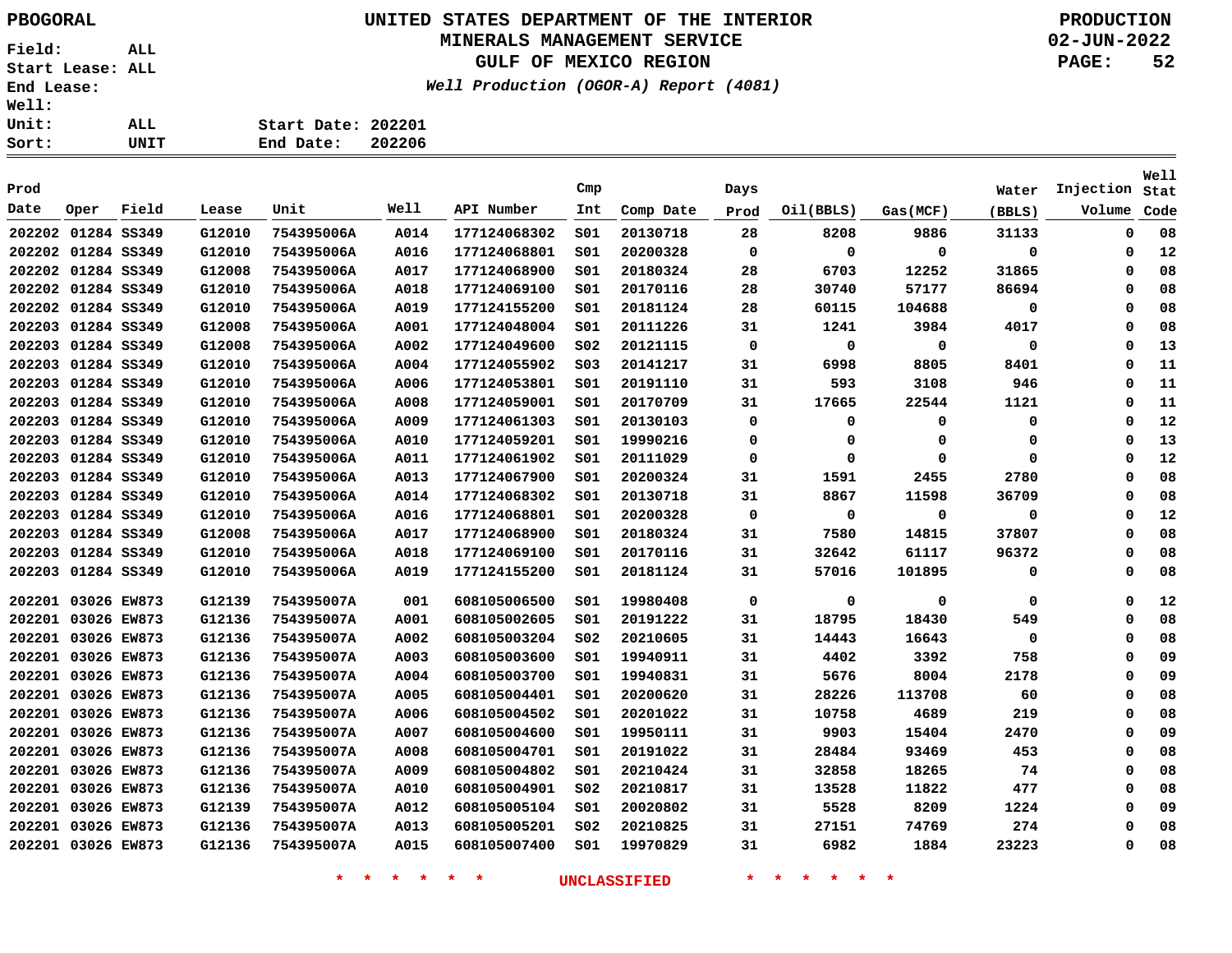## **UNITED STATES DEPARTMENT OF THE INTERIOR PBOGORAL PRODUCTION MINERALS MANAGEMENT SERVICE**

**GULF OF MEXICO REGION**

**Well Production (OGOR-A) Report (4081)**

**02-JUN-2022 PAGE: 53**

**Stat Injection**Volume Code

**Well**

| <b>Well:</b><br>Unit: |      | ALL   |               | Start Date: 202201 |        |                     |     |           |      |           |          |        |           |
|-----------------------|------|-------|---------------|--------------------|--------|---------------------|-----|-----------|------|-----------|----------|--------|-----------|
| Sort:                 |      | UNIT  |               | End Date:          | 202206 |                     |     |           |      |           |          |        |           |
| Prod                  |      |       |               |                    |        |                     | Cmp |           | Days |           |          | Water  | Injection |
| Date                  | Oper | Field | Lease         | Unit               | Well   | API Number          | Int | Comp Date | Prod | Oil(BBLS) | Gas(MCF) | (BBLS) | Volume    |
| 202201 03026 EW873    |      |       | G12136        | 754395007A         | A016   | 608105007500        | S01 | 19970813  | 31   | 15214     | 39993    | 437    |           |
| 202201 03026 EW873    |      |       | G12136        | 754395007A         | A017   | 608105008302        | S02 | 20180901  | 31   | 15109     | 15900    | 31051  |           |
| 202201 03026 EW873    |      |       | G12136        | 754395007A         | A018   | 608105008403        | S01 | 20181112  | 31   | 11870     | 10336    | 18180  |           |
| 202201 03026 EW873    |      |       | G12136        | 754395007A         | A019   | 608105008600        | S01 | 19980605  | 31   | 11331     | 4192     | 10588  |           |
| 202201 03026 EW873    |      |       | G12136        | 754395007A         | A020   | 608105007803        | S02 | 20171225  | 31   | 23235     | 44760    | 288    |           |
| 202201 03026 EW873    |      |       | G12136        | 754395007A         | A021   | 608105008802        | S01 | 20200214  | 31   | 8112      | 7082     | 6646   |           |
| 202201 03026 EWR73    |      |       | <b>C12136</b> | 754395007A         | ユハつつ   | <b>608105009203</b> | 901 | 20210203  | 31   | 56480     | 44658    | 2422   |           |

| 202201 03026 EW873 |  | G12136 | 754395007A | A016        | 608105007500 | S01             | 19970813 | 31 | 15214 | 39993  | 437         | 0 | 08 |
|--------------------|--|--------|------------|-------------|--------------|-----------------|----------|----|-------|--------|-------------|---|----|
| 202201 03026 EW873 |  | G12136 | 754395007A | A017        | 608105008302 | SO <sub>2</sub> | 20180901 | 31 | 15109 | 15900  | 31051       | 0 | 08 |
| 202201 03026 EW873 |  | G12136 | 754395007A | A018        | 608105008403 | S01             | 20181112 | 31 | 11870 | 10336  | 18180       | 0 | 08 |
| 202201 03026 EW873 |  | G12136 | 754395007A | A019        | 608105008600 | S01             | 19980605 | 31 | 11331 | 4192   | 10588       | 0 | 08 |
| 202201 03026 EW873 |  | G12136 | 754395007A | A020        | 608105007803 | S02             | 20171225 | 31 | 23235 | 44760  | 288         | 0 | 08 |
| 202201 03026 EW873 |  | G12136 | 754395007A | A021        | 608105008802 | S01             | 20200214 | 31 | 8112  | 7082   | 6646        | 0 | 08 |
| 202201 03026 EW873 |  | G12136 | 754395007A | A023        | 608105009203 | S01             | 20210203 | 31 | 56480 | 44658  | 2422        | 0 | 08 |
| 202201 03026 EW873 |  | G12136 | 754395007A | A025        | 608104015803 | S01             | 20190811 | 31 | 12889 | 20136  | 2929        | 0 | 08 |
| 202202 03026 EW873 |  | G12139 | 754395007A | 001         | 608105006500 | S01             | 19980408 | 0  | 0     | 0      | 0           | 0 | 12 |
| 202202 03026 EW873 |  | G12136 | 754395007A | A001        | 608105002605 | S01             | 20191222 | 28 | 18473 | 15265  | 966         | 0 | 08 |
| 202202 03026 EW873 |  | G12136 | 754395007A | A002        | 608105003204 | S02             | 20210605 | 28 | 19930 | 23113  | $\mathbf 0$ | 0 | 08 |
| 202202 03026 EW873 |  | G12136 | 754395007A | A003        | 608105003600 | S01             | 19940911 | 18 | 2483  | 1322   | 220         | 0 | 09 |
| 202202 03026 EW873 |  | G12136 | 754395007A | A004        | 608105003700 | S01             | 19940831 | 19 | 3286  | 7010   | 1046        | 0 | 09 |
| 202202 03026 EW873 |  | G12136 | 754395007A | A005        | 608105004401 | S01             | 20200620 | 28 | 27545 | 113199 | 100         | 0 | 08 |
| 202202 03026 EW873 |  | G12136 | 754395007A | <b>A006</b> | 608105004502 | S01             | 20201022 | 28 | 8231  | 2302   | 167         | 0 | 08 |
| 202202 03026 EW873 |  | G12136 | 754395007A | A007        | 608105004600 | S01             | 19950111 | 27 | 8277  | 11592  | 2055        | 0 | 09 |
| 202202 03026 EW873 |  | G12136 | 754395007A | A008        | 608105004701 | S01             | 20191022 | 28 | 25960 | 74198  | 140         | 0 | 08 |
| 202202 03026 EW873 |  | G12136 | 754395007A | A009        | 608105004802 | S01             | 20210424 | 28 | 28939 | 15955  | 42          | 0 | 08 |
| 202202 03026 EW873 |  | G12136 | 754395007A | A010        | 608105004901 | SO <sub>2</sub> | 20210817 | 28 | 11993 | 10820  | 329         | 0 | 08 |
| 202202 03026 EW873 |  | G12139 | 754395007A | A012        | 608105005104 | S01             | 20020802 | 19 | 3074  | 4440   | 383         | 0 | 09 |
| 202202 03026 EW873 |  | G12136 | 754395007A | A013        | 608105005201 | SO <sub>2</sub> | 20210825 | 28 | 23503 | 65169  | 65          | 0 | 08 |
| 202202 03026 EW873 |  | G12136 | 754395007A | A015        | 608105007400 | S01             | 19970829 | 14 | 1722  | 735    | 8902        | 0 | 08 |
| 202202 03026 EW873 |  | G12136 | 754395007A | A016        | 608105007500 | S01             | 19970813 | 28 | 13002 | 48795  | 366         | 0 | 08 |
| 202202 03026 EW873 |  | G12136 | 754395007A | <b>A017</b> | 608105008302 | SO <sub>2</sub> | 20180901 | 28 | 17702 | 14260  | 22360       | 0 | 08 |
| 202202 03026 EW873 |  | G12136 | 754395007A | A018        | 608105008403 | S01             | 20181112 | 28 | 10988 | 9425   | 16136       | 0 | 08 |
| 202202 03026 EW873 |  | G12136 | 754395007A | A019        | 608105008600 | S01             | 19980605 | 20 | 6840  | 2591   | 6516        | 0 | 08 |
| 202202 03026 EW873 |  | G12136 | 754395007A | A020        | 608105007803 | S02             | 20171225 | 28 | 20738 | 47678  | 208         | 0 | 08 |
| 202202 03026 EW873 |  | G12136 | 754395007A | A021        | 608105008802 | S01             | 20200214 | 27 | 8045  | 6341   | 5711        | 0 | 08 |
| 202202 03026 EW873 |  | G12136 | 754395007A | A023        | 608105009203 | S01             | 20210203 | 28 | 49890 | 36873  | 744         | 0 | 08 |
| 202202 03026 EW873 |  | G12136 | 754395007A | A025        | 608104015803 | 501             | 20190811 | 28 | 12066 | 19655  | 3331        | 0 | 08 |
| 202203 03026 EW873 |  | G12139 | 754395007A | 001         | 608105006500 | S01             | 19980408 | 0  | 0     | 0      | 0           | 0 | 12 |
| 202203 03026 EW873 |  | G12136 | 754395007A | A001        | 608105002605 | S01             | 20191222 | 29 | 17917 | 23442  | 753         | 0 | 08 |
| 202203 03026 EW873 |  | G12136 | 754395007A | <b>A002</b> | 608105003204 | S02             | 20210605 | 29 | 30270 | 33184  | 730         | 0 | 08 |
| 202203 03026 EW873 |  | G12136 | 754395007A | A003        | 608105003600 | S01             | 19940911 | 27 | 3273  | 1949   | 760         | 0 | 09 |
|                    |  |        |            |             |              |                 |          |    |       |        |             |   |    |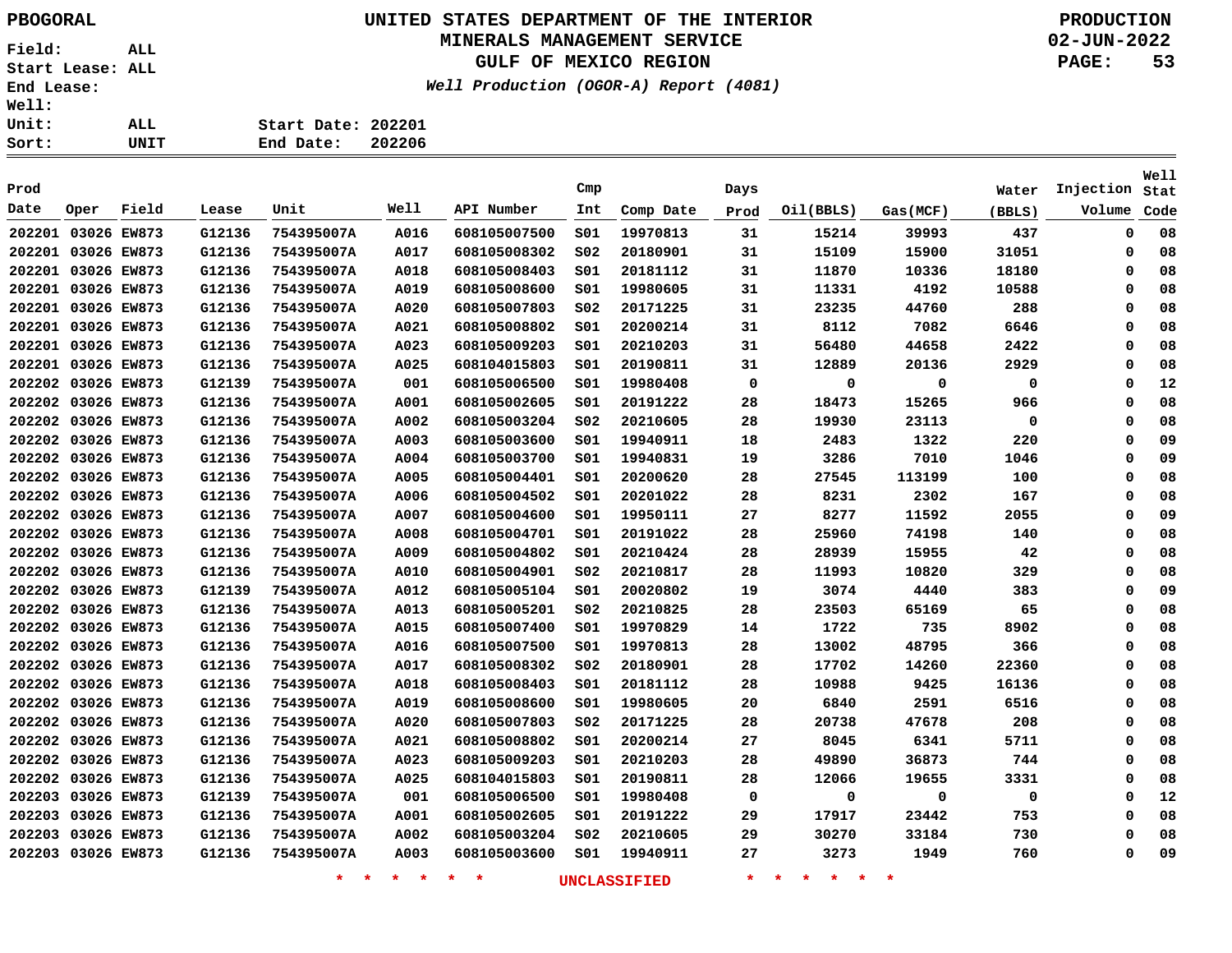## **UNITED STATES DEPARTMENT OF THE INTERIOR PBOGORAL PRODUCTION MINERALS MANAGEMENT SERVICE**

**GULF OF MEXICO REGION**

**Well Production (OGOR-A) Report (4081)**

**02-JUN-2022 PAGE: 54**

| Sort:        | UNIT | 202206<br>End Date: |
|--------------|------|---------------------|
| Unit:        | ALL  | Start Date: 202201  |
| <b>Well:</b> |      |                     |

|                    |             |             |        |            |      |              |                 |           |      |           |          |        |             | Well |
|--------------------|-------------|-------------|--------|------------|------|--------------|-----------------|-----------|------|-----------|----------|--------|-------------|------|
| Prod               |             |             |        |            |      |              | Cmp             |           | Days |           |          | Water  | Injection   | Stat |
| Date               | Oper        | Field       | Lease  | Unit       | Well | API Number   | Int             | Comp Date | Prod | Oil(BBLS) | Gas(MCF) | (BBLS) | Volume      | Code |
| 202203             | 03026 EW873 |             | G12136 | 754395007A | A004 | 608105003700 | 501             | 19940831  | 27   | 4747      | 2855     | 1352   | $\mathbf 0$ | 09   |
| 202203             | 03026 EW873 |             | G12136 | 754395007A | A005 | 608105004401 | S01             | 20200620  | 29   | 30207     | 100816   | 122    | $\Omega$    | 08   |
| 202203 03026 EW873 |             |             | G12136 | 754395007A | A006 | 608105004502 | 501             | 20201022  | 29   | 7339      | 2225     | 151    | 0           | 08   |
| 202203 03026 EW873 |             |             | G12136 | 754395007A | A007 | 608105004600 | 501             | 19950111  | 27   | 7806      | 9721     | 1967   | 0           | 09   |
| 202203             | 03026 EW873 |             | G12136 | 754395007A | A008 | 608105004701 | S01             | 20191022  | 29   | 25379     | 70295    | 946    | $\Omega$    | 08   |
| 202203 03026 EW873 |             |             | G12136 | 754395007A | A009 | 608105004802 | S01             | 20210424  | 29   | 29812     | 15539    | 60     | 0           | 08   |
| 202203 03026 EW873 |             |             | G12136 | 754395007A | A010 | 608105004901 | SO <sub>2</sub> | 20210817  | 29   | 11314     | 10811    | 710    | $\Omega$    | 08   |
| 202203             | 03026 EW873 |             | G12139 | 754395007A | A012 | 608105005104 | SO1             | 20020802  | 27   | 2535      | 1742     | 639    | $\Omega$    | 09   |
| 202203             | 03026 EW873 |             | G12136 | 754395007A | A013 | 608105005201 | SO <sub>2</sub> | 20210825  | 29   | 22115     | 63217    | 199    | $\Omega$    | 08   |
| 202203             | 03026 EW873 |             | G12136 | 754395007A | A015 | 608105007400 | S01             | 19970829  | 27   | 3924      | 1543     | 18020  | $\Omega$    | 08   |
| 202203 03026 EW873 |             |             | G12136 | 754395007A | A016 | 608105007500 | SO1             | 19970813  | 29   | 12407     | 47004    | 651    | $\Omega$    | 08   |
| 202203             | 03026 EW873 |             | G12136 | 754395007A | A017 | 608105008302 | SO <sub>2</sub> | 20180901  | 29   | 13928     | 12870    | 26682  | $\Omega$    | 08   |
| 202203             | 03026 EW873 |             | G12136 | 754395007A | A018 | 608105008403 | 501             | 20181112  | 29   | 8853      | 8668     | 19233  | 0           | 08   |
| 202203             | 03026 EW873 |             | G12136 | 754395007A | A019 | 608105008600 | 501             | 19980605  | 28   | 6825      | 3383     | 9499   | $\Omega$    | 08   |
| 202203             | 03026 EW873 |             | G12136 | 754395007A | A020 | 608105007803 | S02             | 20171225  | 29   | 20402     | 50960    | 442    | $\Omega$    | 08   |
| 202203             | 03026 EW873 |             | G12136 | 754395007A | A021 | 608105008802 | SO1             | 20220327  | 29   | 9402      | 8775     | 6309   | $\Omega$    | 08   |
| 202203             | 03026 EW873 |             | G12136 | 754395007A | A023 | 608105009203 | 501             | 20210203  | 29   | 50216     | 36873    | 1827   | $\Omega$    | 08   |
| 202203             | 03026 EW873 |             | G12136 | 754395007A | A025 | 608104015803 | S01             | 20190811  | 25   | 8231      | 12704    | 1577   | $\Omega$    | 08   |
| 202201 03151 MO916 |             |             | G05753 | 754395008B | A002 | 608154007100 | SO1             | 19911207  | 0    | 0         | 0        | 0      | 0           | 13   |
| 202202 03151 MO916 |             |             | G05753 | 754395008B | A002 | 608154007100 | S01             | 19911207  | 0    | 0         | 0        | 0      | 0           | 13   |
| 202203 03151 MO916 |             |             | G05753 | 754395008B | A002 | 608154007100 | 501             | 19911207  | 0    | 0         | 0        | 0      | $\Omega$    | 13   |
| 202201 03151 MO916 |             |             | G05754 | 754395008C | A002 | 608154007501 | s01             | 19931202  | 31   | 0         | 41129    | 725    | $\Omega$    | 11   |
| 202202 03151 MO916 |             |             | G05754 | 754395008C | A002 | 608154007501 | SO1             | 19931202  | 28   | 0         | 33889    | 577    | $\Omega$    | 11   |
| 202203             | 03151 MO916 |             | G05754 | 754395008C | A002 | 608154007501 | SO1             | 19931202  | 12   | 0         | 13014    | 259    | $\Omega$    | 11   |
| 202201 03151 MO961 |             |             | G05761 | 754395008D | 002  | 608154008600 | SO1             | 19960725  | 28   | 0         | 172936   | 1927   | $\Omega$    | 11   |
| 202202 03151 MO961 |             |             | G05761 | 754395008D | 002  | 608154008600 | 501             | 19960725  | 28   | $\Omega$  | 184371   | 1832   | 0           | 11   |
| 202203             |             | 03151 MO961 | G05761 | 754395008D | 002  | 608154008600 | 501             | 19960725  | 31   | 0         | 194695   | 2149   | $\mathbf 0$ | 11   |
| 202201 03026 GC158 |             |             | G07995 | 754395014A | A001 | 608114026204 | SO1             | 20141218  | 31   | 21476     | 27299    | 9151   | $\Omega$    | 08   |
| 202201 03026 GC158 |             |             | G07995 | 754395014A | A002 | 608114026301 | S02             | 20200212  | 31   | 26519     | 27004    | 433    | $\Omega$    | 08   |
| 202201 03026 GC158 |             |             | G07998 | 754395014A | A003 | 608114026401 | SO <sub>3</sub> | 20171002  | 31   | 13468     | 14295    | 101    | 0           | 08   |
| 202201 03026 GC158 |             |             | G07998 | 754395014A | A004 | 608114026508 | SO1             | 20191006  | 31   | 20092     | 8517     | 27405  | $\Omega$    | 08   |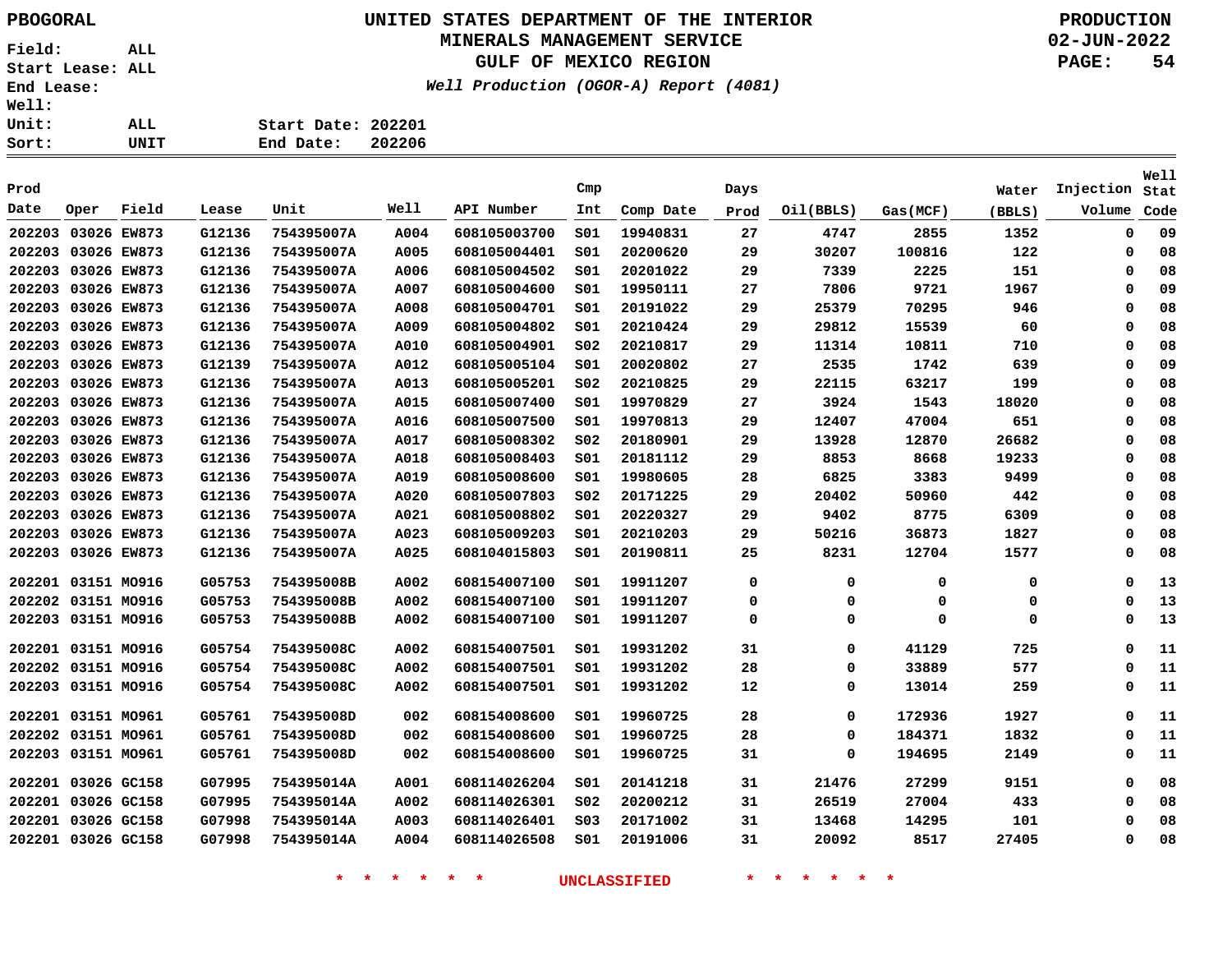## **UNITED STATES DEPARTMENT OF THE INTERIOR PBOGORAL PRODUCTION MINERALS MANAGEMENT SERVICE**

### **GULF OF MEXICO REGION**

**Well Production (OGOR-A) Report (4081)**

**02-JUN-2022 PAGE: 55**

| Sort:        | UNIT | End Date:          | 202206 |  |
|--------------|------|--------------------|--------|--|
| <b>Unit:</b> | ALL  | Start Date: 202201 |        |  |
| <b>Well:</b> |      |                    |        |  |

| Prod               |             |             |        |            |              |              | Cmp             |           | Days        |             |             | Water  | Injection   | <b>Well</b><br>Stat |
|--------------------|-------------|-------------|--------|------------|--------------|--------------|-----------------|-----------|-------------|-------------|-------------|--------|-------------|---------------------|
| Date               | Oper        | Field       | Lease  | Unit       | Well         | API Number   | Int             | Comp Date | Prod        | Oil(BBLS)   | Gas(MCF)    | (BBLS) | Volume      | Code                |
| 202201 03026 GC158 |             |             | G07995 | 754395014A | A005         | 608114026605 | SO <sub>3</sub> | 20191209  | 31          | 1808        | 5108        | 46781  | 0           | 08                  |
| 202201 03026 GC158 |             |             | G07995 | 754395014A | A006         | 608114026703 | SO1             | 20180328  | $\mathbf 0$ | 0           | $\mathbf 0$ | 0      | $\mathbf 0$ | 12                  |
| 202201 03026 GC158 |             |             | G07998 | 754395014A | A007         | 608114026807 | SO <sub>2</sub> | 20180811  | 31          | 7716        | 5797        | 85     | 0           | 08                  |
| 202201 03026 GC158 |             |             | G07998 | 754395014A | A008         | 608114026903 | SO <sub>2</sub> | 20171028  | 31          | 18546       | 19175       | 262    | $\Omega$    | 08                  |
| 202202 03026 GC158 |             |             | G07995 | 754395014A | A001         | 608114026204 | SO1             | 20141218  | 24          | 15423       | 24765       | 5924   | $\Omega$    | 08                  |
| 202202 03026 GC158 |             |             | G07995 | 754395014A | A002         | 608114026301 | SO <sub>2</sub> | 20200212  | 28          | 19419       | 29816       | 518    | $\Omega$    | 08                  |
| 202202 03026 GC158 |             |             | G07998 | 754395014A | A003         | 608114026401 | SO <sub>3</sub> | 20171002  | 28          | 11583       | 17375       | 117    | 0           | 08                  |
| 202202 03026 GC158 |             |             | G07998 | 754395014A | A004         | 608114026508 | SO1             | 20191006  | 28          | 19852       | 10253       | 21536  | $\Omega$    | 08                  |
| 202202 03026 GC158 |             |             | G07995 | 754395014A | A005         | 608114026605 | SO <sub>3</sub> | 20191209  | 28          | 1589        | 5089        | 42100  | 0           | 08                  |
| 202202 03026 GC158 |             |             | G07995 | 754395014A | A006         | 608114026703 | SO1             | 20180328  | $\mathbf 0$ | 0           | 0           | 0      | $\Omega$    | 12                  |
| 202202             | 03026 GC158 |             | G07998 | 754395014A | A007         | 608114026807 | SO <sub>2</sub> | 20180811  | 28          | 6287        | 6342        | 90     | $\Omega$    | 08                  |
| 202202             | 03026 GC158 |             | G07998 | 754395014A | A008         | 608114026903 | SO <sub>2</sub> | 20171028  | 28          | 14083       | 19949       | 192    | 0           | 08                  |
| 202203             | 03026 GC158 |             | G07995 | 754395014A | A001         | 608114026204 | SO1             | 20141218  | 28          | 21267       | 33368       | 7950   | 0           | 08                  |
| 202203             | 03026 GC158 |             | G07995 | 754395014A | A002         | 608114026301 | SO <sub>2</sub> | 20200212  | 31          | 17031       | 25137       | 469    | 0           | 08                  |
| 202203             | 03026 GC158 |             | G07998 | 754395014A | A003         | 608114026401 | SO <sub>3</sub> | 20171002  | 31          | 10412       | 15552       | 75     | 0           | 08                  |
| 202203             | 03026 GC158 |             | G07998 | 754395014A | A004         | 608114026508 | SO1             | 20191006  | 31          | 19770       | 12455       | 21601  | 0           | 08                  |
| 202203             | 03026 GC158 |             | G07995 | 754395014A | A005         | 608114026605 | SO <sub>3</sub> | 20191209  | 31          | 949         | 4813        | 45911  | 0           | 08                  |
| 202203             | 03026 GC158 |             | G07995 | 754395014A | A006         | 608114026703 | SO1             | 20180328  | 0           | $\Omega$    | 0           | 0      | 0           | 12                  |
| 202203             | 03026 GC158 |             | G07998 | 754395014A | A007         | 608114026807 | SO <sub>2</sub> | 20180811  | 31          | 6303        | 6174        | 93     | $\Omega$    | 08                  |
| 202203             | 03026 GC158 |             | G07998 | 754395014A | A008         | 608114026903 | SO <sub>2</sub> | 20171028  | 31          | 14125       | 20910       | 364    | $\Omega$    | 08                  |
| 202201 00162 GC254 |             |             | G08010 | 754395015A | 001          | 608114025104 | SO1             | 20040326  | 0           | 0           | 0           | 0      | 0           | 12                  |
| 202201 00162 GC254 |             |             | G07049 | 754395015A | 004          | 608115008305 | SO1             | 20040813  | $\mathbf 0$ | 0           | $\Omega$    | 0      | 0           | 12                  |
| 202201 00162 GC254 |             |             | G07049 | 754395015A | 005          | 608115009001 | SO1             | 20000816  | 31          | 23574       | 31321       | 35203  | 0           | 09                  |
| 202201 00162 GC254 |             |             | G07049 | 754395015A | <b>SS003</b> | 608115008003 | SO <sub>2</sub> | 20121007  | 31          | 23782       | 44207       | 29879  | 0           | 08                  |
| 202201 00162 GC254 |             |             | G08010 | 754395015A | <b>SS006</b> | 608115009402 | SO1             | 20120916  | 3           | 1382        | 1370        | 4131   | Ω           | 09                  |
| 202202             | 00162 GC254 |             | G08010 | 754395015A | 001          | 608114025104 | SO1             | 20040326  | $\Omega$    | $\mathbf 0$ | 0           | 0      | $\Omega$    | 12                  |
| 202202             | 00162 GC254 |             | G07049 | 754395015A | 004          | 608115008305 | SO1             | 20040813  | 0           | $\Omega$    | 0           | 0      | 0           | 12                  |
| 202202 00162 GC254 |             |             | G07049 | 754395015A | 005          | 608115009001 | SO1             | 20000816  | 28          | 27014       | 31600       | 32431  | 0           | 09                  |
| 202202 00162 GC254 |             |             | G07049 | 754395015A | <b>SS003</b> | 608115008003 | SO <sub>2</sub> | 20121007  | 28          | 21900       | 44469       | 27195  | $\Omega$    | 08                  |
| 202202 00162 GC254 |             |             | G08010 | 754395015A | <b>SS006</b> | 608115009402 | SO1             | 20120916  | 28          | 19814       | 20502       | 40998  | 0           | 09                  |
| 202203             | 00162 GC254 |             | G08010 | 754395015A | 001          | 608114025104 | SO1             | 20040326  | 0           | 0           | 0           | 0      | 0           | 12                  |
| 202203             |             | 00162 GC254 | G07049 | 754395015A | 004          | 608115008305 | SO1             | 20040813  | 0           | 0           | 0           | 0      | $\Omega$    | 12                  |
| 202203 00162 GC254 |             |             | G07049 | 754395015A | 005          | 608115009001 | SO1             | 20000816  | 31          | 28353       | 40005       | 35392  | 0           | 09                  |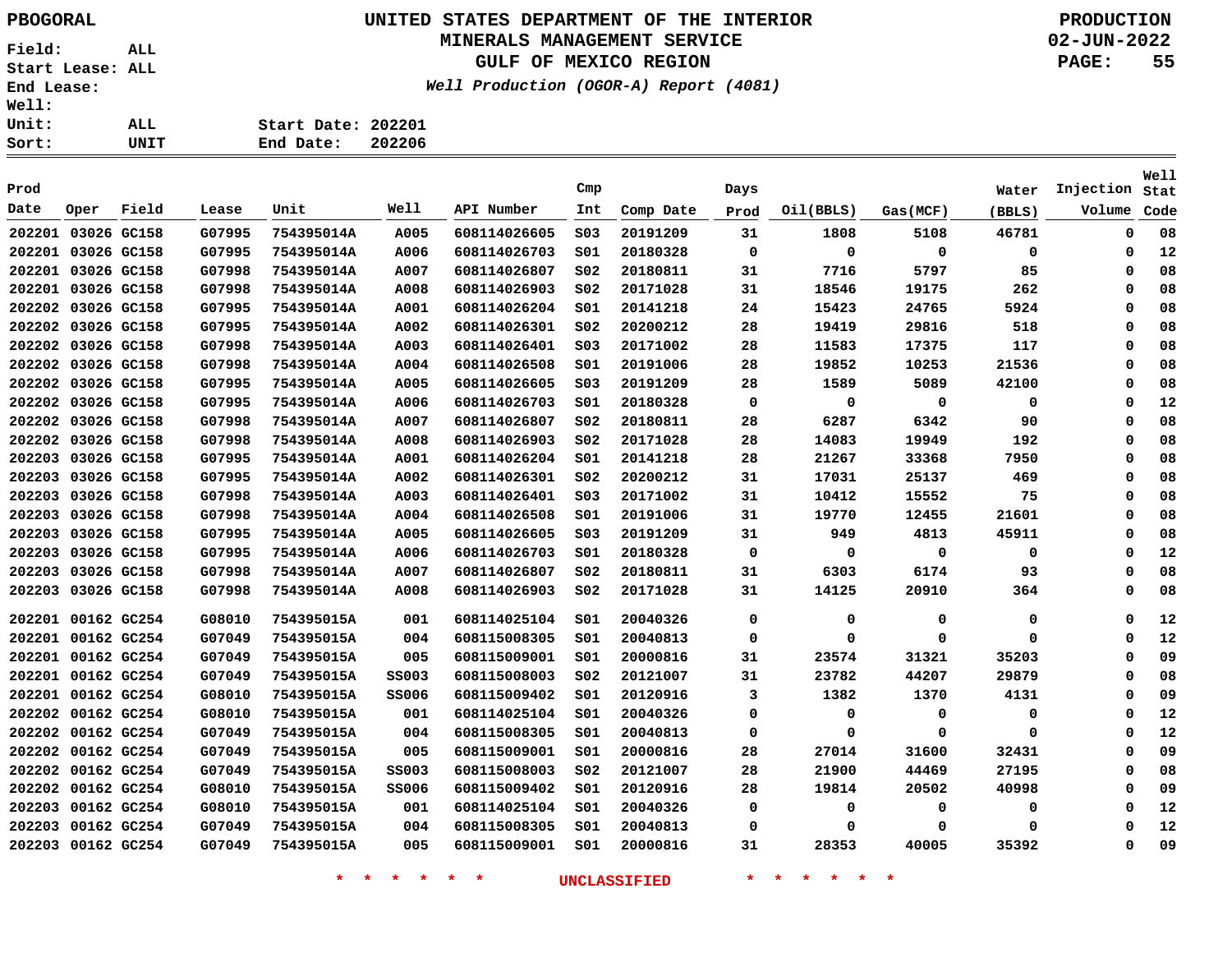## **UNITED STATES DEPARTMENT OF THE INTERIOR PBOGORAL PRODUCTION MINERALS MANAGEMENT SERVICE**

## **GULF OF MEXICO REGION**

**Well Production (OGOR-A) Report (4081)**

**02-JUN-2022 PAGE: 56**

| <b>Well:</b> |      |                    |        |
|--------------|------|--------------------|--------|
| <b>Unit:</b> | ALL. | Start Date: 202201 |        |
| Sort:        | UNIT | End Date:          | 202206 |

|        |                    |       |        |            |              |              |                 |           |      |           |          |          |           | <b>Well</b> |
|--------|--------------------|-------|--------|------------|--------------|--------------|-----------------|-----------|------|-----------|----------|----------|-----------|-------------|
| Prod   |                    |       |        |            |              |              | Cmp             |           | Days |           |          | Water    | Injection | Stat        |
| Date   | Oper               | Field | Lease  | Unit       | Well         | API Number   | Int             | Comp Date | Prod | Oil(BBLS) | Gas(MCF) | (BBLS)   | Volume    | Code        |
|        | 202203 00162 GC254 |       | G07049 | 754395015A | <b>SS003</b> | 608115008003 | SO <sub>2</sub> | 20121007  | 31   | 23306     | 46538    | 29772    | 0         | 08          |
|        | 202203 00162 GC254 |       | G08010 | 754395015A | <b>SS006</b> | 608115009402 | SO1             | 20120916  | 30   | 17181     | 27033    | 32436    | 0         | 09          |
|        | 202202 00689 MC935 |       | G07975 | 754395016A | A001         | 608174083501 | SO <sub>2</sub> | 20180416  | 28   | 33275     | 38237    | 26011    | 0         | 08          |
|        | 202202 00689 MC935 |       | G07975 | 754395016A | A002         | 608174083601 | SO1             | 20000310  | 0    | 0         | 0        | 0        | 0         | 12          |
|        | 202202 00689 MC935 |       | G07976 | 754395016A | A006         | 608174107301 | SO1             | 20191017  | 28   | 30198     | 22228    | 80944    | 0         | 08          |
|        | 202202 00689 MC935 |       | G07976 | 754395016A | A007         | 608174119600 | SO1             | 20120516  | 18   | 9324      | 8418     | 0        | 0         | 08          |
|        | 202202 00689 MC935 |       | G07975 | 754395016A | A008         | 608174126800 | SO1             | 20140221  | 28   | 46974     | 33534    | 23581    | 0         | 08          |
| 202202 | 00689 MC935        |       | G07976 | 754395016A | A009         | 608174128102 | SO1             | 20140709  | 0    | 0         | 0        | 0        | 0         | 12          |
| 202203 | 00689 MC935        |       | G07975 | 754395016A | A001         | 608174083501 | SO <sub>2</sub> | 20180416  | 29   | 26288     | 45790    | 24648    | 0         | 08          |
| 202203 | 00689 MC935        |       | G07975 | 754395016A | A002         | 608174083601 | SO1             | 20000310  | 0    | 0         | 0        | 0        | 0         | 12          |
| 202203 | 00689 MC935        |       | G07976 | 754395016A | A006         | 608174107301 | SO1             | 20191017  | 29   | 25047     | 18238    | 75854    | 0         | 08          |
| 202203 | 00689 MC935        |       | G07976 | 754395016A | A007         | 608174119600 | SO1             | 20120516  | 0    | 0         | 0        | 0        | 0         | 12          |
| 202203 | 00689 MC935        |       | G07975 | 754395016A | A008         | 608174126800 | SO1             | 20140221  | 29   | 36813     | 26117    | 18334    | 0         | 08          |
|        | 202203 00689 MC935 |       | G07976 | 754395016A | A009         | 608174128102 | SO1             | 20140709  | 0    | 0         | 0        | 0        | 0         | 12          |
| 202201 | 00981 MC084        |       | G10977 | 754396002A | 003          | 608174114500 | SO1             | 20081202  | 31   | 180961    | 155701   | 8903     | 0         | 09          |
| 202201 | 00981 MC084        |       | G08484 | 754396002A | <b>SS001</b> | 608174096500 | SO1             | 20030205  | 27   | 35579     | 39529    | 42024    | 0         | 09          |
| 202201 | 00981 MC084        |       | G08797 | 754396002A | <b>SS002</b> | 608174090100 | SO1             | 20010615  | 0    | 0         | 0        | 0        | 0         | 12          |
|        | 202201 00981 MC084 |       | G08797 | 754396002A | <b>SS003</b> | 608174090801 | SO1             | 20010513  | 0    | 0         | 0        | $\Omega$ | 0         | 12          |
|        | 202201 00981 MC084 |       | G10977 | 754396002A | <b>SS004</b> | 608174131600 | SO1             | 20160113  | 0    | 0         | 0        | $\Omega$ | 0         | 12          |
| 202201 | 00981 MC084        |       | G08484 | 754396002A | <b>SS005</b> | 608174129401 | SO1             | 20150423  | 31   | 80377     | 130671   | $\Omega$ | 0         | 09          |
| 202201 | 00981 MC084        |       | G08484 | 754396002A | <b>SS008</b> | 608174136200 | SO1             | 20171115  | 31   | 228380    | 278855   | $\Omega$ | 0         | 09          |
| 202202 | 00981 MC084        |       | G10977 | 754396002A | 003          | 608174114500 | SO1             | 20081202  | 28   | 180821    | 155563   | 10366    | 0         | 09          |
|        | 202202 00981 MC084 |       | G08484 | 754396002A | <b>SS001</b> | 608174096500 | SO1             | 20030205  | 28   | 28717     | 33456    | 35262    | 0         | 09          |
|        | 202202 00981 MC084 |       | G08797 | 754396002A | <b>SS002</b> | 608174090100 | SO1             | 20010615  | 0    | 0         | 0        | 0        | 0         | 12          |
|        | 202202 00981 MC084 |       | G08797 | 754396002A | <b>SS003</b> | 608174090801 | SO1             | 20010513  | 0    | 0         | 0        | 0        | 0         | 12          |
|        | 202202 00981 MC084 |       | G10977 | 754396002A | <b>SS004</b> | 608174131600 | SO1             | 20160113  | 0    | 0         | $\Omega$ | $\Omega$ | 0         | 12          |
|        | 202202 00981 MC084 |       | G08484 | 754396002A | <b>SS005</b> | 608174129401 | SO1             | 20150423  | 28   | 74123     | 140679   | $\Omega$ | 0         | 09          |
|        | 202202 00981 MC084 |       | G08484 | 754396002A | <b>SS008</b> | 608174136200 | SO1             | 20171115  | 28   | 210734    | 277470   | $\Omega$ | 0         | 09          |
| 202203 | 00981 MC084        |       | G10977 | 754396002A | 003          | 608174114500 | SO1             | 20081202  | 31   | 206218    | 185613   | 14187    | 0         | 09          |
|        | 202203 00981 MC084 |       | G08484 | 754396002A | <b>SS001</b> | 608174096500 | SO1             | 20030205  | 22   | 33295     | 40426    | 39802    | 0         | 09          |
| 202203 | 00981 MC084        |       | G08797 | 754396002A | <b>SS002</b> | 608174090100 | SO1             | 20010615  | 0    | 0         | 0        | 0        | 0         | 12          |
|        | 202203 00981 MC084 |       | G08797 | 754396002A | SS003        | 608174090801 | SO1             | 20010513  | 2    | 208       | 387      | 79       | 0         | 08          |
|        |                    |       |        |            |              |              |                 |           |      |           |          |          |           |             |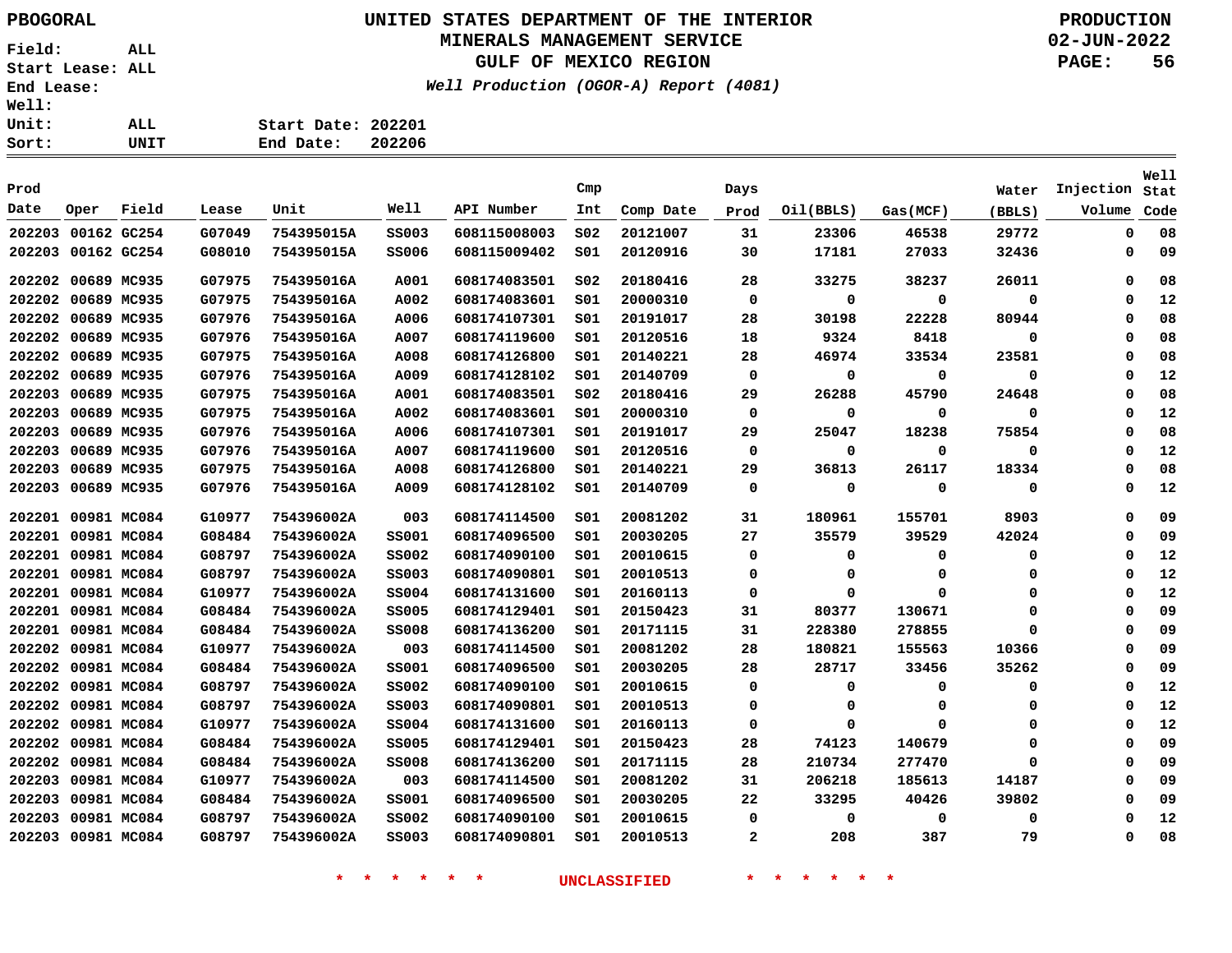# **UNITED STATES DEPARTMENT OF THE INTERIOR PBOGORAL PRODUCTION**

## **MINERALS MANAGEMENT SERVICE**

**GULF OF MEXICO REGION**

**Well Production (OGOR-A) Report (4081)**

**02-JUN-2022 PAGE: 57**

**Start Date: 202201 End Date: 202206**

| Prod               |             |             |        |            |              |              | Cmp              |           | Days         |             |             | Water    | Injection | <b>Well</b><br>Stat |
|--------------------|-------------|-------------|--------|------------|--------------|--------------|------------------|-----------|--------------|-------------|-------------|----------|-----------|---------------------|
| Date               | Oper        | Field       | Lease  | Unit       | Well         | API Number   | Int              | Comp Date | Prod         | Oil(BBLS)   | Gas(MCF)    | (BBLS)   | Volume    | Code                |
| 202203             |             | 00981 MC084 | G10977 | 754396002A | <b>SS004</b> | 608174131600 | SO1              | 20160113  | 0            | 0           | $\mathbf 0$ | 0        | 0         | 12                  |
| 202203             |             | 00981 MC084 | G08484 | 754396002A | <b>SS005</b> | 608174129401 | SO1              | 20150423  | 31           | 59236       | 110467      | 0        | 0         | 09                  |
| 202203             | 00981 MC084 |             | G08484 | 754396002A | <b>SS008</b> | 608174136200 | S01              | 20171115  | 31           | 221443      | 290703      | 0        | 0         | 09                  |
| 202204 00981 MC084 |             |             | G10977 | 754396002A | 003          | 608174114500 | SO1              | 20081202  | 30           | 166403      | 159074      | 8973     | 0         | 09                  |
| 202204 00981 MC084 |             |             | G08484 | 754396002A | <b>SS001</b> | 608174096500 | SO1              | 20030205  | 30           | 65466       | 80469       | 78194    | 0         | 09                  |
| 202204 00981 MC084 |             |             | G08797 | 754396002A | <b>SS002</b> | 608174090100 | SO1              | 20010615  | 0            | 0           | 0           | 0        | 0         | 12                  |
| 202204 00981 MC084 |             |             | G08797 | 754396002A | <b>SS003</b> | 608174090801 | SO1              | 20010513  | 0            | 0           | $\Omega$    | 0        | 0         | 12                  |
| 202204 00981 MC084 |             |             | G10977 | 754396002A | <b>SS004</b> | 608174131600 | SO1              | 20160113  | 0            | 0           | $\Omega$    | 0        | 0         | 12                  |
| 202204 00981 MC084 |             |             | G08484 | 754396002A | <b>SS005</b> | 608174129401 | SO1              | 20150423  | 30           | 39265       | 61461       | 0        | 0         | 09                  |
| 202204 00981 MC084 |             |             | G08484 | 754396002A | <b>SS008</b> | 608174136200 | SO1              | 20171115  | 30           | 199358      | 256124      | 0        | $\Omega$  | 09                  |
| 202201 00981 VK915 |             |             | G06894 | 754396011A | A005         | 608164029600 | SO1              | 20010526  | 31           | 19166       | 24679       | 63520    | 0         | 09                  |
| 202201             |             | 00981 VK915 | G06894 | 754396011A | <b>SS002</b> | 608164040200 | SO1              | 20020417  | $\mathbf 0$  | 0           | 0           | 0        | $\Omega$  | 12                  |
| 202202             | 00981 VK915 |             | G06894 | 754396011A | A005         | 608164029600 | SO1              | 20010526  | 27           | 17479       | 22615       | 63305    | $\Omega$  | 09                  |
| 202202             | 00981 VK915 |             | G06894 | 754396011A | <b>SS002</b> | 608164040200 | S01              | 20020417  | 0            | 0           | 0           | 0        | $\Omega$  | 12                  |
| 202203             | 00981 VK915 |             | G06894 | 754396011A | A005         | 608164029600 | S01              | 20010526  | 31           | 21540       | 28778       | 80391    | $\Omega$  | 09                  |
| 202203             | 00981 VK915 |             | G06894 | 754396011A | <b>SS002</b> | 608164040200 | SO1              | 20020417  | $\mathbf 0$  | $\mathbf 0$ | $\Omega$    | 0        | $\Omega$  | 12                  |
| 202204 00981 VK915 |             |             | G06894 | 754396011A | A005         | 608164029600 | 501              | 20010526  | 29           | 18734       | 24415       | 71910    | $\Omega$  | 09                  |
| 202204 00981 VK915 |             |             | G06894 | 754396011A | <b>SS002</b> | 608164040200 | 501              | 20020417  | 0            | 0           | 0           | 0        | $\Omega$  | 12                  |
| 202201 01284 EW910 |             |             | G13079 | 754396015A | A001         | 608105006300 | D01              | 19981217  | 31           | 0           | 4069        | 30742    | $\Omega$  | 08                  |
| 202201 01284 EW910 |             |             | G13079 | 754396015A | A001D        | 608105006300 | D02              | 19981217  | 11           | 0           | 1410        | 2065     | 0         | 08                  |
| 202201 01284 EW910 |             |             | G13079 | 754396015A | A002         | 608105007100 | D <sub>05</sub>  | 20170617  | 31           | 330         | 2685        | 0        | 0         | 08                  |
| 202201 01284 EW910 |             |             | G13079 | 754396015A | A002         | 608105007100 | D04              | 20170629  | $\mathbf 0$  | 0           | 0           | $\Omega$ | $\Omega$  | 12                  |
| 202202 01284 EW910 |             |             | G13079 | 754396015A | A001         | 608105006300 | D01              | 19981217  | 28           | 0           | 3696        | 28900    | 0         | 08                  |
| 202202 01284 EW910 |             |             | G13079 | 754396015A | A001D        | 608105006300 | D02              | 19981217  | $\mathbf 0$  | 0           | $\Omega$    | 0        | 0         | 12                  |
| 202202 01284 EW910 |             |             | G13079 | 754396015A | A002         | 608105007100 | <b>D05</b>       | 20170617  | 28           | 555         | 2431        | 0        | 0         | 08                  |
| 202202 01284 EW910 |             |             | G13079 | 754396015A | A002         | 608105007100 | D04              | 20170629  | 0            | 0           | 0           | 0        | 0         | 12                  |
| 202203             | 01284 EW910 |             | G13079 | 754396015A | A001         | 608105006300 | D01              | 19981217  | 25           | 552         | 3891        | 30702    | $\Omega$  | 08                  |
| 202203             | 01284 EW910 |             | G13079 | 754396015A | A001D        | 608105006300 | D <sub>0</sub> 2 | 19981217  | $\mathbf 0$  | $\mathbf 0$ | $\mathbf 0$ | 0        | 0         | 12                  |
| 202203             | 01284 EW910 |             | G13079 | 754396015A | A002         | 608105007100 | D <sub>05</sub>  | 20170617  | 25           | 551         | 2100        | 0        | 0         | 08                  |
| 202203             | 01284 EW910 |             | G13079 | 754396015A | A002         | 608105007100 | D04              | 20170629  | 0            | 0           | 0           | 0        | 0         | 12                  |
| 202201 02481 MC522 |             |             | G08823 | 754397006A | F002         | 608174085802 | 501              | 20021231  | $\mathbf{2}$ | 276         | 12661       | 8        | $\Omega$  | 08                  |
| 202201 02481 MC522 |             |             | G08823 | 754397006A | F004         | 608174097000 | SO1              | 20021216  | 0            | 0           | 0           | 0        | 0         | 12                  |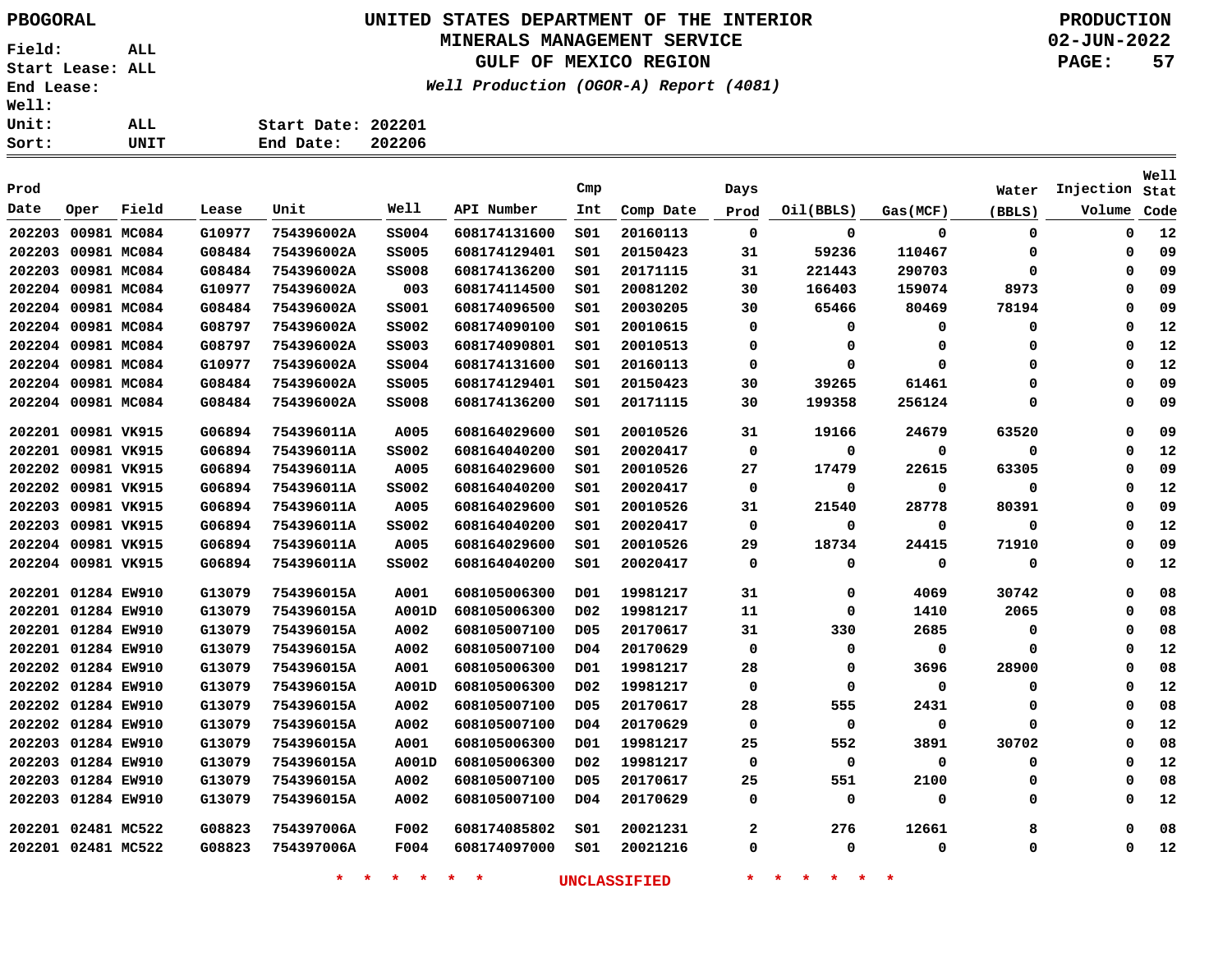**Field: ALL Start Lease: ALL End Lease: Well: Uni**  $\frac{\text{Sor}}{ }$ 

## **UNITED STATES DEPARTMENT OF THE INTERIOR PBOGORAL PRODUCTION MINERALS MANAGEMENT SERVICE**

**GULF OF MEXICO REGION**

**Well Production (OGOR-A) Report (4081)**

**02-JUN-2022 PAGE: 58**

| :t: | UNIT | 202206<br>End Date: |  |
|-----|------|---------------------|--|
| Lt: | ALL  | Start Date: 202201  |  |
| Ll: |      |                     |  |

| Prod               |             |             |        |            |             |              | Cmp              |           | Days        |             |             | Water  | Injection | Well<br>Stat |
|--------------------|-------------|-------------|--------|------------|-------------|--------------|------------------|-----------|-------------|-------------|-------------|--------|-----------|--------------|
| Date               | Oper        | Field       | Lease  | Unit       | Well        | API Number   | Int              | Comp Date | Prod        | Oil(BBLS)   | Gas(MCF)    | (BBLS) | Volume    | Code         |
| 202201             | 02481 MC522 |             | G08831 | 754397006A | <b>F005</b> | 608174110000 | SO1              | 20080502  | 26          | 127268      | 212770      | 140982 | 0         | 08           |
| 202201 02481 MC522 |             |             | G08823 | 754397006A | F006        | 608174110100 | SO1              | 20070726  | $\mathbf 0$ | $\mathbf 0$ | 0           | 0      | 0         | 12           |
| 202201 02481 MC522 |             |             | G09821 | 754397006A | H001        | 608174054601 | s01              | 20020701  | 20          | 43926       | 38974       | 646    | $\Omega$  | 08           |
| 202201 02481 MC522 |             |             | G09821 | 754397006A | HH002       | 608174116600 | S01              | 20090802  | 20          | 50713       | 43898       | 12249  | 0         | 08           |
| 202202 02481 MC522 |             |             | G08823 | 754397006A | F002        | 608174085802 | S01              | 20021231  | 0           | 0           | 0           | 0      | 0         | 12           |
| 202202 02481 MC522 |             |             | G08823 | 754397006A | F004        | 608174097000 | s01              | 20021216  | 0           | $\mathbf 0$ | $\mathbf 0$ | 0      | $\Omega$  | 12           |
| 202202 02481 MC522 |             |             | G08831 | 754397006A | F005        | 608174110000 | SO1              | 20080502  | 18          | 91466       | 138110      | 93553  | 0         | 08           |
| 202202 02481 MC522 |             |             | G08823 | 754397006A | F006        | 608174110100 | SO1              | 20070726  | 0           | 0           | 0           | 0      | 0         | 12           |
| 202202 02481 MC522 |             |             | G09821 | 754397006A | H001        | 608174054601 | S01              | 20020701  | 5           | 3971        | 11541       | 203    | 0         | 08           |
| 202202 02481 MC522 |             |             | G09821 | 754397006A | HH002       | 608174116600 | SO1              | 20090802  | 5           | 3886        | 11019       | 3258   | 0         | 08           |
| 202203             |             | 02481 MC522 | G08823 | 754397006A | F002        | 608174085802 | SO1              | 20021231  | 0           | 0           | 0           | 0      | $\Omega$  | 12           |
| 202203             | 02481 MC522 |             | G08823 | 754397006A | F004        | 608174097000 | 501              | 20021216  | 0           | 0           | $\mathbf 0$ | 0      | $\Omega$  | 12           |
| 202203             | 02481 MC522 |             | G08831 | 754397006A | F005        | 608174110000 | S01              | 20080502  | 29          | 116808      | 160765      | 153599 | $\Omega$  | 08           |
| 202203             |             | 02481 MC522 | G08823 | 754397006A | <b>F006</b> | 608174110100 | SO1              | 20070726  | 0           | 0           | 0           | 0      | $\Omega$  | 12           |
| 202203             | 02481 MC522 |             | G09821 | 754397006A | H001        | 608174054601 | SO1              | 20020701  | 20          | 56419       | 40632       | 586    | 0         | 08           |
| 202203             | 02481 MC522 |             | G09821 | 754397006A | HH002       | 608174116600 | SO1              | 20090802  | 20          | 74659       | 52440       | 12733  | 0         | 08           |
| 202201 03148 VK823 |             |             | G10942 | 754397010A | A001        | 608164028100 | S02              | 20161015  | 31          | 355         | 34576       | 476    | $\Omega$  | 11           |
| 202201 03148 VK823 |             |             | G10942 | 754397010A | A002        | 608164029100 | SO <sub>3</sub>  | 20101117  | $\mathbf 0$ | $\mathbf 0$ | $\mathbf 0$ | 0      | $\Omega$  | 13           |
| 202201 03148 VK823 |             |             | G10942 | 754397010A | A003        | 608164035200 | D01              | 20000104  | 31          | 0           | 15749       | 3996   | 0         | 11           |
| 202201 03148 VK823 |             |             | G10942 | 754397010A | A003        | 608164035200 | D03              | 20101206  | 0           | 0           | 0           | 0      | $\Omega$  | 13           |
| 202201 03148 VK823 |             |             | G16549 | 754397010A | A004        | 608164035500 | S02              | 20000801  | 31          | 1044        | 39425       | 2050   | 0         | 11           |
| 202201 03148 VK823 |             |             | G10942 | 754397010A | A005        | 608164036200 | SO <sub>3</sub>  | 20120927  | $\mathbf 0$ | $\mathbf 0$ | $\mathbf 0$ | 0      | $\Omega$  | 13           |
| 202201 03148 VK823 |             |             | G10942 | 754397010A | A006        | 608164036801 | SO <sub>2</sub>  | 20121016  | 31          | 2449        | 1492        | 2525   | $\Omega$  | 11           |
| 202201 03148 VK823 |             |             | G10942 | 754397010A | A007        | 608164037900 | D06              | 20131027  | 0           | 0           | $\mathbf 0$ | 0      | $\Omega$  | 13           |
| 202201 03148 VK823 |             |             | G10942 | 754397010A | A007D       | 608164037900 | D02              | 20010318  | 0           | 0           | 0           | 0      | 0         | 13           |
| 202201 03148 VK823 |             |             | G16549 | 754397010A | A008        | 608164038700 | 501              | 20010628  | 31          | 31          | 8088        | 346    | 0         | 11           |
| 202201 03148 VK823 |             |             | G16549 | 754397010A | A010        | 608164039301 | SO1              | 20180409  | 31          | 9362        | 74563       | 2888   | 0         | 11           |
| 202201 03148 VK823 |             |             | G10942 | 754397010A | A011        | 608164039600 | SO <sub>3</sub>  | 20120710  | 31          | 146         | 14612       | 125    | 0         | 11           |
| 202201 03148 VK823 |             |             | G10942 | 754397010A | A012        | 608164046302 | S02              | 20181106  | 0           | 0           | 0           | 0      | 0         | 13           |
| 202201 03148 VK823 |             |             | G16549 | 754397010A | A013        | 608164046400 | D01              | 20190301  | $\mathbf 0$ | 0           | 0           | 0      | $\Omega$  | 13           |
| 202201 03148 VK823 |             |             | G16549 | 754397010A | <b>A013</b> | 608164046400 | D <sub>0</sub> 2 | 20190301  | 31          | 0           | 7010        | 311    | $\Omega$  | 11           |
| 202202             | 03148 VK823 |             | G10942 | 754397010A | <b>A001</b> | 608164028100 | SO <sub>2</sub>  | 20161015  | 28          | 305         | 30796       | 399    | $\Omega$  | 11           |
| 202202 03148 VK823 |             |             | G10942 | 754397010A | A002        | 608164029100 | S03              | 20101117  | 0           | 0           | 0           | 0      | $\Omega$  | 13           |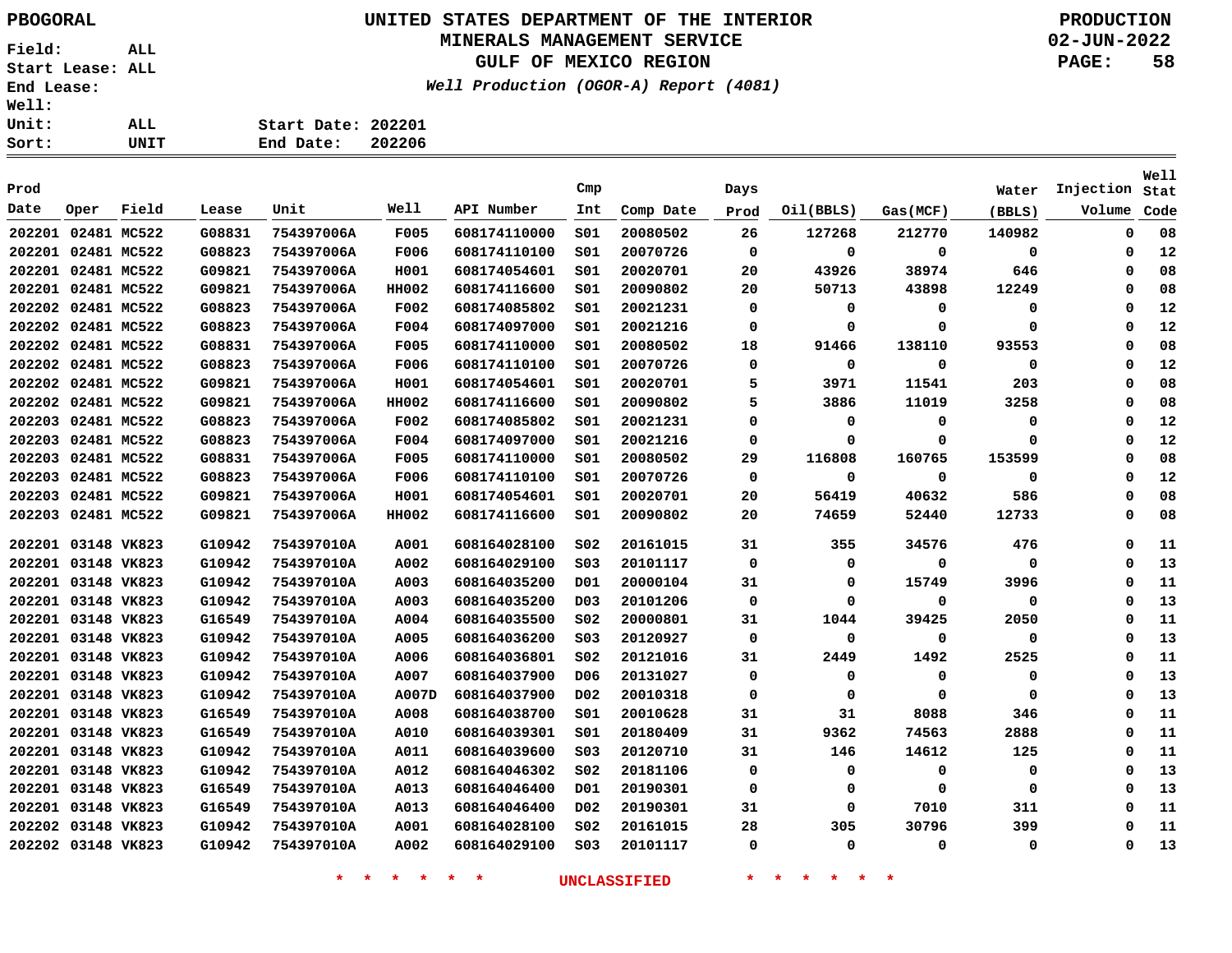**Field: ALL Start Lease: ALL End Lease: Well: Uni**  $\frac{\text{Sor}}{ }$ 

## **UNITED STATES DEPARTMENT OF THE INTERIOR PBOGORAL PRODUCTION MINERALS MANAGEMENT SERVICE**

**GULF OF MEXICO REGION**

**Well Production (OGOR-A) Report (4081)**

**02-JUN-2022 PAGE: 59**

| rt: | UNIT | End Date:          | 202206 |
|-----|------|--------------------|--------|
| it: | ALL  | Start Date: 202201 |        |
| 11: |      |                    |        |

| Prod               |             |       |        |            |       |              | Cmp              |           | Days     |             |             | Water  | Injection | Well<br>Stat |
|--------------------|-------------|-------|--------|------------|-------|--------------|------------------|-----------|----------|-------------|-------------|--------|-----------|--------------|
| Date               | Oper        | Field | Lease  | Unit       | Well  | API Number   | Int              | Comp Date | Prod     | Oil(BBLS)   | Gas (MCF)   | (BBLS) | Volume    | Code         |
| 202202             | 03148 VK823 |       | G10942 | 754397010A | A003  | 608164035200 | D01              | 20000104  | 28       | 0           | 13952       | 3605   | 0         | 11           |
| 202202 03148 VK823 |             |       | G10942 | 754397010A | A003  | 608164035200 | D <sub>0</sub> 3 | 20101206  | $\Omega$ | 0           | $\mathbf 0$ | 0      | 0         | 13           |
| 202202 03148 VK823 |             |       | G16549 | 754397010A | A004  | 608164035500 | SO <sub>2</sub>  | 20000801  | 28       | 911         | 34866       | 1844   | $\Omega$  | 11           |
| 202202 03148 VK823 |             |       | G10942 | 754397010A | A005  | 608164036200 | SO <sub>3</sub>  | 20120927  | $\Omega$ | $\mathbf 0$ | $\mathbf 0$ | 0      | $\Omega$  | 13           |
| 202202 03148 VK823 |             |       | G10942 | 754397010A | A006  | 608164036801 | SO <sub>2</sub>  | 20121016  | 28       | 2111        | 1286        | 2343   | $\Omega$  | 11           |
| 202202 03148 VK823 |             |       | G10942 | 754397010A | A007  | 608164037900 | D <sub>06</sub>  | 20131027  | 0        | $\mathbf 0$ | $\Omega$    | 0      | $\Omega$  | 13           |
| 202202 03148 VK823 |             |       | G10942 | 754397010A | A007D | 608164037900 | D <sub>0</sub> 2 | 20010318  | $\Omega$ | $\mathbf 0$ | $\mathbf 0$ | 0      | $\Omega$  | 13           |
| 202202 03148 VK823 |             |       | G16549 | 754397010A | A008  | 608164038700 | SO1              | 20010628  | 28       | 28          | 7160        | 306    | $\Omega$  | 11           |
| 202202 03148 VK823 |             |       | G16549 | 754397010A | A010  | 608164039301 | SO1              | 20180409  | 28       | 8210        | 65025       | 2760   | $\Omega$  | 11           |
| 202202 03148 VK823 |             |       | G10942 | 754397010A | A011  | 608164039600 | SO <sub>3</sub>  | 20120710  | 28       | 130         | 13106       | 114    | $\Omega$  | 11           |
| 202202 03148 VK823 |             |       | G10942 | 754397010A | A012  | 608164046302 | SO <sub>2</sub>  | 20181106  | $\Omega$ | 0           | $\Omega$    | 0      | $\Omega$  | 13           |
| 202202 03148 VK823 |             |       | G16549 | 754397010A | A013  | 608164046400 | D <sub>0</sub> 2 | 20190301  | 28       | 0           | 5926        | 226    | $\Omega$  | 11           |
| 202202 03148 VK823 |             |       | G16549 | 754397010A | A013  | 608164046400 | D01              | 20190301  | 0        | 0           | $\Omega$    | 0      | $\Omega$  | 13           |
| 202203 03148 VK823 |             |       | G10942 | 754397010A | A001  | 608164028100 | S02              | 20161015  | 28       | 255         | 32138       | 324    | $\Omega$  | 11           |
| 202203             | 03148 VK823 |       | G10942 | 754397010A | A002  | 608164029100 | SO <sub>3</sub>  | 20101117  | 0        | 0           | 0           | 0      | $\Omega$  | 13           |
| 202203             | 03148 VK823 |       | G10942 | 754397010A | A003  | 608164035200 | D <sub>0</sub> 3 | 20101206  | 0        | 0           | $\Omega$    | 0      | $\Omega$  | 13           |
| 202203             | 03148 VK823 |       | G10942 | 754397010A | A003  | 608164035200 | D01              | 20000104  | 28       | 0           | 15947       | 3979   | $\Omega$  | 11           |
| 202203             | 03148 VK823 |       | G16549 | 754397010A | A004  | 608164035500 | S02              | 20000801  | 28       | 931         | 37634       | 1971   | $\Omega$  | 11           |
| 202203             | 03148 VK823 |       | G10942 | 754397010A | A005  | 608164036200 | SO <sub>3</sub>  | 20120927  | 0        | 0           | 0           | 0      | $\Omega$  | 13           |
| 202203             | 03148 VK823 |       | G10942 | 754397010A | A006  | 608164036801 | SO <sub>2</sub>  | 20121016  | 28       | 2454        | 1558        | 2547   | $\Omega$  | 11           |
| 202203             | 03148 VK823 |       | G10942 | 754397010A | A007  | 608164037900 | D06              | 20131027  | 0        | 0           | 0           | 0      | $\Omega$  | 13           |
| 202203             | 03148 VK823 |       | G10942 | 754397010A | A007D | 608164037900 | D02              | 20010318  | 0        | 0           | $\Omega$    | 0      | $\Omega$  | 13           |
| 202203             | 03148 VK823 |       | G16549 | 754397010A | A008  | 608164038700 | S01              | 20010628  | 28       | 30          | 7758        | 341    | $\Omega$  | 11           |
| 202203             | 03148 VK823 |       | G16549 | 754397010A | A010  | 608164039301 | S01              | 20180409  | 28       | 8881        | 70889       | 3202   | $\Omega$  | 11           |
| 202203             | 03148 VK823 |       | G10942 | 754397010A | A011  | 608164039600 | SO <sub>3</sub>  | 20120710  | 28       | 68          | 8120        | 68     | $\Omega$  | 11           |
| 202203             | 03148 VK823 |       | G10942 | 754397010A | A012  | 608164046302 | S02              | 20181106  | 0        | 0           | 0           | 0      | $\Omega$  | 13           |
| 202203 03148 VK823 |             |       | G16549 | 754397010A | A013  | 608164046400 | D01              | 20190301  | 0        | 0           | $\Omega$    | 0      | $\Omega$  | 13           |
| 202203             | 03148 VK823 |       | G16549 | 754397010A | A013  | 608164046400 | D02              | 20190301  | 28       | 0           | 5995        | 270    | $\Omega$  | 11           |
| 202201 00981 EB643 |             |       | G09184 | 754397014A | A001  | 608044020700 | SO1              | 20020823  | 31       | 4308        | 4879        | 38490  | $\Omega$  | 09           |
| 202201 00981 EB643 |             |       | G09184 | 754397014A | A002  | 608044018200 | SO1              | 20051213  | 0        | 0           | 0           | 0      | $\Omega$  | 12           |
| 202202 00981 EB643 |             |       | G09184 | 754397014A | A001  | 608044020700 | S01              | 20020823  | 28       | 3607        | 3803        | 31666  | $\Omega$  | 09           |
| 202202 00981 EB643 |             |       | G09184 | 754397014A | A002  | 608044018200 | S01              | 20051213  | 0        | 0           | 0           | 0      | 0         | 12           |
| 202203 00981 EB643 |             |       | G09184 | 754397014A | A001  | 608044020700 | S01              | 20020823  | 31       | 3713        | 3673        | 32721  | 0         | 09           |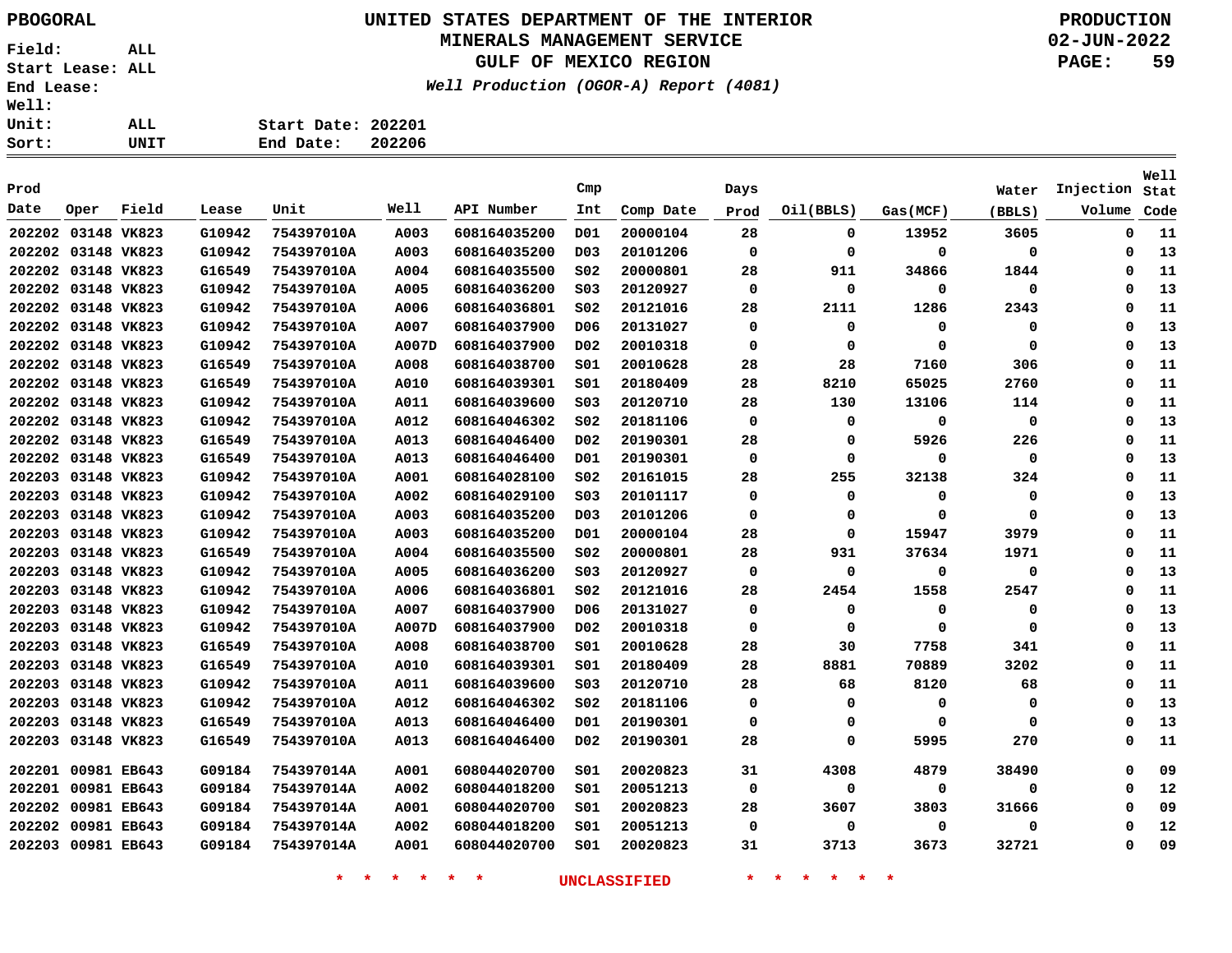Sort:

**Field: ALL Start Lease: ALL End Lease: Well: Unit:** 

## **UNITED STATES DEPARTMENT OF THE INTERIOR PBOGORAL PRODUCTION**

### **MINERALS MANAGEMENT SERVICE**

**GULF OF MEXICO REGION**

**Well Production (OGOR-A) Report (4081)**

**02-JUN-2022 PAGE: 60**

| ALL. | Start Date: 202201 |        |
|------|--------------------|--------|
| UNIT | End Date:          | 202206 |

| Prod   |                    |             |        |            |              |              | Cmp             |           | Days         |           |          | Water       | Injection | Well<br>Stat |
|--------|--------------------|-------------|--------|------------|--------------|--------------|-----------------|-----------|--------------|-----------|----------|-------------|-----------|--------------|
| Date   | Oper               | Field       | Lease  | Unit       | Well         | API Number   | Int             | Comp Date | Prod         | Oil(BBLS) | Gas(MCF) | (BBLS)      | Volume    | Code         |
| 202203 |                    | 00981 EB643 | G09184 | 754397014A | A002         | 608044018200 | S01             | 20051213  | 0            | 0         | 0        | 0           | 0         | 12           |
|        | 202204 00981 EB643 |             | G09184 | 754397014A | A001         | 608044020700 | S01             | 20020823  | 30           | 3319      | 4009     | 34617       | 0         | 09           |
|        | 202204 00981 EB643 |             | G09184 | 754397014A | A002         | 608044018200 | S01             | 20051213  | 0            | 0         | 0        | 0           | 0         | 12           |
| 202201 | 00981 EB642        |             | G09183 | 754397014B | <b>SS001</b> | 608044018601 | S01             | 20080715  | 0            | 0         | 0        | 0           | 0         | 13           |
|        | 202202 00981 EB642 |             | G09183 | 754397014B | ss001        | 608044018601 | 501             | 20080715  | 0            | 0         | 0        | 0           | $\Omega$  | 13           |
|        | 202203 00981 EB642 |             | G09183 | 754397014B | ss001        | 608044018601 | 501             | 20080715  | 4            | 0         | 47       | 0           | 0         | 11           |
|        | 202204 00981 EB642 |             | G09183 | 754397014B | ss001        | 608044018601 | 501             | 20080715  | 1            | 0         | 15       | 0           | 0         | 11           |
|        | 202202 03026 EW958 |             | G06921 | 754398001A | A001         | 608105004200 | SO <sub>2</sub> | 20040819  | 0            | 0         | 0        | 0           | 0         | 12           |
| 202202 |                    | 03026 EW958 | G13091 | 754398001A | A002         | 608105004301 | 501             | 20040624  | 23           | 5671      | 9483     | 10368       | Ω         | 08           |
|        | 202202 03026 EW958 |             | G06921 | 754398001A | A003         | 608105009003 | 501             | 20140814  | 0            | 0         | 0        | 0           | $\Omega$  | 12           |
|        | 202202 03026 EW958 |             | G13091 | 754398001A | A004         | 608104010802 | 501             | 20150330  | 28           | 7821      | 10411    | 5565        | $\Omega$  | 08           |
| 202203 | 03026 EW958        |             | G06921 | 754398001A | A001         | 608105004200 | SO <sub>2</sub> | 20040819  | 0            | 0         | 0        | 0           | $\Omega$  | 12           |
| 202203 |                    | 03026 EW958 | G13091 | 754398001A | A002         | 608105004301 | 501             | 20040624  | 31           | 7474      | 14789    | 12360       | 0         | 08           |
|        | 202203 03026 EW958 |             | G06921 | 754398001A | A003         | 608105009003 | 501             | 20140814  | 0            | 0         | 0        | 0           | 0         | 12           |
| 202203 |                    | 03026 EW958 | G13091 | 754398001A | A004         | 608104010802 | 501             | 20150330  | 31           | 9182      | 12560    | 6604        | 0         | 08           |
|        | 202201 02481 MC776 |             | G09867 | 754398003A | 008          | 608174127300 | SO1             | 20141229  | 31           | 0         | 0        | $\mathbf 0$ | 356792    | 04           |
|        | 202201 02481 MC778 |             | G14658 | 754398003A | <b>TA001</b> | 608174099800 | SO1             | 20100308  | 18           | 42763     | 39394    | 164829      | 0         | 08           |
|        | 202201 02481 MC778 |             | G14658 | 754398003A | <b>TA002</b> | 608174098601 | SO1             | 20041110  | $\mathbf{2}$ | 274       | 77       | 790         | 0         | 08           |
|        | 202201 02481 MC778 |             | G14658 | 754398003A | <b>TA003</b> | 608174098900 | SO <sub>2</sub> | 20100216  | 0            | 0         | 0        | 0           | 0         | 12           |
|        | 202201 02481 MC778 |             | G09868 | 754398003A | <b>TA005</b> | 608174098300 | SO1             | 20090724  | 0            | 0         | 0        | 0           | $\Omega$  | 12           |
|        | 202201 02481 MC778 |             | G14658 | 754398003A | <b>TA006</b> | 608174101401 | SO <sub>2</sub> | 20180328  | 19           | 171030    | 112531   | 22474       | $\Omega$  | 08           |
|        | 202201 02481 MC778 |             | G14658 | 754398003A | <b>TA007</b> | 608174101101 | SO1             | 20140224  | 0            | 0         | 0        | 0           | 0         | 12           |
|        | 202201 02481 MC778 |             | G14657 | 754398003A | <b>TA008</b> | 608174104900 | SO <sub>2</sub> | 20160705  | 0            | 0         | 0        | 0           | 0         | 12           |
|        | 202201 02481 MC778 |             | G14658 | 754398003A | <b>TA009</b> | 608174103000 | SO1             | 20170508  | 15           | 22746     | 14507    | 33295       | 0         | 08           |
|        | 202201 02481 MC778 |             | G14658 | 754398003A | <b>TA010</b> | 608174104800 | SO1             | 20190517  | 30           | 177745    | 120112   | 209321      | $\Omega$  | 08           |
|        | 202201 02481 MC776 |             | G09867 | 754398003A | <b>TB001</b> | 608174110400 | SO1             | 20070412  | 31           | 232988    | 249425   | 143591      | $\Omega$  | 08           |
|        | 202201 02481 MC776 |             | G09867 | 754398003A | <b>TB003</b> | 608174124400 | SO <sub>2</sub> | 20160312  | 31           | 177955    | 162278   | 140300      | 0         | 08           |
|        | 202201 02481 MC776 |             | G09866 | 754398003A | <b>TC002</b> | 608174117000 | SO1             | 20091023  | 31           | 88531     | 88970    | 104390      | 0         | 08           |
|        | 202201 02481 MC776 |             | G09867 | 754398003A | <b>TC003</b> | 608174108600 | SO1             | 20160511  | 31           | 128600    | 180780   | 193811      | 0         | 08           |
|        | 202201 02481 MC778 |             | G14658 | 754398003A | <b>TD001</b> | 608174095302 | SO1             | 20060414  | 30           | 129094    | 118923   | 284497      | 0         | 08           |
| 202201 | 02481 MC778        |             | G14658 | 754398003A | <b>TD002</b> | 608174132900 | 501             | 20170102  | 30           | 291518    | 174296   | 36343       | 0         | 08           |
|        | 202201 02481 MC778 |             | G14658 | 754398003A | <b>TD003</b> | 608174132800 | SO1             | 20200620  | 30           | 266940    | 145127   | 13540       | 0         | 08           |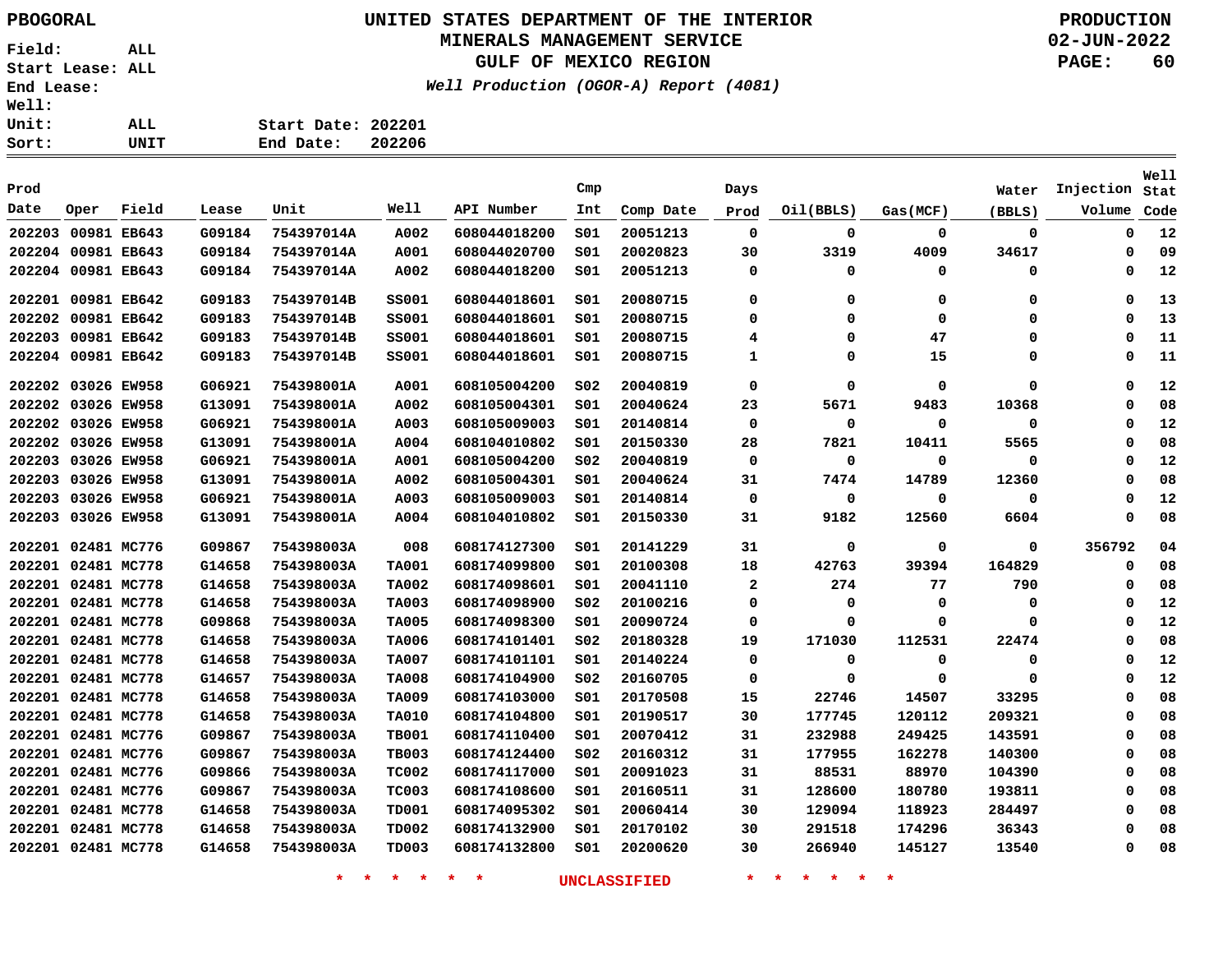# **UNITED STATES DEPARTMENT OF THE INTERIOR PBOGORAL PRODUCTION**

## **MINERALS MANAGEMENT SERVICE**

**GULF OF MEXICO REGION**

**Well Production (OGOR-A) Report (4081)**

**02-JUN-2022 PAGE: 61**

**Well**

| ALL  | Start Date: 202201 |  |
|------|--------------------|--|
| UNIT | End Date: 202206   |  |

| Prod   |                    |       |        |            |              |              | Cmp             |           | Days |           |          | Water    | Injection | Stat |
|--------|--------------------|-------|--------|------------|--------------|--------------|-----------------|-----------|------|-----------|----------|----------|-----------|------|
| Date   | Oper               | Field | Lease  | Unit       | Well         | API Number   | Int             | Comp Date | Prod | Oil(BBLS) | Gas(MCF) | (BBLS)   | Volume    | Code |
|        | 202201 02481 MC778 |       | G14658 | 754398003A | <b>TD004</b> | 608174133000 | SO1             | 20180131  | 30   | 395911    | 192976   | 0        | 0         | 08   |
|        | 202201 02481 MC776 |       | G09868 | 754398003A | <b>TF001</b> | 608174112201 | SO1             | 20090413  | 0    | 0         | 0        | $\Omega$ | 0         | 12   |
|        | 202201 02481 MC776 |       | G09868 | 754398003A | <b>TF002</b> | 608174117900 | SO1             | 20140816  | 9    | 12309     | 11114    | 0        | 0         | 08   |
|        | 202201 02481 MC776 |       | G19997 | 754398003A | <b>TG001</b> | 608174112102 | SO <sub>3</sub> | 20100707  | 31   | 329318    | 305780   | $\Omega$ | 0         | 08   |
|        | 202201 02481 MC776 |       | G09866 | 754398003A | <b>TG002</b> | 608174128400 | S01             | 20151129  | 31   | 160777    | 152459   | 22544    | 0         | 08   |
|        | 202201 02481 MC776 |       | G09866 | 754398003A | <b>TG003</b> | 608174137702 | SO1             | 20190104  | 31   | 250761    | 223219   | 42633    | 0         | 08   |
|        | 202201 02481 MC776 |       | G19997 | 754398003A | <b>TG004</b> | 608174137500 | SO1             | 20180803  | 0    | 0         | 0        | 0        | 0         | 12   |
|        | 202201 02481 MC776 |       | G09866 | 754398003A | <b>TH002</b> | 608174141000 | SO1             | 20191017  | 31   | 0         | 0        | 0        | 467549    | 04   |
|        | 202201 02481 MC778 |       | G14658 | 754398003A | <b>TK001</b> | 608174143700 | SO1             | 20210717  | 30   | 213587    | 183361   | 68604    | 0         | 08   |
|        | 202202 02481 MC776 |       | G09867 | 754398003A | 008          | 608174127300 | S01             | 20141229  | 28   | 0         | 0        | 0        | 300220    | 04   |
|        | 202202 02481 MC778 |       | G14658 | 754398003A | <b>TA001</b> | 608174099800 | SO1             | 20100308  | 2    | 185       | 171      | 732      | 0         | 08   |
|        | 202202 02481 MC778 |       | G14658 | 754398003A | <b>TA002</b> | 608174098601 | SO1             | 20041110  | 0    | 0         | 0        | 0        | 0         | 12   |
|        | 202202 02481 MC778 |       | G14658 | 754398003A | <b>TA003</b> | 608174098900 | SO <sub>2</sub> | 20100216  | 0    | 0         | 0        | 0        | 0         | 12   |
|        | 202202 02481 MC778 |       | G09868 | 754398003A | <b>TA005</b> | 608174098300 | SO1             | 20090724  | 0    | 0         | 0        | 0        | 0         | 12   |
| 202202 | 02481 MC778        |       | G14658 | 754398003A | <b>TA006</b> | 608174101401 | SO <sub>2</sub> | 20180328  | 0    | 0         | 0        | 0        | 0         | 12   |
|        | 202202 02481 MC778 |       | G14658 | 754398003A | <b>TA007</b> | 608174101101 | SO1             | 20140224  | 0    | 0         | 0        | $\Omega$ | 0         | 12   |
|        | 202202 02481 MC778 |       | G14657 | 754398003A | <b>TA008</b> | 608174104900 | SO <sub>2</sub> | 20160705  | 0    | 0         | 0        | $\Omega$ | 0         | 12   |
|        | 202202 02481 MC778 |       | G14658 | 754398003A | <b>TA009</b> | 608174103000 | SO1             | 20170508  | 26   | 72083     | 45736    | 111474   | 0         | 08   |
|        | 202202 02481 MC778 |       | G14658 | 754398003A | <b>TA010</b> | 608174104800 | SO1             | 20190517  | 6    | 18433     | 12384    | 22263    | 0         | 08   |
|        | 202202 02481 MC776 |       | G09867 | 754398003A | <b>TB001</b> | 608174110400 | SO1             | 20070412  | 28   | 191668    | 204052   | 121157   | 0         | 08   |
|        | 202202 02481 MC776 |       | G09867 | 754398003A | <b>TB003</b> | 608174124400 | SO <sub>2</sub> | 20160312  | 28   | 156507    | 141960   | 126612   | 0         | 08   |
|        | 202202 02481 MC776 |       | G09866 | 754398003A | <b>TC002</b> | 608174117000 | SO1             | 20091023  | 28   | 72856     | 72750    | 88030    | $\Omega$  | 08   |
|        | 202202 02481 MC776 |       | G09867 | 754398003A | <b>TC003</b> | 608174108600 | SO1             | 20160511  | 28   | 108633    | 151902   | 167999   | 0         | 08   |
|        | 202202 02481 MC778 |       | G14658 | 754398003A | <b>TD001</b> | 608174095302 | SO1             | 20060414  | 0    | 0         | 0        | 0        | 0         | 12   |
|        | 202202 02481 MC778 |       | G14658 | 754398003A | <b>TD002</b> | 608174132900 | SO1             | 20170102  | 28   | 437902    | 260426   | 48108    | 0         | 08   |
|        | 202202 02481 MC778 |       | G14658 | 754398003A | <b>TD003</b> | 608174132800 | SO1             | 20200620  | 28   | 269663    | 145798   | 14033    | 0         | 08   |
|        | 202202 02481 MC778 |       | G14658 | 754398003A | <b>TD004</b> | 608174133000 | SO1             | 20180131  | 28   | 380094    | 184244   | 0        | 0         | 08   |
|        | 202202 02481 MC776 |       | G09868 | 754398003A | <b>TF001</b> | 608174112201 | S01             | 20090413  | 0    | 0         | 0        | $\Omega$ | 0         | 12   |
|        | 202202 02481 MC776 |       | G09868 | 754398003A | <b>TF002</b> | 608174117900 | SO1             | 20140816  | 0    | 0         | 0        | 0        | 0         | 12   |
|        | 202202 02481 MC776 |       | G19997 | 754398003A | <b>TG001</b> | 608174112102 | S03             | 20100707  | 28   | 300715    | 284853   | 0        | 0         | 08   |
|        | 202202 02481 MC776 |       | G09866 | 754398003A | <b>TG002</b> | 608174128400 | SO1             | 20151129  | 24   | 116158    | 115655   | 17160    | 0         | 08   |
|        | 202202 02481 MC776 |       | G09866 | 754398003A | <b>TG003</b> | 608174137702 | SO1             | 20190104  | 28   | 218989    | 193940   | 38210    | 0         | 08   |
|        | 202202 02481 MC776 |       | G19997 | 754398003A | <b>TG004</b> | 608174137500 | SO1             | 20180803  | 0    | 0         | 0        | 0        | 0         | 12   |
|        | 202202 02481 MC776 |       | G09866 | 754398003A | <b>TH002</b> | 608174141000 | SO1             | 20191017  | 28   | 0         | 0        | 0        | 399536    | 04   |
|        |                    |       |        |            |              |              |                 |           |      |           |          |          |           |      |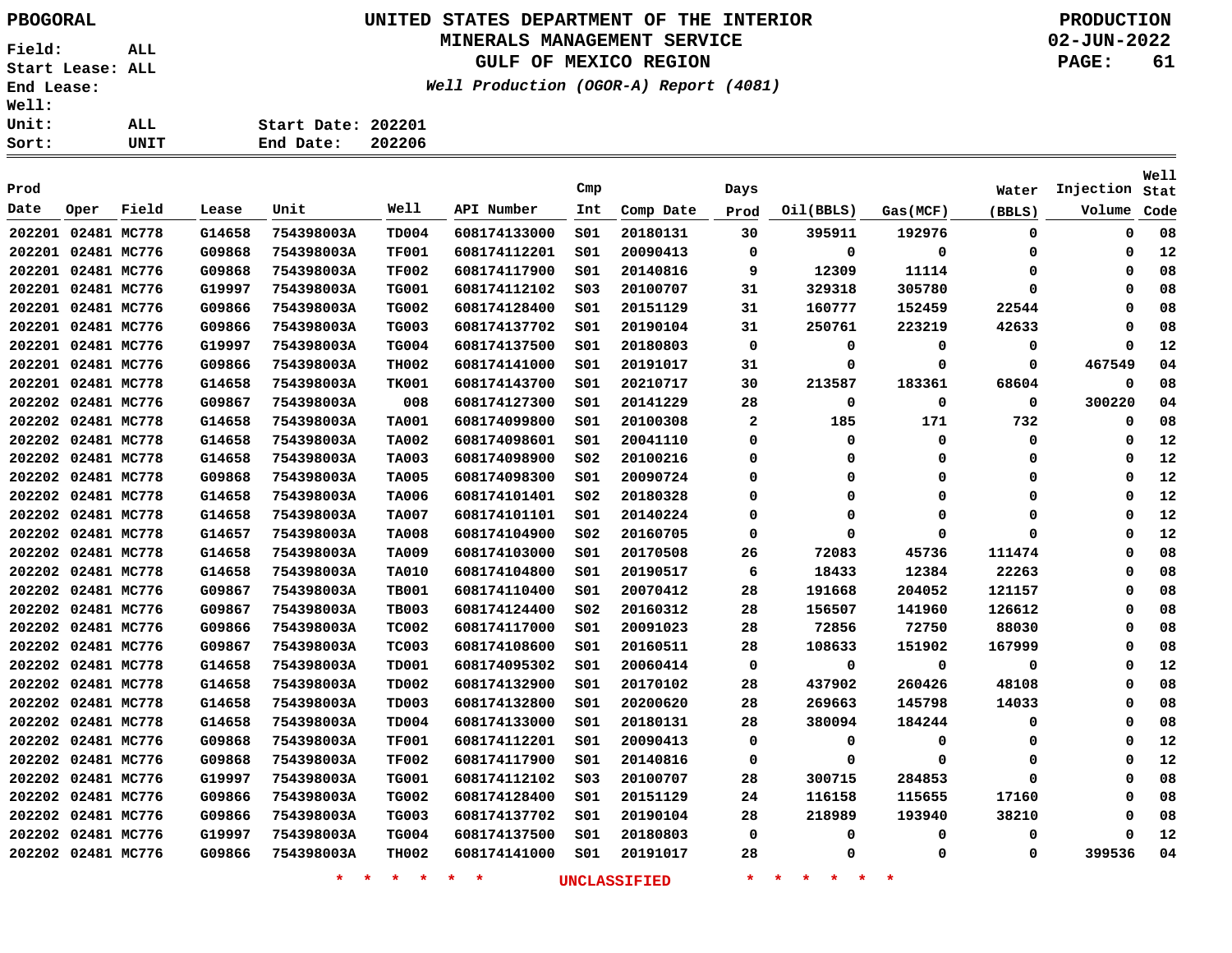# **UNITED STATES DEPARTMENT OF THE INTERIOR PBOGORAL PRODUCTION**

## **MINERALS MANAGEMENT SERVICE**

**GULF OF MEXICO REGION**

**Well Production (OGOR-A) Report (4081)**

**02-JUN-2022 PAGE: 62**

| <b>Well:</b> |      |                    |        |
|--------------|------|--------------------|--------|
| Unit:        | ALL. | Start Date: 202201 |        |
| Sort:        | UNIT | End Date:          | 202206 |
|              |      |                    |        |

| Prod               |                    |             |        |            |              |              | Cmp |           | Days        |             |             |             | Injection | Well |
|--------------------|--------------------|-------------|--------|------------|--------------|--------------|-----|-----------|-------------|-------------|-------------|-------------|-----------|------|
| Date               | Oper               | Field       | Lease  | Unit       | Well         | API Number   | Int |           |             |             |             | Water       | Volume    | Stat |
|                    |                    |             |        |            |              |              |     | Comp Date | Prod        | Oil(BBLS)   | Gas(MCF)    | (BBLS)      |           | Code |
| 202202 02481 MC778 |                    |             | G14658 | 754398003A | <b>TK001</b> | 608174143700 | SO1 | 20210717  | 20          | 77958       | 66569       | 25695       | 0         | 08   |
|                    | 202201 02481 GC826 |             | G09981 | 754398016A | 001          | 608114070200 | SO1 | 20201231  | 0           | 0           | 0           | 0           | 0         | 12   |
|                    | 202201 02481 GC826 |             | G09981 | 754398016A | 002          | 608114063600 | SO1 | 20200708  | $\Omega$    | $\mathbf 0$ | $\mathbf 0$ | 0           | $\Omega$  | 12   |
| 202201 02481 GC826 |                    |             | G09981 | 754398016A | 004          | 608114069602 | 501 | 20200227  | 0           | 0           | 0           | 0           | 0         | 12   |
| 202201 02481 GC826 |                    |             | G09981 | 754398016A | 006          | 608114070500 | SO1 | 20200415  | $\Omega$    | $\Omega$    | $\mathbf 0$ | $\mathbf 0$ | $\Omega$  | 12   |
|                    | 202201 02481 GC826 |             | G09982 | 754398016A | 006          | 608114069900 | 501 | 20201026  | 0           | 0           | $\mathbf 0$ | 0           | 0         | 12   |
|                    | 202201 02481 GC826 |             | G09981 | 754398016A | 007          | 608114071000 | 501 | 20210210  | 0           | 0           | 0           | 0           | 0         | 12   |
|                    | 202201 02481 GC826 |             | G09982 | 754398016A | 007          | 608114070600 | 501 | 20200518  | 0           | $\Omega$    | $\mathbf 0$ | 0           | $\Omega$  | 12   |
|                    | 202201 02481 GC826 |             | G09982 | 754398016A | 008          | 608114071101 | 501 | 20200813  | 0           | 0           | $\mathbf 0$ | 0           | $\Omega$  | 12   |
|                    | 202201 02481 GC826 |             | G15610 | 754398016A | A001         | 608114026103 | SO1 | 20050111  | 31          | 144316      | 36540       | 68770       | $\Omega$  | 08   |
|                    | 202201 02481 GC826 |             | G15610 | 754398016A | A002         | 608114035900 | 501 | 20050428  | 31          | 23548       | 5230        | 52169       | $\Omega$  | 08   |
|                    | 202201 02481 GC826 |             | G15610 | 754398016A | A004         | 608114036205 | 501 | 20060316  | 31          | 25569       | 22129       | 0           | 0         | 08   |
|                    | 202201 02481 GC826 |             | G15610 | 754398016A | A005         | 608114037802 | 501 | 20061128  | 31          | 239835      | 49569       | 2694        | $\Omega$  | 08   |
|                    | 202201 02481 GC826 |             | G15610 | 754398016A | A006         | 608114037901 | 501 | 20070527  | 0           | 0           | 0           | 0           | 0         | 12   |
| 202201 02481 GC826 |                    |             | G15610 | 754398016A | A007         | 608114038101 | SO1 | 20080126  | 31          | 331835      | 83025       | 37614       | $\Omega$  | 08   |
| 202201 02481 GC826 |                    |             | G09982 | 754398016A | A008         | 608114038000 | SO1 | 20080813  | 31          | 192927      | 57596       | 296233      | $\Omega$  | 08   |
| 202201 02481 GC826 |                    |             | G15609 | 754398016A | A010         | 608114061501 | 501 | 20151206  | 31          | 445311      | 104008      | 3973        | 0         | 08   |
| 202201 02481 GC826 |                    |             | G15610 | 754398016A | A011         | 608114061100 | S01 | 20170311  | 31          | 133070      | 45547       | 8029        | $\Omega$  | 08   |
|                    | 202201 02481 GC826 |             | G15610 | 754398016A | A012         | 608114061301 | 501 | 20191012  | 31          | 423784      | 115106      | 4619        | $\Omega$  | 08   |
|                    | 202202 02481 GC826 |             | G15610 | 754398016A | A001         | 608114026103 | 501 | 20050111  | 12          | 49762       | 12743       | 23997       | 0         | 09   |
|                    | 202202 02481 GC826 |             | G15610 | 754398016A | A002         | 608114035900 | SO1 | 20050428  | 14          | 8658        | 1945        | 19411       | $\Omega$  | 08   |
|                    | 202202 02481 GC826 |             | G15610 | 754398016A | A004         | 608114036205 | SO1 | 20060316  | 13          | 8876        | 7770        | 0           | $\Omega$  | 08   |
|                    | 202202 02481 GC826 |             | G15610 | 754398016A | A005         | 608114037802 | SO1 | 20061128  | 13          | 89828       | 18777       | 1021        | $\Omega$  | 09   |
|                    | 202202 02481 GC826 |             | G15610 | 754398016A | A006         | 608114037901 | SO1 | 20070527  | $\mathbf 0$ | $\mathbf 0$ | 0           | 0           | $\Omega$  | 12   |
|                    | 202202 02481 GC826 |             | G15610 | 754398016A | A007         | 608114038101 | SO1 | 20080126  | 14          | 123484      | 31249       | 14165       | $\Omega$  | 08   |
|                    | 202202 02481 GC826 |             | G09982 | 754398016A | A008         | 608114038000 | SO1 | 20080813  | 14          | 72157       | 21788       | 112121      | $\Omega$  | 08   |
|                    | 202202 02481 GC826 |             | G15609 | 754398016A | A010         | 608114061501 | SO1 | 20151206  | 15          | 180226      | 42578       | 2048        | $\Omega$  | 09   |
|                    | 202202 02481 GC826 |             | G15610 | 754398016A | A011         | 608114061100 | 501 | 20170311  | 13          | 45573       | 15696       | 3273        | 0         | 09   |
| 202202 02481 GC826 |                    |             | G15610 | 754398016A | A012         | 608114061301 | SO1 | 20191012  | 15          | 177203      | 48682       | 2014        | $\Omega$  | 08   |
| 202203 02481 GC826 |                    |             | G09982 | 754398016A | 010          | 608114071303 | SO1 | 20210616  | 0           | 0           | 0           | 0           | $\Omega$  | 12   |
| 202203 02481 GC826 |                    |             | G15610 | 754398016A | A001         | 608114026103 | 501 | 20050111  | 29          | 122430      | 30715       | 48006       | $\Omega$  | 08   |
| 202203             |                    | 02481 GC826 | G15610 | 754398016A | A002         | 608114035900 | SO1 | 20050428  | 31          | 22214       | 4889        | 40472       | $\Omega$  | 08   |
| 202203 02481 GC826 |                    |             | G15610 | 754398016A | A004         | 608114036205 | SO1 | 20060316  | 15          | 4234        | 3631        | 0           | 0         | 08   |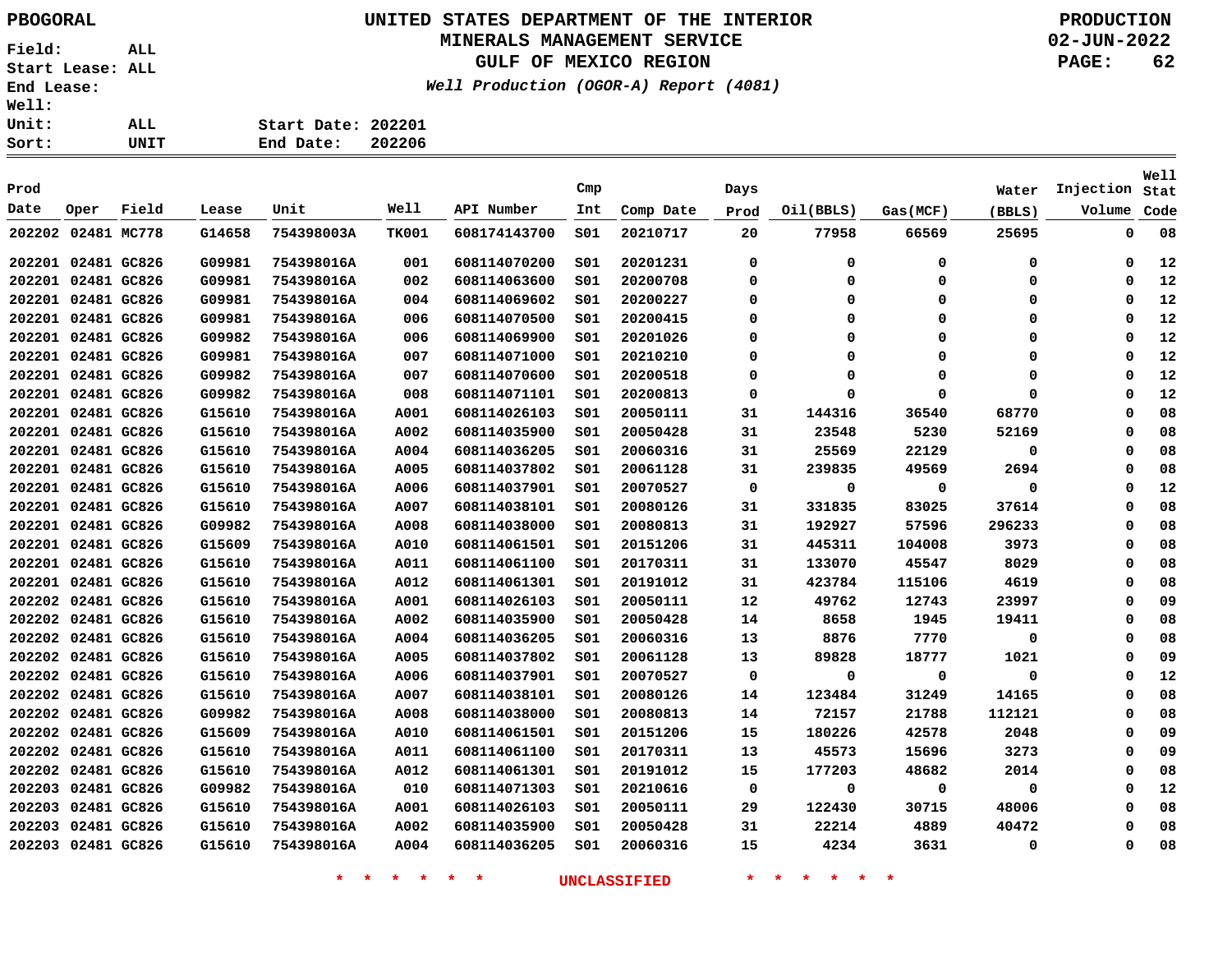## **UNITED STATES DEPARTMENT OF THE INTERIOR PBOGORAL PRODUCTION MINERALS MANAGEMENT SERVICE**

**GULF OF MEXICO REGION**

**Well Production (OGOR-A) Report (4081)**

**02-JUN-2022 PAGE: 63**

| t: | UNIT | End Date:<br>202206 |
|----|------|---------------------|
| t: | ALL  | Start Date: 202201  |
| ı: |      |                     |

|                    |                    |             |        |            |       |              |                 |           |          |           |          |          |           | Well |
|--------------------|--------------------|-------------|--------|------------|-------|--------------|-----------------|-----------|----------|-----------|----------|----------|-----------|------|
| Prod               |                    |             |        |            |       |              | Cmp             |           | Days     |           |          | Water    | Injection | Stat |
| Date               | Oper               | Field       | Lease  | Unit       | Well  | API Number   | Int             | Comp Date | Prod     | Oil(BBLS) | Gas(MCF) | (BBLS)   | Volume    | Code |
| 202203             |                    | 02481 GC826 | G15610 | 754398016A | A005  | 608114037802 | SO1             | 20061128  | 30       | 203152    | 41604    | 1876     | 0         | 08   |
| 202203             |                    | 02481 GC826 | G15610 | 754398016A | A006  | 608114037901 | SO1             | 20070527  | 0        | 0         | 0        | 0        | 0         | 12   |
|                    | 202203 02481 GC826 |             | G15610 | 754398016A | A007  | 608114038101 | SO1             | 20080126  | 31       | 315560    | 78054    | 35931    | 0         | 08   |
|                    | 202203 02481 GC826 |             | G09982 | 754398016A | A008  | 608114038000 | S01             | 20080813  | 27       | 148645    | 43972    | 187700   | 0         | 08   |
|                    | 202203 02481 GC826 |             | G15609 | 754398016A | A010  | 608114061501 | SO1             | 20151206  | 31       | 420891    | 97423    | 3888     | $\Omega$  | 08   |
|                    | 202203 02481 GC826 |             | G15610 | 754398016A | A011  | 608114061100 | S01             | 20170311  | 13       | 44067     | 14869    | 2572     | 0         | 08   |
|                    | 202203 02481 GC826 |             | G15610 | 754398016A | A012  | 608114061301 | SO1             | 20191012  | 31       | 353319    | 95409    | 4784     | $\Omega$  | 08   |
| 202203             |                    | 02481 GC826 | G09981 | 754398016A | MD111 | 608114063600 | SO1             | 20200708  | 0        | 0         | 0        | 0        | 0         | 12   |
| 202203             |                    | 02481 GC826 | G09982 | 754398016A | MD113 | 608114069900 | SO1             | 20201026  | 0        | 0         | 0        | 0        | $\Omega$  | 12   |
| 202203             |                    | 02481 GC826 | G09982 | 754398016A | MD123 | 608114071101 | SO1             | 20200813  | 0        | 0         | 0        | 0        | 0         | 12   |
| 202203             |                    | 02481 GC826 | G09981 | 754398016A | MD213 | 608114070500 | 501             | 20200415  | $\Omega$ | 0         | 0        | 0        | 0         | 12   |
| 202203             |                    | 02481 GC826 | G09982 | 754398016A | MD214 | 608114070600 | SO1             | 20200518  | 0        | 0         | 0        | 0        | 0         | 12   |
| 202203 02481 GC826 |                    |             | G09981 | 754398016A | MD223 | 608114069602 | SO1             | 20200227  | $\Omega$ | $\Omega$  | $\Omega$ | $\Omega$ | 0         | 12   |
|                    | 202203 02481 GC826 |             | G09981 | 754398016A | MD224 | 608114071000 | SO1             | 20210210  | $\Omega$ | 0         | 0        | 0        | 0         | 12   |
|                    | 202203 02481 GC826 |             | G09981 | 754398016A | MD413 | 608114070200 | S01             | 20201231  | 0        | 0         | O        | 0        | 0         | 12   |
| 202201             |                    | 03672 GI116 | G13944 | 754398019A | A002  | 177184008900 | SO1             | 20080413  | 0        | 0         | 0        | 0        | 0         | 13   |
| 202201             |                    | 03672 GI116 | G13944 | 754398019A | A004  | 177184009501 | SO1             | 20010508  | 29       | 11703     | 65312    | 12412    | 0         | 11   |
| 202201             |                    | 03672 GI116 | G13943 | 754398019A | A005  | 177184010402 | SO <sub>2</sub> | 20071130  | 24       | 6443      | 119722   | 211      | 0         | 11   |
|                    | 202201 03672 GI116 |             | G13944 | 754398019A | A006  | 177184010601 | SO1             | 20030421  | 0        | 0         | 0        | 0        | 0         | 12   |
|                    | 202201 03672 GI116 |             | G13944 | 754398019A | A007  | 177184011100 | SO1             | 20120320  | 29       | 11849     | 180211   | 53       | 0         | 11   |
|                    | 202202 03672 GI116 |             | G13944 | 754398019A | A002  | 177184008900 | SO1             | 20080413  | 0        | 0         | 0        | 0        | 0         | 13   |
|                    | 202202 03672 GI116 |             | G13944 | 754398019A | A004  | 177184009501 | S01             | 20010508  | 14       | 5415      | 30146    | 6544     | 0         | 11   |
|                    | 202202 03672 GI116 |             | G13943 | 754398019A | A005  | 177184010402 | S02             | 20071130  | 0        | 0         | 0        | 0        | 0         | 13   |
|                    | 202202 03672 GI116 |             | G13944 | 754398019A | A006  | 177184010601 | SO1             | 20030421  | 0        | 0         | 0        | 0        | 0         | 12   |
|                    | 202202 03672 GI116 |             | G13944 | 754398019A | A007  | 177184011100 | 501             | 20120320  | 14       | 5390      | 83116    | 7        | 0         | 11   |
|                    | 202203 03672 GI116 |             | G13944 | 754398019A | A002  | 177184008900 | SO1             | 20080413  | 0        | 0         | 0        | 0        | 0         | 13   |
| 202203             |                    | 03672 GI116 | G13944 | 754398019A | A004  | 177184009501 | S01             | 20010508  | 21       | 8403      | 47095    | 10708    | 0         | 11   |
| 202203             |                    | 03672 GI116 | G13943 | 754398019A | A005  | 177184010402 | SO <sub>2</sub> | 20071130  | 18       | 3716      | 63163    | 55       | $\Omega$  | 11   |
| 202203             |                    | 03672 GI116 | G13944 | 754398019A | A006  | 177184010601 | SO1             | 20030421  | 0        | 0         | 0        | 0        | 0         | 12   |
|                    | 202203 03672 GI116 |             | G13944 | 754398019A | A007  | 177184011100 | SO1             | 20120320  | 21       | 8212      | 132276   | 26       | 0         | 11   |
|                    | 202204 03672 GI116 |             | G13944 | 754398019A | A002  | 177184008900 | SO1             | 20080413  | 0        | 0         | 0        | 0        | 0         | 13   |
|                    | 202204 03672 GI116 |             | G13944 | 754398019A | A004  | 177184009501 | SO1             | 20010508  | 30       | 13778     | 78624    | 16447    | $\Omega$  | 11   |
|                    | 202204 03672 GI116 |             | G13943 | 754398019A | A005  | 177184010402 | SO <sub>2</sub> | 20071130  | 30       | 7215      | 113481   | 339      | 0         | 11   |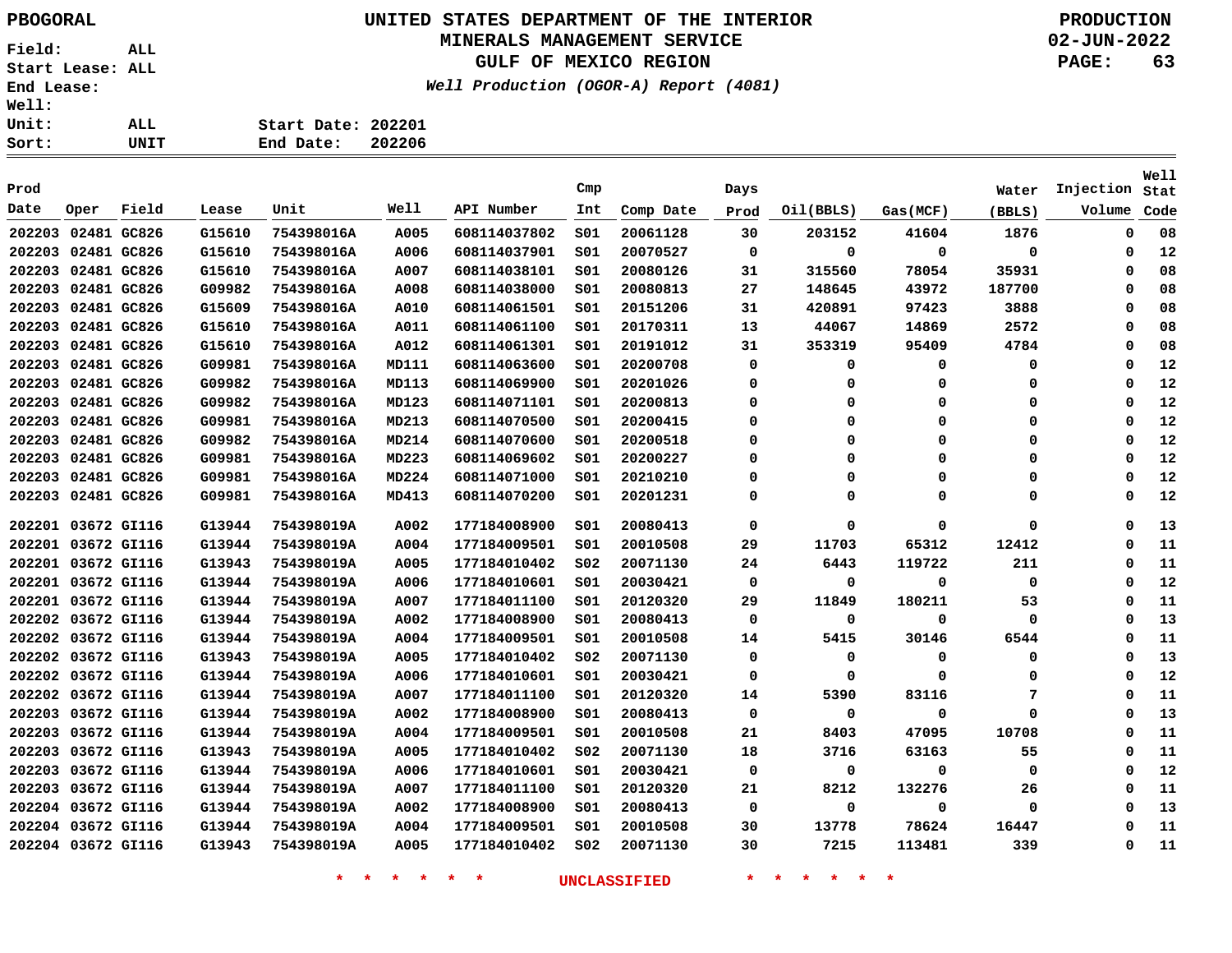# **UNITED STATES DEPARTMENT OF THE INTERIOR PBOGORAL PRODUCTION**

## **MINERALS MANAGEMENT SERVICE**

**GULF OF MEXICO REGION**

**Well Production (OGOR-A) Report (4081)**

**02-JUN-2022 PAGE: 64**

| Sort:        | UNIT | End Date:          | 202206 |
|--------------|------|--------------------|--------|
| <b>Unit:</b> | ALL  | Start Date: 202201 |        |
| <b>Well:</b> |      |                    |        |

|        |                    |       |        |            |              |              |     |           |      |           |             |             |           | <b>Well</b> |
|--------|--------------------|-------|--------|------------|--------------|--------------|-----|-----------|------|-----------|-------------|-------------|-----------|-------------|
| Prod   |                    |       |        |            |              |              | Cmp |           | Days |           |             | Water       | Injection | Stat        |
| Date   | Oper               | Field | Lease  | Unit       | Well         | API Number   | Int | Comp Date | Prod | Oil(BBLS) | Gas(MCF)    | (BBLS)      | Volume    | Code        |
|        | 202204 03672 GI116 |       | G13944 | 754398019A | A006         | 177184010601 | 501 | 20030421  | 0    | 0         | $\mathbf 0$ | $\mathbf 0$ | 0         | 12          |
|        | 202204 03672 GI116 |       | G13944 | 754398019A | A007         | 177184011100 | 501 | 20120320  | 30   | 12300     | 195242      | 109         | 0         | 11          |
|        | 202201 00276 EB949 |       | G10323 | 754399001A | <b>SS001</b> | 608044017601 | S01 | 20031120  | 31   | 5492      | 573         | 3341        | 0         | 08          |
|        | 202201 00276 EB949 |       | G10323 | 754399001A | <b>SS002</b> | 608044019301 | S01 | 20010402  | 31   | 17041     | 1779        | 43065       | 0         | 08          |
|        | 202202 00276 EB949 |       | G10323 | 754399001A | <b>SS001</b> | 608044017601 | 501 | 20031120  | 28   | 4658      | 721         | 3011        | 0         | 08          |
|        | 202202 00276 EB949 |       | G10323 | 754399001A | <b>SS002</b> | 608044019301 | 501 | 20010402  | 28   | 14454     | 2244        | 38802       | 0         | 08          |
| 202203 | 00276 EB949        |       | G10323 | 754399001A | <b>SS001</b> | 608044017601 | SO1 | 20031120  | 31   | 6559      | 1829        | 3344        | 0         | 08          |
| 202203 | 00276 EB949        |       | G10323 | 754399001A | <b>SS002</b> | 608044019301 | S01 | 20010402  | 31   | 20354     | 5675        | 43094       | 0         | 08          |
|        | 202201 00276 AC025 |       | G10380 | 754399002A | <b>HA001</b> | 608054000700 | 501 | 20000929  | 31   | 6993      | 0           | 106372      | 0         | 09          |
|        | 202201 00276 AC025 |       | G10380 | 754399002A | <b>HA002</b> | 608054000803 | SO1 | 20111215  | 31   | 21497     | 45095       | 239941      | 0         | 09          |
|        | 202201 00276 AC025 |       | G10380 | 754399002A | <b>HA003</b> | 608054000902 | SO1 | 20001212  | 31   | 12999     | 1329        | 249318      | 0         | 09          |
|        | 202201 00276 AC025 |       | G10380 | 754399002A | <b>HA004</b> | 608054001002 | SO1 | 20010628  | 31   | 9362      | 0           | 39908       | 0         | 09          |
|        | 202201 00276 AC025 |       | G10380 | 754399002A | <b>HA005</b> | 608054001101 | SO1 | 20120415  | 31   | 6309      | 0           | 258417      | 0         | 09          |
|        | 202201 00276 AC025 |       | G10380 | 754399002A | <b>HA006</b> | 608054001203 | SO1 | 20100512  | 31   | 24438     | 23705       | 188816      | 0         | 09          |
|        | 202202 00276 AC025 |       | G10380 | 754399002A | <b>HA001</b> | 608054000700 | SO1 | 20000929  | 28   | 5584      | 0           | 91838       | 0         | 09          |
|        | 202202 00276 AC025 |       | G10380 | 754399002A | <b>HA002</b> | 608054000803 | SO1 | 20111215  | 28   | 18315     | 29797       | 208119      | 0         | 09          |
|        | 202202 00276 AC025 |       | G10380 | 754399002A | <b>HA003</b> | 608054000902 | S01 | 20001212  | 28   | 11642     | 2186        | 220919      | $\Omega$  | 09          |
|        | 202202 00276 AC025 |       | G10380 | 754399002A | <b>HA004</b> | 608054001002 | S01 | 20010628  | 28   | 7731      | 0           | 36199       | 0         | 09          |
|        | 202202 00276 AC025 |       | G10380 | 754399002A | <b>HA005</b> | 608054001101 | SO1 | 20120415  | 28   | 5649      | $\Omega$    | 228612      | 0         | 09          |
|        | 202202 00276 AC025 |       | G10380 | 754399002A | <b>HA006</b> | 608054001203 | SO1 | 20100512  | 28   | 21401     | 22645       | 167195      | 0         | 09          |
|        | 202203 00276 AC025 |       | G10380 | 754399002A | <b>HA001</b> | 608054000700 | SO1 | 20000929  | 31   | 4750      | 0           | 103786      | 0         | 09          |
| 202203 | 00276 AC025        |       | G10380 | 754399002A | <b>HA002</b> | 608054000803 | SO1 | 20111215  | 31   | 16590     | 21417       | 234318      | 0         | 09          |
| 202203 | 00276 AC025        |       | G10380 | 754399002A | <b>HA003</b> | 608054000902 | SO1 | 20001212  | 31   | 11195     | 4709        | 256137      | 0         | 09          |
| 202203 | 00276 AC025        |       | G10380 | 754399002A | <b>HA004</b> | 608054001002 | SO1 | 20010628  | 31   | 5678      | 0           | 42082       | 0         | 09          |
|        | 202203 00276 AC025 |       | G10380 | 754399002A | <b>HA005</b> | 608054001101 | S01 | 20120415  | 31   | 5515      | 843         | 264672      | 0         | 09          |
| 202203 | 00276 AC025        |       | G10380 | 754399002A | <b>HA006</b> | 608054001203 | S01 | 20100512  | 31   | 18639     | 28026       | 181844      | 0         | 09          |
|        | 202201 00981 GC644 |       | G11080 | 754399004A | A001         | 608114026005 | SO1 | 20140930  | 31   | 6504      | 1043        | 337         | 0         | 09          |
|        | 202201 00981 GC644 |       | G11080 | 754399004A | A002         | 608114031301 | 501 | 20210624  | 31   | 105391    | 191741      | 0           | $\Omega$  | 08          |
|        | 202201 00981 GC644 |       | G11081 | 754399004A | A003         | 608114031401 | SO1 | 20080815  | 31   | 24992     | 1665        | 4664        | $\Omega$  | 09          |
|        | 202201 00981 GC644 |       | G11080 | 754399004A | A004         | 608114031503 | S01 | 20090731  | 31   | 74150     | 69486       | 0           | 0         | 09          |
|        | 202201 00981 GC644 |       | G11080 | 754399004A | A005         | 608114031601 | S01 | 20210329  | 31   | 0         | $\Omega$    | 0           | 175873    | 04          |
|        | 202201 00981 GC644 |       | G11081 | 754399004A | A006         | 608114031701 | SO1 | 20210820  | 31   | 155391    | 211564      | 0           | 0         | 08          |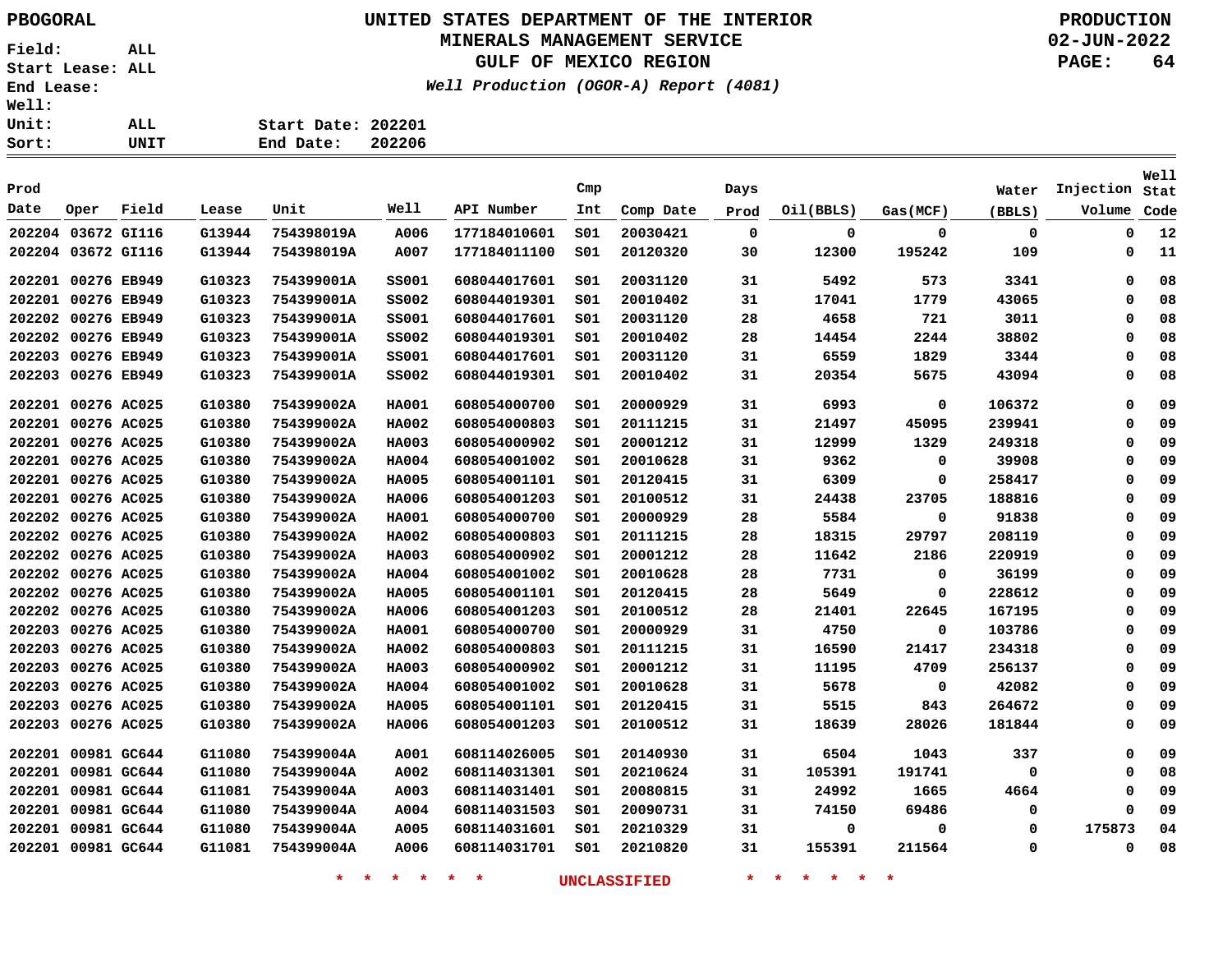## **UNITED STATES DEPARTMENT OF THE INTERIOR PBOGORAL PRODUCTION MINERALS MANAGEMENT SERVICE**

**GULF OF MEXICO REGION**

**Well Production (OGOR-A) Report (4081)**

**02-JUN-2022 PAGE: 65**

**Well**

|      |                    | Cmp |
|------|--------------------|-----|
| UNIT | End Date: 202206   |     |
| ALL  | Start Date: 202201 |     |
|      |                    |     |

| Prod               |      |       |        |            |             |              | Cmp |           | Days |           |          | Water       | Injection   | Stat |
|--------------------|------|-------|--------|------------|-------------|--------------|-----|-----------|------|-----------|----------|-------------|-------------|------|
| Date               | Oper | Field | Lease  | Unit       | Well        | API Number   | Int | Comp Date | Prod | Oil(BBLS) | Gas(MCF) | (BBLS)      | Volume      | Code |
| 202201 00981 GC644 |      |       | G11081 | 754399004A | A007        | 608114031800 | SO1 | 20051222  | 28   | 5229      | 346      | 4825        | $\mathbf 0$ | 09   |
| 202201 00981 GC644 |      |       | G11081 | 754399004A | A008        | 608114031901 | SO1 | 20180721  | 31   | 16710     | 11527    | 38305       | 0           | 09   |
| 202201 00981 GC644 |      |       | G11081 | 754399004A | A009        | 608114032003 | S01 | 20200513  | 31   | 23719     | 4748     | 40          | 0           | 09   |
| 202201 00981 GC644 |      |       | G11080 | 754399004A | A010        | 608114032102 | 501 | 20180831  | 31   | 110326    | 84050    | 0           | 0           | 08   |
| 202201 00981 GC644 |      |       | G11081 | 754399004A | A011        | 608114032202 | S01 | 20190805  | 15   | 43175     | 46857    | 75          | 0           | 08   |
| 202201 00981 GC644 |      |       | G11080 | 754399004A | A012        | 608114032301 | 501 | 20070210  | 31   | 20545     | 11494    | 67640       | 0           | 09   |
| 202201 00981 GC644 |      |       | G11080 | 754399004A | A013        | 608114032400 | 501 | 20060326  | 31   | 0         | 0        | 0           | 87808       | 04   |
| 202201 00981 GC644 |      |       | G11080 | 754399004A | A015        | 608114032601 | S01 | 20080321  | 27   | 0         | 0        | 0           | 52148       | 04   |
| 202201 00981 GC644 |      |       | G11080 | 754399004A | A016        | 608114032703 | 501 | 20190306  | 31   | 109060    | 83086    | 0           | 0           | 08   |
| 202202 00981 GC644 |      |       | G11080 | 754399004A | A001        | 608114026005 | 501 | 20140930  | 15   | 3051      | 50       | 119         | 0           | 09   |
| 202202 00981 GC644 |      |       | G11080 | 754399004A | A002        | 608114031301 | SO1 | 20210624  | 15   | 44319     | 78337    | $\mathbf 0$ | 0           | 08   |
| 202202 00981 GC644 |      |       | G11081 | 754399004A | A003        | 608114031401 | SO1 | 20080815  | 15   | 7611      | 1332     | 1673        | 0           | 09   |
| 202202 00981 GC644 |      |       | G11080 | 754399004A | A004        | 608114031503 | SO1 | 20090731  | 14   | 29042     | 26246    | 0           | $\mathbf 0$ | 09   |
| 202202 00981 GC644 |      |       | G11080 | 754399004A | <b>A005</b> | 608114031601 | S01 | 20210329  | 14   | 0         | 0        | 0           | 70220       | 04   |
| 202202 00981 GC644 |      |       | G11081 | 754399004A | A006        | 608114031701 | 501 | 20210820  | 14   | 61458     | 79530    | $\mathbf 0$ | 0           | 08   |
| 202202 00981 GC644 |      |       | G11081 | 754399004A | A007        | 608114031800 | 501 | 20051222  | 15   | 3358      | 1523     | 2564        | 0           | 09   |
| 202202 00981 GC644 |      |       | G11081 | 754399004A | A008        | 608114031901 | SO1 | 20180721  | 15   | 6002      | 3956     | 17058       | 0           | 09   |
| 202202 00981 GC644 |      |       | G11081 | 754399004A | A009        | 608114032003 | SO1 | 20200513  | 15   | 9726      | 1817     | 10          | 0           | 09   |
| 202202 00981 GC644 |      |       | G11080 | 754399004A | A010        | 608114032102 | SO1 | 20180831  | 15   | 46549     | 31895    | $\mathbf 0$ | 0           | 08   |
| 202202 00981 GC644 |      |       | G11081 | 754399004A | A011        | 608114032202 | SO1 | 20190805  | 15   | 43403     | 50357    | 14          | 0           | 08   |
| 202202 00981 GC644 |      |       | G11080 | 754399004A | A012        | 608114032301 | S01 | 20070210  | 15   | 7019      | 4544     | 33776       | 0           | 09   |
| 202202 00981 GC644 |      |       | G11080 | 754399004A | A013        | 608114032400 | SO1 | 20060326  | 14   | 0         | 0        | 0           | 35342       | 04   |
| 202202 00981 GC644 |      |       | G11080 | 754399004A | A015        | 608114032601 | 501 | 20080321  | 0    | 0         | 0        | 0           | 0           | 18   |
| 202202 00981 GC644 |      |       | G11080 | 754399004A | A016        | 608114032703 | SO1 | 20190306  | 14   | 41596     | 29807    | 0           | 0           | 08   |
| 202203 00981 GC644 |      |       | G11080 | 754399004A | A001        | 608114026005 | SO1 | 20140930  | 18   | 4949      | 323      | 272         | 0           | 09   |
| 202203 00981 GC644 |      |       | G11080 | 754399004A | A002        | 608114031301 | SO1 | 20210624  | 20   | 76001     | 107848   | $\mathbf 0$ | 0           | 08   |
| 202203 00981 GC644 |      |       | G11081 | 754399004A | <b>A003</b> | 608114031401 | S01 | 20080815  | 19   | 11381     | 5782     | 3945        | 0           | 09   |
| 202203 00981 GC644 |      |       | G11080 | 754399004A | A004        | 608114031503 | SO1 | 20090731  | 15   | 22904     | 25875    | 19          | $\Omega$    | 09   |
| 202203 00981 GC644 |      |       | G11080 | 754399004A | A005        | 608114031601 | SO1 | 20210329  | 6    | 0         | 0        | 0           | 125165      | 04   |
| 202203 00981 GC644 |      |       | G11081 | 754399004A | A006        | 608114031701 | SO1 | 20210820  | 20   | 100545    | 129780   | 2874        | 0           | 08   |
| 202203 00981 GC644 |      |       | G11081 | 754399004A | A007        | 608114031800 | SO1 | 20051222  | 19   | 9148      | 5118     | 6949        | 0           | 09   |
| 202203 00981 GC644 |      |       | G11081 | 754399004A | A008        | 608114031901 | 501 | 20180721  | 19   | 8848      | 5841     | 32024       | 0           | 09   |
| 202203 00981 GC644 |      |       | G11081 | 754399004A | A009        | 608114032003 | 501 | 20200513  | 19   | 21077     | 9026     | 0           | 0           | 09   |
| 202203 00981 GC644 |      |       | G11080 | 754399004A | A010        | 608114032102 | 501 | 20180831  | 20   | 74356     | 45172    | 0           | 0           | 08   |
|                    |      |       |        |            |             |              |     |           |      |           |          |             |             |      |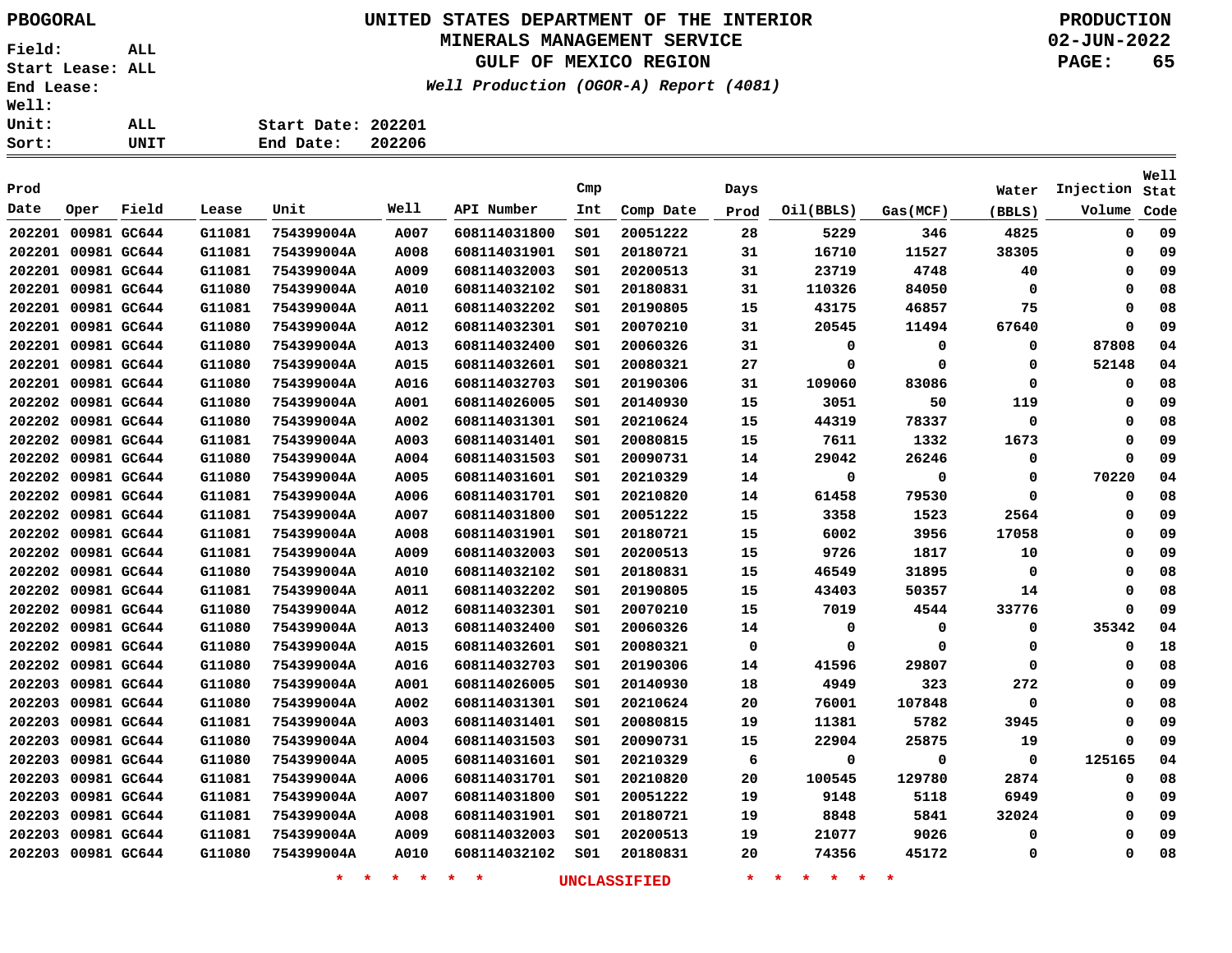**Field: ALL Start Lease: ALL End Lease: Well: Uni**  $\frac{\text{Sor}}{ }$ 

## **UNITED STATES DEPARTMENT OF THE INTERIOR PBOGORAL PRODUCTION MINERALS MANAGEMENT SERVICE**

## **GULF OF MEXICO REGION**

**Well Production (OGOR-A) Report (4081)**

**02-JUN-2022 PAGE: 66**

| Ll: |      |                    |        |
|-----|------|--------------------|--------|
| it: | ALL  | Start Date: 202201 |        |
| rt: | UNIT | End Date:          | 202206 |

| Prod   |                    |             |        |                          |              |                              | Cmp             |           | Days         |             |              | Water       | Injection     | Well<br>Stat |
|--------|--------------------|-------------|--------|--------------------------|--------------|------------------------------|-----------------|-----------|--------------|-------------|--------------|-------------|---------------|--------------|
| Date   | Oper               | Field       | Lease  | Unit                     | Well         | API Number                   | Int             | Comp Date | Prod         | Oil(BBLS)   | Gas(MCF)     | (BBLS)      | Volume        | Code         |
| 202203 |                    | 00981 GC644 | G11081 | 754399004A               | A011         | 608114032202                 | SO1             | 20190805  | 20           | 65874       | 62105        | 6649        | $\mathbf 0$   | 08           |
| 202203 |                    | 00981 GC644 | G11080 | 754399004A               | A012         | 608114032301                 | SO1             | 20070210  | 18           | 10614       | 28406        | 52830       | $\mathbf 0$   | 09           |
| 202203 |                    | 00981 GC644 | G11080 | 754399004A               | A013         | 608114032400                 | SO1             | 20060326  | 6            | 0           | 0            | 0           | 40056         | 04           |
| 202203 |                    | 00981 GC644 | G11080 |                          |              |                              | SO1             | 20080321  | 0            | 0           | 0            | 0           | 0             | 04           |
| 202203 |                    | 00981 GC644 | G11080 | 754399004A<br>754399004A | A015<br>A016 | 608114032601<br>608114032703 | SO1             | 20190306  | 19           | 62133       | 43212        | 1895        | $\Omega$      | 08           |
|        | 202204 00981 GC644 |             | G11080 | 754399004A               | A001         | 608114026005                 | SO1             | 20140930  | 30           | 6919        | 8963         | 547         | $\mathbf 0$   | 09           |
|        |                    |             |        |                          |              |                              |                 |           |              |             |              |             | $\mathbf 0$   |              |
|        | 202204 00981 GC644 |             | G11080 | 754399004A               | A002         | 608114031301                 | SO1             | 20210624  | 30           | 98012       | 134736       | 0           |               | 08           |
|        | 202204 00981 GC644 |             | G11081 | 754399004A               | A003         | 608114031401                 | SO1             | 20080815  | 30           | 19500       | 18338        | 6254        | 0<br>$\Omega$ | 09           |
|        | 202204 00981 GC644 |             | G11080 | 754399004A               | A004         | 608114031503                 | SO1             | 20090731  | 30           | 61191       | 53456        | 52          |               | 09           |
|        | 202204 00981 GC644 |             | G11080 | 754399004A               | A005         | 608114031601                 | SO1             | 20210329  | 29           | 0           | 0            | 0           | 195785        | 04           |
|        | 202204 00981 GC644 |             | G11081 | 754399004A               | A006         | 608114031701                 | SO1             | 20210820  | 30           | 104945      | 119633       | 32814       | 0             | 08           |
|        | 202204 00981 GC644 |             | G11081 | 754399004A               | A007         | 608114031800                 | SO1             | 20051222  | 30           | 11593       | 14571        | 9712        | 0             | 09           |
|        | 202204 00981 GC644 |             | G11081 | 754399004A               | A008         | 608114031901                 | SO1             | 20180721  | 30           | 18019       | 18527        | 47600       | $\mathbf 0$   | 09           |
|        | 202204 00981 GC644 |             | G11081 | 754399004A               | A009         | 608114032003                 | SO1             | 20200513  | 30           | 25284       | 12220        | 0           | 0             | 09           |
|        | 202204 00981 GC644 |             | G11080 | 754399004A               | A010         | 608114032102                 | SO1             | 20180831  | 30           | 112111      | 78619        | 0           | 0             | 08           |
|        | 202204 00981 GC644 |             | G11081 | 754399004A               | A011         | 608114032202                 | S01             | 20190805  | 30           | 75612       | 76220        | 18887       | 0             | 08           |
|        | 202204 00981 GC644 |             | G11080 | 754399004A               | A012         | 608114032301                 | SO1             | 20070210  | 30           | 18868       | 19520        | 73235       | $\mathbf 0$   | 09           |
|        | 202204 00981 GC644 |             | G11080 | 754399004A               | A013         | 608114032400                 | SO1             | 20060326  | 29           | 0           | 0            | 0           | 136250        | 04           |
|        | 202204 00981 GC644 |             | G11080 | 754399004A               | A015         | 608114032601                 | S01             | 20080321  | 9            | 0           | 0            | 0           | 28412         | 04           |
|        | 202204 00981 GC644 |             | G11080 | 754399004A               | A016         | 608114032703                 | SO1             | 20190306  | 30           | 85881       | 68552        | 5193        | $\mathbf 0$   | 08           |
|        | 202201 00078 VK786 |             | G12119 | 754399005A               | A001         | 608164021100                 | SO1             | 20000708  | 31           | 17103       | 26938        | 145573      | 0             | 09           |
|        | 202201 00078 VK786 |             | G12119 | 754399005A               | A002         | 608164022601                 | S01             | 20010119  | 0            | 0           | 0            | 0           | 0             | 12           |
|        | 202201 00078 VK786 |             | G12119 | 754399005A               | A003         | 608164022704                 | SO1             | 20131023  | 26           | 111         | 1538         | 713         | $\mathbf 0$   | 09           |
|        | 202201 00078 VK786 |             | G12119 | 754399005A               | A004         | 608164030000                 | SO1             | 20000716  | $\mathbf 0$  | $\mathbf 0$ | $\Omega$     | 0           | 0             | 12           |
| 202201 |                    | 00078 VK786 | G12119 | 754399005A               | A005         | 608164030100                 | SO1             | 20000929  | 0            | 0           | $\mathbf{0}$ | 0           | 0             | 04           |
| 202201 |                    | 00078 VK786 | G12119 | 754399005A               | A006         | 608164030200                 | SO1             | 20000905  | 28           | 2959        | 8475         | 27793       | 0             | 09           |
| 202201 |                    | 00078 VK786 | G12119 | 754399005A               | A007         | 608164030302                 | SO <sub>2</sub> | 20170702  | 29           | 0           | $\mathbf 0$  | $\mathbf 0$ | 462024        | 04           |
| 202201 |                    | 00078 VK786 | G10944 | 754399005A               | A009         | 608164030500                 | SO1             | 20060329  | 31           | 7242        | 5642         | 471         | $\mathbf 0$   | 09           |
| 202201 |                    | 00078 VK786 | G12119 | 754399005A               | A010         | 608164030602                 | SO1             | 20090105  | $\mathbf{o}$ | 0           | 0            | 0           | 0             | 04           |
| 202201 |                    | 00078 VK786 | G10944 | 754399005A               | A011         | 608164030702                 | S01             | 20020812  | 30           | 8680        | 11602        | 57108       | $\Omega$      | 09           |
| 202201 |                    | 00078 VK786 | G12119 | 754399005A               | A012         | 608164030803                 | SO1             | 20080229  | 29           | 0           | 0            | 0           | 187703        | 04           |
| 202201 |                    | 00078 VK786 | G12119 | 754399005A               | A013         | 608164030901                 | SO1             | 20031202  | 29           | 5759        | 8902         | 15567       | $\mathbf 0$   | 09           |
|        | 202201 00078 VK786 |             | G10944 | 754399005A               | A014         | 608164031000                 | SO1             | 20030515  | 0            | 0           | $\mathbf 0$  | 0           | $\mathbf 0$   | 04           |
|        |                    |             |        |                          |              |                              |                 |           |              |             |              |             |               |              |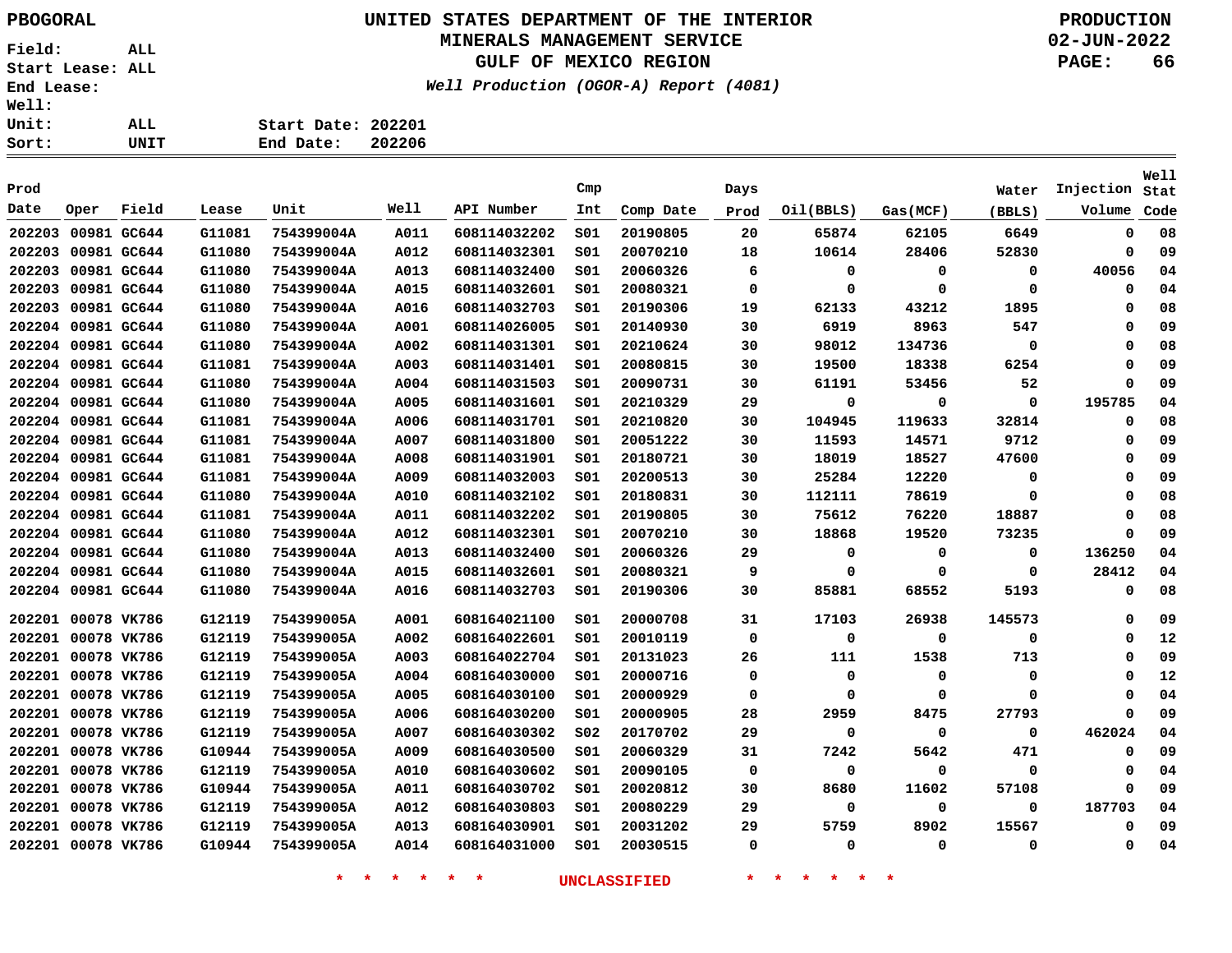# **UNITED STATES DEPARTMENT OF THE INTERIOR PBOGORAL PRODUCTION**

## **MINERALS MANAGEMENT SERVICE**

**GULF OF MEXICO REGION**

**Well Production (OGOR-A) Report (4081)**

**02-JUN-2022 PAGE: 67**

| Sort:        | UNIT | End Date: 202206   |  |
|--------------|------|--------------------|--|
| Unit:        | ALL  | Start Date: 202201 |  |
| <b>Well:</b> |      |                    |  |

|        |                    |             |        |            |      |              |                 |           |          |           |             |             |           | Well |
|--------|--------------------|-------------|--------|------------|------|--------------|-----------------|-----------|----------|-----------|-------------|-------------|-----------|------|
| Prod   |                    |             |        |            |      |              | Cmp             |           | Days     |           |             | Water       | Injection | Stat |
| Date   | Oper               | Field       | Lease  | Unit       | Well | API Number   | Int             | Comp Date | Prod     | Oil(BBLS) | Gas(MCF)    | (BBLS)      | Volume    | Code |
|        | 202201 00078 VK786 |             | G12119 | 754399005A | A015 | 608164031100 | 501             | 20010623  | 0        | 0         | 0           | $\mathbf 0$ | 0         | 12   |
|        | 202201 00078 VK786 |             | G12119 | 754399005A | A016 | 608164031200 | 501             | 20030717  | 29       | 2114      | 5980        | 24813       | 0         | 09   |
|        | 202201 00078 VK786 |             | G12119 | 754399005A | A017 | 608164031300 | SO1             | 20030611  | 31       | 19348     | 88160       | 28577       | 0         | 08   |
|        | 202201 00078 VK786 |             | G10944 | 754399005A | A020 | 608164031602 | SO <sub>2</sub> | 20121219  | 29       | 2750      | 5838        | 76614       | 0         | 09   |
|        | 202201 00078 VK786 |             | G12119 | 754399005A | A021 | 608164031702 | 501             | 20090629  | 29       | 1063      | 7636        | 7612        | 0         | 09   |
| 202202 | 00078 VK786        |             | G12119 | 754399005A | A001 | 608164021100 | S01             | 20000708  | 28       | 15384     | 18863       | 145178      | 0         | 09   |
| 202202 | 00078 VK786        |             | G12119 | 754399005A | A002 | 608164022601 | SO1             | 20010119  | 0        | 0         | 0           | 0           | 0         | 12   |
| 202202 | 00078 VK786        |             | G12119 | 754399005A | A003 | 608164022704 | SO1             | 20131023  | 28       | 247       | 2590        | 1805        | 0         | 09   |
| 202202 | 00078 VK786        |             | G12119 | 754399005A | A004 | 608164030000 | SO1             | 20000716  | 0        | 0         | 0           | 0           | 0         | 12   |
| 202202 | 00078 VK786        |             | G12119 | 754399005A | A005 | 608164030100 | SO1             | 20000929  | 0        | $\Omega$  | $\Omega$    | $\Omega$    | 0         | 04   |
|        | 202202 00078 VK786 |             | G12119 | 754399005A | A006 | 608164030200 | SO1             | 20000905  | 28       | 2926      | 1764        | 30483       | 0         | 09   |
|        | 202202 00078 VK786 |             | G12119 | 754399005A | A007 | 608164030302 | SO <sub>2</sub> | 20170702  | 28       | 0         | $\mathbf 0$ | $\mathbf 0$ | 480873    | 04   |
| 202202 | 00078 VK786        |             | G10944 | 754399005A | A009 | 608164030500 | S01             | 20060329  | 28       | 7969      | 2657        | 476         | 0         | 09   |
| 202202 | 00078 VK786        |             | G12119 | 754399005A | A010 | 608164030602 | S01             | 20090105  | 0        | 0         | 0           | 0           | 0         | 04   |
| 202202 | 00078 VK786        |             | G10944 | 754399005A | A011 | 608164030702 | SO1             | 20020812  | 27       | 8596      | 13580       | 62688       | 0         | 09   |
|        | 202202 00078 VK786 |             | G12119 | 754399005A | A012 | 608164030803 | SO1             | 20080229  | 28       | 0         | 0           | $\mathbf 0$ | 195210    | 04   |
|        | 202202 00078 VK786 |             | G12119 | 754399005A | A013 | 608164030901 | SO1             | 20031202  | 28       | 5679      | 4904        | 17031       | 0         | 09   |
|        | 202202 00078 VK786 |             | G10944 | 754399005A | A014 | 608164031000 | SO1             | 20030515  | $\Omega$ | 0         | $\mathbf 0$ | $\Omega$    | 0         | 04   |
| 202202 | 00078 VK786        |             | G12119 | 754399005A | A015 | 608164031100 | SO1             | 20010623  | $\Omega$ | $\Omega$  | $\mathbf 0$ | $\Omega$    | 0         | 12   |
| 202202 |                    | 00078 VK786 | G12119 | 754399005A | A016 | 608164031200 | S01             | 20030717  | 28       | 2586      | 3850        | 33648       | 0         | 09   |
| 202202 |                    | 00078 VK786 | G12119 | 754399005A | A017 | 608164031300 | S01             | 20030611  | 28       | 16400     | 110735      | 26857       | 0         | 08   |
| 202202 | 00078 VK786        |             | G10944 | 754399005A | A020 | 608164031602 | SO <sub>2</sub> | 20121219  | 28       | 2667      | 2210        | 82380       | 0         | 09   |
| 202202 | 00078 VK786        |             | G12119 | 754399005A | A021 | 608164031702 | S01             | 20090629  | 28       | 1204      | 4145        | 9529        | 0         | 09   |
| 202203 |                    | 00078 VK786 | G12119 | 754399005A | A001 | 608164021100 | S01             | 20000708  | 31       | 16904     | 19285       | 160772      | 0         | 09   |
| 202203 |                    | 00078 VK786 | G12119 | 754399005A | A002 | 608164022601 | SO1             | 20010119  | $\Omega$ | 0         | 0           | $\Omega$    | 0         | 12   |
| 202203 |                    | 00078 VK786 | G12119 | 754399005A | A003 | 608164022704 | SO1             | 20131023  | 31       | 458       | 2929        | 3390        | 0         | 09   |
| 202203 |                    | 00078 VK786 | G12119 | 754399005A | A004 | 608164030000 | s01             | 20000716  | 0        | 0         | 0           | $\Omega$    | 0         | 12   |
| 202203 |                    | 00078 VK786 | G12119 | 754399005A | A005 | 608164030100 | S01             | 20000929  | 0        | $\Omega$  | 0           | $\Omega$    | 0         | 04   |
| 202203 |                    | 00078 VK786 | G12119 | 754399005A | A006 | 608164030200 | S01             | 20000905  | 31       | 3158      | 2349        | 33151       | 0         | 09   |
| 202203 |                    | 00078 VK786 | G12119 | 754399005A | A007 | 608164030302 | S02             | 20170702  | 31       | 0         | 0           | $\mathbf 0$ | 530117    | 04   |
| 202203 |                    | 00078 VK786 | G10944 | 754399005A | A009 | 608164030500 | S01             | 20060329  | 31       | 8236      | 1025        | 621         | 0         | 09   |
| 202203 |                    | 00078 VK786 | G12119 | 754399005A | A010 | 608164030602 | S01             | 20090105  | 0        | 0         | $\mathbf 0$ | 0           | 0         | 04   |
| 202203 |                    | 00078 VK786 | G10944 | 754399005A | A011 | 608164030702 | s01             | 20020812  | 28       | 8722      | 12377       | 64090       | 0         | 09   |
|        | 202203 00078 VK786 |             | G12119 | 754399005A | A012 | 608164030803 | 501             | 20080229  | 31       | $\Omega$  | $\Omega$    | 0           | 216371    | 04   |
|        |                    |             |        |            |      |              |                 |           |          |           |             |             |           |      |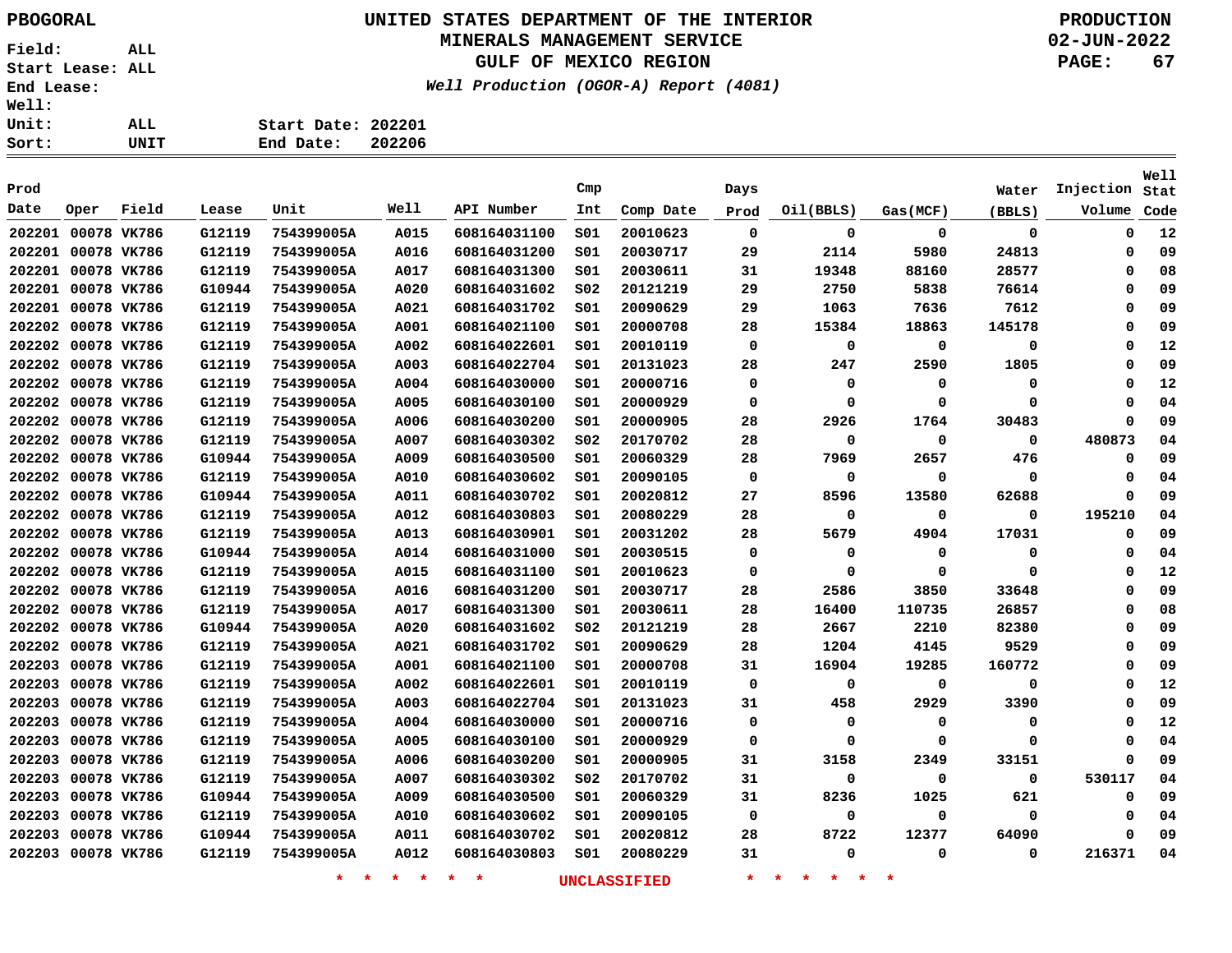## **UNITED STATES DEPARTMENT OF THE INTERIOR PBOGORAL PRODUCTION MINERALS MANAGEMENT SERVICE**

**GULF OF MEXICO REGION**

**Well Production (OGOR-A) Report (4081)**

**02-JUN-2022 PAGE: 68**

| ALL. | Start Date: 202201  |
|------|---------------------|
| UNIT | 202206<br>End Date: |

| Prod               |             |       |        |            |       |              | Cmp             |           | Days        |           |             | Water  | Injection   | Well<br>Stat |
|--------------------|-------------|-------|--------|------------|-------|--------------|-----------------|-----------|-------------|-----------|-------------|--------|-------------|--------------|
| Date               | Oper        | Field | Lease  | Unit       | Well  | API Number   | Int             | Comp Date | Prod        | Oil(BBLS) | Gas(MCF)    | (BBLS) | Volume      | Code         |
| 202203             | 00078 VK786 |       | G12119 | 754399005A | A013  | 608164030901 | SO1             | 20031202  | 31          | 6236      | 4498        | 18837  | $\mathbf 0$ | 09           |
| 202203             | 00078 VK786 |       | G10944 | 754399005A | A014  | 608164031000 | SO1             | 20030515  | 0           | 0         | 0           | 0      | 0           | 04           |
| 202203             | 00078 VK786 |       | G12119 | 754399005A | A015  | 608164031100 | SO1             | 20010623  | 0           | 0         | 0           | 0      | $\Omega$    | 12           |
| 202203             | 00078 VK786 |       | G12119 | 754399005A | A016  | 608164031200 | SO1             | 20030717  | 31          | 2727      | 3241        | 35743  | $\mathbf 0$ | 09           |
| 202203             | 00078 VK786 |       | G12119 | 754399005A | A017  | 608164031300 | SO1             | 20030611  | 31          | 17982     | 109345      | 29683  | 0           | 08           |
| 202203             | 00078 VK786 |       | G10944 | 754399005A | A020  | 608164031602 | S02             | 20121219  | 18          | 1145      | 736         | 35601  | 0           | 09           |
| 202203             | 00078 VK786 |       | G12119 | 754399005A | A021  | 608164031702 | SO1             | 20090629  | 31          | 1320      | 4269        | 10519  | 0           | 09           |
| 202201             | 03672 GC065 |       | G05900 | 754399006A | A003  | 608114011200 | SO1             | 19900116  | 0           | 0         | 0           | 0      | 0           | 13           |
| 202201             | 03672 GC065 |       | G05900 | 754399006A | A010  | 608114017300 | SO <sub>3</sub> | 20120410  | 31          | 4516      | 12404       | 5396   | $\Omega$    | 09           |
| 202201 03672 GC065 |             |       | G14668 | 754399006A | A017  | 608114045202 | SO1             | 20100427  | 31          | 14055     | 16112       | 1869   | 0           | 08           |
| 202201 03672 GC065 |             |       | G05900 | 754399006A | A018  | 608114047603 | SO1             | 20060708  | 0           | 0         | 0           | 0      | 0           | 12           |
| 202201 03672 GC065 |             |       | G14668 | 754399006A | A021  | 608114060701 | SO1             | 20130810  | $\mathbf 0$ | 0         | $\Omega$    | 0      | $\mathbf 0$ | 12           |
| 202201 03672 GC065 |             |       | G05889 | 754399006A | A024  | 608114061900 | SO1             | 20140517  | 31          | 3102      | 4899        | 33007  | 0           | 11           |
| 202201 03672 GC065 |             |       | G05900 | 754399006A | A032  | 608114012303 | SO1             | 20131120  | 31          | 7278      | 7536        | 6242   | 0           | 09           |
| 202201 03672 GC065 |             |       | G05900 | 754399006A | A035  | 608114014700 | SO <sub>2</sub> | 20050504  | 0           | 0         | 0           | 0      | 0           | 12           |
| 202201 03672 GC065 |             |       | G05900 | 754399006A | A037B | 608114015200 | SO <sub>3</sub> | 19980609  | 0           | 0         | 0           | 0      | 0           | 12           |
| 202201 03672 GC065 |             |       | G05889 | 754399006A | A038  | 608114015501 | SO1             | 19950119  | 31          | 2602      | 4200        | 766    | 0           | 09           |
| 202201 03672 GC065 |             |       | G05900 | 754399006A | A041  | 608114016500 | SO <sub>4</sub> | 20110729  | 0           | 0         | 0           | 0      | 0           | 12           |
| 202201 03672 GC065 |             |       | G05889 | 754399006A | A043A | 608114017100 | SO <sub>2</sub> | 19950916  | 0           | 0         | 0           | 0      | 0           | 12           |
| 202201 03672 GC065 |             |       | G05889 | 754399006A | A044  | 608114017701 | SO1             | 20140202  | 0           | $\Omega$  | 0           | 0      | $\mathbf 0$ | 12           |
| 202201 03672 GC065 |             |       | G05889 | 754399006A | A059  | 608114015900 | SO1             | 19910302  | 31          | 5713      | 0           | 6622   | 0           | 09           |
| 202201 03672 GC065 |             |       | G05889 | 754399006A | A060  | 608114015300 | S02             | 20110920  | 31          | 346       | 783         | 9872   | 0           | 08           |
| 202202 03672 GC065 |             |       | G05900 | 754399006A | A003  | 608114011200 | SO1             | 19900116  | $\Omega$    | $\Omega$  | $\mathbf 0$ | 0      | 0           | 13           |
| 202202 03672 GC065 |             |       | G05900 | 754399006A | A010  | 608114017300 | SO <sub>3</sub> | 20120410  | 28          | 4191      | 13419       | 4104   | 0           | 09           |
| 202202 03672 GC065 |             |       | G14668 | 754399006A | A017  | 608114045202 | SO1             | 20100427  | 28          | 11384     | 10133       | 1721   | $\Omega$    | 08           |
| 202202 03672 GC065 |             |       | G05900 | 754399006A | A018  | 608114047603 | SO1             | 20060708  | 0           | 0         | 0           | 0      | 0           | 12           |
| 202202 03672 GC065 |             |       | G14668 | 754399006A | A021  | 608114060701 | SO1             | 20130810  | 0           | 0         | 0           | 0      | 0           | 12           |
| 202202 03672 GC065 |             |       | G05889 | 754399006A | A024  | 608114061900 | S01             | 20140517  | 28          | 2031      | 3001        | 27571  | 0           | 11           |
| 202202 03672 GC065 |             |       | G05900 | 754399006A | A032  | 608114012303 | SO1             | 20131120  | 28          | 8314      | 10972       | 4832   | 0           | 09           |
| 202202 03672 GC065 |             |       | G05900 | 754399006A | A035  | 608114014700 | SO <sub>2</sub> | 20050504  | 0           | 0         | 0           | 0      | 0           | 12           |
| 202202 03672 GC065 |             |       | G05900 | 754399006A | A037B | 608114015200 | SO <sub>3</sub> | 19980609  | 0           | 0         | $\Omega$    | 0      | 0           | 12           |
| 202202             | 03672 GC065 |       | G05889 | 754399006A | A038  | 608114015501 | S <sub>01</sub> | 19950119  | 28          | 2377      | 2459        | 618    | $\mathbf 0$ | 09           |
| 202202 03672 GC065 |             |       | G05900 | 754399006A | A041  | 608114016500 | SO <sub>4</sub> | 20110729  | 0           | 0         | 0           | 0      | $\mathbf 0$ | 12           |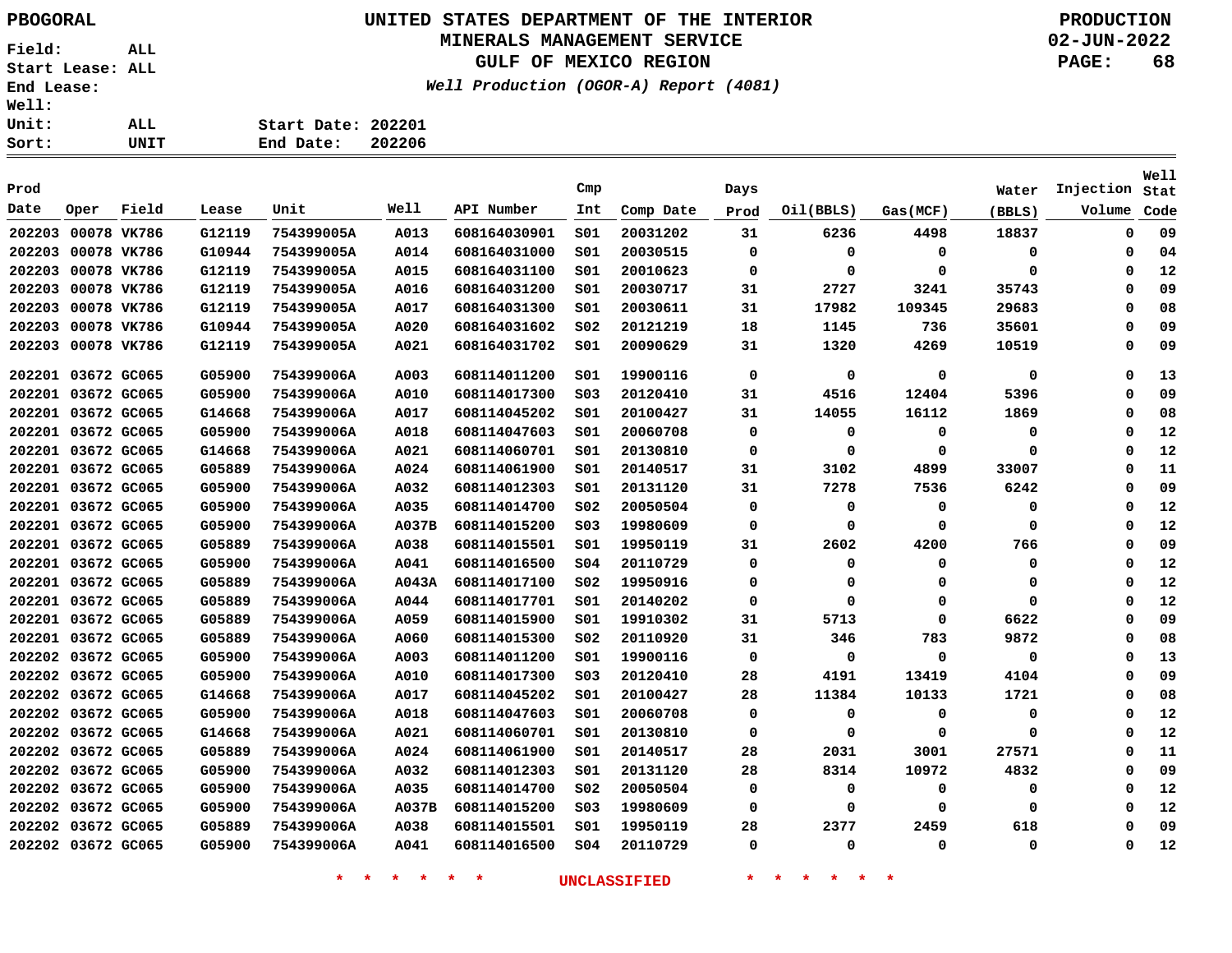**Field: ALL Start Lease: ALL End Lease: Well: Uni**  $\frac{\text{Sor}}{ }$ 

# **UNITED STATES DEPARTMENT OF THE INTERIOR PBOGORAL PRODUCTION**

## **MINERALS MANAGEMENT SERVICE**

**GULF OF MEXICO REGION**

**Well Production (OGOR-A) Report (4081)**

**02-JUN-2022 PAGE: 69**

**Stat Injection**Volume Code

**Well**

| ---- ------        |      |       |        |                    |        |              | .               |           |      |           |          |        |
|--------------------|------|-------|--------|--------------------|--------|--------------|-----------------|-----------|------|-----------|----------|--------|
| Well:              |      |       |        |                    |        |              |                 |           |      |           |          |        |
| Unit:              |      | ALL   |        | Start Date: 202201 |        |              |                 |           |      |           |          |        |
| Sort:              |      | UNIT  |        | End Date:          | 202206 |              |                 |           |      |           |          |        |
|                    |      |       |        |                    |        |              |                 |           |      |           |          |        |
| Prod               |      |       |        |                    |        |              | Cmp             |           | Days |           |          | Water  |
| Date               | Oper | Field | Lease  | Unit               | Well   | API Number   | Int             | Comp Date | Prod | Oil(BBLS) | Gas(MCF) | (BBLS) |
| 202202 03672 GC065 |      |       | G05889 | 754399006A         | A043A  | 608114017100 | SO <sub>2</sub> | 19950916  | 0    | 0         | 0        | 0      |
|                    |      |       |        |                    |        |              |                 |           |      |           |          |        |

| 202202 03672 GC065 | G05889 | 754399006A | A043A       | 608114017100 | SO <sub>2</sub> | 19950916 | 0  | 0     | 0     | 0     | 0        | 12 |
|--------------------|--------|------------|-------------|--------------|-----------------|----------|----|-------|-------|-------|----------|----|
| 202202 03672 GC065 | G05889 | 754399006A | A044        | 608114017701 | S01             | 20140202 | 0  | 0     | 0     | 0     | 0        | 12 |
| 202202 03672 GC065 | G05889 | 754399006A | A059        | 608114015900 | 501             | 19910302 | 28 | 3864  | 0     | 7933  | $\Omega$ | 09 |
| 202202 03672 GC065 | G05889 | 754399006A | A060        | 608114015300 | SO <sub>2</sub> | 20110920 | 25 | 320   | 473   | 6467  | 0        | 08 |
| 202203 03672 GC065 | G05900 | 754399006A | A003        | 608114011200 | S01             | 19900116 | 0  | 0     | 0     | 0     | Ω        | 13 |
| 202203 03672 GC065 | G05900 | 754399006A | A010        | 608114017300 | SO <sub>3</sub> | 20120410 | 31 | 4228  | 10536 | 5129  | O        | 09 |
| 202203 03672 GC065 | G14668 | 754399006A | A017        | 608114045202 | 501             | 20100427 | 31 | 11870 | 9847  | 1235  | $\Omega$ | 08 |
| 202203 03672 GC065 | G05900 | 754399006A | A018        | 608114047603 | S01             | 20060708 | 0  | 0     | 0     | 0     | 0        | 12 |
| 202203 03672 GC065 | G14668 | 754399006A | A021        | 608114060701 | 501             | 20130810 | 0  | 0     | 0     | 0     | Ω        | 12 |
| 202203 03672 GC065 | G05889 | 754399006A | A024        | 608114061900 | S01             | 20140517 | 31 | 2515  | 2892  | 26729 | Ω        | 11 |
| 202203 03672 GC065 | G05900 | 754399006A | A032        | 608114012303 | 501             | 20131120 | 31 | 7425  | 9344  | 4216  | Ω        | 09 |
| 202203 03672 GC065 | G05900 | 754399006A | A035        | 608114014700 | SO <sub>2</sub> | 20050504 | 0  | 0     | 0     | 0     | 0        | 12 |
| 202203 03672 GC065 | G05900 | 754399006A | A037B       | 608114015200 | S03             | 19980609 | 0  | 0     | 0     | 0     | $\Omega$ | 12 |
| 202203 03672 GC065 | G05889 | 754399006A | A038        | 608114015501 | 501             | 19950119 | 31 | 2202  | 1851  | 483   | $\Omega$ | 09 |
| 202203 03672 GC065 | G05900 | 754399006A | A041        | 608114016500 | SO <sub>4</sub> | 20110729 | 0  | 0     | 0     | 0     | 0        | 12 |
| 202203 03672 GC065 | G05889 | 754399006A | A043A       | 608114017100 | S02             | 19950916 | 0  | 0     | 0     | 0     | 0        | 12 |
| 202203 03672 GC065 | G05889 | 754399006A | A044        | 608114017701 | S01             | 20140202 | 0  | 0     | 0     | 0     | O        | 12 |
| 202203 03672 GC065 | G05889 | 754399006A | A059        | 608114015900 | S01             | 19910302 | 31 | 3228  | 0     | 7747  | Ω        | 09 |
| 202203 03672 GC065 | G05889 | 754399006A | <b>A060</b> | 608114015300 | S02             | 20110920 | 31 | 277   | 548   | 9498  | Ω        | 08 |
| 202204 03672 GC065 | G05900 | 754399006A | A003        | 608114011200 | 501             | 19900116 | 0  | 0     | 0     | 0     | Ω        | 13 |
| 202204 03672 GC065 | G05900 | 754399006A | A010        | 608114017300 | S03             | 20120410 | 30 | 4420  | 6031  | 2893  | Ω        | 09 |
| 202204 03672 GC065 | G14668 | 754399006A | A017        | 608114045202 | 501             | 20100427 | 30 | 11143 | 15748 | 1100  | 0        | 08 |
| 202204 03672 GC065 | G05900 | 754399006A | A018        | 608114047603 | S01             | 20060708 | 0  | 0     | 0     | 0     | 0        | 12 |
| 202204 03672 GC065 | G14668 | 754399006A | A021        | 608114060701 | S01             | 20130810 | 0  | 0     | 0     | 0     | $\Omega$ | 12 |
| 202204 03672 GC065 | G05889 | 754399006A | A024        | 608114061900 | SO1             | 20140517 | 30 | 4001  | 4303  | 26995 | 0        | 11 |
| 202204 03672 GC065 | G05900 | 754399006A | A032        | 608114012303 | 501             | 20131120 | 30 | 5563  | 5290  | 4275  | 0        | 09 |
| 202204 03672 GC065 | G05900 | 754399006A | A035        | 608114014700 | S02             | 20050504 | 0  | 0     | 0     | 0     | 0        | 12 |
| 202204 03672 GC065 | G05900 | 754399006A | A037B       | 608114015200 | S03             | 19980609 | 0  | 0     | 0     | 0     | Ω        | 12 |
| 202204 03672 GC065 | G05889 | 754399006A | A038        | 608114015501 | S01             | 19950119 | 30 | 1447  | 3403  | 563   | Ω        | 09 |
| 202204 03672 GC065 | G05900 | 754399006A | A041        | 608114016500 | 504             | 20110729 | 0  | 0     | 0     | 0     | $\Omega$ | 12 |
| 202204 03672 GC065 | G05889 | 754399006A | A043A       | 608114017100 | S02             | 19950916 | 0  | 0     | 0     | 0     | O        | 12 |
| 202204 03672 GC065 | G05889 | 754399006A | A044        | 608114017701 | S01             | 20140202 | 0  | 0     | 0     | 0     | $\Omega$ | 12 |
| 202204 03672 GC065 | G05889 | 754399006A | A059        | 608114015900 | SO1             | 19910302 | 30 | 5373  | 0     | 3758  | O        | 09 |
| 202204 03672 GC065 | G05889 | 754399006A | A060        | 608114015300 | S02             | 20110920 | 30 | 511   | 801   | 9678  | 0        | 08 |
|                    |        |            |             |              |                 |          |    |       |       |       |          |    |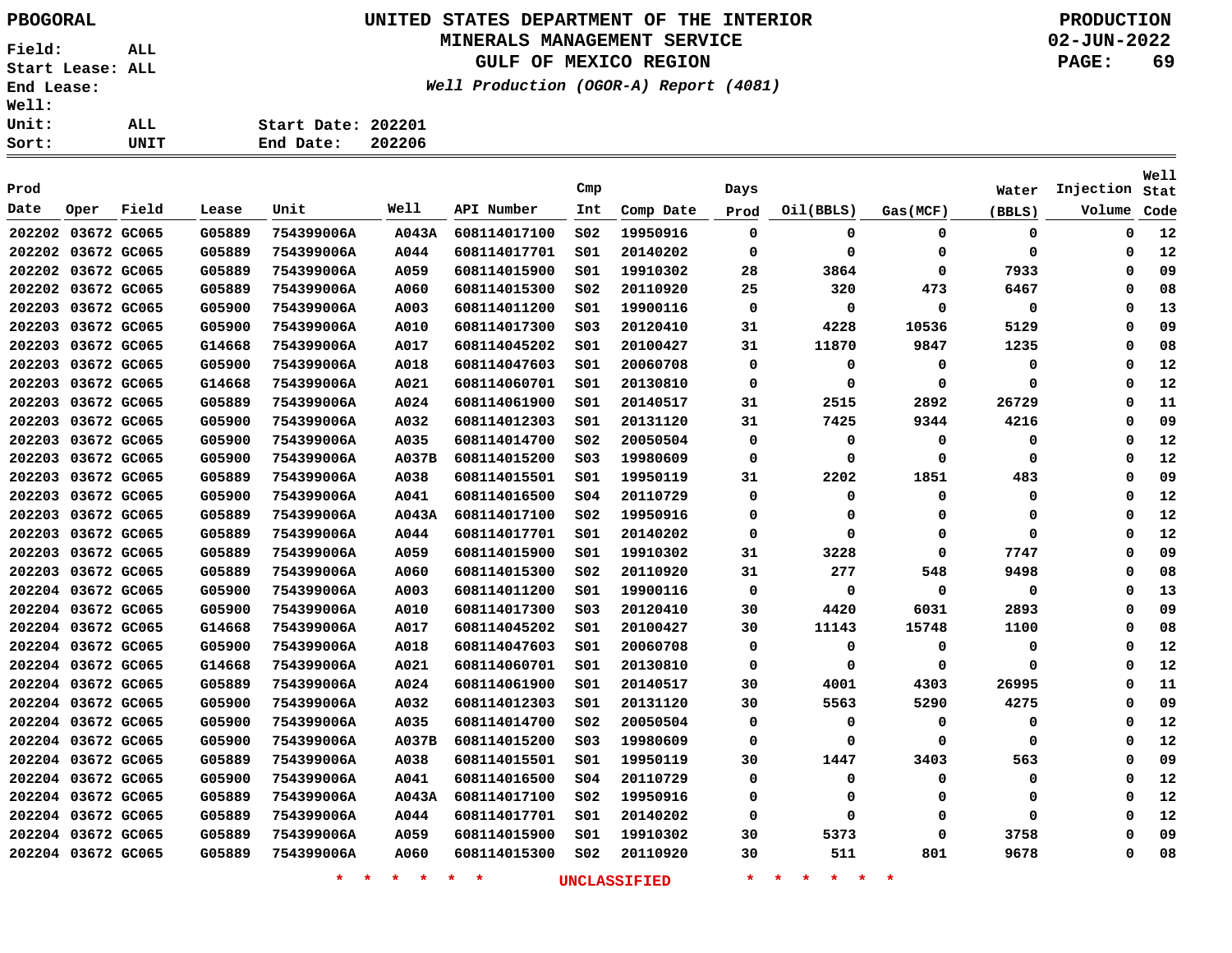# **UNITED STATES DEPARTMENT OF THE INTERIOR PBOGORAL PRODUCTION**

## **MINERALS MANAGEMENT SERVICE**

**GULF OF MEXICO REGION**

**Well Production (OGOR-A) Report (4081)**

| Well: |      |                    |        |
|-------|------|--------------------|--------|
| Unit: | AL L | Start Date: 202201 |        |
| Sort: | UNIT | End Date:          | 202206 |

|                    |                    |       |        |            |       |              |                 |           |              |             |             |          |           | <b>Well</b> |
|--------------------|--------------------|-------|--------|------------|-------|--------------|-----------------|-----------|--------------|-------------|-------------|----------|-----------|-------------|
| Prod               |                    |       |        |            |       |              | Cmp             |           | Days         |             |             | Water    | Injection | Stat        |
| Date               | Oper               | Field | Lease  | Unit       | Well  | API Number   | Int             | Comp Date | Prod         | Oil(BBLS)   | Gas(MCF)    | (BBLS)   | Volume    | Code        |
| 202201 01284 GB783 |                    |       | G11573 | 754399007A | A001  | 608074019503 | SO1             | 20060626  | 31           | 1565        | 2842        | 1667     | 0         | 08          |
| 202201 01284 GB783 |                    |       | G11573 | 754399007A | A002  | 608074022206 | SO1             | 20130525  | 31           | 14504       | 26282       | 6081     | 0         | 08          |
| 202201 01284 GB783 |                    |       | G11573 | 754399007A | A004  | 608074024502 | SO1             | 20081216  | 0            | 0           | 0           | 0        | 0         | 12          |
| 202201             | 01284 GB783        |       | G11573 | 754399007A | A005  | 608074024600 | SO <sub>2</sub> | 20070317  | 31           | 30478       | 61531       | 2694     | 0         | 08          |
|                    | 202201 01284 GB783 |       | G11573 | 754399007A | A006  | 608074024701 | SO1             | 20080813  | 31           | 5757        | 18542       | 1333     | $\Omega$  | 08          |
|                    | 202201 01284 GB783 |       | G11574 | 754399007A | A008  | 608074024900 | SO <sub>2</sub> | 20080228  | 31           | 3950        | 3880        | 2284     | $\Omega$  | 08          |
|                    | 202202 01284 GB783 |       | G11573 | 754399007A | A001  | 608074019503 | SO1             | 20060626  | 20           | 882         | 1619        | 1013     | $\Omega$  | 08          |
|                    | 202202 01284 GB783 |       | G11573 | 754399007A | A002  | 608074022206 | SO1             | 20130525  | 19           | 8135        | 14702       | 3501     | 0         | 08          |
|                    | 202202 01284 GB783 |       | G11573 | 754399007A | A004  | 608074024502 | SO1             | 20081216  | 0            | 0           | 0           | 0        | 0         | 12          |
| 202202 01284 GB783 |                    |       | G11573 | 754399007A | A005  | 608074024600 | SO <sub>2</sub> | 20070317  | 19           | 16931       | 35230       | 1370     | 0         | 08          |
| 202202 01284 GB783 |                    |       | G11573 | 754399007A | A006  | 608074024701 | SO1             | 20080813  | 19           | 3358        | 10972       | 752      | 0         | 08          |
| 202202 01284 GB783 |                    |       | G11574 | 754399007A | A008  | 608074024900 | SO <sub>2</sub> | 20080228  | 18           | 2201        | 2193        | 1217     | $\Omega$  | 08          |
| 202203 01284 GB783 |                    |       | G11573 | 754399007A | A001  | 608074019503 | SO1             | 20060626  | 31           | 1771        | 2943        | 1603     | $\Omega$  | 08          |
| 202203 01284 GB783 |                    |       | G11573 | 754399007A | A002  | 608074022206 | SO1             | 20130525  | 31           | 15455       | 26558       | 6488     | 0         | 08          |
| 202203 01284 GB783 |                    |       | G11573 | 754399007A | A004  | 608074024502 | SO1             | 20081216  | 0            | 0           | $\mathbf 0$ | 0        | 0         | 12          |
| 202203             | 01284 GB783        |       | G11573 | 754399007A | A005  | 608074024600 | SO <sub>2</sub> | 20070317  | 31           | 32825       | 66231       | 2818     | 0         | 08          |
| 202203             | 01284 GB783        |       | G11573 | 754399007A | A006  | 608074024701 | SO1             | 20080813  | 31           | 6877        | 24288       | 1715     | $\Omega$  | 08          |
|                    | 202203 01284 GB783 |       | G11574 | 754399007A | A008  | 608074024900 | SO <sub>2</sub> | 20080228  | 31           | 4413        | 5886        | 2840     | $\Omega$  | 08          |
|                    | 202201 03672 GI041 |       | 00129  | 8910020210 | 001   | 177174042801 | SO1             | 20000913  | 25           | 0           | 4128        | 0        | 0         | 11          |
|                    | 202201 03672 GI041 |       | 00129  | 8910020210 | D002  | 177170075300 | SO <sub>2</sub> | 19930628  | 22           | 2324        | 239         | 21692    | 0         | 09          |
| 202201             | 03672 GI041        |       | 00129  | 8910020210 | D003  | 177170076700 | D01             | 19951229  | 0            | 0           | 0           | 0        | 0         | 13          |
| 202201 03672 GI041 |                    |       | 00129  | 8910020210 | D003D | 177170076700 | D02             | 19770705  | 0            | 0           | 0           | 0        | 0         | 12          |
| 202201 03672 GI041 |                    |       | 00129  | 8910020210 | D004  | 177170080500 | SO7             | 20080228  | $\mathbf 0$  | $\mathbf 0$ | $\mathbf 0$ | 0        | 0         | 13          |
| 202201 03672 GI041 |                    |       | 00129  | 8910020210 | D008  | 177172000801 | SO <sub>2</sub> | 20080216  | 22           | 1419        | $\mathbf 0$ | 4043     | $\Omega$  | 09          |
| 202201 03672 GI041 |                    |       | 00129  | 8910020210 | D009  | 177172001500 | S02             | 19930308  | 0            | 0           | $\mathbf 0$ | 0        | 0         | 13          |
| 202201 03672 GI041 |                    |       | 00129  | 8910020210 | D010  | 177174017801 | SO1             | 19960623  | $\mathbf{2}$ | 70          | 163         | 586      | 0         | 09          |
| 202201             | 03672 GI041        |       | 00129  | 8910020210 | D011  | 177174018400 | SO <sub>2</sub> | 19951222  | 0            | 0           | $\mathbf 0$ | 0        | 0         | 13          |
| 202201             | 03672 GI047        |       | 00134  | 8910020210 | E001  | 177170045400 | SO <sub>4</sub> | 20050807  | 0            | 0           | 0           | 0        | $\Omega$  | 13          |
|                    | 202201 03672 GI041 |       | 00130  | 8910020210 | E004  | 177170075201 | SO1             | 20020310  | 0            | 0           | 0           | 0        | $\Omega$  | 12          |
|                    | 202201 03672 GI047 |       | 00133  | 8910020210 | E006  | 177170078100 | SO <sub>3</sub> | 20080521  | $\Omega$     | 0           | $\Omega$    | 0        | $\Omega$  | 12          |
|                    | 202201 03672 GI047 |       | 00133  | 8910020210 | E008  | 177170079500 | SO <sub>3</sub> | 19930525  | $\Omega$     | $\Omega$    | $\Omega$    | $\Omega$ | $\Omega$  | 12          |
|                    | 202201 03672 GI041 |       | 00130  | 8910020210 | E013  | 177174012900 | SO <sub>2</sub> | 20010607  | 0            | $\Omega$    | $\mathbf 0$ | 0        | $\Omega$  | 12          |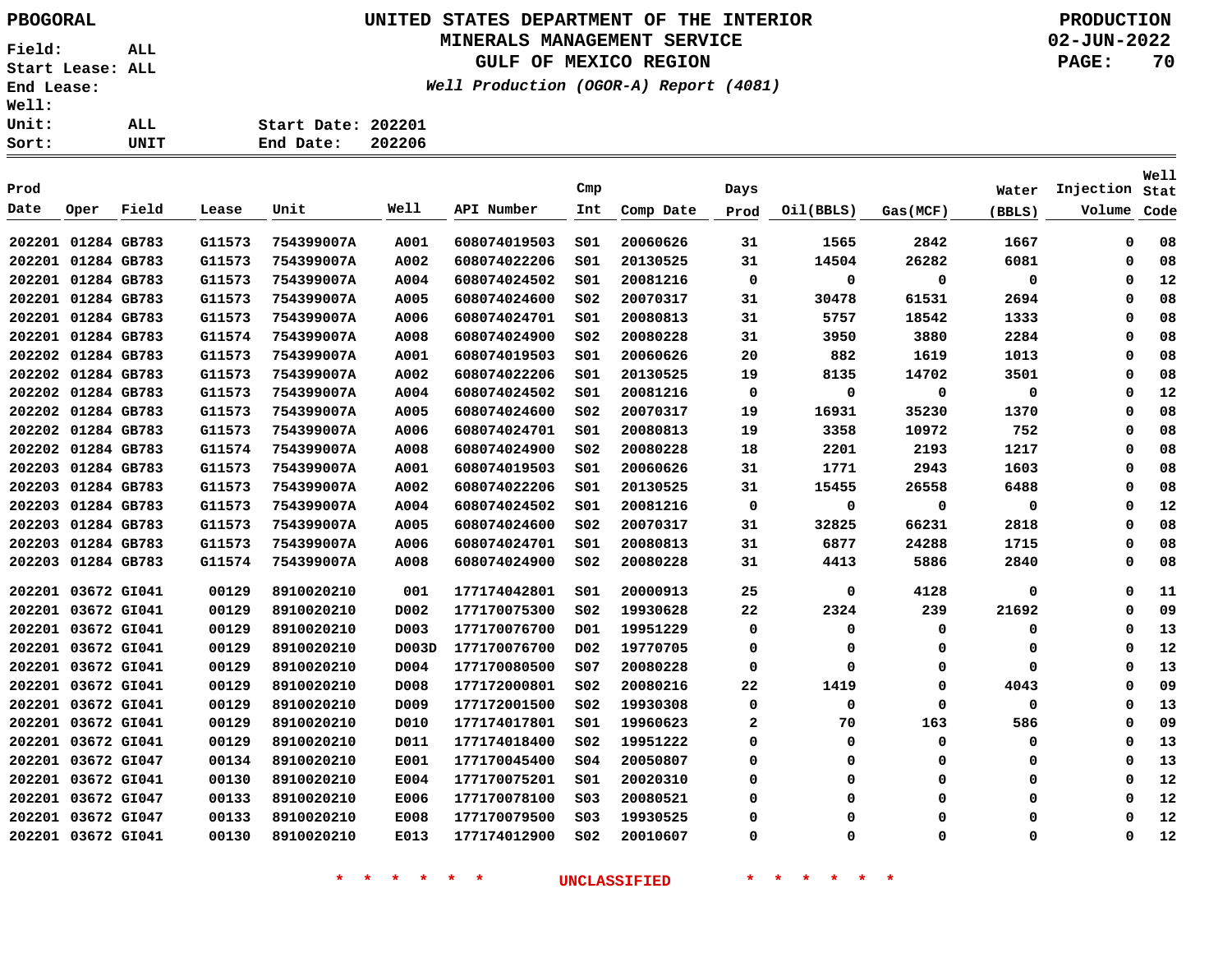## **UNITED STATES DEPARTMENT OF THE INTERIOR PBOGORAL PRODUCTION**

### **MINERALS MANAGEMENT SERVICE**

**GULF OF MEXICO REGION**

**Well Production (OGOR-A) Report (4081)**

| ALL. | Start Date: 202201 |  |
|------|--------------------|--|
| UNIT | End Date: 202206   |  |
|      |                    |  |

| Prod               |             |       |                    |                 |                    |              | Cmp                 |           | Days                                     |           |             | Water       | Injection | Well<br>Stat |
|--------------------|-------------|-------|--------------------|-----------------|--------------------|--------------|---------------------|-----------|------------------------------------------|-----------|-------------|-------------|-----------|--------------|
| Date               | Oper        | Field | Lease              | Unit            | Well               | API Number   | Int                 | Comp Date | Prod                                     | Oil(BBLS) | Gas(MCF)    | (BBLS)      | Volume    | Code         |
| 202201 03672 GI047 |             |       | 00134              | 8910020210      | E014               | 177172003900 | SO <sub>3</sub>     | 20080423  | 0                                        | 0         | 0           | 0           | 0         | 13           |
| 202201 03672 GI047 |             |       | 00133              | 8910020210      | E017               | 177174039900 | SO <sub>3</sub>     | 20190325  | 0                                        | 0         | 0           | $\mathbf 0$ | 0         | 12           |
| 202201 03672 GI047 |             |       | 00134              | 8910020210      | E018               | 177174043501 | SO <sub>3</sub>     | 20141029  | 0                                        | 0         | 0           | $\mathbf 0$ | 0         | 12           |
| 202201 03672 GI047 |             |       | 00133              | 8910020210      | G004               | 177170079601 | SO1                 | 20101002  | 0                                        | 0         | 0           | $\Omega$    | $\Omega$  | 12           |
| 202201 03672 GI047 |             |       | 00133              | 8910020210      | G005               | 177170080301 | S02                 | 20151229  | $\Omega$                                 | 0         | 0           | 0           | $\Omega$  | 13           |
| 202201 03672 GI047 |             |       | 00128              | 8910020210      | G006               | 177174012600 | S02                 | 19921130  | 0                                        | 0         | 0           | 0           | 0         | 12           |
| 202201 03672 GI047 |             |       | 00128              | 8910020210      | G011               | 177174037300 | D <sub>0</sub> 3    | 19990126  | 0                                        | 0         | 0           | 0           | 0         | 12           |
| 202201 03672 GI047 |             |       | 00128              | 8910020210      | G011D              | 177174037300 | DO <sub>2</sub>     | 19940930  | 0                                        | 0         | 0           | $\Omega$    | 0         | 12           |
| 202201 03672 GI047 |             |       | 00133              | 8910020210      | G012               | 177174037500 | S02                 | 19970820  | 0                                        | 0         | 0           | $\Omega$    | 0         | 12           |
| 202201 03672 GI047 |             |       | 00128              | 8910020210      | G013               | 177174098600 | SO <sub>2</sub>     | 20150702  | $\Omega$                                 | 0         | $\mathbf 0$ | $\Omega$    | 0         | 12           |
| 202201 03672 GI041 |             |       | 00130              | 8910020210      | H001               | 177174020300 | SO <sub>2</sub>     | 20001018  | 26                                       | 1786      | 1381        | 10793       | 0         | 09           |
| 202201 03672 GI041 |             |       | 00129              | 8910020210      | H002               | 177174028100 | S02                 | 20010424  | 0                                        | 0         | 0           | 0           | 0         | 13           |
| 202201 03672 GI041 |             |       | 00130              | 8910020210      | H003               | 177174028601 | S03                 | 19971001  | 26                                       | 1869      | 391         | 20746       | 0         | 09           |
| 202201 03672 GI041 |             |       | 00130              | 8910020210      | H004               | 177174038000 | SO <sub>4</sub>     | 20170317  | 0                                        | 0         | 0           | 0           | 0         | 12           |
| 202201 03672 GI041 |             |       | 00129              | 8910020210      | H005               | 177174038100 | SO <sub>4</sub>     | 20050324  | 26                                       | 3121      | 2463        | 6291        | 0         | 09           |
| 202201 03672 GI041 |             |       | 00129              | 8910020210      | H006               | 177174098301 | SO <sub>2</sub>     | 20180423  | 26                                       | 986       | 817         | 7159        | 0         | 09           |
| 202201 03672 GI041 |             |       | 00130              | 8910020210      | H007               | 177174098400 | S03                 | 20150225  | 7                                        | 518       | 362         | 7           | 0         | 08           |
| 202201 03672 GI047 |             |       | 00134              | 8910020210      | J002               | 177174003201 | S04                 | 20180901  | 25                                       | 136       | 488         | 1428        | 0         | 09           |
| 202201 03672 GI047 |             |       | 00134              | 8910020210      | J004               | 177174004803 | D <sub>0</sub> 2    | 20120331  | 24                                       | 3335      | 882         | 2733        | 0         | 09           |
| 202201 03672 GI047 |             |       | 00134              | 8910020210      | J004               | 177174004803 | D <sub>0</sub> 3    | 20180714  | 0                                        | 0         | 0           | 0           | 0         | 12           |
| 202201 03672 GI047 |             |       | 00134              | 8910020210      | J007               | 177174012200 | SO <sub>3</sub>     | 20150816  | 26                                       | 551       | 2536        | 18106       | 0         | 09           |
| 202201 03672 GI047 |             |       | 00134              | 8910020210      | J009               | 177174044200 | S02                 | 20130427  | 26                                       | 1484      | 4989        | 14973       | $\Omega$  | 08           |
| 202201 03672 GI047 |             |       | 00134              | 8910020210      | J010               | 177174044401 | SO <sub>2</sub>     | 20070423  | 0                                        | 0         | 0           | 0           | $\Omega$  | 13           |
| 202201 03672 GI047 |             |       | 00133              | 8910020210      | L001               | 177174012800 | S01                 | 19950910  | 0                                        | 0         | 0           | 0           | 0         | 13           |
| 202201 03672 GI047 |             |       | 00133              | 8910020210      | L002               | 177174015901 | 501                 | 19970811  | 0                                        | 0         | 0           | $\Omega$    | $\Omega$  | 12           |
| 202201 03672 GI047 |             |       | 00133              | 8910020210      | L003               | 177174020500 | 508                 | 20101219  | 0                                        | 0         | 0           | $\Omega$    | $\Omega$  | 13           |
| 202201 03672 GI047 |             |       | 00133              | 8910020210      | L004               | 177174017000 | S04                 | 20000820  | 0                                        | 0         | 0           | 0           | 0         | 13           |
| 202201 03672 GI047 |             |       | 00133              | 8910020210      | L005               | 177174017900 | SO7                 | 20100514  | 0                                        | 0         | 0           | $\Omega$    | 0         | 13           |
| 202201 03672 GI047 |             |       | 00133              | 8910020210      | L007               | 177174039101 | SO <sub>4</sub>     | 20180919  | 25                                       | 773       | 2877        | 4665        | 0         | 09           |
| 202201             | 03672 GI047 |       | 00177              | 8910020210      | L008               | 177174019501 | 501                 | 20020223  | 0                                        | 0         | 0           | $\mathbf 0$ | 0         | 12           |
| 202201 03672 GI047 |             |       | 00133              | 8910020210      | L009               | 177174039201 | SO <sub>2</sub>     | 20050309  | 0                                        | 0         | 0           | $\Omega$    | 0         | 13           |
| 202201 03672 GI047 |             |       | 00177              | 8910020210      | L010               | 177174043901 | SO <sub>3</sub>     | 20200209  | 1                                        | 28        | 57          | 213         | 0         | 08           |
| 202201 03672 GI047 |             |       | 00133              | 8910020210      | L011               | 177174039602 | S01                 | 19970704  | 0                                        | 0         | 0           | $\mathbf 0$ | $\Omega$  | 12           |
| 202201 03672 GI047 |             |       | 00177              | 8910020210      | L012               | 177174044604 | SO <sub>2</sub>     | 20040401  | 25                                       | 5704      | 7412        | 30943       | 0         | 09           |
|                    |             |       | $\star$<br>$\star$ | $\star$ $\star$ | $\star$<br>$\star$ |              | <b>UNCLASSIFIED</b> | $\star$   | $\star$<br>$\star$<br>$\star$<br>$\star$ | $\star$   |             |             |           |              |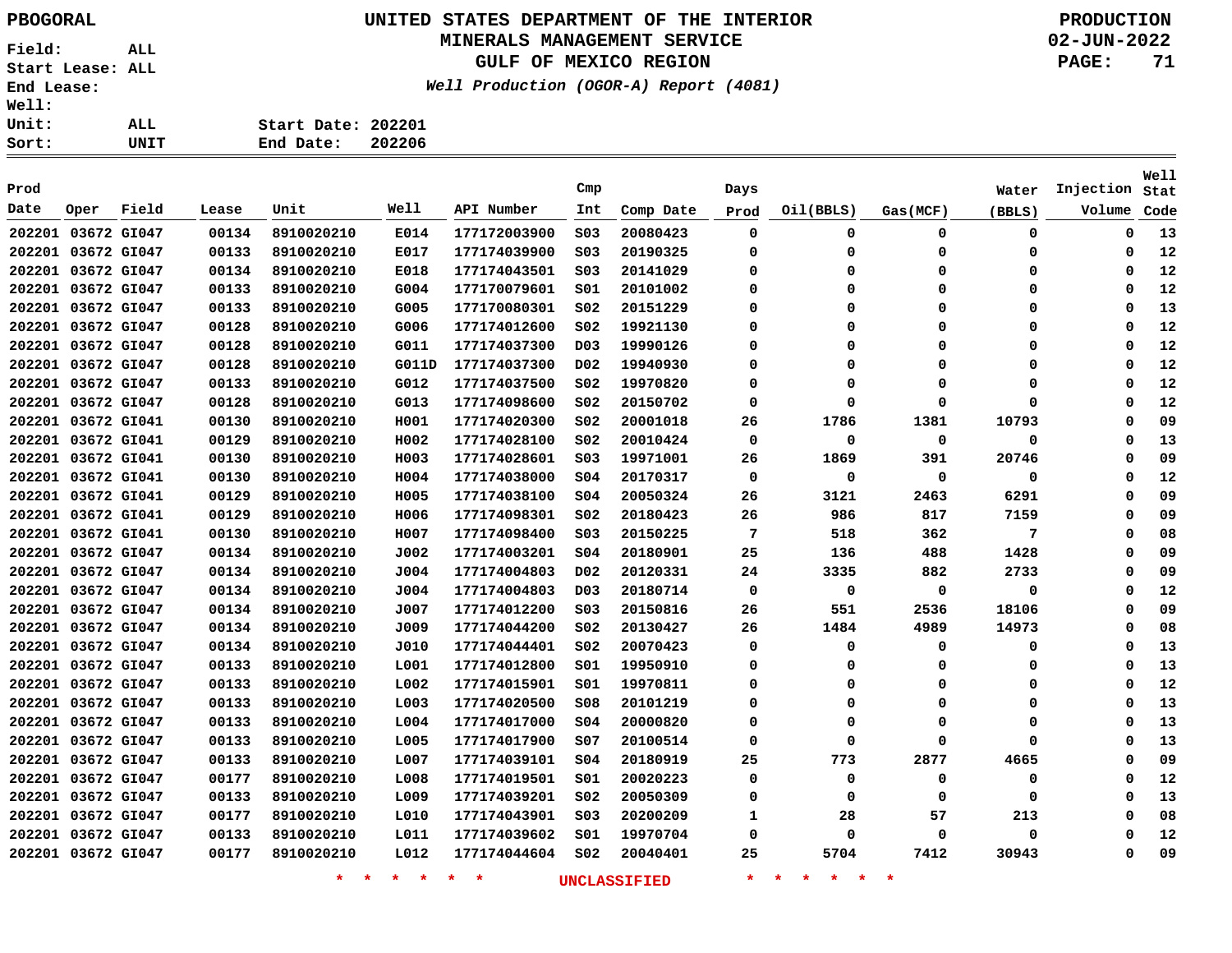## **UNITED STATES DEPARTMENT OF THE INTERIOR PBOGORAL PRODUCTION**

## **MINERALS MANAGEMENT SERVICE**

**GULF OF MEXICO REGION**

**Well Production (OGOR-A) Report (4081)**

| ALL. | Start Date: 202201 |        |
|------|--------------------|--------|
| UNIT | End Date:          | 202206 |

| Prod               |                    |             |                    |                 |                  |              | Cmp                 |           | Days                                     |           |             | Water  | Injection | Well<br>Stat |
|--------------------|--------------------|-------------|--------------------|-----------------|------------------|--------------|---------------------|-----------|------------------------------------------|-----------|-------------|--------|-----------|--------------|
| Date               | Oper               | Field       | Lease              | Unit            | Well             | API Number   | Int                 | Comp Date | Prod                                     | Oil(BBLS) | Gas(MCF)    | (BBLS) | Volume    | Code         |
| 202201 03672 GI041 |                    |             | 00128              | 8910020210      | M001             | 177174037000 | 501                 | 19950724  | $\mathbf 0$                              | 0         | $\mathbf 0$ | 0      | 0         | 13           |
|                    | 202201 03672 GI041 |             | 00128              | 8910020210      | M002             | 177174038600 | D <sub>0</sub> 3    | 20001210  | 0                                        | 0         | 0           | 0      | 0         | 12           |
|                    | 202201 03672 GI041 |             | 00128              | 8910020210      | M002D            | 177174038600 | D02                 | 19960519  | 0                                        | 0         | $\Omega$    | 0      | 0         | 12           |
|                    | 202201 03672 GI047 |             | 00133              | 8910020210      | 0001             | 177174096102 | D02                 | 20070514  | 15                                       | 401       | 225         | 193    | $\Omega$  | 09           |
|                    | 202201 03672 GI047 |             | 00133              | 8910020210      | 0001             | 177174096102 | D04                 | 20141011  | 0                                        | 0         | 0           | 0      | $\Omega$  | 12           |
|                    | 202201 03672 GI047 |             | 00133              | 8910020210      | 0002             | 177174096600 | D01                 | 20070705  | 0                                        | 0         | 0           | 0      | $\Omega$  | 12           |
|                    | 202201 03672 GI047 |             | 00133              | 8910020210      | 0002             | 177174096600 | D <sub>0</sub> 2    | 20070705  | 26                                       | 7514      | 4952        | 8540   | $\Omega$  | 11           |
| 202201             |                    | 03672 GI047 | 00133              | 8910020210      | 0003             | 177174096700 | SO <sub>4</sub>     | 20100224  | 1                                        | 12        | 64          | 81     | 0         | 09           |
| 202201             |                    | 03672 GI047 | 00128              | 8910020210      | 0005             | 177174097100 | S01                 | 20071026  | 0                                        | $\Omega$  | 0           | 0      | O         | 12           |
|                    | 202201 03672 GI047 |             | 00133              | 8910020210      | 0006             | 177174097200 | S01                 | 20071222  | 1                                        | 3         | 0           | 17     | $\Omega$  | 09           |
|                    | 202201 03672 GI047 |             | 00133              | 8910020210      | 0007             | 177174097301 | SO1                 | 20130216  | 26                                       | 1525      | 4804        | 5369   | 0         | 09           |
|                    | 202201 03672 GI047 |             | 00133              | 8910020210      | 0008             | 177174097600 | D <sub>0</sub> 2    | 20080407  | 0                                        | 0         | 0           | 0      | 0         | 12           |
|                    | 202201 03672 GI047 |             | 00133              | 8910020210      | 0008             | 177174097600 | D <sub>03</sub>     | 20100311  | 26                                       | 1177      | 1503        | 12358  | $\Omega$  | 09           |
|                    | 202201 03672 GI047 |             | 00133              | 8910020210      | 0009             | 177174097700 | D <sub>03</sub>     | 20130504  | 26                                       | 825       | 2536        | 1660   | $\Omega$  | 09           |
|                    | 202201 03672 GI047 |             | 00133              | 8910020210      | 0009             | 177174097700 | D02                 | 20080625  | 0                                        | 0         | $\Omega$    | 0      | $\Omega$  | 12           |
|                    | 202201 03672 GI047 |             | 00134              | 8910020210      | P002             | 177174097802 | SO <sub>2</sub>     | 20180220  | 0                                        | 0         | 0           | 0      | $\Omega$  | 12           |
| 202201             |                    | 03672 GI047 | 00127              | 8910020210      | Q001             | 177174037903 | SO1                 | 20080618  | 0                                        | 0         | 0           | 0      | 0         | 13           |
| 202202             |                    | 03672 GI041 | 00129              | 8910020210      | 001              | 177174042801 | S01                 | 20000913  | 28                                       | 0         | 5772        | 0      | 0         | 11           |
| 202202             |                    | 03672 GI041 | 00129              | 8910020210      | D002             | 177170075300 | S02                 | 19930628  | 26                                       | 2530      | 183         | 16816  | 0         | 09           |
| 202202             |                    | 03672 GI041 | 00129              | 8910020210      | D <sub>003</sub> | 177170076700 | D01                 | 19951229  | 0                                        | 0         | 0           | 0      | 0         | 13           |
| 202202 03672 GI041 |                    |             | 00129              | 8910020210      | D003D            | 177170076700 | D02                 | 19770705  | 0                                        | 0         | 0           | 0      | $\Omega$  | 12           |
| 202202 03672 GI041 |                    |             | 00129              | 8910020210      | D004             | 177170080500 | S07                 | 20080228  | 0                                        | 0         | 0           | 0      | 0         | 13           |
|                    | 202202 03672 GI041 |             | 00129              | 8910020210      | D008             | 177172000801 | S02                 | 20080216  | 26                                       | 1546      | $\Omega$    | 3133   | 0         | 09           |
|                    | 202202 03672 GI041 |             | 00129              | 8910020210      | D009             | 177172001500 | S02                 | 19930308  | 0                                        | 0         | $\Omega$    | 0      | 0         | 13           |
|                    | 202202 03672 GI041 |             | 00129              | 8910020210      | D010             | 177174017801 | S01                 | 19960623  | 13                                       | 554       | 902         | 3309   | $\Omega$  | 09           |
|                    | 202202 03672 GI041 |             | 00129              | 8910020210      | D011             | 177174018400 | S02                 | 19951222  | 0                                        | 0         | 0           | 0      | $\Omega$  | 13           |
|                    | 202202 03672 GI047 |             | 00134              | 8910020210      | E001             | 177170045400 | SO <sub>4</sub>     | 20050807  | 0                                        | 0         | 0           | 0      | $\Omega$  | 13           |
| 202202             |                    | 03672 GI041 | 00130              | 8910020210      | E004             | 177170075201 | S01                 | 20020310  | 0                                        | 0         | 0           | 0      | 0         | 12           |
| 202202             |                    | 03672 GI047 | 00133              | 8910020210      | E006             | 177170078100 | S03                 | 20080521  | 0                                        | 0         | 0           | 0      | 0         | 12           |
| 202202             |                    | 03672 GI047 | 00133              | 8910020210      | E008             | 177170079500 | SO <sub>3</sub>     | 19930525  | 0                                        | 0         | $\Omega$    | 0      | 0         | 12           |
|                    | 202202 03672 GI041 |             | 00130              | 8910020210      | E013             | 177174012900 | S02                 | 20010607  | 0                                        | 0         | $\Omega$    | 0      | 0         | 13           |
|                    | 202202 03672 GI047 |             | 00134              | 8910020210      | E014             | 177172003900 | S03                 | 20080423  | 0                                        | 0         | $\Omega$    | 0      | 0         | 13           |
|                    | 202202 03672 GI047 |             | 00133              | 8910020210      | E017             | 177174039900 | S03                 | 20190325  | 0                                        | 0         | $\Omega$    | 0      | 0         | 12           |
|                    | 202202 03672 GI047 |             | 00134              | 8910020210      | E018             | 177174043501 | S03                 | 20141029  | 0                                        | O         | $\Omega$    | 0      | 0         | 12           |
|                    |                    |             | $\star$<br>$\star$ | $\star$ $\star$ | $\star$<br>*     |              | <b>UNCLASSIFIED</b> | $\star$   | $\star$<br>$\star$<br>$\star$<br>$\star$ | $\ast$    |             |        |           |              |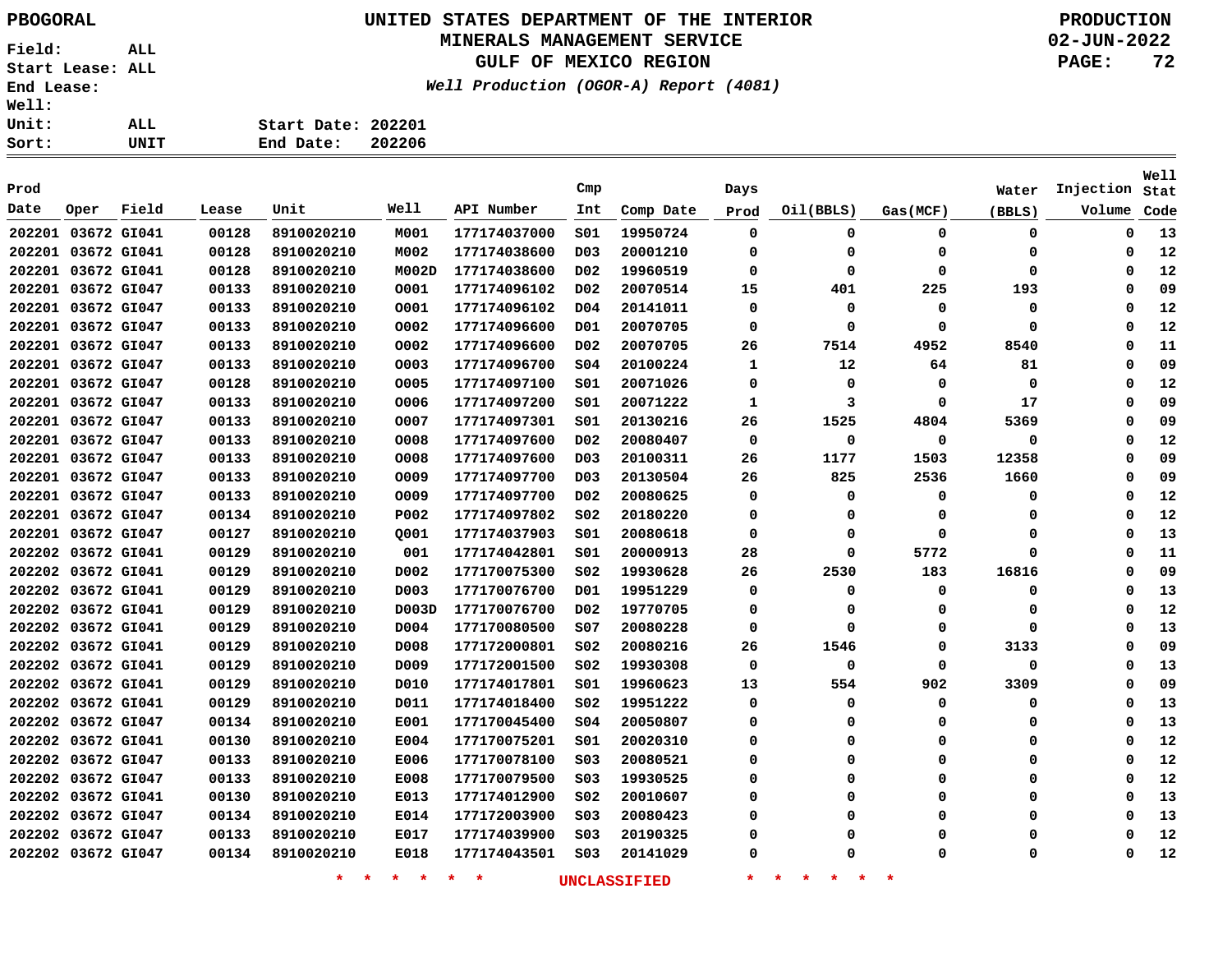# **UNITED STATES DEPARTMENT OF THE INTERIOR PBOGORAL PRODUCTION**

### **MINERALS MANAGEMENT SERVICE**

**GULF OF MEXICO REGION**

**Well Production (OGOR-A) Report (4081)**

| ALL. | Start Date: 202201 |  |
|------|--------------------|--|
| UNIT | End Date: 202206   |  |

| Prod               |             |       |       |                    |                 |              | Cmp              |                     | Days        |                                |          | Water    | Injection | Well<br>Stat |
|--------------------|-------------|-------|-------|--------------------|-----------------|--------------|------------------|---------------------|-------------|--------------------------------|----------|----------|-----------|--------------|
| Date               | Oper        | Field | Lease | Unit               | Well            | API Number   | Int              | Comp Date           | Prod        | Oil(BBLS)                      | Gas(MCF) | (BBLS)   | Volume    | Code         |
| 202202 03672 GI047 |             |       | 00133 | 8910020210         | G004            | 177170079601 | 501              | 20101002            | $\mathbf 0$ | 0                              | 0        | 0        | 0         | 12           |
| 202202 03672 GI047 |             |       | 00133 | 8910020210         | G005            | 177170080301 | SO <sub>2</sub>  | 20151229            | 0           | 0                              | $\Omega$ | 0        | 0         | 13           |
| 202202 03672 GI047 |             |       | 00128 | 8910020210         | G006            | 177174012600 | SO <sub>2</sub>  | 19921130            | $\Omega$    | $\Omega$                       | 0        | 0        | 0         | 12           |
| 202202 03672 GI047 |             |       | 00128 | 8910020210         | G011            | 177174037300 | D <sub>0</sub> 3 | 19990126            | $\Omega$    | $\Omega$                       | $\Omega$ | $\Omega$ | $\Omega$  | 12           |
| 202202 03672 GI047 |             |       | 00128 | 8910020210         | G011D           | 177174037300 | D <sub>0</sub> 2 | 19940930            | $\Omega$    | $\Omega$                       | $\Omega$ | $\Omega$ | $\Omega$  | 12           |
| 202202 03672 GI047 |             |       | 00133 | 8910020210         | G012            | 177174037500 | S02              | 19970820            | 0           | $\Omega$                       | 0        | 0        | $\Omega$  | 12           |
| 202202 03672 GI047 |             |       | 00128 | 8910020210         | G013            | 177174098600 | SO <sub>2</sub>  | 20150702            | 0           | 0                              | $\Omega$ | 0        | $\Omega$  | 12           |
| 202202 03672 GI041 |             |       | 00130 | 8910020210         | H001            | 177174020300 | S02              | 20001018            | 28          | 1806                           | 978      | 7763     | $\Omega$  | 09           |
| 202202 03672 GI041 |             |       | 00129 | 8910020210         | H002            | 177174028100 | S02              | 20010424            | 0           | 0                              | 0        | 0        | $\Omega$  | 13           |
| 202202 03672 GI041 |             |       | 00130 | 8910020210         | H003            | 177174028601 | S03              | 19971001            | 14          | 934                            | 138      | 7376     | 0         | 09           |
| 202202 03672 GI041 |             |       | 00130 | 8910020210         | H004            | 177174038000 | \$04             | 20170317            | $\mathbf 0$ | $\Omega$                       | $\Omega$ | 0        | 0         | 12           |
| 202202 03672 GI041 |             |       | 00129 | 8910020210         | H005            | 177174038100 | \$04             | 20050324            | 28          | 3324                           | 1835     | 4754     | $\Omega$  | 09           |
| 202202 03672 GI041 |             |       | 00129 | 8910020210         | H006            | 177174098301 | S02              | 20180423            | 28          | 1055                           | 612      | 5430     | 0         | 09           |
| 202202 03672 GI041 |             |       | 00130 | 8910020210         | H007            | 177174098400 | S03              | 20150225            | 27          | 2116                           | 794      | 6023     | $\Omega$  | 08           |
| 202202 03672 GI047 |             |       | 00134 | 8910020210         | J002            | 177174003201 | \$04             | 20180901            | 0           | 0                              | 0        | 0        | $\Omega$  | 12           |
| 202202 03672 GI047 |             |       | 00134 | 8910020210         | J004            | 177174004803 | D <sub>0</sub> 3 | 20180714            | 0           | 0                              | 0        | 0        | 0         | 12           |
| 202202 03672 GI047 |             |       | 00134 | 8910020210         | J004            | 177174004803 | D02              | 20120331            | 12          | 1461                           | 532      | 851      | 0         | 09           |
| 202202             | 03672 GI047 |       | 00134 | 8910020210         | J007            | 177174012200 | S03              | 20150816            | 16          | 300                            | 1904     | 7014     | 0         | 09           |
| 202202 03672 GI047 |             |       | 00134 | 8910020210         | J009            | 177174044200 | S02              | 20130427            | 16          | 966                            | 4187     | 4451     | 0         | 08           |
| 202202 03672 GI047 |             |       | 00134 | 8910020210         | J010            | 177174044401 | S02              | 20070423            | 0           | 0                              | 0        | 0        | 0         | 13           |
| 202202 03672 GI047 |             |       | 00133 | 8910020210         | L001            | 177174012800 | SO1              | 19950910            | 0           | 0                              | $\Omega$ | 0        | $\Omega$  | 13           |
| 202202 03672 GI047 |             |       | 00133 | 8910020210         | L002            | 177174015901 | S01              | 19970811            | 0           | 0                              | 0        | 0        | 0         | 12           |
| 202202 03672 GI047 |             |       | 00133 | 8910020210         | L003            | 177174020500 | S08              | 20101219            | 0           | 0                              | 0        | 0        | 0         | 13           |
| 202202 03672 GI047 |             |       | 00133 | 8910020210         | L004            | 177174017000 | S04              | 20000820            | 0           | 0                              | 0        | 0        | 0         | 13           |
| 202202 03672 GI047 |             |       | 00133 | 8910020210         | L005            | 177174017900 | s07              | 20100514            | 0           | $\Omega$                       | $\Omega$ | $\Omega$ | $\Omega$  | 13           |
| 202202 03672 GI047 |             |       | 00133 | 8910020210         | L007            | 177174039101 | 504              | 20180919            | 16          | 440                            | 2257     | 1888     | $\Omega$  | 09           |
| 202202 03672 GI047 |             |       | 00177 | 8910020210         | L008            | 177174019501 | S01              | 20020223            | 0           | 0                              | 0        | 0        | 0         | 12           |
| 202202 03672 GI047 |             |       | 00133 | 8910020210         | L009            | 177174039201 | S02              | 20050309            | 0           | 0                              | 0        | 0        | 0         | 13           |
| 202202             | 03672 GI047 |       | 00177 | 8910020210         | L010            | 177174043901 | SO <sub>3</sub>  | 20200209            | 0           | 0                              | 0        | 0        | 0         | 12           |
| 202202 03672 GI047 |             |       | 00133 | 8910020210         | L011            | 177174039602 | S01              | 19970704            | 0           | 0                              | 0        | 0        | 0         | 12           |
| 202202 03672 GI047 |             |       | 00177 | 8910020210         | L012            | 177174044604 | S02              | 20040401            | 1           | 90                             | 161      | 348      | 0         | 09           |
| 202202 03672 GI041 |             |       | 00128 | 8910020210         | M001            | 177174037000 | S01              | 19950724            | 0           | 0                              | 0        | 0        | 0         | 13           |
| 202202 03672 GI041 |             |       | 00128 | 8910020210         | M002            | 177174038600 | D03              | 20001210            | 0           | 0                              | $\Omega$ | 0        | 0         | 12           |
| 202202 03672 GI041 |             |       | 00128 | 8910020210         | M002D           | 177174038600 | D02              | 19960519            | 0           | 0                              | $\Omega$ | 0        | 0         | 12           |
|                    |             |       |       | $\star$<br>$\star$ | $\star$ $\star$ | $\star$<br>* |                  | <b>UNCLASSIFIED</b> | $\star$     | 一大<br>一大<br>$\star$<br>$\star$ | $\ast$   |          |           |              |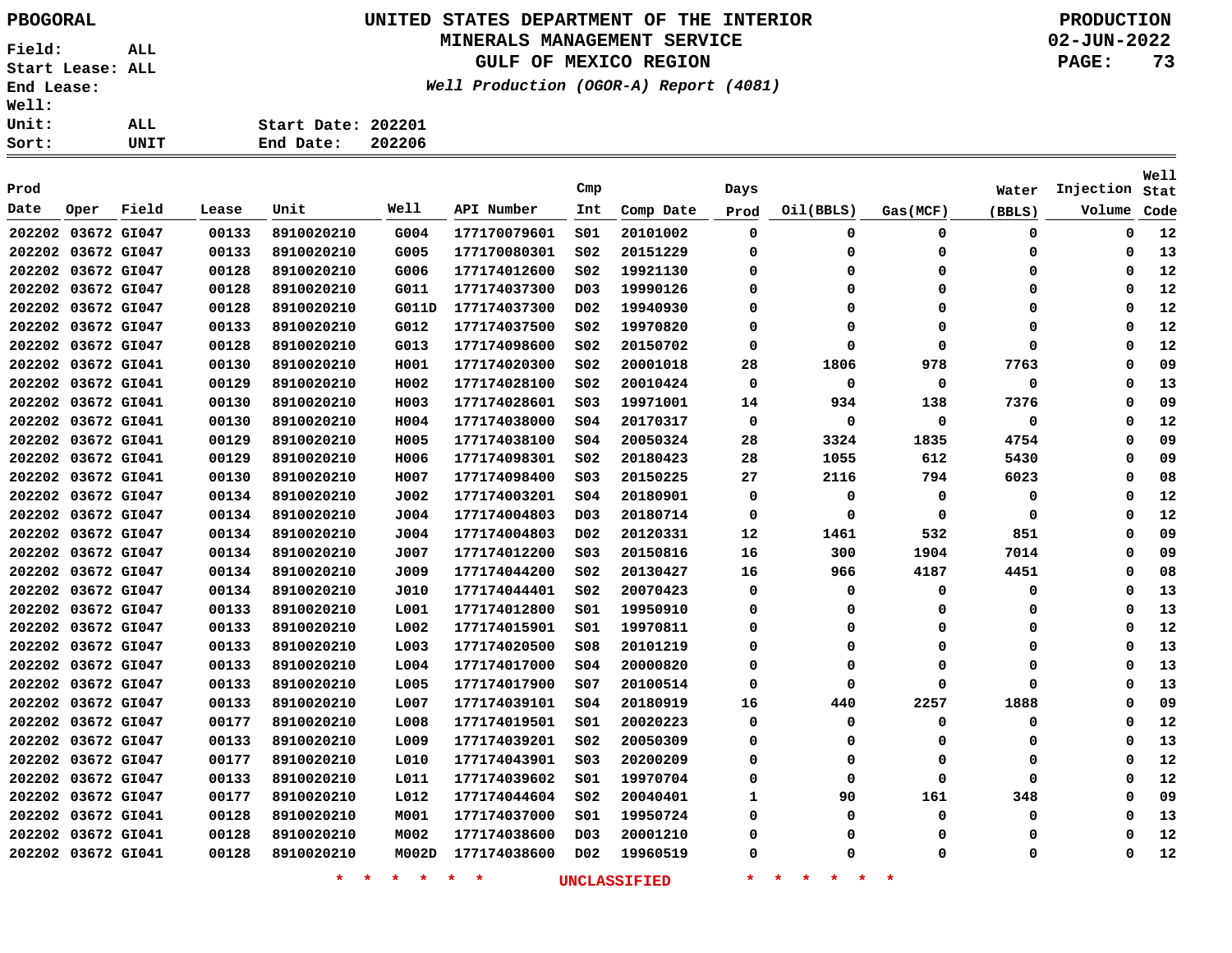# **UNITED STATES DEPARTMENT OF THE INTERIOR PBOGORAL PRODUCTION**

### **MINERALS MANAGEMENT SERVICE**

**GULF OF MEXICO REGION**

**Well Production (OGOR-A) Report (4081)**

| ALL. | Start Date: 202201 |        |
|------|--------------------|--------|
| UNIT | End Date:          | 202206 |

| Prod   |                    |       |       |                    |                 |              | Cmp              |                     | Days        |                                     |             | Water    | Injection | Well<br>Stat |
|--------|--------------------|-------|-------|--------------------|-----------------|--------------|------------------|---------------------|-------------|-------------------------------------|-------------|----------|-----------|--------------|
| Date   | Oper               | Field | Lease | Unit               | Well            | API Number   | Int              | Comp Date           | Prod        | Oil(BBLS)                           | Gas(MCF)    | (BBLS)   | Volume    | Code         |
|        | 202202 03672 GI047 |       | 00133 | 8910020210         | 0001            | 177174096102 | D <sub>0</sub> 2 | 20070514            | 16          | 391                                 | 282         | 0        | 0         | 09           |
|        | 202202 03672 GI047 |       | 00133 | 8910020210         | 0001            | 177174096102 | D <sub>04</sub>  | 20141011            | 0           | 0                                   | $\Omega$    | 0        | 0         | 12           |
|        | 202202 03672 GI047 |       | 00133 | 8910020210         | 0002            | 177174096600 | D02              | 20070705            | 16          | 4096                                | 3718        | 3308     | 0         | 11           |
|        | 202202 03672 GI047 |       | 00133 | 8910020210         | 0002            | 177174096600 | D01              | 20070705            | $\Omega$    | $\mathbf 0$                         | $\mathbf 0$ | 0        | $\Omega$  | 12           |
|        | 202202 03672 GI047 |       | 00133 | 8910020210         | 0003            | 177174096700 | SO <sub>4</sub>  | 20100224            | 11          | 200                                 | 1493        | 963      | $\Omega$  | 09           |
|        | 202202 03672 GI047 |       | 00128 | 8910020210         | 0005            | 177174097100 | 501              | 20071026            | 15          | 1053                                | 302         | 305      | 0         | 09           |
|        | 202202 03672 GI047 |       | 00133 | 8910020210         | 0006            | 177174097200 | SO1              | 20071222            | 0           | 0                                   | 0           | 0        | 0         | 12           |
|        | 202202 03672 GI047 |       | 00133 | 8910020210         | 0007            | 177174097301 | 501              | 20130216            | 16          | 832                                 | 3608        | 2080     | 0         | 09           |
|        | 202202 03672 GI047 |       | 00133 | 8910020210         | 0008            | 177174097600 | D02              | 20080407            | 0           | 0                                   | 0           | 0        | $\Omega$  | 12           |
|        | 202202 03672 GI047 |       | 00133 | 8910020210         | 0008            | 177174097600 | D <sub>0</sub> 3 | 20100311            | 16          | 641                                 | 1129        | 4787     | $\Omega$  | 09           |
|        | 202202 03672 GI047 |       | 00133 | 8910020210         | 0009            | 177174097700 | D <sub>0</sub> 2 | 20080625            | $\mathbf 0$ | 0                                   | 0           | 0        | 0         | 12           |
|        | 202202 03672 GI047 |       | 00133 | 8910020210         | 0009            | 177174097700 | D <sub>0</sub> 3 | 20130504            | 16          | 450                                 | 1904        | 643      | $\Omega$  | 09           |
|        | 202202 03672 GI047 |       | 00134 | 8910020210         | P002            | 177174097802 | S02              | 20180220            | 0           | 0                                   | 0           | 0        | 0         | 12           |
|        | 202202 03672 GI047 |       | 00127 | 8910020210         | Q001            | 177174037903 | SO1              | 20080618            | 0           | 0                                   | $\Omega$    | $\Omega$ | $\Omega$  | 13           |
|        | 202203 03672 GI041 |       | 00129 | 8910020210         | 001             | 177174042801 | 501              | 20000913            | 31          | 0                                   | 4921        | 0        | $\Omega$  | 11           |
| 202203 | 03672 GI041        |       | 00129 | 8910020210         | D002            | 177170075300 | SO <sub>2</sub>  | 19930628            | 31          | 2998                                | 150         | 42487    | $\Omega$  | 09           |
| 202203 | 03672 GI041        |       | 00129 | 8910020210         | D003            | 177170076700 | D01              | 19951229            | 0           | 0                                   | 0           | 0        | 0         | 13           |
|        | 202203 03672 GI041 |       | 00129 | 8910020210         | D003D           | 177170076700 | D02              | 19770705            | 0           | 0                                   | 0           | 0        | 0         | 12           |
| 202203 | 03672 GI041        |       | 00129 | 8910020210         | D004            | 177170080500 | s07              | 20080228            | 0           | 0                                   | 0           | 0        | 0         | 13           |
| 202203 | 03672 GI041        |       | 00129 | 8910020210         | D008            | 177172000801 | S02              | 20080216            | 31          | 1858                                | 53          | 8593     | $\Omega$  | 09           |
|        | 202203 03672 GI041 |       | 00129 | 8910020210         | D009            | 177172001500 | SO <sub>2</sub>  | 19930308            | 0           | 0                                   | 0           | 0        | 0         | 13           |
|        | 202203 03672 GI041 |       | 00129 | 8910020210         | D010            | 177174017801 | S01              | 19960623            | 31          | 1112                                | 1806        | 13858    | 0         | 09           |
|        | 202203 03672 GI041 |       | 00129 | 8910020210         | D011            | 177174018400 | S02              | 19951222            | 0           | 0                                   | 0           | 0        | 0         | 13           |
|        | 202203 03672 GI047 |       | 00134 | 8910020210         | E001            | 177170045400 | SO <sub>4</sub>  | 20050807            | 0           | 0                                   | 0           | 0        | 0         | 13           |
|        | 202203 03672 GI041 |       | 00130 | 8910020210         | E004            | 177170075201 | S01              | 20020310            | 0           | $\Omega$                            | 0           | 0        | $\Omega$  | 12           |
| 202203 | 03672 GI047        |       | 00133 | 8910020210         | E006            | 177170078100 | SO <sub>3</sub>  | 20080521            | 0           | $\Omega$                            | 0           | 0        | $\Omega$  | 12           |
| 202203 | 03672 GI047        |       | 00133 | 8910020210         | E008            | 177170079500 | S03              | 19930525            | 0           | $\Omega$                            | 0           | 0        | 0         | 12           |
| 202203 | 03672 GI041        |       | 00130 | 8910020210         | E013            | 177174012900 | S02              | 20010607            | 0           | 0                                   | 0           | 0        | 0         | 12           |
| 202203 | 03672 GI047        |       | 00134 | 8910020210         | E014            | 177172003900 | S03              | 20080423            | 0           | 0                                   | 0           | 0        | 0         | 13           |
| 202203 | 03672 GI047        |       | 00133 | 8910020210         | E017            | 177174039900 | S03              | 20190325            | 0           | $\Omega$                            | $\Omega$    | 0        | 0         | 12           |
| 202203 | 03672 GI047        |       | 00134 | 8910020210         | E018            | 177174043501 | S03              | 20141029            | 0           | 0                                   | $\Omega$    | 0        | 0         | 12           |
| 202203 | 03672 GI047        |       | 00133 | 8910020210         | G004            | 177170079601 | S01              | 20101002            | 0           | 0                                   | $\Omega$    | 0        | 0         | 12           |
|        | 202203 03672 GI047 |       | 00133 | 8910020210         | G005            | 177170080301 | S02              | 20151229            | 0           | $\Omega$                            | $\Omega$    | 0        | 0         | 13           |
| 202203 | 03672 GI047        |       | 00128 | 8910020210         | G006            | 177174012600 | SO <sub>2</sub>  | 19921130            | $\Omega$    | n                                   | $\Omega$    | 0        | 0         | 12           |
|        |                    |       |       | $\star$<br>$\star$ | $\star$ $\star$ | $\star$<br>* |                  | <b>UNCLASSIFIED</b> | $\star$     | 一大<br>$\star$<br>$\star$<br>$\star$ | $\ast$      |          |           |              |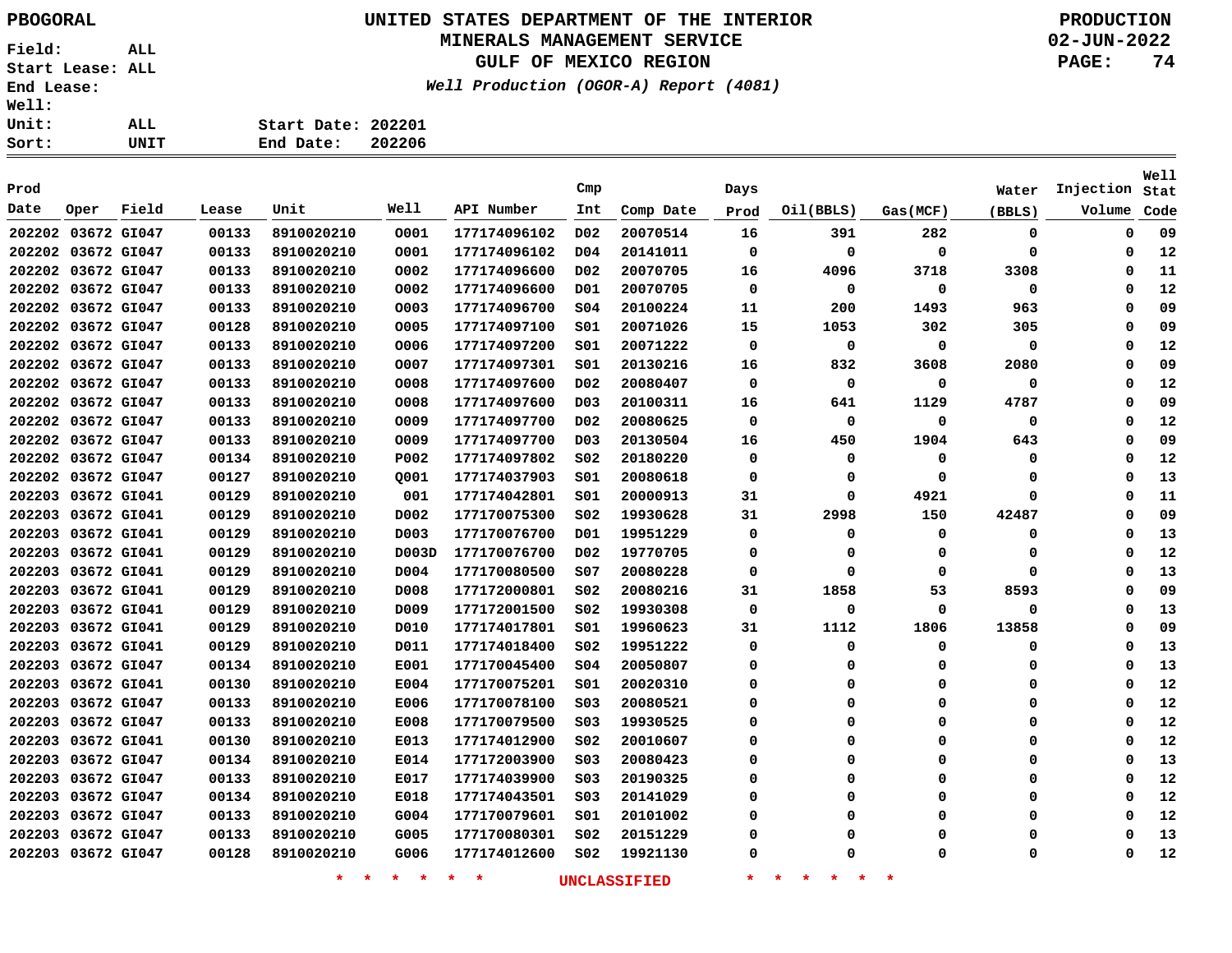# **UNITED STATES DEPARTMENT OF THE INTERIOR PBOGORAL PRODUCTION**

### **MINERALS MANAGEMENT SERVICE**

**GULF OF MEXICO REGION**

**Well Production (OGOR-A) Report (4081)**

| ALL. | Start Date: 202201 |  |
|------|--------------------|--|
| UNIT | End Date: 202206   |  |

| Prod               |             |       |       |                    |                 |              | Cmp              |                     | Days        |                                          |          | Water       | Injection | <b>Well</b><br>Stat |
|--------------------|-------------|-------|-------|--------------------|-----------------|--------------|------------------|---------------------|-------------|------------------------------------------|----------|-------------|-----------|---------------------|
| Date               | Oper        | Field | Lease | Unit               | Well            | API Number   | Int              | Comp Date           | Prod        | Oil(BBLS)                                | Gas(MCF) | (BBLS)      | Volume    | Code                |
| 202203 03672 GI047 |             |       | 00128 | 8910020210         | G011            | 177174037300 | D <sub>0</sub> 3 | 19990126            | $\mathbf 0$ | 0                                        | 0        | 0           | 0         | 12                  |
| 202203 03672 GI047 |             |       | 00128 | 8910020210         | G011D           | 177174037300 | D02              | 19940930            | 0           | $\Omega$                                 | $\Omega$ | 0           | 0         | 12                  |
| 202203 03672 GI047 |             |       | 00133 | 8910020210         | G012            | 177174037500 | S02              | 19970820            | $\Omega$    | $\Omega$                                 | $\Omega$ | 0           | $\Omega$  | 12                  |
| 202203 03672 GI047 |             |       | 00128 | 8910020210         | G013            | 177174098600 | S02              | 20150702            | $\Omega$    | O                                        | $\Omega$ | $\mathbf 0$ | 0         | 12                  |
| 202203 03672 GI041 |             |       | 00130 | 8910020210         | H001            | 177174020300 | SO <sub>2</sub>  | 20001018            | 29          | 1746                                     | 780      | 17802       | 0         | 09                  |
| 202203 03672 GI041 |             |       | 00129 | 8910020210         | H002            | 177174028100 | S02              | 20010424            | 0           | $\Omega$                                 | 0        | 0           | 0         | 13                  |
| 202203             | 03672 GI041 |       | 00130 | 8910020210         | H003            | 177174028601 | SO <sub>3</sub>  | 19971001            | 31          | 2099                                     | 273      | 36813       | 0         | 09                  |
| 202203 03672 GI041 |             |       | 00130 | 8910020210         | H004            | 177174038000 | S04              | 20170317            | 0           | $\Omega$                                 | 0        | 0           | 0         | 12                  |
| 202203             | 03672 GI041 |       | 00129 | 8910020210         | H005            | 177174038100 | S04              | 20050324            | 31          | 3610                                     | 1037     | 10932       | 0         | 09                  |
| 202203 03672 GI041 |             |       | 00129 | 8910020210         | H006            | 177174098301 | S02              | 20180423            | 31          | 1264                                     | 576      | 13287       | 0         | 09                  |
| 202203             | 03672 GI041 |       | 00130 | 8910020210         | H007            | 177174098400 | SO <sub>3</sub>  | 20150225            | 31          | 3495                                     | 538      | 10952       | 0         | 09                  |
| 202203             | 03672 GI047 |       | 00134 | 8910020210         | J002            | 177174003201 | SO <sub>4</sub>  | 20180901            | 0           | 0                                        | 0        | 0           | 0         | 12                  |
| 202203 03672 GI047 |             |       | 00134 | 8910020210         | J004            | 177174004803 | D02              | 20120331            | 22          | 2791                                     | 1128     | 3090        | 0         | 09                  |
| 202203             | 03672 GI047 |       | 00134 | 8910020210         | J004            | 177174004803 | D <sub>0</sub> 3 | 20180714            | 0           | 0                                        | 0        | 0           | 0         | 12                  |
| 202203 03672 GI047 |             |       | 00134 | 8910020210         | J007            | 177174012200 | S03              | 20150816            | 31          | 965                                      | 4495     | 31777       | 0         | 09                  |
| 202203 03672 GI047 |             |       | 00134 | 8910020210         | J009            | 177174044200 | SO <sub>2</sub>  | 20130427            | 31          | 1772                                     | 8323     | 22498       | 0         | 08                  |
| 202203             | 03672 GI047 |       | 00134 | 8910020210         | J010            | 177174044401 | SO <sub>2</sub>  | 20070423            | $\Omega$    | $\Omega$                                 | $\Omega$ | 0           | 0         | 13                  |
| 202203 03672 GI047 |             |       | 00133 | 8910020210         | L001            | 177174012800 | S01              | 19950910            | 0           | 0                                        | $\Omega$ | 0           | 0         | 13                  |
| 202203             | 03672 GI047 |       | 00133 | 8910020210         | L002            | 177174015901 | S01              | 19970811            | 0           | $\Omega$                                 | $\Omega$ | 0           | 0         | 12                  |
| 202203             | 03672 GI047 |       | 00133 | 8910020210         | L003            | 177174020500 | S08              | 20101219            | 0           | 0                                        | $\Omega$ | 0           | 0         | 13                  |
| 202203             | 03672 GI047 |       | 00133 | 8910020210         | L004            | 177174017000 | 504              | 20000820            | $\Omega$    | $\Omega$                                 | $\Omega$ | 0           | 0         | 13                  |
| 202203             | 03672 GI047 |       | 00133 | 8910020210         | L005            | 177174017900 | s07              | 20100514            | 0           | $\Omega$                                 | $\Omega$ | 0           | 0         | 13                  |
| 202203             | 03672 GI047 |       | 00133 | 8910020210         | L007            | 177174039101 | 504              | 20180919            | 28          | 3485                                     | 5080     | 32835       | 0         | 09                  |
| 202203 03672 GI047 |             |       | 00177 | 8910020210         | L008            | 177174019501 | S01              | 20020223            | 0           | $\Omega$                                 | 0        | 0           | 0         | 12                  |
| 202203 03672 GI047 |             |       | 00133 | 8910020210         | L009            | 177174039201 | S02              | 20050309            | 0           | 0                                        | $\Omega$ | 0           | 0         | 13                  |
| 202203 03672 GI047 |             |       | 00177 | 8910020210         | L010            | 177174043901 | SO <sub>3</sub>  | 20200209            | 0           | $\Omega$                                 | $\Omega$ | 0           | 0         | 12                  |
| 202203 03672 GI047 |             |       | 00133 | 8910020210         | L011            | 177174039602 | S01              | 19970704            | $\Omega$    | $\Omega$                                 | $\Omega$ | 0           | 0         | 12                  |
| 202203 03672 GI047 |             |       | 00177 | 8910020210         | L012            | 177174044604 | S02              | 20040401            | 0           | 0                                        | $\Omega$ | 0           | 0         | 12                  |
| 202203             | 03672 GI041 |       | 00128 | 8910020210         | M001            | 177174037000 | S01              | 19950724            | 0           | 0                                        | $\Omega$ | 0           | 0         | 13                  |
| 202203             | 03672 GI041 |       | 00128 | 8910020210         | M002            | 177174038600 | D03              | 20001210            | $\Omega$    | 0                                        | $\Omega$ | 0           | 0         | 12                  |
| 202203             | 03672 GI041 |       | 00128 | 8910020210         | M002D           | 177174038600 | D02              | 19960519            | $\Omega$    | 0                                        | $\Omega$ | $\mathbf 0$ | 0         | 12                  |
| 202203             | 03672 GI047 |       | 00133 | 8910020210         | 0001            | 177174096102 | D02              | 20070514            | 30          | 636                                      | 900      | 2018        | 0         | 09                  |
| 202203 03672 GI047 |             |       | 00133 | 8910020210         | 0001            | 177174096102 | D04              | 20141011            | 0           | 0                                        | 0        | 0           | 0         | 12                  |
| 202203             | 03672 GI047 |       | 00133 | 8910020210         | 0002            | 177174096600 | D <sub>0</sub> 2 | 20070705            | 30          | 8802                                     | 9007     | 16134       | 0         | 11                  |
|                    |             |       |       | $\star$<br>$\star$ | $\star$ $\star$ | $\star$<br>* |                  | <b>UNCLASSIFIED</b> | $\star$     | $\star$<br>$\star$<br>$\star$<br>$\star$ | $\star$  |             |           |                     |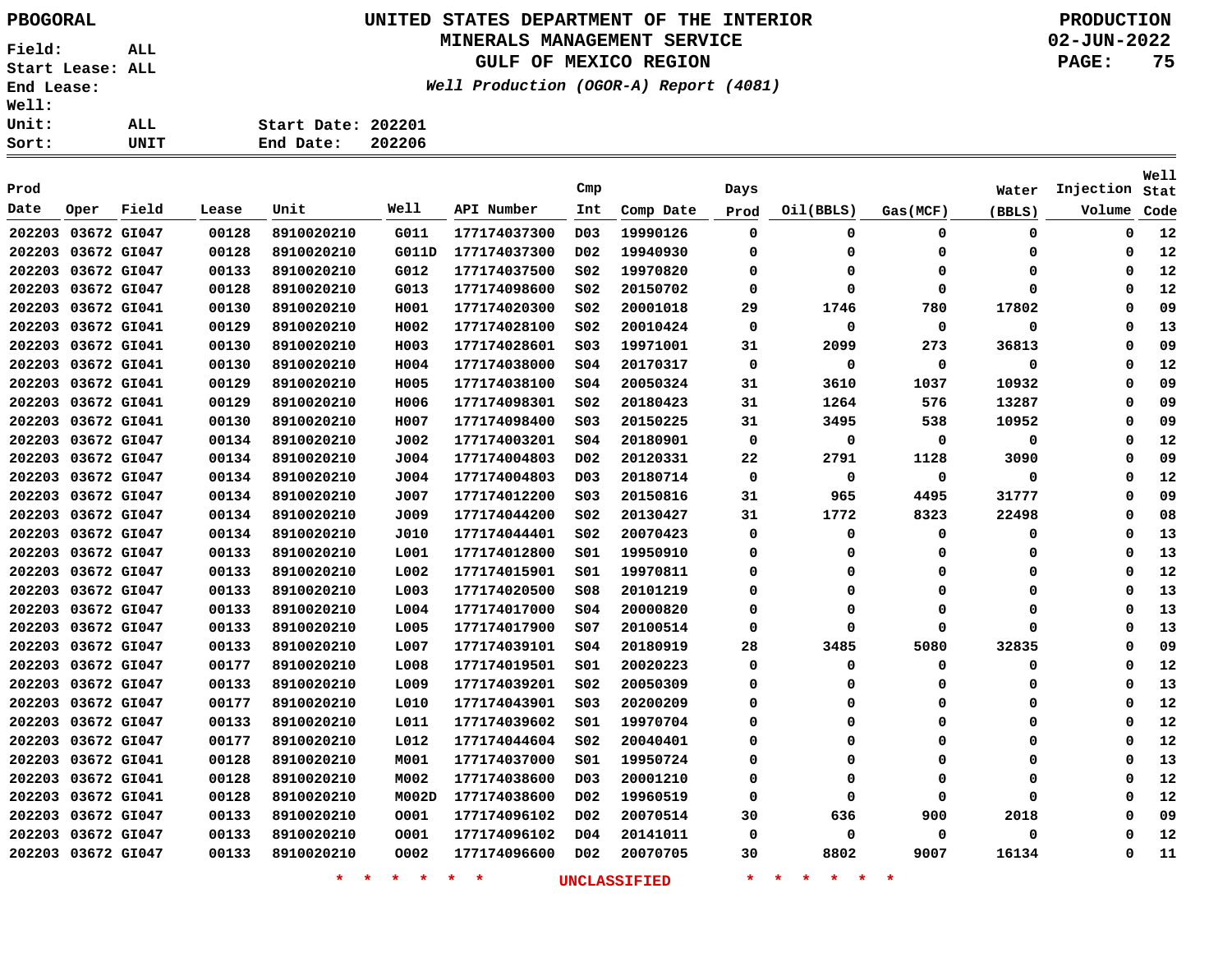# **UNITED STATES DEPARTMENT OF THE INTERIOR PBOGORAL PRODUCTION**

### **MINERALS MANAGEMENT SERVICE**

**GULF OF MEXICO REGION**

**Well Production (OGOR-A) Report (4081)**

| ALL. | Start Date: 202201 |  |
|------|--------------------|--|
| UNIT | End Date: 202206   |  |
|      |                    |  |

| Prod   |                    |             |       |                    |                 |                    | Cmp              |                     | Days    |                                          |          | Water    | Injection | Well<br>Stat |
|--------|--------------------|-------------|-------|--------------------|-----------------|--------------------|------------------|---------------------|---------|------------------------------------------|----------|----------|-----------|--------------|
| Date   | Oper               | Field       | Lease | Unit               | Well            | API Number         | Int              | Comp Date           | Prod    | Oil(BBLS)                                | Gas(MCF) | (BBLS)   | Volume    | Code         |
|        | 202203 03672 GI047 |             | 00133 | 8910020210         | 0002            | 177174096600       | D01              | 20070705            | 0       | 0                                        | 0        | 0        | 0         | 12           |
| 202203 | 03672 GI047        |             | 00133 | 8910020210         | 0003            | 177174096700       | SO <sub>4</sub>  | 20100224            | 10      | 198                                      | 1719     | 2091     | 0         | 09           |
|        | 202203 03672 GI047 |             | 00128 | 8910020210         | 0005            | 177174097100       | S01              | 20071026            | 30      | 2417                                     | 664      | 1409     | 0         | 09           |
| 202203 | 03672 GI047        |             | 00133 | 8910020210         | 0006            | 177174097200       | S01              | 20071222            | 1       | 5                                        | 0        | 46       | 0         | 09           |
| 202203 |                    | 03672 GI047 | 00133 | 8910020210         | 0007            | 177174097301       | SO1              | 20130216            | 31      | 1593                                     | 8485     | 8282     | 0         | 09           |
| 202203 | 03672 GI047        |             | 00133 | 8910020210         | 0008            | 177174097600       | D <sub>0</sub> 2 | 20080407            | 0       | 0                                        | 0        | 0        | 0         | 12           |
| 202203 | 03672 GI047        |             | 00133 | 8910020210         | 0008            | 177174097600       | D <sub>0</sub> 3 | 20100311            | 31      | 1531                                     | 3803     | 25191    | 0         | 09           |
|        | 202203 03672 GI047 |             | 00133 | 8910020210         | 0009            | 177174097700       | D <sub>0</sub> 2 | 20080625            | 0       | 0                                        | 0        | 0        | 0         | 12           |
|        | 202203 03672 GI047 |             | 00133 | 8910020210         | 0009            | 177174097700       | D <sub>0</sub> 3 | 20130504            | 30      | 1034                                     | 4408     | 2998     | 0         | 09           |
|        | 202203 03672 GI047 |             | 00134 | 8910020210         | P002            | 177174097802       | SO <sub>2</sub>  | 20180220            | 0       | 0                                        | 0        | 0        | 0         | 12           |
|        | 202203 03672 GI047 |             | 00127 | 8910020210         | Q001            | 177174037903       | SO1              | 20080618            | 0       | 0                                        | $\Omega$ | O        | 0         | 13           |
|        | 202204 03672 GI041 |             | 00129 | 8910020210         | 001             | 177174042801       | SO1              | 20000913            | 30      | 0                                        | 5241     | $\Omega$ | 0         | 11           |
|        | 202204 03672 GI041 |             | 00129 | 8910020210         | D002            | 177170075300       | S02              | 19930628            | 30      | 3005                                     | 86       | 42618    | $\Omega$  | 09           |
|        | 202204 03672 GI041 |             | 00129 | 8910020210         | D003            | 177170076700       | D01              | 19951229            | 0       | 0                                        | 0        | $\Omega$ | 0         | 13           |
|        | 202204 03672 GI041 |             | 00129 | 8910020210         | D003D           | 177170076700       | D <sub>02</sub>  | 19770705            | 0       | 0                                        | 0        | 0        | 0         | 12           |
|        | 202204 03672 GI041 |             | 00129 | 8910020210         | D004            | 177170080500       | SO7              | 20080228            | 0       | 0                                        | 0        | 0        | 0         | 13           |
|        | 202204 03672 GI041 |             | 00129 | 8910020210         | D008            | 177172000801       | SO <sub>2</sub>  | 20080216            | 30      | 1691                                     | 98       | 9368     | 0         | 09           |
|        | 202204 03672 GI041 |             | 00129 | 8910020210         | D009            | 177172001500       | S02              | 19930308            | 0       | 0                                        | 0        | 0        | 0         | 13           |
|        | 202204 03672 GI041 |             | 00129 | 8910020210         | D010            | 177174017801       | S01              | 19960623            | 30      | 1124                                     | 1887     | 13824    | 0         | 09           |
|        | 202204 03672 GI041 |             | 00129 | 8910020210         | D011            | 177174018400       | S02              | 19951222            | 0       | 0                                        | 0        | 0        | 0         | 13           |
|        | 202204 03672 GI047 |             | 00134 | 8910020210         | E001            | 177170045400       | SO <sub>4</sub>  | 20050807            | 0       | 0                                        | 0        | 0        | 0         | 13           |
|        | 202204 03672 GI041 |             | 00130 | 8910020210         | E004            | 177170075201       | SO1              | 20020310            | 0       | 0                                        | 0        | 0        | 0         | 12           |
|        | 202204 03672 GI047 |             | 00133 | 8910020210         | E006            | 177170078100       | SO <sub>3</sub>  | 20080521            | 0       | 0                                        | 0        | 0        | 0         | 12           |
|        | 202204 03672 GI047 |             | 00133 | 8910020210         | E008            | 177170079500       | SO <sub>3</sub>  | 19930525            | 0       | 0                                        | 0        | 0        | 0         | 12           |
|        | 202204 03672 GI041 |             | 00130 | 8910020210         | E013            | 177174012900       | SO <sub>2</sub>  | 20010607            | 0       | 0                                        | 0        | 0        | 0         | 12           |
|        | 202204 03672 GI047 |             | 00134 | 8910020210         | E014            | 177172003900       | SO <sub>3</sub>  | 20080423            | 0       | 0                                        | 0        | 0        | 0         | 13           |
|        | 202204 03672 GI047 |             | 00133 | 8910020210         | E017            | 177174039900       | SO <sub>3</sub>  | 20190325            | 0       | 0                                        | $\Omega$ | 0        | 0         | 12           |
|        | 202204 03672 GI047 |             | 00134 | 8910020210         | E018            | 177174043501       | S03              | 20141029            | 0       | 0                                        | $\Omega$ | $\Omega$ | 0         | 12           |
|        | 202204 03672 GI047 |             | 00133 | 8910020210         | G004            | 177170079601       | SO1              | 20101002            | 0       | 0                                        | $\Omega$ | $\Omega$ | 0         | 12           |
|        | 202204 03672 GI047 |             | 00133 | 8910020210         | G005            | 177170080301       | S02              | 20151229            | 0       | 0                                        | 0        | $\Omega$ | 0         | 13           |
|        | 202204 03672 GI047 |             | 00128 | 8910020210         | G006            | 177174012600       | S02              | 19921130            | 0       | 0                                        | $\Omega$ | $\Omega$ | 0         | 12           |
|        | 202204 03672 GI047 |             | 00128 | 8910020210         | G011            | 177174037300       | DO3              | 19990126            | 0       | 0                                        | 0        | $\Omega$ | 0         | 12           |
|        | 202204 03672 GI047 |             | 00128 | 8910020210         | G011D           | 177174037300       | D02              | 19940930            | 0       | 0                                        | 0        | $\Omega$ | 0         | 12           |
|        | 202204 03672 GI047 |             | 00133 | 8910020210         | G012            | 177174037500       | SO <sub>2</sub>  | 19970820            | 0       | 0                                        | $\Omega$ | O        | 0         | 12           |
|        |                    |             |       | $\star$<br>$\star$ | $\star$ $\star$ | $\star$<br>$\star$ |                  | <b>UNCLASSIFIED</b> | $\star$ | $\star$<br>$\star$<br>$\star$<br>$\star$ | $\star$  |          |           |              |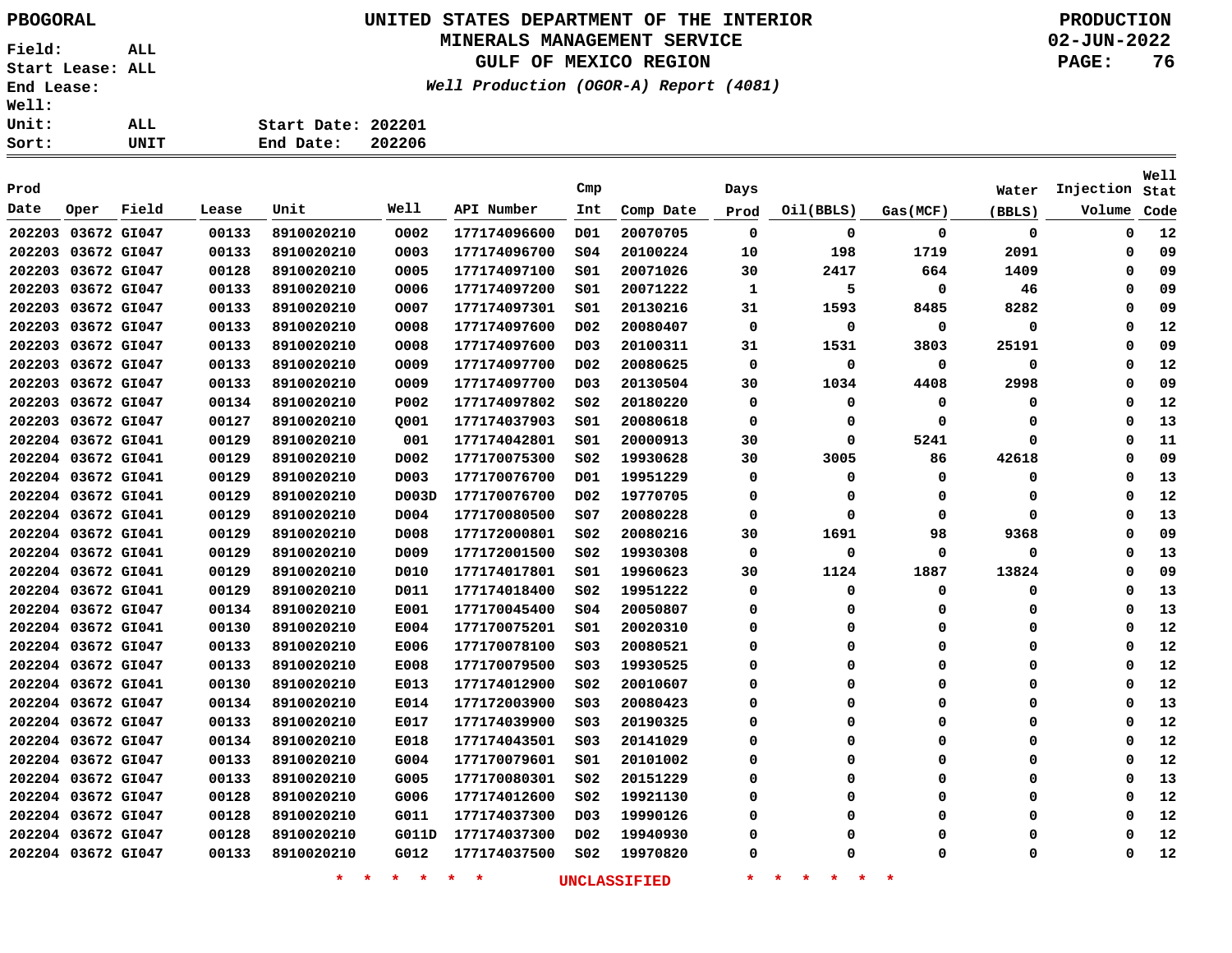# **UNITED STATES DEPARTMENT OF THE INTERIOR PBOGORAL PRODUCTION**

### **MINERALS MANAGEMENT SERVICE**

**GULF OF MEXICO REGION**

**Well Production (OGOR-A) Report (4081)**

| Sort:        | UNIT | End Date:          | 202206 |
|--------------|------|--------------------|--------|
| <b>Unit:</b> | ALL  | Start Date: 202201 |        |
| <b>Well:</b> |      |                    |        |

| Prod               |      |       |       |                    |                 |              | Cmp              |              | Days         |                                     |             | Water       | Injection   | <b>Well</b><br>Stat |
|--------------------|------|-------|-------|--------------------|-----------------|--------------|------------------|--------------|--------------|-------------------------------------|-------------|-------------|-------------|---------------------|
| Date               | Oper | Field | Lease | Unit               | Well            | API Number   | Int              | Comp Date    | Prod         | Oil(BBLS)                           | Gas(MCF)    | (BBLS)      | Volume      | Code                |
| 202204 03672 GI047 |      |       | 00128 | 8910020210         | G013            | 177174098600 | SO <sub>2</sub>  | 20150702     | $\mathbf 0$  | 0                                   | $\mathbf 0$ | 0           | 0           | 12                  |
| 202204 03672 GI041 |      |       | 00130 | 8910020210         | H001            | 177174020300 | SO <sub>2</sub>  | 20001018     | 30           | 1656                                | 882         | 19631       | 0           | 09                  |
| 202204 03672 GI041 |      |       | 00129 | 8910020210         | H002            | 177174028100 | S02              | 20010424     | 0            | 0                                   | 0           | 0           | 0           | 13                  |
| 202204 03672 GI041 |      |       | 00130 | 8910020210         | H003            | 177174028601 | SO <sub>3</sub>  | 19971001     | 29           | 1745                                | 276         | 34010       | $\Omega$    | 09                  |
| 202204 03672 GI041 |      |       | 00130 | 8910020210         | H004            | 177174038000 | SO <sub>4</sub>  | 20170317     | $\mathbf 0$  | $\Omega$                            | 0           | 0           | $\Omega$    | 12                  |
| 202204 03672 GI041 |      |       | 00129 | 8910020210         | H005            | 177174038100 | SO <sub>4</sub>  | 20050324     | 30           | 3355                                | 624         | 11456       | $\Omega$    | 09                  |
| 202204 03672 GI041 |      |       | 00129 | 8910020210         | H006            | 177174098301 | SO <sub>2</sub>  | 20180423     | 30           | 1133                                | 614         | 13247       | $\Omega$    | 09                  |
| 202204 03672 GI041 |      |       | 00130 | 8910020210         | H007            | 177174098400 | SO <sub>3</sub>  | 20150225     | 30           | 3590                                | 889         | 12029       | $\Omega$    | 08                  |
| 202204 03672 GI047 |      |       | 00134 | 8910020210         | J002            | 177174003201 | SO <sub>4</sub>  | 20180901     | 1            | 3                                   | 31          | 64          | $\Omega$    | 09                  |
| 202204 03672 GI047 |      |       | 00134 | 8910020210         | J004            | 177174004803 | D02              | 20120331     | 30           | 2541                                | 1269        | 2966        | $\Omega$    | 09                  |
| 202204 03672 GI047 |      |       | 00134 | 8910020210         | J004            | 177174004803 | D <sub>0</sub> 3 | 20180714     | 0            | 0                                   | 0           | 0           | 0           | 12                  |
| 202204 03672 GI047 |      |       | 00134 | 8910020210         | J007            | 177174012200 | S <sub>03</sub>  | 20150816     | 30           | 1092                                | 4344        | 31145       | $\Omega$    | 09                  |
| 202204 03672 GI047 |      |       | 00134 | 8910020210         | J009            | 177174044200 | S02              | 20130427     | 30           | 1228                                | 7826        | 20789       | $\Omega$    | 08                  |
| 202204 03672 GI047 |      |       | 00134 | 8910020210         | J010            | 177174044401 | S02              | 20070423     | 0            | 0                                   | 0           | 0           | $\Omega$    | 13                  |
| 202204 03672 GI047 |      |       | 00133 | 8910020210         | L001            | 177174012800 | s01              | 19950910     | 0            | $\Omega$                            | $\Omega$    | 0           | $\Omega$    | 13                  |
| 202204 03672 GI047 |      |       | 00133 | 8910020210         | L002            | 177174015901 | s01              | 19970811     | 0            | 0                                   | 0           | 0           | $\Omega$    | 12                  |
| 202204 03672 GI047 |      |       | 00133 | 8910020210         | L003            | 177174020500 | 508              | 20101219     | 0            | 0                                   | 0           | 0           | $\Omega$    | 13                  |
| 202204 03672 GI047 |      |       | 00133 | 8910020210         | L004            | 177174017000 | SO <sub>4</sub>  | 20000820     | 0            | 0                                   | 0           | 0           | 0           | 13                  |
| 202204 03672 GI047 |      |       | 00133 | 8910020210         | L005            | 177174017900 | S07              | 20100514     | 0            | O                                   | $\Omega$    | $\mathbf 0$ | 0           | 13                  |
| 202204 03672 GI047 |      |       | 00133 | 8910020210         | L007            | 177174039101 | SO <sub>4</sub>  | 20180919     | 30           | 3402                                | 7254        | 35792       | 0           | 09                  |
| 202204 03672 GI047 |      |       | 00177 | 8910020210         | L008            | 177174019501 | SO1              | 20020223     | 0            | $\Omega$                            | 0           | 0           | 0           | 12                  |
| 202204 03672 GI047 |      |       | 00133 | 8910020210         | L009            | 177174039201 | S02              | 20050309     | 0            | $\Omega$                            | 0           | 0           | 0           | 13                  |
| 202204 03672 GI047 |      |       | 00177 | 8910020210         | L010            | 177174043901 | S03              | 20200209     | 0            | $\Omega$                            | 0           | 0           | 0           | 12                  |
| 202204 03672 GI047 |      |       | 00133 | 8910020210         | L011            | 177174039602 | S01              | 19970704     | 0            | $\Omega$                            | 0           | 0           | 0           | 12                  |
| 202204 03672 GI047 |      |       | 00177 | 8910020210         | L012            | 177174044604 | S02              | 20040401     | $\Omega$     | $\Omega$                            | $\Omega$    | 0           | $\mathbf 0$ | 12                  |
| 202204 03672 GI041 |      |       | 00128 | 8910020210         | M001            | 177174037000 | 501              | 19950724     | 0            | $\Omega$                            | $\Omega$    | 0           | $\mathbf 0$ | 13                  |
| 202204 03672 GI041 |      |       | 00128 | 8910020210         | M002            | 177174038600 | D03              | 20001210     | 0            | $\Omega$                            | $\Omega$    | 0           | 0           | 12                  |
| 202204 03672 GI041 |      |       | 00128 | 8910020210         | M002D           | 177174038600 | D02              | 19960519     | 0            | $\Omega$                            | $\Omega$    | 0           | 0           | 12                  |
| 202204 03672 GI047 |      |       | 00133 | 8910020210         | 0001            | 177174096102 | D02              | 20070514     | 30           | 871                                 | 1034        | 3877        | 0           | 09                  |
| 202204 03672 GI047 |      |       | 00133 | 8910020210         | 0001            | 177174096102 | D04              | 20141011     | 0            | 0                                   | 0           | 0           | 0           | 12                  |
| 202204 03672 GI047 |      |       | 00133 | 8910020210         | 0002            | 177174096600 | DO <sub>2</sub>  | 20070705     | 30           | 6717                                | 11388       | 13983       | $\Omega$    | 11                  |
| 202204 03672 GI047 |      |       | 00133 | 8910020210         | 0002            | 177174096600 | D01              | 20070705     | 0            | $\Omega$                            | 0           | 0           | $\Omega$    | 12                  |
| 202204 03672 GI047 |      |       | 00133 | 8910020210         | 0003            | 177174096700 | SO <sub>4</sub>  | 20100224     | $\mathbf{2}$ | 18                                  | 267         | 276         | $\Omega$    | 09                  |
| 202204 03672 GI047 |      |       | 00128 | 8910020210         | 0005            | 177174097100 | S01              | 20071026     | 30           | 2081                                | 1005        | 1337        | $\Omega$    | 09                  |
|                    |      |       |       | $\star$<br>$\star$ | $\star$ $\star$ | $\star$<br>* |                  | UNCLASSIFIED | $\star$      | 一米<br>$\star$<br>$\star$<br>$\star$ | $\star$     |             |             |                     |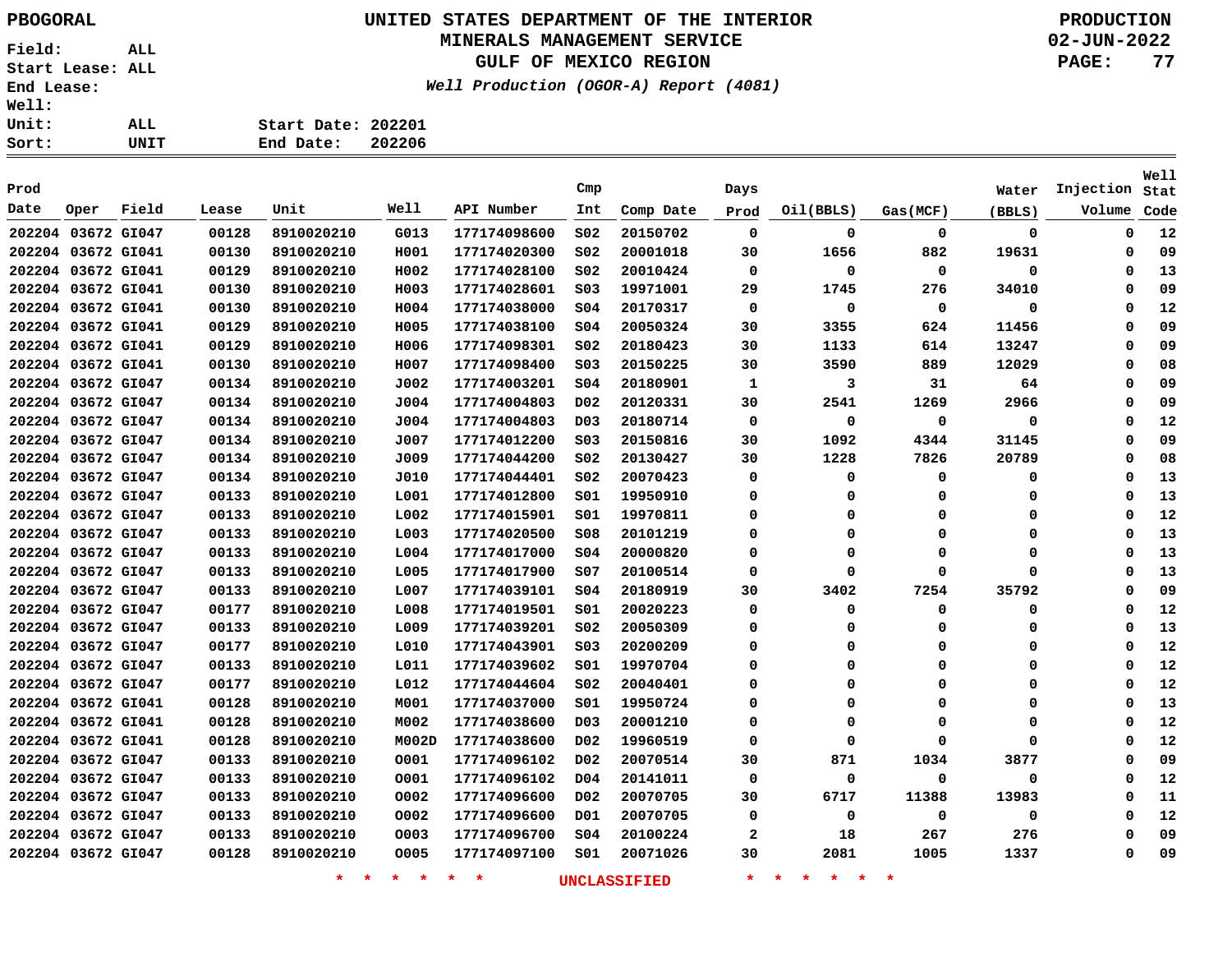# **UNITED STATES DEPARTMENT OF THE INTERIOR PBOGORAL PRODUCTION**

### **MINERALS MANAGEMENT SERVICE**

**GULF OF MEXICO REGION**

**Well Production (OGOR-A) Report (4081)**

**02-JUN-2022 PAGE: 78**

| ease: |             |                                        | Well Produc |
|-------|-------------|----------------------------------------|-------------|
|       | ALL<br>UNIT | Start Date: 202201<br>End Date: 202206 |             |
|       |             |                                        |             |

| Prod |                    |       |       |            |              |              | Cmp              |           | Days     |           |          | Water  | Injection   | Well<br>Stat |
|------|--------------------|-------|-------|------------|--------------|--------------|------------------|-----------|----------|-----------|----------|--------|-------------|--------------|
| Date | Oper               | Field | Lease | Unit       | Well         | API Number   | Int              | Comp Date | Prod     | Oil(BBLS) | Gas(MCF) | (BBLS) | Volume      | Code         |
|      | 202204 03672 GI047 |       | 00133 | 8910020210 | 0006         | 177174097200 | SO1              | 20071222  | 0        | 0         | 0        | 0      | 0           | 12           |
|      | 202204 03672 GI047 |       | 00133 | 8910020210 | 0007         | 177174097301 | SO1              | 20130216  | 30       | 1376      | 13558    | 8454   | 0           | 09           |
|      | 202204 03672 GI047 |       | 00133 | 8910020210 | 0008         | 177174097600 | D <sub>0</sub> 2 | 20080407  | 0        | 0         | 0        | 0      | 0           | 12           |
|      | 202204 03672 GI047 |       | 00133 | 8910020210 | 0008         | 177174097600 | D03              | 20100311  | 30       | 1238      | 5842     | 24082  | 0           | 09           |
|      | 202204 03672 GI047 |       | 00133 | 8910020210 | 0009         | 177174097700 | D <sub>0</sub> 3 | 20130504  | 30       | 892       | 5176     | 2692   | $\mathbf 0$ | 09           |
|      | 202204 03672 GI047 |       | 00133 | 8910020210 | 0009         | 177174097700 | D <sub>0</sub> 2 | 20080625  | 0        | 0         | 0        | 0      | 0           | 12           |
|      | 202204 03672 GI047 |       | 00134 | 8910020210 | P002         | 177174097802 | SO <sub>2</sub>  | 20180220  | 0        | 0         | 0        | 0      | 0           | 12           |
|      | 202204 03672 GI047 |       | 00127 | 8910020210 | Q001         | 177174037903 | SO1              | 20080618  | $\Omega$ | 0         | 0        | 0      | $\mathbf 0$ | 13           |
|      | 202201 03672 GI043 |       | 00182 | 8910024540 | D005         | 177190063600 | SO <sub>2</sub>  | 19920419  | 0        | 0         | 0        | 0      | 0           | 12           |
|      | 202201 03672 GI043 |       | 00181 | 8910024540 | D007         | 177190063802 | \$04             | 20161222  | 0        | 0         | 0        | 0      | 0           | 12           |
|      | 202201 03672 GI043 |       | 00182 | 8910024540 | D008         | 177190063900 | SO <sub>3</sub>  | 19890314  | $\Omega$ | $\Omega$  | 0        | 0      | $\mathbf 0$ | 12           |
|      | 202201 03672 GI043 |       | 00182 | 8910024540 | D010         | 177190066700 | SO <sub>2</sub>  | 20050104  | $\Omega$ | $\Omega$  | 0        | 0      | 0           | 12           |
|      | 202201 03672 GI043 |       | 00182 | 8910024540 | D011         | 177194036800 | D01              | 19850404  | 0        | 0         | 0        | 0      | 0           | 12           |
|      | 202201 03672 GI043 |       | 00182 | 8910024540 | <b>D011D</b> | 177194036800 | D <sub>0</sub> 2 | 19850404  | $\Omega$ | 0         | 0        | 0      | $\mathbf 0$ | 12           |
|      | 202201 03672 GI043 |       | 00182 | 8910024540 | D012         | 177194037200 | SO1              | 19850505  | 0        | 0         | 0        | 0      | 0           | 12           |
|      | 202201 03672 GI043 |       | 00182 | 8910024540 | D013         | 177194057000 | D01              | 19940212  | 0        | 0         | 0        | 0      | 0           | 12           |
|      | 202201 03672 GI043 |       | 00182 | 8910024540 | D013D        | 177194057000 | D02              | 19940212  | 0        | 0         | 0        | 0      | 0           | 12           |
|      | 202201 03672 GI043 |       | 00182 | 8910024540 | D014         | 177194057200 | SO1              | 19940128  | 0        | 0         | 0        | 0      | 0           | 12           |
|      | 202201 03672 GI043 |       | 00182 | 8910024540 | E001         | 177190108201 | SO <sub>4</sub>  | 20160527  | 0        | 0         | 0        | 0      | 0           | 12           |
|      | 202201 03672 GI043 |       | 00182 | 8910024540 | E002         | 177190067800 | D <sub>03</sub>  | 19800609  | 0        | 0         | 0        | 0      | 0           | 12           |
|      | 202201 03672 GI043 |       | 00182 | 8910024540 | E003         | 177190066500 | D01              | 19640115  | 0        | 0         | 0        | 0      | $\Omega$    | 12           |
|      | 202201 03672 GI043 |       | 00182 | 8910024540 | E003D        | 177190066500 | DO <sub>2</sub>  | 19640115  | 0        | 0         | 0        | 0      | 0           | 12           |
|      | 202201 03672 GI043 |       | 00838 | 8910024540 | E007         | 177190095601 | SO <sub>3</sub>  | 20170215  | 0        | 0         | 0        | 0      | 0           | 12           |
|      | 202201 03672 GI043 |       | 00838 | 8910024540 | E010         | 177190095700 | D <sub>0</sub> 3 | 20031114  | $\Omega$ | 0         | 0        | 0      | 0           | 12           |
|      | 202201 03672 GI043 |       | 00838 | 8910024540 | <b>E010D</b> | 177190095700 | D <sub>0</sub> 2 | 19651017  | $\Omega$ | 0         | 0        | 0      | 0           | 12           |
|      | 202201 03672 GI043 |       | 00182 | 8910024540 | I003         | 177190091301 | SO <sub>2</sub>  | 20151007  | 0        | 0         | 0        | 0      | 0           | 12           |
|      | 202201 03672 GI043 |       | 00182 | 8910024540 | <b>I005</b>  | 177190095001 | SO1              | 20030821  | 0        | 0         | 0        | 0      | $\Omega$    | 12           |
|      | 202201 03672 GI043 |       | 00182 | 8910024540 | I006         | 177190095101 | SO <sub>2</sub>  | 20170401  | $\Omega$ | 0         | 0        | 0      | $\mathbf 0$ | 12           |
|      | 202201 03672 GI043 |       | 00182 | 8910024540 | I008         | 177190102101 | SO1              | 20110511  | $\Omega$ | 0         | 0        | 0      | $\mathbf 0$ | 12           |
|      | 202201 03672 GI043 |       | 00182 | 8910024540 | I010         | 177190105701 | S01              | 20030210  | 0        | 0         | 0        | 0      | 0           | 12           |
|      | 202201 03672 GI043 |       | 00182 | 8910024540 | I012         | 177194010702 | SO <sub>2</sub>  | 20120604  | $\Omega$ | O         | 0        | 0      | $\Omega$    | 12           |
|      | 202201 03672 GI043 |       | 00182 | 8910024540 | I013         | 177194038400 | D <sub>0</sub> 2 | 19970904  | 0        | O         | 0        | 0      | $\mathbf 0$ | 12           |
|      | 202201 03672 GI043 |       | 00182 | 8910024540 | I013D        | 177194038400 | D <sub>0</sub> 3 | 19970821  | 0        | $\Omega$  | 0        | 0      | $\Omega$    | 12           |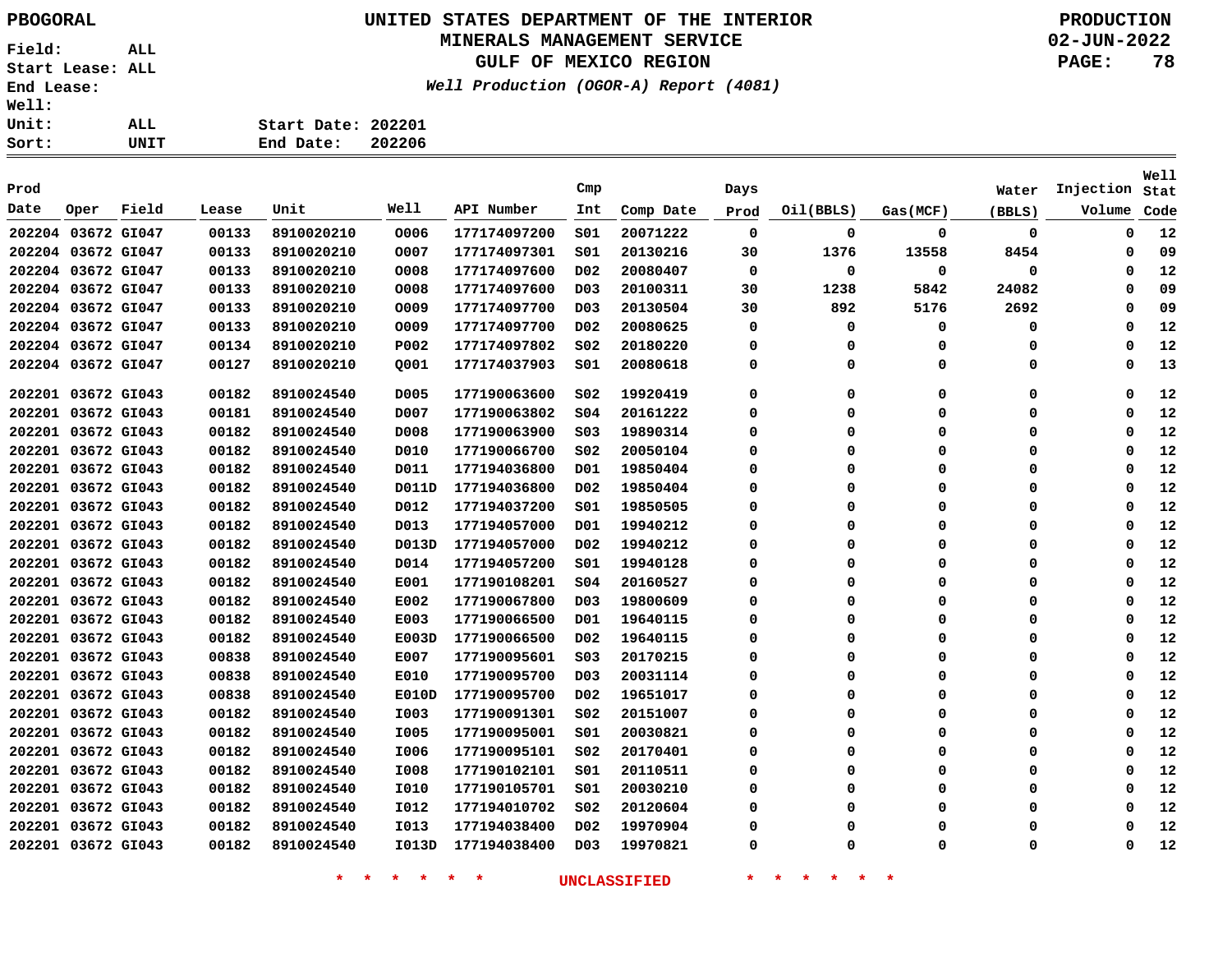### **UNITED STATES DEPARTMENT OF THE INTERIOR PBOGORAL PRODUCTION**

### **MINERALS MANAGEMENT SERVICE**

**GULF OF MEXICO REGION**

**Well Production (OGOR-A) Report (4081)**

**02-JUN-2022 PAGE: 79**

**Well**

|                    |  | Cmp |  |
|--------------------|--|-----|--|
| End Date: 202206   |  |     |  |
| Start Date: 202201 |  |     |  |
|                    |  |     |  |
|                    |  |     |  |

| Prod               |      |       |       |            |              |              | Cmp              |           | Days |           |          | Water  | Injection | Stat |
|--------------------|------|-------|-------|------------|--------------|--------------|------------------|-----------|------|-----------|----------|--------|-----------|------|
| Date               | Oper | Field | Lease | Unit       | Well         | API Number   | Int              | Comp Date | Prod | Oil(BBLS) | Gas(MCF) | (BBLS) | Volume    | Code |
| 202201 03672 GI043 |      |       | 00182 | 8910024540 | I014         | 177194061100 | D01              | 19960713  | 0    | 0         | 0        | 0      | 0         | 12   |
| 202201 03672 GI043 |      |       | 00182 | 8910024540 | I014D        | 177194061100 | D02              | 19960713  | 0    | 0         | 0        | 0      | 0         | 12   |
| 202201 03672 GI043 |      |       | 00182 | 8910024540 | <b>I015</b>  | 177194061300 | S01              | 19960816  | 0    | $\Omega$  | 0        | 0      | 0         | 12   |
| 202201 03672 GI043 |      |       | 00182 | 8910024540 | I016         | 177194064201 | SO <sub>2</sub>  | 20200904  | 0    | 0         | 0        | 0      | 0         | 12   |
| 202201 03672 GI043 |      |       | 00182 | 8910024540 | <b>I017</b>  | 177194064600 | D01              | 19970722  | 0    | $\Omega$  | $\Omega$ | 0      | 0         | 13   |
| 202201 03672 GI043 |      |       | 00182 | 8910024540 | I017D        | 177194064600 | D02              | 19970722  | 0    | $\Omega$  | 0        | 0      | 0         | 12   |
| 202201 03672 GI043 |      |       | 00182 | 8910024540 | L005         | 177190115500 | SO <sub>3</sub>  | 19810317  | 0    | $\Omega$  | 0        | 0      | 0         | 12   |
| 202201 03672 GI043 |      |       | 00182 | 8910024540 | L011         | 177190121400 | D <sub>0</sub> 3 | 19840620  | 0    | 0         | 0        | 0      | 0         | 12   |
| 202201 03672 GI043 |      |       | 00182 | 8910024540 | L011D        | 177190121400 | D02              | 19671213  | 0    | $\Omega$  | 0        | 0      | 0         | 12   |
| 202201 03672 GI043 |      |       | 00838 | 8910024540 | 0004         | 177190124301 | S04              | 20170717  | 0    | 0         | 0        | 0      | 0         | 13   |
| 202201 03672 GI043 |      |       | 00838 | 8910024540 | 0006         | 177190127101 | SO4              | 20111030  | 0    | $\Omega$  | 0        | 0      | 0         | 12   |
| 202201 03672 GI043 |      |       | 00838 | 8910024540 | 0013         | 177192001102 | D01              | 19940417  | 0    | 0         | 0        | 0      | 0         | 12   |
| 202201 03672 GI043 |      |       | 00838 | 8910024540 | 0013D        | 177192001102 | D02              | 19940417  | 0    | $\Omega$  | 0        | 0      | $\Omega$  | 12   |
| 202201 03672 GI043 |      |       | 00180 | 8910024540 | U005         | 177192007502 | \$05             | 20151106  | 31   | 6126      | 8546     | 0      | 0         | 11   |
| 202201 03672 GI043 |      |       | 00180 | 8910024540 | U009         | 177192011401 | SO <sub>4</sub>  | 20200204  | 31   | 8201      | 13847    | 7283   | 0         | 08   |
| 202201 03672 GI043 |      |       | 00174 | 8910024540 | U012         | 177192014502 | S01              | 20131120  | 31   | 4833      | 4432     | 17125  | 0         | 09   |
| 202201 03672 GI043 |      |       | 00180 | 8910024540 | U013         | 177194065102 | SO1              | 20040425  | 31   | 3546      | 3511     | 62627  | $\Omega$  | 08   |
| 202201 03672 GI043 |      |       | 00182 | 8910024540 | <b>FF001</b> | 177194084200 | D06              | 20180503  | 0    | 0         | 0        | 0      | 0         | 12   |
| 202201 03672 GI043 |      |       | 00182 | 8910024540 | <b>FF001</b> | 177194084200 | D <sub>0</sub> 7 | 20180508  | 0    | 0         | 0        | 0      | 0         | 12   |
| 202201 03672 GI043 |      |       | 00182 | 8910024540 | <b>FF002</b> | 177194084300 | D <sub>0</sub> 3 | 20090719  | 0    | 0         | 0        | 0      | 0         | 12   |
| 202201 03672 GI043 |      |       | 00182 | 8910024540 | <b>FF002</b> | 177194084300 | D <sub>0</sub> 2 | 20070814  | 0    | $\Omega$  | 0        | 0      | $\Omega$  | 12   |
| 202201 03672 GI043 |      |       | 00182 | 8910024540 | <b>FF003</b> | 177194084400 | D02              | 20070802  | 0    | $\Omega$  | $\Omega$ | 0      | $\Omega$  | 12   |
| 202201 03672 GI043 |      |       | 00182 | 8910024540 | <b>FF003</b> | 177194084400 | D01              | 20070802  | 0    | $\Omega$  | $\Omega$ | 0      | $\Omega$  | 12   |
| 202202 03672 GI043 |      |       | 00182 | 8910024540 | D005         | 177190063600 | SO <sub>2</sub>  | 19920419  | 0    | $\Omega$  | 0        | 0      | 0         | 12   |
| 202202 03672 GI043 |      |       | 00181 | 8910024540 | D007         | 177190063802 | SO <sub>4</sub>  | 20161222  | 0    | $\Omega$  | 0        | 0      | 0         | 12   |
| 202202 03672 GI043 |      |       | 00182 | 8910024540 | D008         | 177190063900 | SO <sub>3</sub>  | 19890314  | 0    | $\Omega$  | 0        | 0      | 0         | 12   |
| 202202 03672 GI043 |      |       | 00182 | 8910024540 | D010         | 177190066700 | SO <sub>2</sub>  | 20050104  | 0    | $\Omega$  | 0        | 0      | $\Omega$  | 12   |
| 202202 03672 GI043 |      |       | 00182 | 8910024540 | D011         | 177194036800 | D01              | 19850404  | 0    | $\Omega$  | 0        | 0      | 0         | 12   |
| 202202 03672 GI043 |      |       | 00182 | 8910024540 | D011D        | 177194036800 | D02              | 19850404  | 0    | $\Omega$  | 0        | 0      | $\Omega$  | 12   |
| 202202 03672 GI043 |      |       | 00182 | 8910024540 | D012         | 177194037200 | SO1              | 19850505  | 0    | $\Omega$  | 0        | 0      | 0         | 12   |
| 202202 03672 GI043 |      |       | 00182 | 8910024540 | D013         | 177194057000 | DO1              | 19940212  | 0    | $\Omega$  | 0        | 0      | $\Omega$  | 12   |
| 202202 03672 GI043 |      |       | 00182 | 8910024540 | D013D        | 177194057000 | D02              | 19940212  | 0    | $\Omega$  | $\Omega$ | 0      | $\Omega$  | 12   |
| 202202 03672 GI043 |      |       | 00182 | 8910024540 | D014         | 177194057200 | S01              | 19940128  | 0    | Ω         | ი        | 0      | ŋ         | 12   |
| 202202 03672 GI043 |      |       | 00182 | 8910024540 | E001         | 177190108201 | SO <sub>4</sub>  | 20160527  | 0    | $\Omega$  | 0        | 0      | 0         | 12   |
|                    |      |       |       |            |              |              |                  |           |      |           |          |        |           |      |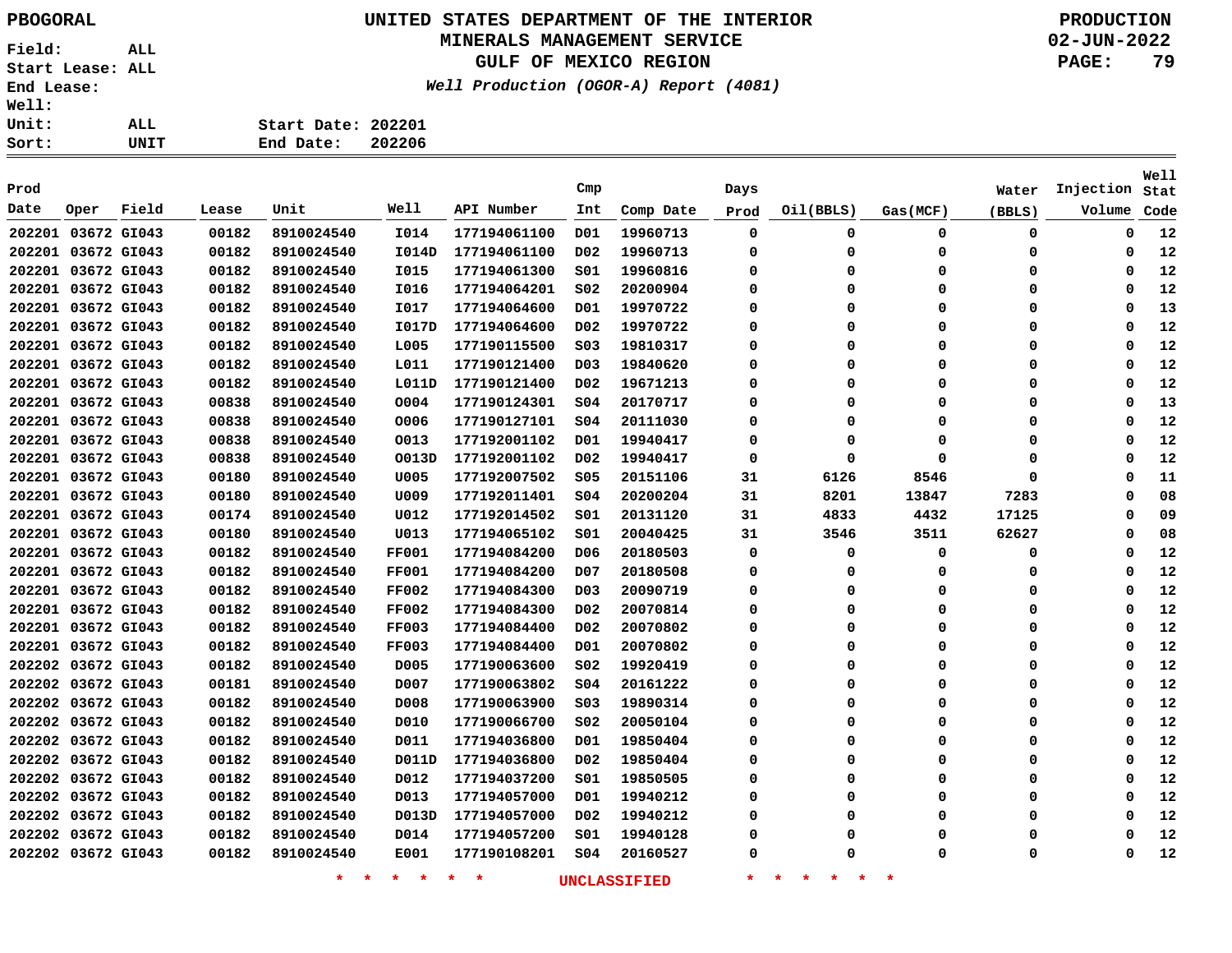## **UNITED STATES DEPARTMENT OF THE INTERIOR PBOGORAL PRODUCTION**

#### **MINERALS MANAGEMENT SERVICE**

**GULF OF MEXICO REGION**

**Well Production (OGOR-A) Report (4081)**

| Sort:        | UNIT | End Date:          | 202206 |  |
|--------------|------|--------------------|--------|--|
| Unit:        | ALL. | Start Date: 202201 |        |  |
| <b>Well:</b> |      |                    |        |  |

| Prod               |                    |       |       |                    |               |              | $\texttt{Cmp}$   |                     |          |                                |             |        |           | Well |
|--------------------|--------------------|-------|-------|--------------------|---------------|--------------|------------------|---------------------|----------|--------------------------------|-------------|--------|-----------|------|
|                    |                    |       |       |                    | Well          |              |                  |                     | Days     |                                |             | Water  | Injection | Stat |
| Date               | Oper               | Field | Lease | Unit               |               | API Number   | Int              | Comp Date           | Prod     | Oil(BBLS)                      | Gas(MCF)    | (BBLS) | Volume    | Code |
| 202202 03672 GI043 |                    |       | 00182 | 8910024540         | E002          | 177190067800 | D <sub>0</sub> 3 | 19800609            | 0        | 0                              | 0           | 0      | 0         | 12   |
| 202202 03672 GI043 |                    |       | 00182 | 8910024540         | E003          | 177190066500 | D01              | 19640115            | 0        | $\mathbf 0$                    | 0           | 0      | 0         | 12   |
| 202202 03672 GI043 |                    |       | 00182 | 8910024540         | E003D         | 177190066500 | D02              | 19640115            | 0        | 0                              | 0           | 0      | 0         | 12   |
| 202202 03672 GI043 |                    |       | 00838 | 8910024540         | E007          | 177190095601 | S03              | 20170215            | 0        | $\mathbf 0$                    | $\mathbf 0$ | 0      | 0         | 12   |
| 202202 03672 GI043 |                    |       | 00838 | 8910024540         | E010          | 177190095700 | D <sub>0</sub> 3 | 20031114            | 0        | 0                              | $\mathbf 0$ | 0      | 0         | 12   |
| 202202 03672 GI043 |                    |       | 00838 | 8910024540         | <b>E010D</b>  | 177190095700 | D02              | 19651017            | 0        | 0                              | $\mathbf 0$ | 0      | 0         | 12   |
| 202202 03672 GI043 |                    |       | 00182 | 8910024540         | I003          | 177190091301 | SO <sub>2</sub>  | 20151007            | 0        | 0                              | $\mathbf 0$ | 0      | 0         | 12   |
| 202202 03672 GI043 |                    |       | 00182 | 8910024540         | <b>I005</b>   | 177190095001 | SO1              | 20030821            | 0        | 0                              | $\mathbf 0$ | 0      | 0         | 12   |
| 202202 03672 GI043 |                    |       | 00182 | 8910024540         | I006          | 177190095101 | SO <sub>2</sub>  | 20170401            | 0        | 0                              | $\mathbf 0$ | 0      | 0         | 12   |
|                    | 202202 03672 GI043 |       | 00182 | 8910024540         | I008          | 177190102101 | SO1              | 20110511            | 0        | 0                              | $\mathbf 0$ | 0      | 0         | 12   |
|                    | 202202 03672 GI043 |       | 00182 | 8910024540         | I010          | 177190105701 | SO1              | 20030210            | $\Omega$ | 0                              | $\mathbf 0$ | 0      | $\Omega$  | 12   |
|                    | 202202 03672 GI043 |       | 00182 | 8910024540         | I012          | 177194010702 | SO <sub>2</sub>  | 20120604            | $\Omega$ | $\Omega$                       | $\mathbf 0$ | 0      | $\Omega$  | 12   |
|                    | 202202 03672 GI043 |       | 00182 | 8910024540         | I013          | 177194038400 | D <sub>0</sub> 2 | 19970904            | $\Omega$ | $\Omega$                       | $\Omega$    | 0      | $\Omega$  | 12   |
| 202202 03672 GI043 |                    |       | 00182 | 8910024540         | I013D         | 177194038400 | D <sub>0</sub> 3 | 19970821            | $\Omega$ | 0                              | $\mathbf 0$ | 0      | $\Omega$  | 12   |
| 202202 03672 GI043 |                    |       | 00182 | 8910024540         | <b>I014</b>   | 177194061100 | D01              | 19960713            | $\Omega$ | 0                              | $\mathbf 0$ | 0      | $\Omega$  | 12   |
| 202202 03672 GI043 |                    |       | 00182 | 8910024540         | I014D         | 177194061100 | D <sub>0</sub> 2 | 19960713            | 0        | 0                              | 0           | 0      | $\Omega$  | 12   |
| 202202 03672 GI043 |                    |       | 00182 | 8910024540         | I015          | 177194061300 | S01              | 19960816            | 0        | 0                              | 0           | 0      | 0         | 12   |
| 202202 03672 GI043 |                    |       | 00182 | 8910024540         | I016          | 177194064201 | S02              | 20200904            | 0        | 0                              | 0           | 0      | 0         | 12   |
| 202202 03672 GI043 |                    |       | 00182 | 8910024540         | I017          | 177194064600 | D01              | 19970722            | 0        | 0                              | 0           | 0      | 0         | 13   |
| 202202 03672 GI043 |                    |       | 00182 | 8910024540         | I017D         | 177194064600 | D02              | 19970722            | 0        | 0                              | 0           | 0      | 0         | 12   |
| 202202 03672 GI043 |                    |       | 00182 | 8910024540         | L005          | 177190115500 | SO <sub>3</sub>  | 19810317            | 0        | 0                              | $\mathbf 0$ | 0      | 0         | 12   |
| 202202 03672 GI043 |                    |       | 00182 | 8910024540         | L011          | 177190121400 | D <sub>0</sub> 3 | 19840620            | 0        | 0                              | $\mathbf 0$ | 0      | 0         | 12   |
| 202202 03672 GI043 |                    |       | 00182 | 8910024540         | L011D         | 177190121400 | D02              | 19671213            | 0        | $\mathbf 0$                    | $\mathbf 0$ | 0      | 0         | 12   |
| 202202 03672 GI043 |                    |       | 00838 | 8910024540         | 0004          | 177190124301 | SO <sub>4</sub>  | 20170717            | 0        | $\mathbf 0$                    | $\mathbf 0$ | 0      | 0         | 13   |
| 202202 03672 GI043 |                    |       | 00838 | 8910024540         | 0006          | 177190127101 | SO <sub>4</sub>  | 20111030            | 0        | $\Omega$                       | $\mathbf 0$ | 0      | 0         | 12   |
| 202202 03672 GI043 |                    |       | 00838 | 8910024540         | 0013          | 177192001102 | D01              | 19940417            | 0        | 0                              | $\mathbf 0$ | 0      | 0         | 12   |
| 202202 03672 GI043 |                    |       | 00838 | 8910024540         | O013D         | 177192001102 | D02              | 19940417            | $\Omega$ | 0                              | $\Omega$    | 0      | $\Omega$  | 12   |
| 202202 03672 GI043 |                    |       | 00180 | 8910024540         | U005          | 177192007502 | \$05             | 20151106            | 28       | 5884                           | 9644        | 0      | $\Omega$  | 11   |
| 202202 03672 GI043 |                    |       | 00180 | 8910024540         | U009          | 177192011401 | SO <sub>4</sub>  | 20200204            | 28       | 5891                           | 15045       | 6912   | $\Omega$  | 08   |
| 202202 03672 GI043 |                    |       | 00174 | 8910024540         | U012          | 177192014502 | SO1              | 20131120            | 28       | 4532                           | 5153        | 18040  | $\Omega$  | 09   |
|                    | 202202 03672 GI043 |       | 00180 | 8910024540         | U013          | 177194065102 | SO1              | 20040425            | 28       | 2475                           | 4560        | 59851  | 0         | 08   |
|                    | 202202 03672 GI043 |       | 00182 | 8910024540         | <b>FF001</b>  | 177194084200 | DO 6             | 20180503            | 0        | 0                              | 0           | 0      | $\Omega$  | 12   |
|                    | 202202 03672 GI043 |       | 00182 | 8910024540         | <b>FF001</b>  | 177194084200 | D07              | 20180508            | 0        | 0                              | 0           | 0      | $\Omega$  | 12   |
|                    | 202202 03672 GI043 |       | 00182 | 8910024540         | <b>FF002</b>  | 177194084300 | D <sub>0</sub> 2 | 20070814            | 0        | $\Omega$                       | 0           | 0      | O         | 12   |
|                    |                    |       |       | $\star$<br>$\star$ | $\star$<br>一大 | $*$ *        |                  | <b>UNCLASSIFIED</b> | $\ast$   | 一大<br>一大<br>$\star$<br>$\star$ | $\ast$      |        |           |      |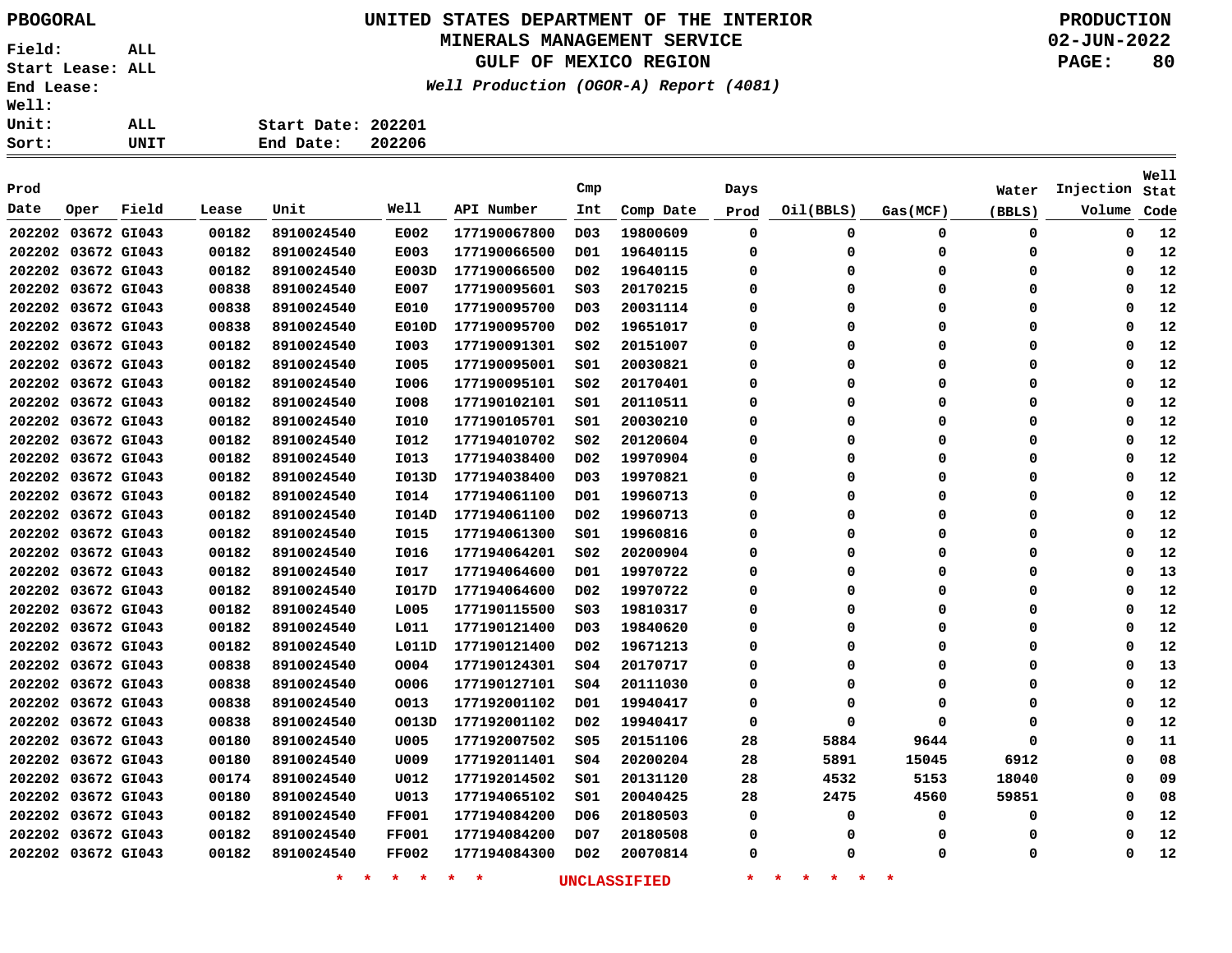# **UNITED STATES DEPARTMENT OF THE INTERIOR PBOGORAL PRODUCTION**

### **MINERALS MANAGEMENT SERVICE**

**GULF OF MEXICO REGION**

**Well Production (OGOR-A) Report (4081)**

| Sort:        | UNIT | 202206<br>End Date: |
|--------------|------|---------------------|
| Unit:        | ALL  | Start Date: 202201  |
| <b>Well:</b> |      |                     |

| Prod               |             |       |       |                   |                 |              | Cmp              |                     | Days        |                                          |          | Water  | Injection   | <b>Well</b><br>Stat |
|--------------------|-------------|-------|-------|-------------------|-----------------|--------------|------------------|---------------------|-------------|------------------------------------------|----------|--------|-------------|---------------------|
| Date               | Oper        | Field | Lease | Unit              | Well            | API Number   | Int              | Comp Date           | Prod        | Oil(BBLS)                                | Gas(MCF) | (BBLS) | Volume      | Code                |
| 202202 03672 GI043 |             |       | 00182 | 8910024540        | <b>FF002</b>    | 177194084300 | D <sub>0</sub> 3 | 20090719            | 0           | 0                                        | 0        | 0      | $\mathbf 0$ | 12                  |
| 202202 03672 GI043 |             |       | 00182 | 8910024540        | <b>FF003</b>    | 177194084400 | D <sub>0</sub> 2 | 20070802            | 0           | $\Omega$                                 | 0        | 0      | 0           | 12                  |
| 202202 03672 GI043 |             |       | 00182 | 8910024540        | <b>FF003</b>    | 177194084400 | D01              | 20070802            | 0           | $\Omega$                                 | 0        | 0      | 0           | 12                  |
| 202203 03672 GI043 |             |       | 00182 | 8910024540        | D005            | 177190063600 | S02              | 19920419            | 0           | $\Omega$                                 | $\Omega$ | 0      | $\mathbf 0$ | 12                  |
| 202203 03672 GI043 |             |       | 00181 | 8910024540        | D007            | 177190063802 | SO <sub>4</sub>  | 20161222            | $\Omega$    | $\Omega$                                 | $\Omega$ | 0      | 0           | 12                  |
| 202203 03672 GI043 |             |       | 00182 | 8910024540        | D008            | 177190063900 | S03              | 19890314            | 0           | $\Omega$                                 | 0        | 0      | $\Omega$    | 12                  |
| 202203 03672 GI043 |             |       | 00182 | 8910024540        | D010            | 177190066700 | SO <sub>2</sub>  | 20050104            | 0           | $\Omega$                                 | 0        | 0      | $\Omega$    | 12                  |
| 202203 03672 GI043 |             |       | 00182 | 8910024540        | D011            | 177194036800 | D01              | 19850404            | 0           | $\Omega$                                 | $\Omega$ | 0      | $\Omega$    | 12                  |
| 202203 03672 GI043 |             |       | 00182 | 8910024540        | D011D           | 177194036800 | D02              | 19850404            | $\Omega$    | $\Omega$                                 | $\Omega$ | 0      | $\Omega$    | 12                  |
| 202203 03672 GI043 |             |       | 00182 | 8910024540        | D012            | 177194037200 | S01              | 19850505            | 0           | $\Omega$                                 | $\Omega$ | 0      | $\Omega$    | 12                  |
| 202203 03672 GI043 |             |       | 00182 | 8910024540        | D013            | 177194057000 | D01              | 19940212            | 0           | $\Omega$                                 | $\Omega$ | 0      | $\Omega$    | 12                  |
| 202203 03672 GI043 |             |       | 00182 | 8910024540        | D013D           | 177194057000 | D02              | 19940212            | 0           | $\Omega$                                 | 0        | 0      | $\Omega$    | 12                  |
| 202203 03672 GI043 |             |       | 00182 | 8910024540        | D014            | 177194057200 | S01              | 19940128            | 0           | $\Omega$                                 | $\Omega$ | 0      | $\Omega$    | 12                  |
| 202203 03672 GI043 |             |       | 00182 | 8910024540        | E001            | 177190108201 | SO <sub>4</sub>  | 20160527            | 29          | 1632                                     | 3059     | 6854   | $\Omega$    | 09                  |
| 202203 03672 GI043 |             |       | 00182 | 8910024540        | E002            | 177190067800 | D03              | 19800609            | 29          | 6456                                     | 6542     | 7151   | $\Omega$    | 09                  |
| 202203             | 03672 GI043 |       | 00182 | 8910024540        | E003            | 177190066500 | D01              | 19640115            | $\mathbf 0$ | $\Omega$                                 | $\Omega$ | 0      | $\Omega$    | 12                  |
| 202203 03672 GI043 |             |       | 00182 | 8910024540        | E003D           | 177190066500 | D02              | 19640115            | 0           | $\Omega$                                 | 0        | 0      | $\Omega$    | 12                  |
| 202203 03672 GI043 |             |       | 00838 | 8910024540        | E007            | 177190095601 | S03              | 20170215            | 0           | 0                                        | 0        | 0      | 0           | 12                  |
| 202203 03672 GI043 |             |       | 00838 | 8910024540        | E010            | 177190095700 | D <sub>03</sub>  | 20031114            | 0           | 0                                        | 0        | 0      | 0           | 12                  |
| 202203 03672 GI043 |             |       | 00838 | 8910024540        | E010D           | 177190095700 | DO <sub>2</sub>  | 19651017            | 0           | 0                                        | 0        | 0      | 0           | 12                  |
| 202203             | 03672 GI043 |       | 00182 | 8910024540        | I003            | 177190091301 | S02              | 20151007            | 0           | $\Omega$                                 | 0        | 0      | 0           | 12                  |
| 202203 03672 GI043 |             |       | 00182 | 8910024540        | I005            | 177190095001 | S01              | 20030821            | 0           | $\Omega$                                 | 0        | 0      | 0           | 12                  |
| 202203 03672 GI043 |             |       | 00182 | 8910024540        | I006            | 177190095101 | S02              | 20170401            | 0           | $\Omega$                                 | 0        | 0      | 0           | 12                  |
| 202203 03672 GI043 |             |       | 00182 | 8910024540        | I008            | 177190102101 | S01              | 20110511            | 0           | $\Omega$                                 | 0        | 0      | 0           | 12                  |
| 202203 03672 GI043 |             |       | 00182 | 8910024540        | I010            | 177190105701 | 501              | 20030210            | $\Omega$    | $\Omega$                                 | $\Omega$ | 0      | $\mathbf 0$ | 12                  |
| 202203 03672 GI043 |             |       | 00182 | 8910024540        | I012            | 177194010702 | SO <sub>2</sub>  | 20120604            | 0           | $\Omega$                                 | $\Omega$ | 0      | 0           | 12                  |
| 202203 03672 GI043 |             |       | 00182 | 8910024540        | I013            | 177194038400 | D02              | 19970904            | 0           | $\Omega$                                 | 0        | 0      | 0           | 12                  |
| 202203 03672 GI043 |             |       | 00182 | 8910024540        | I013D           | 177194038400 | D03              | 19970821            | 0           | $\Omega$                                 | $\Omega$ | 0      | 0           | 12                  |
| 202203 03672 GI043 |             |       | 00182 | 8910024540        | I014            | 177194061100 | D01              | 19960713            | 0           | $\Omega$                                 | $\Omega$ | 0      | 0           | 12                  |
| 202203 03672 GI043 |             |       | 00182 | 8910024540        | I014D           | 177194061100 | D02              | 19960713            | 0           | $\Omega$                                 | $\Omega$ | 0      | 0           | 12                  |
| 202203             | 03672 GI043 |       | 00182 | 8910024540        | I015            | 177194061300 | S01              | 19960816            | 0           | $\Omega$                                 | 0        | 0      | $\Omega$    | 12                  |
| 202203 03672 GI043 |             |       | 00182 | 8910024540        | I016            | 177194064201 | S02              | 20200904            | 0           | $\Omega$                                 | 0        | 0      | $\Omega$    | 12                  |
| 202203 03672 GI043 |             |       | 00182 | 8910024540        | I017            | 177194064600 | D01              | 19970722            | 0           | $\Omega$                                 | 0        | 0      | $\Omega$    | 13                  |
| 202203 03672 GI043 |             |       | 00182 | 8910024540        | I017D           | 177194064600 | D <sub>0</sub> 2 | 19970722            | 0           | O                                        | $\Omega$ | 0      | $\Omega$    | 12                  |
|                    |             |       |       | $\star$<br>$\ast$ | $\star$ $\star$ | $*$ *        |                  | <b>UNCLASSIFIED</b> | $\star$     | $\star$<br>$\star$<br>$\star$<br>$\star$ | $\ast$   |        |             |                     |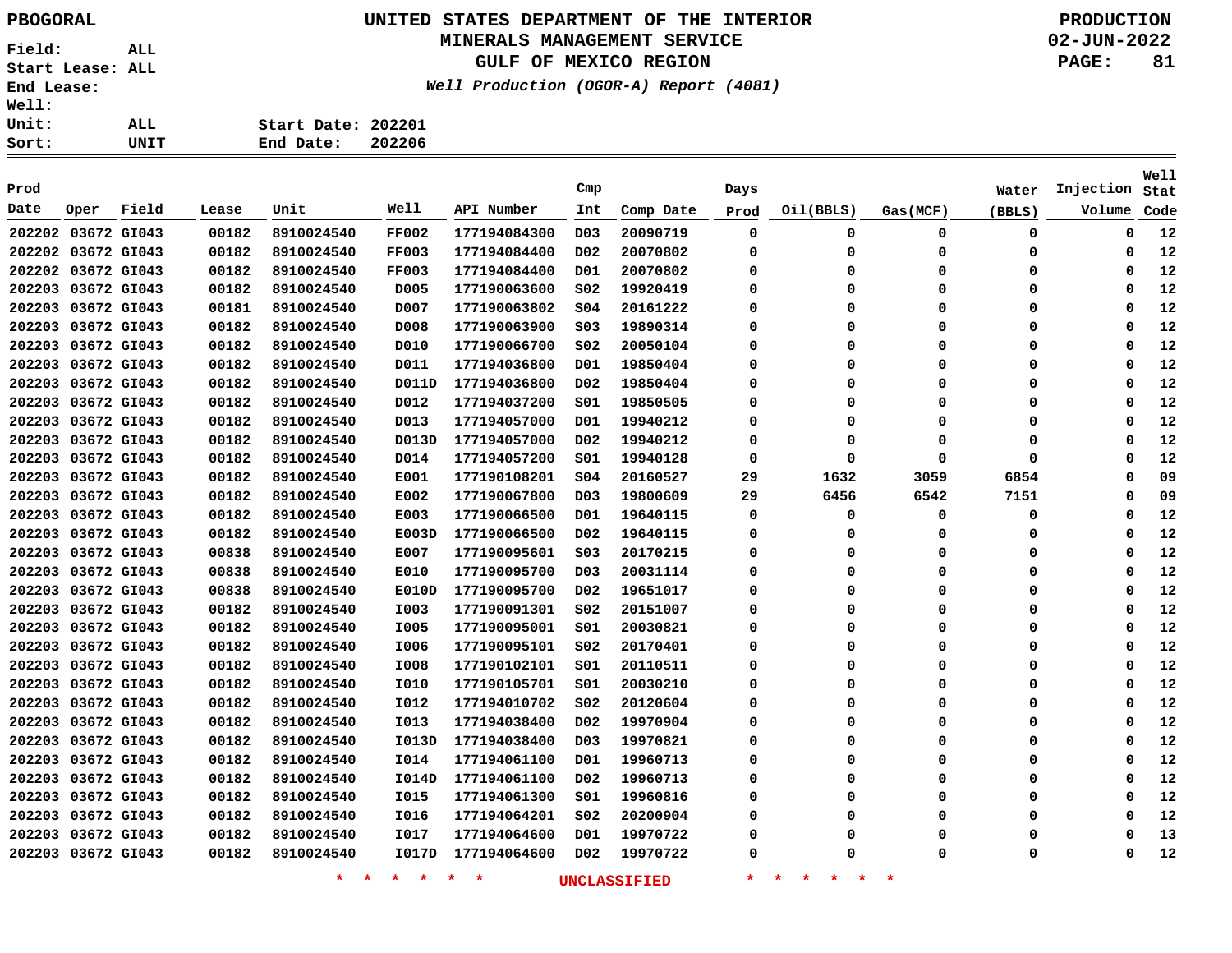# **UNITED STATES DEPARTMENT OF THE INTERIOR PBOGORAL PRODUCTION**

### **MINERALS MANAGEMENT SERVICE**

**GULF OF MEXICO REGION**

**Well Production (OGOR-A) Report (4081)**

| t:   | UNIT | End Date:          | 202206 |
|------|------|--------------------|--------|
| .t : | ALL  | Start Date: 202201 |        |
| .1:  |      |                    |        |

| Prod               |                    |             |       |                    |                 |              | Cmp              |                     | Days        |                                 |             | Water    | Injection | Well<br>Stat |
|--------------------|--------------------|-------------|-------|--------------------|-----------------|--------------|------------------|---------------------|-------------|---------------------------------|-------------|----------|-----------|--------------|
| Date               | Oper               | Field       | Lease | Unit               | Well            | API Number   | Int              | Comp Date           | Prod        | Oil(BBLS)                       | Gas(MCF)    | (BBLS)   | Volume    | Code         |
| 202203 03672 GI043 |                    |             | 00182 | 8910024540         | L005            | 177190115500 | SO <sub>3</sub>  | 19810317            | $\mathbf 0$ | 0                               | $\mathbf 0$ | 0        | 0         | 12           |
| 202203 03672 GI043 |                    |             | 00182 | 8910024540         | L011            | 177190121400 | D <sub>0</sub> 3 | 19840620            | 0           | 0                               | 0           | 0        | 0         | 12           |
|                    | 202203 03672 GI043 |             | 00182 | 8910024540         | L011D           | 177190121400 | D02              | 19671213            | 0           | $\Omega$                        | $\Omega$    | 0        | 0         | 12           |
|                    | 202203 03672 GI043 |             | 00838 | 8910024540         | 0004            | 177190124301 | S04              | 20170717            | $\mathbf 0$ | $\Omega$                        | $\Omega$    | $\Omega$ | $\Omega$  | 13           |
|                    | 202203 03672 GI043 |             | 00838 | 8910024540         | 0006            | 177190127101 | SO <sub>4</sub>  | 20111030            | 0           | $\Omega$                        | $\Omega$    | $\Omega$ | $\Omega$  | 12           |
|                    | 202203 03672 GI043 |             | 00838 | 8910024540         | 0013            | 177192001102 | D01              | 19940417            | 0           | 0                               | $\Omega$    | 0        | $\Omega$  | 12           |
| 202203             |                    | 03672 GI043 | 00838 | 8910024540         | O013D           | 177192001102 | D <sub>0</sub> 2 | 19940417            | 0           | 0                               | $\Omega$    | 0        | $\Omega$  | 12           |
| 202203             |                    | 03672 GI043 | 00180 | 8910024540         | U005            | 177192007502 | <b>S05</b>       | 20151106            | 31          | 6889                            | 10060       | 0        | $\Omega$  | 11           |
| 202203             |                    | 03672 GI043 | 00180 | 8910024540         | U009            | 177192011401 | SO <sub>4</sub>  | 20200204            | 31          | 5993                            | 17512       | 8758     | O         | 08           |
|                    | 202203 03672 GI043 |             | 00174 | 8910024540         | U012            | 177192014502 | S01              | 20131120            | 31          | 5458                            | 23291       | 13968    | 0         | 09           |
|                    | 202203 03672 GI043 |             | 00180 | 8910024540         | U013            | 177194065102 | SO1              | 20040425            | 31          | 2429                            | 6714        | 68048    | 0         | 08           |
|                    | 202203 03672 GI043 |             | 00182 | 8910024540         | <b>FF001</b>    | 177194084200 | D <sub>0</sub> 7 | 20180508            | 0           | 0                               | 0           | 0        | 0         | 12           |
|                    | 202203 03672 GI043 |             | 00182 | 8910024540         | <b>FF001</b>    | 177194084200 | D06              | 20180503            | 0           | 0                               | $\Omega$    | 0        | $\Omega$  | 12           |
|                    | 202203 03672 GI043 |             | 00182 | 8910024540         | <b>FF002</b>    | 177194084300 | D02              | 20070814            | 0           | 0                               | 0           | 0        | $\Omega$  | 12           |
|                    | 202203 03672 GI043 |             | 00182 | 8910024540         | <b>FF002</b>    | 177194084300 | D03              | 20090719            | 0           | $\Omega$                        | $\Omega$    | $\Omega$ | $\Omega$  | 12           |
|                    | 202203 03672 GI043 |             | 00182 | 8910024540         | <b>FF003</b>    | 177194084400 | D01              | 20070802            | 0           | 0                               | 0           | $\Omega$ | $\Omega$  | 12           |
| 202203             |                    | 03672 GI043 | 00182 | 8910024540         | <b>FF003</b>    | 177194084400 | D <sub>0</sub> 2 | 20070802            | 0           | 0                               | $\Omega$    | 0        | 0         | 12           |
|                    | 202204 03672 GI043 |             | 00182 | 8910024540         | D005            | 177190063600 | S02              | 19920419            | 0           | 0                               | 0           | 0        | 0         | 12           |
|                    | 202204 03672 GI043 |             | 00181 | 8910024540         | D007            | 177190063802 | SO <sub>4</sub>  | 20161222            | 0           | 0                               | 0           | 0        | 0         | 12           |
|                    | 202204 03672 GI043 |             | 00182 | 8910024540         | D008            | 177190063900 | SO <sub>3</sub>  | 19890314            | 0           | 0                               | 0           | 0        | 0         | 12           |
| 202204 03672 GI043 |                    |             | 00182 | 8910024540         | D010            | 177190066700 | S02              | 20050104            | 0           | 0                               | $\Omega$    | 0        | 0         | 12           |
| 202204 03672 GI043 |                    |             | 00182 | 8910024540         | D011            | 177194036800 | D01              | 19850404            | 0           | 0                               | 0           | 0        | 0         | 12           |
| 202204 03672 GI043 |                    |             | 00182 | 8910024540         | D011D           | 177194036800 | D02              | 19850404            | 0           | 0                               | $\Omega$    | 0        | 0         | 12           |
|                    | 202204 03672 GI043 |             | 00182 | 8910024540         | D012            | 177194037200 | S01              | 19850505            | 0           | $\Omega$                        | 0           | 0        | 0         | 12           |
|                    | 202204 03672 GI043 |             | 00182 | 8910024540         | D013            | 177194057000 | D01              | 19940212            | 0           | $\Omega$                        | $\Omega$    | 0        | $\Omega$  | 12           |
|                    | 202204 03672 GI043 |             | 00182 | 8910024540         | D013D           | 177194057000 | D02              | 19940212            | 0           | 0                               | 0           | 0        | $\Omega$  | 12           |
|                    | 202204 03672 GI043 |             | 00182 | 8910024540         | D014            | 177194057200 | S01              | 19940128            | 0           | 0                               | $\Omega$    | 0        | $\Omega$  | 12           |
|                    | 202204 03672 GI043 |             | 00182 | 8910024540         | E001            | 177190108201 | SO <sub>4</sub>  | 20160527            | 30          | 1249                            | 2281        | 6052     | 0         | 09           |
|                    | 202204 03672 GI043 |             | 00182 | 8910024540         | E002            | 177190067800 | D03              | 19800609            | 30          | 3038                            | 3461        | 3996     | 0         | 09           |
|                    | 202204 03672 GI043 |             | 00182 | 8910024540         | E003            | 177190066500 | DO1              | 19640115            | 0           | 0                               | 0           | 0        | 0         | 12           |
|                    | 202204 03672 GI043 |             | 00182 | 8910024540         | E003D           | 177190066500 | D02              | 19640115            | 0           | 0                               | 0           | 0        | 0         | 12           |
|                    | 202204 03672 GI043 |             | 00838 | 8910024540         | E007            | 177190095601 | S03              | 20170215            | 0           | 0                               | $\Omega$    | 0        | 0         | 12           |
|                    | 202204 03672 GI043 |             | 00838 | 8910024540         | E010            | 177190095700 | DO3              | 20031114            | 0           | 0                               | $\Omega$    | 0        | 0         | 12           |
|                    | 202204 03672 GI043 |             | 00838 | 8910024540         | E010D           | 177190095700 | D <sub>0</sub> 2 | 19651017            | 0           | O                               | $\Omega$    | 0        | O         | 12           |
|                    |                    |             |       | $\star$<br>$\star$ | $\star$ $\star$ | $\star$<br>未 |                  | <b>UNCLASSIFIED</b> | $\star$     | $\star$<br>一米。<br>一大<br>$\star$ | $\ast$      |          |           |              |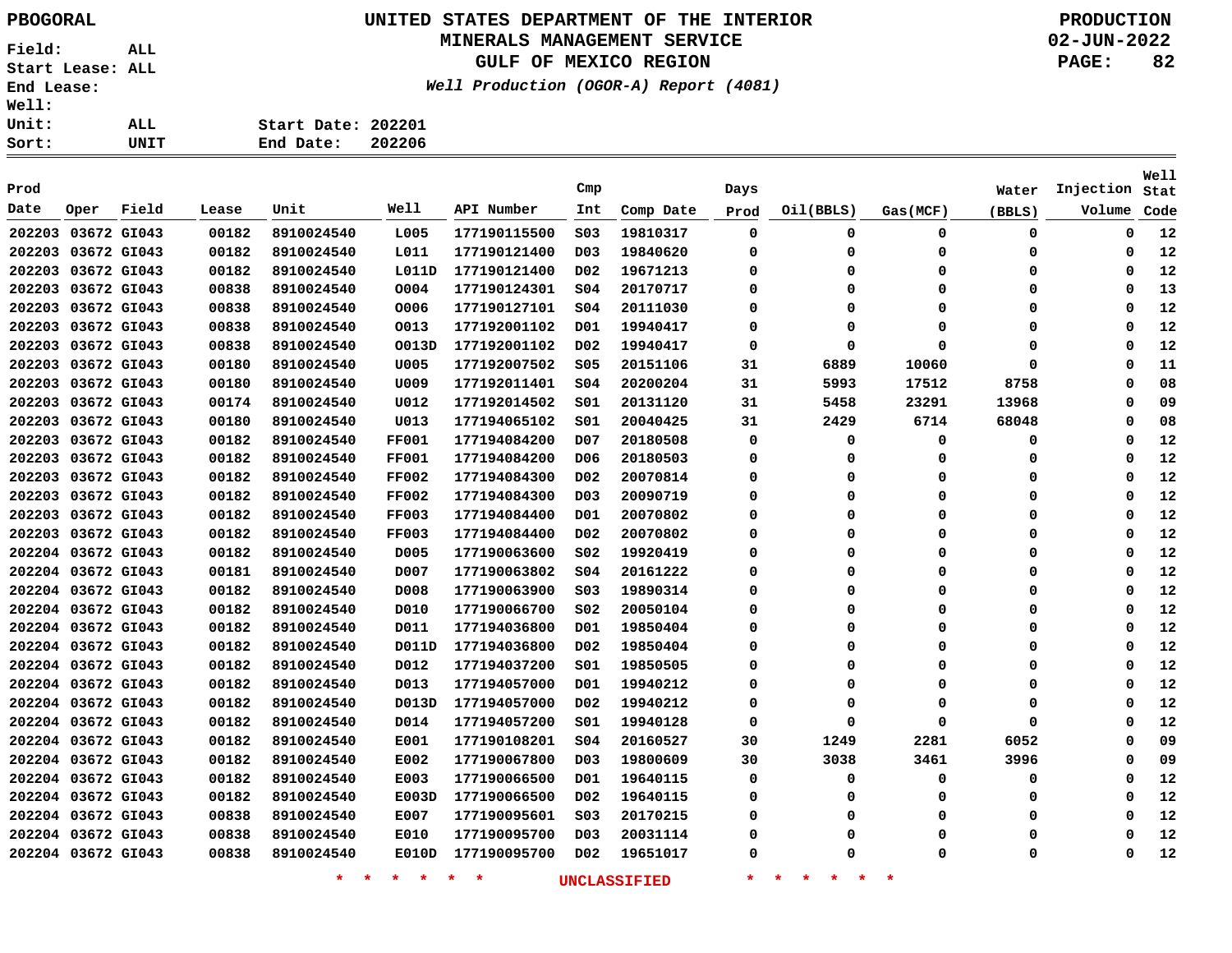# **UNITED STATES DEPARTMENT OF THE INTERIOR PBOGORAL PRODUCTION**

### **MINERALS MANAGEMENT SERVICE**

**GULF OF MEXICO REGION**

**Well Production (OGOR-A) Report (4081)**

**02-JUN-2022 PAGE: 83**

| ALL. | Start Date: 202201 |        |
|------|--------------------|--------|
| UNIT | End Date:          | 202206 |

| Prod               |      |       |       |            |              |              | Cmp              |           | Days |             |             | Water       | Injection   | <b>Well</b><br>Stat |
|--------------------|------|-------|-------|------------|--------------|--------------|------------------|-----------|------|-------------|-------------|-------------|-------------|---------------------|
| Date               | Oper | Field | Lease | Unit       | Well         | API Number   | Int              | Comp Date | Prod | Oil(BBLS)   | Gas (MCF)   | (BBLS)      | Volume      | Code                |
| 202204 03672 GI043 |      |       | 00182 | 8910024540 | I003         | 177190091301 | SO <sub>2</sub>  | 20151007  | 0    | $\mathbf 0$ | $\mathbf 0$ | $\mathbf 0$ | $\mathbf 0$ | 12                  |
| 202204 03672 GI043 |      |       | 00182 | 8910024540 | I005         | 177190095001 | SO1              | 20030821  | 5    | 940         | 927         | 3813        | 0           | 09                  |
| 202204 03672 GI043 |      |       | 00182 | 8910024540 | I006         | 177190095101 | SO <sub>2</sub>  | 20170401  | 0    | $\Omega$    | 0           | 0           | $\Omega$    | 12                  |
| 202204 03672 GI043 |      |       | 00182 | 8910024540 | I008         | 177190102101 | SO1              | 20110511  | 5    | 147         | 0           | 1499        | $\Omega$    | 09                  |
| 202204 03672 GI043 |      |       | 00182 | 8910024540 | <b>I010</b>  | 177190105701 | SO1              | 20030210  | 0    | 0           | 0           | 0           | $\Omega$    | 12                  |
| 202204 03672 GI043 |      |       | 00182 | 8910024540 | I012         | 177194010702 | SO <sub>2</sub>  | 20120604  | 5    | 291         | 0           | 3020        | $\Omega$    | 09                  |
| 202204 03672 GI043 |      |       | 00182 | 8910024540 | I013         | 177194038400 | D02              | 19970904  | 5    | 232         | 0           | 610         | 0           | 09                  |
| 202204 03672 GI043 |      |       | 00182 | 8910024540 | I013D        | 177194038400 | D <sub>0</sub> 3 | 19970821  | 0    | 0           | 0           | 0           | 0           | 12                  |
| 202204 03672 GI043 |      |       | 00182 | 8910024540 | <b>I014</b>  | 177194061100 | D01              | 19960713  | 5    | 174         | 0           | 3854        | $\Omega$    | 09                  |
| 202204 03672 GI043 |      |       | 00182 | 8910024540 | I014D        | 177194061100 | D02              | 19960713  | 5    | 65          | 78          | 555         | 0           | 09                  |
| 202204 03672 GI043 |      |       | 00182 | 8910024540 | <b>I015</b>  | 177194061300 | SO1              | 19960816  | 5    | 219         | 109         | 839         | 0           | 09                  |
| 202204 03672 GI043 |      |       | 00182 | 8910024540 | I016         | 177194064201 | SO <sub>2</sub>  | 20200904  | 0    | 0           | 0           | 0           | 0           | 12                  |
| 202204 03672 GI043 |      |       | 00182 | 8910024540 | I017         | 177194064600 | D01              | 19970722  | 5    | 275         | 467         | 2145        | 0           | 11                  |
| 202204 03672 GI043 |      |       | 00182 | 8910024540 | I017D        | 177194064600 | D02              | 19970722  | 0    | 0           | 0           | 0           | 0           | 12                  |
| 202204 03672 GI043 |      |       | 00182 | 8910024540 | L011         | 177190121400 | D <sub>03</sub>  | 19840620  | 0    | 0           | 0           | 0           | 0           | 12                  |
| 202204 03672 GI043 |      |       | 00182 | 8910024540 | L011D        | 177190121400 | D02              | 19671213  | 0    | 0           | 0           | 0           | O           | 12                  |
| 202204 03672 GI043 |      |       | 00838 | 8910024540 | 0004         | 177190124301 | SO <sub>4</sub>  | 20170717  | 0    | 0           | 0           | $\mathbf 0$ | O           | 13                  |
| 202204 03672 GI043 |      |       | 00838 | 8910024540 | 0006         | 177190127101 | SO <sub>4</sub>  | 20111030  | 0    | 0           | 0           | $\mathbf 0$ | O           | 12                  |
| 202204 03672 GI043 |      |       | 00838 | 8910024540 | 0013         | 177192001102 | D <sub>01</sub>  | 19940417  | 0    | 0           | $\Omega$    | 0           | 0           | 12                  |
| 202204 03672 GI043 |      |       | 00838 | 8910024540 | O013D        | 177192001102 | D <sub>02</sub>  | 19940417  | 0    | 0           | 0           | 0           | $\Omega$    | 12                  |
| 202204 03672 GI043 |      |       | 00180 | 8910024540 | U005         | 177192007502 | \$05             | 20151106  | 30   | 5690        | 7411        | 0           | O           | 11                  |
| 202204 03672 GI043 |      |       | 00180 | 8910024540 | U009         | 177192011401 | SO <sub>4</sub>  | 20200204  | 29   | 5906        | 17425       | 12428       | 0           | 08                  |
| 202204 03672 GI043 |      |       | 00174 | 8910024540 | U012         | 177192014502 | 501              | 20131120  | 30   | 4205        | 10227       | 20812       | 0           | 09                  |
| 202204 03672 GI043 |      |       | 00180 | 8910024540 | U013         | 177194065102 | 501              | 20040425  | 30   | 1925        | 4207        | 55428       | 0           | 08                  |
| 202204 03672 GI043 |      |       | 00182 | 8910024540 | <b>FF001</b> | 177194084200 | D07              | 20180508  | 3    | 160         | 1303        | 2033        | $\Omega$    | 09                  |
| 202204 03672 GI043 |      |       | 00182 | 8910024540 | <b>FF001</b> | 177194084200 | D <sub>06</sub>  | 20180503  | 3    | 501         | 1033        | 1539        | 0           | 09                  |
| 202204 03672 GI043 |      |       | 00182 | 8910024540 | <b>FF002</b> | 177194084300 | D <sub>0</sub> 3 | 20090719  | 0    | 0           | 0           | 0           | 0           | 12                  |
| 202204 03672 GI043 |      |       | 00182 | 8910024540 | <b>FF002</b> | 177194084300 | D02              | 20070814  | 3    | 403         | 485         | 3670        | 0           | 09                  |
| 202204 03672 GI043 |      |       | 00182 | 8910024540 | <b>FF003</b> | 177194084400 | D01              | 20070802  | 0    | 0           | 0           | 0           | 0           | 12                  |
| 202204 03672 GI043 |      |       | 00182 | 8910024540 | <b>FF003</b> | 177194084400 | D02              | 20070802  | 3    | 231         | 218         | 2260        | 0           | 09                  |
| 202201 01834 SS113 |      |       | 00065 | 8910029310 | 004          | 177114091101 | SO <sub>2</sub>  | 20140704  | 22   | 1254        | 0           | 7021        | 0           | 11                  |
| 202201 01834 SS113 |      |       | 00065 | 8910029310 | 007          | 177114100700 | SO1              | 20100510  | 23   | 1281        | 0           | 4633        | 0           | 08                  |
| 202201 01834 SS113 |      |       | 00063 | 8910029310 | 016          | 177112021001 | SO <sub>2</sub>  | 20110227  | 0    | 0           | 0           | 0           | 0           | 12                  |
|                    |      |       |       |            |              |              |                  |           |      |             |             |             |             |                     |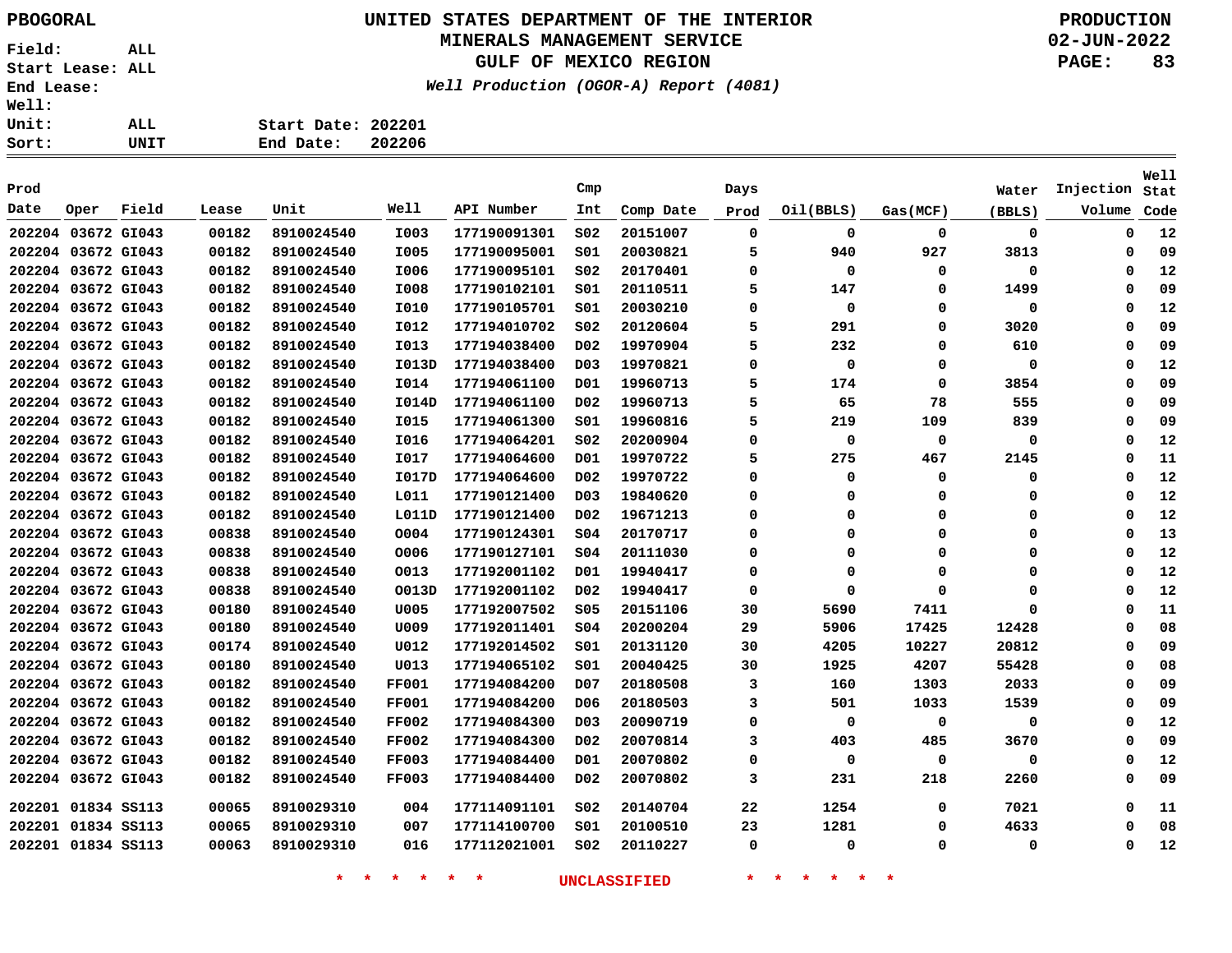### **UNITED STATES DEPARTMENT OF THE INTERIOR PBOGORAL PRODUCTION**

#### **MINERALS MANAGEMENT SERVICE**

**GULF OF MEXICO REGION**

**Well Production (OGOR-A) Report (4081)**

| rt: | UNIT | End Date:          | 202206 |
|-----|------|--------------------|--------|
| it: | ALL  | Start Date: 202201 |        |
| 11: |      |                    |        |

| Prod               |      |       |       |                    |             |                    | Cmp             |              | Days        |                                     |          | Water       | Injection   | <b>Well</b><br>Stat |
|--------------------|------|-------|-------|--------------------|-------------|--------------------|-----------------|--------------|-------------|-------------------------------------|----------|-------------|-------------|---------------------|
| Date               | Oper | Field | Lease | Unit               | Well        | API Number         | Int             | Comp Date    | Prod        | Oil(BBLS)                           | Gas(MCF) | (BBLS)      | Volume      | Code                |
| 202201 01834 SS113 |      |       | 00069 | 8910029310         | 024         | 177114143601       | 508             | 20170327     | 0           | 0                                   | 0        | 0           | 0           | 13                  |
| 202201 01834 SS113 |      |       | 00063 | 8910029310         | 038         | 177114069000       | SO <sub>2</sub> | 20040607     | 0           | $\Omega$                            | 0        | 0           | 0           | 12                  |
| 202201 01834 SS113 |      |       | 00063 | 8910029310         | 038         | 177114069000       | 501             | 20040602     | 0           | $\Omega$                            | 0        | 0           | $\Omega$    | 03                  |
| 202201 01834 SS113 |      |       | 00067 | 8910029310         | 041E        | 177114084800       | SO <sub>3</sub> | 19970103     | 21          | 2002                                | 0        | 0           | $\Omega$    | 09                  |
| 202201 01834 SS113 |      |       | 00063 | 8910029310         | 048         | 177114084901       | SO <sub>2</sub> | 20071109     | $\mathbf 0$ | $\Omega$                            | 0        | 0           | $\Omega$    | 12                  |
| 202201 01834 SS113 |      |       | 00063 | 8910029310         | 048         | 177114084901       | SO1             | 20071109     | 0           | O                                   | 0        | 0           | $\Omega$    | 06                  |
| 202201 01834 SS113 |      |       | 00063 | 8910029310         | 055         | 177114105500       | SO <sub>3</sub> | 20130321     | 0           | 0                                   | $\Omega$ | 0           | $\Omega$    | 12                  |
| 202201 01834 SS113 |      |       | 00063 | 8910029310         | 055         | 177114105500       | SO <sub>2</sub> | 20130428     | 0           | $\Omega$                            | $\Omega$ | $\mathbf 0$ | $\Omega$    | 06                  |
| 202201 01834 SS113 |      |       | 00063 | 8910029310         | 061         | 177114112800       | SO <sub>2</sub> | 19940303     | 30          | 2799                                | 1627     | 679         | $\Omega$    | 09                  |
| 202201 01834 SS113 |      |       | 00063 | 8910029310         | 066         | 177114155901       | 501             | 20190307     | 22          | 6839                                | 15287    | 15222       | $\Omega$    | 08                  |
| 202201 01834 SS113 |      |       | 00063 | 8910029310         | E001        | 177114154101       | SO1             | 20110130     | 30          | 13479                               | 19096    | 18232       | $\Omega$    | 09                  |
| 202201 01834 SS113 |      |       | 00063 | 8910029310         | E002        | 177114155100       | SO1             | 20120729     | 29          | 7803                                | 0        | 7712        | $\Omega$    | 09                  |
| 202201 01834 SS113 |      |       | 00064 | 8910029310         | H008B       | 177110071600       | S06             | 19980514     | 0           | $\Omega$                            | 0        | 0           | $\Omega$    | 12                  |
| 202201 01834 SS113 |      |       | 00064 | 8910029310         | H013        | 177110073901       | <b>S05</b>      | 20190412     | 21          | 1043                                | 0        | 8644        | $\Omega$    | 09                  |
| 202201 01834 SS113 |      |       | 00063 | 8910029310         | M002        | 177114106700       | S03             | 20201025     | $\mathbf 0$ | $\mathbf 0$                         | 0        | $\mathbf 0$ | $\Omega$    | 12                  |
| 202201 01834 SS113 |      |       | 00063 | 8910029310         | 0001        | 177114098202       | SO <sub>3</sub> | 20090920     | 30          | 829                                 | 1793     | 15573       | $\Omega$    | 08                  |
| 202201 01834 SS113 |      |       | 00066 | 8910029310         | Q001        | 177114096002       | SO1             | 20111022     | 28          | 1204                                | 1609     | 2013        | $\Omega$    | 09                  |
| 202201 01834 SS113 |      |       | 00066 | 8910029310         | <b>T001</b> | 177114110500       | S06             | 20190605     | 0           | 0                                   | 0        | 0           | 0           | 13                  |
| 202201 01834 SS113 |      |       | 00066 | 8910029310         | T002        | 177114111800       | <b>S05</b>      | 20150412     | 0           | 0                                   | 0        | 0           | 0           | 13                  |
| 202201 01834 SS113 |      |       | 00066 | 8910029310         | V001        | 177114113500       | S03             | 20130429     | 0           | 0                                   | 0        | 0           | 0           | 13                  |
| 202201 01834 SS113 |      |       | 00066 | 8910029310         | V004        | 177114140900       | S06             | 20141012     | 0           | 0                                   | $\Omega$ | $\mathbf 0$ | 0           | 13                  |
| 202201 01834 SS113 |      |       | 00066 | 8910029310         | V005        | 177114141101       | S07             | 20160810     | 30          | 653                                 | 1771     | 10038       | 0           | 09                  |
| 202201 01834 SS113 |      |       | 00069 | 8910029310         | W002        | 177114135900       | SO <sub>4</sub> | 20140601     | 30          | 444                                 | 3090     | 6105        | 0           | 09                  |
| 202201 01834 SS113 |      |       | 00069 | 8910029310         | <b>W004</b> | 177114153300       | S03             | 20210722     | 31          | 1000                                | 7380     | 8463        | 0           | 11                  |
| 202201 01834 SS113 |      |       | 00069 | 8910029310         | Z001        | 177114141200       | S04             | 20180227     | 31          | 1812                                | 23632    | 3871        | $\mathbf 0$ | 11                  |
| 202201 01834 SS113 |      |       | 00069 | 8910029310         | Z002        | 177114150700       | SO <sub>2</sub> | 20100709     | $\mathbf 0$ | $\Omega$                            | $\Omega$ | 0           | $\mathbf 0$ | 12                  |
| 202202 01834 SS113 |      |       | 00065 | 8910029310         | 004         | 177114091101       | S02             | 20140704     | 25          | 1346                                | 1098     | 9646        | $\Omega$    | 11                  |
| 202202 01834 SS113 |      |       | 00065 | 8910029310         | 007         | 177114100700       | S01             | 20100510     | 26          | 917                                 | 557      | 6055        | 0           | 08                  |
| 202202 01834 SS113 |      |       | 00063 | 8910029310         | 016         | 177112021001       | S02             | 20110227     | 0           | 0                                   | 0        | 0           | 0           | 12                  |
| 202202 01834 SS113 |      |       | 00069 | 8910029310         | 024         | 177114143601       | S08             | 20170327     | 0           | 0                                   | 0        | 0           | $\Omega$    | 13                  |
| 202202 01834 SS113 |      |       | 00063 | 8910029310         | 038         | 177114069000       | S02             | 20040607     | 0           | $\Omega$                            | 0        | $\mathbf 0$ | $\Omega$    | 12                  |
| 202202 01834 SS113 |      |       | 00063 | 8910029310         | 038         | 177114069000       | S01             | 20040602     | 0           | $\Omega$                            | 0        | 0           | $\Omega$    | 03                  |
| 202202 01834 SS113 |      |       | 00067 | 8910029310         | 041E        | 177114084800       | S03             | 19970103     | 25          | 2121                                | 6905     | 0           | $\Omega$    | 09                  |
| 202202 01834 SS113 |      |       | 00063 | 8910029310         | 048         | 177114084901       | SO <sub>2</sub> | 20071109     | 0           | $\Omega$                            | $\Omega$ | 0           | $\Omega$    | 12                  |
|                    |      |       |       | $\star$<br>$\star$ | $*$ *       | $\star$<br>$\star$ |                 | UNCLASSIFIED | $\star$     | $\star$<br>$\star$<br>一大<br>$\star$ | $\ast$   |             |             |                     |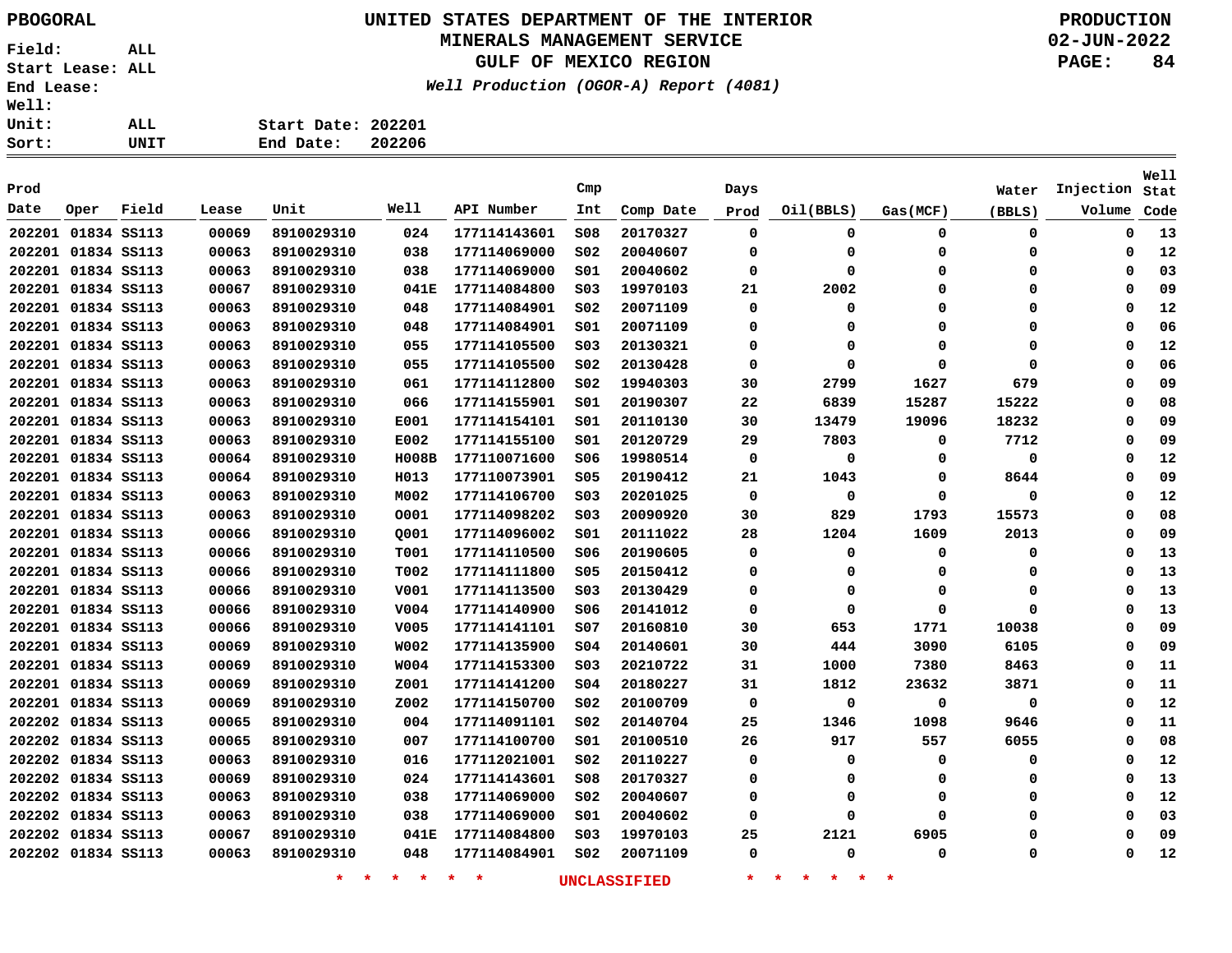# **UNITED STATES DEPARTMENT OF THE INTERIOR PBOGORAL PRODUCTION**

### **MINERALS MANAGEMENT SERVICE**

**GULF OF MEXICO REGION**

**Well Production (OGOR-A) Report (4081)**

**02-JUN-2022 PAGE: 85**

| Sort:        | UNIT | End Date:          | 202206 |
|--------------|------|--------------------|--------|
| Unit:        | ALL  | Start Date: 202201 |        |
| <b>Well:</b> |      |                    |        |

| Prod               |      |       |       |            |              |              | Cmp             |           | Days        |             |             | Water  | Injection | Well<br>Stat |
|--------------------|------|-------|-------|------------|--------------|--------------|-----------------|-----------|-------------|-------------|-------------|--------|-----------|--------------|
| Date               | Oper | Field | Lease | Unit       | Well         | API Number   | Int             | Comp Date | Prod        | Oil(BBLS)   | Gas(MCF)    | (BBLS) | Volume    | Code         |
| 202202 01834 SS113 |      |       | 00063 | 8910029310 | 048          | 177114084901 | SO1             | 20071109  | 0           | 0           | $\mathbf 0$ | 0      | 0         | 06           |
| 202202 01834 SS113 |      |       | 00063 | 8910029310 | 055          | 177114105500 | SO <sub>2</sub> | 20130428  | 0           | 0           | 0           | 0      | 0         | 06           |
| 202202 01834 SS113 |      |       | 00063 | 8910029310 | 055          | 177114105500 | SO <sub>3</sub> | 20130321  | 0           | $\Omega$    | $\mathbf 0$ | 0      | 0         | 12           |
| 202202 01834 SS113 |      |       | 00063 | 8910029310 | 061          | 177114112800 | SO <sub>2</sub> | 19940303  | 28          | 2958        | 2716        | 692    | $\Omega$  | 09           |
| 202202 01834 SS113 |      |       | 00063 | 8910029310 | 066          | 177114155901 | SO1             | 20190307  | 1           | 104         | 359         | 221    | $\Omega$  | 08           |
| 202202 01834 SS113 |      |       | 00063 | 8910029310 | E001         | 177114154101 | SO1             | 20110130  | 28          | 15118       | 16941       | 17845  | $\Omega$  | 09           |
| 202202 01834 SS113 |      |       | 00063 | 8910029310 | E002         | 177114155100 | SO1             | 20120729  | 28          | 13382       | 0           | 11965  | 0         | 09           |
| 202202 01834 SS113 |      |       | 00064 | 8910029310 | <b>H008B</b> | 177110071600 | S06             | 19980514  | $\mathbf 0$ | 0           | 0           | 0      | $\Omega$  | 12           |
| 202202 01834 SS113 |      |       | 00064 | 8910029310 | H013         | 177110073901 | \$05            | 20190412  | 21          | 936         | 6           | 11083  | $\Omega$  | 09           |
| 202202 01834 SS113 |      |       | 00063 | 8910029310 | M002         | 177114106700 | SO <sub>3</sub> | 20201025  | $\mathbf 0$ | $\mathbf 0$ | 0           | 0      | $\Omega$  | 12           |
| 202202 01834 SS113 |      |       | 00063 | 8910029310 | 0001         | 177114098202 | SO <sub>3</sub> | 20090920  | 28          | 767         | 2622        | 15230  | $\Omega$  | 08           |
| 202202 01834 SS113 |      |       | 00066 | 8910029310 | Q001         | 177114096002 | SO1             | 20111022  | 26          | 985         | 3117        | 6338   | $\Omega$  | 09           |
| 202202 01834 SS113 |      |       | 00066 | 8910029310 | T001         | 177114110500 | 506             | 20190605  | 0           | $\Omega$    | $\mathbf 0$ | 0      | $\Omega$  | 13           |
| 202202 01834 SS113 |      |       | 00066 | 8910029310 | T002         | 177114111800 | \$05            | 20150412  | 0           | $\Omega$    | 0           | 0      | $\Omega$  | 13           |
| 202202 01834 SS113 |      |       | 00066 | 8910029310 | V001         | 177114113500 | SO <sub>3</sub> | 20130429  | 0           | 0           | 0           | 0      | $\Omega$  | 13           |
| 202202 01834 SS113 |      |       | 00066 | 8910029310 | V004         | 177114140900 | S06             | 20141012  | $\mathbf 0$ | $\Omega$    | $\mathbf 0$ | 0      | $\Omega$  | 13           |
| 202202 01834 SS113 |      |       | 00066 | 8910029310 | V005         | 177114141101 | SO7             | 20160810  | 26          | 624         | 1532        | 9645   | $\Omega$  | 09           |
| 202202 01834 SS113 |      |       | 00069 | 8910029310 | <b>W002</b>  | 177114135900 | SO <sub>4</sub> | 20140601  | 27          | 439         | 2523        | 6648   | $\Omega$  | 09           |
| 202202 01834 SS113 |      |       | 00069 | 8910029310 | <b>W004</b>  | 177114153300 | SO <sub>3</sub> | 20210722  | 27          | 777         | 4642        | 7761   | $\Omega$  | 11           |
| 202202 01834 SS113 |      |       | 00069 | 8910029310 | Z001         | 177114141200 | \$04            | 20180227  | 27          | 1363        | 11396       | 4535   | $\Omega$  | 11           |
| 202202 01834 SS113 |      |       | 00069 | 8910029310 | Z002         | 177114150700 | SO <sub>2</sub> | 20100709  | 0           | 0           | 0           | 0      | $\Omega$  | 12           |
| 202203 01834 SS113 |      |       | 00065 | 8910029310 | 004          | 177114091101 | SO <sub>2</sub> | 20140704  | 29          | 1098        | 2251        | 11351  | $\Omega$  | 11           |
| 202203 01834 SS113 |      |       | 00065 | 8910029310 | 007          | 177114100700 | SO1             | 20100510  | 28          | 1581        | 1643        | 10951  | $\Omega$  | 08           |
| 202203 01834 SS113 |      |       | 00063 | 8910029310 | 016          | 177112021001 | SO <sub>2</sub> | 20110227  | 0           | $\Omega$    | 0           | 0      | 0         | 12           |
| 202203 01834 SS113 |      |       | 00069 | 8910029310 | 024          | 177114143601 | 508             | 20170327  | 0           | $\Omega$    | 0           | 0      | $\Omega$  | 13           |
| 202203 01834 SS113 |      |       | 00063 | 8910029310 | 038          | 177114069000 | SO1             | 20040602  | 0           | $\Omega$    | $\mathbf 0$ | 0      | $\Omega$  | 03           |
| 202203 01834 SS113 |      |       | 00063 | 8910029310 | 038          | 177114069000 | S02             | 20040607  | 0           | 0           | $\mathbf 0$ | 0      | 0         | 12           |
| 202203 01834 SS113 |      |       | 00067 | 8910029310 | 041E         | 177114084800 | SO <sub>3</sub> | 19970103  | 29          | 2184        | 278         | 0      | $\Omega$  | 09           |
| 202203 01834 SS113 |      |       | 00063 | 8910029310 | 048          | 177114084901 | SO <sub>2</sub> | 20071109  | 0           | 0           | $\mathbf 0$ | 0      | 0         | 12           |
| 202203 01834 SS113 |      |       | 00063 | 8910029310 | 048          | 177114084901 | 501             | 20071109  | 0           | $\Omega$    | 0           | 0      | $\Omega$  | 06           |
| 202203 01834 SS113 |      |       | 00063 | 8910029310 | 055          | 177114105500 | SO <sub>3</sub> | 20130321  | 0           | $\Omega$    | $\mathbf 0$ | 0      | $\Omega$  | 12           |
| 202203 01834 SS113 |      |       | 00063 | 8910029310 | 055          | 177114105500 | SO <sub>2</sub> | 20130428  | 0           | $\Omega$    | $\Omega$    | 0      | $\Omega$  | 06           |
| 202203 01834 SS113 |      |       | 00063 | 8910029310 | 061          | 177114112800 | SO <sub>2</sub> | 19940303  | 30          | 2711        | 3566        | 835    | 0         | 09           |
| 202203 01834 SS113 |      |       | 00063 | 8910029310 | 066          | 177114155901 | SO1             | 20190307  | 29          | 7656        | 3945        | 13486  | $\Omega$  | 08           |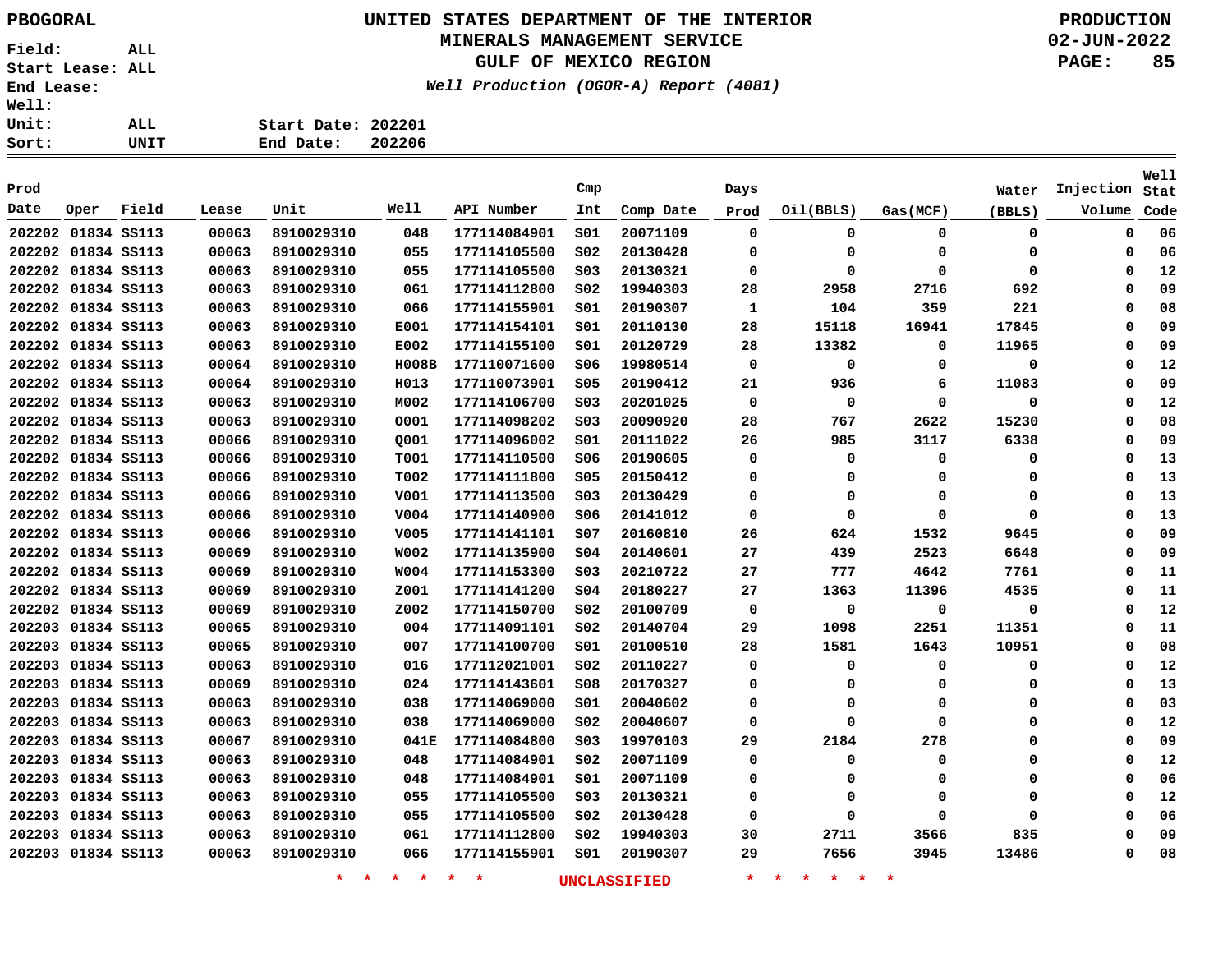**Field: ALL Start Lease: ALL End Lease: Well: Un**: <u>So</u>:

# **UNITED STATES DEPARTMENT OF THE INTERIOR PBOGORAL PRODUCTION**

### **MINERALS MANAGEMENT SERVICE**

**GULF OF MEXICO REGION**

**Well Production (OGOR-A) Report (4081)**

**02-JUN-2022 PAGE: 86**

| rt: | UNIT | 202206<br>End Date: |
|-----|------|---------------------|
| it: | ALL  | Start Date: 202201  |
| 11: |      |                     |

| Prod               |                    |       |       |            |              |              | Cmp              |           | Days     |           |             | Water  | Injection | Well<br>Stat |
|--------------------|--------------------|-------|-------|------------|--------------|--------------|------------------|-----------|----------|-----------|-------------|--------|-----------|--------------|
| Date               | Oper               | Field | Lease | Unit       | Well         | API Number   | Int              | Comp Date | Prod     | Oil(BBLS) | Gas(MCF)    | (BBLS) | Volume    | Code         |
| 202203             | 01834 SS113        |       | 00063 | 8910029310 | E001         | 177114154101 | 501              | 20110130  | 26       | 11402     | 9590        | 12070  | 0         | 09           |
|                    | 202203 01834 SS113 |       | 00063 | 8910029310 | E002         | 177114155100 | SO1              | 20120729  | 30       | 11572     | 4577        | 10023  | 0         | 09           |
|                    | 202203 01834 SS113 |       | 00064 | 8910029310 | <b>H008B</b> | 177110071600 | \$06             | 19980514  | 0        | 0         | 0           | 0      | $\Omega$  | 12           |
|                    | 202203 01834 SS113 |       | 00064 | 8910029310 | H013         | 177110073901 | \$05             | 20190412  | 29       | 1411      | 553         | 17853  | $\Omega$  | 09           |
|                    | 202203 01834 SS113 |       | 00063 | 8910029310 | M002         | 177114106700 | SO <sub>3</sub>  | 20201025  | 0        | 0         | 0           | 0      | 0         | 12           |
|                    | 202203 01834 SS113 |       | 00063 | 8910029310 | 0001         | 177114098202 | S03              | 20090920  | 31       | 894       | 4758        | 14904  | 0         | 08           |
|                    | 202203 01834 SS113 |       | 00066 | 8910029310 | 0001         | 177114096002 | SO1              | 20111022  | 31       | 1248      | 3383        | 10742  | $\Omega$  | 09           |
|                    | 202203 01834 SS113 |       | 00066 | 8910029310 | T001         | 177114110500 | \$06             | 20190605  | $\Omega$ | 0         | $\Omega$    | 0      | $\Omega$  | 13           |
|                    | 202203 01834 SS113 |       | 00066 | 8910029310 | T002         | 177114111800 | \$05             | 20150412  | $\Omega$ | 0         | $\Omega$    | 0      | $\Omega$  | 13           |
| 202203 01834 SS113 |                    |       | 00066 | 8910029310 | V001         | 177114113500 | SO <sub>3</sub>  | 20130429  | $\Omega$ | 0         | $\Omega$    | 0      | $\Omega$  | 13           |
| 202203 01834 SS113 |                    |       | 00066 | 8910029310 | V004         | 177114140900 | S06              | 20141012  | 0        | 0         | $\Omega$    | 0      | 0         | 13           |
| 202203 01834 SS113 |                    |       | 00066 | 8910029310 | V005         | 177114141101 | SO7              | 20160810  | 30       | 594       | 1340        | 7743   | $\Omega$  | 09           |
| 202203 01834 SS113 |                    |       | 00069 | 8910029310 | <b>W002</b>  | 177114135900 | SO <sub>4</sub>  | 20140601  | 31       | 472       | 1599        | 6091   | $\Omega$  | 09           |
| 202203 01834 SS113 |                    |       | 00069 | 8910029310 | <b>W004</b>  | 177114153300 | SO <sub>3</sub>  | 20210722  | 31       | 897       | 3158        | 5763   | 0         | 11           |
| 202203 01834 SS113 |                    |       | 00069 | 8910029310 | Z001         | 177114141200 | SO <sub>4</sub>  | 20180227  | 31       | 2482      | 21526       | 3119   | 0         | 11           |
| 202203             | 01834 SS113        |       | 00069 | 8910029310 | Z002         | 177114150700 | S02              | 20100709  | 0        | 0         | 0           | 0      | 0         | 12           |
| 202201 03151 GI016 |                    |       | 00034 | 8910029320 | J001         | 177170020600 | SO <sub>2</sub>  | 19920916  | 0        | 0         | 0           | 0      | $\Omega$  | 12           |
| 202201 03151 GI016 |                    |       | 00034 | 8910029320 | J021         | 177170027400 | SO <sub>3</sub>  | 20110426  | 0        | 0         | $\Omega$    | 0      | $\Omega$  | 12           |
| 202201 03151 GI016 |                    |       | 00031 | 8910029320 | J027         | 177174019000 | SO <sub>2</sub>  | 20000716  | 0        | 0         | 0           | 0      | 0         | 12           |
| 202201 03151 GI016 |                    |       | 00034 | 8910029320 | J030         | 177174022701 | S02              | 20140510  | 0        | 0         | $\Omega$    | 0      | 0         | 12           |
| 202201 03151 GI016 |                    |       | 00034 | 8910029320 | J031         | 177174040600 | SO <sub>2</sub>  | 20000702  | $\Omega$ | 0         | $\Omega$    | 0      | 0         | 12           |
| 202201 03151 GI016 |                    |       | 00034 | 8910029320 | J032         | 177174040701 | \$05             | 20130605  | $\Omega$ | 0         | $\Omega$    | 0      | 0         | 12           |
| 202201 03151 GI016 |                    |       | 00031 | 8910029320 | L008         | 177170013000 | SO <sub>2</sub>  | 19880429  | 0        | 0         | $\Omega$    | 0      | 0         | 12           |
| 202201 03151 GI016 |                    |       | 00031 | 8910029320 | P025         | 177174023500 | 501              | 19950315  | 0        | 0         | 0           | 0      | 0         | 12           |
| 202201 03151 GI016 |                    |       | 00031 | 8910029320 | P026         | 177174020902 | 501              | 19920909  | $\Omega$ | 0         | $\mathbf 0$ | 0      | $\Omega$  | 12           |
| 202201 03151 GI016 |                    |       | 00031 | 8910029320 | P027         | 177174021203 | SO <sub>3</sub>  | 20110925  | 0        | 0         | $\Omega$    | 0      | 0         | 12           |
| 202201 03151 GI016 |                    |       | 00031 | 8910029320 | P029         | 177174025800 | D <sub>0</sub> 3 | 20131202  | 0        | 0         | $\Omega$    | 0      | 0         | 12           |
| 202201 03151 GI016 |                    |       | 00031 | 8910029320 | P030         | 177174026804 | 501              | 20130530  | 0        | 0         | $\Omega$    | 0      | 0         | 12           |
| 202201 03151 GI016 |                    |       | 00031 | 8910029320 | P031         | 177174027300 | SO <sub>2</sub>  | 20020721  | 0        | 0         | O           | 0      | $\Omega$  | 12           |
|                    | 202201 03151 GI016 |       | 00031 | 8910029320 | P034         | 177174028902 | D01              | 20121031  | $\Omega$ | 0         | O           | 0      | $\Omega$  | 12           |
|                    | 202201 03151 GI016 |       | 00031 | 8910029320 | P034         | 177174028902 | D <sub>0</sub> 2 | 20121031  | $\Omega$ | 0         | O           | 0      | $\Omega$  | 12           |
|                    | 202201 03151 GI016 |       | 00031 | 8910029320 | P036         | 177174029202 | SO1              | 20050817  | $\Omega$ | 0         | 0           | 0      | $\Omega$  | 12           |
|                    | 202201 03151 GI016 |       | 00031 | 8910029320 | P038         | 177174037100 | D <sub>04</sub>  | 20110827  | $\Omega$ | 0         | 0           | 0      | 0         | 13           |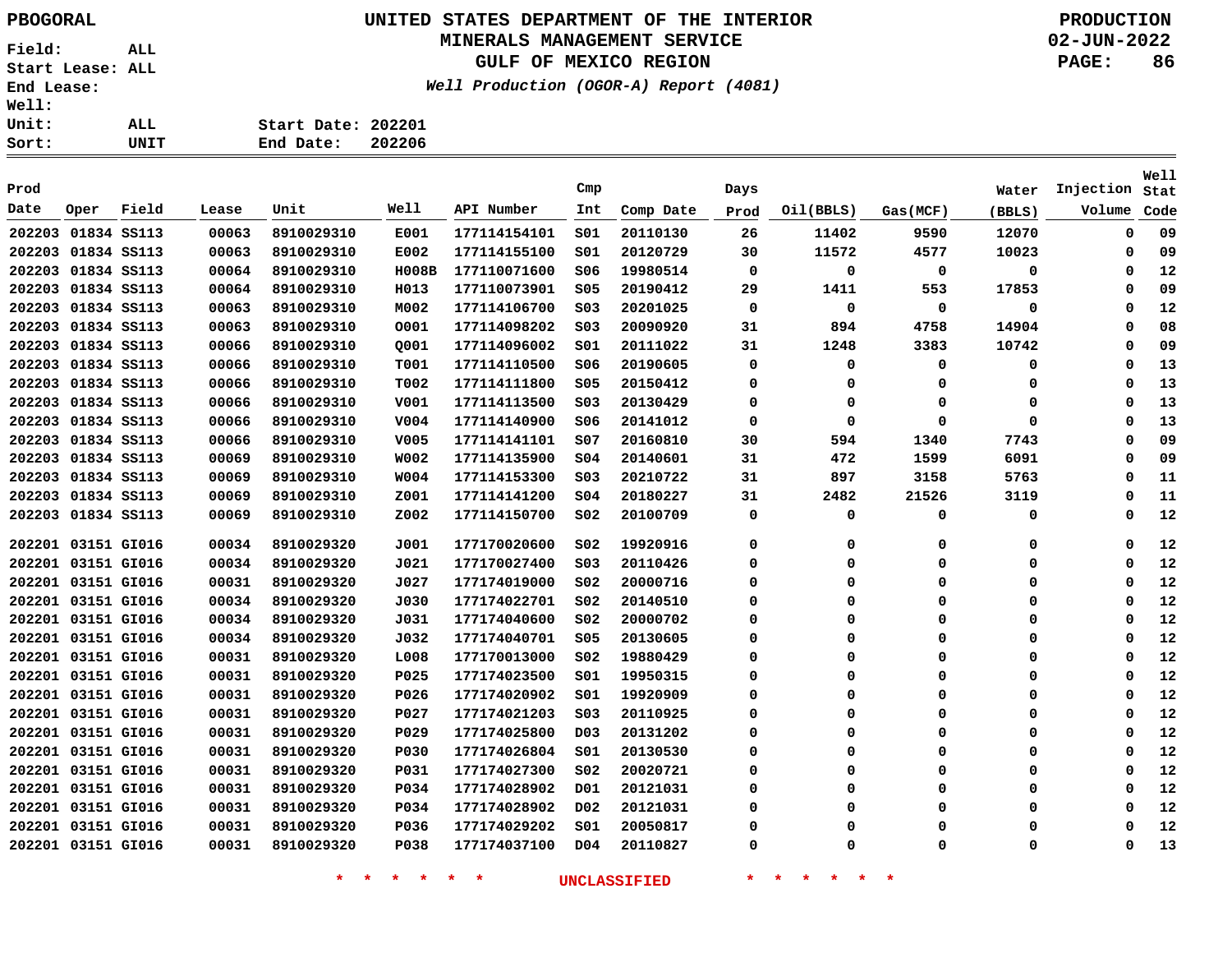### **UNITED STATES DEPARTMENT OF THE INTERIOR PBOGORAL PRODUCTION**

#### **MINERALS MANAGEMENT SERVICE**

**GULF OF MEXICO REGION**

**Well Production (OGOR-A) Report (4081)**

| Sort:        | UNIT | 202206<br>End Date: |
|--------------|------|---------------------|
| Unit:        | ALL  | Start Date: 202201  |
| <b>Well:</b> |      |                     |

| Prod               |                    |       |        |                    |                 |                    | Cmp              |                     | Days     |                                     |          | Water    | Injection | Well<br>Stat |
|--------------------|--------------------|-------|--------|--------------------|-----------------|--------------------|------------------|---------------------|----------|-------------------------------------|----------|----------|-----------|--------------|
| Date               | Oper               | Field | Lease  | Unit               | Well            | API Number         | Int              | Comp Date           | Prod     | Oil(BBLS)                           | Gas(MCF) | (BBLS)   | Volume    | Code         |
| 202201 03151 GI016 |                    |       | 00031  | 8910029320         | P038            | 177174037100       | D <sub>0</sub> 3 | 20110827            | 0        | 0                                   | 0        | 0        | 0         | 12           |
| 202201 03151 GI016 |                    |       | 00031  | 8910029320         | Q038            | 177174026600       | D01              | 19880603            | 0        | 0                                   | 0        | 0        | 0         | 12           |
| 202201 03151 GI016 |                    |       | 00031  | 8910029320         | Q038D           | 177174026600       | D <sub>0</sub> 2 | 19880605            | 0        | 0                                   | 0        | $\Omega$ | 0         | 12           |
| 202201 03151 GI016 |                    |       | 00031  | 8910029320         | Q041            | 177174027401       | D01              | 19881031            | 0        | 0                                   | 0        | $\Omega$ | 0         | 12           |
|                    | 202201 03151 GI016 |       | 00031  | 8910029320         | Q041D           | 177174027401       | D <sub>0</sub> 2 | 19881031            | 0        | 0                                   | 0        | $\Omega$ | 0         | 12           |
| 202201 03151 GI016 |                    |       | 00031  | 8910029320         | Q042            | 177174028200       | D01              | 19890417            | 0        | 0                                   | 0        | 0        | 0         | 12           |
| 202201 03151 GI016 |                    |       | 00031  | 8910029320         | Q042D           | 177174028200       | D <sub>0</sub> 2 | 19890324            | 0        | 0                                   | 0        | $\Omega$ | 0         | 12           |
| 202201 03151 GI016 |                    |       | 00031  | 8910029320         | Q043            | 177174029000       | SO <sub>3</sub>  | 20111008            | 0        | 0                                   | 0        | $\Omega$ | 0         | 12           |
| 202201 03151 GI016 |                    |       | 00031  | 8910029320         | Q045            | 177174029300       | S03              | 20121018            | $\Omega$ | 0                                   | 0        | $\Omega$ | 0         | 12           |
| 202201 03151 GI016 |                    |       | 00031  | 8910029320         | Q057            | 177174030400       | D <sub>0</sub> 2 | 20121014            | 0        | 0                                   | 0        | 0        | 0         | 12           |
| 202201 03151 GI016 |                    |       | 00031  | 8910029320         | Q057            | 177174030400       | D01              | 20121015            | 0        | 0                                   | 0        | $\Omega$ | 0         | 12           |
|                    | 202201 03151 GI016 |       | 00031  | 8910029320         | Q058            | 177174031000       | D <sub>0</sub> 2 | 20121026            | 0        | 0                                   | 0        | $\Omega$ | 0         | 12           |
|                    | 202201 03151 GI016 |       | 00031  | 8910029320         | Q058            | 177174031000       | D01              | 20121026            | 0        | 0                                   | $\Omega$ | $\Omega$ | 0         | 12           |
|                    | 202201 03151 GI016 |       | 00031  | 8910029320         | R021            | 177174027500       | S02              | 19920203            | $\Omega$ | 0                                   | $\Omega$ | O        | 0         | 12           |
| 202201 03151 GI016 |                    |       | 00031  | 8910029320         | R022            | 177174019905       | D <sub>0</sub> 2 | 20111124            | $\Omega$ | 0                                   | $\Omega$ | $\Omega$ | $\Omega$  | 12           |
|                    | 202201 03151 GI016 |       | 00031  | 8910029320         | R022            | 177174019905       | D <sub>0</sub> 3 | 20150819            | 0        | 0                                   | 0        | $\Omega$ | 0         | 12           |
| 202201 03151 GI016 |                    |       | 00031  | 8910029320         | R024            | 177174042203       | SO <sub>2</sub>  | 20140131            | 0        | 0                                   | 0        | 0        | 0         | 12           |
| 202201 02375 GI016 |                    |       | S00800 | 8910029320         | S022            | 177172021100       | S02              | 19970904            | 0        | 0                                   | 0        | 0        | 0         | 12           |
| 202201 03151 GI016 |                    |       | 00034  | 8910029320         | T033            | 177174016101       | S04              | 20121005            | 0        | 0                                   | 0        | $\Omega$ | 0         | 12           |
| 202201 03151 GI016 |                    |       | 00034  | 8910029320         | T034            | 177174016500       | S03              | 19960802            | 0        | 0                                   | 0        | $\Omega$ | 0         | 12           |
| 202201 03151 GI016 |                    |       | 00034  | 8910029320         | T035            | 177174016602       | SO1              | 20001001            | 0        | 0                                   | 0        | 0        | 0         | 12           |
| 202201 03151 GI016 |                    |       | 00034  | 8910029320         | T038            | 177174023101       | S02              | 20021215            | 0        | 0                                   | 0        | 0        | 0         | 12           |
| 202201 03151 GI016 |                    |       | 00034  | 8910029320         | T045            | 177174033200       | S03              | 19931205            | 0        | 0                                   | 0        | 0        | 0         | 12           |
| 202201 03151 GI016 |                    |       | 00034  | 8910029320         | T047            | 177174037402       | S01              | 20050323            | 0        | 0                                   | 0        | $\Omega$ | 0         | 12           |
| 202201 03151 GI016 |                    |       | 00034  | 8910029320         | T049            | 177174037701       | SO1              | 20140328            | 0        | 0                                   | 0        | $\Omega$ | 0         | 12           |
| 202201 03151 GI016 |                    |       | 00034  | 8910029320         | <b>T050</b>     | 177174037800       | SO <sub>3</sub>  | 20101020            | 0        | 0                                   | 0        | $\Omega$ | 0         | 12           |
| 202201 03151 GI016 |                    |       | 00034  | 8910029320         | T051            | 177174045000       | S01              | 20050522            | 0        | 0                                   | 0        | 0        | 0         | 12           |
| 202201 03151 GI016 |                    |       | 00031  | 8910029320         | U049            | 177174029800       | S02              | 20050527            | 0        | 0                                   | 0        | 0        | 0         | 12           |
| 202201 03151 GI016 |                    |       | 00031  | 8910029320         | <b>U050</b>     | 177174030100       | S01              | 19891228            | 0        | 0                                   | 0        | $\Omega$ | 0         | 12           |
| 202201 03151 GI016 |                    |       | 00031  | 8910029320         | W031            | 177170065401       | S01              | 19871111            | 0        | 0                                   | 0        | $\Omega$ | 0         | 12           |
|                    | 202201 03151 GI016 |       | G01445 | 8910029320         | W032            | 177174017200       | S02              | 19960312            | 0        | 0                                   | 0        | $\Omega$ | 0         | 12           |
|                    | 202201 03151 GI016 |       | G01445 | 8910029320         | W034            | 177174017101       | S03              | 20030911            | 0        | 0                                   | 0        | $\Omega$ | 0         | 12           |
|                    | 202201 03151 GI016 |       | 00031  | 8910029320         | W036            | 177174017600       | S01              | 19890408            | 0        | 0                                   | 0        | $\Omega$ | 0         | 12           |
|                    | 202201 03151 GI016 |       | G01445 | 8910029320         | <b>W037</b>     | 177174026000       | SO1              | 19880209            | 0        | 0                                   | $\Omega$ | O        | 0         | 12           |
|                    |                    |       |        | $\star$<br>$\star$ | $\star$ $\star$ | $\star$<br>$\star$ |                  | <b>UNCLASSIFIED</b> | $\star$  | 一大<br>$\star$<br>$\star$<br>$\star$ | *        |          |           |              |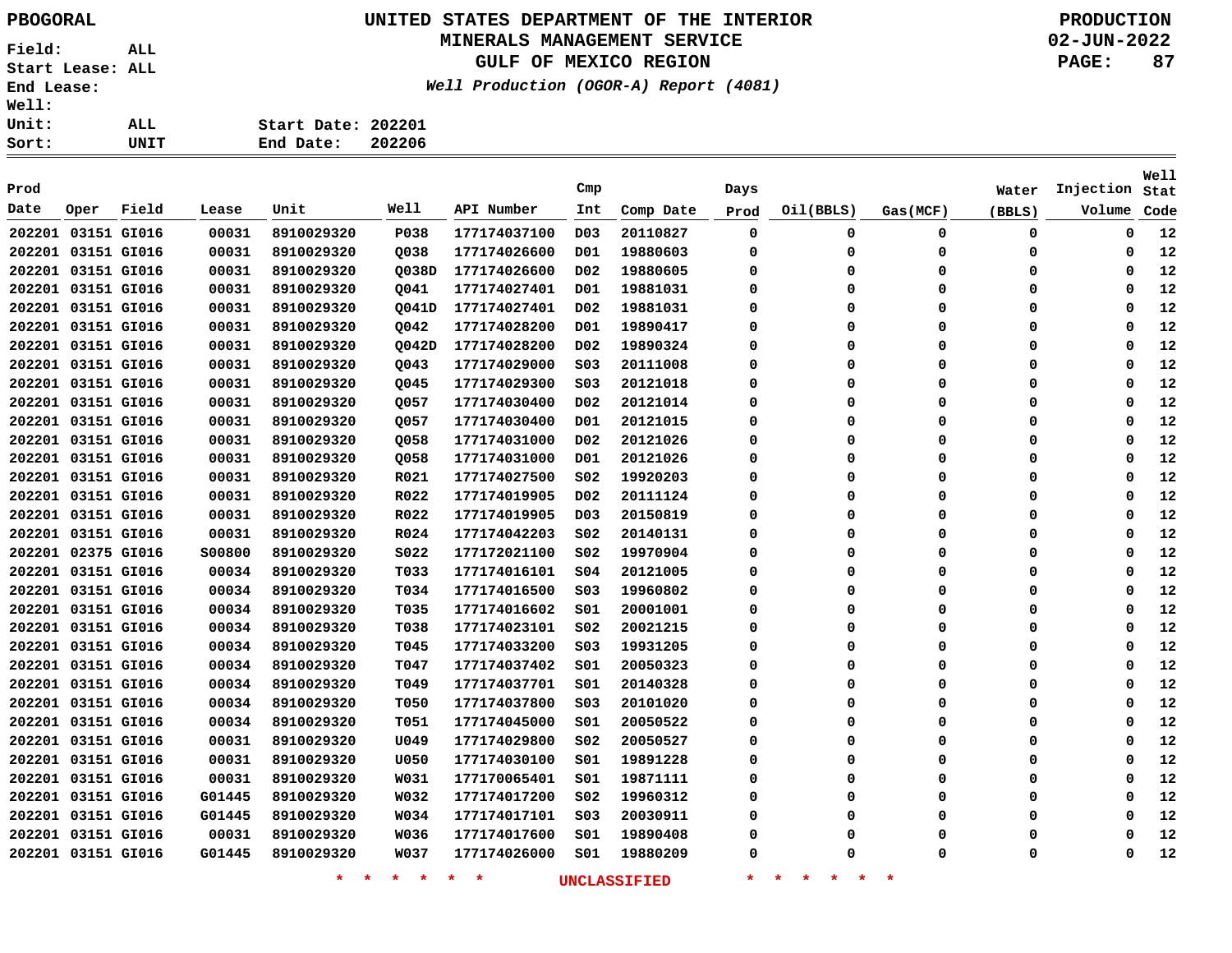### **UNITED STATES DEPARTMENT OF THE INTERIOR PBOGORAL PRODUCTION**

### **MINERALS MANAGEMENT SERVICE**

**GULF OF MEXICO REGION**

**Well Production (OGOR-A) Report (4081)**

| Sort:        | UNIT | 202206<br>End Date: |
|--------------|------|---------------------|
| Unit:        | ALL  | Start Date: 202201  |
| <b>Well:</b> |      |                     |

| Prod               |      |       |       |                    |                 |              | Cmp              |                     | Days     |                                     |          | Water       | Injection   | <b>Well</b><br>Stat |
|--------------------|------|-------|-------|--------------------|-----------------|--------------|------------------|---------------------|----------|-------------------------------------|----------|-------------|-------------|---------------------|
| Date               | Oper | Field | Lease | Unit               | Well            | API Number   | Int              | Comp Date           | Prod     | Oil(BBLS)                           | Gas(MCF) | (BBLS)      | Volume      | Code                |
| 202201 03151 GI016 |      |       | 00031 | 8910029320         | <b>W038</b>     | 177174028000 | 501              | 20050621            | 0        | 0                                   | 0        | 0           | 0           | 12                  |
| 202201 03151 GI016 |      |       | 00031 | 8910029320         | W039            | 177174027700 | 501              | 19881216            | 0        | $\Omega$                            | 0        | 0           | 0           | 12                  |
| 202202 03151 GI016 |      |       | 00034 | 8910029320         | J001            | 177170020600 | S02              | 19920916            | 0        | $\Omega$                            | 0        | 0           | 0           | 12                  |
| 202202 03151 GI016 |      |       | 00034 | 8910029320         | J021            | 177170027400 | S03              | 20110426            | 0        | $\Omega$                            | $\Omega$ | 0           | $\mathbf 0$ | 12                  |
| 202202 03151 GI016 |      |       | 00031 | 8910029320         | J027            | 177174019000 | SO <sub>2</sub>  | 20000716            | 0        | $\Omega$                            | $\Omega$ | 0           | $\Omega$    | 12                  |
| 202202 03151 GI016 |      |       | 00034 | 8910029320         | J030            | 177174022701 | S02              | 20140510            | 0        | $\Omega$                            | $\Omega$ | 0           | $\Omega$    | 12                  |
| 202202 03151 GI016 |      |       | 00034 | 8910029320         | J031            | 177174040600 | SO <sub>2</sub>  | 20000702            | 0        | $\Omega$                            | $\Omega$ | 0           | $\Omega$    | 12                  |
| 202202 03151 GI016 |      |       | 00034 | 8910029320         | J032            | 177174040701 | <b>S05</b>       | 20130605            | 0        | $\Omega$                            | $\Omega$ | $\mathbf 0$ | $\Omega$    | 12                  |
| 202202 03151 GI016 |      |       | 00031 | 8910029320         | L008            | 177170013000 | S02              | 19880429            | 7        | 175                                 | 1488     | 27          | $\Omega$    | 09                  |
| 202202 03151 GI016 |      |       | 00031 | 8910029320         | P025            | 177174023500 | S01              | 19950315            | 0        | $\Omega$                            | 0        | $\mathbf 0$ | $\Omega$    | 12                  |
| 202202 03151 GI016 |      |       | 00031 | 8910029320         | P026            | 177174020902 | SO1              | 19920909            | 0        | $\Omega$                            | $\Omega$ | $\mathbf 0$ | $\Omega$    | 12                  |
| 202202 03151 GI016 |      |       | 00031 | 8910029320         | P027            | 177174021203 | S <sub>03</sub>  | 20110925            | 0        | $\Omega$                            | 0        | 0           | $\Omega$    | 12                  |
| 202202 03151 GI016 |      |       | 00031 | 8910029320         | P029            | 177174025800 | D <sub>0</sub> 3 | 20131202            | 0        | $\Omega$                            | 0        | 0           | $\Omega$    | 12                  |
| 202202 03151 GI016 |      |       | 00031 | 8910029320         | P030            | 177174026804 | S01              | 20130530            | 0        | $\Omega$                            | $\Omega$ | 0           | $\Omega$    | 12                  |
| 202202 03151 GI016 |      |       | 00031 | 8910029320         | P031            | 177174027300 | S02              | 20020721            | 0        | $\Omega$                            | $\Omega$ | 0           | $\Omega$    | 12                  |
| 202202 03151 GI016 |      |       | 00031 | 8910029320         | P034            | 177174028902 | D <sub>0</sub> 2 | 20121031            | 0        | $\Omega$                            | 0        | 0           | $\Omega$    | 12                  |
| 202202 03151 GI016 |      |       | 00031 | 8910029320         | P034            | 177174028902 | D01              | 20121031            | 0        | 0                                   | 0        | 0           | $\Omega$    | 12                  |
| 202202 03151 GI016 |      |       | 00031 | 8910029320         | P036            | 177174029202 | S01              | 20050817            | 0        | $\Omega$                            | 0        | 0           | 0           | 12                  |
| 202202 03151 GI016 |      |       | 00031 | 8910029320         | P038            | 177174037100 | D <sub>03</sub>  | 20110827            | 0        | $\Omega$                            | $\Omega$ | $\Omega$    | 0           | 12                  |
| 202202 03151 GI016 |      |       | 00031 | 8910029320         | P038            | 177174037100 | D04              | 20110827            | 0        | 0                                   | 0        | 0           | 0           | 13                  |
| 202202 03151 GI016 |      |       | 00031 | 8910029320         | Q038            | 177174026600 | D01              | 19880603            | 0        | $\Omega$                            | $\Omega$ | 0           | 0           | 12                  |
| 202202 03151 GI016 |      |       | 00031 | 8910029320         | Q038D           | 177174026600 | D02              | 19880605            | 9        | 144                                 | 838      | 1807        | 0           | 09                  |
| 202202 03151 GI016 |      |       | 00031 | 8910029320         | Q041            | 177174027401 | D01              | 19881031            | 0        | 0                                   | 0        | 0           | 0           | 12                  |
| 202202 03151 GI016 |      |       | 00031 | 8910029320         | Q041D           | 177174027401 | D02              | 19881031            | 9        | 465                                 | 753      | 1951        | 0           | 09                  |
| 202202 03151 GI016 |      |       | 00031 | 8910029320         | Q042            | 177174028200 | D01              | 19890417            | 9        | 753                                 | 894      | 3159        | 0           | 09                  |
| 202202 03151 GI016 |      |       | 00031 | 8910029320         | Q042D           | 177174028200 | D <sub>0</sub> 2 | 19890324            | $\Omega$ | 0                                   | 0        | 0           | 0           | 12                  |
| 202202 03151 GI016 |      |       | 00031 | 8910029320         | Q043            | 177174029000 | S03              | 20111008            | 9        | 66                                  | 699      | 2278        | 0           | 09                  |
| 202202 03151 GI016 |      |       | 00031 | 8910029320         | Q045            | 177174029300 | S03              | 20121018            | 0        | 0                                   | 0        | 0           | 0           | 12                  |
| 202202 03151 GI016 |      |       | 00031 | 8910029320         | Q057            | 177174030400 | D01              | 20121015            | 0        | 0                                   | 0        | 0           | 0           | 12                  |
| 202202 03151 GI016 |      |       | 00031 | 8910029320         | Q057            | 177174030400 | D02              | 20121014            | 0        | $\Omega$                            | 0        | 0           | 0           | 12                  |
| 202202 03151 GI016 |      |       | 00031 | 8910029320         | Q058            | 177174031000 | DO <sub>2</sub>  | 20121026            | 9        | 55                                  | 460      | 8           | $\Omega$    | 09                  |
| 202202 03151 GI016 |      |       | 00031 | 8910029320         | Q058            | 177174031000 | D01              | 20121026            | 0        | $\Omega$                            | 0        | 0           | $\Omega$    | 12                  |
| 202202 03151 GI016 |      |       | 00031 | 8910029320         | R021            | 177174027500 | S02              | 19920203            | 0        | $\Omega$                            | 0        | 0           | $\Omega$    | 12                  |
| 202202 03151 GI016 |      |       | 00031 | 8910029320         | R022            | 177174019905 | D <sub>0</sub> 2 | 20111124            | $\Omega$ | O                                   | $\Omega$ | 0           | $\Omega$    | 12                  |
|                    |      |       |       | $\star$<br>$\star$ | $\star$ $\star$ | $\star$<br>* |                  | <b>UNCLASSIFIED</b> | $\star$  | $\star$<br>一大<br>$\star$<br>$\star$ | $\ast$   |             |             |                     |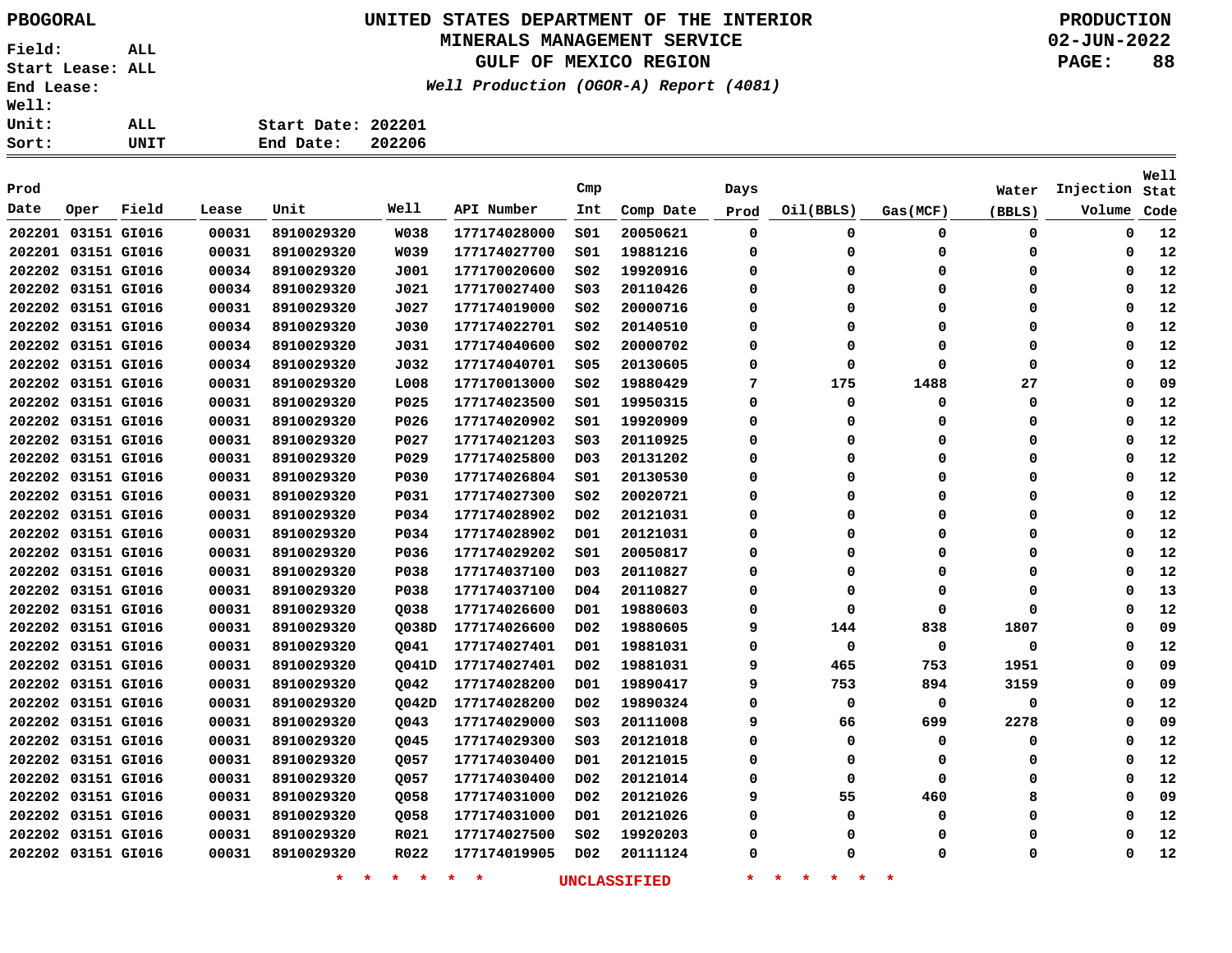# **UNITED STATES DEPARTMENT OF THE INTERIOR PBOGORAL PRODUCTION**

### **MINERALS MANAGEMENT SERVICE**

**GULF OF MEXICO REGION**

**Well Production (OGOR-A) Report (4081)**

**02-JUN-2022 PAGE: 89**

**Stat Injection**

**Well**

| <b>Well:</b> |      |       |       |                    |        |            |     |           |      |           |          |        |
|--------------|------|-------|-------|--------------------|--------|------------|-----|-----------|------|-----------|----------|--------|
| <b>Unit:</b> |      | ALL   |       | Start Date: 202201 |        |            |     |           |      |           |          |        |
| Sort:        |      | UNIT  |       | End Date:          | 202206 |            |     |           |      |           |          |        |
|              |      |       |       |                    |        |            |     |           |      |           |          |        |
| Prod         |      |       |       |                    |        |            | Cmp |           | Days |           |          | Water  |
| Date         | Oper | Field | Lease | Unit               | Well   | API Number | Int | Comp Date | Prod | Oil(BBLS) | Gas(MCF) | (BBLS) |
|              |      |       |       |                    |        |            |     |           |      |           |          |        |

| Date               | Oper               | Field | Lease  | Unit           | Well        | API Number   | Int              | Comp Date           | Prod | Oil(BBLS)            | Gas(MCF)        | (BBLS)   | Volume   | Code |
|--------------------|--------------------|-------|--------|----------------|-------------|--------------|------------------|---------------------|------|----------------------|-----------------|----------|----------|------|
|                    | 202202 03151 GI016 |       | 00031  | 8910029320     | R022        | 177174019905 | D <sub>0</sub> 3 | 20150819            | 0    | 0                    | 0               | 0        | 0        | 12   |
|                    | 202202 03151 GI016 |       | 00031  | 8910029320     | R024        | 177174042203 | SO <sub>2</sub>  | 20140131            | 0    | 0                    | 0               | 0        | 0        | 12   |
|                    | 202202 02375 GI016 |       | 500800 | 8910029320     | S022        | 177172021100 | SO <sub>2</sub>  | 19970904            | 14   | 698                  | 1547            | 9329     | 0        | 09   |
|                    | 202202 03151 GI016 |       | 00034  | 8910029320     | T033        | 177174016101 | SO <sub>4</sub>  | 20121005            | 8    | 111                  | 548             | 1214     | 0        | 09   |
|                    | 202202 03151 GI016 |       | 00034  | 8910029320     | T034        | 177174016500 | S03              | 19960802            | 0    | 0                    | 0               | 0        | 0        | 12   |
|                    | 202202 03151 GI016 |       | 00034  | 8910029320     | T035        | 177174016602 | S01              | 20001001            | 0    | 0                    | 0               | 0        | 0        | 12   |
|                    | 202202 03151 GI016 |       | 00034  | 8910029320     | T038        | 177174023101 | SO <sub>2</sub>  | 20021215            | 0    | 0                    | 0               | 0        | 0        | 12   |
|                    | 202202 03151 GI016 |       | 00034  | 8910029320     | T045        | 177174033200 | SO3              | 19931205            | 0    | 0                    | 0               | 0        | 0        | 12   |
|                    | 202202 03151 GI016 |       | 00034  | 8910029320     | T047        | 177174037402 | S01              | 20050323            | 8    | 151                  | 449             | 5864     | 0        | 09   |
| 202202 03151 GI016 |                    |       | 00034  | 8910029320     | T049        | 177174037701 | S01              | 20140328            | 8    | 526                  | 1515            | 12400    | 0        | 09   |
|                    | 202202 03151 GI016 |       | 00034  | 8910029320     | T050        | 177174037800 | SO <sub>3</sub>  | 20101020            | 0    | 0                    | 0               | 0        | 0        | 12   |
|                    | 202202 03151 GI016 |       | 00034  | 8910029320     | T051        | 177174045000 | S01              | 20050522            | 0    | 0                    | 0               | 0        | 0        | 12   |
|                    | 202202 03151 GI016 |       | 00031  | 8910029320     | U049        | 177174029800 | S02              | 20050527            | 0    | 0                    | 0               | 0        | 0        | 12   |
|                    | 202202 03151 GI016 |       | 00031  | 8910029320     | U050        | 177174030100 | S01              | 19891228            | 11   | 331                  | 823             | 47       | 0        | 09   |
|                    | 202202 03151 GI016 |       | 00031  | 8910029320     | W031        | 177170065401 | 501              | 19871111            | 0    | 0                    | 0               | 0        | 0        | 12   |
|                    | 202202 03151 GI016 |       | G01445 | 8910029320     | W032        | 177174017200 | SO <sub>2</sub>  | 19960312            | 0    | 0                    | 0               | 0        | 0        | 12   |
|                    | 202202 03151 GI016 |       | G01445 | 8910029320     | W034        | 177174017101 | SO <sub>3</sub>  | 20030911            | 11   | 1389                 | 3854            | 3580     | 0        | 09   |
|                    | 202202 03151 GI016 |       | 00031  | 8910029320     | W036        | 177174017600 | S01              | 19890408            | 0    | 0                    | 0               | 0        | 0        | 12   |
|                    | 202202 03151 GI016 |       | G01445 | 8910029320     | <b>W037</b> | 177174026000 | S01              | 19880209            | 0    | 0                    | 0               | 0        | 0        | 12   |
|                    | 202202 03151 GI016 |       | 00031  | 8910029320     | W038        | 177174028000 | S01              | 20050621            | 11   | 364                  | 4083            | 3090     | 0        | 09   |
|                    | 202202 03151 GI016 |       | 00031  | 8910029320     | W039        | 177174027700 | S01              | 19881216            | 0    | 0                    | 0               | 0        | 0        | 12   |
|                    | 202203 03151 GI016 |       | 00034  | 8910029320     | J001        | 177170020600 | SO <sub>2</sub>  | 19920916            | 0    | $\Omega$             | 0               | $\Omega$ | $\Omega$ | 12   |
|                    | 202203 03151 GI016 |       | 00034  | 8910029320     | J021        | 177170027400 | SO <sub>3</sub>  | 20110426            | 0    | $\Omega$             | 0               | 0        | 0        | 12   |
|                    | 202203 03151 GI016 |       | 00031  | 8910029320     | J027        | 177174019000 | S02              | 20000716            | 0    | 0                    | 0               | 0        | 0        | 12   |
|                    | 202203 03151 GI016 |       | 00034  | 8910029320     | J030        | 177174022701 | SO <sub>2</sub>  | 20140510            | 0    | 0                    | 0               | 0        | 0        | 12   |
|                    | 202203 03151 GI016 |       | 00034  | 8910029320     | J031        | 177174040600 | SO <sub>2</sub>  | 20000702            | 0    | $\Omega$             | 0               | 0        | 0        | 12   |
|                    | 202203 03151 GI016 |       | 00034  | 8910029320     | J032        | 177174040701 | S05              | 20130605            | 0    | 0                    | 0               | 0        | 0        | 12   |
|                    | 202203 03151 GI016 |       | 00031  | 8910029320     | L008        | 177170013000 | S02              | 19880429            | 30   | 660                  | 1834            | 107      | 0        | 09   |
|                    | 202203 03151 GI016 |       | 00031  | 8910029320     | P025        | 177174023500 | S01              | 19950315            | 0    | 0                    | 0               | 0        | 0        | 12   |
|                    | 202203 03151 GI016 |       | 00031  | 8910029320     | P026        | 177174020902 | S01              | 19920909            | 0    | 0                    | 0               | 0        | 0        | 12   |
|                    | 202203 03151 GI016 |       | 00031  | 8910029320     | P027        | 177174021203 | SO <sub>3</sub>  | 20110925            | 0    | 0                    | 0               | 0        | 0        | 12   |
|                    | 202203 03151 GI016 |       | 00031  | 8910029320     | P029        | 177174025800 | D <sub>0</sub> 3 | 20131202            | 0    | 0                    | 0               | 0        | 0        | 12   |
|                    | 202203 03151 GI016 |       | 00031  | 8910029320     | <b>P030</b> | 177174026804 | S01              | 20130530            | 0    | 0                    | 0               | 0        | 0        | 12   |
|                    | 202203 03151 GI016 |       | 00031  | 8910029320     | P031        | 177174027300 | S02              | 20020721            | 0    | Ω                    | 0               | 0        | 0        | 12   |
|                    |                    |       |        | 一米。<br>$\star$ | $*$ $*$     | $*$ *        |                  | <b>UNCLASSIFIED</b> | *    | 一大<br>$\star$<br>一米。 | $\star$ $\star$ |          |          |      |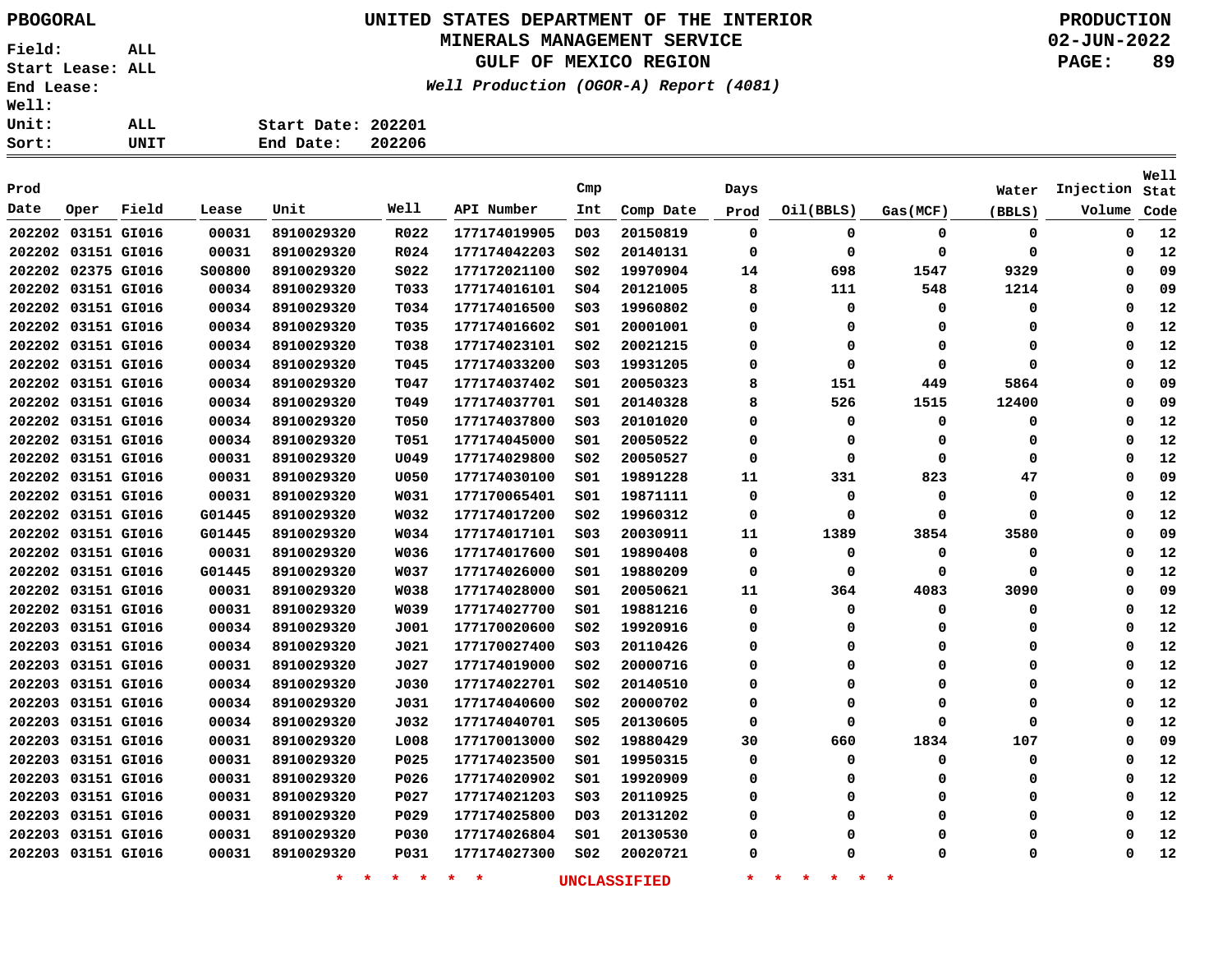### **UNITED STATES DEPARTMENT OF THE INTERIOR PBOGORAL PRODUCTION**

#### **MINERALS MANAGEMENT SERVICE**

**GULF OF MEXICO REGION**

**Well Production (OGOR-A) Report (4081)**

| Sort:        | UNIT | End Date:          | 202206 |
|--------------|------|--------------------|--------|
| Unit:        | ALL  | Start Date: 202201 |        |
| <b>Well:</b> |      |                    |        |

| Prod               |             |       |               |                    |                 |              | Cmp              |                     | Days        |                                     |          | Water       | Injection   | <b>Well</b><br>Stat |
|--------------------|-------------|-------|---------------|--------------------|-----------------|--------------|------------------|---------------------|-------------|-------------------------------------|----------|-------------|-------------|---------------------|
| Date               | Oper        | Field | Lease         | Unit               | Well            | API Number   | Int              | Comp Date           | Prod        | Oil(BBLS)                           | Gas(MCF) | (BBLS)      | Volume      | Code                |
| 202203 03151 GI016 |             |       | 00031         | 8910029320         | P034            | 177174028902 | D <sub>0</sub> 2 | 20121031            | $\mathbf 0$ | $\mathbf 0$                         | 0        | 0           | $\mathbf 0$ | 12                  |
| 202203 03151 GI016 |             |       | 00031         | 8910029320         | P034            | 177174028902 | D01              | 20121031            | 0           | $\Omega$                            | 0        | 0           | 0           | 12                  |
| 202203 03151 GI016 |             |       | 00031         | 8910029320         | P036            | 177174029202 | SO1              | 20050817            | $\Omega$    | $\Omega$                            | $\Omega$ | 0           | $\Omega$    | 12                  |
| 202203 03151 GI016 |             |       | 00031         | 8910029320         | P038            | 177174037100 | D04              | 20110827            | $\Omega$    | $\Omega$                            | $\Omega$ | 0           | $\Omega$    | 13                  |
| 202203 03151 GI016 |             |       | 00031         | 8910029320         | P038            | 177174037100 | D <sub>0</sub> 3 | 20110827            | $\Omega$    | $\Omega$                            | $\Omega$ | $\Omega$    | $\Omega$    | 12                  |
| 202203 03151 GI016 |             |       | 00031         | 8910029320         | Q038            | 177174026600 | D01              | 19880603            | 0           | $\Omega$                            | $\Omega$ | 0           | $\Omega$    | 12                  |
| 202203 03151 GI016 |             |       | 00031         | 8910029320         | 0038D           | 177174026600 | D02              | 19880605            | 29          | 456                                 | 1475     | 5895        | $\Omega$    | 09                  |
| 202203 03151 GI016 |             |       | 00031         | 8910029320         | Q041            | 177174027401 | D01              | 19881031            | 0           | $\Omega$                            | 0        | 0           | $\Omega$    | 12                  |
| 202203 03151 GI016 |             |       | 00031         | 8910029320         | Q041D           | 177174027401 | D02              | 19881031            | 29          | 1545                                | 1394     | 6681        | $\Omega$    | 09                  |
| 202203 03151 GI016 |             |       | 00031         | 8910029320         | Q042            | 177174028200 | D01              | 19890417            | 29          | 2502                                | 1649     | 10815       | $\Omega$    | 09                  |
| 202203 03151 GI016 |             |       | 00031         | 8910029320         | Q042D           | 177174028200 | D02              | 19890324            | $\Omega$    | $\mathbf 0$                         | 0        | 0           | 0           | 12                  |
| 202203 03151 GI016 |             |       | 00031         | 8910029320         | Q043            | 177174029000 | SO <sub>3</sub>  | 20111008            | 29          | 200                                 | 1169     | 7061        | $\Omega$    | 09                  |
| 202203 03151 GI016 |             |       | 00031         | 8910029320         | Q045            | 177174029300 | S03              | 20121018            | 0           | 0                                   | 0        | 0           | $\Omega$    | 12                  |
| 202203 03151 GI016 |             |       | 00031         | 8910029320         | Q057            | 177174030400 | D01              | 20121015            | $\Omega$    | 0                                   | $\Omega$ | $\mathbf 0$ | $\Omega$    | 12                  |
| 202203 03151 GI016 |             |       | 00031         | 8910029320         | 0057            | 177174030400 | D02              | 20121014            | $\Omega$    | 0                                   | $\Omega$ | $\mathbf 0$ | $\Omega$    | 12                  |
| 202203 03151 GI016 |             |       | 00031         | 8910029320         | Q058            | 177174031000 | D <sub>02</sub>  | 20121026            | 29          | 183                                 | 846      | 26          | $\Omega$    | 09                  |
| 202203 03151 GI016 |             |       | 00031         | 8910029320         | Q058            | 177174031000 | D01              | 20121026            | 0           | $\Omega$                            | 0        | 0           | $\Omega$    | 12                  |
| 202203 03151 GI016 |             |       | 00031         | 8910029320         | R021            | 177174027500 | S02              | 19920203            | 0           | 0                                   | 0        | 0           | 0           | 12                  |
| 202203 03151 GI016 |             |       | 00031         | 8910029320         | R022            | 177174019905 | D02              | 20111124            | 0           | $\Omega$                            | $\Omega$ | $\mathbf 0$ | 0           | 12                  |
| 202203 03151 GI016 |             |       | 00031         | 8910029320         | R022            | 177174019905 | DO3              | 20150819            | 8           | 379                                 | 699      | 3351        | 0           | 09                  |
| 202203 03151 GI016 |             |       | 00031         | 8910029320         | R024            | 177174042203 | S02              | 20140131            | 8           | 200                                 | 602      | 6953        | 0           | 09                  |
| 202203 02375 GI016 |             |       | <b>S00800</b> | 8910029320         | S022            | 177172021100 | S02              | 19970904            | 28          | 1249                                | 1258     | 17208       | 0           | 09                  |
| 202203 03151 GI016 |             |       | 00034         | 8910029320         | T033            | 177174016101 | 504              | 20121005            | 19          | 229                                 | 708      | 2584        | 0           | 09                  |
| 202203 03151 GI016 |             |       | 00034         | 8910029320         | T034            | 177174016500 | S03              | 19960802            | 0           | 0                                   | 0        | 0           | 0           | 12                  |
| 202203 03151 GI016 |             |       | 00034         | 8910029320         | T035            | 177174016602 | S01              | 20001001            | 0           | 0                                   | $\Omega$ | $\Omega$    | $\mathbf 0$ | 12                  |
| 202203 03151 GI016 |             |       | 00034         | 8910029320         | T038            | 177174023101 | SO <sub>2</sub>  | 20021215            | $\Omega$    | $\Omega$                            | $\Omega$ | 0           | $\Omega$    | 12                  |
| 202203 03151 GI016 |             |       | 00034         | 8910029320         | T045            | 177174033200 | S03              | 19931205            | 0           | $\Omega$                            | $\Omega$ | 0           | $\Omega$    | 12                  |
| 202203 03151 GI016 |             |       | 00034         | 8910029320         | T047            | 177174037402 | S01              | 20050323            | 29          | 412                                 | 765      | 16486       | $\Omega$    | 09                  |
| 202203 03151 GI016 |             |       | 00034         | 8910029320         | T049            | 177174037701 | S01              | 20140328            | 29          | 1285                                | 2319     | 31254       | 0           | 09                  |
| 202203 03151 GI016 |             |       | 00034         | 8910029320         | T050            | 177174037800 | S03              | 20101020            | 0           | 0                                   | 0        | 0           | 0           | 12                  |
| 202203             | 03151 GI016 |       | 00034         | 8910029320         | T051            | 177174045000 | S01              | 20050522            | 0           | 0                                   | $\Omega$ | 0           | $\Omega$    | 12                  |
| 202203 03151 GI016 |             |       | 00031         | 8910029320         | U049            | 177174029800 | S02              | 20050527            | 0           | O                                   | $\Omega$ | 0           | $\Omega$    | 12                  |
| 202203 03151 GI016 |             |       | 00031         | 8910029320         | U050            | 177174030100 | S01              | 19891228            | 29          | 1194                                | 1482     | 156         | $\Omega$    | 09                  |
| 202203 03151 GI016 |             |       | 00031         | 8910029320         | W031            | 177170065401 | SO1              | 19871111            | 0           | $\Omega$                            | $\Omega$ | $\Omega$    | $\Omega$    | 12                  |
|                    |             |       |               | $\star$<br>$\star$ | $\star$ $\star$ | $\star$<br>* |                  | <b>UNCLASSIFIED</b> | $\star$     | $\star$<br>$\star$<br>一大<br>$\star$ | ÷        |             |             |                     |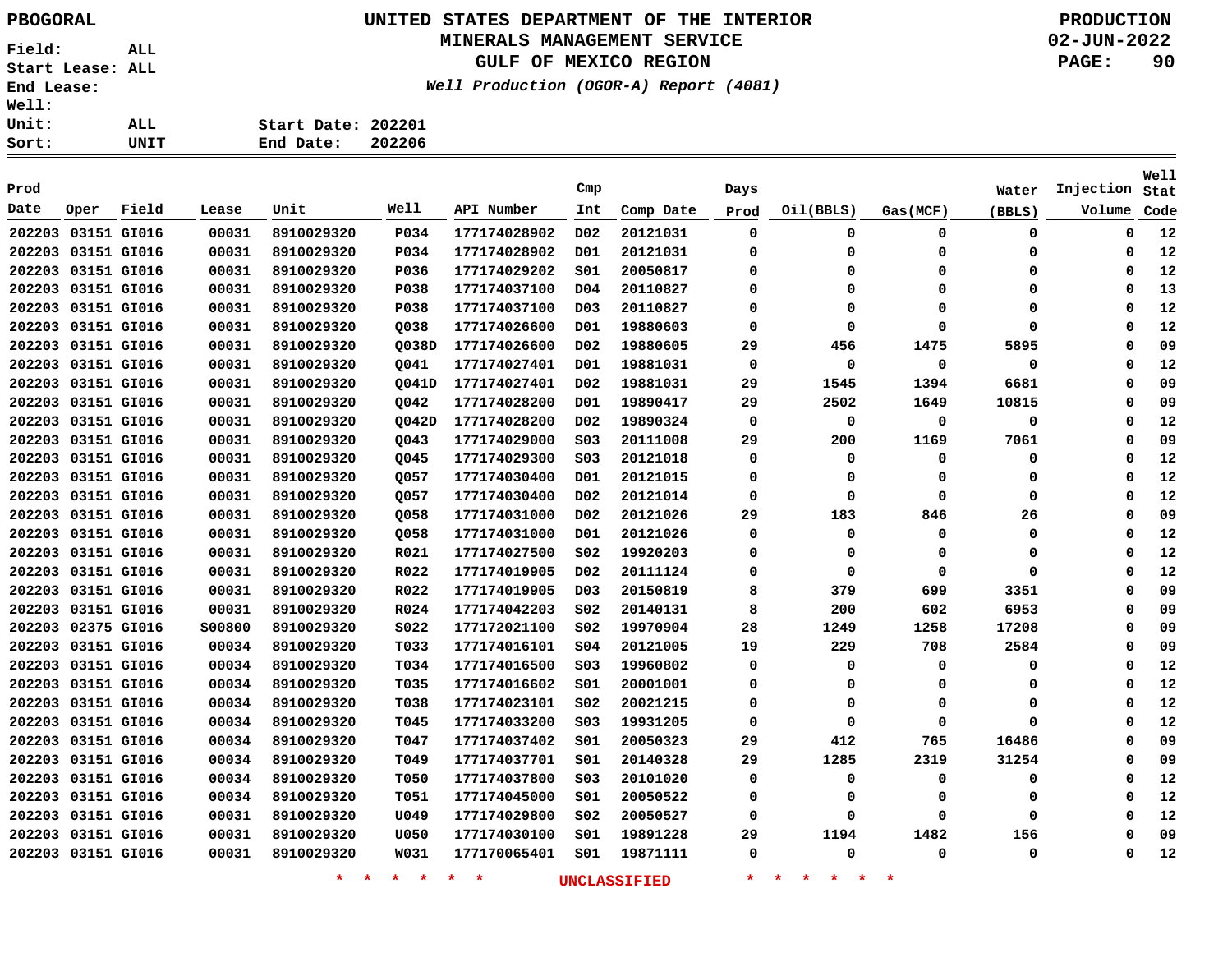# **UNITED STATES DEPARTMENT OF THE INTERIOR PBOGORAL PRODUCTION**

#### **MINERALS MANAGEMENT SERVICE**

**GULF OF MEXICO REGION**

**Well Production (OGOR-A) Report (4081)**

**02-JUN-2022 PAGE: 91**

**Stat Injection**Volume Code

**Well**

| Prod               |      |       |        |            |             |              | Cmp |           | Days |           |          | Water  | Injection |
|--------------------|------|-------|--------|------------|-------------|--------------|-----|-----------|------|-----------|----------|--------|-----------|
| Date               | Oper | Field | Lease  | Unit       | Well        | API Number   | Int | Comp Date | Prod | Oil(BBLS) | Gas(MCF) | (BBLS) | Volume    |
| 202203 03151 GI016 |      |       | G01445 | 8910029320 | W032        | 177174017200 | S02 | 19960312  | 0    | 0         | 0        | 0      |           |
| 202203 03151 GI016 |      |       | G01445 | 8910029320 | <b>W034</b> | 177174017101 | SO3 | 20030911  | 29   | 3729      | 2904     | 9913   |           |
| 202203 03151 GI016 |      |       | 00031  | 8910029320 | W036        | 177174017600 | S01 | 19890408  | 0    | 0         | 0        | 0      |           |
| 202203 03151 GI016 |      |       | G01445 | 8910029320 | <b>W037</b> | 177174026000 | S01 | 19880209  | 0    | 0         | 0        | 0      |           |
| 202203 03151 GI016 |      |       | 00031  | 8910029320 | <b>W038</b> | 177174028000 | S01 | 20050621  | 29   | 1036      | 3045     | 8755   |           |
| 202203 03151 GI016 |      |       | 00031  | 8910029320 | <b>W039</b> | 177174027700 | S01 | 19881216  | 0    | 0         | 0        | 0      |           |
| 202201 01284 SS028 |      |       | G01359 | 891002942A | 002         | 177114079300 | S05 | 20181027  | 31   | 228       | 6680     | 4600   |           |
| 202201 01284 SS028 |      |       | 00346  | 891002942A | 039         | 177114130600 | S01 | 20110112  | 31   | 1059      | 18335    | 641    |           |
| 202201 01284 SS028 |      |       | 00346  | 891002942A | 041         | 177114156700 | S01 | 20200621  | 31   | 1419      | 67508    | 4842   |           |
|                    |      |       |        |            |             |              |     |           |      |           |          |        |           |

**Start Date: 202201 End Date: 202206**

| 202203 03151 GI016 |  | 00031  | 8910029320 | <b>W038</b> | 177174028000 | SO1             | 20050621 | 29 | 1036        | 3045         | 8755     | 0        | 09 |
|--------------------|--|--------|------------|-------------|--------------|-----------------|----------|----|-------------|--------------|----------|----------|----|
| 202203 03151 GI016 |  | 00031  | 8910029320 | W039        | 177174027700 | S01             | 19881216 | 0  | $\mathbf 0$ | 0            | 0        | 0        | 12 |
| 202201 01284 SS028 |  | G01359 | 891002942A | 002         | 177114079300 | S05             | 20181027 | 31 | 228         | 6680         | 4600     | 0        | 11 |
| 202201 01284 SS028 |  | 00346  | 891002942A | 039         | 177114130600 | SO1             | 20110112 | 31 | 1059        | 18335        | 641      | 0        | 11 |
| 202201 01284 SS028 |  | 00346  | 891002942A | 041         | 177114156700 | S01             | 20200621 | 31 | 1419        | 67508        | 4842     | 0        | 11 |
| 202201 01284 SS028 |  | G01359 | 891002942A | A001        | 177114116700 | SO <sub>3</sub> | 20040427 | 0  | 0           | $\mathbf 0$  | 0        | 0        | 13 |
| 202202 01284 SS028 |  | G01359 | 891002942A | 002         | 177114079300 | S05             | 20181027 | 27 | 477         | 11043        | 4804     | 0        | 11 |
| 202202 01284 SS028 |  | 00346  | 891002942A | 039         | 177114130600 | SO1             | 20110112 | 28 | 1054        | 15316        | 608      | $\Omega$ | 11 |
| 202202 01284 SS028 |  | 00346  | 891002942A | 041         | 177114156700 | SO1             | 20200621 | 28 | 1191        | 54650        | 3609     | 0        | 11 |
| 202202 01284 SS028 |  | G01359 | 891002942A | A001        | 177114116700 | SO <sub>3</sub> | 20040427 | 0  | 0           | $\mathbf{o}$ | 0        | 0        | 13 |
| 202203 01284 SS028 |  | G01359 | 891002942A | 002         | 177114079300 | \$05            | 20181027 | 30 | 517         | 12131        | 5550     | 0        | 11 |
| 202203 01284 SS028 |  | 00346  | 891002942A | 039         | 177114130600 | SO1             | 20110112 | 31 | 972         | 19917        | 511      | 0        | 11 |
| 202203 01284 SS028 |  | 00346  | 891002942A | 041         | 177114156700 | SO1             | 20200621 | 31 | 1316        | 56220        | 3040     | 0        | 11 |
| 202203 01284 SS028 |  | G01359 | 891002942A | A001        | 177114116700 | SO <sub>3</sub> | 20040427 | 0  | 0           | 0            | 0        | 0        | 13 |
| 202201 01284 SS015 |  | 00347  | 891002942B | 006         | 177114110903 | D06             | 20181108 | 0  | 0           | 0            | 0        | 0        | 12 |
| 202202 01284 SS015 |  | 00347  | 891002942B | 006         | 177114110903 | D06             | 20181108 | 0  | 0           | 0            | 0        | 0        | 12 |
| 202203 01284 SS015 |  | 00347  | 891002942B | 006         | 177114110903 | D06             | 20181108 | 0  | 0           | 0            | $\Omega$ | 0        | 12 |
| 202201 03520 SS072 |  | G12349 | 8910029450 | 005         | 177114137000 | SO <sub>4</sub> | 20100417 | 0  | 0           | 0            | 0        | 0        | 12 |
| 202201 03520 SS072 |  | G12345 | 8910029450 | 006         | 177114049903 | SO7             | 20060608 | 29 | 49          | 140          | 2384     | 0        | 08 |
| 202201 03520 SS072 |  | 00060  | 8910029450 | 006         | 177114034401 | S06             | 20100525 | 0  | 0           | $\Omega$     | 0        | 0        | 13 |
| 202201 03520 SS072 |  | 00060  | 8910029450 | 007         | 177114034902 | SO <sub>3</sub> | 20130530 | 0  | 0           | 0            | 0        | 0        | 12 |
| 202201 03520 SS072 |  | 00060  | 8910029450 | 009         | 177114035901 | SO1             | 20111006 | 29 | 393         | 2349         | 13399    | 0        | 08 |
| 202201 03520 SS072 |  | 00060  | 8910029450 | 011         | 177114036902 | SO <sub>3</sub> | 20160611 | 0  | 0           | 0            | 0        | 0        | 12 |
| 202201 03520 SS072 |  | 00057  | 8910029450 | 013         | 177114140600 | S06             | 20090106 | 29 | 4172        | 31715        | 27118    |          | 11 |
| 202201 03520 SS072 |  | G12345 | 8910029450 | 016         | 177114152600 | SO <sub>3</sub> | 20101020 | 0  | 0           | 0            | 0        |          | 12 |
| 202201 03520 SS072 |  | 00060  | 8910029450 | 017         | 177114041901 | s07             | 20121106 | 0  | 0           | 0            | 0        | 0        | 12 |
| 202201 03520 SS072 |  | 00060  | 8910029450 | 018         | 177114042901 | S06             | 20160626 | 0  | 0           | 0            | $\Omega$ |          | 12 |
| 202201 03520 SS072 |  | 00060  | 8910029450 | 028         | 177114136700 | SO <sub>4</sub> | 20060927 | 29 | 797         | 2392         | 42521    |          | 08 |
|                    |  |        |            |             |              |                 |          |    |             |              |          |          |    |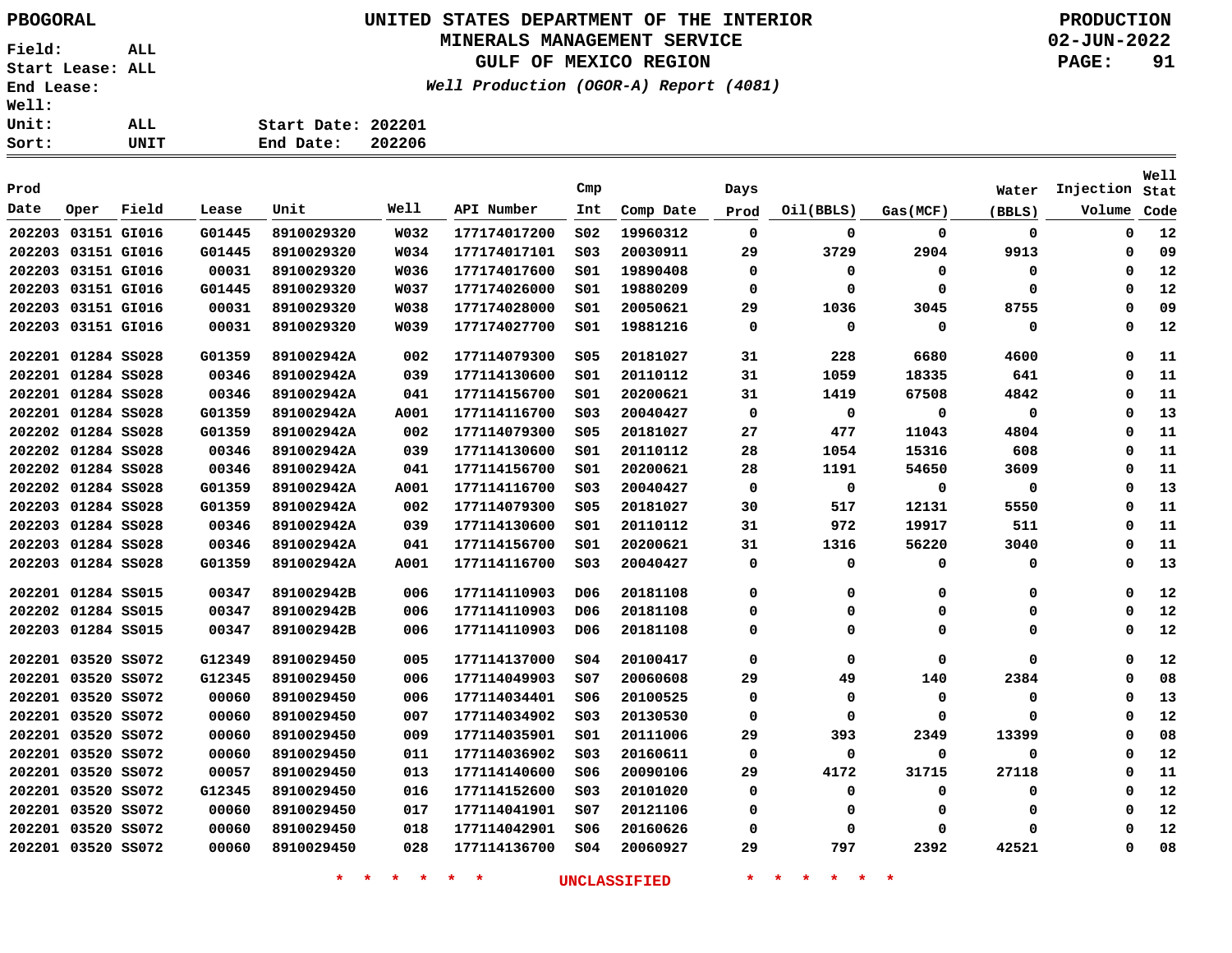# **UNITED STATES DEPARTMENT OF THE INTERIOR PBOGORAL PRODUCTION**

### **MINERALS MANAGEMENT SERVICE**

**GULF OF MEXICO REGION**

**Well Production (OGOR-A) Report (4081)**

| : | UNIT | End Date: 202206   |  |
|---|------|--------------------|--|
| : | ALL. | Start Date: 202201 |  |
| ፡ |      |                    |  |

| Prod               |             |       |        |                    |      |              | Cmp             |                     | Days     |                                          |          | Water       | Injection   | <b>Well</b><br>Stat |
|--------------------|-------------|-------|--------|--------------------|------|--------------|-----------------|---------------------|----------|------------------------------------------|----------|-------------|-------------|---------------------|
| Date               | Oper        | Field | Lease  | Unit               | Well | API Number   | Int             | Comp Date           | Prod     | Oil(BBLS)                                | Gas(MCF) | (BBLS)      | Volume      | Code                |
| 202201 03520 SS072 |             |       | 00060  | 8910029450         | 031  | 177114143501 | SO1             | 20060714            | 29       | 565                                      | 587      | 2454        | 0           | 11                  |
| 202201 03520 SS072 |             |       | 00060  | 8910029450         | 032  | 177114149300 | S06             | 20140814            | 29       | 4769                                     | 277      | 0           | 0           | 09                  |
| 202201 03520 SS072 |             |       | 00060  | 8910029450         | 033  | 177114149601 | SO <sub>4</sub> | 20201015            | 29       | 202                                      | 24745    | $\mathbf 0$ | $\Omega$    | 11                  |
| 202201 03520 SS072 |             |       | 00060  | 8910029450         | L024 | 177114107802 | 501             | 20060820            | 29       | 1777                                     | 2525     | 20981       | $\Omega$    | 09                  |
| 202201 03520 SS072 |             |       | 00060  | 8910029450         | M027 | 177114136501 | \$08            | 20150530            | 29       | 1044                                     | 2344     | 34610       | $\Omega$    | 09                  |
| 202202 03520 SS072 |             |       | G12349 | 8910029450         | 005  | 177114137000 | 504             | 20100417            | 0        | 0                                        | 0        | 0           | $\Omega$    | 12                  |
| 202202 03520 SS072 |             |       | 00060  | 8910029450         | 006  | 177114034401 | S06             | 20100525            | 0        | $\Omega$                                 | $\Omega$ | $\mathbf 0$ | $\Omega$    | 13                  |
| 202202 03520 SS072 |             |       | G12345 | 8910029450         | 006  | 177114049903 | SO7             | 20060608            | 23       | 37                                       | 121      | 2003        | $\Omega$    | 08                  |
| 202202 03520 SS072 |             |       | 00060  | 8910029450         | 007  | 177114034902 | S03             | 20130530            | $\Omega$ | 0                                        | 0        | 0           | $\Omega$    | 12                  |
| 202202 03520 SS072 |             |       | 00060  | 8910029450         | 009  | 177114035901 | S01             | 20111006            | 28       | 373                                      | 2289     | 13278       | $\Omega$    | 08                  |
| 202202 03520 SS072 |             |       | 00060  | 8910029450         | 011  | 177114036902 | SO <sub>3</sub> | 20160611            | $\Omega$ | 0                                        | 0        | 0           | 0           | 12                  |
| 202202 03520 SS072 |             |       | 00057  | 8910029450         | 013  | 177114140600 | S06             | 20090106            | 24       | 3326                                     | 24228    | 25360       | $\Omega$    | 11                  |
| 202202 03520 SS072 |             |       | G12345 | 8910029450         | 016  | 177114152600 | S03             | 20101020            | 0        | 0                                        | 0        | 0           | $\Omega$    | 12                  |
| 202202 03520 SS072 |             |       | 00060  | 8910029450         | 017  | 177114041901 | s07             | 20121106            | $\Omega$ | 0                                        | $\Omega$ | $\mathbf 0$ | $\Omega$    | 12                  |
| 202202 03520 SS072 |             |       | 00060  | 8910029450         | 018  | 177114042901 | S06             | 20160626            | 0        | 0                                        | $\Omega$ | $\mathbf 0$ | $\Omega$    | 12                  |
| 202202 03520 SS072 |             |       | 00060  | 8910029450         | 028  | 177114136700 | \$04            | 20060927            | 28       | 541                                      | 2086     | 42576       | $\Omega$    | 08                  |
| 202202 03520 SS072 |             |       | 00060  | 8910029450         | 031  | 177114143501 | SO1             | 20060714            | 28       | 554                                      | 599      | 2533        | $\Omega$    | 11                  |
| 202202 03520 SS072 |             |       | 00060  | 8910029450         | 032  | 177114149300 | S06             | 20140814            | 28       | 4425                                     | 151      | 0           | $\Omega$    | 09                  |
| 202202 03520 SS072 |             |       | 00060  | 8910029450         | 033  | 177114149601 | 504             | 20201015            | 27       | 171                                      | 21630    | 0           | 0           | 11                  |
| 202202 03520 SS072 |             |       | 00060  | 8910029450         | L024 | 177114107802 | S01             | 20060820            | 28       | 1680                                     | 2393     | 21331       | 0           | 09                  |
| 202202 03520 SS072 |             |       | 00060  | 8910029450         | M027 | 177114136501 | 508             | 20150530            | 28       | 937                                      | 2197     | 34372       | 0           | 09                  |
| 202203 03520 SS072 |             |       | G12349 | 8910029450         | 005  | 177114137000 | 504             | 20100417            | 0        | 0                                        | 0        | 0           | 0           | 12                  |
| 202203 03520 SS072 |             |       | 00060  | 8910029450         | 006  | 177114034401 | S06             | 20100525            | 0        | 0                                        | 0        | 0           | 0           | 13                  |
| 202203 03520 SS072 |             |       | G12345 | 8910029450         | 006  | 177114049903 | s07             | 20060608            | 31       | 44                                       | 120      | 2655        | 0           | 08                  |
| 202203 03520 SS072 |             |       | 00060  | 8910029450         | 007  | 177114034902 | S03             | 20130530            | 0        | $\Omega$                                 | $\Omega$ | $\mathbf 0$ | $\Omega$    | 12                  |
| 202203 03520 SS072 |             |       | 00060  | 8910029450         | 009  | 177114035901 | SO1             | 20111006            | 26       | 374                                      | 1865     | 11846       | $\Omega$    | 08                  |
| 202203 03520 SS072 |             |       | 00060  | 8910029450         | 011  | 177114036902 | S03             | 20160611            | 0        | $\Omega$                                 | $\Omega$ | 0           | $\Omega$    | 12                  |
| 202203 03520 SS072 |             |       | 00057  | 8910029450         | 013  | 177114140600 | S06             | 20090106            | 31       | 4666                                     | 27522    | 37317       | $\Omega$    | 11                  |
| 202203 03520 SS072 |             |       | G12345 | 8910029450         | 016  | 177114152600 | S03             | 20101020            | 0        | 0                                        | 0        | 0           | 0           | 12                  |
| 202203             | 03520 SS072 |       | 00060  | 8910029450         | 017  | 177114041901 | s07             | 20121106            | 0        | 0                                        | 0        | 0           | $\mathbf 0$ | 12                  |
| 202203             | 03520 SS072 |       | 00060  | 8910029450         | 018  | 177114042901 | S06             | 20160626            | 0        | 0                                        | $\Omega$ | $\mathbf 0$ | $\Omega$    | 12                  |
| 202203 03520 SS072 |             |       | 00060  | 8910029450         | 028  | 177114136700 | 504             | 20060927            | 24       | 685                                      | 1672     | 32846       | $\Omega$    | 08                  |
| 202203 03520 SS072 |             |       | 00060  | 8910029450         | 031  | 177114143501 | S01             | 20060714            | 26       | 642                                      | 1514     | 2560        | $\Omega$    | 11                  |
| 202203 03520 SS072 |             |       | 00060  | 8910029450         | 032  | 177114149300 | S06             | 20140814            | 26       | 3443                                     | 181      | 0           | $\Omega$    | 09                  |
|                    |             |       |        | $\star$<br>$\star$ | * *  | $\star$<br>* |                 | <b>UNCLASSIFIED</b> | $\star$  | $\star$<br>$\star$<br>$\star$<br>$\star$ | $\star$  |             |             |                     |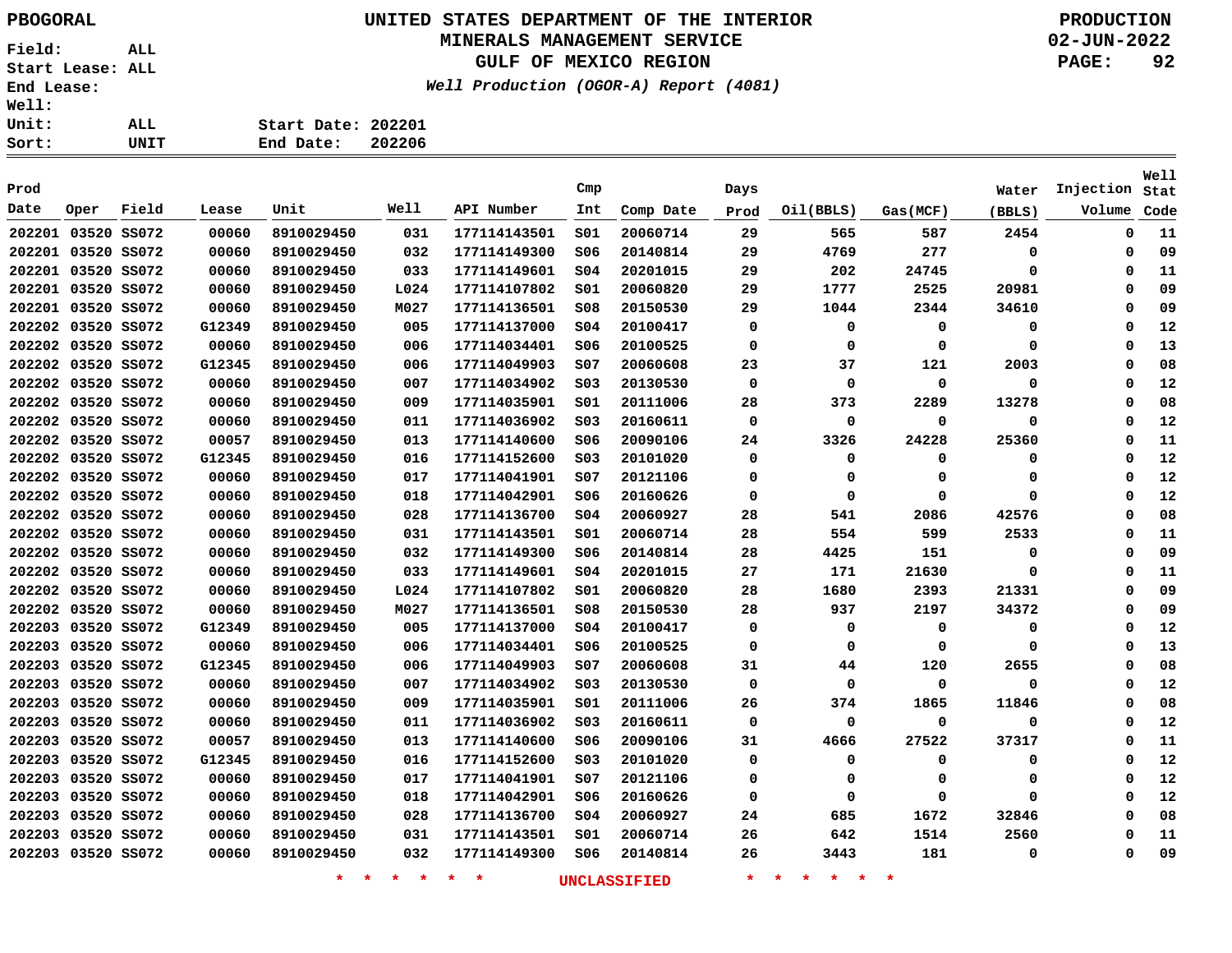Sort:

**Field: ALL Start Lease: ALL End Lease: Well: Unit:** 

**UNITED STATES DEPARTMENT OF THE INTERIOR PBOGORAL PRODUCTION**

### **MINERALS MANAGEMENT SERVICE**

**GULF OF MEXICO REGION**

**Well Production (OGOR-A) Report (4081)**

**02-JUN-2022 PAGE: 93**

| ALL. | Start Date: 202201 |  |
|------|--------------------|--|
| UNIT | End Date: 202206   |  |

| Prod |                    |       |       |            |             |              | Cmp              |           | Days |           |          | Water  | Injection   | Well<br>Stat |
|------|--------------------|-------|-------|------------|-------------|--------------|------------------|-----------|------|-----------|----------|--------|-------------|--------------|
| Date | Oper               | Field | Lease | Unit       | Well        | API Number   | Int              | Comp Date | Prod | Oil(BBLS) | Gas(MCF) | (BBLS) | Volume      | Code         |
|      | 202203 03520 SS072 |       | 00060 | 8910029450 | 033         | 177114149601 | SO <sub>4</sub>  | 20201015  | 31   | 197       | 22077    | 0      | 0           | 11           |
|      | 202203 03520 SS072 |       | 00060 | 8910029450 | L024        | 177114107802 | SO1              | 20060820  | 30   | 1662      | 3741     | 18931  | $\mathbf 0$ | 09           |
|      | 202203 03520 SS072 |       | 00060 | 8910029450 | M027        | 177114136501 | \$08             | 20150530  | 25   | 973       | 796      | 27959  | 0           | 09           |
|      | 202201 03151 ST054 |       | 00422 | 8910034440 | 003         | 177154119900 | SO <sub>2</sub>  | 20180914  | 0    | 0         | 0        | 0      | 0           | 13           |
|      | 202201 03672 ST054 |       | 00020 | 8910034440 | 006         | 177154078404 | SO1              | 20180829  | 0    | 0         | 0        | 0      | n           | 12           |
|      | 202201 03151 ST054 |       | 00018 | 8910034440 | B021        | 177154057901 | SO1              | 19980220  | 0    | 0         | 0        | 0      | $\Omega$    | 12           |
|      | 202201 03151 ST054 |       | 00020 | 8910034440 | B022        | 177154057000 | D <sub>04</sub>  | 19980513  | 0    | 0         | 0        | 0      | 0           | 12           |
|      | 202201 03151 ST054 |       | 00020 | 8910034440 | B023        | 177154056601 | SO1              | 19970202  | 23   | 904       | 383      | 44698  | 0           | 09           |
|      | 202201 03151 ST054 |       | 00020 | 8910034440 | <b>B025</b> | 177154058505 | SO1              | 20030608  | 28   | 1403      | 493      | 11246  | O           | 09           |
|      | 202201 03151 ST054 |       | 00020 | 8910034440 | B026        | 177154061701 | SO1              | 19950325  | 21   | 418       | 485      | 15081  | $\Omega$    | 09           |
|      | 202201 03151 ST054 |       | 00020 | 8910034440 | <b>B027</b> | 177154063804 | D <sub>01</sub>  | 20120415  | 28   | 878       | 2396     | 560    | 0           | 09           |
|      | 202201 03151 ST054 |       | 00020 | 8910034440 | B027        | 177154063804 | D02              | 20120415  | 0    | 0         | 0        | 0      | $\Omega$    | 12           |
|      | 202201 03151 ST054 |       | 00020 | 8910034440 | <b>B030</b> | 177154097100 | D04              | 20161018  | 16   | 268       | 1729     | 3291   | Ω           | 09           |
|      | 202201 03151 ST054 |       | 00020 | 8910034440 | <b>B030</b> | 177154097100 | D <sub>0</sub> 3 | 20081116  | 9    | 202       | 805      | 2410   | $\Omega$    | 09           |
|      | 202201 03151 ST054 |       | 00020 | 8910034440 | <b>B031</b> | 177154096800 | SO <sub>4</sub>  | 20080726  | 0    | 0         | 0        | 0      | $\Omega$    | 12           |
|      | 202201 03151 ST054 |       | 00020 | 8910034440 | B032        | 177154067702 | SO <sub>3</sub>  | 20050511  | 0    | 0         | 0        | 0      | $\Omega$    | 13           |
|      | 202201 03151 ST054 |       | 00020 | 8910034440 | <b>B033</b> | 177154111601 | SO <sub>3</sub>  | 20120320  | 29   | 1153      | 1189     | 42373  | 0           | 11           |
|      | 202201 03151 ST054 |       | 00421 | 8910034440 | E014        | 177154065202 | SO <sub>2</sub>  | 20120203  | 0    | 0         | 0        | 0      | 0           | 13           |
|      | 202201 03151 ST054 |       | 00421 | 8910034440 | E022        | 177154098801 | SO <sub>3</sub>  | 20090527  | 0    | 0         | 0        | 0      | 0           | 12           |
|      | 202201 03151 ST054 |       | 00019 | 8910034440 | G011        | 177154051401 | D <sub>0</sub> 2 | 20130617  | 28   | 0         | 1598     | 6022   | 0           | 11           |
|      | 202201 03151 ST054 |       | 00019 | 8910034440 | G011        | 177154051401 | D01              | 20130617  | 29   | 847       | 54       | 15226  | 0           | 11           |
|      | 202201 03151 ST054 |       | 00019 | 8910034440 | G013        | 177154050900 | SO1              | 19821112  | 28   | 1903      | 398      | 29331  | O           | 09           |
|      | 202201 03151 ST054 |       | 00020 | 8910034440 | G014        | 177154052001 | SO1              | 20130507  | 28   | 687       | 415      | 25390  | 0           | 11           |
|      | 202201 03151 ST054 |       | 00019 | 8910034440 | G017        | 177154054301 | SO1              | 20090813  | 0    | 0         | 0        | 0      | 0           | 13           |
|      | 202201 03151 ST054 |       | 00019 | 8910034440 | G018        | 177154052802 | SO1              | 19971104  | 15   | 327       | 60       | 902    | 0           | 09           |
|      | 202201 03151 ST054 |       | 00019 | 8910034440 | G020        | 177154054802 | 501              | 20130301  | 28   | 1634      | 72       | 33861  | $\Omega$    | 09           |
|      | 202201 03151 ST054 |       | 00020 | 8910034440 | G021        | 177154064000 | SO1              | 19860812  | 0    | 0         | 0        | 0      | 0           | 12           |
|      | 202201 03151 ST054 |       | 00019 | 8910034440 | G022        | 177154064703 | SO1              | 19980316  | 0    | 0         | 0        | 0      | $\Omega$    | 12           |
|      | 202201 03151 ST054 |       | 00019 | 8910034440 | G023        | 177154054901 | SO1              | 19951112  | 0    | 0         | 0        | 0      | 0           | 12           |
|      | 202201 03151 ST054 |       | 00020 | 8910034440 | G024        | 177154073301 | SO1              | 20150119  | 29   | 779       | 239      | 8550   | $\Omega$    | 09           |
|      | 202201 03151 ST054 |       | 00019 | 8910034440 | G025        | 177154073701 | SO1              | 20180829  | 30   | 657       | 4703     | 13468  | $\Omega$    | 08           |
|      | 202201 03151 ST054 |       | 00020 | 8910034440 | G029        | 177154074105 | SO1              | 20130403  | 1    | 3         | 3        | 32     | O           | 09           |
|      | 202201 03151 ST054 |       | 00020 | 8910034440 | G030        | 177154080000 | SO <sub>2</sub>  | 20021117  | 0    | 0         | 0        | 0      | $\Omega$    | 12           |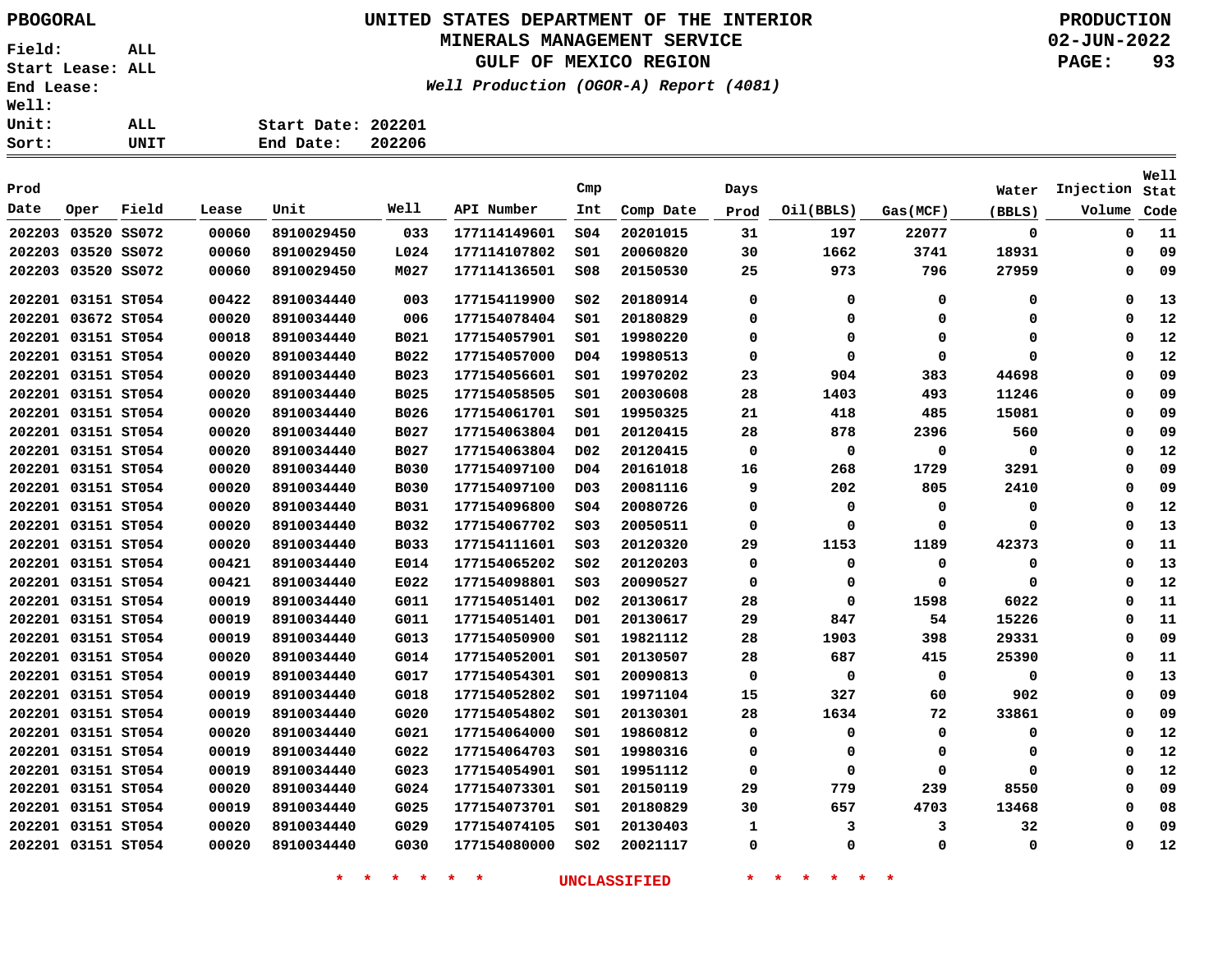# **UNITED STATES DEPARTMENT OF THE INTERIOR PBOGORAL PRODUCTION**

### **MINERALS MANAGEMENT SERVICE**

**GULF OF MEXICO REGION**

**Well Production (OGOR-A) Report (4081)**

**02-JUN-2022 PAGE: 94**

| ALL. | Start Date: 202201 |  |
|------|--------------------|--|
| UNIT | End Date: 202206   |  |
|      |                    |  |

| Prod               |      |       |       |            |             |              | Cmp              |           | Days        |           |             | Water       | Injection | Well<br>Stat |
|--------------------|------|-------|-------|------------|-------------|--------------|------------------|-----------|-------------|-----------|-------------|-------------|-----------|--------------|
| Date               | Oper | Field | Lease | Unit       | Well        | API Number   | Int              | Comp Date | Prod        | Oil(BBLS) | Gas(MCF)    | (BBLS)      | Volume    | Code         |
| 202201 03151 ST054 |      |       | 00019 | 8910034440 | G031        | 177154080201 | SO1              | 19980118  | 28          | 2054      | 2345        | 23108       | 0         | 09           |
| 202201 03151 ST054 |      |       | 00019 | 8910034440 | G032        | 177154087800 | SO1              | 19960114  | 28          | 575       | 102         | 8596        | 0         | 09           |
| 202201 03151 ST054 |      |       | 00020 | 8910034440 | H001        | 177154082703 | D01              | 20001203  | 28          | 1242      | 13727       | 13716       | 0         | 09           |
| 202201 03151 ST054 |      |       | 00020 | 8910034440 | H001D       | 177154082703 | D <sub>0</sub> 2 | 20001203  | 0           | 0         | 0           | 0           | 0         | 12           |
| 202201 03151 ST054 |      |       | 00020 | 8910034440 | H002        | 177150096800 | SO <sub>2</sub>  | 19760407  | $\mathbf 0$ | 0         | $\mathbf 0$ | 0           | 0         | 12           |
| 202201 03151 ST054 |      |       | 00422 | 8910034440 | J004        | 177154120300 | SO1              | 20161113  | $\Omega$    | 0         | $\Omega$    | 0           | 0         | 13           |
| 202201 03151 ST054 |      |       | 00019 | 8910034440 | J005        | 177154124200 | S01              | 20090402  | 0           | 0         | 0           | 0           | 0         | 12           |
| 202202 03151 ST054 |      |       | 00422 | 8910034440 | 003         | 177154119900 | S02              | 20180914  | 0           | 0         | $\mathbf 0$ | 0           | 0         | 13           |
| 202202 03672 ST054 |      |       | 00020 | 8910034440 | 006         | 177154078404 | SO1              | 20180829  | $\Omega$    | 0         | $\Omega$    | 0           | 0         | 12           |
| 202202 03151 ST054 |      |       | 00018 | 8910034440 | <b>B021</b> | 177154057901 | SO1              | 19980220  | $\Omega$    | 0         | $\Omega$    | 0           | 0         | 12           |
| 202202 03151 ST054 |      |       | 00020 | 8910034440 | B022        | 177154057000 | D04              | 19980513  | $\mathbf 0$ | $\Omega$  | $\Omega$    | $\Omega$    | 0         | 12           |
| 202202 03151 ST054 |      |       | 00020 | 8910034440 | <b>B023</b> | 177154056601 | 501              | 19970202  | 26          | 1334      | 1118        | 59429       | 0         | 09           |
| 202202 03151 ST054 |      |       | 00020 | 8910034440 | B025        | 177154058505 | 501              | 20030608  | 26          | 1594      | 893         | 14427       | 0         | 09           |
| 202202 03151 ST054 |      |       | 00020 | 8910034440 | B026        | 177154061701 | 501              | 19950325  | 26          | 517       | 577         | 21220       | 0         | 09           |
| 202202 03151 ST054 |      |       | 00020 | 8910034440 | <b>B027</b> | 177154063804 | D <sub>01</sub>  | 20120415  | 21          | 559       | 2009        | 410         | 0         | 09           |
| 202202 03151 ST054 |      |       | 00020 | 8910034440 | <b>B027</b> | 177154063804 | D <sub>0</sub> 2 | 20120415  | 5           | 692       | 127         | 699         | 0         | 09           |
| 202202 03151 ST054 |      |       | 00020 | 8910034440 | <b>B030</b> | 177154097100 | D04              | 20161018  | 24          | 499       | 1145        | 6985        | 0         | 09           |
| 202202 03151 ST054 |      |       | 00020 | 8910034440 | <b>B030</b> | 177154097100 | D <sub>0</sub> 3 | 20081116  | 3           | 73        | 511         | 911         | 0         | 09           |
| 202202 03151 ST054 |      |       | 00020 | 8910034440 | <b>B031</b> | 177154096800 | SO <sub>4</sub>  | 20080726  | $\Omega$    | 0         | 0           | $\mathbf 0$ | 0         | 12           |
| 202202 03151 ST054 |      |       | 00020 | 8910034440 | B032        | 177154067702 | SO <sub>3</sub>  | 20050511  | 0           | 0         | 0           | $\Omega$    | 0         | 13           |
| 202202 03151 ST054 |      |       | 00020 | 8910034440 | B033        | 177154111601 | SO <sub>3</sub>  | 20120320  | 27          | 1119      | 1623        | 46405       | 0         | 11           |
| 202202 03151 ST054 |      |       | 00421 | 8910034440 | E014        | 177154065202 | SO <sub>2</sub>  | 20120203  | 0           | 0         | 0           | 0           | 0         | 13           |
| 202202 03151 ST054 |      |       | 00421 | 8910034440 | E022        | 177154098801 | SO <sub>3</sub>  | 20090527  | 0           | 0         | 0           | $\Omega$    | 0         | 12           |
| 202202 03151 ST054 |      |       | 00019 | 8910034440 | G011        | 177154051401 | D01              | 20130617  | 28          | 645       | 194         | 15274       | 0         | 11           |
| 202202 03151 ST054 |      |       | 00019 | 8910034440 | G011        | 177154051401 | D02              | 20130617  | 27          | 0         | 1630        | 6895        | 0         | 11           |
| 202202 03151 ST054 |      |       | 00019 | 8910034440 | G013        | 177154050900 | 501              | 19821112  | 28          | 1978      | 602         | 34394       | 0         | 09           |
| 202202 03151 ST054 |      |       | 00020 | 8910034440 | G014        | 177154052001 | 501              | 20130507  | 28          | 659       | 384         | 26282       | 0         | 11           |
| 202202 03151 ST054 |      |       | 00019 | 8910034440 | G017        | 177154054301 | S01              | 20090813  | 0           | 0         | 0           | $\mathbf 0$ | 0         | 13           |
| 202202 03151 ST054 |      |       | 00019 | 8910034440 | G018        | 177154052802 | SO1              | 19971104  | 23          | 1151      | 81          | 3681        | 0         | 09           |
| 202202 03151 ST054 |      |       | 00019 | 8910034440 | G020        | 177154054802 | SO1              | 20130301  | 28          | 1528      | 101         | 36481       | 0         | 09           |
| 202202 03151 ST054 |      |       | 00020 | 8910034440 | G021        | 177154064000 | S01              | 19860812  | 0           | 0         | 0           | 0           | 0         | 12           |
| 202202 03151 ST054 |      |       | 00019 | 8910034440 | G022        | 177154064703 | 501              | 19980316  | 0           | 0         | 0           | 0           | 0         | 12           |
| 202202 03151 ST054 |      |       | 00019 | 8910034440 | G023        | 177154054901 | S01              | 19951112  | 0           | 0         | $\mathbf 0$ | $\Omega$    | 0         | 12           |
| 202202 03151 ST054 |      |       | 00020 | 8910034440 | G024        | 177154073301 | 501              | 20150119  | 28          | 607       | 956         | 6036        | 0         | 09           |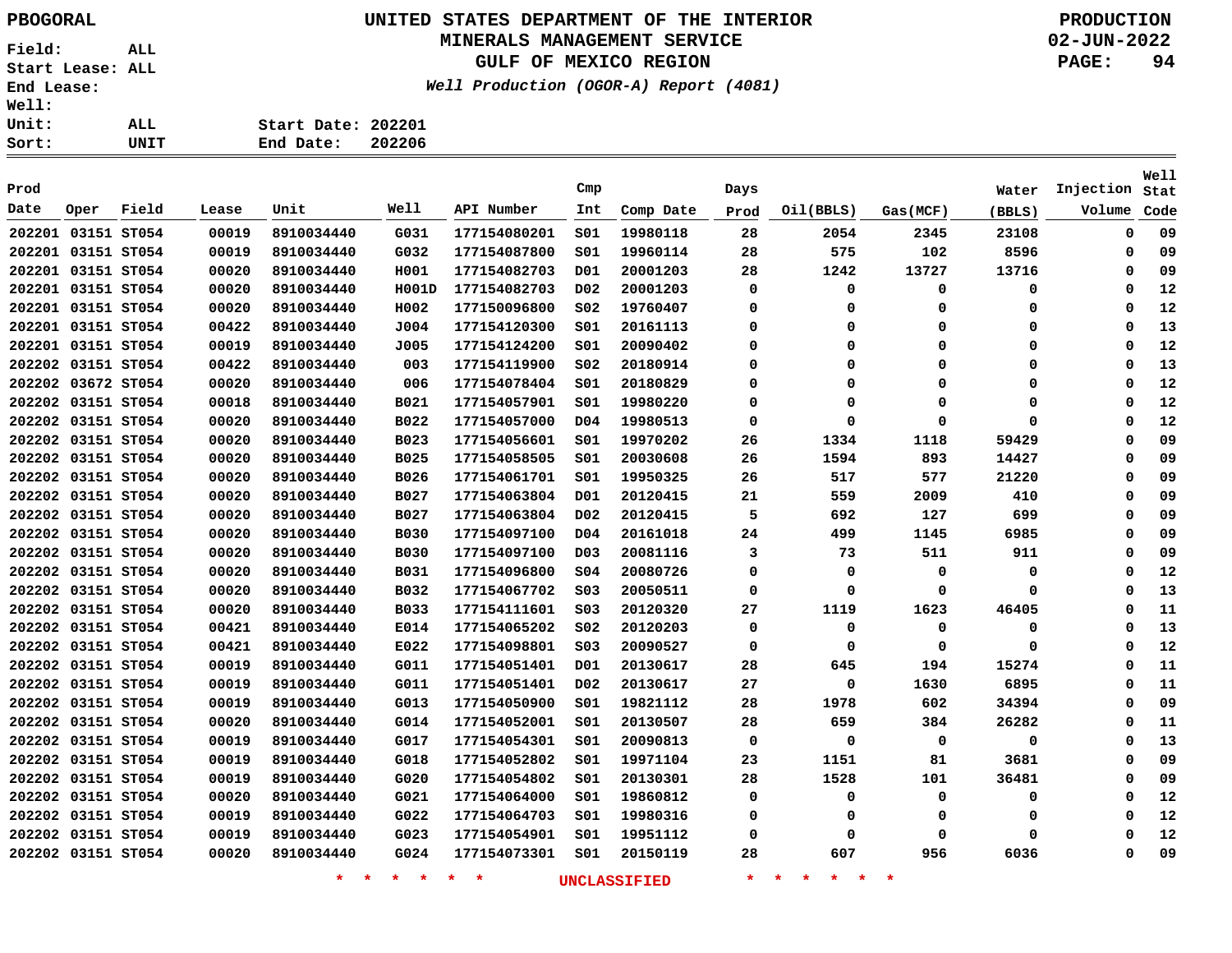# **UNITED STATES DEPARTMENT OF THE INTERIOR PBOGORAL PRODUCTION**

### **MINERALS MANAGEMENT SERVICE**

**GULF OF MEXICO REGION**

**Well Production (OGOR-A) Report (4081)**

**02-JUN-2022 PAGE: 95**

| Sort:        | UNIT | 202206<br>End Date: |
|--------------|------|---------------------|
| Unit:        | ALL. | Start Date: 202201  |
| <b>Well:</b> |      |                     |

| Prod |                    |       |       |            |             |              | Cmp              |           | Days        |             |             | Water       | Injection | <b>Well</b><br>Stat |
|------|--------------------|-------|-------|------------|-------------|--------------|------------------|-----------|-------------|-------------|-------------|-------------|-----------|---------------------|
| Date | Oper               | Field | Lease | Unit       | Well        | API Number   | Int              | Comp Date | Prod        | Oil(BBLS)   | Gas (MCF)   | (BBLS)      | Volume    | Code                |
|      | 202202 03151 ST054 |       | 00019 | 8910034440 | G025        | 177154073701 | SO1              | 20180829  | 28          | 696         | 8264        | 20656       | 0         | 08                  |
|      | 202202 03151 ST054 |       | 00020 | 8910034440 | G029        | 177154074105 | SO1              | 20130403  | 1           | 1           | 2           | 17          | 0         | 09                  |
|      | 202202 03151 ST054 |       | 00020 | 8910034440 | G030        | 177154080000 | SO <sub>2</sub>  | 20021117  | 0           | $\Omega$    | 0           | 0           | 0         | 12                  |
|      | 202202 03151 ST054 |       | 00019 | 8910034440 | G031        | 177154080201 | SO1              | 19980118  | 28          | 2260        | 4118        | 26637       | 0         | 09                  |
|      | 202202 03151 ST054 |       | 00019 | 8910034440 | G032        | 177154087800 | S01              | 19960114  | 27          | 745         | 169         | 11313       | 0         | 09                  |
|      | 202202 03151 ST054 |       | 00020 | 8910034440 | H001        | 177154082703 | D01              | 20001203  | 27          | 824         | 11448       | 9283        | 0         | 09                  |
|      | 202202 03151 ST054 |       | 00020 | 8910034440 | H001D       | 177154082703 | D <sub>0</sub> 2 | 20001203  | 0           | 0           | $\Omega$    | 0           | 0         | 12                  |
|      | 202202 03151 ST054 |       | 00020 | 8910034440 | H002        | 177150096800 | S02              | 19760407  | 0           | $\Omega$    | 0           | 0           | 0         | 12                  |
|      | 202202 03151 ST054 |       | 00422 | 8910034440 | J004        | 177154120300 | SO1              | 20161113  | 0           | 0           | 0           | 0           | 0         | 13                  |
|      | 202202 03151 ST054 |       | 00019 | 8910034440 | J005        | 177154124200 | SO1              | 20090402  | $\mathbf 0$ | $\Omega$    | $\Omega$    | 0           | 0         | 12                  |
|      | 202203 03151 ST054 |       | 00422 | 8910034440 | 003         | 177154119900 | SO <sub>2</sub>  | 20180914  | 0           | $\Omega$    | $\Omega$    | 0           | 0         | 13                  |
|      | 202203 03672 ST054 |       | 00020 | 8910034440 | 006         | 177154078404 | SO1              | 20180829  | 0           | $\Omega$    | $\Omega$    | 0           | 0         | 12                  |
|      | 202203 03151 ST054 |       | 00018 | 8910034440 | <b>B021</b> | 177154057901 | SO1              | 19980220  | 0           | $\Omega$    | $\Omega$    | $\mathbf 0$ | 0         | 12                  |
|      | 202203 03151 ST054 |       | 00020 | 8910034440 | B022        | 177154057000 | D <sub>04</sub>  | 19980513  | $\mathbf 0$ | $\Omega$    | $\Omega$    | $\Omega$    | 0         | 12                  |
|      | 202203 03151 ST054 |       | 00020 | 8910034440 | <b>B023</b> | 177154056601 | S01              | 19970202  | 28          | 1304        | 2750        | 62954       | 0         | 09                  |
|      | 202203 03151 ST054 |       | 00020 | 8910034440 | <b>B025</b> | 177154058505 | SO1              | 20030608  | 29          | 2066        | 2584        | 19612       | 0         | 09                  |
|      | 202203 03151 ST054 |       | 00020 | 8910034440 | B026        | 177154061701 | SO1              | 19950325  | 26          | 470         | 1012        | 19895       | 0         | 09                  |
|      | 202203 03151 ST054 |       | 00020 | 8910034440 | B027        | 177154063804 | D <sub>0</sub> 2 | 20120415  | 30          | 3653        | 1369        | 3720        | 0         | 09                  |
|      | 202203 03151 ST054 |       | 00020 | 8910034440 | <b>B027</b> | 177154063804 | D01              | 20120415  | 0           | $\mathbf 0$ | $\mathbf 0$ | 0           | 0         | 12                  |
|      | 202203 03151 ST054 |       | 00020 | 8910034440 | <b>B030</b> | 177154097100 | D <sub>04</sub>  | 20161018  | 29          | 561         | 706         | 7147        | 0         | 09                  |
|      | 202203 03151 ST054 |       | 00020 | 8910034440 | <b>B030</b> | 177154097100 | D <sub>0.3</sub> | 20081116  | $\mathbf 0$ | $\Omega$    | $\Omega$    | $\mathbf 0$ | 0         | 12                  |
|      | 202203 03151 ST054 |       | 00020 | 8910034440 | <b>B031</b> | 177154096800 | SO <sub>4</sub>  | 20080726  | 0           | $\Omega$    | 0           | 0           | 0         | 12                  |
|      | 202203 03151 ST054 |       | 00020 | 8910034440 | B032        | 177154067702 | SO <sub>3</sub>  | 20050511  | 0           | $\Omega$    | $\Omega$    | $\mathbf 0$ | 0         | 13                  |
|      | 202203 03151 ST054 |       | 00020 | 8910034440 | <b>B033</b> | 177154111601 | SO <sub>3</sub>  | 20120320  | 30          | 1162        | 1535        | 48467       | 0         | 11                  |
|      | 202203 03151 ST054 |       | 00421 | 8910034440 | E014        | 177154065202 | SO <sub>2</sub>  | 20120203  | 0           | $\Omega$    | 0           | 0           | 0         | 13                  |
|      | 202203 03151 ST054 |       | 00421 | 8910034440 | E022        | 177154098801 | SO <sub>3</sub>  | 20090527  | 0           | $\Omega$    | $\Omega$    | $\mathbf 0$ | 0         | 12                  |
|      | 202203 03151 ST054 |       | 00019 | 8910034440 | G011        | 177154051401 | D <sub>0</sub> 2 | 20130617  | 24          | $\mathbf 0$ | 2456        | 4576        | 0         | 11                  |
|      | 202203 03151 ST054 |       | 00019 | 8910034440 | G011        | 177154051401 | D01              | 20130617  | 30          | 520         | 287         | 14040       | 0         | 11                  |
|      | 202203 03151 ST054 |       | 00019 | 8910034440 | G013        | 177154050900 | SO1              | 19821112  | 31          | 1351        | 273         | 29875       | 0         | 09                  |
|      | 202203 03151 ST054 |       | 00020 | 8910034440 | G014        | 177154052001 | SO1              | 20130507  | 30          | 647         | 131         | 25361       | 0         | 11                  |
|      | 202203 03151 ST054 |       | 00019 | 8910034440 | G017        | 177154054301 | SO1              | 20090813  | $\mathbf 0$ | $\mathbf 0$ | $\mathbf 0$ | 0           | 0         | 13                  |
|      | 202203 03151 ST054 |       | 00019 | 8910034440 | G018        | 177154052802 | S01              | 19971104  | 29          | 1536        | 99          | 4966        | 0         | 09                  |
|      | 202203 03151 ST054 |       | 00019 | 8910034440 | G020        | 177154054802 | SO1              | 20130301  | 31          | 1943        | 151         | 37335       | 0         | 09                  |
|      | 202203 03151 ST054 |       | 00020 | 8910034440 | G021        | 177154064000 | SO1              | 19860812  | $\mathbf 0$ | 0           | 0           | 0           | 0         | 12                  |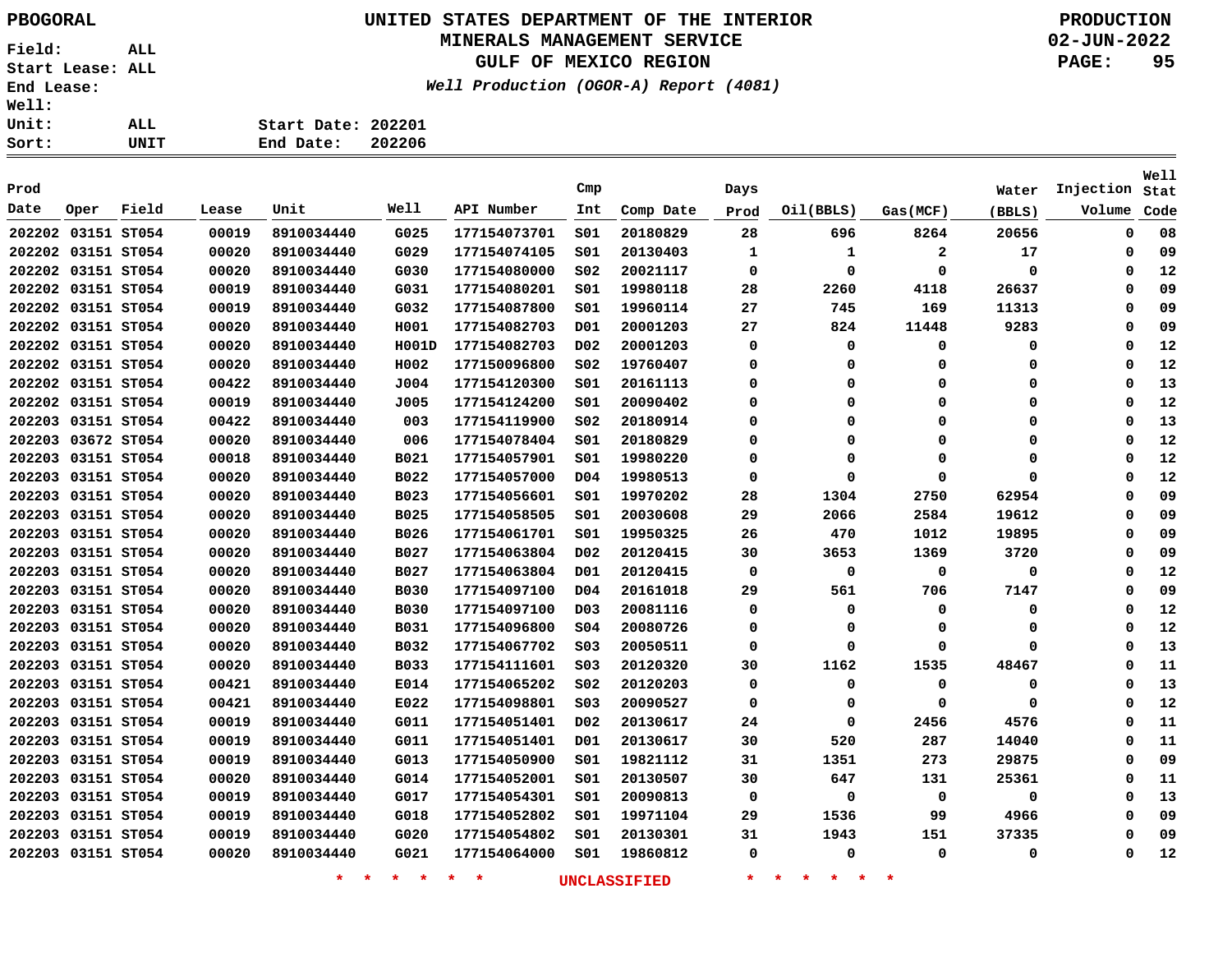# **UNITED STATES DEPARTMENT OF THE INTERIOR PBOGORAL PRODUCTION**

### **MINERALS MANAGEMENT SERVICE**

**GULF OF MEXICO REGION**

**Well Production (OGOR-A) Report (4081)**

**02-JUN-2022 PAGE: 96**

| Sort:        | UNIT | End Date:          | 202206 |
|--------------|------|--------------------|--------|
| Unit:        | ALL. | Start Date: 202201 |        |
| <b>Well:</b> |      |                    |        |

| Prod |                    |       |        |            |       |              | Cmp              |           |             |           |             |             |           | Well |
|------|--------------------|-------|--------|------------|-------|--------------|------------------|-----------|-------------|-----------|-------------|-------------|-----------|------|
| Date |                    | Field |        | Unit       | Well  | API Number   |                  |           | Days        |           |             | Water       | Injection | Stat |
|      | Oper               |       | Lease  |            |       |              | Int              | Comp Date | Prod        | Oil(BBLS) | Gas(MCF)    | (BBLS)      | Volume    | Code |
|      | 202203 03151 ST054 |       | 00019  | 8910034440 | G022  | 177154064703 | SO1              | 19980316  | 0           | 0         | $\mathbf 0$ | 0           | 0         | 12   |
|      | 202203 03151 ST054 |       | 00019  | 8910034440 | G023  | 177154054901 | SO1              | 19951112  | $\Omega$    | 0         | $\Omega$    | $\mathbf 0$ | 0         | 12   |
|      | 202203 03151 ST054 |       | 00020  | 8910034440 | G024  | 177154073301 | SO1              | 20150119  | 31          | 770       | 159         | 7670        | 0         | 09   |
|      | 202203 03151 ST054 |       | 00019  | 8910034440 | G025  | 177154073701 | SO1              | 20180829  | 31          | 508       | 12467       | 43925       | 0         | 08   |
|      | 202203 03151 ST054 |       | 00020  | 8910034440 | G029  | 177154074105 | SO1              | 20130403  | 0           | 0         | $\mathbf 0$ | 0           | 0         | 12   |
|      | 202203 03151 ST054 |       | 00020  | 8910034440 | G030  | 177154080000 | SO <sub>2</sub>  | 20021117  | $\mathbf 0$ | 0         | $\Omega$    | $\mathbf 0$ | 0         | 12   |
|      | 202203 03151 ST054 |       | 00019  | 8910034440 | G031  | 177154080201 | SO1              | 19980118  | 31          | 1942      | 2564        | 22316       | 0         | 09   |
|      | 202203 03151 ST054 |       | 00019  | 8910034440 | G032  | 177154087800 | SO1              | 19960114  | 30          | 1009      | 364         | 13778       | 0         | 09   |
|      | 202203 03151 ST054 |       | 00020  | 8910034440 | H001  | 177154082703 | D01              | 20001203  | 25          | 1051      | 13656       | 13319       | 0         | 09   |
|      | 202203 03151 ST054 |       | 00020  | 8910034440 | H001D | 177154082703 | D02              | 20001203  | 0           | 0         | $\Omega$    | 0           | 0         | 12   |
|      | 202203 03151 ST054 |       | 00020  | 8910034440 | H002  | 177150096800 | S02              | 19760407  | $\Omega$    | 0         | $\Omega$    | 0           | 0         | 12   |
|      | 202203 03151 ST054 |       | 00422  | 8910034440 | J004  | 177154120300 | SO1              | 20161113  | $\Omega$    | $\Omega$  | $\Omega$    | 0           | $\Omega$  | 13   |
|      | 202203 03151 ST054 |       | 00019  | 8910034440 | J005  | 177154124200 | SO1              | 20090402  | $\Omega$    | $\Omega$  | $\Omega$    | $\mathbf 0$ | 0         | 12   |
|      | 202204 03672 ST054 |       | 00020  | 8910034440 | 006   | 177154078404 | S01              | 20180829  | O           | O         | n           | $\Omega$    | $\Omega$  | 12   |
|      | 202202 03481 MP041 |       | G01372 | 8910038470 | 001   | 177260020001 | SO <sub>4</sub>  | 20210819  | $\mathbf 0$ | 0         | 0           | 0           | 0         | 12   |
|      | 202202 03481 MP041 |       | 00375  | 8910038470 | 002   | 177250013100 | \$05             | 19931028  | 28          | 1403      | 1236        | 14507       | 0         | 09   |
|      | 202202 03481 MP041 |       | 00378  | 8910038470 | 003   | 177250010100 | D04              | 19950623  | 0           | 0         | 0           | 0           | 0         | 13   |
|      | 202202 03481 MP041 |       | G01295 | 8910038470 | 003   | 177250083501 | SO1              | 20100717  | 27          | 703       | 3239        | 8118        | 0         | 09   |
|      | 202202 03481 MP041 |       | 00378  | 8910038470 | 003D  | 177250010100 | D <sub>05</sub>  | 19950623  | $\mathbf 0$ | 0         | 0           | 0           | 0         | 13   |
|      | 202202 03481 MP041 |       | G01372 | 8910038470 | 005   | 177260023801 | SO <sub>4</sub>  | 20180617  | $\mathbf 0$ | 0         | $\Omega$    | $\Omega$    | 0         | 12   |
|      | 202202 03481 MP041 |       | G01452 | 8910038470 | 005   | 177250092200 | \$05             | 20101008  | 19          | 1016      | 869         | 25091       | 0         | 09   |
|      | 202202 03481 MP041 |       | G01373 | 8910038470 | 005   | 177250011401 | SO <sub>2</sub>  | 20020303  | 27          | 1869      | 1429        | 2542        | 0         | 09   |
|      | 202202 03481 MP041 |       | 00378  | 8910038470 | 006   | 177254065101 | SO <sub>2</sub>  | 20140822  | 28          | 3302      | 1704        | 13474       | 0         | 09   |
|      | 202202 03481 MP041 |       | G01372 | 8910038470 | 006D  | 177260023300 | SO <sub>2</sub>  | 19810930  | $\mathbf 0$ | 0         | $\mathbf 0$ | 0           | 0         | 12   |
|      | 202202 03481 MP127 |       | G01623 | 8910038470 | 007   | 177254066701 | SO1              | 20210222  | 27          | 47028     | 52845       | 54          | 0         | 09   |
|      | 202202 03481 MP041 |       | G01372 | 8910038470 | 012   | 177264003101 | SO <sub>3</sub>  | 20190217  | 28          | 3339      | 665         | 665         | 0         | 09   |
|      | 202202 03481 MP041 |       | G01452 | 8910038470 | 013   | 177264003600 | D01              | 20000313  | 14          | 461       | 494         | 1568        | 0         | 09   |
|      | 202202 03481 MP041 |       | 00375  | 8910038470 | 013   | 177260031600 | SO <sub>3</sub>  | 19870722  | 15          | 826       | 456         | 11311       | 0         | 09   |
|      | 202202 03481 MP041 |       | G01452 | 8910038470 | 013D  | 177264003600 | D <sub>0</sub> 2 | 20000313  | 0           | 0         | 0           | 0           | 0         | 12   |
|      | 202202 03481 MP041 |       | 00375  | 8910038470 | 014   | 177250084800 | SO <sub>3</sub>  | 19930926  | 19          | 569       | 529         | 7646        | 0         | 09   |
|      | 202202 03481 MP041 |       | G01373 | 8910038470 | 016   | 177254068500 | D01              | 20000314  | 0           | 0         | 0           | 0           | 0         | 13   |
|      | 202202 03481 MP041 |       | G01373 | 8910038470 | 016D  | 177254068500 | D <sub>0</sub> 2 | 20000314  | 27          | 1470      | 3607        | 15324       | $\Omega$  | 09   |
|      | 202202 03481 MP041 |       | 00374  | 8910038470 | 020   | 177250086000 | SO1              | 19840417  | 28          | 2482      | 4619        | 33690       | 0         | 09   |
|      |                    |       |        |            |       |              |                  |           |             |           |             |             |           |      |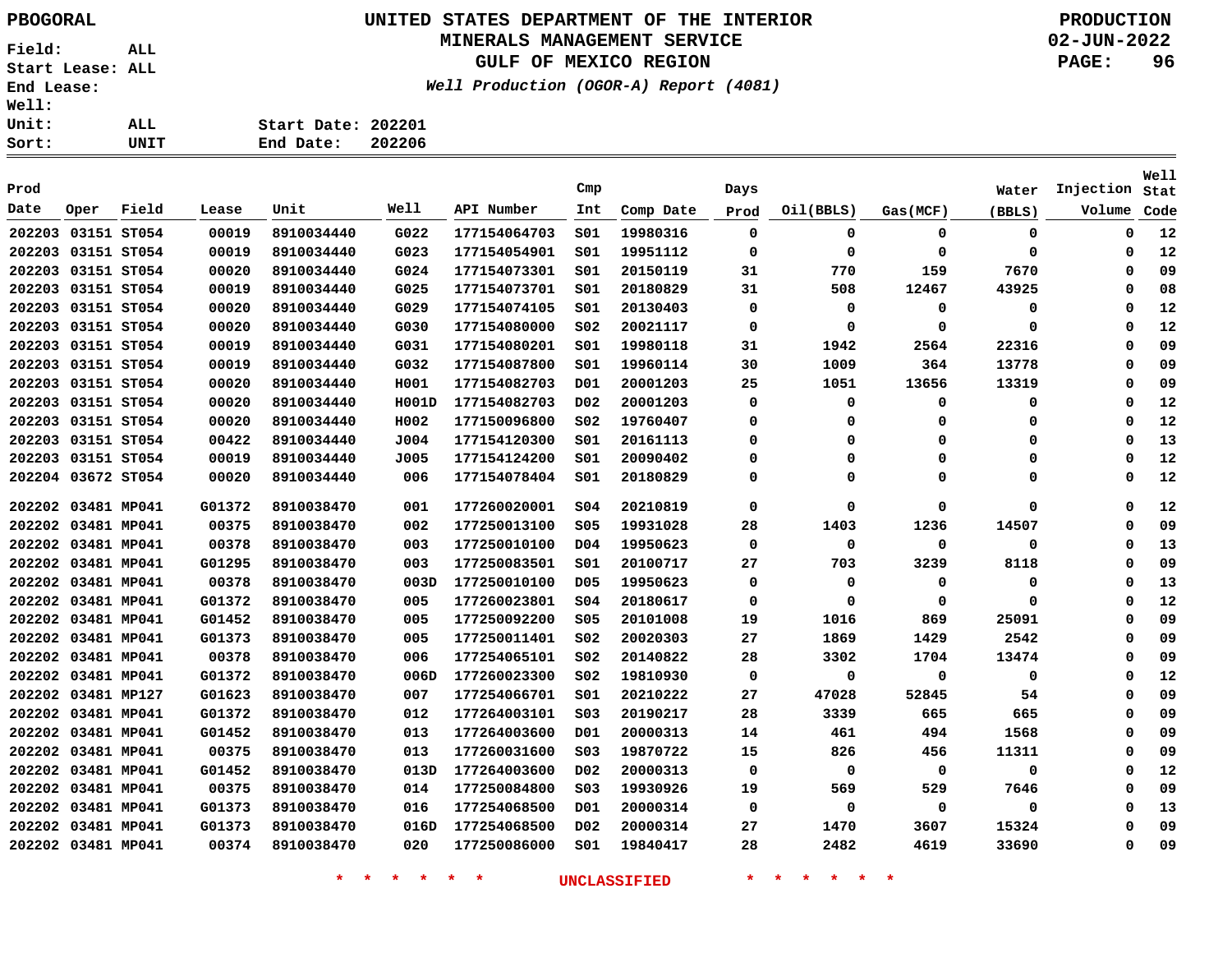### **UNITED STATES DEPARTMENT OF THE INTERIOR PBOGORAL PRODUCTION**

#### **MINERALS MANAGEMENT SERVICE**

**GULF OF MEXICO REGION**

**Well Production (OGOR-A) Report (4081)**

**02-JUN-2022 PAGE: 97**

| t:   | UNIT | End Date: 202206   |  |
|------|------|--------------------|--|
| .t : | ALL  | Start Date: 202201 |  |
| .1:  |      |                    |  |

| Prod               |      |       |        |            |       |              | Cmp              |           | Days        |             |           | Water    | Injection | Well<br>Stat |
|--------------------|------|-------|--------|------------|-------|--------------|------------------|-----------|-------------|-------------|-----------|----------|-----------|--------------|
| Date               | Oper | Field | Lease  | Unit       | Well  | API Number   | Int              | Comp Date | Prod        | Oil(BBLS)   | Gas (MCF) | (BBLS)   | Volume    | Code         |
|                    |      |       |        |            |       |              |                  |           |             |             |           |          |           |              |
| 202202 03481 MP041 |      |       | 00374  | 8910038470 | 022   | 177252012901 | SO <sub>2</sub>  | 20190524  | 28          | 1029        | 1041      | 16608    | 0         | 09           |
| 202202 03481 MP041 |      |       | 00375  | 8910038470 | 025   | 177254033200 | SO1              | 19831204  | 0           | 0           | 0         | 0        | 0         | 12           |
| 202202 03481 MP041 |      |       | 00375  | 8910038470 | 026   | 177254040101 | S03              | 20160512  | 0           | 0           | 0         | 0        | 0         | 12           |
| 202202 03481 MP041 |      |       | 00374  | 8910038470 | 027   | 177252017000 | S04              | 20060227  | 0           | 0           | 0         | 0        | 0         | 12           |
| 202202 03481 MP041 |      |       | 00375  | 8910038470 | 029   | 177254069400 | SO <sub>3</sub>  | 20060206  | 23          | 1229        | 1232      | 7136     | $\Omega$  | 09           |
| 202202 03481 MP041 |      |       | 00374  | 8910038470 | 038   | 177254063600 | D01              | 19970703  | $\Omega$    | 0           | 0         | 0        | $\Omega$  | 12           |
| 202202 03481 MP041 |      |       | 00374  | 8910038470 | 038D  | 177254063600 | D <sub>0</sub> 3 | 20000129  | 0           | 0           | 0         | 0        | 0         | 13           |
| 202202 03481 MP041 |      |       | 00374  | 8910038470 | 040   | 177254064502 | S03              | 20130206  | 0           | 0           | 0         | 0        | 0         | 15           |
| 202202 03481 MP041 |      |       | 00374  | 8910038470 | 041   | 177254068000 | S02              | 20050626  | $\Omega$    | 0           | 0         | 0        | 0         | 12           |
| 202202 03481 MP041 |      |       | 00374  | 8910038470 | 044   | 177254068800 | S02              | 20131229  | 10          | 410         | 242       | 986      | $\Omega$  | 09           |
| 202202 03481 MP041 |      |       | 00374  | 8910038470 | C008  | 177250070800 | SO1              | 20130111  | 28          | 0           | 0         | 0        | 76076     | 04           |
| 202202 03481 MP041 |      |       | G01367 | 8910038470 | D003  | 177250066200 | S03              | 20030804  | 0           | 0           | 0         | 0        | 0         | 04           |
| 202202 03481 MP041 |      |       | G01367 | 8910038470 | D009  | 177250073800 | S01              | 19650717  | 0           | 0           | 0         | 0        | 0         | 12           |
| 202202 03481 MP041 |      |       | G01367 | 8910038470 | D012  | 177250076100 | S01              | 20090311  | 28          | 0           | 0         | 0        | 11256     | 04           |
| 202202 03481 MP041 |      |       | G01372 | 8910038470 | E004  | 177250101800 | D03              | 19970304  | $\mathbf 0$ | 0           | 0         | 0        | 0         | 12           |
| 202202 03481 MP041 |      |       | G01372 | 8910038470 | E004D | 177250101800 | D <sub>04</sub>  | 19970304  | 28          | 1143        | 934       | 18166    | 0         | 09           |
| 202202 03481 MP041 |      |       | 00375  | 8910038470 | E008  | 177250071500 | <b>S05</b>       | 20150709  | 28          | 0           | 0         | 0        | 11585     | 04           |
| 202202 03481 MP041 |      |       | G01372 | 8910038470 | E013  | 177250102300 | S03              | 19830118  | 3           | 64          | 46        | 665      | 0         | 09           |
| 202202 03481 MP041 |      |       | G01372 | 8910038470 | E016  | 177254059600 | \$05             | 20031013  | 28          | 866         | 815       | 2494     | 0         | 09           |
| 202202 03481 MP041 |      |       | G01372 | 8910038470 | E017  | 177254062700 | D <sub>01</sub>  | 19961229  | $\mathbf 0$ | $\mathbf 0$ | 0         | 0        | 0         | 12           |
| 202202 03481 MP041 |      |       | G01372 | 8910038470 | E017D | 177254062700 | D <sub>0</sub> 2 | 19961229  | 19          | 583         | 399       | 14307    | 0         | 09           |
| 202202 03481 MP041 |      |       | 00375  | 8910038470 | E018  | 177254077601 | S01              | 20101115  | 0           | 0           | 0         | 0        | 0         | 12           |
| 202202 03481 MP041 |      |       | G01372 | 8910038470 | F013  | 177260024101 | S02              | 20121203  | 28          | 0           | 0         | 0        | 60172     | 04           |
| 202202 03481 MP041 |      |       | G01372 | 8910038470 | F013  | 177260024101 | SO <sub>3</sub>  | 20121203  | $\mathbf 0$ | 0           | 0         | $\Omega$ | 0         | 06           |
| 202202 03481 MP041 |      |       | 00375  | 8910038470 | F016  | 177264003003 | SO1              | 20140724  | 28          | 3139        | 1353      | 23595    | 0         | 09           |
| 202202 03481 MP041 |      |       | G01372 | 8910038470 | F017  | 177264004402 | S02              | 20101106  | 17          | 766         | 673       | 1860     | 0         | 09           |
| 202202 03481 MP041 |      |       | G01452 | 8910038470 | I016  | 177254089000 | S01              | 20141214  | 19          | 850         | 973       | 16287    | 0         | 09           |
| 202202 03481 MP041 |      |       | 00374  | 8910038470 | J011  | 177254031900 | D01              | 19970419  | 0           | 0           | 0         | 0        | 0         | 12           |
| 202202 03481 MP041 |      |       | 00374  | 8910038470 | J011D | 177254031900 | D <sub>0</sub> 2 | 19970419  | 13          | 794         | 673       | 6045     | 0         | 09           |
| 202202 03481 MP041 |      |       | G01373 | 8910038470 | J013  | 177254040300 | SO1              | 19841222  | $\Omega$    | 0           | 0         | 0        | 0         | 12           |
| 202202 03481 MP041 |      |       | 00374  | 8910038470 | J015  | 177254065800 | D01              | 19980704  | 0           | 0           | 0         | 0        | 0         | 12           |
| 202202 03481 MP041 |      |       | 00374  | 8910038470 | J015D | 177254065800 | D02              | 19980704  | 0           | 0           | 0         | 0        | $\Omega$  | 12           |
| 202202 03481 MP041 |      |       | 00374  | 8910038470 | J016  | 177254070301 | SO <sub>2</sub>  | 20070513  | 23          | 829         | 858       | 2204     | 0         | 09           |
| 202202 03481 MP041 |      |       | G01452 | 8910038470 | K001  | 177250089000 | D <sub>01</sub>  | 19711211  | $\Omega$    | 0           | 0         | 0        | 0         | 04           |
|                    |      |       |        |            |       |              |                  |           |             |             |           |          |           |              |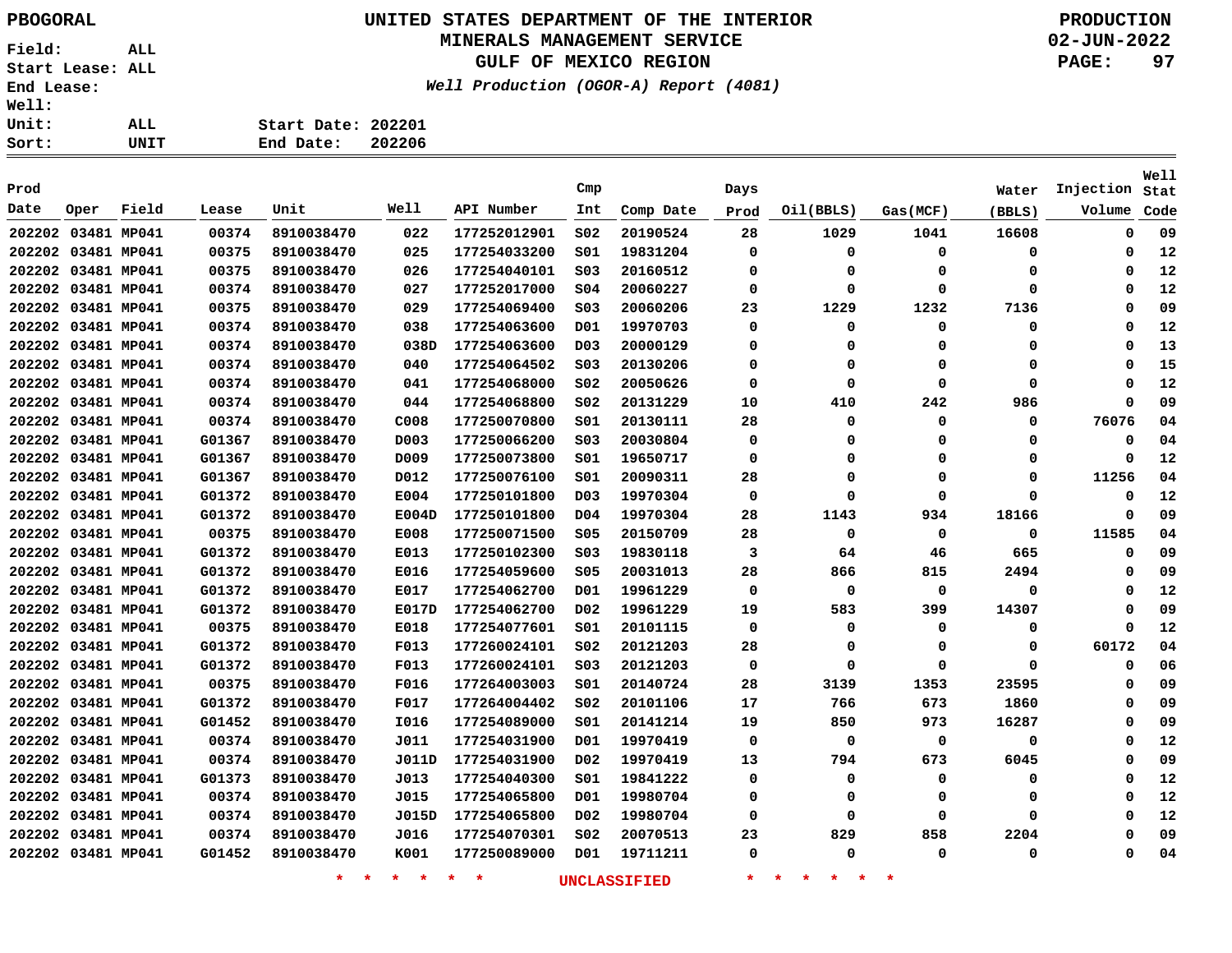## **UNITED STATES DEPARTMENT OF THE INTERIOR PBOGORAL PRODUCTION**

### **MINERALS MANAGEMENT SERVICE**

**GULF OF MEXICO REGION**

**Well Production (OGOR-A) Report (4081)**

| Sort:        | UNIT | 202206<br>End Date: |
|--------------|------|---------------------|
| <b>Unit:</b> | ALL  | Start Date: 202201  |
| <b>Well:</b> |      |                     |

| Prod               |      |             |        |                   |               |              | Cmp              |                     | Days     |                                |          | Water    | Injection | Well<br>Stat |
|--------------------|------|-------------|--------|-------------------|---------------|--------------|------------------|---------------------|----------|--------------------------------|----------|----------|-----------|--------------|
| Date               | Oper | Field       | Lease  | Unit              | Well          | API Number   | Int              | Comp Date           | Prod     | Oil(BBLS)                      | Gas(MCF) | (BBLS)   | Volume    | Code         |
| 202202 03481 MP041 |      |             | G01452 | 8910038470        | K001D         | 177250089000 | D02              | 19701205            | 0        | 0                              | 0        | 0        | 0         | 04           |
| 202202 03481 MP041 |      |             | G01452 | 8910038470        | K003          | 177250089800 | D01              | 19670628            | 28       | 0                              | $\Omega$ | 0        | 18452     | 04           |
| 202202 03481 MP041 |      |             | G01452 | 8910038470        | K003D         | 177250089800 | D02              | 19670628            | $\Omega$ | $\Omega$                       | 0        | 0        | 0         | 12           |
| 202202 03481 MP041 |      |             | G01452 | 8910038470        | K015          | 177254049400 | 501              | 19860615            | 0        | $\mathbf 0$                    | $\Omega$ | 0        | $\Omega$  | 12           |
| 202202 03481 MP041 |      |             | G01295 | 8910038470        | P007          | 177254061801 | SO1              | 20020216            | 0        | $\mathbf 0$                    | $\Omega$ | 0        | $\Omega$  | 12           |
| 202202 03481 MP041 |      |             | G01295 | 8910038470        | <b>P010</b>   | 177254072502 | 501              | 20210407            | 27       | 3892                           | 8357     | 4876     | 0         | 09           |
| 202202 03481 MP041 |      |             | 00378  | 8910038470        | <b>AA037</b>  | 177254057101 | SO1              | 20210626            | 28       | 3191                           | 231357   | 692      | 0         | 11           |
| 202202 03481 MP041 |      |             | 00378  | 8910038470        | <b>AB008</b>  | 177254066300 | S04              | 20131109            | 0        | 0                              | 0        | 0        | $\Omega$  | 13           |
| 202202 03481 MP041 |      |             | G01373 | 8910038470        | <b>BA009</b>  | 177254021301 | S01              | 20130918            | 27       | 714                            | 2532     | 38       | $\Omega$  | 09           |
| 202202 03481 MP041 |      |             | G01373 | 8910038470        | <b>BA012</b>  | 177254060000 | D01              | 19950611            | 0        | 0                              | 0        | 0        | 0         | 12           |
| 202202 03481 MP041 |      |             | G01373 | 8910038470        | <b>BA012D</b> | 177254060000 | D02              | 19950611            | 0        | 0                              | $\Omega$ | 0        | $\Omega$  | 12           |
| 202202 03481 MP041 |      |             | G01373 | 8910038470        | <b>BA013</b>  | 177254063404 | SO <sub>2</sub>  | 20120810            | 28       | 1265                           | 3671     | 11672    | 0         | 09           |
| 202202 03481 MP041 |      |             | G01373 | 8910038470        | <b>BA014</b>  | 177254062300 | D01              | 19961128            | 0        | 0                              | $\Omega$ | 0        | 0         | 12           |
| 202202 03481 MP041 |      |             | G01373 | 8910038470        | <b>BA014D</b> | 177254062300 | D02              | 19961128            | 0        | $\mathbf 0$                    | $\Omega$ | $\Omega$ | $\Omega$  | 12           |
| 202202 03481 MP041 |      |             | 00374  | 8910038470        | <b>BA019</b>  | 177250086402 | D <sub>0</sub> 3 | 20020224            | 0        | 0                              | $\Omega$ | 0        | $\Omega$  | 13           |
| 202202 03481 MP041 |      |             | 00374  | 8910038470        | <b>BA019D</b> | 177250086402 | D <sub>0</sub> 2 | 19990411            | 27       | 365                            | 1891     | 19215    | $\Omega$  | 09           |
| 202202 03481 MP041 |      |             | 00374  | 8910038470        | <b>BC004</b>  | 177254028401 | SO <sub>4</sub>  | 20150802            | 27       | 3157                           | 2690     | 3249     | 0         | 09           |
| 202202             |      | 03481 MP041 | 00374  | 8910038470        | <b>BC007</b>  | 177254071102 | S01              | 20210513            | 27       | 3818                           | 9790     | 241      | 0         | 09           |
| 202202 03481 MP041 |      |             | 00374  | 8910038470        | <b>BC008</b>  | 177254074700 | 504              | 20150515            | 23       | 1388                           | 2266     | 2062     | 0         | 09           |
| 202202 03481 MP041 |      |             | G01295 | 8910038470        | <b>BE010</b>  | 177254061702 | S03              | 20070502            | 0        | 0                              | 0        | 0        | $\Omega$  | 12           |
| 202202 03481 MP041 |      |             | G01295 | 8910038470        | <b>BE012</b>  | 177254072800 | SO1              | 20050128            | 27       | 4019                           | 5510     | 16572    | $\Omega$  | 09           |
| 202202 03481 MP041 |      |             | 00374  | 8910038470        | CA033         | 177254067900 | SO <sub>3</sub>  | 20130405            | 0        | 0                              | 0        | 0        | 0         | 12           |
| 202202 03481 MP041 |      |             | 00374  | 8910038470        | CA052         | 177254088200 | S02              | 20160926            | 0        | 0                              | $\Omega$ | 0        | 0         | 12           |
| 202202 03481 MP041 |      |             | 00375  | 8910038470        | CB028         | 177254077000 | S02              | 20110602            | 3        | 108                            | 109      | 325      | 0         | 09           |
| 202202 03481 MP041 |      |             | 00374  | 8910038470        | CC049         | 177254085700 | S01              | 20150316            | 0        | 0                              | 0        | 0        | $\Omega$  | 12           |
| 202202 03481 MP041 |      |             | 00374  | 8910038470        | CC051         | 177254087401 | SO1              | 20141119            | 0        | 0                              | $\Omega$ | 0        | $\Omega$  | 13           |
| 202202 03481 MP041 |      |             | G01372 | 8910038470        | FA010         | 177260024903 | S01              | 20121001            | 27       | 2534                           | 1482     | 26030    | 0         | 09           |
| 202202 03481 MP041 |      |             | G01372 | 8910038470        | FA013         | 177264003501 | S02              | 20160403            | 27       | 2130                           | 1975     | 16490    | 0         | 09           |
| 202202 03481 MP041 |      |             | 00374  | 8910038470        | <b>JA039</b>  | 177254064602 | S02              | 20160405            | 0        | 0                              | 0        | 0        | 0         | 12           |
| 202202 03481 MP041 |      |             | 00374  | 8910038470        | JA042         | 177254067500 | D04              | 20160701            | 0        | 0                              | 0        | 0        | $\Omega$  | 12           |
| 202202 03481 MP041 |      |             | 00374  | 8910038470        | JA042D        | 177254067500 | D02              | 19991210            | 16       | 303                            | 500      | 4798     | 0         | 09           |
| 202202 03481 MP041 |      |             | 00374  | 8910038470        | JA045         | 177254067700 | D05              | 20160627            | 0        | 0                              | 0        | 0        | 0         | 12           |
| 202202 03481 MP041 |      |             | 00374  | 8910038470        | <b>JA056</b>  | 177254087700 | S02              | 20210307            | 28       | 6792                           | 5060     | 22004    | 0         | 09           |
| 202203 03481 MP041 |      |             | G01372 | 8910038470        | 001           | 177260020001 | SO <sub>4</sub>  | 20210819            | 0        | 0                              | $\Omega$ | 0        | 0         | 12           |
|                    |      |             |        | $\star$<br>$\ast$ | $\star$<br>一大 | $\star$<br>* |                  | <b>UNCLASSIFIED</b> | $\star$  | $\star$<br>一大<br>一大<br>$\star$ | $\ast$   |          |           |              |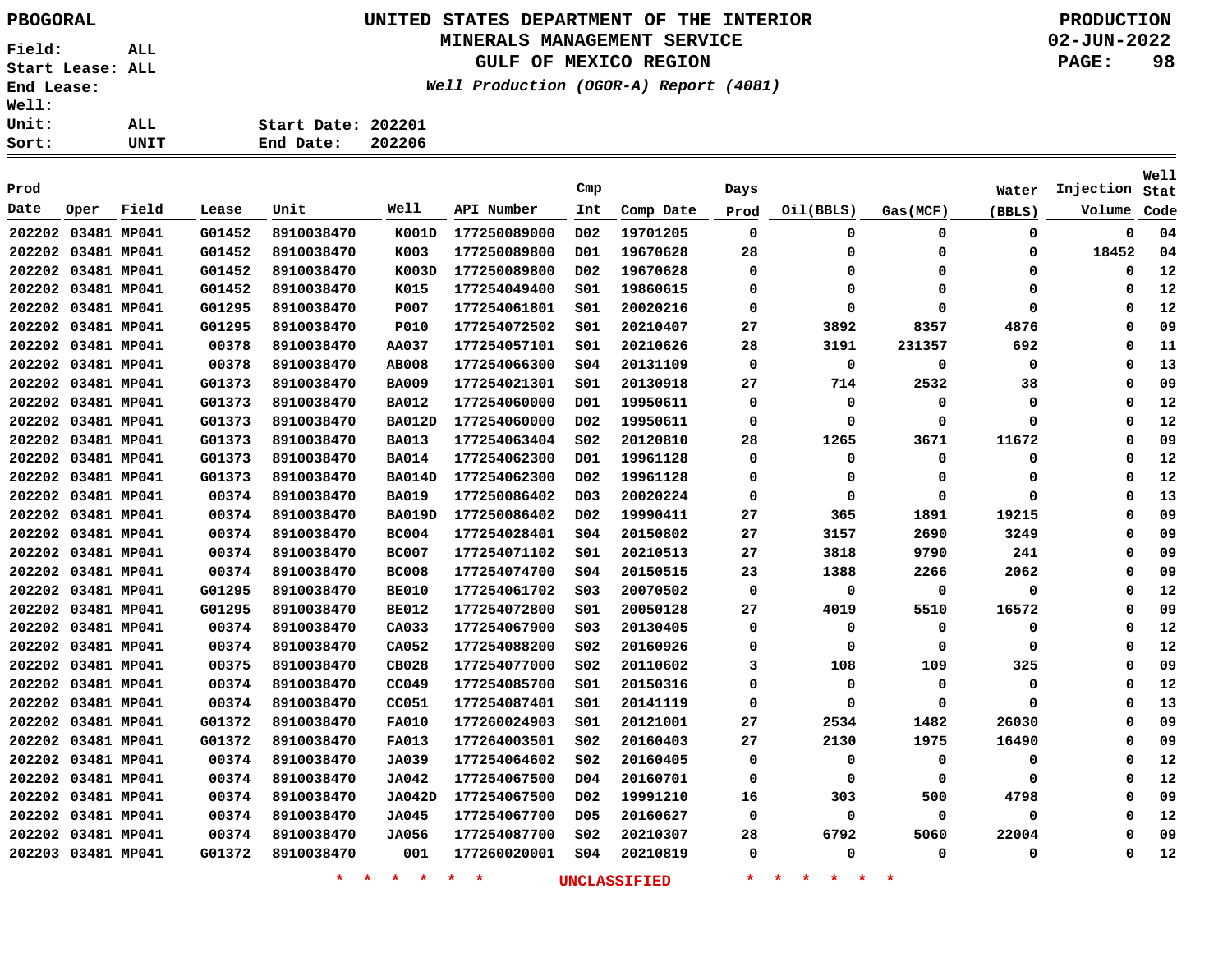# **UNITED STATES DEPARTMENT OF THE INTERIOR PBOGORAL PRODUCTION**

### **MINERALS MANAGEMENT SERVICE**

**GULF OF MEXICO REGION**

**Well Production (OGOR-A) Report (4081)**

**02-JUN-2022 PAGE: 99**

| UNIT | End Date: 202206   |  |
|------|--------------------|--|
| ALL  | Start Date: 202201 |  |
|      |                    |  |

| Prod               |             |       |        |            |                  |              | Cmp              |           | Days         |             |          | Water  | Injection   | Well<br>Stat |
|--------------------|-------------|-------|--------|------------|------------------|--------------|------------------|-----------|--------------|-------------|----------|--------|-------------|--------------|
| Date               | Oper        | Field | Lease  | Unit       | Well             | API Number   | Int              | Comp Date | Prod         | Oil(BBLS)   | Gas(MCF) | (BBLS) | Volume      | Code         |
|                    |             |       |        |            |                  |              |                  |           |              |             |          |        |             | 09           |
| 202203             | 03481 MP041 |       | 00375  | 8910038470 | 002              | 177250013100 | S05              | 19931028  | 31           | 1500        | 1166     | 15727  | 0           |              |
| 202203 03481 MP041 |             |       | G01295 | 8910038470 | 003              | 177250083501 | SO1              | 20100717  | $\mathbf{2}$ | 30          | 141      | 354    | 0           | 09           |
| 202203 03481 MP041 |             |       | 00378  | 8910038470 | 003              | 177250010100 | D <sub>04</sub>  | 19950623  | 0            | 0           | 0        | 0      | 0           | 13           |
| 202203 03481 MP041 |             |       | 00378  | 8910038470 | 003D             | 177250010100 | D <sub>05</sub>  | 19950623  | 0            | 0           | 0        | 0      | 0           | 13           |
| 202203 03481 MP041 |             |       | G01373 | 8910038470 | 005              | 177250011401 | SO <sub>2</sub>  | 20020303  | 31           | 1801        | 1361     | 2467   | 0           | 09           |
| 202203 03481 MP041 |             |       | G01372 | 8910038470 | 005              | 177260023801 | SO <sub>4</sub>  | 20180617  | 0            | 0           | 0        | 0      | 0           | 12           |
| 202203 03481 MP041 |             |       | G01452 | 8910038470 | 005              | 177250092200 | \$05             | 20101008  | 31           | 1511        | 1296     | 37254  | $\mathbf 0$ | 09           |
| 202203 03481 MP041 |             |       | 00378  | 8910038470 | 006              | 177254065101 | SO <sub>2</sub>  | 20140822  | 31           | 3075        | 1774     | 16410  | 0           | 09           |
| 202203 03481 MP041 |             |       | G01372 | 8910038470 | 006D             | 177260023300 | SO <sub>2</sub>  | 19810930  | 0            | $\mathbf 0$ | 0        | 0      | 0           | 12           |
| 202203 03481 MP127 |             |       | G01623 | 8910038470 | 007              | 177254066701 | SO1              | 20210222  | 31           | 50595       | 53095    | 237    | 0           | 09           |
| 202203             | 03481 MP041 |       | G01372 | 8910038470 | 012              | 177264003101 | SO <sub>3</sub>  | 20190217  | 31           | 3484        | 2798     | 682    | 0           | 09           |
| 202203             | 03481 MP041 |       | G01452 | 8910038470 | 013              | 177264003600 | D01              | 20000313  | 29           | 973         | 1077     | 4297   | 0           | 09           |
| 202203             | 03481 MP041 |       | 00375  | 8910038470 | 013              | 177260031600 | SO <sub>3</sub>  | 19870722  | 31           | 1778        | 941      | 24286  | 0           | 09           |
| 202203             | 03481 MP041 |       | G01452 | 8910038470 | 013D             | 177264003600 | D <sub>02</sub>  | 20000313  | 0            | 0           | 0        | 0      | 0           | 12           |
| 202203             | 03481 MP041 |       | 00375  | 8910038470 | 014              | 177250084800 | SO <sub>3</sub>  | 19930926  | 31           | 905         | 816      | 12464  | 0           | 09           |
| 202203             | 03481 MP041 |       | G01373 | 8910038470 | 016              | 177254068500 | D01              | 20000314  | 0            | $\mathbf 0$ | 0        | 0      | 0           | 13           |
| 202203             | 03481 MP041 |       | G01373 | 8910038470 | 016D             | 177254068500 | D <sub>02</sub>  | 20000314  | 31           | 1618        | 4054     | 16857  | 0           | 09           |
| 202203             | 03481 MP041 |       | 00374  | 8910038470 | 020              | 177250086000 | SO1              | 19840417  | 31           | 2641        | 4640     | 36336  | 0           | 09           |
| 202203             | 03481 MP041 |       | 00374  | 8910038470 | 022              | 177252012901 | SO <sub>2</sub>  | 20190524  | 31           | 1213        | 1083     | 19454  | 0           | 09           |
| 202203             | 03481 MP041 |       | 00375  | 8910038470 | 025              | 177254033200 | SO1              | 19831204  | 0            | 0           | 0        | 0      | 0           | 12           |
| 202203             | 03481 MP041 |       | 00375  | 8910038470 | 026              | 177254040101 | SO <sub>3</sub>  | 20160512  | 0            | 0           | 0        | 0      | 0           | 12           |
| 202203             | 03481 MP041 |       | 00374  | 8910038470 | 027              | 177252017000 | \$04             | 20060227  | 0            | 0           | 0        | 0      | 0           | 12           |
| 202203             | 03481 MP041 |       | 00375  | 8910038470 | 029              | 177254069400 | S03              | 20060206  | 31           | 1844        | 1736     | 10799  | 0           | 09           |
| 202203             | 03481 MP041 |       | 00374  | 8910038470 | 038              | 177254063600 | D01              | 19970703  | 0            | 0           | 0        | 0      | 0           | 12           |
| 202203             | 03481 MP041 |       | 00374  | 8910038470 | 038D             | 177254063600 | D <sub>0</sub> 3 | 20000129  | 0            | 0           | 0        | 0      | 0           | 13           |
| 202203             | 03481 MP041 |       | 00374  | 8910038470 | 041              | 177254068000 | SO <sub>2</sub>  | 20050626  | 4            | 148         | 134      | 1000   | 0           | 09           |
| 202203             | 03481 MP041 |       | 00374  | 8910038470 | 044              | 177254068800 | SO <sub>2</sub>  | 20131229  | 31           | 852         | 592      | 2044   | 0           | 09           |
| 202203             | 03481 MP041 |       | 00374  | 8910038470 | C008             | 177250070800 | SO1              | 20130111  | 31           | 0           | 0        | 0      | 84227       | 04           |
| 202203             | 03481 MP041 |       | G01367 | 8910038470 | D <sub>003</sub> | 177250066200 | SO <sub>3</sub>  | 20030804  | 0            | 0           | 0        | 0      | 0           | 04           |
| 202203             | 03481 MP041 |       | G01367 | 8910038470 | D009             | 177250073800 | SO1              | 19650717  | 0            | 0           | 0        | 0      | 0           | 12           |
| 202203             | 03481 MP041 |       | G01367 | 8910038470 | D012             | 177250076100 | SO1              | 20090311  | 31           | $\Omega$    | 0        | 0      | 12462       | 04           |
| 202203 03481 MP041 |             |       | G01372 | 8910038470 | E004             | 177250101800 | D <sub>0</sub> 3 | 19970304  | $\mathbf 0$  | $\Omega$    | 0        | 0      | 0           | 12           |
| 202203             | 03481 MP041 |       | G01372 | 8910038470 | E004D            | 177250101800 | D <sub>04</sub>  | 19970304  | 31           | 1221        | 984      | 19710  | $\mathbf 0$ | 09           |
| 202203 03481 MP041 |             |       | 00375  | 8910038470 | E008             | 177250071500 | \$05             | 20150709  | 31           | $\mathbf 0$ | 0        | 0      | 12826       | 04           |
|                    |             |       |        |            |                  |              |                  |           |              |             |          |        |             |              |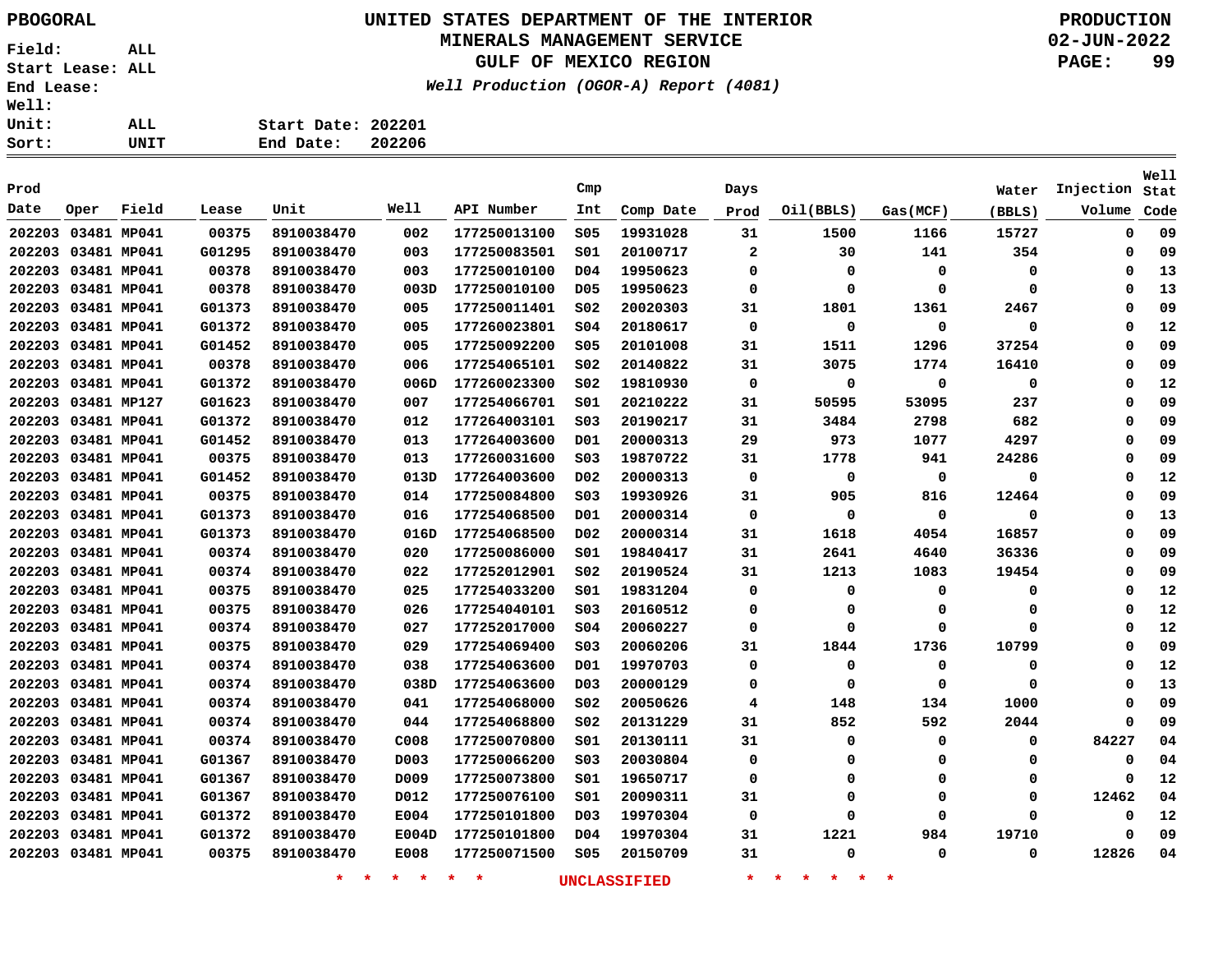# **UNITED STATES DEPARTMENT OF THE INTERIOR PBOGORAL PRODUCTION**

### **MINERALS MANAGEMENT SERVICE**

**GULF OF MEXICO REGION**

**Well Production (OGOR-A) Report (4081)**

**02-JUN-2022 PAGE: 100**

| t: | UNIT | End Date:          | 202206 |
|----|------|--------------------|--------|
| t: | ALL  | Start Date: 202201 |        |
| i: |      |                    |        |

| Prod |                    |       |        |            |               |              | Cmp              |           | Days        |             |             | Water  | Injection   | Well<br>Stat |
|------|--------------------|-------|--------|------------|---------------|--------------|------------------|-----------|-------------|-------------|-------------|--------|-------------|--------------|
| Date | Oper               | Field | Lease  | Unit       | Well          | API Number   | Int              | Comp Date | Prod        | Oil(BBLS)   | Gas (MCF)   | (BBLS) | Volume      | Code         |
|      | 202203 03481 MP041 |       | G01372 | 8910038470 | E013          | 177250102300 | SO <sub>3</sub>  | 19830118  | $\mathbf 0$ | 0           | $\mathbf 0$ | 0      | 0           | 12           |
|      | 202203 03481 MP041 |       | G01372 | 8910038470 | E016          | 177254059600 | \$05             | 20031013  | 31          | 712         | 710         | 2098   | 0           | 09           |
|      | 202203 03481 MP041 |       | G01372 | 8910038470 | E017          | 177254062700 | D01              | 19961229  | 0           | 0           | $\mathbf 0$ | 0      | $\Omega$    | 12           |
|      | 202203 03481 MP041 |       | G01372 | 8910038470 | E017D         | 177254062700 | DO <sub>2</sub>  | 19961229  | 31          | 996         | 657         | 24362  | 0           | 09           |
|      | 202203 03481 MP041 |       | 00375  | 8910038470 | E018          | 177254077601 | SO1              | 20101115  | 0           | 0           | 0           | 0      | $\Omega$    | 12           |
|      | 202203 03481 MP041 |       | G01372 | 8910038470 | F013          | 177260024101 | SO <sub>2</sub>  | 20121203  | 31          | 0           | 0           | 0      | 66619       | 04           |
|      | 202203 03481 MP041 |       | G01372 | 8910038470 | F013          | 177260024101 | SO <sub>3</sub>  | 20121203  | 0           | 0           | $\Omega$    | 0      | $\Omega$    | 06           |
|      | 202203 03481 MP041 |       | 00375  | 8910038470 | F016          | 177264003003 | SO1              | 20140724  | 31          | 3348        | 2857        | 25338  | 0           | 09           |
|      | 202203 03481 MP041 |       | G01372 | 8910038470 | F017          | 177264004402 | SO <sub>2</sub>  | 20101106  | 31          | 932         | 882         | 2256   | 0           | 09           |
|      | 202203 03481 MP041 |       | G01452 | 8910038470 | I016          | 177254089000 | SO1              | 20141214  | 31          | 1365        | 1617        | 26482  | 0           | 09           |
|      | 202203 03481 MP041 |       | 00374  | 8910038470 | J011          | 177254031900 | D01              | 19970419  | 0           | $\mathbf 0$ | 0           | 0      | $\Omega$    | 12           |
|      | 202203 03481 MP041 |       | 00374  | 8910038470 | J011D         | 177254031900 | D <sub>0</sub> 2 | 19970419  | 31          | 1811        | 1491        | 16185  | $\Omega$    | 09           |
|      | 202203 03481 MP041 |       | G01373 | 8910038470 | J013          | 177254040300 | 501              | 19841222  | 0           | 0           | 0           | 0      | $\Omega$    | 12           |
|      | 202203 03481 MP041 |       | 00374  | 8910038470 | J015          | 177254065800 | D01              | 19980704  | 0           | 0           | 0           | 0      | $\Omega$    | 12           |
|      | 202203 03481 MP041 |       | 00374  | 8910038470 | J015D         | 177254065800 | D <sub>0</sub> 2 | 19980704  | 0           | 0           | $\Omega$    | 0      | $\Omega$    | 12           |
|      | 202203 03481 MP041 |       | 00374  | 8910038470 | J016          | 177254070301 | SO <sub>2</sub>  | 20070513  | 31          | 903         | 1016        | 2388   | $\Omega$    | 09           |
|      | 202203 03481 MP041 |       | G01452 | 8910038470 | K001          | 177250089000 | D <sub>01</sub>  | 19711211  | $\mathbf 0$ | 0           | 0           | 0      | $\Omega$    | 04           |
|      | 202203 03481 MP041 |       | G01452 | 8910038470 | K001D         | 177250089000 | DO <sub>2</sub>  | 19701205  | 0           | 0           | 0           | 0      | $\Omega$    | 04           |
|      | 202203 03481 MP041 |       | G01452 | 8910038470 | K003          | 177250089800 | D01              | 19670628  | 31          | 0           | 0           | 0      | 20429       | 04           |
|      | 202203 03481 MP041 |       | G01452 | 8910038470 | K003D         | 177250089800 | D <sub>0</sub> 2 | 19670628  | $\Omega$    | 0           | 0           | 0      | $\mathbf 0$ | 12           |
|      | 202203 03481 MP041 |       | G01452 | 8910038470 | K015          | 177254049400 | 501              | 19860615  | 0           | 0           | 0           | 0      | 0           | 12           |
|      | 202203 03481 MP041 |       | G01295 | 8910038470 | P007          | 177254061801 | 501              | 20020216  | 0           | 0           | 0           | 0      | $\Omega$    | 12           |
|      | 202203 03481 MP041 |       | G01295 | 8910038470 | <b>P010</b>   | 177254072502 | 501              | 20210407  | 31          | 3419        | 9129        | 6262   | $\Omega$    | 09           |
|      | 202203 03481 MP041 |       | 00378  | 8910038470 | <b>AA037</b>  | 177254057101 | 501              | 20210626  | 31          | 2486        | 218629      | 968    | $\Omega$    | 11           |
|      | 202203 03481 MP041 |       | 00378  | 8910038470 | <b>AB008</b>  | 177254066300 | SO <sub>4</sub>  | 20131109  | 0           | $\mathbf 0$ | 0           | 0      | $\Omega$    | 13           |
|      | 202203 03481 MP041 |       | G01373 | 8910038470 | <b>BA009</b>  | 177254021301 | SO1              | 20130918  | 31          | 690         | 2964        | 31     | $\Omega$    | 09           |
|      | 202203 03481 MP041 |       | G01373 | 8910038470 | BA012         | 177254060000 | D01              | 19950611  | 0           | 0           | 0           | 0      | 0           | 12           |
|      | 202203 03481 MP041 |       | G01373 | 8910038470 | <b>BA012D</b> | 177254060000 | D02              | 19950611  | $\mathbf 0$ | 0           | 0           | 0      | $\Omega$    | 12           |
|      | 202203 03481 MP041 |       | G01373 | 8910038470 | <b>BA013</b>  | 177254063404 | SO <sub>2</sub>  | 20120810  | 31          | 1471        | 3987        | 13771  | 0           | 09           |
|      | 202203 03481 MP041 |       | G01373 | 8910038470 | <b>BA014</b>  | 177254062300 | D01              | 19961128  | 0           | 0           | 0           | 0      | 0           | 12           |
|      | 202203 03481 MP041 |       | G01373 | 8910038470 | <b>BA014D</b> | 177254062300 | D <sub>0</sub> 2 | 19961128  | 14          | 268         | 1486        | 803    | $\Omega$    | 09           |
|      | 202203 03481 MP041 |       | 00374  | 8910038470 | <b>BA019</b>  | 177250086402 | D <sub>0</sub> 3 | 20020224  | 0           | 0           | 0           | 0      | 0           | 13           |
|      | 202203 03481 MP041 |       | 00374  | 8910038470 | <b>BA019D</b> | 177250086402 | D02              | 19990411  | 31          | 420         | 2319        | 22245  | 0           | 09           |
|      | 202203 03481 MP041 |       | 00374  | 8910038470 | <b>BC004</b>  | 177254028401 | SO <sub>4</sub>  | 20150802  | 31          | 3475        | 3124        | 3700   | $\Omega$    | 09           |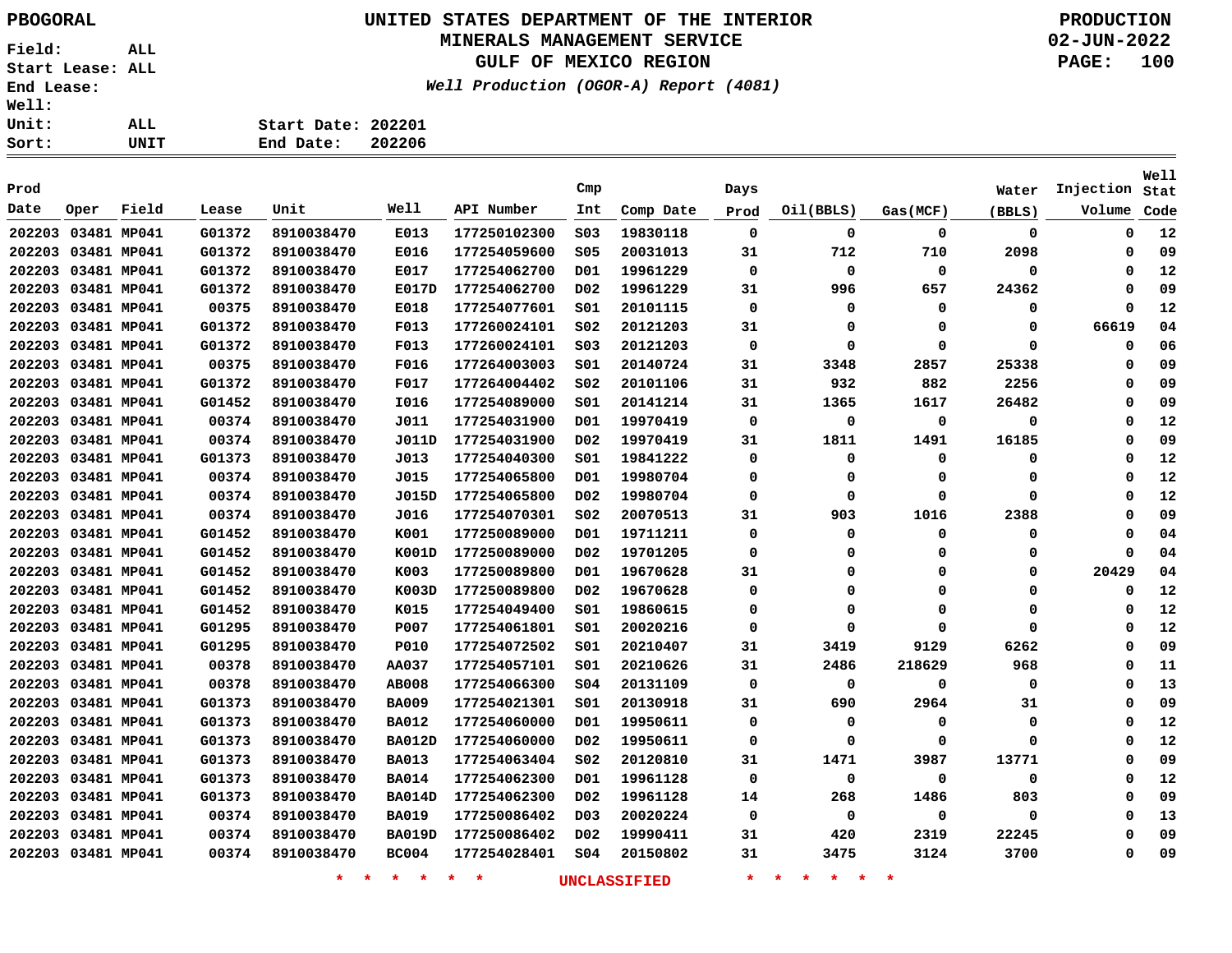### **UNITED STATES DEPARTMENT OF THE INTERIOR PBOGORAL PRODUCTION MINERALS MANAGEMENT SERVICE**

**GULF OF MEXICO REGION**

**Well Production (OGOR-A) Report (4081)**

**02-JUN-2022 PAGE: 101**

| Start Date: 202201 |        |
|--------------------|--------|
| End Date:          | 202206 |

|                    |             |       |        |            |               |              |                  |           |              |           |             |          |           | Well |
|--------------------|-------------|-------|--------|------------|---------------|--------------|------------------|-----------|--------------|-----------|-------------|----------|-----------|------|
| Prod               |             |       |        |            |               |              | Cmp              |           | Days         |           |             | Water    | Injection | Stat |
| Date               | Oper        | Field | Lease  | Unit       | Well          | API Number   | Int              | Comp Date | Prod         | Oil(BBLS) | Gas(MCF)    | (BBLS)   | Volume    | Code |
| 202203 03481 MP041 |             |       | 00374  | 8910038470 | <b>BC007</b>  | 177254071102 | 501              | 20210513  | 31           | 4348      | 12163       | 282      | 0         | 09   |
| 202203             | 03481 MP041 |       | 00374  | 8910038470 | <b>BC008</b>  | 177254074700 | \$04             | 20150515  | 31           | 1635      | 3110        | 2301     | $\Omega$  | 09   |
| 202203 03481 MP041 |             |       | G01295 | 8910038470 | <b>BE010</b>  | 177254061702 | SO <sub>3</sub>  | 20070502  | $\mathbf{2}$ | 10        | 51          | 239      | $\Omega$  | 09   |
| 202203 03481 MP041 |             |       | G01295 | 8910038470 | <b>BE012</b>  | 177254072800 | S01              | 20050128  | 30           | 2351      | 4931        | 11356    | 0         | 09   |
| 202203 03481 MP041 |             |       | 00374  | 8910038470 | CA033         | 177254067900 | SO <sub>3</sub>  | 20130405  | 0            | 0         | 0           | 0        | $\Omega$  | 12   |
| 202203 03481 MP041 |             |       | 00374  | 8910038470 | CA052         | 177254088200 | S02              | 20160926  | 0            | 0         | 0           | 0        | $\Omega$  | 12   |
| 202203             | 03481 MP041 |       | 00375  | 8910038470 | <b>CB028</b>  | 177254077000 | SO <sub>2</sub>  | 20110602  | $\mathbf 0$  | 0         | $\mathbf 0$ | $\Omega$ | $\Omega$  | 12   |
| 202203             | 03481 MP041 |       | G01372 | 8910038470 | <b>FA010</b>  | 177260024903 | SO1              | 20121001  | 31           | 2852      | 1588        | 29584    | $\Omega$  | 09   |
| 202203 03481 MP041 |             |       | G01372 | 8910038470 | <b>FA013</b>  | 177264003501 | SO <sub>2</sub>  | 20160403  | 28           | 1975      | 1765        | 16459    | $\Omega$  | 09   |
| 202203 03481 MP041 |             |       | 00374  | 8910038470 | JA039         | 177254064602 | SO <sub>2</sub>  | 20160405  | 0            | 0         | 0           | 0        | $\Omega$  | 12   |
| 202203 03481 MP041 |             |       | 00374  | 8910038470 | JA042         | 177254067500 | D04              | 20160701  | 0            | 0         | 0           | 0        | $\Omega$  | 12   |
| 202203 03481 MP041 |             |       | 00374  | 8910038470 | <b>JA042D</b> | 177254067500 | D <sub>0</sub> 2 | 19991210  | 0            | 0         | 0           | 0        | $\Omega$  | 12   |
| 202203 03481 MP041 |             |       | 00374  | 8910038470 | JA045         | 177254067700 | D05              | 20160627  | 0            | 0         | 0           | $\Omega$ | $\Omega$  | 12   |
| 202203             | 03481 MP041 |       | 00374  | 8910038470 | JA056         | 177254087700 | SO <sub>2</sub>  | 20210307  | 31           | 7478      | 4646        | 24474    | $\Omega$  | 09   |
| 202201 03481 BM002 |             |       | 00386  | 8910039150 | 001           | 177150020900 | SO <sub>2</sub>  | 20050505  | 31           | 604       | 240         | 3142     | $\Omega$  | 09   |
| 202201 03481 BM002 |             |       | 00595  | 8910039150 | 002           | 177150022402 | SO <sub>2</sub>  | 20201108  | 0            | 0         | $\mathbf 0$ | 0        | $\Omega$  | 12   |
| 202201 03481 BM002 |             |       | 00392  | 8910039150 | 002           | 177140015101 | D01              | 19580910  | 0            | 0         | 0           | 0        | $\Omega$  | 12   |
| 202201 03481 BM002 |             |       | 00392  | 8910039150 | 002D          | 177140015101 | D <sub>0</sub> 2 | 19580910  | $\mathbf 0$  | 0         | $\mathbf 0$ | 0        | $\Omega$  | 12   |
| 202201 03481 BM002 |             |       | 00369  | 8910039150 | 004           | 177140033902 | 501              | 20120424  | 31           | 2604      | 539         | 8341     | $\Omega$  | 09   |
| 202201 03481 BM002 |             |       | 00369  | 8910039150 | 007A          | 177140015502 | S01              | 20030209  | 31           | 1377      | 418         | 1067     | $\Omega$  | 09   |
| 202201 03481 BM002 |             |       | 00386  | 8910039150 | 008           | 177150049701 | SO <sub>2</sub>  | 20160402  | 13           | 256       | 82          | 49       | $\Omega$  | 09   |
| 202201 03481 BM002 |             |       | 00369  | 8910039150 | 015A          | 177170081500 | S02              | 19820109  | 0            | 0         | 0           | 0        | 0         | 12   |
| 202201 03481 BM002 |             |       | 00166  | 8910039150 | 016D          | 177150111000 | SO <sub>2</sub>  | 19960913  | 0            | 0         | 0           | 0        | $\Omega$  | 12   |
| 202201 03481 BM002 |             |       | 00369  | 8910039150 | 017           | 177170081600 | S05              | 20001228  | 31           | 1068      | 236         | 320      | 0         | 09   |
| 202201 03481 BM002 |             |       | 00386  | 8910039150 | 021           | 177154024102 | SO <sub>2</sub>  | 20161107  | 0            | 0         | 0           | 0        | $\Omega$  | 12   |
| 202201 03481 BM002 |             |       | 00369  | 8910039150 | 023           | 177140032902 | S01              | 20140526  | 0            | 0         | 0           | 0        | $\Omega$  | 12   |
| 202201 03481 BM002 |             |       | 00386  | 8910039150 | 023           | 177154068301 | S02              | 20120824  | 0            | 0         | 0           | 0        | $\Omega$  | 12   |
| 202201 03481 BM002 |             |       | 00369  | 8910039150 | 025           | 177174015701 | SO1              | 20040329  | 13           | 241       | 155         | 2237     | $\Omega$  | 09   |
| 202201 03481 BM002 |             |       | 00390  | 8910039150 | 026           | 177142000704 | SO1              | 20190130  | 0            | 0         | 0           | $\Omega$ | $\Omega$  | 12   |
| 202201 03481 BM002 |             |       | 00369  | 8910039150 | 028           | 177140032803 | SO1              | 20111223  | 0            | 0         | 0           | 0        | $\Omega$  | 12   |
| 202201 03481 BM002 |             |       | 00369  | 8910039150 | 028           | 177140032803 | S02              | 20111227  | 0            | 0         | 0           | 0        | $\Omega$  | 12   |
| 202201 03481 BM002 |             |       | 00390  | 8910039150 | 030           | 177142004601 | 501              | 20040512  | 0            | O         | 0           | 0        | $\Omega$  | 12   |
| 202201 03481 BM002 |             |       | 00390  | 8910039150 | 039           | 177140033101 | SO1              | 20161126  | $\Omega$     | $\Omega$  | 0           | 0        | $\Omega$  | 12   |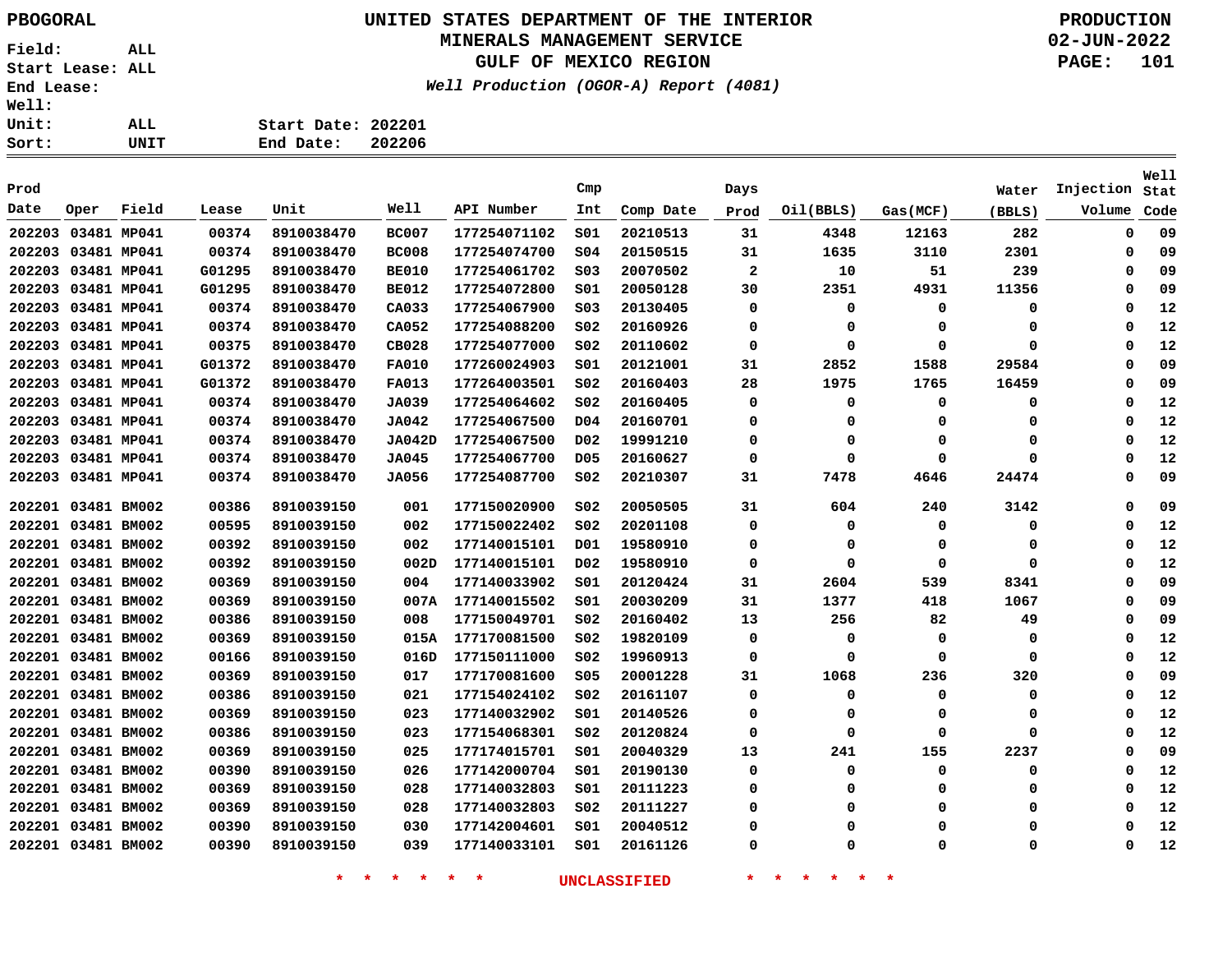# **UNITED STATES DEPARTMENT OF THE INTERIOR PBOGORAL PRODUCTION**

### **MINERALS MANAGEMENT SERVICE**

**GULF OF MEXICO REGION**

**Well Production (OGOR-A) Report (4081)**

| Ll: |      |                    |        |
|-----|------|--------------------|--------|
| it: | ALL  | Start Date: 202201 |        |
| rt: | UNIT | End Date:          | 202206 |

| Prod               |      |       |       |                    |             |              | Cmp              |                     |             |                                     |          |             | Injection | <b>Well</b> |
|--------------------|------|-------|-------|--------------------|-------------|--------------|------------------|---------------------|-------------|-------------------------------------|----------|-------------|-----------|-------------|
| Date               | Oper | Field | Lease | Unit               | Well        | API Number   | Int              |                     | Days        |                                     |          | Water       | Volume    | Stat        |
|                    |      |       |       |                    |             |              |                  | Comp Date           | Prod        | Oil(BBLS)                           | Gas(MCF) | (BBLS)      |           | Code        |
| 202201 03481 BM002 |      |       | 00369 | 8910039150         | 071         | 177144000701 | SO1              | 20030129            | 31          | 1056                                | 368      | 5778        | 0         | 09          |
| 202201 03481 BM002 |      |       | 00387 | 8910039150         | 072         | 177144000804 | SO1              | 20181030            | 31          | 11591                               | 2079     | 19590       | 0         | 09          |
| 202201 03481 BM002 |      |       | 00369 | 8910039150         | 075         | 177144001100 | SO <sub>2</sub>  | 20140217            | 0           | 0                                   | 0        | 0           | 0         | 12          |
| 202201 03481 BM002 |      |       | 00369 | 8910039150         | 076         | 177144001205 | SO <sub>2</sub>  | 20150318            | 0           | 0                                   | 0        | 0           | 0         | 12          |
| 202201 03481 BM002 |      |       | 00369 | 8910039150         | 077         | 177144001303 | SO <sub>2</sub>  | 20020911            | 0           | 0                                   | 0        | 0           | 0         | 12          |
| 202201 03481 BM002 |      |       | 00369 | 8910039150         | 078         | 177144001503 | SO1              | 20141202            | 0           | 0                                   | 0        | 0           | 0         | 12          |
| 202201 03481 BM002 |      |       | 00369 | 8910039150         | 083         | 177142022401 | SO <sub>2</sub>  | 20130302            | 0           | 0                                   | 0        | 0           | 0         | 12          |
| 202201 03481 BM002 |      |       | 00369 | 8910039150         | 084         | 177142022500 | SO1              | 20130302            | 0           | 0                                   | 0        | 0           | 0         | 12          |
| 202201 03151 ST021 |      |       | 00165 | 8910039150         | 093         | 177150069301 | SO1              | 20150707            | 0           | 0                                   | 0        | 0           | 0         | 12          |
| 202201 03151 ST021 |      |       | 00165 | 8910039150         | D012        | 177154046501 | SO1              | 19950905            | 0           | 0                                   | 0        | 0           | 0         | 12          |
| 202201 03151 ST021 |      |       | 00165 | 8910039150         | D014        | 177154042501 | \$05             | 20090903            | $\Omega$    | 0                                   | $\Omega$ | $\Omega$    | 0         | 12          |
| 202201 03151 ST021 |      |       | 00165 | 8910039150         | D016        | 177154052501 | SO1              | 20050726            | $\Omega$    | 0                                   | $\Omega$ | $\Omega$    | 0         | 12          |
| 202201 03151 ST021 |      |       | 00165 | 8910039150         | D017        | 177154050001 | S02              | 19990919            | $\Omega$    | 0                                   | $\Omega$ | $\Omega$    | 0         | 12          |
| 202201 03151 ST021 |      |       | 00165 | 8910039150         | <b>F003</b> | 177154066200 | SO <sub>4</sub>  | 19920301            | $\mathbf 0$ | 0                                   | $\Omega$ | $\Omega$    | 0         | 12          |
| 202201 03481 BM002 |      |       | 00392 | 8910039150         | R007        | 177170033900 | \$04             | 19920804            | 31          | 439                                 | 399      | 18829       | 0         | 09          |
| 202201 03481 BM002 |      |       | 00392 | 8910039150         | <b>R010</b> | 177170036800 | SO1              | 19920516            | 31          | 776                                 | 452      | 22663       | 0         | 09          |
| 202201 03481 BM002 |      |       | 00387 | 8910039150         | S003        | 177150021603 | S01              | 20111017            | 31          | 1496                                | 350      | 21271       | 0         | 09          |
| 202201 03481 BM002 |      |       | 00386 | 8910039150         | S004        | 177150021801 | S02              | 20050318            | 31          | 844                                 | 321      | 1965        | 0         | 09          |
| 202201 03481 BM002 |      |       | 00387 | 8910039150         | <b>S007</b> | 177150021902 | S01              | 20121028            | 31          | 844                                 | 214      | 369         | 0         | 09          |
| 202201 03481 BM002 |      |       | 00386 | 8910039150         | <b>S008</b> | 177150022001 | S03              | 20160913            | 0           | 0                                   | 0        | 0           | 0         | 12          |
| 202201 03481 BM002 |      |       | 00387 | 8910039150         | S010        | 177150111703 | SO1              | 20111119            | 13          | 98                                  | 158      | 1027        | 0         | 09          |
| 202201 03481 BM002 |      |       | 00387 | 8910039150         | U015        | 177154011001 | SO <sub>2</sub>  | 20201003            | 13          | 228                                 | 51       | 2898        | 0         | 09          |
| 202201 03481 BM002 |      |       | 00387 | 8910039150         | U018        | 177154104102 | SO <sub>2</sub>  | 20210724            | 31          | 2611                                | 469      | 1325        | 0         | 09          |
| 202201 03481 BM002 |      |       | 00387 | 8910039150         | U019        | 177154103201 | SO1              | 20150516            | 31          | 2191                                | 237      | 24624       | 0         | 09          |
| 202201 03481 BM002 |      |       | 00390 | 8910039150         | X001        | 177170032901 | SO1              | 19981223            | 0           | 0                                   | 0        | $\mathbf 0$ | 0         | 12          |
| 202201 03481 BM002 |      |       | 00390 | 8910039150         | X004        | 177170032400 | D <sub>0</sub> 2 | 19891223            | 0           | 0                                   | 0        | 0           | 0         | 12          |
| 202201 03481 BM002 |      |       | 00390 | 8910039150         | X004D       | 177170032400 | D62              | 19970901            | $\Omega$    | 0                                   | $\Omega$ | $\Omega$    | 0         | 12          |
| 202201 03481 BM002 |      |       | 00390 | 8910039150         | X005        | 177170031401 | SO1              | 19930629            | $\Omega$    | 0                                   | $\Omega$ | $\Omega$    | 0         | 12          |
| 202201 03481 BM002 |      |       | 00390 | 8910039150         | X007        | 177170032101 | SO1              | 19960805            | 31          | 1129                                | 682      | 12212       | 0         | 09          |
| 202201 03481 BM002 |      |       | 00390 | 8910039150         | X008        | 177170032804 | S01              | 20200222            | 31          | 19264                               | 5446     | 19520       | 0         | 09          |
| 202201 03481 BM002 |      |       | 00390 | 8910039150         | X009        | 177170031301 | S01              | 20100123            | 0           | 0                                   | 0        | 0           | 0         | 12          |
| 202201 03481 BM002 |      |       | 00390 | 8910039150         | X013        | 177170032500 | S01              | 19900107            | 0           | 0                                   | $\Omega$ | $\Omega$    | 0         | 12          |
| 202201 03481 BM002 |      |       | 00390 | 8910039150         | X014        | 177170033102 | S02              | 20110618            | 31          | 472                                 | 239      | 4907        | 0         | 09          |
| 202201 03481 BM002 |      |       | 00166 | 8910039150         | CC003       | 177150022901 | SO1              | 20080424            | $\Omega$    | 0                                   | $\Omega$ | $\Omega$    | 0         | 12          |
|                    |      |       |       | $\star$<br>$\star$ | $*$ $*$     | $\star$<br>* |                  | <b>UNCLASSIFIED</b> | $\star$     | $\star$<br>一大<br>$\star$<br>$\star$ | 未        |             |           |             |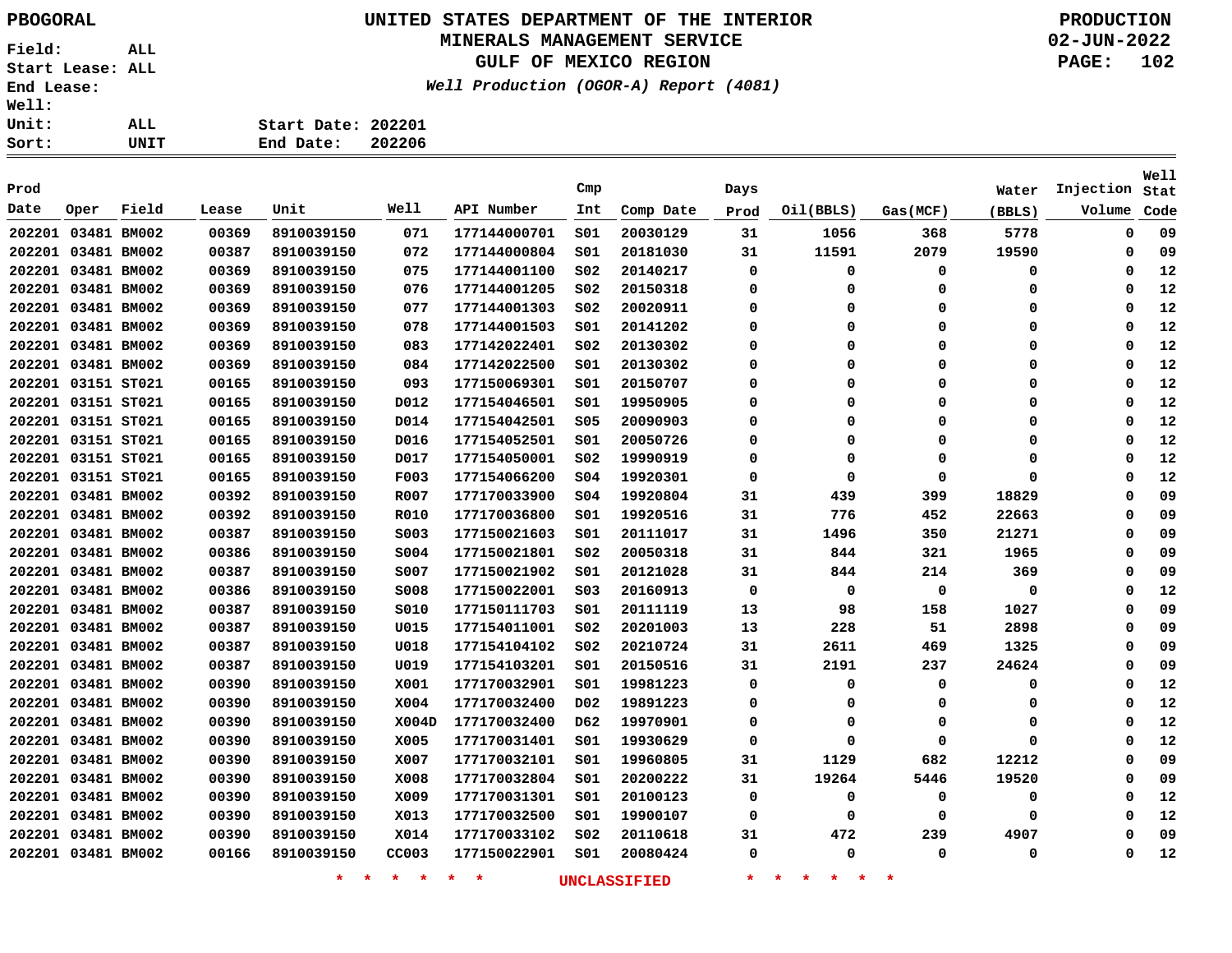### **UNITED STATES DEPARTMENT OF THE INTERIOR PBOGORAL PRODUCTION**

#### **MINERALS MANAGEMENT SERVICE**

**GULF OF MEXICO REGION**

**Well Production (OGOR-A) Report (4081)**

| ı: |      |                    |        |
|----|------|--------------------|--------|
| t: | ALL. | Start Date: 202201 |        |
| t: | UNIT | End Date:          | 202206 |

| Prod |                    |       |       |                    |                    |              | Cmp              |                     | Days        |                                |          | Water       | Injection | <b>Well</b><br>Stat |
|------|--------------------|-------|-------|--------------------|--------------------|--------------|------------------|---------------------|-------------|--------------------------------|----------|-------------|-----------|---------------------|
| Date | Oper               | Field | Lease | Unit               | Well               | API Number   | Int              | Comp Date           | Prod        | Oil(BBLS)                      | Gas(MCF) | (BBLS)      | Volume    | Code                |
|      | 202201 03481 BM002 |       | 00166 | 8910039150         | CC004              | 177150023002 | 501              | 20100401            | $\mathbf 0$ | 0                              | 0        | $\mathbf 0$ | 0         | 12                  |
|      | 202201 03481 BM002 |       | 00166 | 8910039150         | CC006              | 177150023203 | SO <sub>2</sub>  | 20140518            | 0           | 0                              | 0        | 0           | 0         | 12                  |
|      | 202201 03481 BM002 |       | 00166 | 8910039150         | CC013D             | 177150050000 | \$04             | 19950410            | 0           | 0                              | 0        | 0           | 0         | 12                  |
|      | 202201 03481 BM002 |       | 00166 | 8910039150         | CC014              | 177150023102 | S01              | 20080311            | 0           | 0                              | 0        | 0           | Ω         | 12                  |
|      | 202201 03481 BM002 |       | 00166 | 8910039150         | CC015              | 177150022802 | SO <sub>3</sub>  | 20210822            | 0           | 0                              | 0        | 0           | $\Omega$  | 12                  |
|      | 202201 03481 BM002 |       | 00392 | 8910039150         | CD003              | 177140033801 | SO <sub>2</sub>  | 20140930            | 31          | 135                            | 159      | 12522       | $\Omega$  | 09                  |
|      | 202201 03481 BM002 |       | 00392 | 8910039150         | CD006              | 177140035203 | SO <sub>2</sub>  | 20140621            | 31          | 1786                           | 398      | 18556       | 0         | 09                  |
|      | 202201 03481 BM002 |       | 00387 | 8910039150         | CG004              | 177140015201 | SO <sub>2</sub>  | 20201123            | 31          | 10345                          | 1997     | 496         | 0         | 09                  |
|      | 202201 03481 BM002 |       | 00369 | 8910039150         | CG006              | 177140015402 | S01              | 20121120            | 31          | 6222                           | 1471     | 16553       | $\Omega$  | 09                  |
|      | 202201 03481 BM002 |       | 00369 | 8910039150         | CG073              | 177144000901 | SO <sub>3</sub>  | 20150131            | 0           | 0                              | 0        | 0           | 0         | 12                  |
|      | 202201 03481 BM002 |       | 00369 | 8910039150         | CG073              | 177144000901 | SO <sub>2</sub>  | 20110502            | 0           | 0                              | 0        | 0           | O         | 12                  |
|      | 202201 03481 BM002 |       | 00369 | 8910039150         | CG073              | 177144000901 | SO1              | 20110502            | 0           | 0                              | 0        | 0           | O         | 12                  |
|      | 202201 03481 BM002 |       | 00387 | 8910039150         | CL010              | 177150024602 | D01              | 20120704            | 0           | 0                              | 0        | 0           | $\Omega$  | 12                  |
|      | 202201 03481 BM002 |       | 00387 | 8910039150         | CL010              | 177150024602 | D <sub>0</sub> 2 | 20120704            | $\Omega$    | 0                              | 0        | 0           | $\Omega$  | 12                  |
|      | 202201 03481 BM002 |       | 00387 | 8910039150         | CL012              | 177150024802 | SO <sub>2</sub>  | 20150801            | 13          | 140                            | 199      | 1102        | $\Omega$  | 09                  |
|      | 202201 03481 BM002 |       | 00387 | 8910039150         | CL013              | 177150024901 | \$05             | 20140719            | 31          | 2363                           | 304      | 1238        | Ω         | 09                  |
|      | 202201 03481 BM002 |       | 00387 | 8910039150         | CL019              | 177154050401 | S02              | 20071024            | 31          | 1202                           | 446      | 523         | Ω         | 09                  |
|      | 202201 03481 BM002 |       | 00166 | 8910039150         | CM003              | 177150022505 | S01              | 20190320            | 0           | 0                              | 0        | 0           | 0         | 12                  |
|      | 202201 03481 BM002 |       | 00166 | 8910039150         | CM019              | 177154012301 | S01              | 20050527            | 0           | 0                              | 0        | 0           | 0         | 12                  |
|      | 202201 03481 BM002 |       | 00369 | 8910039150         | CS014              | 177170040001 | SO <sub>3</sub>  | 20170216            | 0           | 0                              | 0        | 0           | 0         | 12                  |
|      | 202201 03481 BM002 |       | 00392 | 8910039150         | CS026              | 177174041302 | SO <sub>2</sub>  | 20010918            | 0           | 0                              | 0        | 0           | 0         | 12                  |
|      | 202201 03481 BM002 |       | 00386 | 8910039150         | CW009              | 177150050201 | SO <sub>2</sub>  | 20160701            | 0           | 0                              | 0        | 0           | 0         | 12                  |
|      | 202201 03481 BM002 |       | 00386 | 8910039150         | CW010              | 177150050302 | SO <sub>2</sub>  | 20140723            | 31          | 2502                           | 562      | 23001       | 0         | 09                  |
|      | 202201 03481 BM002 |       | 00386 | 8910039150         | <b>EE003</b>       | 177150085101 | SO <sub>4</sub>  | 19960112            | 13          | 198                            | 123      | 2688        | 0         | 09                  |
|      | 202201 03481 BM002 |       | 00386 | 8910039150         | <b>EE004</b>       | 177150090802 | 501              | 20080808            | 13          | 433                            | 173      | 1564        | 0         | 09                  |
|      | 202201 03481 BM002 |       | 00386 | 8910039150         | <b>EE009</b>       | 177150099400 | SO <sub>3</sub>  | 19950521            | 0           | 0                              | 0        | 0           | 0         | 13                  |
|      | 202201 03481 BM002 |       | 00386 | 8910039150         | <b>EE013</b>       | 177154076802 | SO <sub>2</sub>  | 20201216            | 13          | 5290                           | 2018     | 2266        | Ω         | 09                  |
|      | 202201 03481 BM002 |       | 00386 | 8910039150         | EE014              | 177154077003 | S01              | 20151005            | 13          | 164                            | 130      | 1841        | Ω         | 09                  |
|      | 202201 03481 BM002 |       | 00386 | 8910039150         | <b>EE015</b>       | 177154077702 | 501              | 20150421            | 13          | 175                            | 81       | 1379        | Ω         | 09                  |
|      | 202201 03481 BM002 |       | 00386 | 8910039150         | <b>FF001</b>       | 177140030901 | SO1              | 20090702            | 0           | 0                              | 0        | 0           | 0         | 12                  |
|      | 202201 03481 BM002 |       | 00370 | 8910039150         | <b>FF002</b>       | 177140031101 | SO1              | 20050403            | 0           | 0                              | 0        | 0           | 0         | 12                  |
|      | 202201 03481 BM002 |       | 00166 | 8910039150         | SB015              | 177150098303 | SO1              | 20060724            | 0           | 0                              | 0        | 0           | $\Omega$  | 12                  |
|      | 202201 03481 BM002 |       | 00166 | 8910039150         | SB022              | 177154037202 | 504              | 20000828            | 0           | 0                              | 0        | 0           | 0         | 12                  |
|      | 202201 03481 BM002 |       | 00166 | 8910039150         | <b>SC022</b>       | 177154104501 | SO <sub>2</sub>  | 20140208            | 0           | O                              | O        | 0           | O         | 12                  |
|      |                    |       |       | $\star$<br>$\star$ | $\star$<br>$\star$ | $\star$<br>* |                  | <b>UNCLASSIFIED</b> | $\ast$      | 一大<br>一大<br>$\star$<br>$\star$ | 未        |             |           |                     |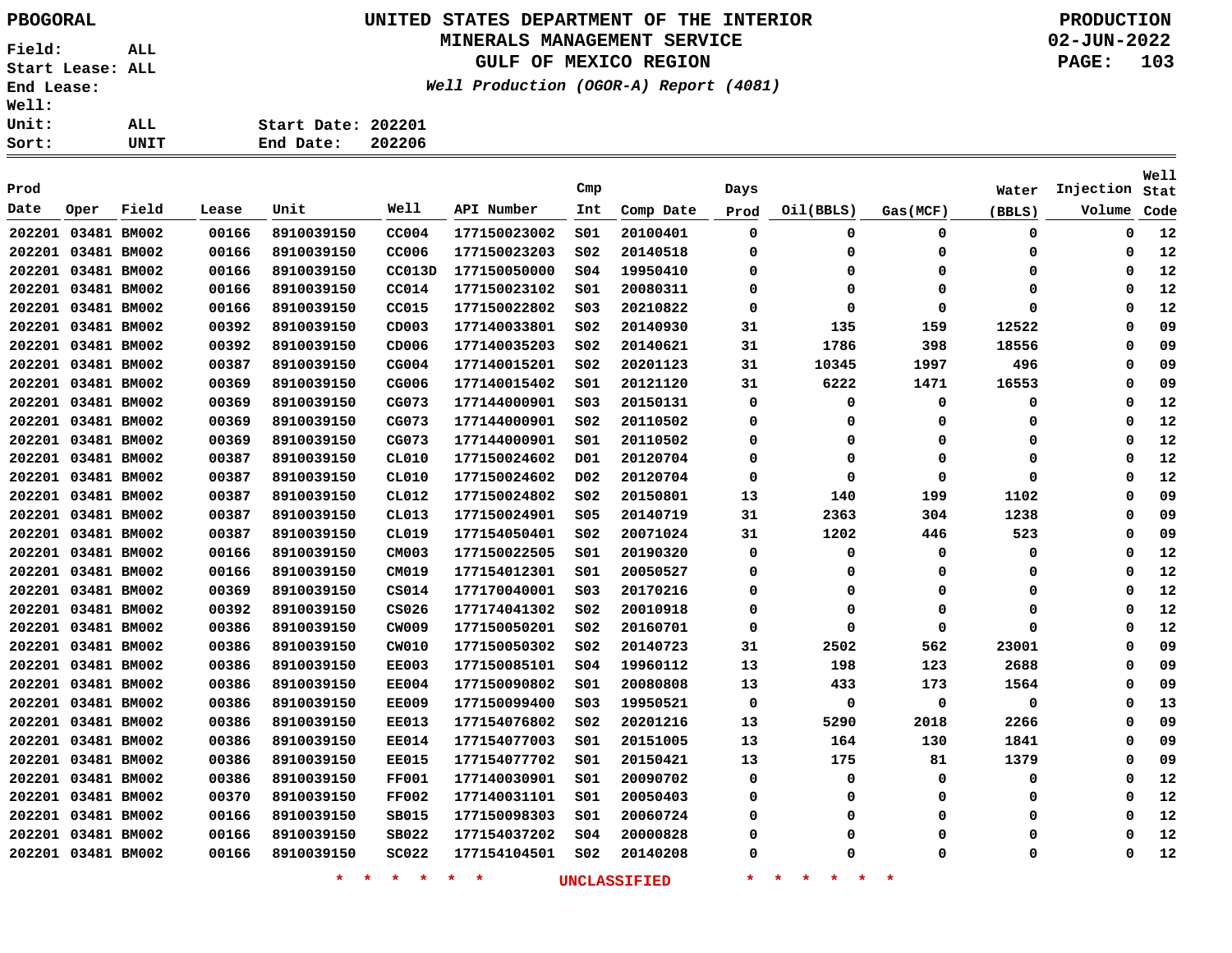### **UNITED STATES DEPARTMENT OF THE INTERIOR PBOGORAL PRODUCTION**

#### **MINERALS MANAGEMENT SERVICE**

**GULF OF MEXICO REGION**

**Well Production (OGOR-A) Report (4081)**

| :11: |      |                    |        |
|------|------|--------------------|--------|
| uit: | ALL  | Start Date: 202201 |        |
| rt:  | UNIT | End Date:          | 202206 |

|      |                    |       |       |                    |                 |                    |                 |                     |             |                                          |          |             |           | Well |
|------|--------------------|-------|-------|--------------------|-----------------|--------------------|-----------------|---------------------|-------------|------------------------------------------|----------|-------------|-----------|------|
| Prod |                    |       |       |                    |                 |                    | Cmp             |                     | Days        |                                          |          | Water       | Injection | Stat |
| Date | Oper               | Field | Lease | Unit               | Well            | API Number         | Int             | Comp Date           | Prod        | Oil(BBLS)                                | Gas(MCF) | (BBLS)      | Volume    | Code |
|      | 202201 03481 BM002 |       | 00166 | 8910039150         | <b>SC022</b>    | 177154104501       | SO1             | 20140208            | $\mathbf 0$ | $\mathbf 0$                              | 0        | 0           | 0         | 12   |
|      | 202201 03481 BM002 |       | 00386 | 8910039150         | SC024           | 177154105001       | SO1             | 20151105            | $\mathbf 0$ | 0                                        | 0        | $\Omega$    | 0         | 12   |
|      | 202201 03481 BM002 |       | 00386 | 8910039150         | SD007           | 177150049801       | S01             | 19990609            | 13          | 185                                      | 501      | 3866        | 0         | 09   |
|      | 202201 03481 BM002 |       | 00386 | 8910039150         | SD015A          | 177150061201       | SO <sub>2</sub> | 19990811            | 13          | 703                                      | 121      | 1196        | 0         | 09   |
|      | 202201 03481 BM002 |       | 00386 | 8910039150         | SD017           | 177150068401       | S01             | 20210318            | 19          | 1477                                     | 6679     | 532         | 0         | 09   |
|      | 202201 03481 BM002 |       | 00386 | 8910039150         | SD018           | 177150079504       | S01             | 20190826            | 14          | 0                                        | 0        | 5488        | 0         | 06   |
|      | 202201 03481 BM002 |       | 00386 | 8910039150         | SD018           | 177150079504       | S02             | 20190826            | 31          | 0                                        | $\Omega$ | 0           | 12152     | 04   |
|      | 202201 03481 BM002 |       | 00390 | 8910039150         | <b>SG025</b>    | 177142000602       | SO1             | 20020131            | 0           | 0                                        | $\Omega$ | 0           | 0         | 12   |
|      | 202201 03481 BM002 |       | 00390 | 8910039150         | SG038           | 177144000601       | SO1             | 20081110            | 0           | 0                                        | 0        | 0           | 0         | 12   |
|      | 202201 03481 BM002 |       | 00386 | 8910039150         | SJ022           | 177154068202       | SO <sub>2</sub> | 20141012            | $\Omega$    | 0                                        | $\Omega$ | 0           | 0         | 12   |
|      | 202201 03481 BM002 |       | 00386 | 8910039150         | 5J024           | 177154068602       | SO <sub>2</sub> | 20130826            | $\Omega$    | 0                                        | $\Omega$ | 0           | 0         | 12   |
|      | 202201 03481 BM002 |       | 00370 | 8910039150         | SJ025           | 177154126700       | S01             | 20150122            | 0           | 0                                        | $\Omega$ | 0           | 0         | 12   |
|      | 202201 03481 BM002 |       | 00370 | 8910039150         | SJ025           | 177154126700       | SO <sub>2</sub> | 20150122            | 0           | 0                                        | 0        | $\Omega$    | 0         | 12   |
|      | 202202 03481 BM002 |       | 00386 | 8910039150         | 001             | 177150020900       | SO <sub>2</sub> | 20050505            | 28          | 504                                      | 155      | 2688        | 0         | 09   |
|      | 202202 03481 BM002 |       | 00392 | 8910039150         | 002             | 177140015101       | D01             | 19580910            | $\mathbf 0$ | 0                                        | 0        | $\Omega$    | 0         | 12   |
|      | 202202 03481 BM002 |       | 00595 | 8910039150         | 002             | 177150022402       | SO <sub>2</sub> | 20201108            | 0           | 0                                        | 0        | $\Omega$    | 0         | 12   |
|      | 202202 03481 BM002 |       | 00392 | 8910039150         | 002D            | 177140015101       | DO <sub>2</sub> | 19580910            | 0           | 0                                        | 0        | $\Omega$    | 0         | 12   |
|      | 202202 03481 BM002 |       | 00369 | 8910039150         | 004             | 177140033902       | SO1             | 20120424            | 28          | 2176                                     | 355      | 7297        | 0         | 09   |
|      | 202202 03481 BM002 |       | 00369 | 8910039150         | 007A            | 177140015502       | S01             | 20030209            | 28          | 887                                      | 276      | 717         | 0         | 09   |
|      | 202202 03481 BM002 |       | 00386 | 8910039150         | 008             | 177150049701       | S02             | 20160402            | 28          | 584                                      | 146      | 138         | 0         | 09   |
|      | 202202 03481 BM002 |       | 00369 | 8910039150         | 015A            | 177170081500       | S02             | 19820109            | 0           | 0                                        | 0        | 0           | 0         | 12   |
|      | 202202 03481 BM002 |       | 00166 | 8910039150         | 016D            | 177150111000       | S02             | 19960913            | $\mathbf 0$ | 0                                        | 0        | $\mathbf 0$ | 0         | 12   |
|      | 202202 03481 BM002 |       | 00369 | 8910039150         | 017             | 177170081600       | \$05            | 20001228            | 28          | 982                                      | 140      | 310         | 0         | 09   |
|      | 202202 03481 BM002 |       | 00386 | 8910039150         | 021             | 177154024102       | SO <sub>2</sub> | 20161107            | $\Omega$    | 0                                        | 0        | 0           | 0         | 12   |
|      | 202202 03481 BM002 |       | 00369 | 8910039150         | 023             | 177140032902       | SO1             | 20140526            | $\Omega$    | 0                                        | 0        | $\Omega$    | 0         | 12   |
|      | 202202 03481 BM002 |       | 00386 | 8910039150         | 023             | 177154068301       | S02             | 20120824            | 0           | 0                                        | 0        | 0           | 0         | 12   |
|      | 202202 03481 BM002 |       | 00369 | 8910039150         | 025             | 177174015701       | SO1             | 20040329            | 0           | 0                                        | 0        | 0           | 0         | 15   |
|      | 202202 03481 BM002 |       | 00390 | 8910039150         | 026             | 177142000704       | SO1             | 20190130            | 0           | 0                                        | 0        | 0           | 0         | 12   |
|      | 202202 03481 BM002 |       | 00369 | 8910039150         | 028             | 177140032803       | SO1             | 20111223            | $\Omega$    | 0                                        | $\Omega$ | $\Omega$    | 0         | 12   |
|      | 202202 03481 BM002 |       | 00369 | 8910039150         | 028             | 177140032803       | S02             | 20111227            | $\Omega$    | 0                                        | $\Omega$ | $\Omega$    | 0         | 12   |
|      | 202202 03481 BM002 |       | 00390 | 8910039150         | 030             | 177142004601       | S01             | 20040512            | $\Omega$    | 0                                        | 0        | $\Omega$    | 0         | 12   |
|      | 202202 03481 BM002 |       | 00390 | 8910039150         | 039             | 177140033101       | SO1             | 20161126            | 0           | 0                                        | 0        | $\Omega$    | 0         | 12   |
|      | 202202 03481 BM002 |       | 00369 | 8910039150         | 071             | 177144000701       | SO1             | 20030129            | 28          | 631                                      | 216      | 3605        | 0         | 09   |
|      | 202202 03481 BM002 |       | 00387 | 8910039150         | 072             | 177144000804       | SO1             | 20181030            | 28          | 9780                                     | 1453     | 17511       | 0         | 09   |
|      |                    |       |       | $\star$<br>$\star$ | $\star$ $\star$ | $\star$<br>$\star$ |                 | <b>UNCLASSIFIED</b> | $\star$     | $\star$<br>$\star$<br>$\star$<br>$\star$ | $\star$  |             |           |      |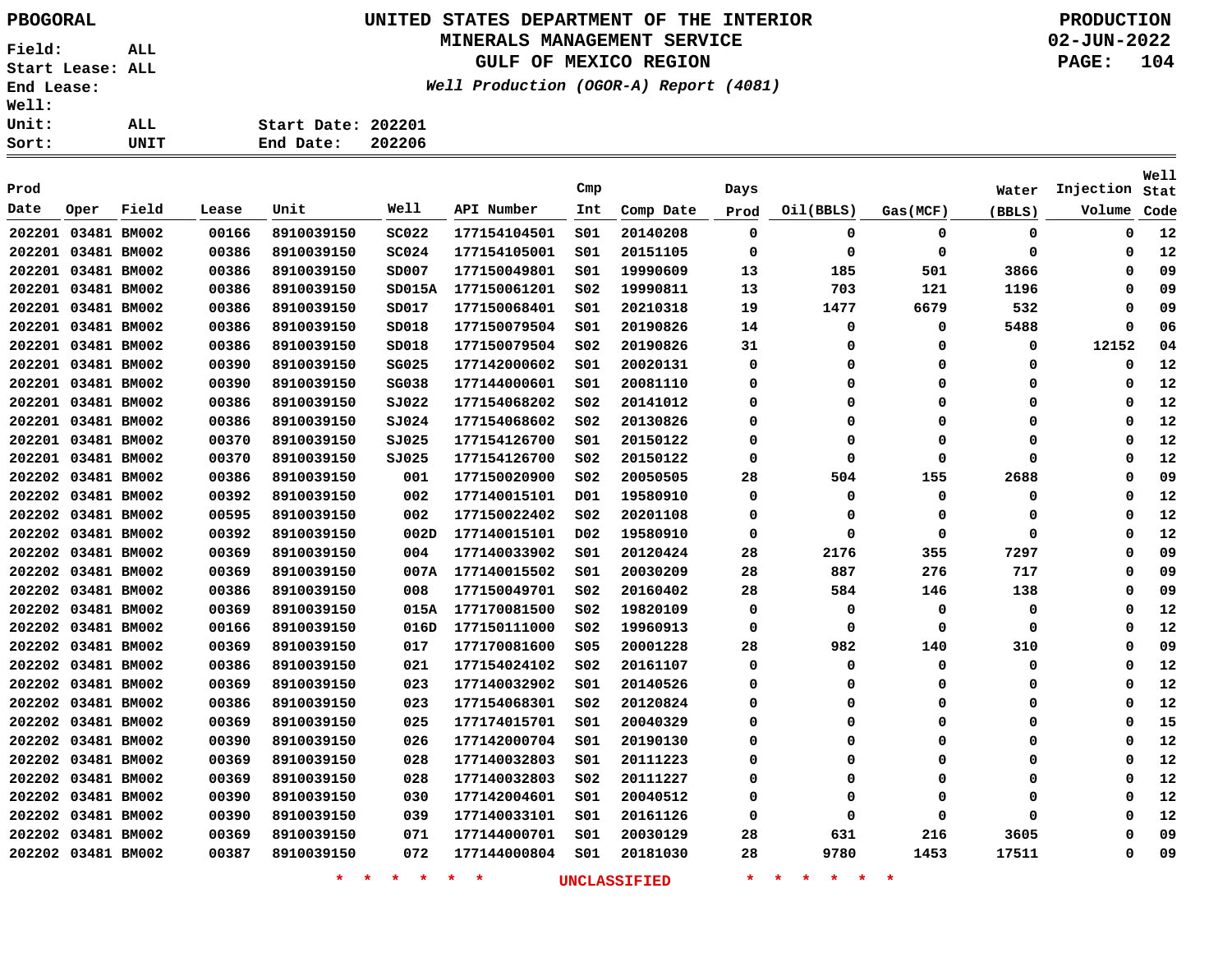### **UNITED STATES DEPARTMENT OF THE INTERIOR PBOGORAL PRODUCTION**

#### **MINERALS MANAGEMENT SERVICE**

**GULF OF MEXICO REGION**

**Well Production (OGOR-A) Report (4081)**

**02-JUN-2022 PAGE: 105**

| rt: | UNIT | End Date:          | 202206 |
|-----|------|--------------------|--------|
| it: | ALL  | Start Date: 202201 |        |
| LI: |      |                    |        |

| Prod               |      |       |       |            |             |              | Cmp              |           | Days                    |           |              | Water    | Injection | <b>Well</b><br>Stat |
|--------------------|------|-------|-------|------------|-------------|--------------|------------------|-----------|-------------------------|-----------|--------------|----------|-----------|---------------------|
| Date               | Oper | Field | Lease | Unit       | Well        | API Number   | Int              | Comp Date | Prod                    | Oil(BBLS) | Gas(MCF)     | (BBLS)   | Volume    | Code                |
| 202202 03481 BM002 |      |       | 00369 | 8910039150 | 075         | 177144001100 | SO <sub>2</sub>  | 20140217  | 0                       | 0         | $\mathbf 0$  | 0        | 0         | 12                  |
| 202202 03481 BM002 |      |       | 00369 | 8910039150 | 076         | 177144001205 | SO <sub>2</sub>  | 20150318  | $\Omega$                | $\Omega$  | 0            | 0        | 0         | 12                  |
| 202202 03481 BM002 |      |       | 00369 | 8910039150 | 077         | 177144001303 | S02              | 20020911  | 0                       | 0         | 0            | 0        | 0         | 12                  |
| 202202 03481 BM002 |      |       | 00369 | 8910039150 | 078         | 177144001503 | SO1              | 20141202  | $\Omega$                | $\Omega$  | $\Omega$     | 0        | 0         | 12                  |
| 202202 03481 BM002 |      |       | 00369 | 8910039150 | 083         | 177142022401 | SO <sub>2</sub>  | 20130302  | $\mathbf 0$             | $\Omega$  | $\Omega$     | 0        | 0         | 12                  |
| 202202 03481 BM002 |      |       | 00369 | 8910039150 | 084         | 177142022500 | SO1              | 20130302  | 28                      | $\Omega$  | $\Omega$     | 0        | 8904      | 04                  |
| 202202 03151 ST021 |      |       | 00165 | 8910039150 | 093         | 177150069301 | SO1              | 20150707  | $\Omega$                | $\Omega$  | $\Omega$     | 0        | 0         | 12                  |
| 202202 03151 ST021 |      |       | 00165 | 8910039150 | D012        | 177154046501 | SO1              | 19950905  | 0                       | $\Omega$  | $\Omega$     | 0        | 0         | 12                  |
| 202202 03151 ST021 |      |       | 00165 | 8910039150 | D014        | 177154042501 | \$05             | 20090903  | $\Omega$                | $\Omega$  | $\Omega$     | 0        | 0         | 12                  |
| 202202 03151 ST021 |      |       | 00165 | 8910039150 | D016        | 177154052501 | SO1              | 20050726  | $\mathbf 0$             | $\Omega$  | $\mathbf 0$  | 0        | 0         | 12                  |
| 202202 03151 ST021 |      |       | 00165 | 8910039150 | D017        | 177154050001 | SO <sub>2</sub>  | 19990919  | 0                       | $\Omega$  | 0            | 0        | 0         | 12                  |
| 202202 03151 ST021 |      |       | 00165 | 8910039150 | F003        | 177154066200 | \$04             | 19920301  | $\Omega$                | $\Omega$  | $\Omega$     | 0        | 0         | 12                  |
| 202202 03481 BM002 |      |       | 00392 | 8910039150 | R007        | 177170033900 | SO <sub>4</sub>  | 19920804  | 28                      | 403       | 104          | 16944    | 0         | 09                  |
| 202202 03481 BM002 |      |       | 00392 | 8910039150 | R010        | 177170036800 | S01              | 19920516  | 28                      | 662       | 417          | 20398    | 0         | 09                  |
| 202202 03481 BM002 |      |       | 00387 | 8910039150 | S003        | 177150021603 | SO1              | 20111017  | 28                      | 1150      | 227          | 17040    | 0         | 09                  |
| 202202 03481 BM002 |      |       | 00386 | 8910039150 | S004        | 177150021801 | SO <sub>2</sub>  | 20050318  | 28                      | 649       | 248          | 1576     | 0         | 09                  |
| 202202 03481 BM002 |      |       | 00387 | 8910039150 | S007        | 177150021902 | 501              | 20121028  | 28                      | 772       | 180          | 348      | 0         | 09                  |
| 202202 03481 BM002 |      |       | 00386 | 8910039150 | <b>S008</b> | 177150022001 | S03              | 20160913  | 0                       | 0         | $\mathbf 0$  | 0        | 0         | 12                  |
| 202202 03481 BM002 |      |       | 00387 | 8910039150 | S010        | 177150111703 | SO1              | 20111119  | 26                      | 190       | 304          | 2229     | 0         | 09                  |
| 202202 03481 BM002 |      |       | 00387 | 8910039150 | U015        | 177154011001 | SO <sub>2</sub>  | 20201003  | 28                      | 474       | 109          | 5864     | 0         | 09                  |
| 202202 03481 BM002 |      |       | 00387 | 8910039150 | U018        | 177154104102 | SO <sub>2</sub>  | 20210724  | 28                      | 2054      | 276          | 1054     | 0         | 09                  |
| 202202 03481 BM002 |      |       | 00387 | 8910039150 | U019        | 177154103201 | 501              | 20150516  | 28                      | 1968      | 147          | 22369    | 0         | 09                  |
| 202202 03481 BM002 |      |       | 00390 | 8910039150 | X001        | 177170032901 | S01              | 19981223  | $\mathbf 0$             | 0         | $\mathbf 0$  | 0        | 0         | 12                  |
| 202202 03481 BM002 |      |       | 00390 | 8910039150 | X004        | 177170032400 | D <sub>0</sub> 2 | 19891223  | $\mathbf 0$             | $\Omega$  | 0            | 0        | 0         | 12                  |
| 202202 03481 BM002 |      |       | 00390 | 8910039150 | X004D       | 177170032400 | D62              | 19970901  | $\mathbf 0$             | 0         | $\mathbf 0$  | 0        | 0         | 12                  |
| 202202 03481 BM002 |      |       | 00390 | 8910039150 | X005        | 177170031401 | SO1              | 19930629  | $\Omega$                | $\Omega$  | $\Omega$     | $\Omega$ | 0         | 12                  |
| 202202 03481 BM002 |      |       | 00390 | 8910039150 | X007        | 177170032101 | 501              | 19960805  | 28                      | 664       | 189          | 13732    | 0         | 09                  |
| 202202 03481 BM002 |      |       | 00390 | 8910039150 | X008        | 177170032804 | SO1              | 20200222  | 28                      | 15899     | 4032         | 17767    | 0         | 09                  |
| 202202 03481 BM002 |      |       | 00390 | 8910039150 | X009        | 177170031301 | 501              | 20100123  | $\overline{\mathbf{2}}$ | 1         | $\mathbf{2}$ | 5        | 0         | 09                  |
| 202202 03481 BM002 |      |       | 00390 | 8910039150 | X013        | 177170032500 | SO1              | 19900107  | $\mathbf 0$             | $\Omega$  | $\Omega$     | $\Omega$ | 0         | 12                  |
| 202202 03481 BM002 |      |       | 00390 | 8910039150 | X014        | 177170033102 | SO <sub>2</sub>  | 20110618  | 28                      | 477       | 151          | 4193     | 0         | 09                  |
| 202202 03481 BM002 |      |       | 00166 | 8910039150 | CC003       | 177150022901 | 501              | 20080424  | $\Omega$                | $\Omega$  | $\Omega$     | 0        | 0         | 12                  |
| 202202 03481 BM002 |      |       | 00166 | 8910039150 | CC004       | 177150023002 | SO1              | 20100401  | 0                       | 0         | 0            | $\Omega$ | 0         | 12                  |
| 202202 03481 BM002 |      |       | 00166 | 8910039150 | CC006       | 177150023203 | SO <sub>2</sub>  | 20140518  | $\Omega$                | $\Omega$  | $\Omega$     | 0        | 0         | 12                  |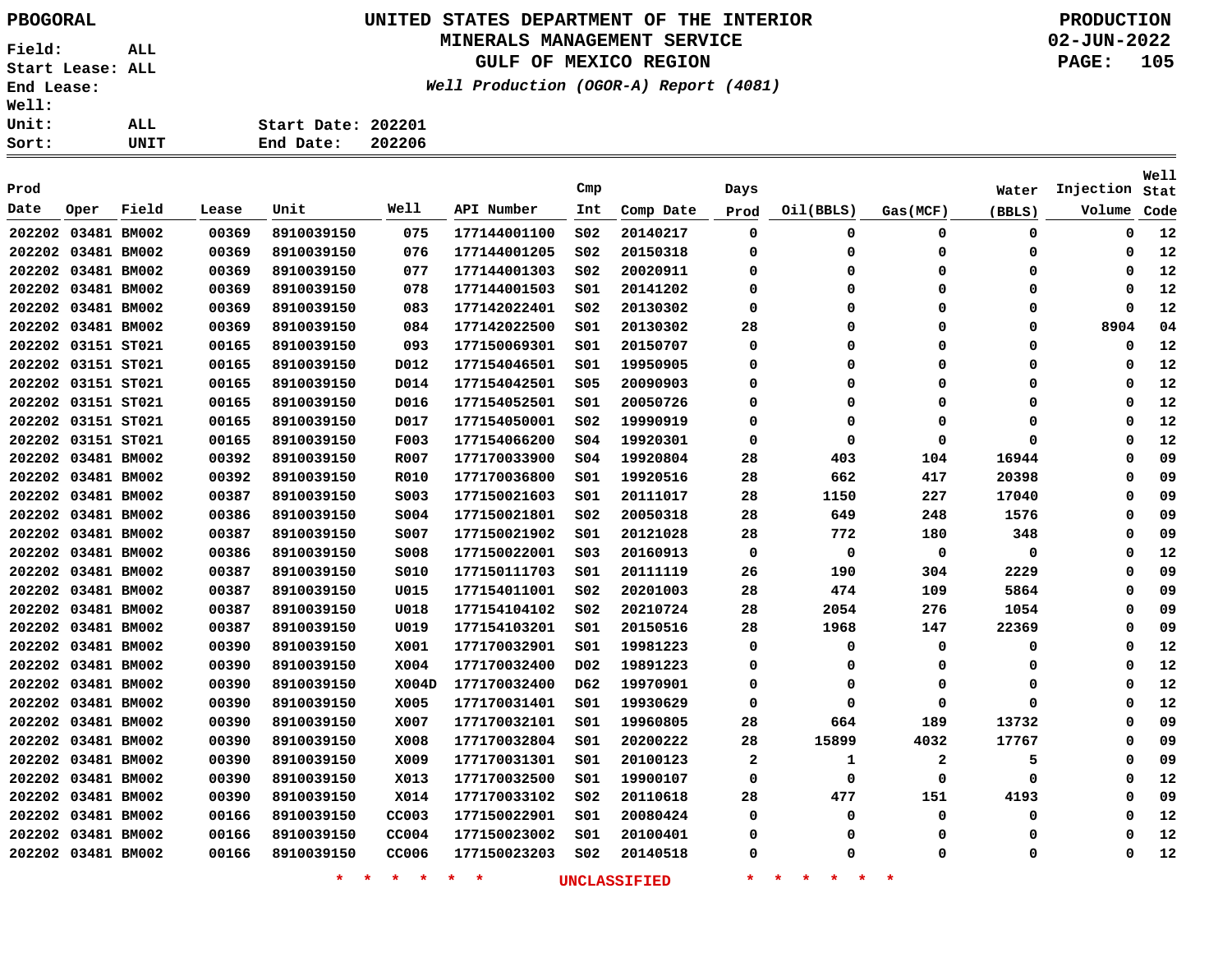### **UNITED STATES DEPARTMENT OF THE INTERIOR PBOGORAL PRODUCTION**

### **MINERALS MANAGEMENT SERVICE**

**GULF OF MEXICO REGION**

**Well Production (OGOR-A) Report (4081)**

| 11: |      |                    |        |
|-----|------|--------------------|--------|
| it: | ALL  | Start Date: 202201 |        |
| rt: | UNIT | End Date:          | 202206 |

| Prod               |      |             |       |                   |               |                   | Cmp              |                     | Days        |                                 |          | Water  | Injection   | Well<br>Stat |
|--------------------|------|-------------|-------|-------------------|---------------|-------------------|------------------|---------------------|-------------|---------------------------------|----------|--------|-------------|--------------|
| Date               | Oper | Field       | Lease | Unit              | Well          | API Number        | Int              | Comp Date           | Prod        | Oil(BBLS)                       | Gas(MCF) | (BBLS) | Volume      | Code         |
| 202202 03481 BM002 |      |             | 00166 | 8910039150        | CC013D        | 177150050000      | SO <sub>4</sub>  | 19950410            | 0           | 0                               | 0        | 0      | 0           | 12           |
| 202202 03481 BM002 |      |             | 00166 | 8910039150        | CC014         | 177150023102      | SO1              | 20080311            | 0           | 0                               | 0        | 0      | 0           | 12           |
| 202202 03481 BM002 |      |             | 00166 | 8910039150        | CC015         | 177150022802      | SO <sub>3</sub>  | 20210822            | 0           | $\Omega$                        | 0        | 0      | 0           | 12           |
| 202202 03481 BM002 |      |             | 00392 | 8910039150        | CD003         | 177140033801      | S02              | 20140930            | 28          | 115                             | 80       | 10930  | 0           | 09           |
| 202202 03481 BM002 |      |             | 00392 | 8910039150        | CD006         | 177140035203      | SO <sub>2</sub>  | 20140621            | 28          | 1549                            | 267      | 16779  | 0           | 09           |
| 202202 03481 BM002 |      |             | 00387 | 8910039150        | CG004         | 177140015201      | SO <sub>2</sub>  | 20201123            | 28          | 9670                            | 1496     | 489    | 0           | 09           |
| 202202 03481 BM002 |      |             | 00369 | 8910039150        | CG006         | 177140015402      | SO1              | 20121120            | 28          | 4893                            | 1010     | 10953  | 0           | 09           |
| 202202 03481 BM002 |      |             | 00369 | 8910039150        | CG073         | 177144000901      | SO <sub>2</sub>  | 20110502            | 0           | 0                               | 0        | 0      | 0           | 12           |
| 202202 03481 BM002 |      |             | 00369 | 8910039150        | CG073         | 177144000901      | SO1              | 20110502            | 28          | 0                               | $\Omega$ | 0      | 27048       | 04           |
| 202202 03481 BM002 |      |             | 00369 | 8910039150        | CG073         | 177144000901      | S03              | 20150131            | 28          | 0                               | 0        | 0      | 1344        | 04           |
| 202202 03481 BM002 |      |             | 00387 | 8910039150        | CL010         | 177150024602      | D <sub>0</sub> 2 | 20120704            | $\mathbf 0$ | 0                               | 0        | 0      | $\mathbf 0$ | 12           |
| 202202 03481 BM002 |      |             | 00387 | 8910039150        | CL010         | 177150024602      | D01              | 20120704            | 28          | $\Omega$                        | 0        | 0      | 20412       | 04           |
| 202202 03481 BM002 |      |             | 00387 | 8910039150        | CL012         | 177150024802      | SO <sub>2</sub>  | 20150801            | 28          | 279                             | 384      | 2436   | 0           | 09           |
| 202202 03481 BM002 |      |             | 00387 | 8910039150        | CL013         | 177150024901      | \$05             | 20140719            | 28          | 2002                            | 230      | 1097   | 0           | 09           |
| 202202 03481 BM002 |      |             | 00387 | 8910039150        | CL019         | 177154050401      | SO <sub>2</sub>  | 20071024            | 28          | 1069                            | 267      | 476    | 0           | 09           |
| 202202 03481 BM002 |      |             | 00166 | 8910039150        | CM003         | 177150022505      | SO1              | 20190320            | $\Omega$    | 0                               | 0        | 0      | 0           | 12           |
| 202202 03481 BM002 |      |             | 00166 | 8910039150        | CM019         | 177154012301      | SO1              | 20050527            | 0           | 0                               | 0        | 0      | 0           | 12           |
| 202202             |      | 03481 BM002 | 00369 | 8910039150        | C5014         | 177170040001      | S03              | 20170216            | 0           | 0                               | 0        | 0      | 0           | 12           |
| 202202 03481 BM002 |      |             | 00392 | 8910039150        | CS026         | 177174041302      | S02              | 20010918            | 0           | 0                               | 0        | 0      | 0           | 15           |
| 202202 03481 BM002 |      |             | 00386 | 8910039150        | CW009         | 177150050201      | SO <sub>2</sub>  | 20160701            | 0           | 0                               | 0        | 0      | 0           | 12           |
| 202202 03481 BM002 |      |             | 00386 | 8910039150        | CW010         | 177150050302      | SO <sub>2</sub>  | 20140723            | 28          | 2166                            | 409      | 20790  | 0           | 09           |
| 202202 03481 BM002 |      |             | 00386 | 8910039150        | <b>EE003</b>  | 177150085101      | 504              | 19960112            | 28          | 396                             | 264      | 6054   | 0           | 09           |
| 202202 03481 BM002 |      |             | 00386 | 8910039150        | <b>EE004</b>  | 177150090802      | S01              | 20080808            | 28          | 948                             | 397      | 3650   | 0           | 09           |
| 202202 03481 BM002 |      |             | 00386 | 8910039150        | <b>EE009</b>  | 177150099400      | S03              | 19950521            | 0           | 0                               | 0        | 0      | 0           | 13           |
| 202202 03481 BM002 |      |             | 00386 | 8910039150        | <b>EE013</b>  | 177154076802      | S02              | 20201216            | 28          | 9741                            | 2290     | 4757   | 0           | 09           |
| 202202 03481 BM002 |      |             | 00386 | 8910039150        | <b>EE014</b>  | 177154077003      | SO1              | 20151005            | 28          | 336                             | 218      | 4107   | 0           | 09           |
| 202202 03481 BM002 |      |             | 00386 | 8910039150        | <b>EE015</b>  | 177154077702      | SO1              | 20150421            | 28          | 336                             | 166      | 2941   | 0           | 09           |
| 202202 03481 BM002 |      |             | 00386 | 8910039150        | <b>FF001</b>  | 177140030901      | S01              | 20090702            | 0           | 0                               | 0        | 0      | 0           | 15           |
| 202202 03481 BM002 |      |             | 00370 | 8910039150        | <b>FF002</b>  | 177140031101      | SO1              | 20050403            | 0           | 0                               | 0        | 0      | 0           | 12           |
| 202202 03481 BM002 |      |             | 00166 | 8910039150        | SB015         | 177150098303      | S01              | 20060724            | 0           | 0                               | 0        | 0      | 0           | 12           |
| 202202 03481 BM002 |      |             | 00166 | 8910039150        | SB022         | 177154037202      | 504              | 20000828            | 0           | 0                               | $\Omega$ | 0      | 0           | 12           |
| 202202 03481 BM002 |      |             | 00166 | 8910039150        | SC022         | 177154104501      | S02              | 20140208            | 0           | 0                               | $\Omega$ | 0      | 0           | 12           |
| 202202 03481 BM002 |      |             | 00166 | 8910039150        | SC022         | 177154104501      | S01              | 20140208            | 28          | 0                               | 0        | 0      | 73164       | 04           |
| 202202 03481 BM002 |      |             | 00386 | 8910039150        | <b>SC024</b>  | 177154105001      | SO1              | 20151105            | 0           | O                               | 0        | 0      | $\Omega$    | 12           |
|                    |      |             |       | $\star$<br>$\ast$ | $\star$<br>一大 | $\star$<br>$\ast$ |                  | <b>UNCLASSIFIED</b> | $\star$     | 一米。<br>一大<br>$\star$<br>$\star$ | $\ast$   |        |             |              |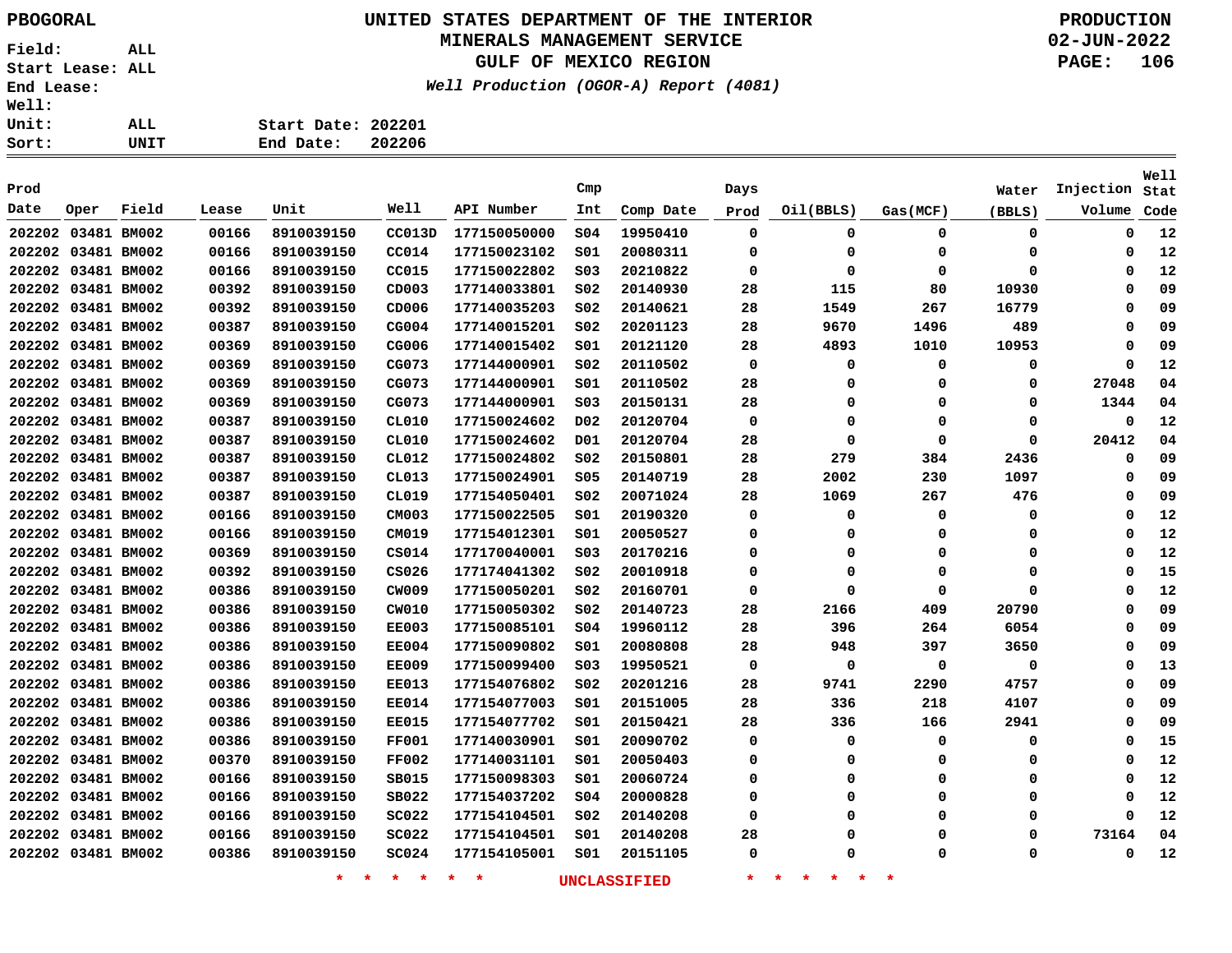### **UNITED STATES DEPARTMENT OF THE INTERIOR PBOGORAL PRODUCTION**

#### **MINERALS MANAGEMENT SERVICE**

**GULF OF MEXICO REGION**

**Well Production (OGOR-A) Report (4081)**

| Sort:        | UNIT | End Date:          | 202206 |
|--------------|------|--------------------|--------|
| <b>Unit:</b> | ALL  | Start Date: 202201 |        |
| <b>Well:</b> |      |                    |        |

| Prod               |      |             |       |                    |                 |              | Cmp             |              | Days        |                                     |             | Water  | Injection | Well<br>Stat |
|--------------------|------|-------------|-------|--------------------|-----------------|--------------|-----------------|--------------|-------------|-------------------------------------|-------------|--------|-----------|--------------|
| Date               | Oper | Field       | Lease | Unit               | Well            | API Number   | Int             | Comp Date    | Prod        | Oil(BBLS)                           | Gas(MCF)    | (BBLS) | Volume    | Code         |
| 202202 03481 BM002 |      |             | 00386 | 8910039150         | SD007           | 177150049801 | 501             | 19990609     | 3           | 39                                  | 92          | 933    | 0         | 09           |
| 202202 03481 BM002 |      |             | 00386 | 8910039150         | SD015A          | 177150061201 | SO <sub>2</sub> | 19990811     | 28          | 1379                                | 231         | 2528   | 0         | 09           |
| 202202 03481 BM002 |      |             | 00386 | 8910039150         | SD017           | 177150068401 | 501             | 20210318     | 28          | 3265                                | 10315       | 1310   | 0         | 09           |
| 202202 03481 BM002 |      |             | 00386 | 8910039150         | SD018           | 177150079504 | SO <sub>2</sub> | 20190826     | 28          | $\mathbf 0$                         | $\mathbf 0$ | 0      | 10976     | 04           |
| 202202 03481 BM002 |      |             | 00386 | 8910039150         | SD018           | 177150079504 | SO1             | 20190826     | 28          | 0                                   | $\Omega$    | 10976  | 0         | 06           |
| 202202 03481 BM002 |      |             | 00390 | 8910039150         | SG025           | 177142000602 | SO1             | 20020131     | 0           | 0                                   | $\Omega$    | 0      | 0         | 12           |
| 202202 03481 BM002 |      |             | 00390 | 8910039150         | SG038           | 177144000601 | SO1             | 20081110     | 0           | 0                                   | 0           | 0      | 0         | 12           |
| 202202 03481 BM002 |      |             | 00386 | 8910039150         | SJ022           | 177154068202 | S02             | 20141012     | 0           | 0                                   | $\Omega$    | 0      | 0         | 12           |
| 202202 03481 BM002 |      |             | 00386 | 8910039150         | 5J024           | 177154068602 | S02             | 20130826     | 0           | 0                                   | $\Omega$    | 0      | $\Omega$  | 12           |
| 202202 03481 BM002 |      |             | 00370 | 8910039150         | 5J025           | 177154126700 | S01             | 20150122     | 28          | 0                                   | $\Omega$    | 0      | 34076     | 04           |
| 202202 03481 BM002 |      |             | 00370 | 8910039150         | SJO25           | 177154126700 | SO <sub>2</sub> | 20150122     | $\mathbf 0$ | 0                                   | $\mathbf 0$ | 0      | 0         | 12           |
| 202203 03481 BM002 |      |             | 00386 | 8910039150         | 001             | 177150020900 | SO <sub>2</sub> | 20050505     | 31          | 573                                 | 175         | 3087   | $\Omega$  | 09           |
| 202203 03481 BM002 |      |             | 00595 | 8910039150         | 002             | 177150022402 | S02             | 20201108     | 31          | 0                                   | 11689       | 226    | 0         | 09           |
| 202203 03481 BM002 |      |             | 00392 | 8910039150         | 002             | 177140015101 | D01             | 19580910     | $\mathbf 0$ | 0                                   | $\Omega$    | 0      | 0         | 12           |
| 202203             |      | 03481 BM002 | 00392 | 8910039150         | 002D            | 177140015101 | D02             | 19580910     | 0           | 0                                   | 0           | 0      | $\Omega$  | 12           |
| 202203 03481 BM002 |      |             | 00369 | 8910039150         | 004             | 177140033902 | s01             | 20120424     | 31          | 2365                                | 543         | 7771   | 0         | 09           |
| 202203             |      | 03481 BM002 | 00369 | 8910039150         | 007A            | 177140015502 | SO1             | 20030209     | 31          | 667                                 | 295         | 554    | 0         | 09           |
| 202203             |      | 03481 BM002 | 00386 | 8910039150         | 008             | 177150049701 | S02             | 20160402     | 31          | 788                                 | 196         | 197    | 0         | 09           |
| 202203 03481 BM002 |      |             | 00369 | 8910039150         | 015A            | 177170081500 | S02             | 19820109     | 0           | 0                                   | 0           | 0      | 0         | 12           |
| 202203 03481 BM002 |      |             | 00166 | 8910039150         | 016D            | 177150111000 | S02             | 19960913     | 30          | 1126                                | 1231        | 20942  | $\Omega$  | 09           |
| 202203 03481 BM002 |      |             | 00369 | 8910039150         | 017             | 177170081600 | <b>S05</b>      | 20001228     | 31          | 1111                                | 206         | 354    | 0         | 09           |
| 202203 03481 BM002 |      |             | 00386 | 8910039150         | 021             | 177154024102 | S02             | 20161107     | 31          | 1542                                | 1110        | 17248  | 0         | 09           |
| 202203 03481 BM002 |      |             | 00369 | 8910039150         | 023             | 177140032902 | S01             | 20140526     | 0           | 0                                   | 0           | 0      | 0         | 12           |
| 202203 03481 BM002 |      |             | 00386 | 8910039150         | 023             | 177154068301 | S02             | 20120824     | 0           | 0                                   | 0           | 0      | 0         | 12           |
| 202203 03481 BM002 |      |             | 00390 | 8910039150         | 026             | 177142000704 | S01             | 20190130     | 0           | $\mathbf 0$                         | 0           | 0      | $\Omega$  | 12           |
| 202203 03481 BM002 |      |             | 00369 | 8910039150         | 028             | 177140032803 | 501             | 20111223     | 0           | 0                                   | 0           | 0      | $\Omega$  | 12           |
| 202203 03481 BM002 |      |             | 00369 | 8910039150         | 028             | 177140032803 | S02             | 20111227     | 0           | 0                                   | 0           | 0      | 0         | 12           |
| 202203             |      | 03481 BM002 | 00390 | 8910039150         | 030             | 177142004601 | S01             | 20040512     | 0           | 0                                   | 0           | 0      | 0         | 12           |
| 202203             |      | 03481 BM002 | 00390 | 8910039150         | 039             | 177140033101 | S01             | 20161126     | 0           | 0                                   | 0           | 0      | $\Omega$  | 12           |
| 202203             |      | 03481 BM002 | 00369 | 8910039150         | 071             | 177144000701 | S01             | 20030129     | 31          | 911                                 | 285         | 3499   | 0         | 09           |
| 202203 03481 BM002 |      |             | 00387 | 8910039150         | 072             | 177144000804 | S01             | 20181030     | 31          | 9856                                | 1334        | 18395  | 0         | 09           |
| 202203 03481 BM002 |      |             | 00369 | 8910039150         | 075             | 177144001100 | S02             | 20140217     | 25          | 903                                 | 422         | 3392   | 0         | 09           |
| 202203 03481 BM002 |      |             | 00369 | 8910039150         | 076             | 177144001205 | S02             | 20150318     | 2           | 55                                  | 24          | 24     | 0         | 09           |
| 202203 03481 BM002 |      |             | 00369 | 8910039150         | 077             | 177144001303 | S02             | 20020911     | 2           | 35                                  | 18          | 143    | $\Omega$  | 09           |
|                    |      |             |       | $\star$<br>$\star$ | $\star$ $\star$ | $\star$<br>* |                 | UNCLASSIFIED | $\star$     | $\star$<br>一大<br>$\star$<br>$\star$ | $\ast$      |        |           |              |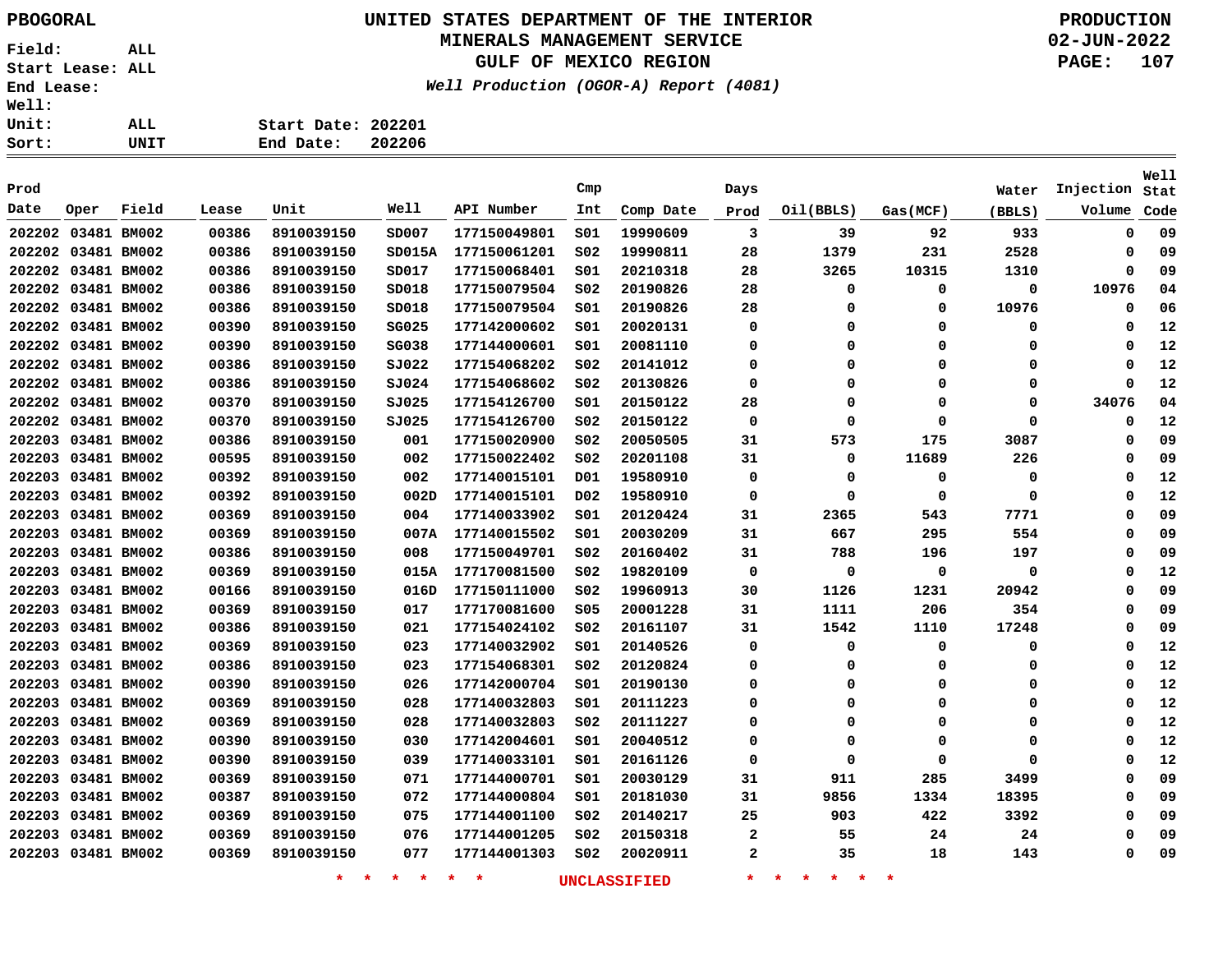### **UNITED STATES DEPARTMENT OF THE INTERIOR PBOGORAL PRODUCTION**

### **MINERALS MANAGEMENT SERVICE**

**GULF OF MEXICO REGION**

**Well Production (OGOR-A) Report (4081)**

| Sort:        | UNIT | 202206<br>End Date: |
|--------------|------|---------------------|
| Unit:        | ALL  | Start Date: 202201  |
| <b>Well:</b> |      |                     |

| Prod               |                    |       |       |                    |               |              | Cmp              |                     | Days        |                                     |             | Water       | Injection | <b>Well</b><br>Stat |
|--------------------|--------------------|-------|-------|--------------------|---------------|--------------|------------------|---------------------|-------------|-------------------------------------|-------------|-------------|-----------|---------------------|
| Date               | Oper               | Field | Lease | Unit               | Well          | API Number   | Int              | Comp Date           | Prod        | Oil(BBLS)                           | Gas(MCF)    | (BBLS)      | Volume    | Code                |
| 202203 03481 BM002 |                    |       | 00369 | 8910039150         | 078           | 177144001503 | SO1              | 20141202            | 27          | 1474                                | 467         | 1399        | 0         | 09                  |
| 202203 03481 BM002 |                    |       | 00369 | 8910039150         | 083           | 177142022401 | SO <sub>2</sub>  | 20130302            | 0           | 0                                   | 0           | 0           | 0         | 12                  |
| 202203 03481 BM002 |                    |       | 00369 | 8910039150         | 084           | 177142022500 | SO1              | 20130302            | 31          | 0                                   | 0           | 0           | 9858      | 04                  |
| 202203 03151 ST021 |                    |       | 00165 | 8910039150         | 093           | 177150069301 | SO1              | 20150707            | $\mathbf 0$ | 0                                   | $\mathbf 0$ | 0           | 0         | 12                  |
| 202203 03151 ST021 |                    |       | 00165 | 8910039150         | D012          | 177154046501 | SO1              | 19950905            | 0           | 0                                   | $\mathbf 0$ | 0           | 0         | 12                  |
| 202203 03151 ST021 |                    |       | 00165 | 8910039150         | D014          | 177154042501 | S05              | 20090903            | 0           | 0                                   | 0           | 0           | $\Omega$  | 12                  |
| 202203 03151 ST021 |                    |       | 00165 | 8910039150         | D016          | 177154052501 | SO1              | 20050726            | 0           | 0                                   | 0           | 0           | $\Omega$  | 12                  |
| 202203 03151 ST021 |                    |       | 00165 | 8910039150         | D017          | 177154050001 | SO <sub>2</sub>  | 19990919            | 0           | 0                                   | 0           | 0           | $\Omega$  | 12                  |
| 202203 03151 ST021 |                    |       | 00165 | 8910039150         | F003          | 177154066200 | SO <sub>4</sub>  | 19920301            | $\mathbf 0$ | $\Omega$                            | $\mathbf 0$ | 0           | $\Omega$  | 12                  |
| 202203 03481 BM002 |                    |       | 00392 | 8910039150         | R007          | 177170033900 | SO <sub>4</sub>  | 19920804            | 31          | 487                                 | 207         | 20580       | $\Omega$  | 09                  |
| 202203 03481 BM002 |                    |       | 00392 | 8910039150         | R010          | 177170036800 | 501              | 19920516            | 31          | 510                                 | 542         | 15945       | $\Omega$  | 09                  |
| 202203 03481 BM002 |                    |       | 00387 | 8910039150         | S003          | 177150021603 | SO1              | 20111017            | 31          | 1266                                | 301         | 20911       | $\Omega$  | 09                  |
| 202203 03481 BM002 |                    |       | 00386 | 8910039150         | S004          | 177150021801 | SO <sub>2</sub>  | 20050318            | 31          | 687                                 | 337         | 1699        | $\Omega$  | 09                  |
| 202203 03481 BM002 |                    |       | 00387 | 8910039150         | S007          | 177150021902 | SO1              | 20121028            | 31          | 954                                 | 240         | 432         | $\Omega$  | 09                  |
|                    | 202203 03481 BM002 |       | 00386 | 8910039150         | <b>S008</b>   | 177150022001 | SO <sub>3</sub>  | 20160913            | $\mathbf 0$ | $\mathbf 0$                         | 0           | $\mathbf 0$ | $\Omega$  | 12                  |
| 202203 03481 BM002 |                    |       | 00387 | 8910039150         | S010          | 177150111703 | 501              | 20111119            | 31          | 376                                 | 354         | 5904        | $\Omega$  | 09                  |
| 202203 03481 BM002 |                    |       | 00387 | 8910039150         | U015          | 177154011001 | SO <sub>2</sub>  | 20201003            | 31          | 612                                 | 126         | 6882        | $\Omega$  | 09                  |
| 202203 03481 BM002 |                    |       | 00387 | 8910039150         | U018          | 177154104102 | S02              | 20210724            | 31          | 2313                                | 417         | 1131        | $\Omega$  | 09                  |
| 202203 03481 BM002 |                    |       | 00387 | 8910039150         | U019          | 177154103201 | S01              | 20150516            | 31          | 2305                                | 225         | 25590       | 0         | 09                  |
| 202203 03481 BM002 |                    |       | 00390 | 8910039150         | X001          | 177170032901 | SO1              | 19981223            | 0           | 0                                   | 0           | 0           | 0         | 12                  |
| 202203 03481 BM002 |                    |       | 00390 | 8910039150         | X004          | 177170032400 | D <sub>0</sub> 2 | 19891223            | 0           | 0                                   | 0           | 0           | 0         | 12                  |
| 202203 03481 BM002 |                    |       | 00390 | 8910039150         | X004D         | 177170032400 | D62              | 19970901            | 0           | 0                                   | 0           | 0           | 0         | 12                  |
| 202203 03481 BM002 |                    |       | 00390 | 8910039150         | X005          | 177170031401 | S01              | 19930629            | 0           | 0                                   | 0           | 0           | 0         | 12                  |
| 202203 03481 BM002 |                    |       | 00390 | 8910039150         | X007          | 177170032101 | S01              | 19960805            | 31          | 820                                 | 256         | 12383       | 0         | 09                  |
| 202203 03481 BM002 |                    |       | 00390 | 8910039150         | X008          | 177170032804 | SO1              | 20200222            | 31          | 11608                               | 4400        | 16554       | 0         | 09                  |
| 202203 03481 BM002 |                    |       | 00390 | 8910039150         | X009          | 177170031301 | SO1              | 20100123            | 0           | 0                                   | 0           | 0           | 0         | 12                  |
| 202203 03481 BM002 |                    |       | 00390 | 8910039150         | X013          | 177170032500 | S01              | 19900107            | 0           | 0                                   | 0           | 0           | $\Omega$  | 12                  |
| 202203 03481 BM002 |                    |       | 00390 | 8910039150         | X014          | 177170033102 | S02              | 20110618            | 31          | 429                                 | 224         | 5104        | 0         | 09                  |
| 202203 03481 BM002 |                    |       | 00166 | 8910039150         | CC003         | 177150022901 | SO1              | 20080424            | 31          | 780                                 | 515         | 10106       | 0         | 09                  |
| 202203 03481 BM002 |                    |       | 00166 | 8910039150         | <b>CC004</b>  | 177150023002 | S01              | 20100401            | 31          | 1094                                | 390         | 143         | 0         | 09                  |
| 202203 03481 BM002 |                    |       | 00166 | 8910039150         | CC006         | 177150023203 | S02              | 20140518            | 31          | 817                                 | 2026        | 15225       | $\Omega$  | 09                  |
| 202203 03481 BM002 |                    |       | 00166 | 8910039150         | CC013D        | 177150050000 | 504              | 19950410            | 31          | 597                                 | 381         | 45269       | $\Omega$  | 09                  |
|                    | 202203 03481 BM002 |       | 00166 | 8910039150         | CC014         | 177150023102 | S01              | 20080311            | 0           | $\Omega$                            | 0           | 0           | $\Omega$  | 12                  |
| 202203 03481 BM002 |                    |       | 00166 | 8910039150         | CC015         | 177150022802 | SO <sub>3</sub>  | 20210822            | 31          | 3633                                | 1514        | 777         | $\Omega$  | 09                  |
|                    |                    |       |       | $\star$<br>$\star$ | $\star$<br>一大 | $\star$<br>未 |                  | <b>UNCLASSIFIED</b> | $\star$     | $\star$<br>一大<br>$\star$<br>$\star$ | $\star$     |             |           |                     |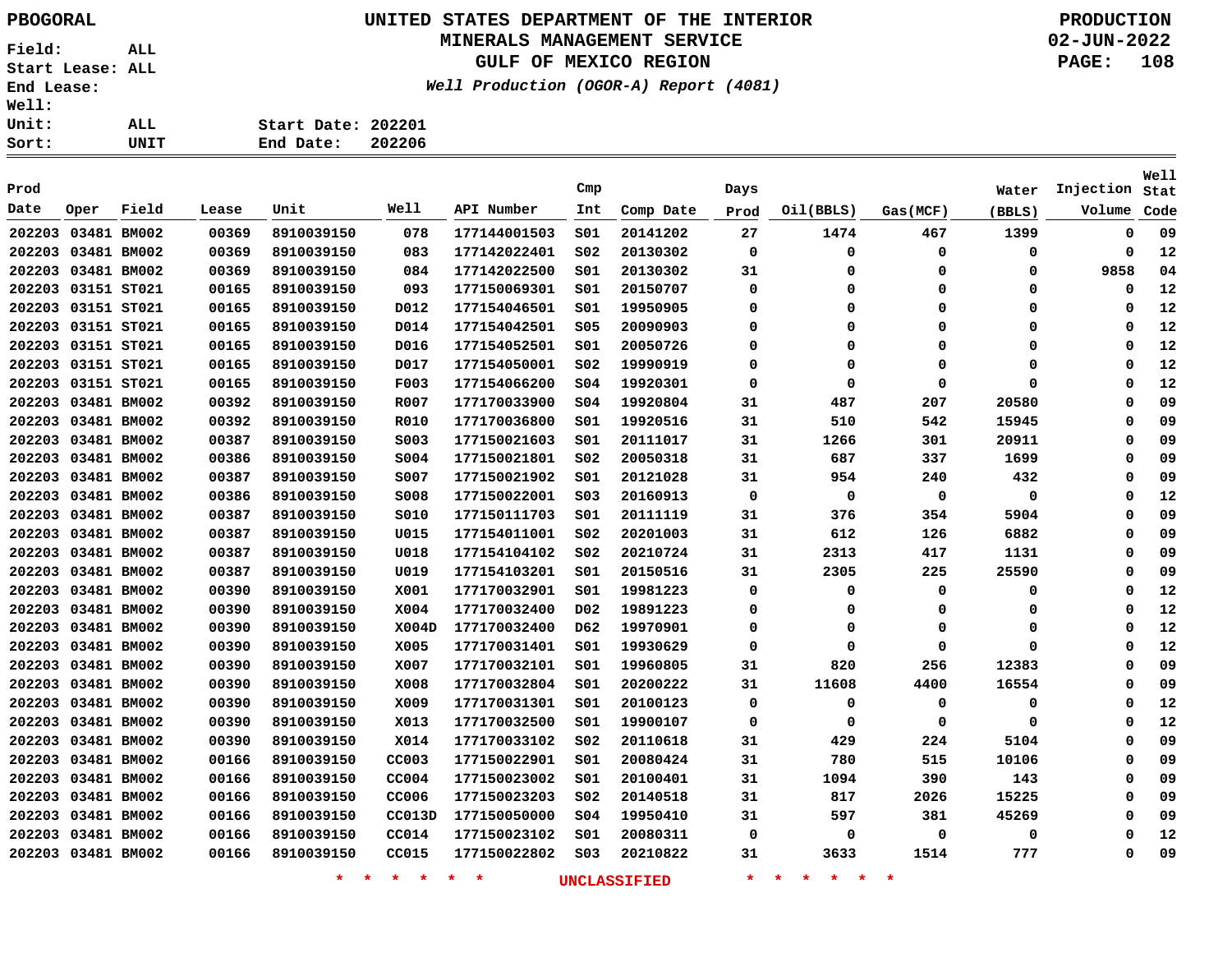# **UNITED STATES DEPARTMENT OF THE INTERIOR PBOGORAL PRODUCTION**

#### **MINERALS MANAGEMENT SERVICE**

**GULF OF MEXICO REGION**

**Well Production (OGOR-A) Report (4081)**

| Sort:        | UNIT | 202206<br>End Date: |
|--------------|------|---------------------|
| <b>Unit:</b> | ALL  | Start Date: 202201  |
| werr:        |      |                     |

|                    |      |             |       |                    |              |                    |                  |                     |             |                                            |             |        |           | <b>Well</b> |
|--------------------|------|-------------|-------|--------------------|--------------|--------------------|------------------|---------------------|-------------|--------------------------------------------|-------------|--------|-----------|-------------|
| Prod               |      |             |       |                    |              |                    | Cmp              |                     | Days        |                                            |             | Water  | Injection | Stat        |
| Date               | Oper | Field       | Lease | Unit               | Well         | API Number         | Int              | Comp Date           | Prod        | Oil(BBLS)                                  | Gas(MCF)    | (BBLS) | Volume    | Code        |
| 202203 03481 BM002 |      |             | 00392 | 8910039150         | CD003        | 177140033801       | SO <sub>2</sub>  | 20140930            | 31          | 128                                        | 75          | 11899  | 0         | 09          |
| 202203 03481 BM002 |      |             | 00392 | 8910039150         | CD006        | 177140035203       | SO <sub>2</sub>  | 20140621            | 31          | 1737                                       | 266         | 18427  | 0         | 09          |
| 202203 03481 BM002 |      |             | 00387 | 8910039150         | CG004        | 177140015201       | SO <sub>2</sub>  | 20201123            | 31          | 10646                                      | 2054        | 727    | 0         | 09          |
| 202203 03481 BM002 |      |             | 00369 | 8910039150         | CG006        | 177140015402       | SO1              | 20121120            | 31          | 4985                                       | 1232        | 11092  | 0         | 09          |
| 202203 03481 BM002 |      |             | 00369 | 8910039150         | CG073        | 177144000901       | SO <sub>3</sub>  | 20150131            | 31          | $\mathbf 0$                                | $\Omega$    | 0      | 1488      | 04          |
| 202203 03481 BM002 |      |             | 00369 | 8910039150         | CG073        | 177144000901       | SO1              | 20110502            | 31          | $\mathbf 0$                                | $\Omega$    | 0      | 29946     | 04          |
| 202203 03481 BM002 |      |             | 00369 | 8910039150         | CGO73        | 177144000901       | SO <sub>2</sub>  | 20110502            | $\mathbf 0$ | $\mathbf 0$                                | $\Omega$    | 0      | 0         | 12          |
| 202203             |      | 03481 BM002 | 00387 | 8910039150         | CL010        | 177150024602       | D01              | 20120704            | 31          | 0                                          | $\Omega$    | 0      | 22599     | 04          |
| 202203             |      | 03481 BM002 | 00387 | 8910039150         | CL010        | 177150024602       | D <sub>0</sub> 2 | 20120704            | $\mathbf 0$ | 0                                          | $\mathbf 0$ | 0      | 0         | 06          |
| 202203 03481 BM002 |      |             | 00387 | 8910039150         | CL012        | 177150024802       | SO <sub>2</sub>  | 20150801            | 30          | 341                                        | 361         | 2997   | 0         | 09          |
| 202203             |      | 03481 BM002 | 00387 | 8910039150         | CL013        | 177150024901       | \$05             | 20140719            | 31          | 2038                                       | 955         | 1491   | 0         | 09          |
| 202203 03481 BM002 |      |             | 00387 | 8910039150         | CL019        | 177154050401       | S02              | 20071024            | 30          | 1107                                       | 264         | 498    | 0         | 09          |
| 202203 03481 BM002 |      |             | 00166 | 8910039150         | CM003        | 177150022505       | SO1              | 20190320            | 31          | 1151                                       | 415         | 12946  | 0         | 09          |
| 202203 03481 BM002 |      |             | 00166 | 8910039150         | CM019        | 177154012301       | S01              | 20050527            | 31          | 1265                                       | 356         | 5010   | 0         | 09          |
| 202203 03481 BM002 |      |             | 00369 | 8910039150         | CSO14        | 177170040001       | SO <sub>3</sub>  | 20170216            | $\mathbf 0$ | $\mathbf 0$                                | $\mathbf 0$ | 0      | $\Omega$  | 12          |
| 202203 03481 BM002 |      |             | 00386 | 8910039150         | CW009        | 177150050201       | SO <sub>2</sub>  | 20160701            | 0           | 0                                          | 0           | 0      | $\Omega$  | 12          |
| 202203 03481 BM002 |      |             | 00386 | 8910039150         | CW010        | 177150050302       | S02              | 20140723            | 31          | 2455                                       | 515         | 22829  | 0         | 09          |
| 202203 03481 BM002 |      |             | 00386 | 8910039150         | <b>EE003</b> | 177150085101       | SO <sub>4</sub>  | 19960112            | 31          | 483                                        | 415         | 7289   | 0         | 09          |
| 202203 03481 BM002 |      |             | 00386 | 8910039150         | <b>EE004</b> | 177150090802       | S01              | 20080808            | 31          | 839                                        | 552         | 3282   | 0         | 09          |
| 202203 03481 BM002 |      |             | 00386 | 8910039150         | <b>EE009</b> | 177150099400       | SO <sub>3</sub>  | 19950521            | $\mathbf 0$ | 0                                          | 0           | 0      | 0         | 13          |
| 202203 03481 BM002 |      |             | 00386 | 8910039150         | <b>EE013</b> | 177154076802       | S02              | 20201216            | 31          | 4498                                       | 1985        | 7991   | $\Omega$  | 09          |
| 202203 03481 BM002 |      |             | 00386 | 8910039150         | <b>EE014</b> | 177154077003       | S01              | 20151005            | 31          | 327                                        | 251         | 4343   | $\Omega$  | 09          |
| 202203 03481 BM002 |      |             | 00386 | 8910039150         | <b>EE015</b> | 177154077702       | 501              | 20150421            | 31          | 380                                        | 138         | 3313   | 0         | 09          |
| 202203 03481 BM002 |      |             | 00370 | 8910039150         | <b>FF002</b> | 177140031101       | SO1              | 20050403            | $\Omega$    | 0                                          | 0           | 0      | $\Omega$  | 12          |
| 202203 03481 BM002 |      |             | 00166 | 8910039150         | SB015        | 177150098303       | SO1              | 20060724            | 31          | 578                                        | 162         | 8833   | $\Omega$  | 09          |
| 202203 03481 BM002 |      |             | 00166 | 8910039150         | SB022        | 177154037202       | SO <sub>4</sub>  | 20000828            | 30          | 825                                        | 318         | 10690  | 0         | 09          |
| 202203 03481 BM002 |      |             | 00166 | 8910039150         | <b>SC022</b> | 177154104501       | 501              | 20140208            | 31          | 0                                          | 0           | 0      | 81003     | 04          |
| 202203             |      | 03481 BM002 | 00166 | 8910039150         | <b>SC022</b> | 177154104501       | SO <sub>2</sub>  | 20140208            | 0           | 0                                          | $\mathbf 0$ | 0      | 0         | 06          |
| 202203             |      | 03481 BM002 | 00386 | 8910039150         | SC024        | 177154105001       | SO1              | 20151105            | 31          | 3096                                       | 581         | 9451   | $\Omega$  | 09          |
| 202203             |      | 03481 BM002 | 00386 | 8910039150         | SD007        | 177150049801       | S01              | 19990609            | 0           | 0                                          | 0           | 0      | 0         | 12          |
| 202203             |      | 03481 BM002 | 00386 | 8910039150         | SD015A       | 177150061201       | S02              | 19990811            | 31          | 1383                                       | 478         | 2747   | 0         | 09          |
| 202203 03481 BM002 |      |             | 00386 | 8910039150         | SD017        | 177150068401       | SO1              | 20210318            | 31          | 3962                                       | 8386        | 1641   | $\Omega$  | 09          |
| 202203 03481 BM002 |      |             | 00386 | 8910039150         | SD018        | 177150079504       | SO1              | 20190826            | 31          | 0                                          | 0           | 12152  | 0         | 06          |
| 202203 03481 BM002 |      |             | 00386 | 8910039150         | SD018        | 177150079504       | SO <sub>2</sub>  | 20190826            | 31          | 0                                          | $\Omega$    | 0      | 12152     | 04          |
|                    |      |             |       | $\star$<br>$\star$ | $*$ *        | $\star$<br>$\star$ |                  | <b>UNCLASSIFIED</b> | $\star$     | $\star$<br>一大。<br><b>Signal</b><br>$\star$ | $\star$     |        |           |             |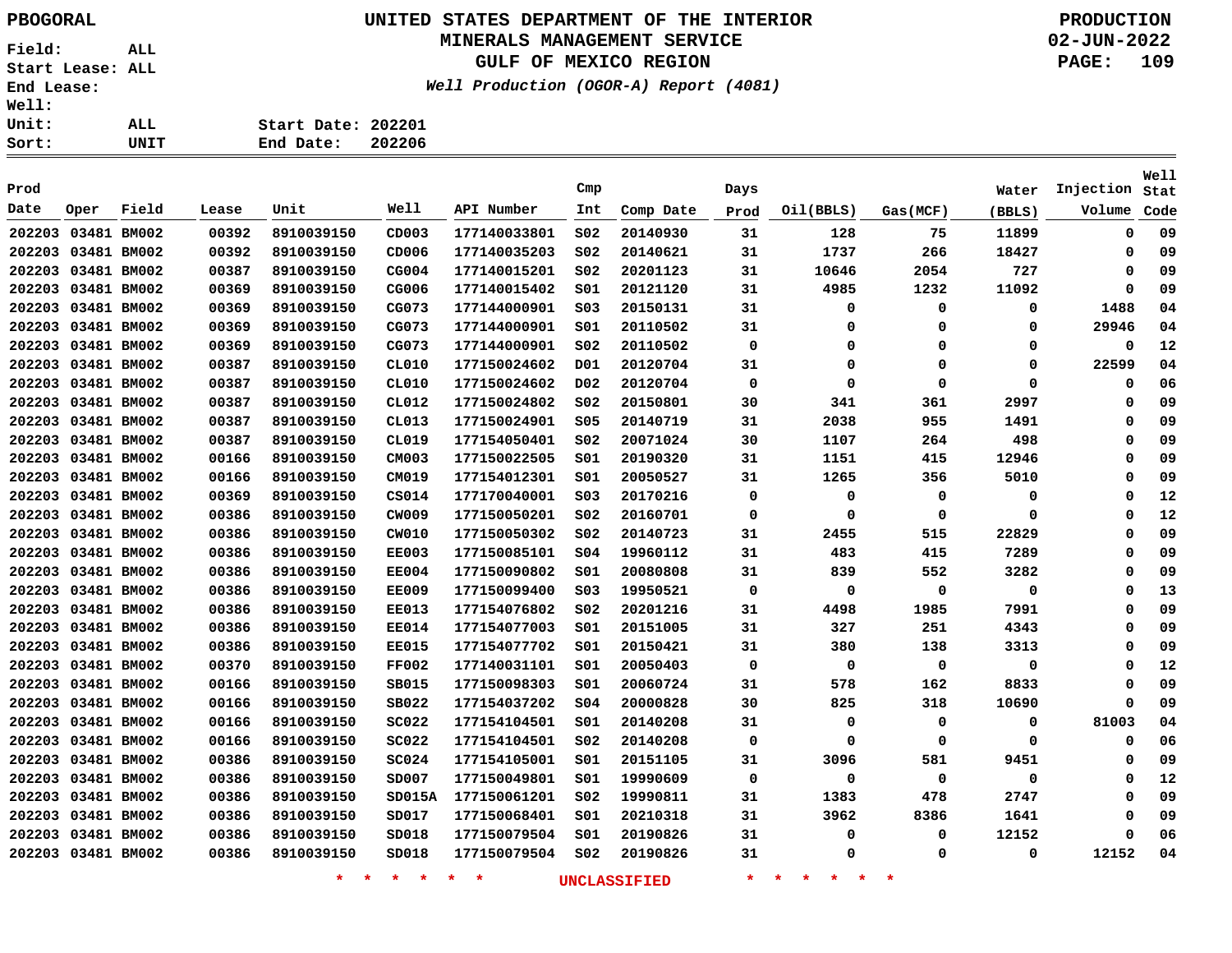## **UNITED STATES DEPARTMENT OF THE INTERIOR PBOGORAL PRODUCTION**

#### **MINERALS MANAGEMENT SERVICE**

**GULF OF MEXICO REGION**

**Well Production (OGOR-A) Report (4081)**

**02-JUN-2022 PAGE: 110**

| Well: |      |                    |        |
|-------|------|--------------------|--------|
| Unit: | ALL  | Start Date: 202201 |        |
| Sort: | UNIT | End Date:          | 202206 |

| Prod               |                    |             |       |            |              |              | Cmp             |           | Days        |           |             | Water  | Injection | Well         |
|--------------------|--------------------|-------------|-------|------------|--------------|--------------|-----------------|-----------|-------------|-----------|-------------|--------|-----------|--------------|
| Date               | Oper               | Field       | Lease | Unit       | Well         | API Number   | Int             | Comp Date |             | Oil(BBLS) | Gas(MCF)    |        | Volume    | Stat<br>Code |
|                    |                    |             |       |            |              |              |                 |           | Prod        |           |             | (BBLS) |           |              |
| 202203 03481 BM002 |                    |             | 00390 | 8910039150 | SG025        | 177142000602 | SO1             | 20020131  | 0           | 0         | 0           | 0      | 0         | 12           |
| 202203 03481 BM002 |                    |             | 00390 | 8910039150 | SG038        | 177144000601 | SO1             | 20081110  | 0           | 0         | 0           | 0      | $\Omega$  | 12           |
| 202203 03481 BM002 |                    |             | 00386 | 8910039150 | SJ022        | 177154068202 | SO <sub>2</sub> | 20141012  | 0           | $\Omega$  | 0           | 0      | 0         | 12           |
| 202203 03481 BM002 |                    |             | 00386 | 8910039150 | 5J024        | 177154068602 | S02             | 20130826  | 0           | 0         | 0           | 0      | 0         | 12           |
| 202203 03481 BM002 |                    |             | 00370 | 8910039150 | SJO25        | 177154126700 | SO <sub>2</sub> | 20150122  | 0           | 0         | 0           | 0      | $\Omega$  | 06           |
| 202203 03481 BM002 |                    |             | 00370 | 8910039150 | 5J025        | 177154126700 | S01             | 20150122  | 31          | 0         | 0           | 0      | 37727     | 04           |
|                    | 202201 02628 ST135 |             | 00463 | 8910066690 | P002         | 177150092602 | SO1             | 20150625  | $\mathbf 0$ | 0         | $\mathbf 0$ | 0      | $\Omega$  | 12           |
|                    | 202201 02628 ST135 |             | 00463 | 8910066690 | <b>P003</b>  | 177150093201 | SO1             | 20141220  | 0           | 0         | 0           | 0      | 0         | 12           |
|                    | 202201 02628 ST135 |             | 00463 | 8910066690 | P006         | 177150098202 | SO1             | 20150819  | 0           | 0         | $\mathbf 0$ | 0      | $\Omega$  | 12           |
|                    | 202201 02628 ST135 |             | 00463 | 8910066690 | P007         | 177150099201 | SO1             | 20180104  | 0           | 0         | 0           | 0      | $\Omega$  | 12           |
|                    | 202201 02628 ST135 |             | 00463 | 8910066690 | <b>P008</b>  | 177150100202 | SO <sub>2</sub> | 20160511  | $\Omega$    | O         | $\Omega$    | 0      | $\Omega$  | 12           |
|                    | 202201 02628 ST135 |             | 00463 | 8910066690 | P015         | 177154025601 | SO <sub>3</sub> | 20050317  | 0           | $\Omega$  | 0           | 0      | $\Omega$  | 12           |
|                    | 202201 02628 ST135 |             | 00462 | 8910066690 | R006         | 177150108201 | S03             | 20150224  | $\Omega$    | O         | 0           | 0      | $\Omega$  | 12           |
|                    | 202201 02628 ST135 |             | 00462 | 8910066690 | R007         | 177154071003 | SO1             | 20110611  | 0           | 0         | 0           | 0      | $\Omega$  | 12           |
| 202201             | 02628 ST135        |             | 00461 | 8910066690 | <b>W002</b>  | 177154092806 | SO1             | 20150429  | 0           | $\Omega$  | 0           | 0      | 0         | 12           |
| 202201             |                    | 02628 ST135 | 00461 | 8910066690 | <b>W003</b>  | 177154097702 | SO <sub>3</sub> | 20100507  | 0           | $\Omega$  | $\mathbf 0$ | 0      | $\Omega$  | 12           |
| 202201             |                    | 02628 ST135 | 00461 | 8910066690 | <b>W004</b>  | 177154099001 | S06             | 20131206  | 0           | 0         | 0           | 0      | 0         | 12           |
| 202201             | 02628 ST135        |             | 00461 | 8910066690 | <b>W007</b>  | 177154118202 | SO1             | 20150629  | 0           | O         | O           | 0      | $\Omega$  | 12           |
| 202201 02628 ST135 |                    |             | 00461 | 8910066690 | <b>W008</b>  | 177154118400 | SO <sub>4</sub> | 20130413  | 0           | $\Omega$  | 0           | 0      | 0         | 12           |
| 202201 02628 ST135 |                    |             | 00461 | 8910066690 | <b>WO09</b>  | 177154119401 | SO <sub>3</sub> | 20130508  | 0           | $\Omega$  | 0           | 0      | $\Omega$  | 12           |
| 202201 02628 ST135 |                    |             | 00498 | 8910066690 | X002         | 177154067503 | 507             | 20190905  | 0           | $\Omega$  | $\mathbf 0$ | 0      | 0         | 12           |
| 202201 02628 ST135 |                    |             | 00463 | 8910066690 | <b>AA001</b> | 177154126001 | SO <sub>2</sub> | 20171123  | 24          | 1707      | 2388        | 7545   | 0         | 08           |
| 202202 02628 ST135 |                    |             | 00463 | 8910066690 | P002         | 177150092602 | SO1             | 20150625  | $\mathbf 0$ | 0         | 0           | 0      | 0         | 12           |
| 202202 02628 ST135 |                    |             | 00463 | 8910066690 | P003         | 177150093201 | SO1             | 20141220  | 0           | 0         | 0           | 0      | 0         | 12           |
| 202202 02628 ST135 |                    |             | 00463 | 8910066690 | P006         | 177150098202 | SO1             | 20150819  | 0           | $\Omega$  | 0           | 0      | $\Omega$  | 12           |
| 202202 02628 ST135 |                    |             | 00463 | 8910066690 | P007         | 177150099201 | SO1             | 20180104  | 0           | 0         | 0           | 0      | 0         | 12           |
| 202202 02628 ST135 |                    |             | 00463 | 8910066690 | <b>P008</b>  | 177150100202 | S02             | 20160511  | 0           | 0         | 0           | 0      | $\Omega$  | 12           |
| 202202 02628 ST135 |                    |             | 00463 | 8910066690 | <b>P015</b>  | 177154025601 | SO <sub>3</sub> | 20050317  | 0           | 0         | 0           | 0      | 0         | 12           |
| 202202 02628 ST135 |                    |             | 00462 | 8910066690 | R006         | 177150108201 | S03             | 20150224  | 0           | $\Omega$  | $\Omega$    | 0      | 0         | 12           |
| 202202 02628 ST135 |                    |             | 00462 | 8910066690 | R007         | 177154071003 | SO1             | 20110611  | 0           | 0         | 0           | 0      | $\Omega$  | 12           |
| 202202 02628 ST135 |                    |             | 00461 | 8910066690 | W002         | 177154092806 | S01             | 20150429  | 0           | 0         | 0           | 0      | 0         | 12           |
|                    | 202202 02628 ST135 |             | 00461 | 8910066690 | <b>W003</b>  | 177154097702 | SO <sub>3</sub> | 20100507  | 0           |           | $\Omega$    | 0      | $\Omega$  | 12           |
|                    | 202202 02628 ST135 |             | 00461 | 8910066690 | <b>W004</b>  | 177154099001 | 506             | 20131206  | $\Omega$    | $\Omega$  | $\mathbf 0$ | 0      | $\Omega$  | 12           |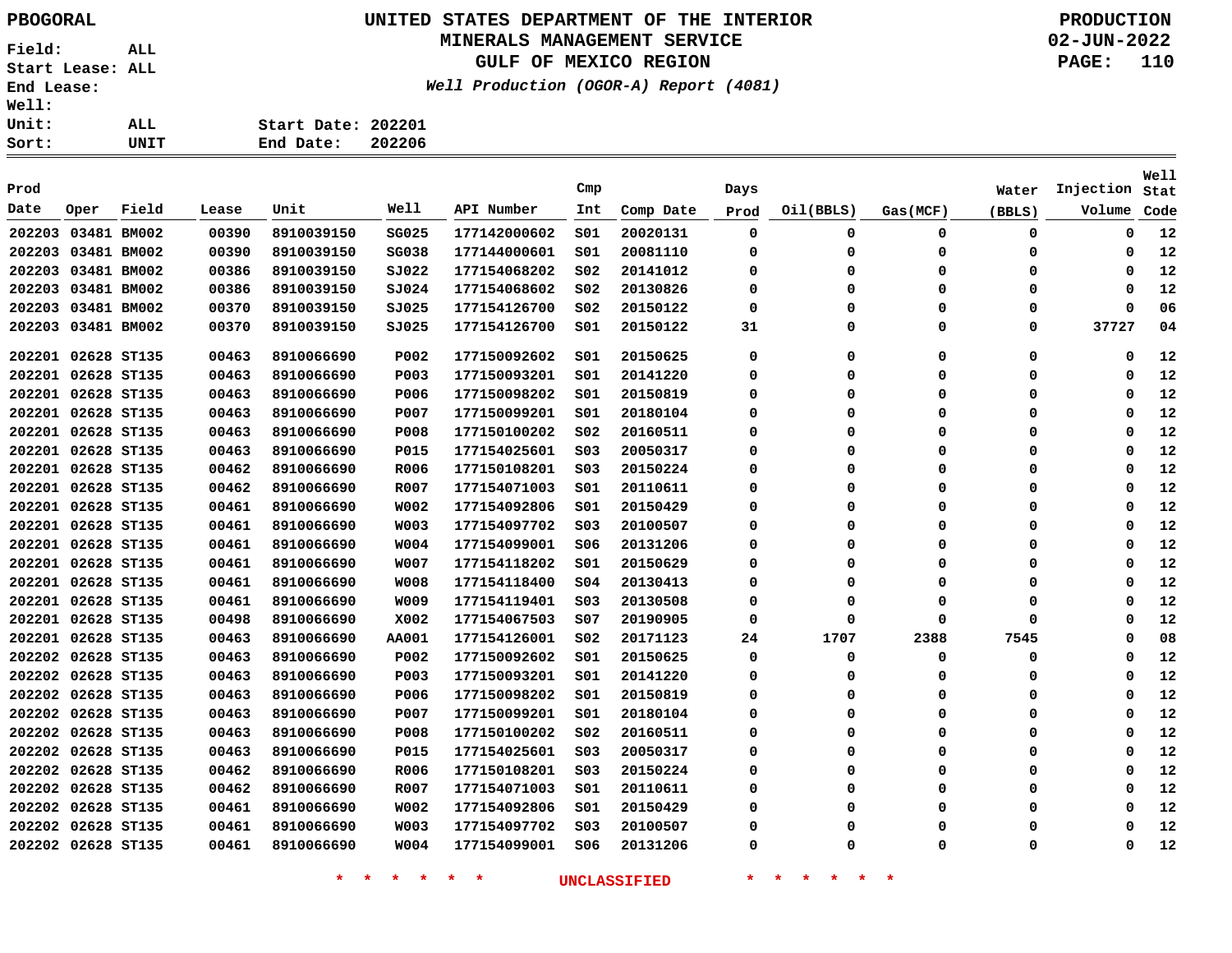# **UNITED STATES DEPARTMENT OF THE INTERIOR PBOGORAL PRODUCTION**

#### **MINERALS MANAGEMENT SERVICE**

**GULF OF MEXICO REGION**

**Well Production (OGOR-A) Report (4081)**

**02-JUN-2022 PAGE: 111**

| ı: |      |                    |        |
|----|------|--------------------|--------|
| t: | ALL  | Start Date: 202201 |        |
| t: | UNIT | End Date:          | 202206 |

| Prod               |             |       |       |            |              |              | Cmp              |           | Days        |           |          | Water    | Injection | Well<br>Stat |
|--------------------|-------------|-------|-------|------------|--------------|--------------|------------------|-----------|-------------|-----------|----------|----------|-----------|--------------|
| Date               | Oper        | Field | Lease | Unit       | Well         | API Number   | Int              | Comp Date | Prod        | Oil(BBLS) | Gas(MCF) | (BBLS)   | Volume    | Code         |
| 202202             | 02628 ST135 |       | 00461 | 8910066690 | <b>W007</b>  | 177154118202 | SO1              | 20150629  | 0           | 0         | 0        | 0        | 0         | 12           |
| 202202 02628 ST135 |             |       | 00461 | 8910066690 | <b>W008</b>  | 177154118400 | \$04             | 20130413  | 0           | $\Omega$  | 0        | 0        | 0         | 12           |
| 202202 02628 ST135 |             |       | 00461 | 8910066690 | <b>WO09</b>  | 177154119401 | S03              | 20130508  | 0           | $\Omega$  | $\Omega$ | $\Omega$ | $\Omega$  | 12           |
| 202202 02628 ST135 |             |       | 00498 | 8910066690 | X002         | 177154067503 | s07              | 20190905  | 0           | $\Omega$  | 0        | 0        | $\Omega$  | 12           |
| 202202 02628 ST135 |             |       | 00463 | 8910066690 | <b>AA001</b> | 177154126001 | SO <sub>2</sub>  | 20171123  | 21          | 2249      | 2280     | 6480     | $\Omega$  | 08           |
| 202203 02628 ST135 |             |       | 00463 | 8910066690 | P002         | 177150092602 | S01              | 20150625  | 3           | 604       | 1107     | 193      | $\Omega$  | 08           |
| 202203             | 02628 ST135 |       | 00463 | 8910066690 | <b>P003</b>  | 177150093201 | SO1              | 20141220  | 0           | 0         | 0        | 0        | 0         | 12           |
| 202203             | 02628 ST135 |       | 00463 | 8910066690 | P006         | 177150098202 | S01              | 20150819  | 0           | 0         | 0        | 0        | 0         | 12           |
| 202203             | 02628 ST135 |       | 00463 | 8910066690 | P007         | 177150099201 | S01              | 20180104  | 0           | 0         | $\Omega$ | $\Omega$ | $\Omega$  | 12           |
| 202203             | 02628 ST135 |       | 00463 | 8910066690 | P008         | 177150100202 | S02              | 20160511  | 0           | 0         | $\Omega$ | $\Omega$ | $\Omega$  | 12           |
| 202203             | 02628 ST135 |       | 00463 | 8910066690 | P015         | 177154025601 | S03              | 20050317  | 0           | 0         | $\Omega$ | 0        | $\Omega$  | 12           |
| 202203             | 02628 ST135 |       | 00462 | 8910066690 | R006         | 177150108201 | S03              | 20150224  | 0           | O         | $\Omega$ | 0        | O         | 12           |
| 202203             | 02628 ST135 |       | 00462 | 8910066690 | R007         | 177154071003 | SO1              | 20110611  | 0           | $\Omega$  | $\Omega$ | 0        | $\Omega$  | 12           |
| 202203             | 02628 ST135 |       | 00461 | 8910066690 | W002         | 177154092806 | SO1              | 20150429  | 0           | $\Omega$  | 0        | 0        | $\Omega$  | 12           |
| 202203             | 02628 ST135 |       | 00461 | 8910066690 | <b>WO03</b>  | 177154097702 | SO <sub>3</sub>  | 20100507  | 0           | $\Omega$  | 0        | 0        | $\Omega$  | 12           |
| 202203             | 02628 ST135 |       | 00461 | 8910066690 | W004         | 177154099001 | S06              | 20131206  | 0           | O         | $\Omega$ | 0        | $\Omega$  | 12           |
| 202203             | 02628 ST135 |       | 00461 | 8910066690 | <b>W007</b>  | 177154118202 | 501              | 20150629  | 0           | $\Omega$  | $\Omega$ | $\Omega$ | $\Omega$  | 12           |
| 202203             | 02628 ST135 |       | 00461 | 8910066690 | <b>W008</b>  | 177154118400 | s04              | 20130413  | 0           | $\Omega$  | $\Omega$ | $\Omega$ | $\Omega$  | 12           |
| 202203             | 02628 ST135 |       | 00461 | 8910066690 | W009         | 177154119401 | S03              | 20130508  | 0           | 0         | 0        | 0        | $\Omega$  | 12           |
| 202203             | 02628 ST135 |       | 00498 | 8910066690 | X002         | 177154067503 | SO7              | 20190905  | $\mathbf 0$ | $\Omega$  | $\Omega$ | $\Omega$ | $\Omega$  | 12           |
| 202203             | 02628 ST135 |       | 00463 | 8910066690 | <b>AA001</b> | 177154126001 | SO <sub>2</sub>  | 20171123  | 25          | 7298      | 2571     | 7586     | $\Omega$  | 08           |
| 202201             | 03520 EI266 |       | 00810 | 8910086400 | J001         | 177094147000 | SO <sub>2</sub>  | 20190619  | 0           | 0         | 0        | 0        | $\Omega$  | 13           |
| 202201             | 03520 EI266 |       | 00810 | 8910086400 | J002         | 177094147200 | SO <sub>3</sub>  | 20181001  | 14          | 0         | 26685    | 0        | $\Omega$  | 11           |
| 202201 03520 EI266 |             |       | 00810 | 8910086400 | J003         | 177094148900 | D02              | 20081114  | 0           | 0         | $\Omega$ | 0        | 0         | 13           |
| 202201 03520 EI266 |             |       | 00810 | 8910086400 | J003         | 177094148900 | D <sub>03</sub>  | 20181003  | 18          | 0         | 63024    | 16       | 0         | 11           |
| 202202 03520 EI266 |             |       | 00810 | 8910086400 | J001         | 177094147000 | S02              | 20190619  | 0           | 0         | 0        | 0        | 0         | 13           |
| 202202 03520 EI266 |             |       | 00810 | 8910086400 | J002         | 177094147200 | SO <sub>3</sub>  | 20181001  | 26          | 0         | 65202    | 0        | 0         | 11           |
| 202202 03520 EI266 |             |       | 00810 | 8910086400 | J003         | 177094148900 | D <sub>0</sub> 2 | 20081114  | 0           | 0         | 0        | 0        | $\Omega$  | 13           |
| 202202 03520 EI266 |             |       | 00810 | 8910086400 | J003         | 177094148900 | DO3              | 20181003  | 26          | 0         | 110849   | 26       | 0         | 11           |
| 202203             | 03520 EI266 |       | 00810 | 8910086400 | J001         | 177094147000 | s02              | 20190619  | 0           | $\Omega$  | 0        | 0        | $\Omega$  | 13           |
| 202203             | 03520 EI266 |       | 00810 | 8910086400 | J002         | 177094147200 | SO <sub>3</sub>  | 20181001  | 31          | $\Omega$  | 75635    | 0        | $\Omega$  | 11           |
| 202203             | 03520 EI266 |       | 00810 | 8910086400 | J003         | 177094148900 | DO3              | 20181003  | 31          | 158       | 115473   | 139      | $\Omega$  | 11           |
| 202203 03520 EI266 |             |       | 00810 | 8910086400 | J003         | 177094148900 | D02              | 20081114  | 0           | 0         | 0        | 0        | 0         | 13           |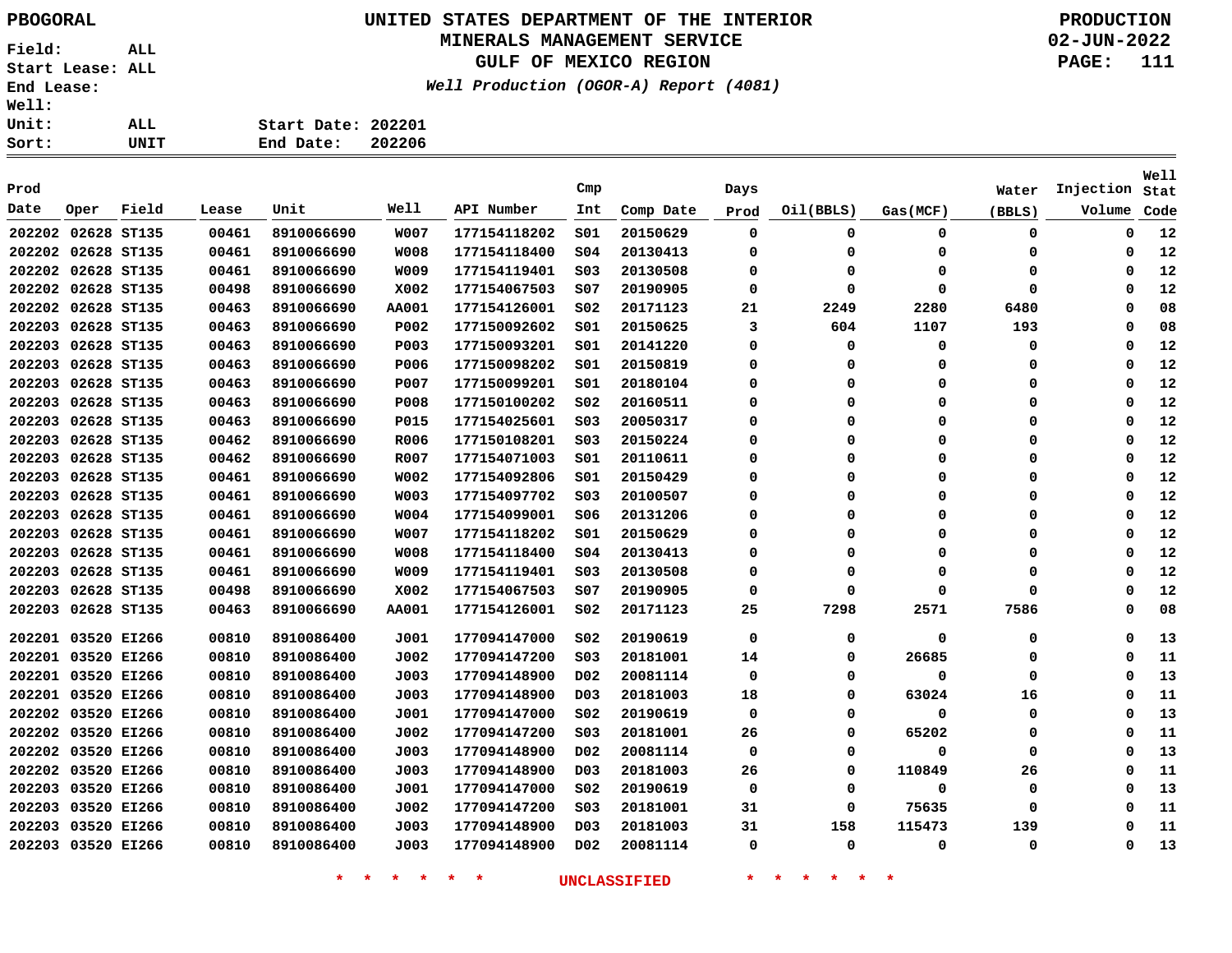**UNITED STATES DEPARTMENT OF THE INTERIOR PBOGORAL PRODUCTION**

#### **MINERALS MANAGEMENT SERVICE**

**GULF OF MEXICO REGION**

**Well Production (OGOR-A) Report (4081)**

**02-JUN-2022 PAGE: 112**

**Sort: UNIT Start Date: 202201 End Date: 202206**

|                    |                    |       |        |            |                  |              |                 |           |             |           |             |        |           | Well |
|--------------------|--------------------|-------|--------|------------|------------------|--------------|-----------------|-----------|-------------|-----------|-------------|--------|-----------|------|
| Prod               |                    |       |        |            |                  |              | Cmp             |           | Days        |           |             | Water  | Injection | Stat |
| Date               | Oper               | Field | Lease  | Unit       | Well             | API Number   | Int             | Comp Date | Prod        | Oil(BBLS) | Gas(MCF)    | (BBLS) | Volume    | Code |
| 202201 02375 ST021 |                    |       | S01423 | 8910088060 | 111              | 177150083402 | D01             | 20101204  | 0           | 0         | 0           | 0      | 0         | 13   |
| 202201 03151 ST021 |                    |       | 00263  | 8910088060 | 134              | 177154120500 | SO1             | 20101101  | 0           | O         | $\Omega$    | 0      | 0         | 12   |
|                    | 202202 02375 ST021 |       | S01423 | 8910088060 | 111              | 177150083402 | D01             | 20101204  | 0           | $\Omega$  | $\Omega$    | 0      | 0         | 13   |
| 202202             | 03151 ST021        |       | 00263  | 8910088060 | 134              | 177154120500 | S01             | 20101101  | 0           | 0         | $\Omega$    | 0      | 0         | 12   |
| 202203 02375 ST021 |                    |       | S01423 | 8910088060 | 111              | 177150083402 | D01             | 20101204  | $\mathbf 0$ | 0         | $\Omega$    | 0      | 0         | 13   |
|                    | 202203 03151 ST021 |       | 00263  | 8910088060 | 134              | 177154120500 | SO1             | 20101101  | 0           | $\Omega$  | $\Omega$    | 0      | 0         | 12   |
| 202201 02628 EI231 |                    |       | G00980 | 8910088130 | A001             | 177094124902 | S06             | 20171219  | $\mathbf 0$ | 0         | 0           | 0      | 0         | 13   |
|                    | 202201 02628 EI231 |       | G00977 | 8910088130 | A002             | 177094129400 | \$04            | 20080623  | 0           | $\Omega$  | $\Omega$    | 0      | 0         | 13   |
| 202201 02628 EI231 |                    |       | G00977 | 8910088130 | A005             | 177094129700 | 506             | 20080626  | $\mathbf 0$ | $\Omega$  | $\Omega$    | 0      | 0         | 13   |
| 202202 03481 MP299 |                    |       | G01316 | 8910088500 | A008             | 177240014901 | SO <sub>2</sub> | 20201219  | 28          | 6550      | 11903       | 2708   | 0         | 09   |
| 202202 03481 MP299 |                    |       | G01315 | 8910088500 | A009             | 177240003801 | D <sub>01</sub> | 20110131  | 28          | 854       | 803         | 2971   | 0         | 09   |
| 202202 03481 MP299 |                    |       | G01315 | 8910088500 | A009D            | 177240003801 | D <sub>02</sub> | 20110131  | $\mathbf 0$ | 0         | $\mathbf 0$ | 0      | 0         | 12   |
|                    | 202202 03481 MP299 |       | G01316 | 8910088500 | A010             | 177240004301 | SO <sub>3</sub> | 20181124  | 28          | 987       | 920         | 3457   | 0         | 09   |
|                    | 202202 03481 MP299 |       | G01315 | 8910088500 | A011             | 177240005201 | SO1             | 20100912  | $\mathbf 0$ | 0         | $\mathbf 0$ | 0      | 0         | 12   |
| 202202 03481 MP299 |                    |       | G01315 | 8910088500 | A012             | 177240005001 | S01             | 20211220  | 23          | 503       | 1566        | 26094  | 0         | 09   |
| 202202 03481 MP299 |                    |       | G01316 | 8910088500 | A013             | 177240006303 | SO <sub>3</sub> | 20181119  | 28          | 1742      | 1503        | 24509  | 0         | 09   |
| 202202 03481 MP299 |                    |       | G01316 | 8910088500 | A014             | 177240001401 | SO1             | 19910224  | 23          | 516       | 237         | 1018   | 0         | 09   |
| 202202 03481 MP299 |                    |       | G01317 | 8910088500 | <b>B001</b>      | 177240000500 | SO <sub>3</sub> | 19881114  | 0           | 0         | 0           | 0      | 0         | 12   |
| 202202 03481 MP299 |                    |       | G01317 | 8910088500 | <b>B003</b>      | 177240007501 | SO1             | 20010319  | 26          | 292       | 248         | 154    | 0         | 09   |
|                    | 202202 03481 MP299 |       | G01316 | 8910088500 | <b>B004</b>      | 177240011801 | SO <sub>2</sub> | 20180719  | 0           | 0         | 0           | 0      | 0         | 12   |
| 202202 03481 MP299 |                    |       | G01317 | 8910088500 | <b>B005</b>      | 177240010801 | SO <sub>3</sub> | 20180801  | 28          | 3266      | 2309        | 14802  | 0         | 09   |
| 202202 03481 MP299 |                    |       | G01317 | 8910088500 | <b>B006</b>      | 177240010302 | SO <sub>2</sub> | 20030111  | 28          | 935       | 104         | 1819   | 0         | 09   |
| 202202 03481 MP299 |                    |       | G01317 | 8910088500 | <b>B008</b>      | 177240006102 | SO <sub>2</sub> | 20180818  | 28          | 1293      | 1632        | 130    | 0         | 09   |
|                    | 202202 03481 MP299 |       | G01316 | 8910088500 | B012             | 177240014101 | SO1             | 20040208  | 28          | 0         | $\Omega$    | 0      | 65408     | 04   |
|                    | 202202 03481 MP299 |       | G01317 | 8910088500 | <b>B016</b>      | 177242001900 | SO1             | 19690809  | 0           | 0         | $\Omega$    | 0      | 0         | 12   |
|                    | 202202 03481 MP299 |       | G01313 | 8910088500 | C001             | 177250086500 | SO <sub>4</sub> | 20021009  | 23          | 352       | 174         | 3391   | 0         | 09   |
|                    | 202202 03481 MP299 |       | G01313 | 8910088500 | C003             | 177252003500 | SO <sub>4</sub> | 20000803  | 0           | 0         | 0           | 0      | 0         | 12   |
|                    | 202202 03481 MP299 |       | G01313 | 8910088500 | C <sub>009</sub> | 177252005900 | \$05            | 20000702  | 26          | 1852      | 659         | 302    | 0         | 09   |
|                    | 202202 03481 MP299 |       | G01316 | 8910088500 | C010             | 177252006500 | SO1             | 19870405  | 23          | 641       | 72          | 983    | 0         | 09   |
| 202202 03481 MP299 |                    |       | G01316 | 8910088500 | D002             | 177242006201 | SO1             | 20060506  | 28          | 4313      | 5077        | 5441   | 0         | 09   |
| 202202 03481 MP299 |                    |       | G01316 | 8910088500 | D003             | 177242006600 | \$04            | 19950516  | 28          | 1721      | 429         | 7289   | 0         | 09   |
| 202202 03481 MP299 |                    |       | G01316 | 8910088500 | D004             | 177242006901 | SO <sub>2</sub> | 20180405  | 28          | 2606      | 146         | 8263   | 0         | 09   |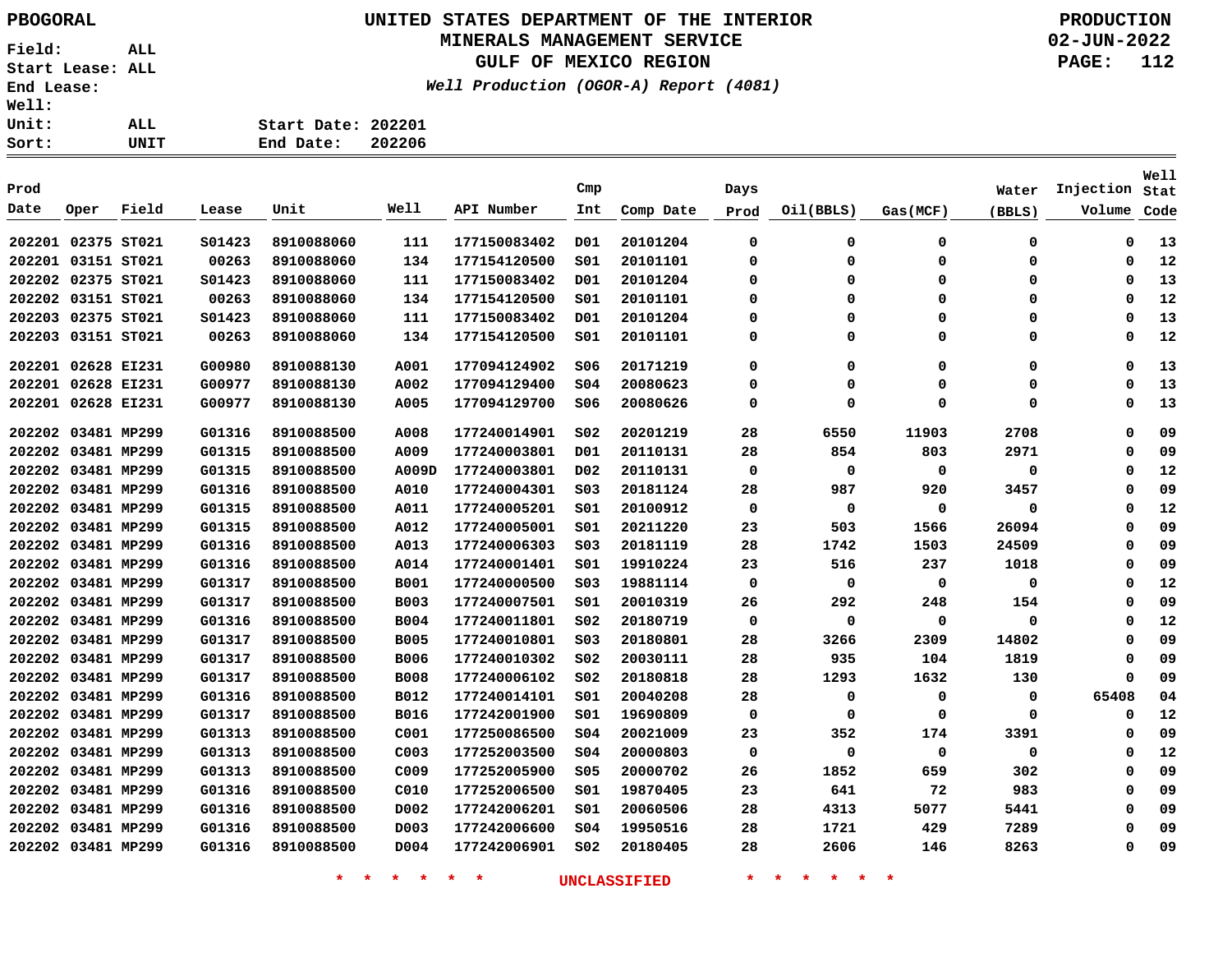#### **UNITED STATES DEPARTMENT OF THE INTERIOR PBOGORAL PRODUCTION MINERALS MANAGEMENT SERVICE**

**GULF OF MEXICO REGION**

**Well Production (OGOR-A) Report (4081)**

| $\ddot{\cdot}$ | ALL  | Start Date: 202201 |  |
|----------------|------|--------------------|--|
| $\ddot{\cdot}$ | UNIT | End Date: 202206   |  |

|      |                    |       |        |                    |               |                    | Cmp              |                     |          |                                |             |          |           | Well |
|------|--------------------|-------|--------|--------------------|---------------|--------------------|------------------|---------------------|----------|--------------------------------|-------------|----------|-----------|------|
| Prod |                    |       |        |                    | Well          |                    |                  |                     | Days     |                                |             | Water    | Injection | Stat |
| Date | Oper               | Field | Lease  | Unit               |               | API Number         | Int              | Comp Date           | Prod     | Oil(BBLS)                      | Gas(MCF)    | (BBLS)   | Volume    | Code |
|      | 202202 03481 MP299 |       | G01316 | 8910088500         | D006          | 177242008001       | SO1              | 20060420            | 28       | 2903                           | 357         | 10276    | 0         | 08   |
|      | 202202 03481 MP299 |       | G01316 | 8910088500         | D007          | 177242008400       | SO <sub>2</sub>  | 19901205            | 28       | 630                            | 31          | 1698     | 0         | 09   |
|      | 202202 03481 MP299 |       | G01316 | 8910088500         | D008          | 177242009201       | SO <sub>2</sub>  | 20160527            | 0        | 0                              | $\mathbf 0$ | 0        | 0         | 12   |
|      | 202202 03481 MP299 |       | G01316 | 8910088500         | D009          | 177242009301       | SO1              | 20130214            | 28       | 2260                           | 827         | 26       | $\Omega$  | 09   |
|      | 202202 03481 MP299 |       | G01316 | 8910088500         | D010          | 177242010002       | SO <sub>3</sub>  | 20211220            | 28       | 12345                          | 6488        | 224      | $\Omega$  | 09   |
|      | 202202 03481 MP299 |       | G01316 | 8910088500         | D016          | 177242012103       | SO1              | 20220114            | 26       | 4143                           | 14356       | 2542     | $\Omega$  | 09   |
|      | 202202 03481 MP299 |       | G01316 | 8910088500         | <b>AA001</b>  | 177244037004       | SO1              | 20140812            | 13       | 714                            | 3398        | 2544     | $\Omega$  | 09   |
|      | 202202 03481 MP299 |       | G01316 | 8910088500         | AA002         | 177244038001       | SO <sub>3</sub>  | 20181219            | 28       | 3499                           | 5388        | 7865     | $\Omega$  | 09   |
|      | 202202 03481 MP299 |       | G01316 | 8910088500         | AA004         | 177244038500       | D <sub>0</sub> 2 | 19970206            | 0        | 0                              | $\mathbf 0$ | 0        | $\Omega$  | 12   |
|      | 202202 03481 MP299 |       | G01316 | 8910088500         | <b>AA004D</b> | 177244038500       | D <sub>03</sub>  | 19970206            | 26       | 1816                           | 4005        | 6500     | $\Omega$  | 09   |
|      | 202202 03481 MP299 |       | G01316 | 8910088500         | AA006         | 177244039701       | SO <sub>3</sub>  | 20151103            | 22       | 892                            | 6656        | 21       | $\Omega$  | 09   |
|      | 202202 03481 MP299 |       | G01315 | 8910088500         | AA009         | 177244080301       | SO <sub>2</sub>  | 20190926            | 0        | 0                              | 0           | 0        | $\Omega$  | 12   |
|      | 202202 03481 MP299 |       | G01317 | 8910088500         | <b>BA001</b>  | 177244043702       | SO1              | 20021104            | 28       | 443                            | 1898        | 4836     | $\Omega$  | 09   |
|      | 202202 03481 MP299 |       | G01316 | 8910088500         | <b>BA002</b>  | 177244051603       | SO <sub>4</sub>  | 20101030            | 0        | $\mathbf 0$                    | 0           | 0        | $\Omega$  | 13   |
|      | 202202 03481 MP299 |       | G01316 | 8910088500         | <b>BA003</b>  | 177244058200       | \$05             | 20100413            | $\Omega$ | $\mathbf 0$                    | 0           | $\Omega$ | $\Omega$  | 13   |
|      | 202202 03481 MP299 |       | G01316 | 8910088500         | <b>BA004</b>  | 177244052500       | SO <sub>3</sub>  | 20010416            | 26       | 425                            | 762         | 698      | $\Omega$  | 09   |
|      | 202202 03481 MP299 |       | G01313 | 8910088500         | <b>BA005</b>  | 177244055301       | SO <sub>2</sub>  | 20140503            | 28       | 3035                           | 2867        | 4586     | $\Omega$  | 09   |
|      | 202202 03481 MP299 |       | G01317 | 8910088500         | <b>BA006</b>  | 177244055201       | SO <sub>4</sub>  | 20160502            | 25       | 280                            | 1947        | 9038     | $\Omega$  | 09   |
|      | 202202 03481 MP299 |       | G01313 | 8910088500         | <b>BA008</b>  | 177244053202       | SO1              | 20010701            | 0        | 0                              | 0           | 0        | 0         | 12   |
|      | 202202 03481 MP299 |       | G01316 | 8910088500         | <b>BA010</b>  | 177244073401       | SO1              | 20060825            | 0        | 0                              | 0           | 0        | 0         | 12   |
|      | 202202 03481 MP299 |       | G01317 | 8910088500         | <b>BA012</b>  | 177244082802       | SO <sub>2</sub>  | 20080509            | 0        | 0                              | 0           | 0        | 0         | 12   |
|      | 202202 03481 MP299 |       | G01316 | 8910088500         | <b>BB001</b>  | 177244035401       | S01              | 20000513            | 28       | 707                            | 505         | 12034    | 0         | 09   |
|      | 202202 03481 MP299 |       | G01316 | 8910088500         | <b>BB002</b>  | 177244066401       | S01              | 20070423            | 28       | 482                            | 1409        | 6431     | 0         | 09   |
|      | 202202 03481 MP299 |       | G01316 | 8910088500         | <b>BB003</b>  | 177244068700       | S01              | 19940704            | 0        | 0                              | 0           | 0        | 0         | 13   |
|      | 202202 03481 MP299 |       | G01316 | 8910088500         | <b>BB004</b>  | 177244066702       | SO1              | 20191202            | 28       | 786                            | 688         | 534      | 0         | 09   |
|      | 202202 03481 MP299 |       | G01317 | 8910088500         | <b>BB005</b>  | 177244068501       | SO1              | 20010130            | 0        | 0                              | 0           | 0        | $\Omega$  | 12   |
|      | 202202 03481 MP299 |       | G01316 | 8910088500         | <b>BB007</b>  | 177244067701       | D01              | 20130717            | 0        | 0                              | 0           | 0        | $\Omega$  | 12   |
|      | 202202 03481 MP299 |       | G01316 | 8910088500         | <b>BB007</b>  | 177244067701       | D02              | 20130717            | 0        | 0                              | 0           | 0        | $\Omega$  | 12   |
|      | 202202 03481 MP299 |       | G01316 | 8910088500         | <b>BB008</b>  | 177244068903       | SO <sub>2</sub>  | 20160308            | 0        | 0                              | 0           | 0        | $\Omega$  | 12   |
|      | 202202 03481 MP299 |       | G01316 | 8910088500         | <b>BB009</b>  | 177244068100       | D01              | 19940501            | 0        | 0                              | $\Omega$    | 0        | $\Omega$  | 12   |
|      | 202202 03481 MP299 |       | G01316 | 8910088500         | BB009D        | 177244068100       | D02              | 19940501            | 28       | 573                            | 2600        | 9106     | $\Omega$  | 09   |
|      | 202202 03481 MP299 |       | G01317 | 8910088500         | <b>BB010</b>  | 177244078201       | S01              | 20151010            | 0        | 0                              | 0           | 0        | $\Omega$  | 12   |
|      | 202202 03481 MP299 |       | G01316 | 8910088500         | <b>BB012</b>  | 177244077604       | S01              | 20150713            | 0        | 0                              | $\Omega$    | 0        | $\Omega$  | 12   |
|      | 202202 03481 MP299 |       | G01315 | 8910088500         | DA001         | 177244026100       | SO <sub>4</sub>  | 20131009            | 0        | $\Omega$                       | $\Omega$    | 0        | $\Omega$  | 12   |
|      |                    |       |        | $\star$<br>$\star$ | $\star$<br>一大 | $\star$<br>$\star$ |                  | <b>UNCLASSIFIED</b> | $\ast$   | 一大<br>一大<br>$\star$<br>$\star$ | $\ast$      |          |           |      |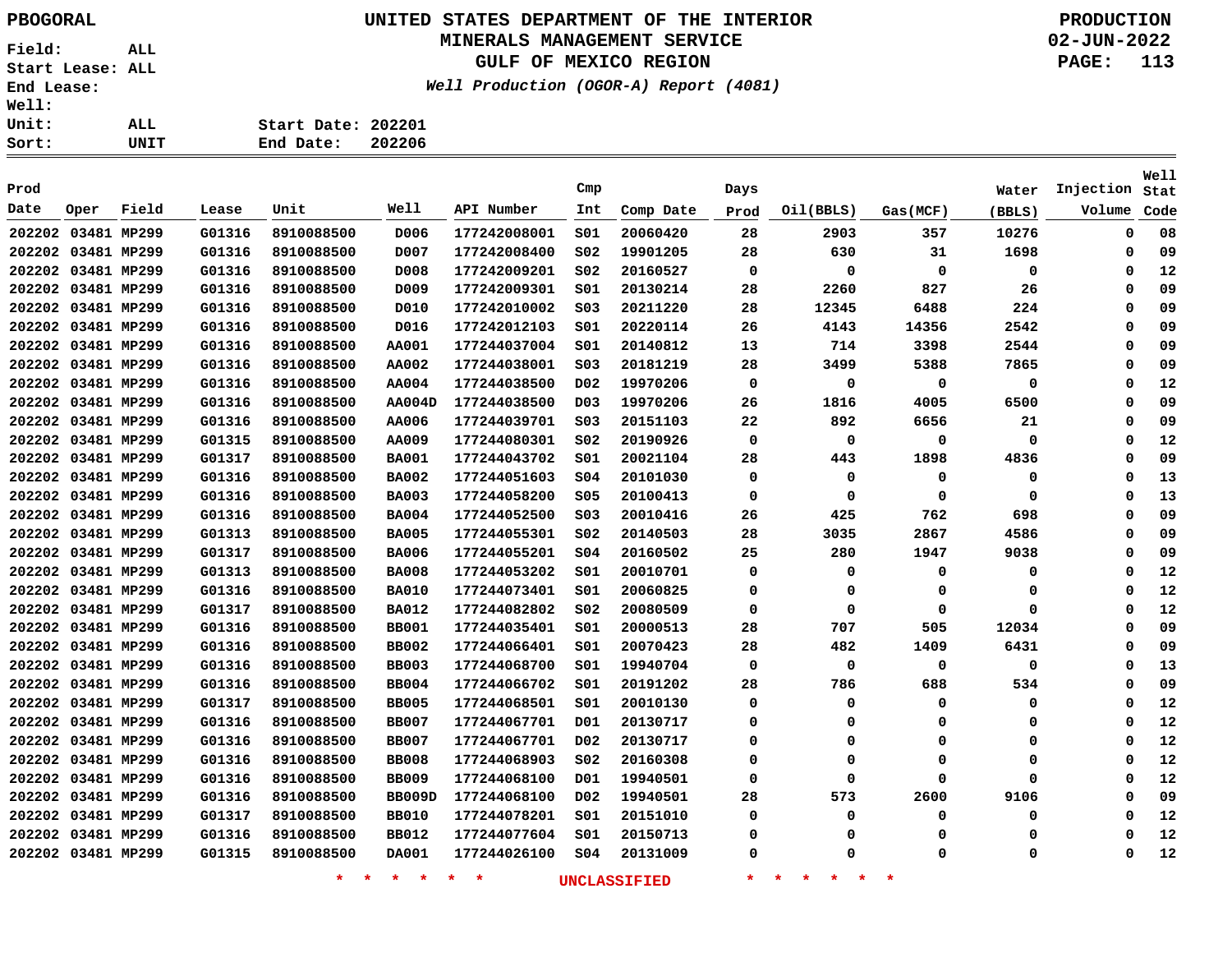# **UNITED STATES DEPARTMENT OF THE INTERIOR PBOGORAL PRODUCTION**

#### **MINERALS MANAGEMENT SERVICE**

**GULF OF MEXICO REGION**

**Well Production (OGOR-A) Report (4081)**

**02-JUN-2022 PAGE: 114**

| ٠<br>ê.                         |      |                    |        |
|---------------------------------|------|--------------------|--------|
| :                               | ALL. | Start Date: 202201 |        |
| $\ddot{\phantom{}}\phantom{00}$ | UNIT | End Date:          | 202206 |

|        |                    |       |         |             |       |              |                 |           |      |           |          |          |           | Well |
|--------|--------------------|-------|---------|-------------|-------|--------------|-----------------|-----------|------|-----------|----------|----------|-----------|------|
| Prod   |                    |       |         |             |       |              | Cmp             |           | Days |           |          | Water    | Injection | Stat |
| Date   | Oper               | Field | Lease   | Unit        | Well  | API Number   | Int             | Comp Date | Prod | Oil(BBLS) | Gas(MCF) | (BBLS)   | Volume    | Code |
|        | 202202 03481 MP299 |       | G01315  | 8910088500  | DA002 | 177244032201 | SO1             | 20210626  | 24   | 1327      | 3832     | 651      | 0         | 09   |
|        | 202202 03481 MP299 |       | G01316  | 8910088500  | DA003 | 177244033801 | 501             | 20030323  | 0    | 0         | 0        | 0        | 0         | 12   |
|        | 202202 03481 MP299 |       | G01316  | 8910088500  | DA004 | 177244033701 | SO <sub>2</sub> | 20091011  | 28   | 1467      | 4380     | 11362    | 0         | 09   |
|        | 202202 03481 MP299 |       | G01316  | 8910088500  | DA005 | 177244034701 | SO <sub>2</sub> | 20150521  | 28   | 2178      | 9231     | 17981    | 0         | 09   |
|        | 202202 03481 MP299 |       | G01315  | 8910088500  | DA006 | 177244033402 | SO <sub>2</sub> | 20111005  | 0    | 0         | 0        | 0        | 0         | 12   |
|        | 202202 03481 MP299 |       | G01315  | 8910088500  | DA007 | 177244035302 | 501             | 20121016  | 0    | 0         | 0        | $\Omega$ | 0         | 12   |
|        | 202202 03481 MP299 |       | G01315  | 8910088500  | DA008 | 177244035202 | SO <sub>2</sub> | 20211113  | 28   | 10083     | 16420    | 620      | 0         | 09   |
|        | 202202 03481 MP299 |       | G01316  | 8910088500  | DA009 | 177244085100 | SO <sub>3</sub> | 20050716  | 28   | 1442      | 743      | 851      | 0         | 09   |
|        | 202202 03481 MP299 |       | G01315  | 8910088500  | DA010 | 177244085202 | SO <sub>2</sub> | 20180205  | 28   | 5329      | 2300     | 1003     | 0         | 09   |
|        | 202202 03481 MP299 |       | G01316  | 8910088500  | DA011 | 177244085301 | SO <sub>2</sub> | 20180120  | 28   | 7354      | 606      | 12833    | 0         | 09   |
|        | 202202 03481 MP299 |       | G01315  | 8910088500  | DA012 | 177244089500 | S04             | 20150619  | 24   | 799       | 507      | 2359     | 0         | 09   |
|        | 202201 03151 WD073 |       | G01091  | 8910089160  | D018  | 177190096501 | D01             | 19930325  | 0    | 0         | 0        | 0        | 0         | 12   |
|        | 202201 03151 WD073 |       | G01091  | 8910089160  | D039  | 177194041200 | D01             | 19861119  | 0    | 0         | 0        | $\Omega$ | 0         | 12   |
|        | 202201 03151 WD073 |       | G01083  | 8910089160  | D041  | 177194043701 | S01             | 19980613  | 31   | 3241      | 6299     | 11821    | 0         | 09   |
|        | 202202 03151 WD073 |       | G01091  | 8910089160  | D018  | 177190096501 | D01             | 19930325  | 0    | 0         | 0        | 0        | 0         | 12   |
|        | 202202 03151 WD073 |       | G01091  | 8910089160  | D039  | 177194041200 | D01             | 19861119  | 0    | 0         | 0        | $\Omega$ | 0         | 12   |
|        | 202202 03151 WD073 |       | G01083  | 8910089160  | D041  | 177194043701 | 501             | 19980613  | 27   | 3477      | 2904     | 15892    | 0         | 09   |
|        | 202203 03151 WD073 |       | G01091  | 8910089160  | D018  | 177190096501 | D01             | 19930325  | 0    | 0         | 0        | 0        | 0         | 12   |
|        | 202203 03151 WD073 |       | G01091  | 8910089160  | D039  | 177194041200 | D01             | 19861119  | 0    | 0         | 0        | $\Omega$ | 0         | 12   |
| 202203 | 03151 WD073        |       | G01083  | 8910089160  | D041  | 177194043701 | 501             | 19980613  | 31   | 2291      | 3253     | 31685    | 0         | 09   |
|        | 202201 03151 WC017 |       | G01439  | 891008927AG | H003  | 177004109700 | SO <sub>2</sub> | 20081206  | 17   | 0         | 2278     | 0        | 0         | 11   |
|        | 202202 03151 WC017 |       | G01439  | 891008927AG | H003  | 177004109700 | S02             | 20081206  | 11   | 0         | 1749     | 0        | 0         | 11   |
|        | 202203 03151 WC017 |       | G01439  | 891008927AG | H003  | 177004109700 | S02             | 20081206  | 31   | 0         | 5672     | 0        | 0         | 11   |
|        | 202201 03151 WC017 |       | \$03839 | 891008927K  | 004   | 177000026100 | SO <sub>2</sub> | 19950808  | 0    | 0         | 0        | 0        | 0         | 13   |
|        | 202202 03151 WC017 |       | 503839  | 891008927K  | 004   | 177000026100 | SO <sub>2</sub> | 19950808  | 0    | 0         | 0        | 0        | 0         | 13   |
|        | 202203 03151 WC017 |       | 503839  | 891008927K  | 004   | 177000026100 | SO <sub>2</sub> | 19950808  | 0    | 0         | 0        | $\Omega$ | 0         | 13   |
|        | 202201 03151 WC017 |       | G01351  | 891008927Y  | 010   | 177000031300 | SO <sub>3</sub> | 19980506  | 0    | 0         | 0        | $\Omega$ | 0         | 13   |
|        | 202202 03151 WC017 |       | G01351  | 891008927Y  | 010   | 177000031300 | SO <sub>3</sub> | 19980506  | 0    | 0         | 0        | $\Omega$ | 0         | 13   |
|        | 202203 03151 WC017 |       | G01351  | 891008927Y  | 010   | 177000031300 | SO <sub>3</sub> | 19980506  | 0    | 0         | 0        | $\Omega$ | 0         | 13   |
|        | 202201 03151 GI043 |       | G01092  | 8910116580  | E017D | 177194022900 | SO <sub>2</sub> | 19890106  | 0    | 0         | 0        | 0        | $\Omega$  | 12   |
|        | 202202 03151 GI043 |       | G01092  | 8910116580  | E017D | 177194022900 | SO <sub>2</sub> | 19890106  | 0    | 0         | 0        | $\Omega$ | 0         | 12   |
|        |                    |       |         |             |       |              |                 |           |      |           |          |          |           |      |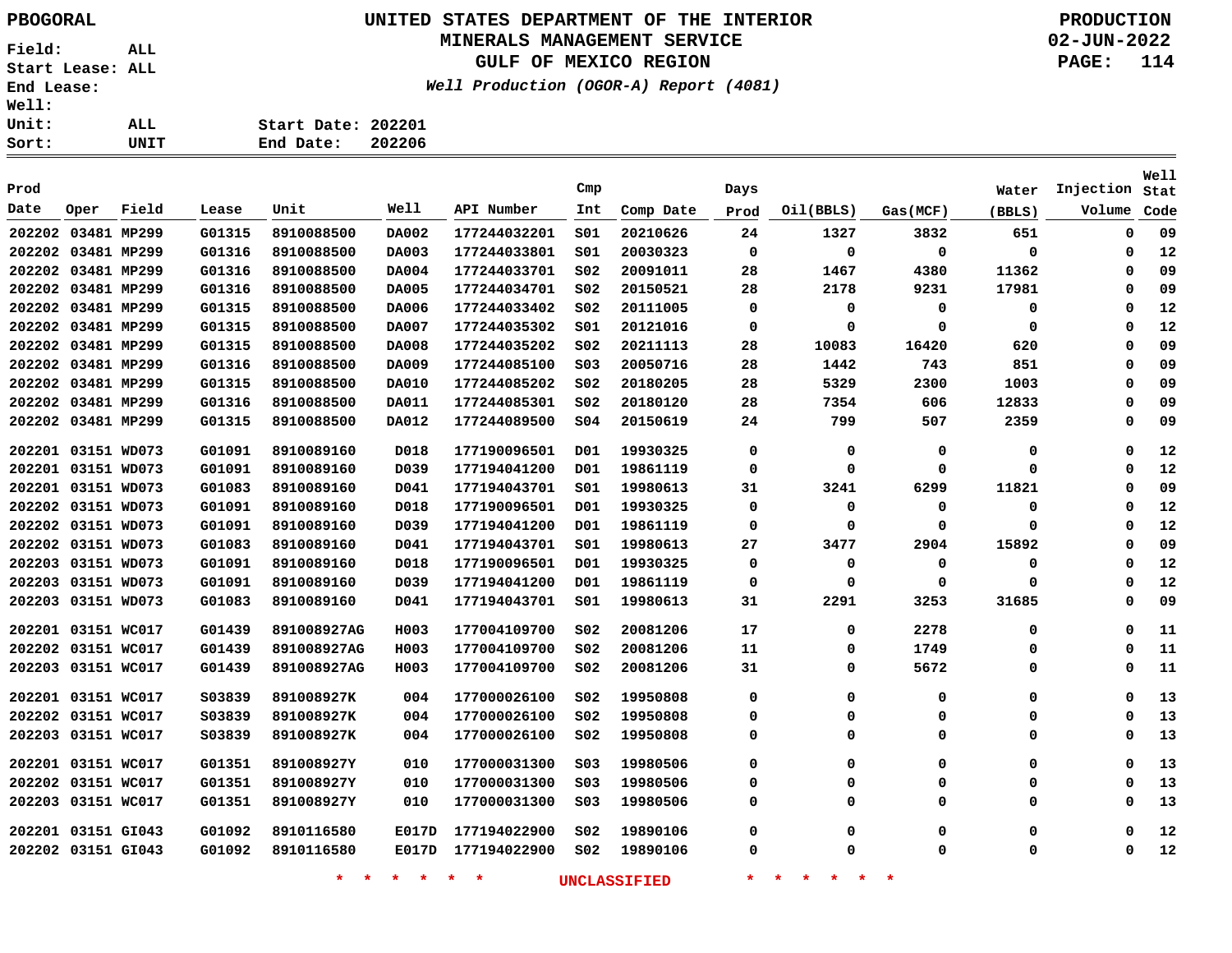# **UNITED STATES DEPARTMENT OF THE INTERIOR PBOGORAL PRODUCTION**

#### **MINERALS MANAGEMENT SERVICE**

**GULF OF MEXICO REGION**

**Well Production (OGOR-A) Report (4081)**

**02-JUN-2022 PAGE: 115**

| Sort: | UNIT | End Date:          | 202206 |
|-------|------|--------------------|--------|
| Unit: | ALL. | Start Date: 202201 |        |
| Well: |      |                    |        |

|        |                    |       |        |            |                   |              |                  |           |             |             |          |             |             | <b>Well</b> |
|--------|--------------------|-------|--------|------------|-------------------|--------------|------------------|-----------|-------------|-------------|----------|-------------|-------------|-------------|
| Prod   |                    |       |        |            |                   |              | Cmp              |           | Days        |             |          | Water       | Injection   | Stat        |
| Date   | Oper               | Field | Lease  | Unit       | Well              | API Number   | Int              | Comp Date | Prod        | Oil(BBLS)   | Gas(MCF) | (BBLS)      | Volume      | Code        |
| 202203 | 03151 GI043        |       | G01092 | 8910116580 | E017D             | 177194022900 | SO <sub>2</sub>  | 19890106  | $\mathbf 0$ | 0           | 0        | $\mathbf 0$ | $\mathbf 0$ | 12          |
|        | 202201 03151 WD073 |       | G01083 | 8910116740 | C <sub>004</sub>  | 177190084601 | SO1              | 20140920  | 29          | 3073        | 2266     | 18149       | 0           | 09          |
|        | 202201 03151 WD073 |       | G01083 | 8910116740 | C <sub>006</sub>  | 177190088301 | S01              | 20150905  | 29          | 2864        | 1267     | 11359       | $\Omega$    | 09          |
|        | 202201 03151 WD073 |       | G01091 | 8910116740 | C015              | 177190089903 | D01              | 20150308  | 29          | 3155        | 1239     | 6277        | 0           | 09          |
|        | 202201 03151 WD073 |       | G01083 | 8910116740 | C027              | 177190085402 | D <sub>0</sub> 2 | 20180427  | 0           | 0           | 0        | 0           | 0           | 12          |
|        | 202201 03151 WD073 |       | G01083 | 8910116740 | C <sub>0</sub> 39 | 177194020001 | D07              | 20081011  | 0           | 0           | 0        | 0           | 0           | 12          |
|        | 202201 03151 WD073 |       | G01084 | 8910116740 | D007              | 177190092503 | SO1              | 20121025  | 28          | 1795        | 6281     | 30005       | $\Omega$    | 09          |
|        | 202202 03151 WD073 |       | G01083 | 8910116740 | C <sub>004</sub>  | 177190084601 | 501              | 20140920  | 27          | 2856        | 2016     | 25536       | 0           | 09          |
|        | 202202 03151 WD073 |       | G01083 | 8910116740 | C006              | 177190088301 | S01              | 20150905  | 27          | 2970        | 1264     | 17772       | 0           | 09          |
|        | 202202 03151 WD073 |       | G01091 | 8910116740 | C015              | 177190089903 | D01              | 20150308  | 27          | 3242        | 1176     | 9727        | $\Omega$    | 09          |
|        | 202202 03151 WD073 |       | G01083 | 8910116740 | CO <sub>27</sub>  | 177190085402 | D <sub>0</sub> 2 | 20180427  | 0           | $\mathbf 0$ | 0        | 0           | 0           | 12          |
|        | 202202 03151 WD073 |       | G01083 | 8910116740 | C <sub>0</sub> 39 | 177194020001 | D <sub>0</sub> 7 | 20081011  | 14          | 174         | 764      | 2247        | 0           | 09          |
|        | 202202 03151 WD073 |       | G01084 | 8910116740 | D007              | 177190092503 | SO1              | 20121025  | 28          | 2169        | 3988     | 44555       | $\Omega$    | 09          |
|        | 202203 03151 WD073 |       | G01083 | 8910116740 | C <sub>004</sub>  | 177190084601 | SO1              | 20140920  | 31          | 3594        | 2284     | 56802       | $\Omega$    | 09          |
|        | 202203 03151 WD073 |       | G01083 | 8910116740 | C006              | 177190088301 | SO1              | 20150905  | 31          | 4886        | 1420     | 41748       | 0           | 09          |
|        | 202203 03151 WD073 |       | G01091 | 8910116740 | C015              | 177190089903 | D01              | 20150308  | 31          | 3845        | 1256     | 20393       | $\Omega$    | 09          |
|        | 202203 03151 WD073 |       | G01083 | 8910116740 | C <sub>027</sub>  | 177190085402 | D <sub>0</sub> 2 | 20180427  | 0           | $\mathbf 0$ | 0        | 0           | $\Omega$    | 12          |
|        | 202203 03151 WD073 |       | G01083 | 8910116740 | C <sub>0</sub> 39 | 177194020001 | D07              | 20081011  | 23          | 362         | 1431     | 8269        | 0           | 09          |
| 202203 | 03151 WD073        |       | G01084 | 8910116740 | D007              | 177190092503 | SO1              | 20121025  | 31          | 1490        | 4400     | 93041       | $\Omega$    | 09          |
|        | 202201 03151 WD073 |       | G01083 | 8910116770 | C017              | 177190097900 | D01              | 19660121  | 0           | 0           | 0        | 0           | $\Omega$    | 12          |
|        | 202202 03151 WD073 |       | G01083 | 8910116770 | C017              | 177190097900 | D01              | 19660121  | 15          | 1906        | 1177     | 5443        | $\Omega$    | 09          |
|        | 202203 03151 WD073 |       | G01083 | 8910116770 | C017              | 177190097900 | D01              | 19660121  | 29          | 4087        | 2270     | 20629       | $\mathbf 0$ | 09          |
|        | 202201 03151 WD073 |       | G01083 | 8910116790 | A025D             | 177190136900 | D06              | 19800117  | 0           | 0           | 0        | 0           | 0           | 04          |
|        | 202201 03151 WD073 |       | G01084 | 8910116790 | B027              | 177190135702 | SO <sub>2</sub>  | 20080628  | 0           | $\Omega$    | $\Omega$ | $\mathbf 0$ | $\mathbf 0$ | 12          |
|        | 202201 03151 WD073 |       | G01084 | 8910116790 | B034              | 177190082002 | SO <sub>2</sub>  | 19890526  | 0           | $\Omega$    | 0        | $\mathbf 0$ | 0           | 12          |
|        | 202201 03151 WD073 |       | G01084 | 8910116790 | <b>B035D</b>      | 177194038200 | DO <sub>2</sub>  | 19851111  | 0           | $\Omega$    | 0        | 0           | 0           | 12          |
|        | 202201 03151 WD073 |       | G01083 | 8910116790 | C001D             | 177190080700 | D04              | 19830305  | 0           | O           | 0        | 0           | $\Omega$    | 12          |
|        | 202201 03151 WD073 |       | G01083 | 8910116790 | COO3D             | 177190080900 | SO <sub>3</sub>  | 19700910  | 0           | O           | $\Omega$ | 0           | $\Omega$    | 12          |
|        | 202201 03151 WD073 |       | G01084 | 8910116790 | D001              | 177190090102 | S01              | 20120911  | 31          | 2227        | 8368     | 23704       | 0           | 09          |
|        | 202201 03151 WD073 |       | G01091 | 8910116790 | D002D             | 177190092001 | D <sub>0</sub> 2 | 19930123  | 0           | $\Omega$    | 0        | 0           | $\Omega$    | 12          |
|        | 202201 03151 WD073 |       | G01084 | 8910116790 | D009              | 177190092402 | s01              | 20130817  | 0           | $\Omega$    | $\Omega$ | 0           | $\Omega$    | 12          |
|        | 202201 03151 WD073 |       | G01083 | 8910116790 | D014              | 177190096401 | D <sub>0</sub> 2 | 20120426  | 0           | $\Omega$    | 0        | 0           | $\Omega$    | 12          |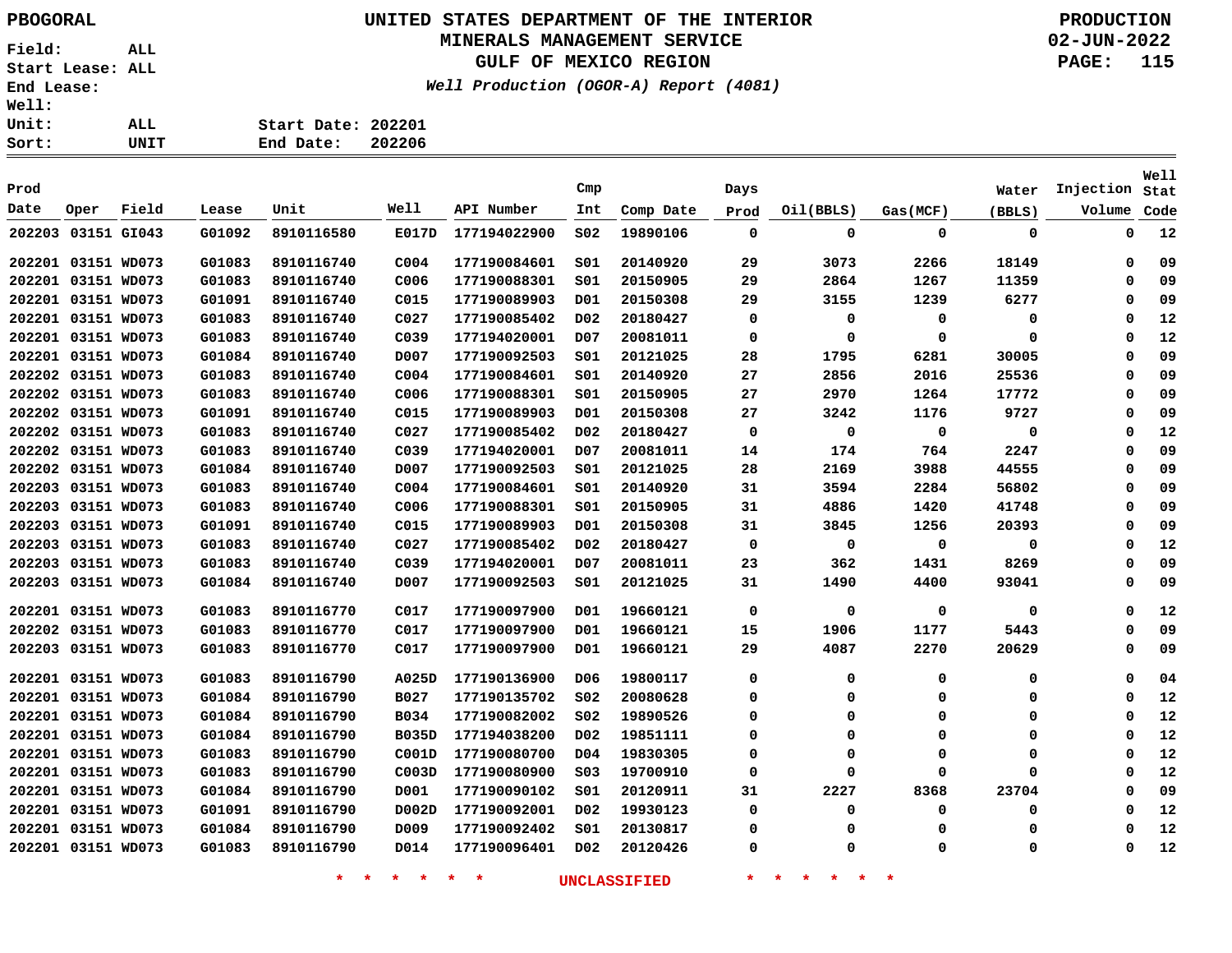# **UNITED STATES DEPARTMENT OF THE INTERIOR PBOGORAL PRODUCTION**

### **MINERALS MANAGEMENT SERVICE**

**GULF OF MEXICO REGION**

**Well Production (OGOR-A) Report (4081)**

| t: | UNIT | End Date:          | 202206 |
|----|------|--------------------|--------|
| t: | ALL  | Start Date: 202201 |        |
| Ŧ: |      |                    |        |

| Prod |                    |       |        |                    |                   |              | Cmp              |                     | Days    |                                |             | Water    | Injection | <b>Well</b><br>Stat |
|------|--------------------|-------|--------|--------------------|-------------------|--------------|------------------|---------------------|---------|--------------------------------|-------------|----------|-----------|---------------------|
| Date | Oper               | Field | Lease  | Unit               | Well              | API Number   | Int              | Comp Date           | Prod    | Oil(BBLS)                      | Gas(MCF)    | (BBLS)   | Volume    | Code                |
|      | 202201 03151 WD073 |       | G01084 | 8910116790         | D033              | 177194034802 | SO1              | 20011019            | 31      | 782                            | 11078       | 0        | 0         | 09                  |
|      | 202201 03151 WD073 |       | G01091 | 8910116790         | D039D             | 177194041200 | D02              | 19861119            | 0       | 0                              | 0           | 0        | 0         | 12                  |
|      | 202201 03151 WD073 |       | G01084 | 8910116790         | F030              | 177194004300 | SO1              | 19740812            | 0       | $\Omega$                       | 0           | 0        | $\Omega$  | 12                  |
|      | 202201 03151 WD073 |       | G01084 | 8910116790         | F033              | 177194017200 | S02              | 19890129            | 0       | 0                              | $\mathbf 0$ | 0        | $\Omega$  | 12                  |
|      | 202201 03151 WD073 |       | G01084 | 8910116790         | F034              | 177194018600 | SO <sub>2</sub>  | 19890120            | 0       | 0                              | 0           | 0        | $\Omega$  | 04                  |
|      | 202202 03151 WD073 |       | G01083 | 8910116790         | A025D             | 177190136900 | DO 6             | 19800117            | 0       | 0                              | 0           | 0        | $\Omega$  | 04                  |
|      | 202202 03151 WD073 |       | G01084 | 8910116790         | <b>B027</b>       | 177190135702 | SO <sub>2</sub>  | 20080628            | 0       | 0                              | 0           | 0        | $\Omega$  | 12                  |
|      | 202202 03151 WD073 |       | G01084 | 8910116790         | B034              | 177190082002 | SO <sub>2</sub>  | 19890526            | 0       | 0                              | $\mathbf 0$ | 0        | $\Omega$  | 12                  |
|      | 202202 03151 WD073 |       | G01084 | 8910116790         | <b>B035D</b>      | 177194038200 | D02              | 19851111            | 0       | 0                              | 0           | $\Omega$ | 0         | 12                  |
|      | 202202 03151 WD073 |       | G01083 | 8910116790         | C001D             | 177190080700 | D04              | 19830305            | 0       | 0                              | 0           | 0        | 0         | 12                  |
|      | 202202 03151 WD073 |       | G01083 | 8910116790         | C003D             | 177190080900 | SO <sub>3</sub>  | 19700910            | 0       | $\Omega$                       | 0           | $\Omega$ | $\Omega$  | 12                  |
|      | 202202 03151 WD073 |       | G01084 | 8910116790         | D001              | 177190090102 | 501              | 20120911            | 28      | 2257                           | 5099        | 33944    | $\Omega$  | 09                  |
|      | 202202 03151 WD073 |       | G01091 | 8910116790         | D002D             | 177190092001 | D02              | 19930123            | 0       | 0                              | 0           | 0        | $\Omega$  | 12                  |
|      | 202202 03151 WD073 |       | G01084 | 8910116790         | D009              | 177190092402 | SO1              | 20130817            | 0       | $\Omega$                       | 0           | 0        | $\Omega$  | 12                  |
|      | 202202 03151 WD073 |       | G01083 |                    |                   |              | D <sub>02</sub>  | 20120426            | 0       | 0                              | 0           | 0        | $\Omega$  | 12                  |
|      |                    |       | G01084 | 8910116790         | D014              | 177190096401 |                  |                     |         | 874                            | 3806        | 0        | 0         | 09                  |
|      | 202202 03151 WD073 |       |        | 8910116790         | D <sub>0</sub> 33 | 177194034802 | SO1              | 20011019            | 27      |                                |             |          |           |                     |
|      | 202202 03151 WD073 |       | G01091 | 8910116790         | D039D             | 177194041200 | D02              | 19861119            | 0       | 0                              | 0           | 0        | 0         | 12                  |
|      | 202202 03151 WD073 |       | G01084 | 8910116790         | F030              | 177194004300 | S01              | 19740812            | 0       | 0                              | 0           | 0        | 0         | 12                  |
|      | 202202 03151 WD073 |       | G01084 | 8910116790         | F033              | 177194017200 | S02              | 19890129            | 0       | 0                              | 0           | 0        | 0         | 12                  |
|      | 202202 03151 WD073 |       | G01084 | 8910116790         | F034              | 177194018600 | S02              | 19890120            | 0       | 0                              | 0           | 0        | 0         | 04                  |
|      | 202203 03151 WD073 |       | G01083 | 8910116790         | A025D             | 177190136900 | D06              | 19800117            | 0       | 0                              | $\mathbf 0$ | 0        | 0         | 04                  |
|      | 202203 03151 WD073 |       | G01084 | 8910116790         | B027              | 177190135702 | SO <sub>2</sub>  | 20080628            | 0       | 0                              | 0           | 0        | 0         | 12                  |
|      | 202203 03151 WD073 |       | G01084 | 8910116790         | B034              | 177190082002 | S02              | 19890526            | 0       | 0                              | 0           | 0        | 0         | 12                  |
|      | 202203 03151 WD073 |       | G01084 | 8910116790         | <b>B035D</b>      | 177194038200 | D <sub>0</sub> 2 | 19851111            | 0       | $\Omega$                       | 0           | 0        | 0         | 12                  |
|      | 202203 03151 WD073 |       | G01083 | 8910116790         | C001D             | 177190080700 | D <sub>04</sub>  | 19830305            | 0       | 0                              | $\mathbf 0$ | 0        | 0         | 12                  |
|      | 202203 03151 WD073 |       | G01083 | 8910116790         | COO3D             | 177190080900 | SO <sub>3</sub>  | 19700910            | 0       | $\Omega$                       | 0           | 0        | 0         | 12                  |
|      | 202203 03151 WD073 |       | G01084 | 8910116790         | D001              | 177190090102 | S01              | 20120911            | 31      | 1477                           | 5433        | 68637    | $\Omega$  | 09                  |
|      | 202203 03151 WD073 |       | G01091 | 8910116790         | D002D             | 177190092001 | D02              | 19930123            | 0       | 0                              | 0           | 0        | 0         | 12                  |
|      | 202203 03151 WD073 |       | G01084 | 8910116790         | D009              | 177190092402 | SO1              | 20130817            | 14      | 366                            | 1158        | 7422     | 0         | 09                  |
|      | 202203 03151 WD073 |       | G01083 | 8910116790         | D014              | 177190096401 | D02              | 20120426            | 0       | 0                              | 0           | 0        | O         | 12                  |
|      | 202203 03151 WD073 |       | G01084 | 8910116790         | D033              | 177194034802 | S01              | 20011019            | 31      | 604                            | 3947        | 0        | 0         | 09                  |
|      | 202203 03151 WD073 |       | G01091 | 8910116790         | D039D             | 177194041200 | D02              | 19861119            | 0       | 0                              | 0           | 0        | 0         | 12                  |
|      | 202203 03151 WD073 |       | G01084 | 8910116790         | F030              | 177194004300 | S01              | 19740812            | 0       | 0                              | 0           | 0        | 0         | 12                  |
|      | 202203 03151 WD073 |       | G01084 | 8910116790         | F033              | 177194017200 | S02              | 19890129            | 0       | O                              | $\Omega$    | 0        | 0         | 12                  |
|      |                    |       |        | $\star$<br>$\star$ | $\star$ $\star$   | $\star$<br>* |                  | <b>UNCLASSIFIED</b> | $\star$ | $\star$<br>一大<br>一大<br>$\star$ | $\ast$      |          |           |                     |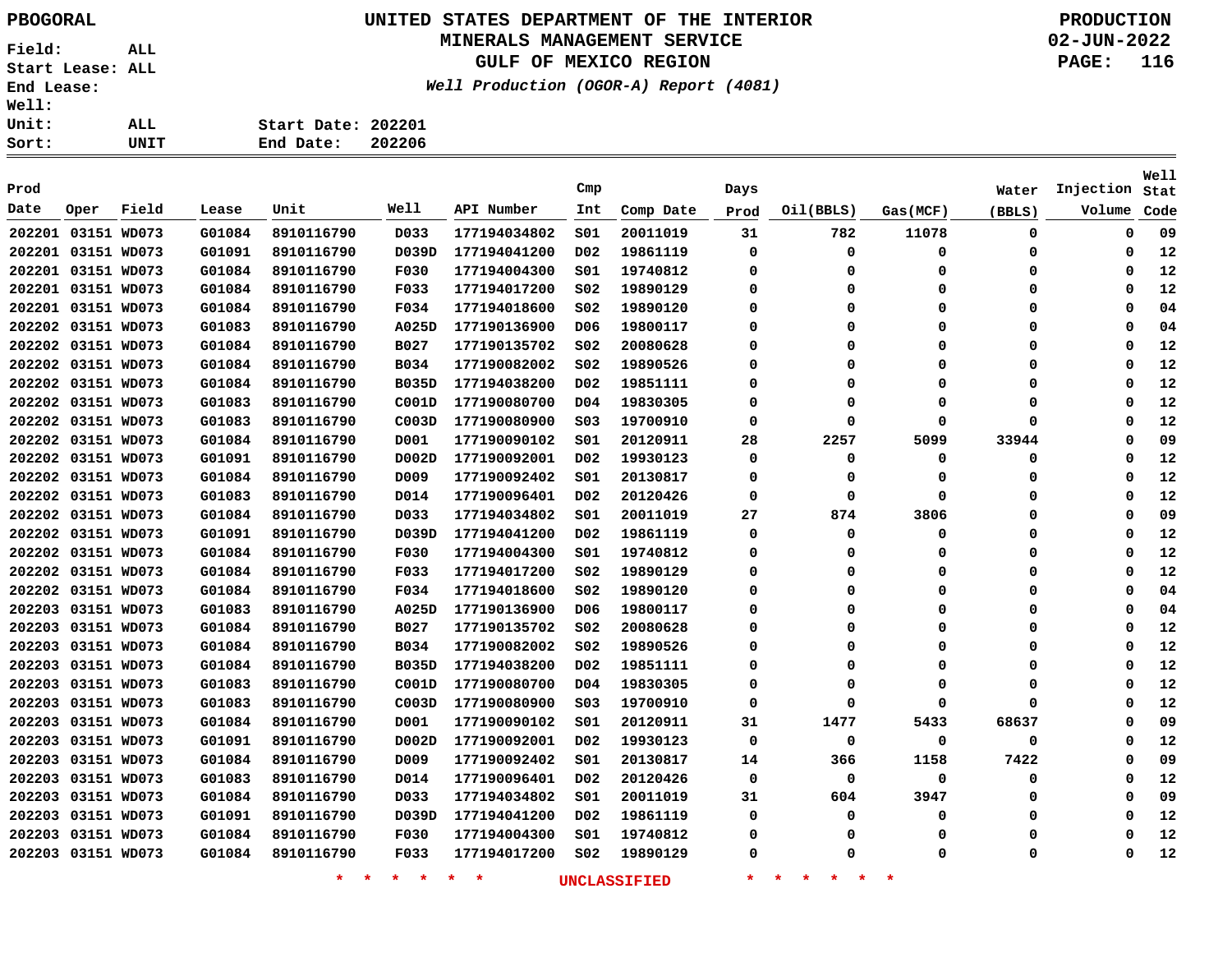## **UNITED STATES DEPARTMENT OF THE INTERIOR PBOGORAL PRODUCTION**

#### **MINERALS MANAGEMENT SERVICE**

**GULF OF MEXICO REGION**

**Well Production (OGOR-A) Report (4081)**

**02-JUN-2022 PAGE: 117**

| Sort:        | UNIT | End Date:          | 202206 |
|--------------|------|--------------------|--------|
| Unit:        | ALL. | Start Date: 202201 |        |
| <b>Well:</b> |      |                    |        |

| Prod   |                    |             |        |            |                  |              | Cmp             |           |             |           |             |          |           | Well |
|--------|--------------------|-------------|--------|------------|------------------|--------------|-----------------|-----------|-------------|-----------|-------------|----------|-----------|------|
|        |                    |             |        |            | Well             |              |                 |           | Days        |           |             | Water    | Injection | Stat |
| Date   | Oper               | Field       | Lease  | Unit       |                  | API Number   | Int             | Comp Date | Prod        | Oil(BBLS) | Gas(MCF)    | (BBLS)   | Volume    | Code |
| 202203 |                    | 03151 WD073 | G01084 | 8910116790 | F034             | 177194018600 | SO <sub>2</sub> | 19890120  | 0           | 0         | $\mathbf 0$ | 0        | 0         | 04   |
|        | 202201 03151 WD073 |             | G01084 | 8910116800 | A015D            | 177190074000 | SO <sub>2</sub> | 19940408  | 0           | 0         | 0           | 0        | $\Omega$  | 04   |
|        | 202201 03151 WD073 |             | G01084 | 8910116800 | B002             | 177190085501 | S01             | 20010420  | 0           | $\Omega$  | 0           | 0        | $\Omega$  | 12   |
|        | 202201 03151 WD073 |             | G01084 | 8910116800 | <b>B008</b>      | 177190082303 | SO1             | 20140915  | 27          | 4164      | 3106        | 8470     | 0         | 09   |
|        | 202201 03151 WD073 |             | G01084 | 8910116800 | B013             | 177190098201 | SO1             | 19900517  | 0           | 0         | 0           | 0        | $\Omega$  | 04   |
|        | 202201 03151 WD073 |             | G01090 | 8910116800 | <b>B018</b>      | 177190084501 | SO1             | 20141002  | 0           | 0         | 0           | 0        | $\Omega$  | 04   |
|        | 202201 03151 WD073 |             | G01084 | 8910116800 | <b>B020</b>      | 177190085602 | s01             | 20141125  | $\mathbf 0$ | 0         | $\Omega$    | n        | $\Omega$  | 12   |
|        | 202201 03151 WD073 |             | G01084 | 8910116800 | <b>B038</b>      | 177194038602 | S01             | 20001023  | 0           | 0         | 0           | 0        | $\Omega$  | 12   |
|        | 202201 03151 WD073 |             | G01084 | 8910116800 | B039             | 177194038801 | S01             | 20010216  | $\mathbf 0$ | $\Omega$  | $\Omega$    | $\Omega$ | $\Omega$  | 12   |
|        | 202201 03151 WD073 |             | G01083 | 8910116800 | C009             | 177190092203 | S01             | 20140725  | 29          | 4857      | 3040        | 15821    | $\Omega$  | 09   |
|        | 202201 03151 WD073 |             | G01083 | 8910116800 | C019             | 177190097306 | SO1             | 20150719  | $\mathbf 0$ | $\Omega$  | 0           | 0        | $\Omega$  | 13   |
|        | 202201 03151 WD073 |             | G01083 | 8910116800 | C <sub>027</sub> | 177190085402 | D01             | 20180427  | 29          | 3644      | 1067        | 3116     | $\Omega$  | 09   |
|        | 202201 03151 WD073 |             | G01083 | 8910116800 | CO40D            | 177194019600 | D <sub>05</sub> | 20030511  | $\mathbf 0$ | $\Omega$  | $\mathbf 0$ | 0        | $\Omega$  | 12   |
|        | 202201 03151 WD073 |             | G01083 | 8910116800 | D010             | 177190097102 | SO1             | 19970226  | 31          | 1909      | 4296        | 20021    | $\Omega$  | 09   |
|        | 202201 03151 WD073 |             | G01083 | 8910116800 | D014             | 177190096401 | D01             | 20141027  | $\mathbf 0$ | 0         | 0           | 0        | $\Omega$  | 12   |
|        | 202201 03151 WD073 |             | G01083 | 8910116800 | D021             | 177190096604 | S02             | 20081121  | 0           | 0         | 0           | 0        | $\Omega$  | 12   |
|        | 202201 03151 WD073 |             | G01083 | 8910116800 | D032             | 177194035601 | SO1             | 20010820  | 0           | 0         | 0           | 0        | $\Omega$  | 04   |
|        | 202201 03151 WD073 |             | G01084 | 8910116800 | D044             | 177194043901 | S01             | 19961223  | 0           | 0         | 0           | $\Omega$ | $\Omega$  | 12   |
|        | 202201 03151 WD073 |             | G01083 | 8910116800 | D045             | 177194044604 | 501             | 20130611  | 31          | 1993      | 4126        | 19708    | $\Omega$  | 09   |
|        | 202201 03151 WD073 |             | G01084 | 8910116800 | D046             | 177194043001 | SO1             | 20130422  | 31          | 4153      | 5840        | 24291    | $\Omega$  | 09   |
|        | 202201 03151 WD073 |             | G01084 | 8910116800 | D047             | 177194044101 | 501             | 20140204  | 23          | 1240      | 3629        | 13845    | $\Omega$  | 09   |
|        | 202202 03151 WD073 |             | G01084 | 8910116800 | A015D            | 177190074000 | S02             | 19940408  | 0           | $\Omega$  | 0           | 0        | $\Omega$  | 04   |
|        | 202202 03151 WD073 |             | G01084 | 8910116800 | B002             | 177190085501 | 501             | 20010420  | 0           | $\Omega$  | 0           | 0        | 0         | 12   |
|        | 202202 03151 WD073 |             | G01084 | 8910116800 | <b>B008</b>      | 177190082303 | S01             | 20140915  | 22          | 4323      | 3185        | 13311    | $\Omega$  | 09   |
|        | 202202 03151 WD073 |             | G01084 | 8910116800 | B013             | 177190098201 | 501             | 19900517  | 0           | 0         | 0           | 0        | 0         | 04   |
|        | 202202 03151 WD073 |             | G01090 | 8910116800 | B018             | 177190084501 | S01             | 20141002  | 0           | $\Omega$  | 0           | 0        | $\Omega$  | 04   |
|        | 202202 03151 WD073 |             | G01084 | 8910116800 | <b>B020</b>      | 177190085602 | S01             | 20141125  | 0           | 0         | 0           | 0        | $\Omega$  | 12   |
|        | 202202 03151 WD073 |             | G01084 | 8910116800 | <b>B038</b>      | 177194038602 | S01             | 20001023  | 0           | $\Omega$  | $\Omega$    | $\Omega$ | $\Omega$  | 12   |
|        | 202202 03151 WD073 |             | G01084 | 8910116800 | B039             | 177194038801 | S01             | 20010216  | 0           | $\Omega$  | $\Omega$    | $\Omega$ | $\Omega$  | 12   |
|        | 202202 03151 WD073 |             | G01083 | 8910116800 | C <sub>009</sub> | 177190092203 | s01             | 20140725  | 27          | 4824      | 3118        | 23785    | $\Omega$  | 09   |
|        | 202202 03151 WD073 |             | G01083 | 8910116800 | C019             | 177190097306 | S01             | 20150719  | 14          | 907       | 869         | 5345     | $\Omega$  | 11   |
|        | 202202 03151 WD073 |             | G01083 | 8910116800 | C <sub>027</sub> | 177190085402 | D01             | 20180427  | 27          | 3606      | 1078        | 4666     | $\Omega$  | 09   |
|        | 202202 03151 WD073 |             | G01083 | 8910116800 | CO40D            | 177194019600 | <b>D05</b>      | 20030511  | 0           | 0         | 0           | 0        | $\Omega$  | 12   |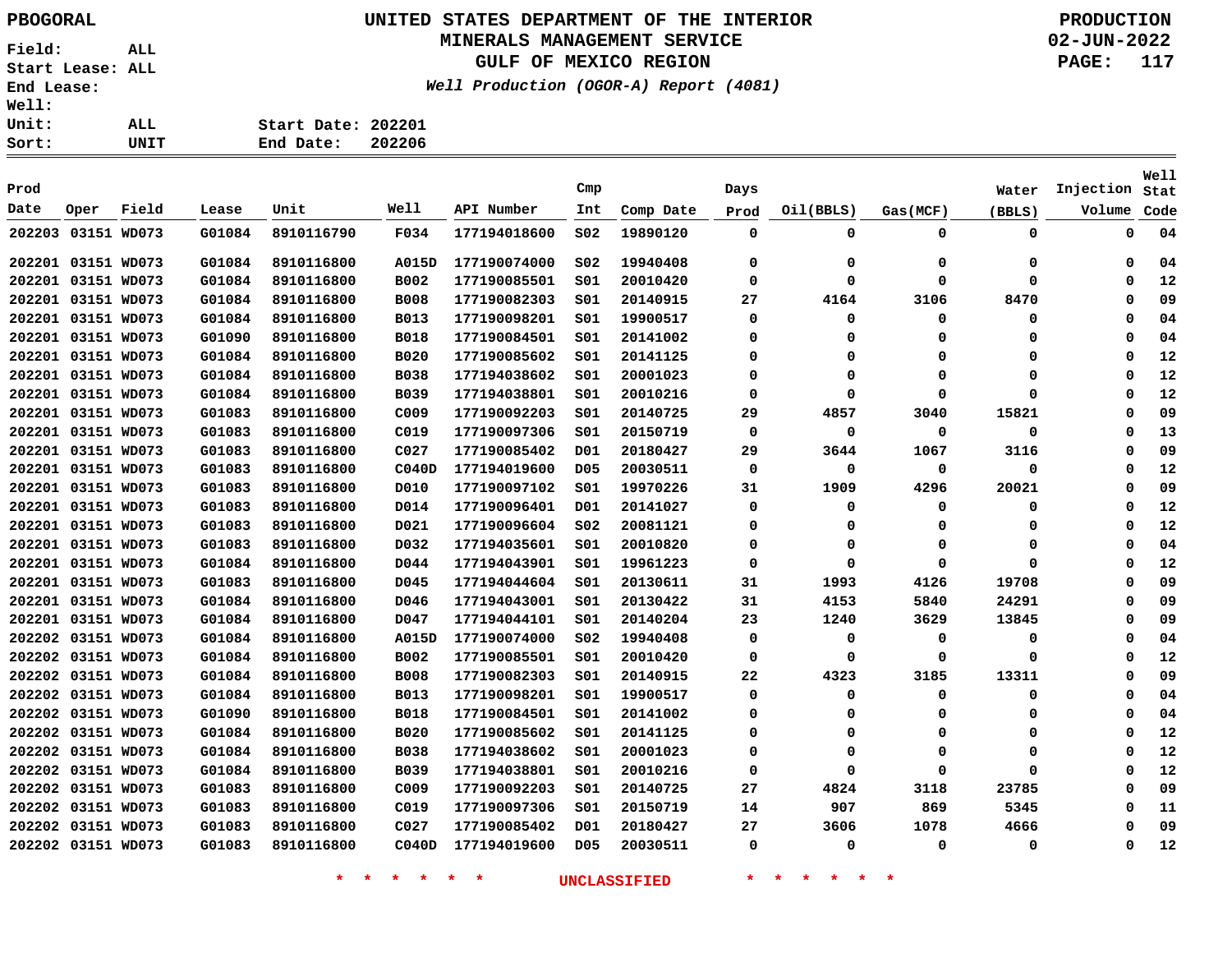# **UNITED STATES DEPARTMENT OF THE INTERIOR PBOGORAL PRODUCTION**

### **MINERALS MANAGEMENT SERVICE**

**GULF OF MEXICO REGION**

**Well Production (OGOR-A) Report (4081)**

**02-JUN-2022 PAGE: 118**

| $\ddot{\cdot}$ |      |                    |  |
|----------------|------|--------------------|--|
| $\ddot{\cdot}$ | ALL. | Start Date: 202201 |  |
| :              | UNIT | End Date: 202206   |  |

| Prod   |                    |       |        |            |                  |              | Cmp             |           | Days        |           |             | Water  | Injection   | Well<br>Stat |
|--------|--------------------|-------|--------|------------|------------------|--------------|-----------------|-----------|-------------|-----------|-------------|--------|-------------|--------------|
| Date   | Oper               | Field | Lease  | Unit       | <b>Well</b>      | API Number   | Int             | Comp Date | Prod        | Oil(BBLS) | Gas (MCF)   | (BBLS) | Volume      | Code         |
|        | 202202 03151 WD073 |       | G01083 | 8910116800 | D010             | 177190097102 | SO1             | 19970226  | 28          | 2193      | 2814        | 30408  | $\mathbf 0$ | 09           |
|        | 202202 03151 WD073 |       | G01083 | 8910116800 | D014             | 177190096401 | D <sub>01</sub> | 20141027  | $\mathbf 0$ | 0         | $\mathbf 0$ | 0      | $\mathbf 0$ | 12           |
|        | 202202 03151 WD073 |       | G01083 | 8910116800 | D021             | 177190096604 | SO <sub>2</sub> | 20081121  | 0           | $\Omega$  | 0           | 0      | $\Omega$    | 12           |
|        | 202202 03151 WD073 |       | G01083 | 8910116800 | D032             | 177194035601 | 501             | 20010820  | 0           | 0         | $\Omega$    | 0      | $\Omega$    | 04           |
|        | 202202 03151 WD073 |       | G01084 | 8910116800 | D044             | 177194043901 | SO1             | 19961223  | 0           | 0         | $\mathbf 0$ | 0      | $\Omega$    | 12           |
|        | 202202 03151 WD073 |       | G01083 | 8910116800 | D045             | 177194044604 | SO1             | 20130611  | 28          | 2282      | 3634        | 31399  | $\Omega$    | 09           |
|        | 202202 03151 WD073 |       | G01084 | 8910116800 | D046             | 177194043001 | SO1             | 20130422  | 25          | 3497      | 2640        | 33292  | $\Omega$    | 09           |
|        | 202202 03151 WD073 |       | G01084 | 8910116800 | D047             | 177194044101 | 501             | 20140204  | 25          | 1644      | 3627        | 24097  | $\Omega$    | 09           |
|        | 202203 03151 WD073 |       | G01084 | 8910116800 | A015D            | 177190074000 | SO <sub>2</sub> | 19940408  | 0           | $\Omega$  | 0           | 0      | $\Omega$    | 04           |
|        | 202203 03151 WD073 |       | G01084 | 8910116800 | B002             | 177190085501 | SO1             | 20010420  | 0           | $\Omega$  | 0           | 0      | $\Omega$    | 12           |
|        | 202203 03151 WD073 |       | G01084 | 8910116800 | <b>B008</b>      | 177190082303 | SO1             | 20140915  | 31          | 7175      | 5438        | 33439  | $\Omega$    | 09           |
|        | 202203 03151 WD073 |       | G01084 | 8910116800 | <b>B013</b>      | 177190098201 | SO1             | 19900517  | 0           | 0         | 0           | 0      | $\Omega$    | 04           |
|        | 202203 03151 WD073 |       | G01090 | 8910116800 | <b>B018</b>      | 177190084501 | SO1             | 20141002  | 0           | $\Omega$  | $\Omega$    | 0      | $\Omega$    | 04           |
|        | 202203 03151 WD073 |       | G01084 | 8910116800 | <b>B020</b>      | 177190085602 | SO1             | 20141125  | 0           | $\Omega$  | $\Omega$    | 0      | $\Omega$    | 12           |
|        | 202203 03151 WD073 |       | G01084 | 8910116800 | <b>B038</b>      | 177194038602 | SO1             | 20001023  | 0           | $\Omega$  | $\Omega$    | 0      | $\Omega$    | 12           |
|        | 202203 03151 WD073 |       | G01084 | 8910116800 | <b>B039</b>      | 177194038801 | SO1             | 20010216  | 0           | $\Omega$  | $\Omega$    | 0      | 0           | 12           |
|        | 202203 03151 WD073 |       | G01083 | 8910116800 | C <sub>009</sub> | 177190092203 | SO1             | 20140725  | 31          | 5684      | 3311        | 49540  | 0           | 09           |
|        | 202203 03151 WD073 |       | G01083 | 8910116800 | C019             | 177190097306 | SO1             | 20150719  | 31          | 4803      | 2280        | 27452  | 0           | 11           |
|        | 202203 03151 WD073 |       | G01083 | 8910116800 | C <sub>027</sub> | 177190085402 | D01             | 20180427  | 31          | 3614      | 845         | 6995   | 0           | 09           |
|        | 202203 03151 WD073 |       | G01083 | 8910116800 | CO40D            | 177194019600 | D <sub>05</sub> | 20030511  | 0           | 0         | 0           | 0      | 0           | 12           |
|        | 202203 03151 WD073 |       | G01083 | 8910116800 | D010             | 177190097102 | SO1             | 19970226  | 31          | 1380      | 2928        | 59179  | 0           | 09           |
|        | 202203 03151 WD073 |       | G01083 | 8910116800 | D014             | 177190096401 | D01             | 20141027  | 0           | 0         | 0           | 0      | 0           | 12           |
|        | 202203 03151 WD073 |       | G01083 | 8910116800 | D021             | 177190096604 | SO <sub>2</sub> | 20081121  | 0           | 0         | 0           | 0      | 0           | 12           |
|        | 202203 03151 WD073 |       | G01083 | 8910116800 | D032             | 177194035601 | SO1             | 20010820  | 0           | 0         | 0           | 0      | 0           | 04           |
|        | 202203 03151 WD073 |       | G01084 | 8910116800 | D044             | 177194043901 | SO1             | 19961223  | 0           | $\Omega$  | 0           | 0      | 0           | 12           |
|        | 202203 03151 WD073 |       | G01083 | 8910116800 | D045             | 177194044604 | SO1             | 20130611  | 31          | 1430      | 3731        | 62006  | 0           | 09           |
|        | 202203 03151 WD073 |       | G01084 | 8910116800 | D046             | 177194043001 | SO1             | 20130422  | 0           | 0         | 0           | 0      | 0           | 12           |
| 202203 | 03151 WD073        |       | G01084 | 8910116800 | D047             | 177194044101 | SO1             | 20140204  | 31          | 641       | 2678        | 26135  | 0           | 09           |
|        | 202201 03368 SP027 |       | S01011 | 891011687A | 009              | 177210052000 | SO1             | 19710711  | 0           | 0         | 0           | 0      | 0           | 12           |
|        | 202201 03368 SP027 |       | 00694  | 891011687A | 109              | 177212002601 | D <sub>03</sub> | 19970730  | 0           | 0         | 0           | 0      | 0           | 12           |
|        | 202201 03368 SP027 |       | 00694  | 891011687A | 113D             | 177210044301 | D02             | 19700227  | 0           | 0         | 0           | 0      | 0           | 12           |
|        | 202201 03368 SP027 |       | S01012 | 891011687A | 153              | 177210100300 | S03             | 19741120  | 0           | 0         | 0           | 0      | $\Omega$    | 12           |
|        | 202202 03368 SP027 |       | S01011 | 891011687A | 009              | 177210052000 | S01             | 19710711  | 0           | 0         | 0           | 0      | $\Omega$    | 12           |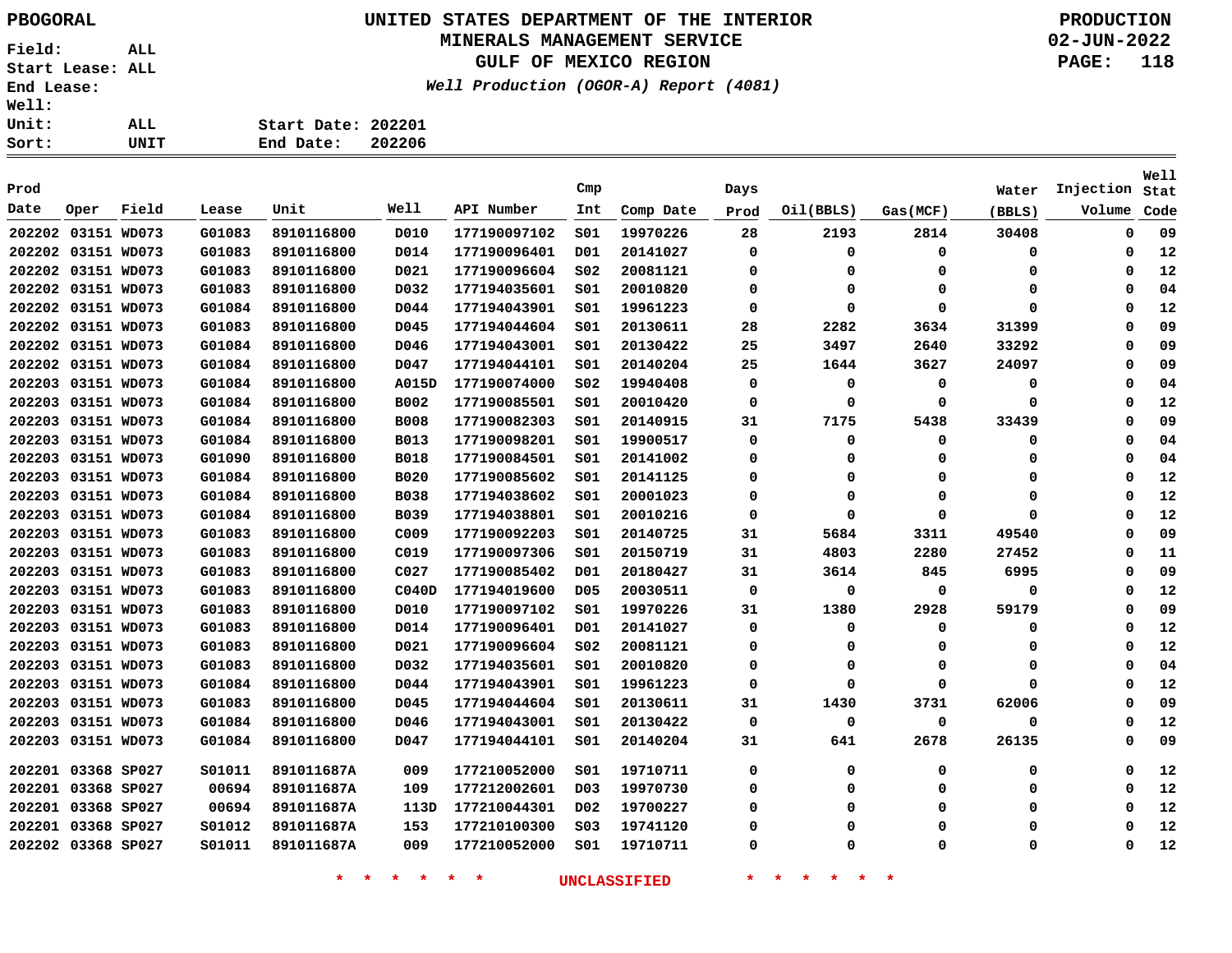# **UNITED STATES DEPARTMENT OF THE INTERIOR PBOGORAL PRODUCTION**

#### **MINERALS MANAGEMENT SERVICE**

**GULF OF MEXICO REGION**

**Well Production (OGOR-A) Report (4081)**

**02-JUN-2022 PAGE: 119**

| Well: |      |                    |        |
|-------|------|--------------------|--------|
| Unit: | ALL. | Start Date: 202201 |        |
| Sort: | UNIT | End Date:          | 202206 |

|                    |      |       |        |            |      |              |                  |           |          |             |             |             |           | <b>Well</b> |
|--------------------|------|-------|--------|------------|------|--------------|------------------|-----------|----------|-------------|-------------|-------------|-----------|-------------|
| Prod               |      |       |        |            |      |              | Cmp              |           | Days     |             |             | Water       | Injection | Stat        |
| Date               | Oper | Field | Lease  | Unit       | Well | API Number   | Int              | Comp Date | Prod     | Oil(BBLS)   | Gas(MCF)    | (BBLS)      | Volume    | Code        |
| 202202 03368 SP027 |      |       | 00694  | 891011687A | 109  | 177212002601 | D <sub>0</sub> 3 | 19970730  | 0        | 0           | 0           | 0           | 0         | 12          |
| 202202 03368 SP027 |      |       | 00694  | 891011687A | 113D | 177210044301 | D02              | 19700227  | 0        | 0           | $\mathbf 0$ | $\mathbf 0$ | 0         | 12          |
| 202202 03368 SP027 |      |       | S01012 | 891011687A | 153  | 177210100300 | S03              | 19741120  | 0        | 0           | 0           | 0           | 0         | 12          |
| 202201 03368 SP027 |      |       | 00694  | 891011687B | 195  | 177214015500 | SO1              | 19790423  | 0        | 0           | 0           | 0           | $\Omega$  | 12          |
| 202202 03368 SP027 |      |       | 00694  | 891011687B | 195  | 177214015500 | SO1              | 19790423  | 0        | 0           | 0           | 0           | 0         | 12          |
| 202201 03368 SP027 |      |       | 00694  | 891011687C | 095  | 177210099400 | D01              | 19680720  | 0        | 0           | $\mathbf 0$ | 0           | 0         | 12          |
| 202202 03368 SP027 |      |       | 00694  | 891011687C | 095  | 177210099400 | D01              | 19680720  | 0        | 0           | 0           | 0           | 0         | 12          |
| 202201 03368 SP027 |      |       | 00694  | 891011687D | 017  | 177210044800 | D01              | 19650223  | 0        | $\mathbf 0$ | $\mathbf 0$ | 0           | $\Omega$  | 12          |
| 202201 03368 SP027 |      |       | 00694  | 891011687D | 113  | 177210044301 | D01              | 19700226  | $\Omega$ | 0           | $\mathbf 0$ | 0           | $\Omega$  | 12          |
| 202202 03368 SP027 |      |       | 00694  | 891011687D | 017  | 177210044800 | D01              | 19650223  | $\Omega$ | 0           | $\mathbf 0$ | 0           | $\Omega$  | 12          |
| 202202 03368 SP027 |      |       | 00694  | 891011687D | 113  | 177210044301 | D01              | 19700226  | $\Omega$ | 0           | $\mathbf 0$ | 0           | $\Omega$  | 12          |
| 202201 03368 SP027 |      |       | 00693  | 891011687E | 003  | 177210056400 | SO2              | 19710124  | 0        | 0           | $\mathbf 0$ | 0           | 0         | 12          |
| 202201 03368 SP027 |      |       | S01011 | 891011687E | 087  | 177212030100 | SO <sub>2</sub>  | 19830815  | $\Omega$ | 0           | $\mathbf 0$ | 0           | $\Omega$  | 12          |
| 202202 03368 SP027 |      |       | 00693  | 891011687E | 003  | 177210056400 | S02              | 19710124  | $\Omega$ | 0           | 0           | 0           | $\Omega$  | 12          |
| 202202 03368 SP027 |      |       | S01011 | 891011687E | 087  | 177212030100 | SO2              | 19830815  | $\Omega$ | 0           | $\mathbf 0$ | 0           | $\Omega$  | 12          |
| 202201 03368 SP027 |      |       | S01012 | 8910117330 | 184D | 177212007600 | D02              | 19710514  | 0        | 0           | $\mathbf 0$ | 0           | 0         | 12          |
| 202201 03368 SP027 |      |       | S01012 | 8910117330 | 203  | 177210097901 | SO1              | 19740526  | $\Omega$ | 0           | $\Omega$    | 0           | $\Omega$  | 12          |
| 202201 03368 SP027 |      |       | S01012 | 8910117330 | 208D | 177210038601 | SO1              | 19931010  | $\Omega$ | $\Omega$    | $\Omega$    | 0           | $\Omega$  | 12          |
| 202201 03368 SP027 |      |       | S01012 | 8910117330 | 233  | 177210034901 | SO1              | 19750814  | $\Omega$ | $\Omega$    | $\Omega$    | 0           | $\Omega$  | 12          |
| 202201 03368 SP027 |      |       | S01012 | 8910117330 | 250  | 177210037000 | SO <sub>4</sub>  | 19930327  | $\Omega$ | $\Omega$    | $\Omega$    | 0           | $\Omega$  | 12          |
| 202201 03368 SP027 |      |       | S01012 | 8910117330 | 251  | 177212028000 | SO <sub>4</sub>  | 19761020  | $\Omega$ | $\Omega$    | $\Omega$    | 0           | $\Omega$  | 04          |
| 202201 03368 SP027 |      |       | S01012 | 8910117330 | 277  | 177210037801 | SO <sub>3</sub>  | 19850514  | $\Omega$ | $\Omega$    | $\Omega$    | 0           | $\Omega$  | 12          |
| 202201 03368 SP027 |      |       | S01011 | 8910117330 | 292  | 177212031300 | S01              | 19790825  | $\Omega$ | $\Omega$    | $\Omega$    | 0           | $\Omega$  | 12          |
| 202201 03368 SP027 |      |       | S01012 | 8910117330 | 316  | 177210030501 | SO1              | 20081203  | $\Omega$ | $\Omega$    | $\Omega$    | 0           | $\Omega$  | 12          |
| 202201 03368 SP027 |      |       | S01012 | 8910117330 | 321  | 177212043101 | SO1              | 20140407  | $\Omega$ | $\Omega$    | $\mathbf 0$ | 0           | $\Omega$  | 12          |
| 202201 03368 SP027 |      |       | S01012 | 8910117330 | 324  | 177210025904 | SO1              | 19950609  | $\Omega$ | $\Omega$    | $\mathbf 0$ | 0           | $\Omega$  | 12          |
| 202202 03368 SP027 |      |       | S01012 | 8910117330 | 184D | 177212007600 | D02              | 19710514  | $\Omega$ | $\Omega$    | $\mathbf 0$ | 0           | $\Omega$  | 12          |
| 202202 03368 SP027 |      |       | S01012 | 8910117330 | 203  | 177210097901 | SO1              | 19740526  | $\Omega$ | 0           | $\mathbf 0$ | 0           | $\Omega$  | 12          |
| 202202 03368 SP027 |      |       | S01012 | 8910117330 | 208D | 177210038601 | SO1              | 19931010  | $\Omega$ | $\Omega$    | $\Omega$    | 0           | $\Omega$  | 12          |
| 202202 03368 SP027 |      |       | S01012 | 8910117330 | 233  | 177210034901 | SO1              | 19750814  | 0        | $\Omega$    | $\Omega$    | $\Omega$    | $\Omega$  | 12          |
| 202202 03368 SP027 |      |       | S01012 | 8910117330 | 250  | 177210037000 | SO <sub>4</sub>  | 19930327  | 0        | $\Omega$    | $\Omega$    | $\Omega$    | $\Omega$  | 12          |
|                    |      |       |        |            |      |              |                  |           |          |             |             |             |           |             |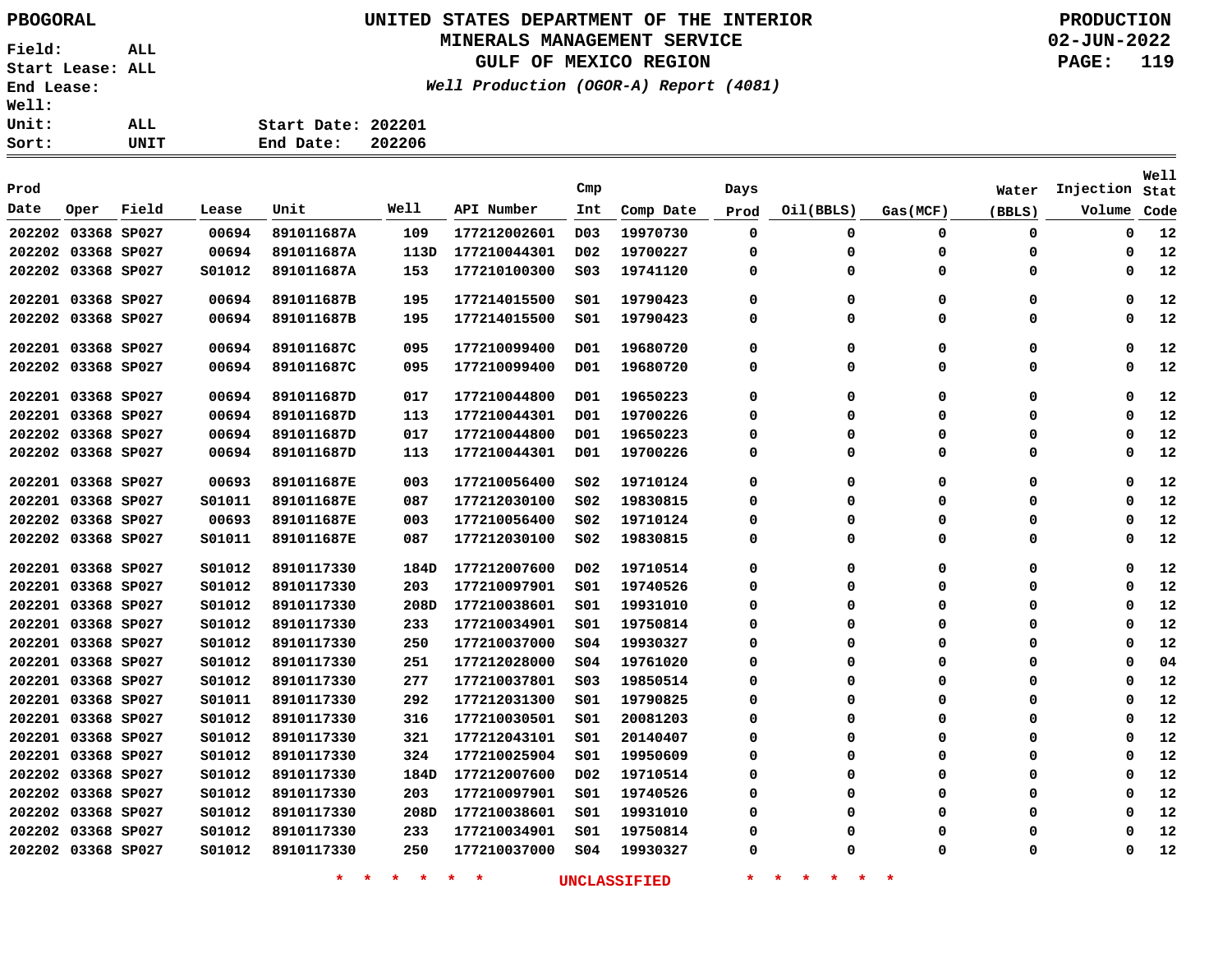# **UNITED STATES DEPARTMENT OF THE INTERIOR PBOGORAL PRODUCTION**

#### **MINERALS MANAGEMENT SERVICE**

**GULF OF MEXICO REGION**

**Well Production (OGOR-A) Report (4081)**

**02-JUN-2022 PAGE: 120**

| ALL. | Start Date: 202201 |  |
|------|--------------------|--|
| UNIT | End Date: 202206   |  |

|                    |                    |       |        |            |              |              |                  |           |          |             |             |             |           | Well |
|--------------------|--------------------|-------|--------|------------|--------------|--------------|------------------|-----------|----------|-------------|-------------|-------------|-----------|------|
| Prod               |                    |       |        |            |              |              | Cmp              |           | Days     |             |             | Water       | Injection | Stat |
| Date               | Oper               | Field | Lease  | Unit       | Well         | API Number   | Int              | Comp Date | Prod     | Oil(BBLS)   | Gas(MCF)    | (BBLS)      | Volume    | Code |
| 202202 03368 SP027 |                    |       | S01012 | 8910117330 | 251          | 177212028000 | S04              | 19761020  | 0        | 0           | $\mathbf 0$ | 0           | 0         | 04   |
| 202202 03368 SP027 |                    |       | S01012 | 8910117330 | 277          | 177210037801 | SO <sub>3</sub>  | 19850514  | 0        | 0           | 0           | 0           | 0         | 12   |
| 202202 03368 SP027 |                    |       | S01011 | 8910117330 | 292          | 177212031300 | SO1              | 19790825  | 0        | $\Omega$    | 0           | 0           | 0         | 12   |
| 202202 03368 SP027 |                    |       | S01012 | 8910117330 | 316          | 177210030501 | SO1              | 20081203  | 0        | $\Omega$    | 0           | 0           | 0         | 12   |
|                    | 202202 03368 SP027 |       | S01012 | 8910117330 | 321          | 177212043101 | SO1              | 20140407  | 0        | 0           | 0           | 0           | $\Omega$  | 12   |
|                    | 202202 03368 SP027 |       | S01012 | 8910117330 | 324          | 177210025904 | SO1              | 19950609  | 0        | $\Omega$    | 0           | 0           | $\Omega$  | 12   |
|                    | 202201 02451 SP065 |       | G01966 | 8910123270 | A015         | 177232005300 | SO <sub>2</sub>  | 19920425  | 0        | 0           | 0           | $\mathbf 0$ | 0         | 12   |
|                    | 202201 02451 SP065 |       | G01966 | 8910123270 | <b>B004D</b> | 177254000900 | D <sub>0</sub> 2 | 19810526  | 22       | 228         | 0           | 1638        | 0         | 09   |
|                    | 202201 02451 SP065 |       | G01966 | 8910123270 | <b>B015D</b> | 177254002300 | SO <sub>2</sub>  | 19870816  | 0        | 0           | 0           | 0           | 0         | 12   |
|                    | 202201 02451 SP065 |       | G01966 | 8910123270 | <b>B020</b>  | 177254002802 | SO1              | 19870706  | 0        | 0           | 0           | 0           | 0         | 12   |
| 202203 02451 SP065 |                    |       | G01966 | 8910123270 | A015         | 177232005300 | SO <sub>2</sub>  | 19920425  | 7        | 334         | 0           | 227         | $\Omega$  | 09   |
| 202203 02451 SP065 |                    |       | G01966 | 8910123270 | <b>B004D</b> | 177254000900 | D02              | 19810526  | $\Omega$ | $\mathbf 0$ | $\mathbf 0$ | 0           | $\Omega$  | 12   |
| 202203 02451 SP065 |                    |       | G01966 | 8910123270 | <b>B015D</b> | 177254002300 | S02              | 19870816  | $\Omega$ | $\Omega$    | $\Omega$    | 0           | $\Omega$  | 12   |
| 202203 02451 SP065 |                    |       | G01966 | 8910123270 | <b>B020</b>  | 177254002802 | S01              | 19870706  | $\Omega$ | 0           | 0           | 0           | $\Omega$  | 12   |
| 202204 02451 SP065 |                    |       | G01966 | 8910123270 | A015         | 177232005300 | SO <sub>2</sub>  | 19920425  | 18       | 1149        | 0           | 605         | 0         | 09   |
| 202204 02451 SP065 |                    |       | G01966 | 8910123270 | <b>B004D</b> | 177254000900 | D02              | 19810526  | 0        | 0           | 0           | 0           | 0         | 12   |
|                    | 202204 02451 SP065 |       | G01966 | 8910123270 | <b>B015D</b> | 177254002300 | SO <sub>2</sub>  | 19870816  | 0        | 0           | 0           | 0           | $\Omega$  | 12   |
|                    | 202204 02451 SP065 |       | G01966 | 8910123270 | <b>B020</b>  | 177254002802 | SO1              | 19870706  | 0        | 0           | 0           | 0           | $\Omega$  | 12   |
|                    | 202201 02451 SP065 |       | G01901 | 8910123320 | A013         | 177232004800 | SO <sub>2</sub>  | 19910503  | $\Omega$ | 0           | 0           | 0           | $\Omega$  | 12   |
|                    | 202201 02451 SP065 |       | G01967 | 8910123320 | A017B        | 177232005400 | SO <sub>3</sub>  | 19951024  | 0        | 0           | 0           | 0           | 0         | 13   |
|                    | 202201 02451 SP065 |       | G01610 | 8910123320 | A018D        | 177232005600 | SO <sub>2</sub>  | 19840507  | 0        | $\Omega$    | 0           | 0           | 0         | 12   |
|                    | 202201 02451 SP065 |       | G01610 | 8910123320 | A024         | 177232006700 | SO1              | 19840705  | 0        | $\Omega$    | $\Omega$    | 0           | 0         | 12   |
| 202201 02451 SP065 |                    |       | G01610 | 8910123320 | A028D        | 177232007200 | SO1              | 19850525  | 0        | $\Omega$    | $\mathbf 0$ | $\Omega$    | 0         | 12   |
|                    | 202201 02451 SP065 |       | G01610 | 8910123320 | A029D        | 177232007400 | D02              | 19800705  | 0        | $\Omega$    | $\mathbf 0$ | 0           | 0         | 12   |
|                    | 202201 02451 SP065 |       | G01610 | 8910123320 | <b>A029I</b> | 177232007400 | D01              | 19740708  | 0        | $\Omega$    | $\Omega$    | 0           | $\Omega$  | 04   |
|                    | 202201 02451 SP065 |       | G01610 | 8910123320 | <b>A030A</b> | 177232007501 | S01              | 19790101  | 0        | 0           | 0           | 0           | 0         | 12   |
| 202201 02451 SP065 |                    |       | G01610 | 8910123320 | A034         | 177232007900 | SO1              | 19701012  | 0        | O           | $\Omega$    | 0           | $\Omega$  | 12   |
| 202201 02451 SP065 |                    |       | G01610 | 8910123320 | A036         | 177232007802 | SO1              | 19910421  | $\Omega$ | 0           | 0           | 0           | $\Omega$  | 12   |
|                    | 202201 02451 SP065 |       | G01610 | 8910123320 | <b>B011</b>  | 177254001900 | SO <sub>3</sub>  | 19900819  | 0        | 0           | 0           | 0           | 0         | 12   |
|                    | 202201 02451 SP065 |       | G01610 | 8910123320 | <b>B019A</b> | 177254003000 | D <sub>0</sub> 3 | 19930408  | 0        | $\Omega$    | 0           | 0           | $\Omega$  | 12   |
|                    | 202201 02451 SP065 |       | G01901 | 8910123320 | <b>B021</b>  | 177254003300 | SO1              | 19810623  | $\Omega$ | O           | $\Omega$    | 0           | $\Omega$  | 12   |
|                    | 202201 02451 SP065 |       | G01901 | 8910123320 | B023         | 177254003600 | SO1              | 19851215  | 22       | 761         | $\Omega$    | 6426        | $\Omega$  | 09   |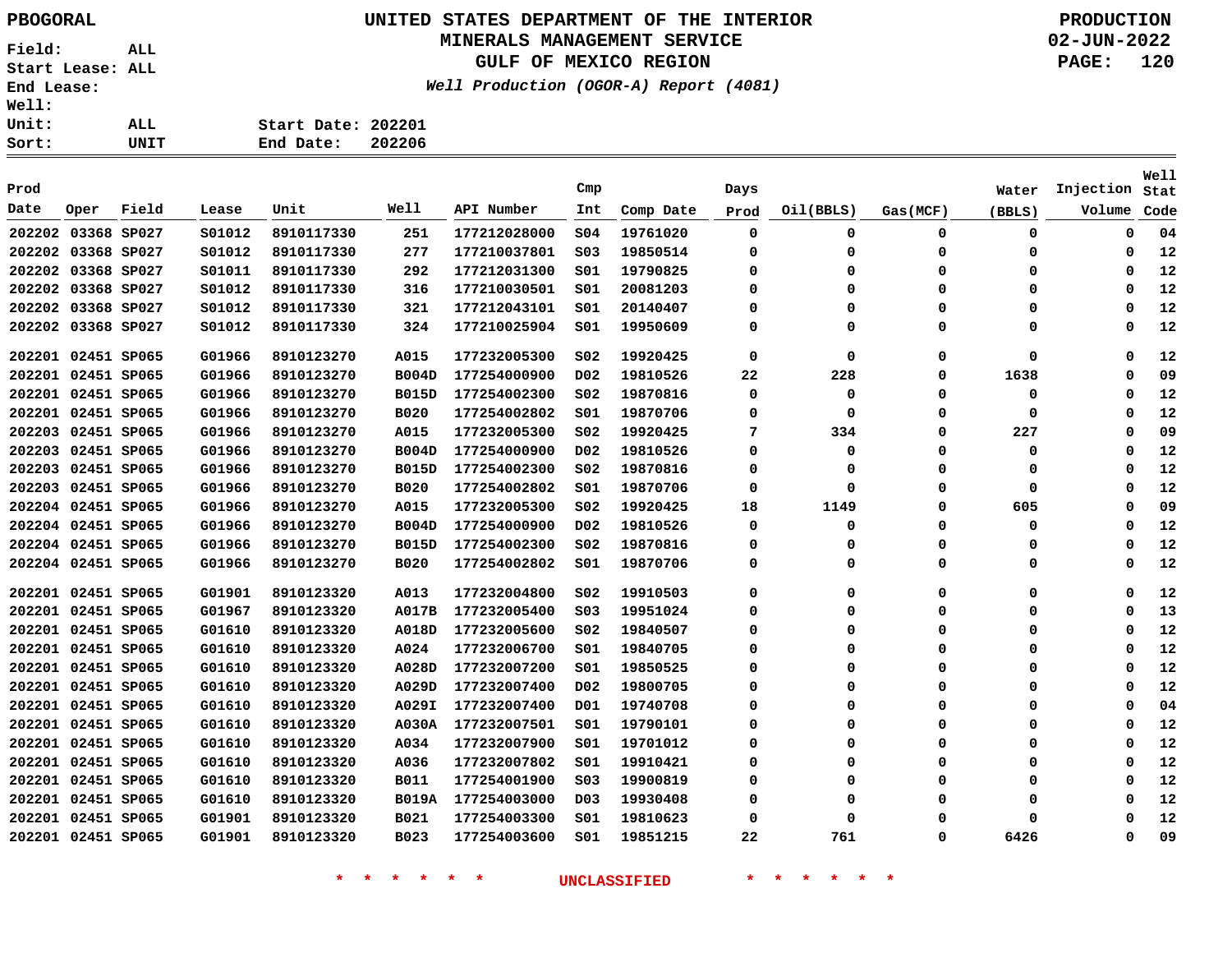#### **UNITED STATES DEPARTMENT OF THE INTERIOR PBOGORAL PRODUCTION MINERALS MANAGEMENT SERVICE**

**GULF OF MEXICO REGION**

**Well Production (OGOR-A) Report (4081)**

**02-JUN-2022 PAGE: 121**

| : | ALL  | Start Date: 202201 |        |
|---|------|--------------------|--------|
| : | UNIT | End Date:          | 202206 |

| Prod               |                    |       |        |            |              |              | Cmp              |           | Days     |           |          | Water  | Injection | Well<br>Stat |
|--------------------|--------------------|-------|--------|------------|--------------|--------------|------------------|-----------|----------|-----------|----------|--------|-----------|--------------|
| Date               | Oper               | Field | Lease  | Unit       | Well         | API Number   | Int              | Comp Date | Prod     | Oil(BBLS) | Gas(MCF) | (BBLS) | Volume    | Code         |
| 202201 02451 SP065 |                    |       | G01901 | 8910123320 | <b>B034</b>  | 177254005100 | SO <sub>2</sub>  | 19920725  | 0        | 0         | 0        | 0      | 0         | 12           |
|                    | 202202 02451 SP065 |       | G01610 | 8910123320 | A029D        | 177232007400 | D02              | 19800705  | 0        | 0         | 0        | 0      | 0         | 12           |
|                    | 202203 02451 SP065 |       | G01901 | 8910123320 | A013         | 177232004800 | SO <sub>2</sub>  | 19910503  | 0        | $\Omega$  | 0        | 0      | 0         | 12           |
|                    | 202203 02451 SP065 |       | G01967 | 8910123320 | A017B        | 177232005400 | S03              | 19951024  | 0        | $\Omega$  | $\Omega$ | 0      | $\Omega$  | 13           |
|                    | 202203 02451 SP065 |       | G01610 | 8910123320 | A018D        | 177232005600 | SO <sub>2</sub>  | 19840507  | 7        | 449       | $\Omega$ | 5132   | $\Omega$  | 09           |
|                    | 202203 02451 SP065 |       | G01610 | 8910123320 | A024         | 177232006700 | 501              | 19840705  | $\Omega$ | $\Omega$  | 0        | 0      | 0         | 12           |
|                    | 202203 02451 SP065 |       | G01610 | 8910123320 | A028D        | 177232007200 | S01              | 19850525  | 0        | 0         | 0        | 0      | 0         | 12           |
|                    | 202203 02451 SP065 |       | G01610 | 8910123320 | A029D        | 177232007400 | D02              | 19800705  | 0        | $\Omega$  | O        | 0      | $\Omega$  | 12           |
|                    | 202203 02451 SP065 |       | G01610 | 8910123320 | A029I        | 177232007400 | D01              | 19740708  | 0        | $\Omega$  | 0        | 0      | 0         | 04           |
|                    | 202203 02451 SP065 |       | G01610 | 8910123320 | A030A        | 177232007501 | S01              | 19790101  | 7        | 73        | 0        | 907    | 0         | 09           |
|                    | 202203 02451 SP065 |       | G01610 | 8910123320 | A034         | 177232007900 | S01              | 19701012  | 7        | 30        | 0        | 227    | $\Omega$  | 09           |
|                    | 202203 02451 SP065 |       | G01610 | 8910123320 | A036         | 177232007802 | SO1              | 19910421  | $\Omega$ | 0         | $\Omega$ | 0      | 0         | 12           |
|                    | 202203 02451 SP065 |       | G01610 | 8910123320 | <b>B011</b>  | 177254001900 | SO <sub>3</sub>  | 19900819  | 0        | 0         | $\Omega$ | 0      | 0         | 12           |
|                    | 202203 02451 SP065 |       | G01610 | 8910123320 | <b>B019A</b> | 177254003000 | D03              | 19930408  | 0        | $\Omega$  | 0        | 0      | 0         | 12           |
|                    | 202203 02451 SP065 |       | G01901 | 8910123320 | <b>B021</b>  | 177254003300 | 501              | 19810623  | 0        | 0         | $\Omega$ | 0      | 0         | 12           |
|                    | 202203 02451 SP065 |       | G01901 | 8910123320 | <b>B023</b>  | 177254003600 | 501              | 19851215  | 30       | 1043      | 0        | 8216   | 0         | 09           |
|                    | 202203 02451 SP065 |       | G01901 | 8910123320 | B034         | 177254005100 | S02              | 19920725  | 0        | 0         | 0        | 0      | 0         | 12           |
|                    | 202204 02451 SP065 |       | G01901 | 8910123320 | A013         | 177232004800 | SO <sub>2</sub>  | 19910503  | 0        | 0         | 0        | 0      | 0         | 12           |
|                    | 202204 02451 SP065 |       | G01967 | 8910123320 | A017B        | 177232005400 | SO <sub>3</sub>  | 19951024  | 0        | 0         | $\Omega$ | 0      | 0         | 13           |
|                    | 202204 02451 SP065 |       | G01610 | 8910123320 | A018D        | 177232005600 | S02              | 19840507  | 18       | 1378      | $\Omega$ | 14962  | 0         | 09           |
|                    | 202204 02451 SP065 |       | G01610 | 8910123320 | A024         | 177232006700 | S01              | 19840705  | 0        | $\Omega$  | 0        | 0      | 0         | 12           |
|                    | 202204 02451 SP065 |       | G01610 | 8910123320 | A028D        | 177232007200 | 501              | 19850525  | 0        | 0         | 0        | 0      | 0         | 12           |
|                    | 202204 02451 SP065 |       | G01610 | 8910123320 | A029D        | 177232007400 | D02              | 19800705  | 0        | 0         | 0        | 0      | 0         | 12           |
| 202204 02451 SP065 |                    |       | G01610 | 8910123320 | A029I        | 177232007400 | D01              | 19740708  | 0        | 0         | 0        | 0      | 0         | 04           |
| 202204 02451 SP065 |                    |       | G01610 | 8910123320 | A030A        | 177232007501 | SO1              | 19790101  | 18       | 207       | 0        | 2648   | $\Omega$  | 09           |
| 202204 02451 SP065 |                    |       | G01610 | 8910123320 | A034         | 177232007900 | 501              | 19701012  | 5        | 16        | 0        | 545    | 0         | 09           |
| 202204 02451 SP065 |                    |       | G01610 | 8910123320 | A036         | 177232007802 | S01              | 19910421  | 0        | 0         | 0        | 0      | 0         | 12           |
| 202204 02451 SP065 |                    |       | G01610 | 8910123320 | <b>B011</b>  | 177254001900 | SO <sub>3</sub>  | 19900819  | $\Omega$ | $\Omega$  | 0        | 0      | 0         | 12           |
| 202204 02451 SP065 |                    |       | G01610 | 8910123320 | <b>B019A</b> | 177254003000 | D <sub>0</sub> 3 | 19930408  | 0        | 0         | 0        | 0      | 0         | 12           |
| 202204 02451 SP065 |                    |       | G01901 | 8910123320 | <b>B021</b>  | 177254003300 | S01              | 19810623  | 0        | 0         | 0        | 0      | 0         | 12           |
|                    | 202204 02451 SP065 |       | G01901 | 8910123320 | B023         | 177254003600 | S01              | 19851215  | 8        | 169       | 0        | 1377   | 0         | 09           |
|                    | 202204 02451 SP065 |       | G01901 | 8910123320 | B034         | 177254005100 | SO <sub>2</sub>  | 19920725  | 0        | 0         | 0        | 0      | 0         | 12           |
|                    | 202201 02451 SP065 |       | G01901 | 8910123330 | A003A        | 177232001700 | 501              | 19790111  | 2        | 47        | 0        | 156    | $\Omega$  | 09           |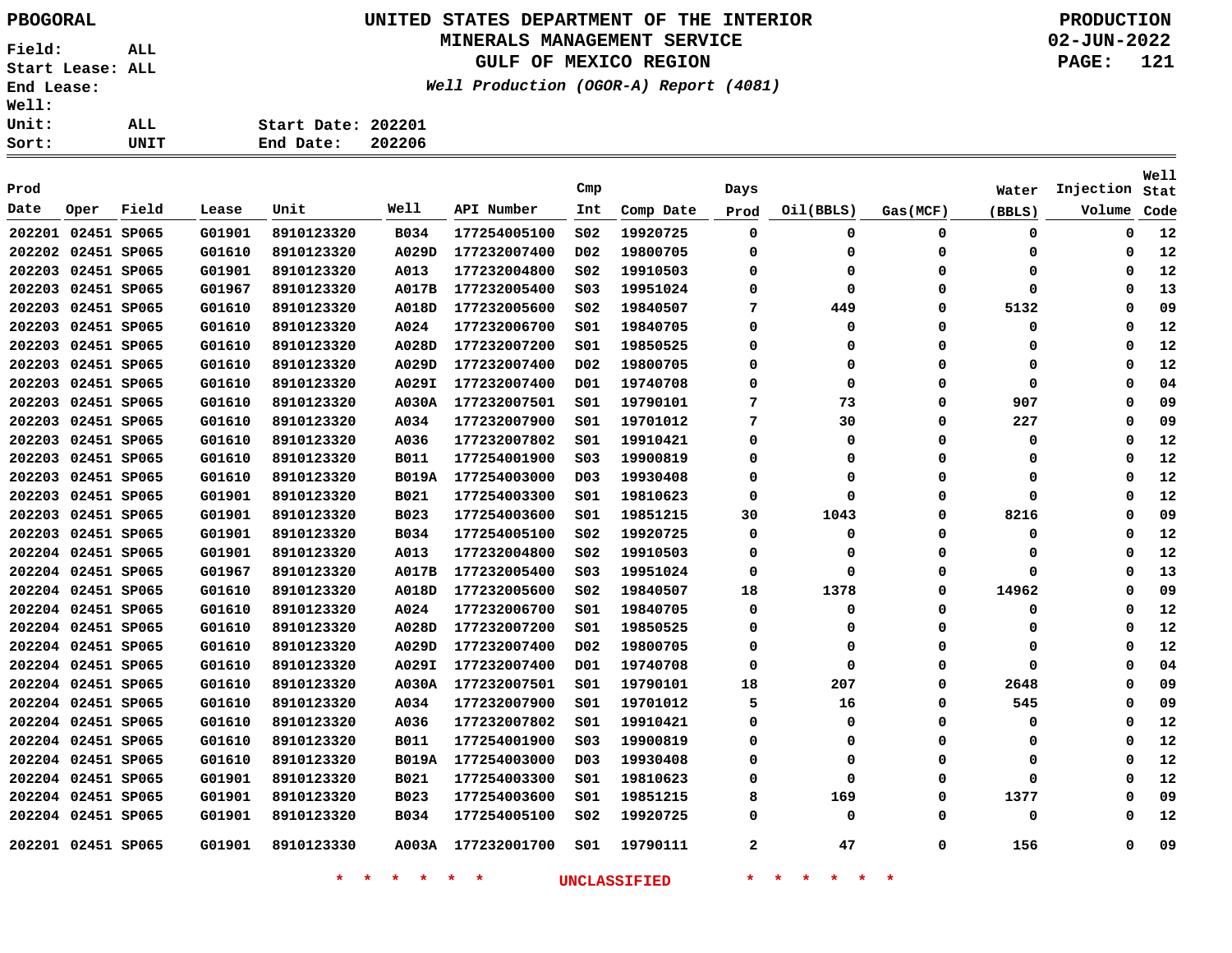# **UNITED STATES DEPARTMENT OF THE INTERIOR PBOGORAL PRODUCTION**

#### **MINERALS MANAGEMENT SERVICE**

**GULF OF MEXICO REGION**

**Well Production (OGOR-A) Report (4081)**

| ALL. | Start Date: 202201  |  |
|------|---------------------|--|
| UNIT | 202206<br>End Date: |  |

| Prod |                    |       |        |                    |                 |                    | Cmp              |                     | Days        |                                     |             | Water       | Injection | Well<br>Stat |
|------|--------------------|-------|--------|--------------------|-----------------|--------------------|------------------|---------------------|-------------|-------------------------------------|-------------|-------------|-----------|--------------|
| Date | Oper               | Field | Lease  | Unit               | Well            | API Number         | Int              | Comp Date           | Prod        | Oil(BBLS)                           | Gas(MCF)    | (BBLS)      | Volume    | Code         |
|      | 202201 02451 SP065 |       | G01610 | 8910123330         | A012D           | 177232004700       | S02              | 19920511            | 0           | 0                                   | 0           | $\mathbf 0$ | 0         | 12           |
|      | 202201 02451 SP065 |       | G01610 | 8910123330         | <b>A016A</b>    | 177232005100       | SO1              | 19831002            | 0           | 0                                   | 0           | 0           | 0         | 12           |
|      | 202201 02451 SP065 |       | G01967 | 8910123330         | <b>B001</b>     | 177252010300       | SO1              | 19810330            | 0           | 0                                   | 0           | 0           | 0         | 12           |
|      | 202201 02451 SP065 |       | G01967 | 8910123330         | <b>B018</b>     | 177254002900       | D01              | 19720223            | 0           | 0                                   | $\mathbf 0$ | 0           | 0         | 12           |
|      | 202201 02451 SP065 |       | G01967 | 8910123330         | <b>B018D</b>    | 177254002900       | D <sub>0</sub> 2 | 19720223            | 0           | 0                                   | $\mathbf 0$ | 0           | $\Omega$  | 12           |
|      | 202201 02451 SP065 |       | G01610 | 8910123330         | <b>B019D</b>    | 177254003000       | D02              | 19930408            | 0           | 0                                   | 0           | 0           | $\Omega$  | 12           |
|      | 202201 02451 SP065 |       | G01967 | 8910123330         | <b>B025D</b>    | 177254004000       | D <sub>02</sub>  | 19720127            | 0           | 0                                   | 0           | 0           | $\Omega$  | 12           |
|      | 202201 02451 SP065 |       | G01966 | 8910123330         | COO3A           | 177254040900       | SO <sub>2</sub>  | 19940916            | 24          | 1304                                | 0           | 3684        | $\Omega$  | 09           |
|      | 202201 02451 SP065 |       | G01966 | 8910123330         | C006            | 177254042100       | 501              | 19860520            | 24          | 2023                                | 0           | 9774        | $\Omega$  | 09           |
|      | 202201 02451 SP065 |       | G01610 | 8910123330         | CO10B           | 177254042800       | SO <sub>3</sub>  | 19940906            | 9           | 260                                 | 0           | 2126        | $\Omega$  | 09           |
|      | 202201 02451 SP065 |       | G01966 | 8910123330         | C031            | 177254048100       | 501              | 19860524            | 24          | 1160                                | 0           | 9408        | $\Omega$  | 09           |
|      | 202203 02451 SP065 |       | G01901 | 8910123330         | A003A           | 177232001700       | SO1              | 19790111            | 7           | 124                                 | 0           | 432         | $\Omega$  | 09           |
|      | 202203 02451 SP065 |       | G01610 | 8910123330         | A012D           | 177232004700       | S02              | 19920511            | 7           | 407                                 | 0           | 0           | $\Omega$  | 09           |
|      | 202203 02451 SP065 |       | G01610 | 8910123330         | <b>A016A</b>    | 177232005100       | SO1              | 19831002            | 7           | 133                                 | 0           | 1502        | $\Omega$  | 09           |
|      | 202203 02451 SP065 |       | G01967 | 8910123330         | <b>B001</b>     | 177252010300       | 501              | 19810330            | $\mathbf 0$ | 0                                   | $\mathbf 0$ | 0           | $\Omega$  | 12           |
|      | 202203 02451 SP065 |       | G01967 | 8910123330         | <b>B018</b>     | 177254002900       | D01              | 19720223            | 0           | 0                                   | $\mathbf 0$ | 0           | $\Omega$  | 12           |
|      | 202203 02451 SP065 |       | G01967 | 8910123330         | <b>B018D</b>    | 177254002900       | D <sub>0</sub> 2 | 19720223            | 0           | 0                                   | 0           | 0           | $\Omega$  | 12           |
|      | 202203 02451 SP065 |       | G01610 | 8910123330         | <b>B019D</b>    | 177254003000       | D02              | 19930408            | 0           | 0                                   | 0           | 0           | 0         | 12           |
|      | 202203 02451 SP065 |       | G01967 | 8910123330         | <b>B025D</b>    | 177254004000       | D02              | 19720127            | 0           | 0                                   | 0           | 0           | 0         | 12           |
|      | 202203 02451 SP065 |       | G01966 | 8910123330         | COO3A           | 177254040900       | S02              | 19940916            | 25          | 1435                                | 0           | 4243        | 0         | 09           |
|      | 202203 02451 SP065 |       | G01966 | 8910123330         | C006            | 177254042100       | SO1              | 19860520            | 25          | 1939                                | 0           | 5726        | 0         | 09           |
|      | 202203 02451 SP065 |       | G01610 | 8910123330         | CO10B           | 177254042800       | S03              | 19940906            | 13          | 286                                 | 0           | 2425        | 0         | 09           |
|      | 202203 02451 SP065 |       | G01966 | 8910123330         | C031            | 177254048100       | S01              | 19860524            | 25          | 1141                                | 0           | 9688        | 0         | 09           |
|      | 202204 02451 SP065 |       | G01901 | 8910123330         | A003A           | 177232001700       | S01              | 19790111            | 18          | 369                                 | 0           | 1521        | 0         | 09           |
|      | 202204 02451 SP065 |       | G01610 | 8910123330         | A012D           | 177232004700       | S02              | 19920511            | 18          | 1669                                | 0           | 254         | 0         | 09           |
|      | 202204 02451 SP065 |       | G01610 | 8910123330         | <b>A016A</b>    | 177232005100       | SO1              | 19831002            | 18          | 377                                 | 0           | 3842        | 0         | 09           |
|      | 202204 02451 SP065 |       | G01967 | 8910123330         | B001            | 177252010300       | S01              | 19810330            | 0           | 0                                   | 0           | 0           | 0         | 12           |
|      | 202204 02451 SP065 |       | G01967 | 8910123330         | <b>B018</b>     | 177254002900       | D01              | 19720223            | 0           | 0                                   | 0           | 0           | 0         | 12           |
|      | 202204 02451 SP065 |       | G01967 | 8910123330         | <b>B018D</b>    | 177254002900       | D02              | 19720223            | 0           | 0                                   | 0           | 0           | 0         | 12           |
|      | 202204 02451 SP065 |       | G01610 | 8910123330         | <b>B019D</b>    | 177254003000       | D02              | 19930408            | 0           | 0                                   | 0           | 0           | 0         | 12           |
|      | 202204 02451 SP065 |       | G01967 | 8910123330         | <b>B025D</b>    | 177254004000       | D02              | 19720127            | 0           | $\Omega$                            | 0           | $\mathbf 0$ | $\Omega$  | 12           |
|      | 202204 02451 SP065 |       | G01966 | 8910123330         | C003A           | 177254040900       | S02              | 19940916            | 26          | 1615                                | 0           | 4264        | $\Omega$  | 09           |
|      | 202204 02451 SP065 |       | G01966 | 8910123330         | C006            | 177254042100       | S01              | 19860520            | 26          | 2101                                | 0           | 6969        | $\Omega$  | 09           |
|      | 202204 02451 SP065 |       | G01610 | 8910123330         | CO10B           | 177254042800       | SO <sub>3</sub>  | 19940906            | 26          | 739                                 | 0           | 5576        | $\Omega$  | 09           |
|      |                    |       |        | $\star$<br>$\star$ | $\star$ $\star$ | $\star$<br>$\star$ |                  | <b>UNCLASSIFIED</b> | $\star$     | $\star$<br>一大<br>$\star$<br>$\star$ | $\ast$      |             |           |              |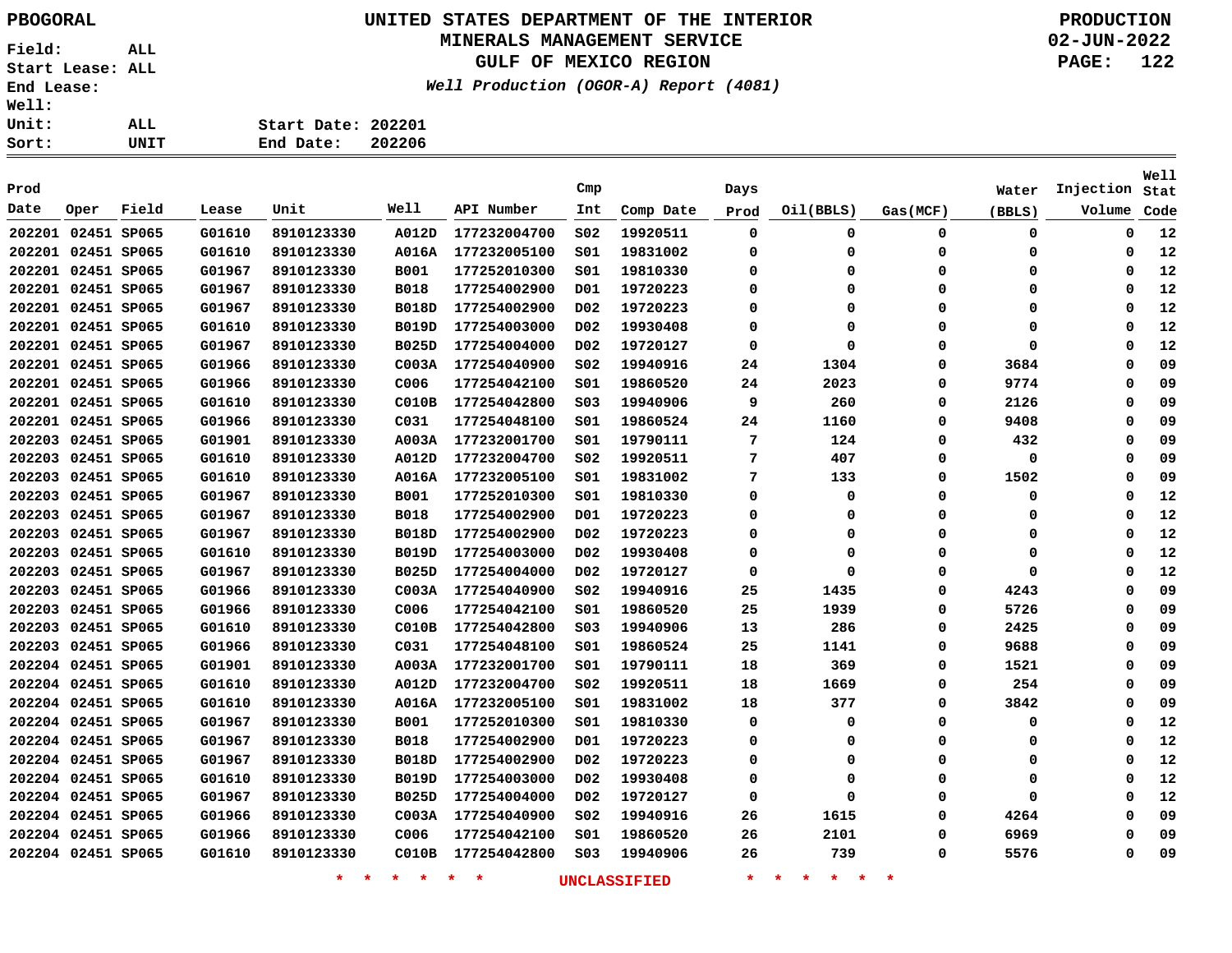# **UNITED STATES DEPARTMENT OF THE INTERIOR PBOGORAL PRODUCTION**

#### **MINERALS MANAGEMENT SERVICE**

**GULF OF MEXICO REGION**

**Well Production (OGOR-A) Report (4081)**

**02-JUN-2022 PAGE: 123**

| Sort: | UNIT | 202206<br>End Date: |
|-------|------|---------------------|
| Unit: | ALL  | Start Date: 202201  |
| Well: |      |                     |

|        |                    |       |        |            |              |              |                  |           |         |           |          |        |             | Well |
|--------|--------------------|-------|--------|------------|--------------|--------------|------------------|-----------|---------|-----------|----------|--------|-------------|------|
| Prod   |                    |       |        |            |              |              | Cmp              |           | Days    |           |          | Water  | Injection   | Stat |
| Date   | Oper               | Field | Lease  | Unit       | Well         | API Number   | Int              | Comp Date | Prod    | Oil(BBLS) | Gas(MCF) | (BBLS) | Volume      | Code |
|        | 202204 02451 SP065 |       | G01966 | 8910123330 | C031         | 177254048100 | 501              | 19860524  | 26      | 1361      | 0        | 10318  | 0           | 09   |
|        | 202201 03209 VR369 |       | G02275 | 891016149C | A003B        | 177064038800 | S03              | 19970112  | 0       | 0         | 0        | 0      | 0           | 13   |
|        | 202201 03209 VR369 |       | G02275 | 891016149C | <b>A006A</b> | 177064040000 | SO <sub>2</sub>  | 19890729  | 0       | 0         | 0        | 0      | 0           | 12   |
|        | 202201 03209 VR369 |       | G02274 | 891016149C | A008S        | 177064041201 | 501              | 19941223  | 0       | 0         | 0        | 0      | 0           | 13   |
|        | 202201 03209 VR369 |       | G02274 | 891016149C | A010         | 177064040900 | 501              | 19801026  | 0       | 0         | 0        | 0      | 0           | 12   |
|        | 202201 03209 VR369 |       | G02274 | 891016149C | A011         | 177064042300 | 501              | 19800728  | 0       | 0         | 0        | 0      | 0           | 12   |
|        | 202202 03209 VR369 |       | G02275 | 891016149C | A003B        | 177064038800 | SO <sub>3</sub>  | 19970112  | 0       | 0         | 0        | 0      | 0           | 13   |
|        | 202202 03209 VR369 |       | G02275 | 891016149C | A006A        | 177064040000 | SO <sub>2</sub>  | 19890729  | 0       | 0         | 0        | 0      | 0           | 12   |
|        | 202202 03209 VR369 |       | G02274 | 891016149C | A008S        | 177064041201 | 501              | 19941223  | 0       | 0         | 0        | 0      | 0           | 13   |
|        | 202202 03209 VR369 |       | G02274 | 891016149C | A010         | 177064040900 | 501              | 19801026  | 0       | 0         | 0        | 0      | 0           | 12   |
|        | 202202 03209 VR369 |       | G02274 | 891016149C | A011         | 177064042300 | 501              | 19800728  | 0       | 0         | $\Omega$ | 0      | 0           | 12   |
|        | 202203 03209 VR369 |       | G02275 | 891016149C | A003B        | 177064038800 | SO <sub>3</sub>  | 19970112  | 0       | 0         | 0        | 0      | 0           | 13   |
|        | 202203 03209 VR369 |       | G02275 | 891016149C | <b>A006A</b> | 177064040000 | S02              | 19890729  | 0       | 0         | 0        | 0      | 0           | 12   |
|        | 202203 03209 VR369 |       | G02274 | 891016149C | A008S        | 177064041201 | S01              | 19941223  | 0       | 0         | 0        | 0      | 0           | 13   |
|        | 202203 03209 VR369 |       | G02274 | 891016149C | A010         | 177064040900 | 501              | 19801026  | 0       | 0         | 0        | 0      | 0           | 12   |
|        | 202203 03209 VR369 |       | G02274 | 891016149C | A011         | 177064042300 | 501              | 19800728  | 0       | 0         | 0        | 0      | 0           | 12   |
|        | 202202 03026 MC194 |       | G02643 | 8910169310 | A007         | 608174006103 | SO <sub>2</sub>  | 20200504  | 28      | 39932     | 78939    | 1013   | 0           | 08   |
|        | 202202 03026 MC194 |       | G02638 | 8910169310 | A012         | 608174009801 | SO1              | 20001126  | $12 \,$ | 187       | 3059     | 2225   | 0           | 08   |
|        | 202202 03026 MC194 |       | G02642 | 8910169310 | <b>A020B</b> | 608174011100 | SO <sub>3</sub>  | 19980912  | 13      | 491       | 2698     | 407    | 0           | 08   |
|        | 202202 03026 MC194 |       | G02643 | 8910169310 | A021         | 608174009901 | SO1              | 19900919  | 24      | 1047      | 5673     | 838    | 0           | 08   |
|        | 202202 03026 MC194 |       | G02643 | 8910169310 | A023         | 608174009703 | 501              | 20200402  | 28      | 36571     | 32583    | 12112  | 0           | 08   |
|        | 202202 03026 MC194 |       | G02638 | 8910169310 | A031         | 608174011203 | 501              | 20190926  | 21      | 716       | 13533    | 0      | 0           | 08   |
|        | 202202 03026 MC194 |       | G02639 | 8910169310 | A037         | 608174012603 | D03              | 20160206  | 0       | 0         | 0        | 0      | 0           | 12   |
|        | 202202 03026 MC194 |       | G02639 | 8910169310 | A037         | 608174012603 | D02              | 20160319  | 17      | 27        | 1059     | 18222  | 0           | 08   |
|        | 202202 03026 MC194 |       | G02638 | 8910169310 | A038         | 608174012003 | 501              | 20160527  | 24      | 2264      | 1083     | 0      | 0           | 11   |
|        | 202203 03026 MC194 |       | G02643 | 8910169310 | A007         | 608174006103 | SO <sub>2</sub>  | 20200504  | 31      | 45332     | 80393    | 274    | 0           | 08   |
| 202203 | 03026 MC194        |       | G02638 | 8910169310 | A012         | 608174009801 | SO1              | 20001126  | 6       | 43        | 561      | 475    | 0           | 08   |
| 202203 | 03026 MC194        |       | G02642 | 8910169310 | <b>A020B</b> | 608174011100 | SO <sub>3</sub>  | 19980912  | 18      | 572       | 2975     | 654    | 0           | 08   |
| 202203 | 03026 MC194        |       | G02643 | 8910169310 | A021         | 608174009901 | 501              | 19900919  | 18      | 465       | 3033     | 182    | 0           | 08   |
|        | 202203 03026 MC194 |       | G02643 | 8910169310 | A023         | 608174009703 | SO1              | 20200402  | 31      | 38085     | 35011    | 17301  | 0           | 08   |
| 202203 | 03026 MC194        |       | G02638 | 8910169310 | A031         | 608174011203 | SO1              | 20190926  | 18      | 378       | 7560     | 0      | 0           | 11   |
|        | 202203 03026 MC194 |       | G02639 | 8910169310 | A037         | 608174012603 | D <sub>0</sub> 3 | 20160206  | 0       | 0         | 0        | 0      | $\mathbf 0$ | 12   |
|        |                    |       |        |            |              |              |                  |           |         |           |          |        |             |      |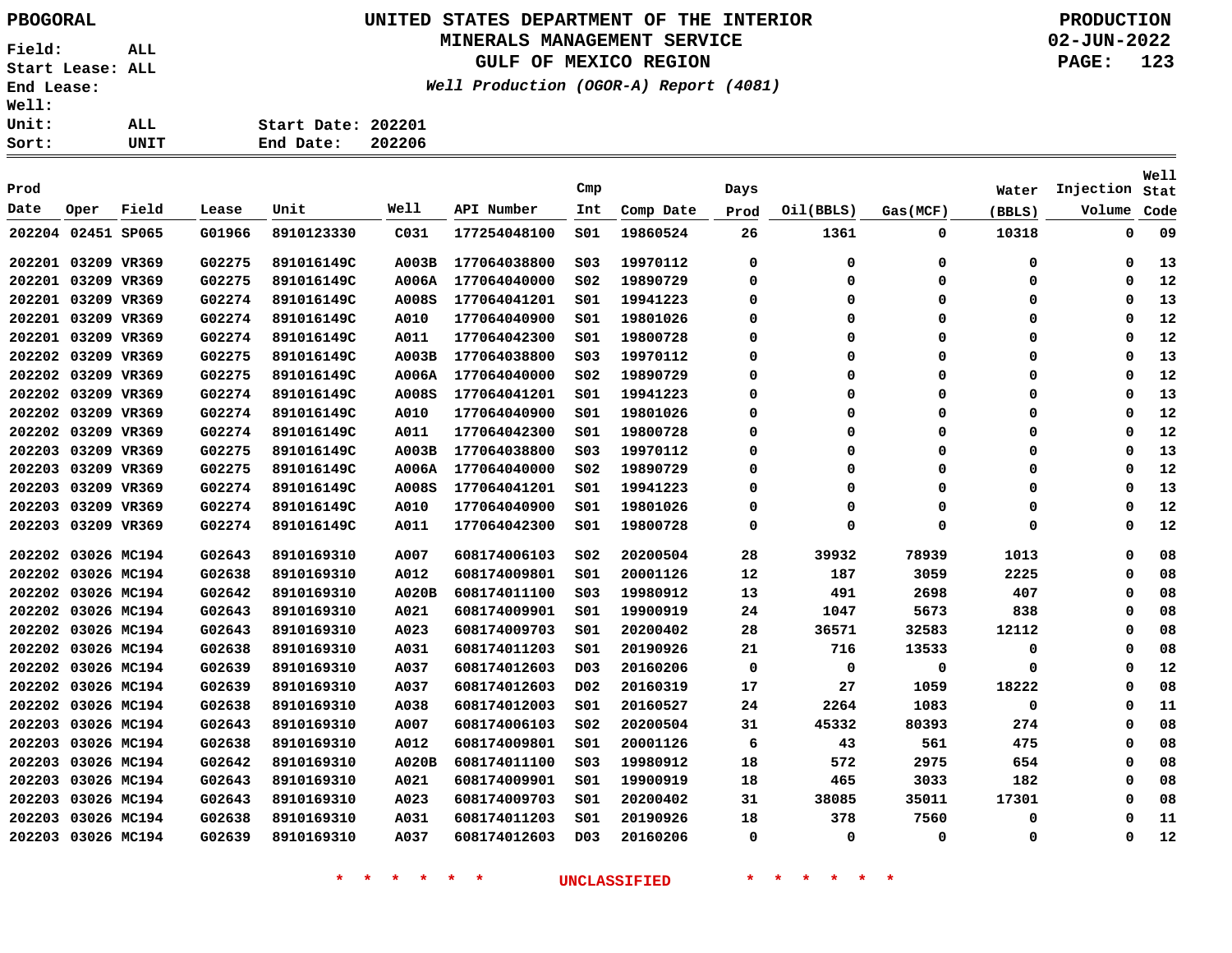# **UNITED STATES DEPARTMENT OF THE INTERIOR PBOGORAL PRODUCTION**

#### **MINERALS MANAGEMENT SERVICE**

**GULF OF MEXICO REGION**

**Well Production (OGOR-A) Report (4081)**

**02-JUN-2022 PAGE: 124**

| Well: |      |                    |        |
|-------|------|--------------------|--------|
| Unit: | ALL. | Start Date: 202201 |        |
| Sort: | UNIT | End Date:          | 202206 |

| Prod               |      |       |        |            |             |              | Cmp              |           | Days        |           |             | Water    | Injection | Well<br>Stat |
|--------------------|------|-------|--------|------------|-------------|--------------|------------------|-----------|-------------|-----------|-------------|----------|-----------|--------------|
| Date               | Oper | Field | Lease  | Unit       | Well        | API Number   | Int              | Comp Date |             | Oil(BBLS) | Gas(MCF)    |          | Volume    | Code         |
|                    |      |       |        |            |             |              |                  |           | Prod        |           |             | (BBLS)   |           |              |
| 202203 03026 MC194 |      |       | G02639 | 8910169310 | A037        | 608174012603 | D <sub>0</sub> 2 | 20160319  | $\mathbf 0$ | 0         | $\mathbf 0$ | 0        | 0         | 12           |
| 202203 03026 MC194 |      |       | G02638 | 8910169310 | A038        | 608174012003 | S01              | 20160527  | 17          | 1721      | 792         | 0        | 0         | 11           |
| 202201 03151 BM002 |      |       | G01870 | 8910169530 | C006        | 177154003100 | SO <sub>3</sub>  | 20110912  | 0           | 0         | $\mathbf 0$ | 0        | 0         | 04           |
| 202201 03151 BM002 |      |       | G01870 | 8910169530 | D008        | 177152004800 | SO <sub>2</sub>  | 20130929  | 0           | 0         | 0           | 0        | 0         | 12           |
| 202201 03151 BM002 |      |       | G01870 | 8910169530 | D015        | 177152009100 | S02              | 20010312  | 0           | $\Omega$  | $\Omega$    | 0        | 0         | 12           |
| 202201 03151 BM002 |      |       | G01870 | 8910169530 | D021        | 177152011200 | SO1              | 19970815  | 0           | $\Omega$  | 0           | 0        | 0         | 04           |
| 202201 03151 BM002 |      |       | G01870 | 8910169530 | D031        | 177154096701 | S01              | 20000518  | 0           | 0         | 0           | 0        | 0         | 12           |
| 202201 03151 BM002 |      |       | G01870 | 8910169530 | D032        | 177154096900 | SO <sub>2</sub>  | 20060319  | 0           | $\Omega$  | $\Omega$    | $\Omega$ | 0         | 12           |
| 202201 03151 BM002 |      |       | G01870 | 8910169530 | <b>F008</b> | 177154037501 | SO1              | 20080421  | 0           | $\Omega$  | $\Omega$    | $\Omega$ | 0         | 12           |
| 202201 03151 BM002 |      |       | G01870 | 8910169530 | F011        | 177154039500 | SO1              | 19960722  | $\Omega$    | $\Omega$  | $\Omega$    | $\Omega$ | 0         | 04           |
| 202201 03151 BM002 |      |       | G01870 | 8910169530 | F012        | 177154040001 | SO1              | 20061210  | $\Omega$    | $\Omega$  | $\Omega$    | 0        | 0         | 04           |
| 202201 03151 BM002 |      |       | G01870 | 8910169530 | F015        | 177154044101 | SO1              | 20060331  | 0           | $\Omega$  | $\Omega$    | $\Omega$ | 0         | 12           |
| 202201 03151 BM002 |      |       | G01870 | 8910169530 | <b>F018</b> | 177154046802 | S01              | 20080606  | 0           | 0         | $\Omega$    | O        | 0         | 12           |
| 202201 03151 BM002 |      |       | G01870 | 8910169530 | F021        | 177154051500 | S06              | 20111001  | 0           | $\Omega$  | $\Omega$    | $\Omega$ | 0         | 12           |
| 202201 03151 BM002 |      |       | G01870 | 8910169530 | F025        | 177154054100 | SO <sub>4</sub>  | 20110929  | 0           | $\Omega$  | 0           | $\Omega$ | 0         | 12           |
| 202201 03151 BM002 |      |       | G01870 | 8910169530 | F029        | 177154105901 | SO <sub>5</sub>  | 20201228  | 0           | $\Omega$  | $\Omega$    | 0        | 0         | 12           |
| 202202 03151 BM002 |      |       | G01870 | 8910169530 | C006        | 177154003100 | SO <sub>3</sub>  | 20110912  | 0           | $\Omega$  | 0           | $\Omega$ | 0         | 04           |
| 202202 03151 BM002 |      |       | G01870 | 8910169530 | D008        | 177152004800 | SO <sub>2</sub>  | 20130929  | 0           | O         | $\Omega$    | $\Omega$ | 0         | 12           |
| 202202 03151 BM002 |      |       | G01870 | 8910169530 | D015        | 177152009100 | SO <sub>2</sub>  | 20010312  | 0           | $\Omega$  | $\Omega$    | $\Omega$ | 0         | 12           |
| 202202 03151 BM002 |      |       | G01870 | 8910169530 | D021        | 177152011200 | 501              | 19970815  | 0           | 0         | 0           | $\Omega$ | 0         | 04           |
| 202202 03151 BM002 |      |       | G01870 | 8910169530 | D031        | 177154096701 | 501              | 20000518  | 0           | $\Omega$  | $\Omega$    | 0        | 0         | 12           |
| 202202 03151 BM002 |      |       | G01870 | 8910169530 | D032        | 177154096900 | SO <sub>2</sub>  | 20060319  | 0           | $\Omega$  | $\Omega$    | 0        | 0         | 12           |
| 202202 03151 BM002 |      |       | G01870 | 8910169530 | <b>F008</b> | 177154037501 | S01              | 20080421  | 0           | 0         | 0           | 0        | 0         | 12           |
| 202202 03151 BM002 |      |       | G01870 | 8910169530 | F011        | 177154039500 | 501              | 19960722  | $\Omega$    | $\Omega$  | $\Omega$    | 0        | 0         | 04           |
| 202202 03151 BM002 |      |       | G01870 | 8910169530 | F012        | 177154040001 | 501              | 20061210  | 0           | $\Omega$  | $\mathbf 0$ | 0        | 0         | 04           |
| 202202 03151 BM002 |      |       | G01870 | 8910169530 | <b>F015</b> | 177154044101 | S01              | 20060331  | 0           | $\Omega$  | $\Omega$    | 0        | 0         | 12           |
| 202202 03151 BM002 |      |       | G01870 | 8910169530 | F018        | 177154046802 | SO1              | 20080606  | 0           | $\Omega$  | $\Omega$    | 0        | 0         | 12           |
| 202202 03151 BM002 |      |       | G01870 | 8910169530 | F021        | 177154051500 | S06              | 20111001  | 0           | $\Omega$  | 0           | 0        | 0         | 12           |
| 202202 03151 BM002 |      |       | G01870 | 8910169530 | F025        | 177154054100 | SO <sub>4</sub>  | 20110929  | 0           | $\Omega$  | $\Omega$    | 0        | 0         | 12           |
| 202202 03151 BM002 |      |       | G01870 | 8910169530 | F029        | 177154105901 | SO <sub>5</sub>  | 20201228  | 0           | $\Omega$  | 0           | 0        | 0         | 12           |
| 202203 03151 BM002 |      |       | G01870 | 8910169530 | C006        | 177154003100 | S03              | 20110912  | 0           | 0         | 0           | 0        | 0         | 04           |
| 202203 03151 BM002 |      |       | G01870 | 8910169530 | D008        | 177152004800 | SO <sub>2</sub>  | 20130929  | 0           | O         | $\Omega$    | O        | 0         | 12           |
| 202203 03151 BM002 |      |       | G01870 | 8910169530 | D015        | 177152009100 | SO <sub>2</sub>  | 20010312  | 0           | 0         | $\Omega$    | 0        | 0         | 12           |
|                    |      |       |        |            |             |              |                  |           |             |           |             |          |           |              |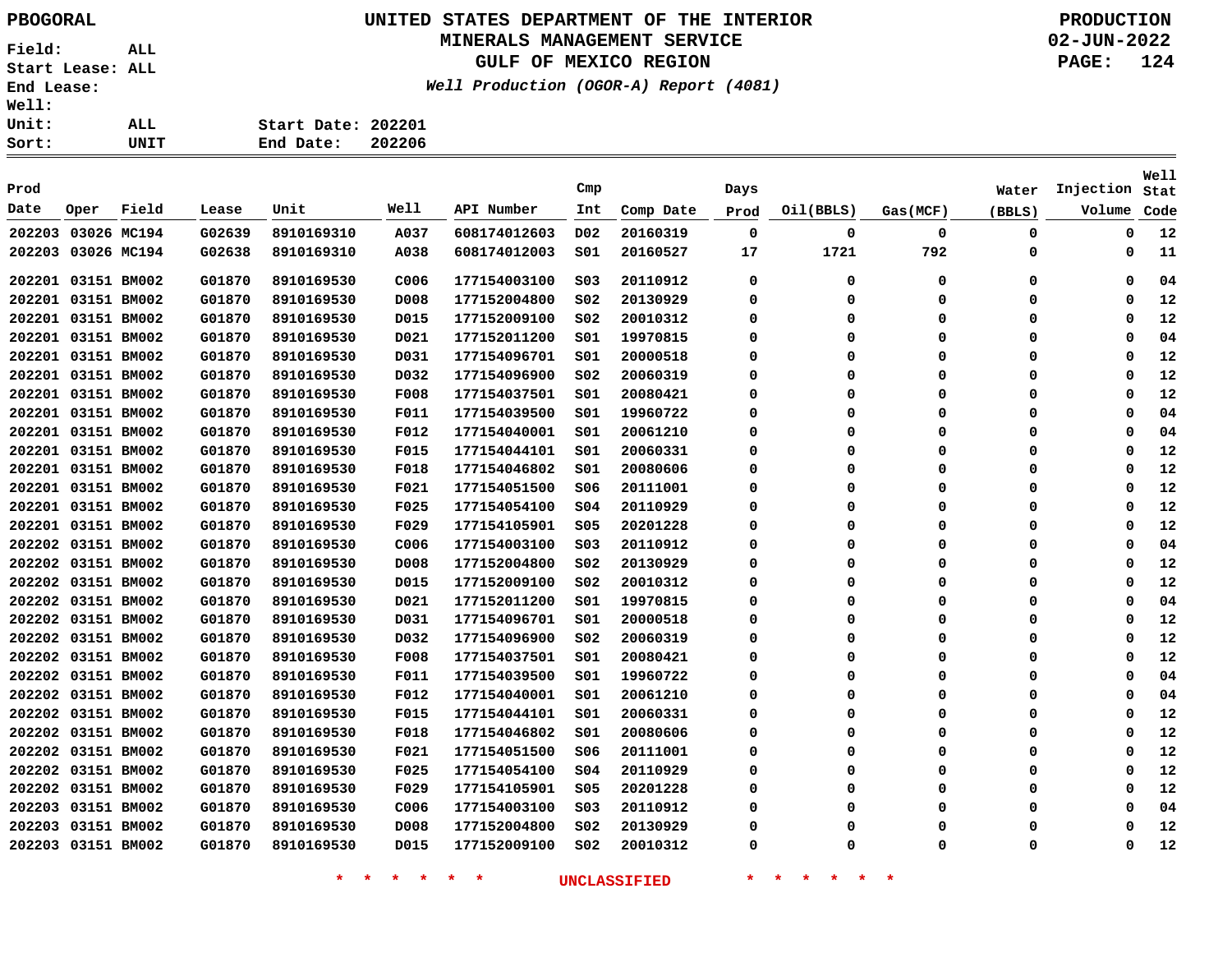# **UNITED STATES DEPARTMENT OF THE INTERIOR PBOGORAL PRODUCTION**

#### **MINERALS MANAGEMENT SERVICE**

**GULF OF MEXICO REGION**

**Well Production (OGOR-A) Report (4081)**

**02-JUN-2022 PAGE: 125**

| Ll: |      |                    |        |
|-----|------|--------------------|--------|
| Lt: | ALL  | Start Date: 202201 |        |
| :t: | UNIT | End Date:          | 202206 |

| Prod               |                    |       |        |            |                  |              | Cmp              |           | Days         |           |           | Water       | Injection   | Well<br>Stat |
|--------------------|--------------------|-------|--------|------------|------------------|--------------|------------------|-----------|--------------|-----------|-----------|-------------|-------------|--------------|
| Date               | Oper               | Field | Lease  | Unit       | Well             | API Number   | Int              | Comp Date | Prod         | Oil(BBLS) | Gas (MCF) | (BBLS)      | Volume      | Code         |
| 202203             | 03151 BM002        |       | G01870 | 8910169530 | D021             | 177152011200 | SO1              | 19970815  | 0            | 0         | 0         | 0           | 0           | 04           |
| 202203             | 03151 BM002        |       | G01870 | 8910169530 | D031             | 177154096701 | SO1              | 20000518  | $\mathbf 0$  | $\Omega$  | 0         | 0           | 0           | 12           |
| 202203             | 03151 BM002        |       | G01870 | 8910169530 | D032             | 177154096900 | SO <sub>2</sub>  | 20060319  | 0            | $\Omega$  | $\Omega$  | 0           | $\Omega$    | 12           |
|                    | 202203 03151 BM002 |       | G01870 | 8910169530 | <b>F008</b>      | 177154037501 | S01              | 20080421  | 0            | $\Omega$  | $\Omega$  | 0           | $\Omega$    | 12           |
| 202203 03151 BM002 |                    |       | G01870 | 8910169530 | <b>F011</b>      | 177154039500 | S01              | 19960722  | $\Omega$     | $\Omega$  | $\Omega$  | 0           | $\Omega$    | 04           |
| 202203 03151 BM002 |                    |       | G01870 | 8910169530 | F012             | 177154040001 | s01              | 20061210  | $\Omega$     | $\Omega$  | $\Omega$  | 0           | $\Omega$    | 04           |
| 202203 03151 BM002 |                    |       | G01870 | 8910169530 | F015             | 177154044101 | SO1              | 20060331  | 0            | $\Omega$  | 0         | 0           | $\Omega$    | 12           |
| 202203 03151 BM002 |                    |       | G01870 | 8910169530 | F018             | 177154046802 | SO1              | 20080606  | 0            | $\Omega$  | 0         | 0           | $\Omega$    | 12           |
| 202203 03151 BM002 |                    |       | G01870 | 8910169530 | F021             | 177154051500 | S06              | 20111001  | 0            | $\Omega$  | 0         | 0           | $\Omega$    | 12           |
| 202203 03151 BM002 |                    |       | G01870 | 8910169530 | F025             | 177154054100 | \$04             | 20110929  | $\mathbf 0$  | $\Omega$  | $\Omega$  | $\mathbf 0$ | $\Omega$    | 12           |
| 202203             | 03151 BM002        |       | G01870 | 8910169530 | F029             | 177154105901 | \$05             | 20201228  | $\mathbf 0$  | $\Omega$  | $\Omega$  | $\mathbf 0$ | $\mathbf 0$ | 12           |
| 202201 03151 MP073 |                    |       | G03195 | 8910202330 | A002A            | 177254014700 | SO1              | 19790506  | 25           | $\Omega$  | 9587      | 0           | $\mathbf 0$ | 11           |
| 202201 03151 MP073 |                    |       | G02947 | 8910202330 | A017A            | 177254024502 | SO1              | 19960814  | 0            | $\Omega$  | 0         | 0           | 0           | 12           |
| 202201 03151 MP073 |                    |       | G03417 | 8910202330 | <b>B002B</b>     | 177254019300 | D <sub>0</sub> 3 | 20030322  | $\Omega$     | $\Omega$  | $\Omega$  | 0           | $\Omega$    | 12           |
|                    | 202201 03151 MP073 |       | G03417 | 8910202330 | <b>B002D</b>     | 177254019300 | D <sub>0</sub> 2 | 19811104  | $\Omega$     | $\Omega$  | $\Omega$  | 0           | $\Omega$    | 12           |
|                    | 202201 03151 MP073 |       | G03417 | 8910202330 | B004             | 177254020200 | SO <sub>3</sub>  | 20160916  | 0            | $\Omega$  | $\Omega$  | 0           | 0           | 12           |
| 202201 03151 MP073 |                    |       | G03417 | 8910202330 | <b>B006B</b>     | 177254020800 | D <sub>03</sub>  | 19930321  | 0            | $\Omega$  | $\Omega$  | 0           | 0           | 12           |
| 202201 03151 MP073 |                    |       | G03417 | 8910202330 | <b>B006C</b>     | 177254020800 | DO <sub>2</sub>  | 19811221  | 0            | $\Omega$  | $\Omega$  | 0           | $\Omega$    | 12           |
| 202201 03151 MP073 |                    |       | G03417 | 8910202330 | <b>B007</b>      | 177254022000 | SO <sub>4</sub>  | 20130504  | 0            | $\Omega$  | 0         | 0           | 0           | 12           |
| 202201 03151 MP073 |                    |       | G03417 | 8910202330 | <b>B008A</b>     | 177254023600 | D01              | 19820228  | 31           | 163       | 0         | 0           | 0           | 09           |
| 202201 03151 MP073 |                    |       | G03417 | 8910202330 | <b>B008B</b>     | 177254023600 | D02              | 19820228  | 0            | 0         | 0         | 0           | 0           | 12           |
| 202201 03151 MP073 |                    |       | G03417 | 8910202330 | <b>B009C</b>     | 177254023800 | SO <sub>3</sub>  | 19970217  | $\mathbf 0$  | $\Omega$  | $\Omega$  | $\mathbf 0$ | $\Omega$    | 12           |
| 202201 03151 MP073 |                    |       | G03417 | 8910202330 | <b>B012D</b>     | 177254025000 | SO <sub>3</sub>  | 19940605  | 20           | 197       | 0         | 226         | 0           | 09           |
| 202201 03151 MP073 |                    |       | G03417 | 8910202330 | <b>B014B</b>     | 177254025600 | D <sub>03</sub>  | 19970510  | 0            | 0         | $\Omega$  | 0           | 0           | 12           |
| 202201 03151 MP073 |                    |       | G03417 | 8910202330 | <b>B014C</b>     | 177254025600 | DO <sub>2</sub>  | 19820315  | 0            | 0         | 0         | 0           | 0           | 12           |
| 202201 03151 MP073 |                    |       | G03417 | 8910202330 | <b>B015C</b>     | 177254026600 | SO <sub>3</sub>  | 19901014  | 0            | 0         | $\Omega$  | $\mathbf 0$ | $\Omega$    | 12           |
| 202201 03151 MP073 |                    |       | G03417 | 8910202330 | <b>B016B</b>     | 177254027600 | S02              | 19970220  | $\mathbf{2}$ | 47        | 0         | 56          | $\Omega$    | 11           |
| 202201 03151 MP073 |                    |       | G03417 | 8910202330 | <b>B019B</b>     | 177254029101 | SO <sub>2</sub>  | 19960517  | 20           | 1151      | 0         | 9524        | $\Omega$    | 09           |
| 202201 03151 MP073 |                    |       | G03417 | 8910202330 | <b>B021</b>      | 177254061400 | D <sub>0</sub> 3 | 20030320  | 20           | 1093      | 0         | 2232        | 0           | 09           |
| 202201 03151 MP073 |                    |       | G03417 | 8910202330 | <b>B021I</b>     | 177254061400 | D <sub>0</sub> 2 | 19960422  | $\mathbf 0$  | $\Omega$  | $\Omega$  | $\mathbf 0$ | $\Omega$    | 12           |
| 202201 03151 MP073 |                    |       | G03417 | 8910202330 | C001B            | 177254020400 | S01              | 19810711  | $\mathbf 0$  | $\Omega$  | $\Omega$  | 0           | $\Omega$    | 12           |
|                    | 202201 03151 MP073 |       | G03417 | 8910202330 | C002             | 177254023300 | \$05             | 20120405  | 31           | $\Omega$  | $\Omega$  | 14461       | $\Omega$    | 09           |
|                    | 202201 03151 MP073 |       | G03417 | 8910202330 | C <sub>004</sub> | 177254021500 | s04              | 20090630  | $\mathbf 0$  | $\Omega$  | $\Omega$  | 0           | $\Omega$    | 13           |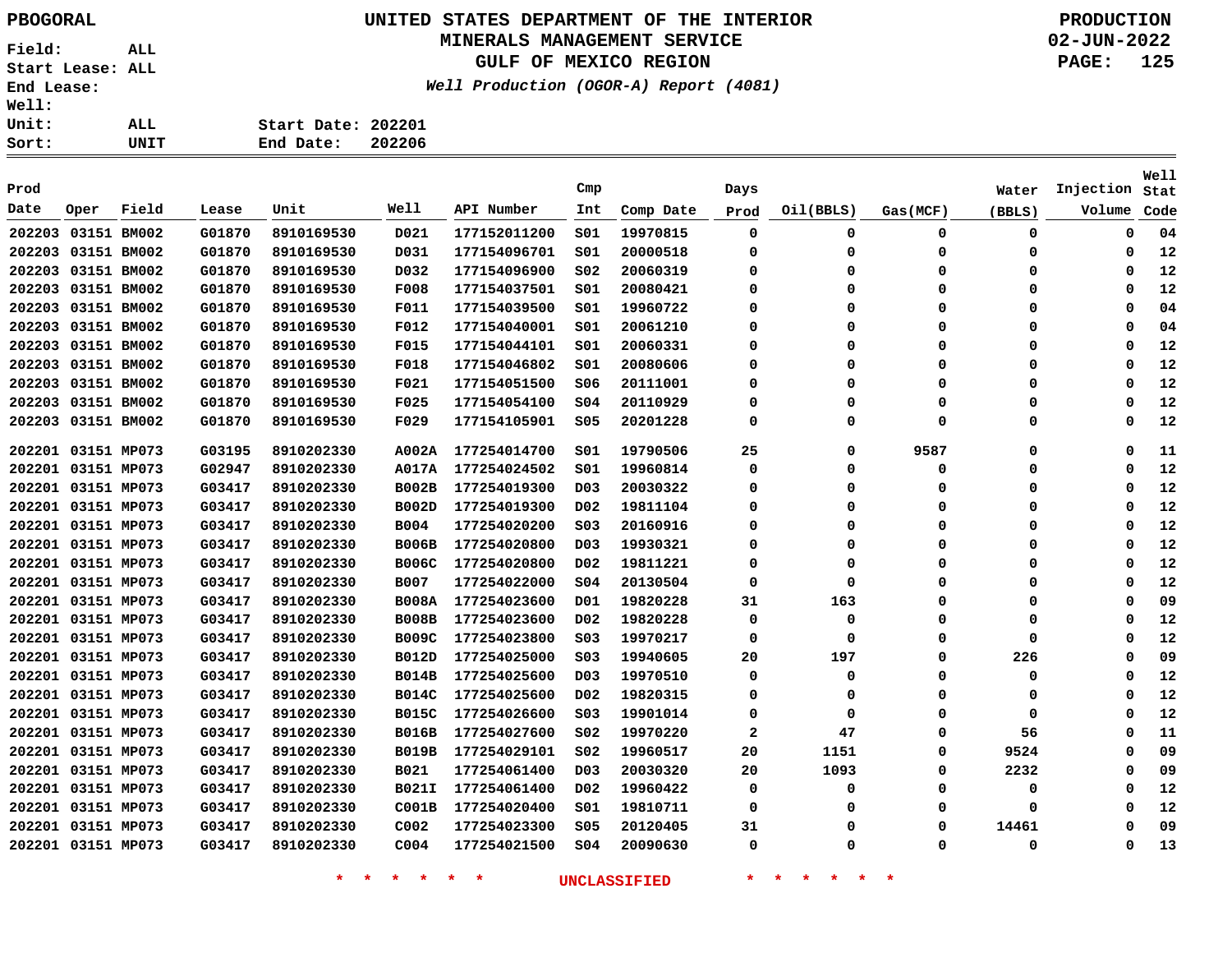# **UNITED STATES DEPARTMENT OF THE INTERIOR PBOGORAL PRODUCTION**

#### **MINERALS MANAGEMENT SERVICE**

**GULF OF MEXICO REGION**

**Well Production (OGOR-A) Report (4081)**

| Ll: |      |                    |        |
|-----|------|--------------------|--------|
| Lt: | ALL  | Start Date: 202201 |        |
| :t: | UNIT | End Date:          | 202206 |

| Prod               |      |       |        |                    |                   |                    | Cmp              |                     | Days        |                                      |          | Water  | Injection | <b>Well</b><br>Stat |
|--------------------|------|-------|--------|--------------------|-------------------|--------------------|------------------|---------------------|-------------|--------------------------------------|----------|--------|-----------|---------------------|
| Date               | Oper | Field | Lease  | Unit               | Well              | API Number         | Int              | Comp Date           | Prod        | Oil(BBLS)                            | Gas(MCF) | (BBLS) | Volume    | Code                |
| 202201 03151 MP073 |      |       | G02947 | 8910202330         | C006C             | 177254022501       | SO <sub>2</sub>  | 20010125            | 0           | 0                                    | 0        | 0      | 0         | 12                  |
| 202201 03151 MP073 |      |       | G03417 | 8910202330         | C009J             | 177254023200       | SO8              | 20001004            | 0           | 0                                    | 0        | 0      | 0         | 13                  |
| 202201 03151 MP073 |      |       | G03417 | 8910202330         | C010              | 177254023401       | D <sub>05</sub>  | 20081102            | 21          | 224                                  | 0        | 744    | $\Omega$  | 09                  |
| 202201 03151 MP073 |      |       | G03417 | 8910202330         | CO 10F            | 177254023401       | D <sub>04</sub>  | 20001221            | 21          | 1083                                 | 2235     | 5461   | $\Omega$  | 09                  |
| 202201 03151 MP073 |      |       | G03417 | 8910202330         | C011A             | 177254024202       | D01              | 19950328            | $\Omega$    | 0                                    | 0        | 0      | $\Omega$  | 12                  |
| 202201 03151 MP073 |      |       | G03417 | 8910202330         | CO11E             | 177254024202       | D <sub>0</sub> 2 | 19950328            | $\Omega$    | 0                                    | 0        | 0      | Ω         | 13                  |
| 202201 03151 MP073 |      |       | G03417 | 8910202330         | C012              | 177254023900       | \$08             | 20130918            | 0           | 0                                    | 0        | 0      | Ω         | 12                  |
| 202201 03151 MP073 |      |       | G03417 | 8910202330         | C013              | 177254024600       | D <sub>05</sub>  | 20131224            | 21          | 126                                  | 890      | 672    | Ω         | 09                  |
| 202201 03151 MP073 |      |       | G03417 | 8910202330         | C015              | 177254026301       | SO2              | 20120301            | 0           | 0                                    | 0        | 0      | 0         | 12                  |
| 202201 03151 MP073 |      |       | G03417 | 8910202330         | C017              | 177254026901       | SO <sub>2</sub>  | 20130210            | 21          | $\Omega$                             | 0        | 2130   | 0         | 09                  |
| 202201 03151 MP073 |      |       | G03417 | 8910202330         | C018C             | 177254027500       | SO <sub>3</sub>  | 19901030            | $\mathbf 0$ | $\Omega$                             | 0        | 0      | 0         | 12                  |
| 202201 03151 MP073 |      |       | G03417 | 8910202330         | CO20B             | 177254029000       | SO1              | 19821026            | 21          | 1173                                 | 1261     | 8627   | $\Omega$  | 09                  |
| 202201 03151 MP073 |      |       | G03417 | 8910202330         | C021              | 177254049800       | D04              | 20140315            | 21          | 405                                  | 0        | 4487   | 0         | 09                  |
| 202201 03151 MP073 |      |       | G03417 | 8910202330         | C021L             | 177254049800       | D <sub>03</sub>  | 19980327            | 21          | 393                                  | 71       | 6686   | Ω         | 09                  |
| 202201 03151 MP073 |      |       | G03417 | 8910202330         | CO <sub>22H</sub> | 177254059300       | SO <sub>2</sub>  | 19951120            | 21          | 1565                                 | 5055     | 2839   | Ω         | 09                  |
| 202201 03151 MP073 |      |       | G02947 | 8910202330         | <b>SS007</b>      | 177254084301       | SO1              | 20080825            | $\Omega$    | 0                                    | 0        | 0      | 0         | 12                  |
| 202202 03151 MP073 |      |       | G03195 | 8910202330         | A002A             | 177254014700       | SO1              | 19790506            | 28          | 0                                    | 11389    | 0      | 0         | 11                  |
| 202202 03151 MP073 |      |       | G02947 | 8910202330         | A017A             | 177254024502       | S01              | 19960814            | 0           | 0                                    | 0        | 0      | 0         | 12                  |
| 202202 03151 MP073 |      |       | G03417 | 8910202330         | <b>B002B</b>      | 177254019300       | D <sub>03</sub>  | 20030322            | 0           | 0                                    | 0        | 0      | 0         | 12                  |
| 202202 03151 MP073 |      |       | G03417 | 8910202330         | <b>B002D</b>      | 177254019300       | D02              | 19811104            | 0           | 0                                    | 0        | 0      | 0         | 12                  |
| 202202 03151 MP073 |      |       | G03417 | 8910202330         | <b>B004</b>       | 177254020200       | SO <sub>3</sub>  | 20160916            | 0           | 0                                    | 0        | 0      | 0         | 12                  |
| 202202 03151 MP073 |      |       | G03417 | 8910202330         | <b>B006B</b>      | 177254020800       | D <sub>03</sub>  | 19930321            | $\Omega$    | 0                                    | 0        | 0      | $\Omega$  | 12                  |
| 202202 03151 MP073 |      |       | G03417 | 8910202330         | <b>B006C</b>      | 177254020800       | D02              | 19811221            | 0           | 0                                    | 0        | 0      | Ω         | 12                  |
| 202202 03151 MP073 |      |       | G03417 | 8910202330         | <b>B007</b>       | 177254022000       | S04              | 20130504            | 6           | 116                                  | 0        | 607    | 0         | 09                  |
| 202202 03151 MP073 |      |       | G03417 | 8910202330         | <b>B008A</b>      | 177254023600       | D01              | 19820228            | 28          | 139                                  | 0        | 0      | 0         | 09                  |
| 202202 03151 MP073 |      |       | G03417 | 8910202330         | <b>B008B</b>      | 177254023600       | D02              | 19820228            | 0           | 0                                    | 0        | 0      | 0         | 12                  |
| 202202 03151 MP073 |      |       | G03417 | 8910202330         | <b>B009C</b>      | 177254023800       | S03              | 19970217            | 0           | 0                                    | 0        | 0      | 0         | 12                  |
| 202202 03151 MP073 |      |       | G03417 | 8910202330         | <b>B012D</b>      | 177254025000       | S03              | 19940605            | 26          | 413                                  | 0        | 577    | 0         | 09                  |
| 202202 03151 MP073 |      |       | G03417 | 8910202330         | <b>B014B</b>      | 177254025600       | D <sub>0</sub> 3 | 19970510            | 0           | 0                                    | 0        | 0      | 0         | 12                  |
| 202202 03151 MP073 |      |       | G03417 | 8910202330         | B014C             | 177254025600       | D02              | 19820315            | 0           | 0                                    | 0        | 0      | Ω         | 12                  |
| 202202 03151 MP073 |      |       | G03417 | 8910202330         | <b>B015C</b>      | 177254026600       | S03              | 19901014            | 0           | 0                                    | 0        | 0      | 0         | 12                  |
| 202202 03151 MP073 |      |       | G03417 | 8910202330         | <b>B016B</b>      | 177254027600       | S02              | 19970220            | 26          | 1029                                 | 0        | 1286   | 0         | 11                  |
| 202202 03151 MP073 |      |       | G03417 | 8910202330         | <b>B019B</b>      | 177254029101       | S02              | 19960517            | 24          | 1890                                 | 0        | 17675  | Ω         | 09                  |
| 202202 03151 MP073 |      |       | G03417 | 8910202330         | B021              | 177254061400       | D <sub>0</sub> 3 | 20030320            | 26          | 1486                                 | 0        | 3467   | Ω         | 09                  |
|                    |      |       |        | $\star$<br>$\star$ | $\star$ $\star$   | $\star$<br>$\star$ |                  | <b>UNCLASSIFIED</b> | $\star$     | $\star$<br>一米。<br>$\star$<br>$\star$ | -sk      |        |           |                     |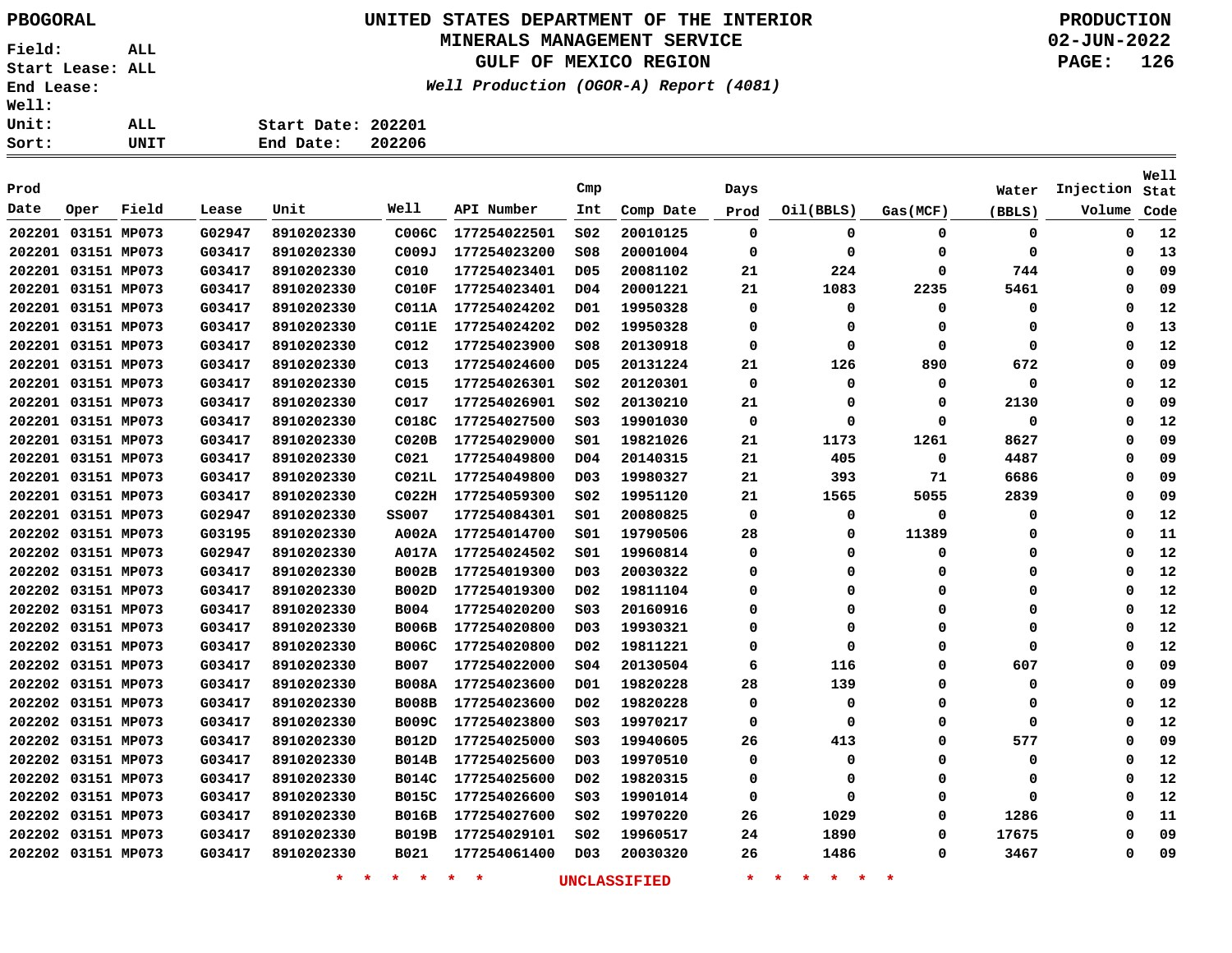## **UNITED STATES DEPARTMENT OF THE INTERIOR PBOGORAL PRODUCTION**

#### **MINERALS MANAGEMENT SERVICE**

**GULF OF MEXICO REGION**

**Well Production (OGOR-A) Report (4081)**

| . : |      |                    |        |
|-----|------|--------------------|--------|
| : : | ALL. | Start Date: 202201 |        |
| : : | UNIT | End Date:          | 202206 |

| Prod               |      |             |        |                    |                  |                    | Cmp              |                     | Days        |                                 |             | Water    | Injection | Well<br>Stat |
|--------------------|------|-------------|--------|--------------------|------------------|--------------------|------------------|---------------------|-------------|---------------------------------|-------------|----------|-----------|--------------|
| Date               | Oper | Field       | Lease  | Unit               | Well             | API Number         | Int              | Comp Date           | Prod        | Oil(BBLS)                       | Gas(MCF)    | (BBLS)   | Volume    | Code         |
| 202202 03151 MP073 |      |             | G03417 | 8910202330         | <b>B021I</b>     | 177254061400       | D <sub>0</sub> 2 | 19960422            | $\mathbf 0$ | 0                               | $\mathbf 0$ | 0        | 0         | 12           |
| 202202 03151 MP073 |      |             | G03417 | 8910202330         | COOIB            | 177254020400       | 501              | 19810711            | 0           | 0                               | 0           | 0        | 0         | 12           |
| 202202 03151 MP073 |      |             | G03417 | 8910202330         | C002             | 177254023300       | <b>S05</b>       | 20120405            | 28          | $\Omega$                        | $\Omega$    | 14684    | 0         | 09           |
| 202202 03151 MP073 |      |             | G03417 | 8910202330         | C <sub>004</sub> | 177254021500       | S04              | 20090630            | 0           | $\mathbf 0$                     | $\Omega$    | 0        | $\Omega$  | 13           |
| 202202 03151 MP073 |      |             | G02947 | 8910202330         | C006C            | 177254022501       | SO <sub>2</sub>  | 20010125            | 0           | $\mathbf 0$                     | $\Omega$    | $\Omega$ | $\Omega$  | 12           |
| 202202 03151 MP073 |      |             | G03417 | 8910202330         | C009J            | 177254023200       | <b>S08</b>       | 20001004            | 0           | 0                               | $\Omega$    | 0        | $\Omega$  | 13           |
| 202202 03151 MP073 |      |             | G03417 | 8910202330         | C010             | 177254023401       | D <sub>05</sub>  | 20081102            | 27          | 423                             | $\Omega$    | 1299     | $\Omega$  | 09           |
| 202202 03151 MP073 |      |             | G03417 | 8910202330         | CO 10F           | 177254023401       | D04              | 20001221            | 27          | 1634                            | 2386        | 9005     | $\Omega$  | 09           |
| 202202 03151 MP073 |      |             | G03417 | 8910202330         | C011A            | 177254024202       | D01              | 19950328            | 0           | 0                               | 0           | 0        | $\Omega$  | 12           |
| 202202 03151 MP073 |      |             | G03417 | 8910202330         | <b>C011E</b>     | 177254024202       | D02              | 19950328            | 0           | 0                               | $\Omega$    | 0        | $\Omega$  | 13           |
| 202202 03151 MP073 |      |             | G03417 | 8910202330         | C012             | 177254023900       | \$08             | 20130918            | 0           | 0                               | 0           | 0        | $\Omega$  | 12           |
| 202202 03151 MP073 |      |             | G03417 | 8910202330         | C013             | 177254024600       | D <sub>05</sub>  | 20131224            | 27          | 162                             | 795         | 1175     | 0         | 09           |
| 202202 03151 MP073 |      |             | G03417 | 8910202330         | C015             | 177254026301       | S02              | 20120301            | 0           | 0                               | 0           | 0        | $\Omega$  | 12           |
| 202202 03151 MP073 |      |             | G03417 | 8910202330         | C017             | 177254026901       | S02              | 20130210            | 27          | 0                               | $\Omega$    | 3820     | $\Omega$  | 09           |
| 202202 03151 MP073 |      |             | G03417 | 8910202330         | C018C            | 177254027500       | S03              | 19901030            | $\mathbf 0$ | 0                               | 0           | 0        | $\Omega$  | 12           |
| 202202 03151 MP073 |      |             | G03417 | 8910202330         | CO20B            | 177254029000       | s01              | 19821026            | 27          | 1706                            | 1324        | 15119    | $\Omega$  | 09           |
| 202202 03151 MP073 |      |             | G03417 | 8910202330         | C021             | 177254049800       | D04              | 20140315            | 27          | 566                             | 0           | 8046     | 0         | 09           |
| 202202 03151 MP073 |      |             | G03417 | 8910202330         | C021L            | 177254049800       | D <sub>03</sub>  | 19980327            | 27          | 636                             | 1018        | 11930    | 0         | 09           |
| 202202 03151 MP073 |      |             | G03417 | 8910202330         | CO22H            | 177254059300       | S02              | 19951120            | 27          | 2369                            | 6119        | 5109     | 0         | 09           |
| 202202 03151 MP073 |      |             | G02947 | 8910202330         | <b>SS007</b>     | 177254084301       | S01              | 20080825            | 0           | 0                               | 0           | 0        | 0         | 12           |
| 202203 03151 MP073 |      |             | G03195 | 8910202330         | A002A            | 177254014700       | S01              | 19790506            | 29          | 0                               | 11640       | 0        | $\Omega$  | 11           |
| 202203 03151 MP073 |      |             | G02947 | 8910202330         | A017A            | 177254024502       | S01              | 19960814            | 0           | 0                               | 0           | 0        | 0         | 12           |
| 202203 03151 MP073 |      |             | G03417 | 8910202330         | <b>B002B</b>     | 177254019300       | D03              | 20030322            | 0           | 0                               | 0           | 0        | 0         | 12           |
| 202203 03151 MP073 |      |             | G03417 | 8910202330         | <b>B002D</b>     | 177254019300       | D02              | 19811104            | 0           | 0                               | 0           | 0        | 0         | 12           |
| 202203 03151 MP073 |      |             | G03417 | 8910202330         | <b>B004</b>      | 177254020200       | SO <sub>3</sub>  | 20160916            | 0           | $\mathbf 0$                     | 0           | 0        | $\Omega$  | 12           |
| 202203 03151 MP073 |      |             | G03417 | 8910202330         | <b>B006B</b>     | 177254020800       | DO <sub>3</sub>  | 19930321            | 0           | 0                               | 0           | 0        | $\Omega$  | 12           |
| 202203 03151 MP073 |      |             | G03417 | 8910202330         | <b>B006C</b>     | 177254020800       | D02              | 19811221            | 0           | 0                               | 0           | 0        | 0         | 12           |
| 202203             |      | 03151 MP073 | G03417 | 8910202330         | <b>B007</b>      | 177254022000       | SO <sub>4</sub>  | 20130504            | 0           | 0                               | 0           | 0        | 0         | 12           |
| 202203             |      | 03151 MP073 | G03417 | 8910202330         | <b>B008A</b>     | 177254023600       | D01              | 19820228            | 31          | 166                             | 0           | 0        | 0         | 09           |
| 202203 03151 MP073 |      |             | G03417 | 8910202330         | <b>B008B</b>     | 177254023600       | D02              | 19820228            | 0           | 0                               | 0           | 0        | 0         | 12           |
| 202203 03151 MP073 |      |             | G03417 | 8910202330         | <b>B009C</b>     | 177254023800       | SO <sub>3</sub>  | 19970217            | 0           | 0                               | $\Omega$    | 0        | 0         | 12           |
| 202203 03151 MP073 |      |             | G03417 | 8910202330         | <b>B012D</b>     | 177254025000       | S03              | 19940605            | 29          | 582                             | $\Omega$    | 2413     | 0         | 09           |
| 202203 03151 MP073 |      |             | G03417 | 8910202330         | <b>B014B</b>     | 177254025600       | D <sub>03</sub>  | 19970510            | 0           | 0                               | 0           | 0        | 0         | 12           |
| 202203 03151 MP073 |      |             | G03417 | 8910202330         | B014C            | 177254025600       | D02              | 19820315            | 0           | Ω                               | $\Omega$    | 0        | 0         | 12           |
|                    |      |             |        | $\star$<br>$\star$ | $\star$ $\star$  | $\star$<br>$\star$ |                  | <b>UNCLASSIFIED</b> | $\star$     | $\star$<br>一大<br>一米。<br>$\star$ | $\ast$      |          |           |              |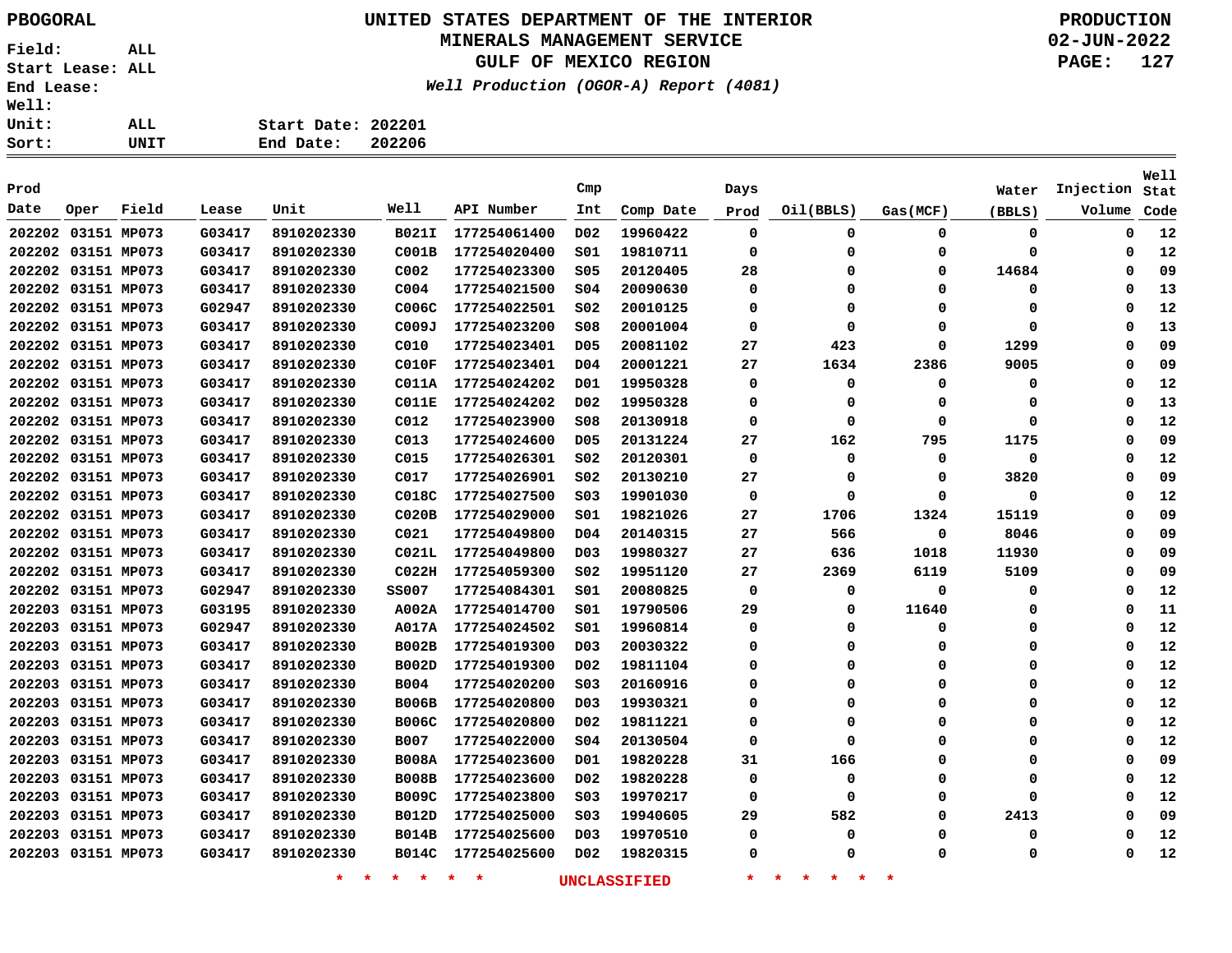# **UNITED STATES DEPARTMENT OF THE INTERIOR PBOGORAL PRODUCTION**

### **MINERALS MANAGEMENT SERVICE**

**GULF OF MEXICO REGION**

**Well Production (OGOR-A) Report (4081)**

**02-JUN-2022 PAGE: 128**

| ALL. | Start Date: 202201  |  |
|------|---------------------|--|
| UNIT | 202206<br>End Date: |  |

| Prod               |                    |             |        |            |                   |              | Cmp              |           | Days |           |          | Water    | Injection   | Well<br>Stat |
|--------------------|--------------------|-------------|--------|------------|-------------------|--------------|------------------|-----------|------|-----------|----------|----------|-------------|--------------|
| Date               | Oper               | Field       | Lease  | Unit       | Well              | API Number   | Int              | Comp Date | Prod | Oil(BBLS) | Gas(MCF) | (BBLS)   | Volume      | Code         |
| 202203             |                    | 03151 MP073 | G03417 | 8910202330 | <b>B015C</b>      | 177254026600 | S03              | 19901014  | 0    | 0         | 0        | 0        | 0           | 12           |
|                    | 202203 03151 MP073 |             | G03417 | 8910202330 | <b>B016B</b>      | 177254027600 | SO <sub>2</sub>  | 19970220  | 29   | 1397      | 0        | 4933     | $\mathbf 0$ | 11           |
|                    | 202203 03151 MP073 |             | G03417 | 8910202330 | <b>B019B</b>      | 177254029101 | SO <sub>2</sub>  | 19960517  | 1    | 44        | 0        | 1268     | 0           | 09           |
|                    | 202203 03151 MP073 |             | G03417 | 8910202330 | B021              | 177254061400 | D <sub>0</sub> 3 | 20030320  | 29   | 1908      | 0        | 14727    | 0           | 09           |
|                    | 202203 03151 MP073 |             | G03417 | 8910202330 | B021I             | 177254061400 | D02              | 19960422  | 0    | 0         | 0        | 0        | 0           | 12           |
|                    | 202203 03151 MP073 |             | G03417 | 8910202330 | C001B             | 177254020400 | s01              | 19810711  | 0    | 0         | 0        | $\Omega$ | $\Omega$    | 12           |
|                    | 202203 03151 MP073 |             | G03417 | 8910202330 | C002              | 177254023300 | S05              | 20120405  | 31   | 0         | 0        | 17744    | $\Omega$    | 09           |
|                    | 202203 03151 MP073 |             | G03417 | 8910202330 | C <sub>004</sub>  | 177254021500 | \$04             | 20090630  | 0    | 0         | 0        | 0        | 0           | 13           |
|                    | 202203 03151 MP073 |             | G02947 | 8910202330 | C006C             | 177254022501 | SO <sub>2</sub>  | 20010125  | 0    | 0         | 0        | 0        | 0           | 12           |
|                    | 202203 03151 MP073 |             | G03417 | 8910202330 | C009J             | 177254023200 | \$08             | 20001004  | 0    | 0         | $\Omega$ | 0        | $\Omega$    | 13           |
| 202203 03151 MP073 |                    |             | G03417 | 8910202330 | C010              | 177254023401 | D <sub>05</sub>  | 20081102  | 30   | 699       | 0        | 1576     | 0           | 09           |
|                    | 202203 03151 MP073 |             | G03417 | 8910202330 | <b>C010F</b>      | 177254023401 | D <sub>04</sub>  | 20001221  | 30   | 2135      | 2712     | 10709    | 0           | 09           |
| 202203             | 03151 MP073        |             | G03417 | 8910202330 | C011A             | 177254024202 | D01              | 19950328  | 0    | 0         | 0        | 0        | 0           | 12           |
| 202203             | 03151 MP073        |             | G03417 | 8910202330 | <b>C011E</b>      | 177254024202 | D02              | 19950328  | 0    | 0         | 0        | 0        | O           | 13           |
| 202203 03151 MP073 |                    |             | G03417 | 8910202330 | C012              | 177254023900 | S08              | 20130918  | 0    | 0         | 0        | $\Omega$ | $\Omega$    | 12           |
| 202203 03151 MP073 |                    |             | G03417 | 8910202330 | C013              | 177254024600 | D <sub>05</sub>  | 20131224  | 30   | 250       | 1039     | 1568     | $\Omega$    | 09           |
| 202203 03151 MP073 |                    |             | G03417 | 8910202330 | C015              | 177254026301 | SO <sub>2</sub>  | 20120301  | 0    | 0         | 0        | 0        | 0           | 12           |
| 202203 03151 MP073 |                    |             | G03417 | 8910202330 | C017              | 177254026901 | SO <sub>2</sub>  | 20130210  | 30   | 0         | 0        | 3682     | 0           | 09           |
| 202203 03151 MP073 |                    |             | G03417 | 8910202330 | C018C             | 177254027500 | SO <sub>3</sub>  | 19901030  | 0    | 0         | 0        | 0        | $\Omega$    | 12           |
| 202203 03151 MP073 |                    |             | G03417 | 8910202330 | CO20B             | 177254029000 | 501              | 19821026  | 30   | 2304      | 1678     | 19836    | $\Omega$    | 09           |
| 202203 03151 MP073 |                    |             | G03417 | 8910202330 | C021              | 177254049800 | D04              | 20140315  | 30   | 666       | 0        | 10511    | 0           | 09           |
| 202203 03151 MP073 |                    |             | G03417 | 8910202330 | CO <sub>21L</sub> | 177254049800 | D <sub>0</sub> 3 | 19980327  | 30   | 816       | 2205     | 15522    | 0           | 09           |
|                    | 202203 03151 MP073 |             | G03417 | 8910202330 | CO22H             | 177254059300 | SO <sub>2</sub>  | 19951120  | 30   | 3093      | 8330     | 6740     | $\Omega$    | 09           |
|                    | 202203 03151 MP073 |             | G02947 | 8910202330 | <b>SS007</b>      | 177254084301 | 501              | 20080825  | 0    | 0         | 0        | 0        | 0           | 12           |
| 202201 03151 SM236 |                    |             | G04437 | 8910202340 | 001               | 177074038000 | 501              | 20001221  | 31   | 1457      | 2788     | 23826    | 0           | 09           |
| 202201 03151 SM236 |                    |             | 00310  | 8910202340 | 139               | 177074053802 | SO <sub>2</sub>  | 20131223  | 0    | 0         | 0        | 0        | 0           | 12           |
| 202201 03151 SM236 |                    |             | 00310  | 8910202340 | 144               | 177074058600 | SO <sub>2</sub>  | 20000812  | 0    | 0         | 0        | $\Omega$ | 0           | 12           |
| 202201 03151 SM236 |                    |             | 00310  | 8910202340 | 160               | 177074058700 | 501              | 19891025  | 19   | 1260      | 1146     | 13976    | 0           | 09           |
| 202201 03151 SM236 |                    |             | G04437 | 8910202340 | A002              | 177074040200 | SO <sub>2</sub>  | 19960910  | 0    | 0         | 0        | 0        | 0           | 12           |
| 202201 03151 SM236 |                    |             | 00310  | 8910202340 | A003              | 177074040800 | SO <sub>2</sub>  | 19970505  | 31   | 1076      | 1837     | 21870    | $\Omega$    | 09           |
| 202201 03151 SM236 |                    |             | 00310  | 8910202340 | A004              | 177074040900 | SO <sub>3</sub>  | 19961016  | 0    | 0         | 0        | 0        | 0           | 12           |
|                    | 202201 03151 SM236 |             | 00310  | 8910202340 | A005              | 177074041100 | S02              | 19970426  | 31   | 745       | 1767     | 28877    | $\Omega$    | 09           |
|                    | 202201 03151 SM236 |             | 00310  | 8910202340 | A008              | 177074043900 | S02              | 19930808  | 0    | 0         | 0        | $\Omega$ | $\Omega$    | 12           |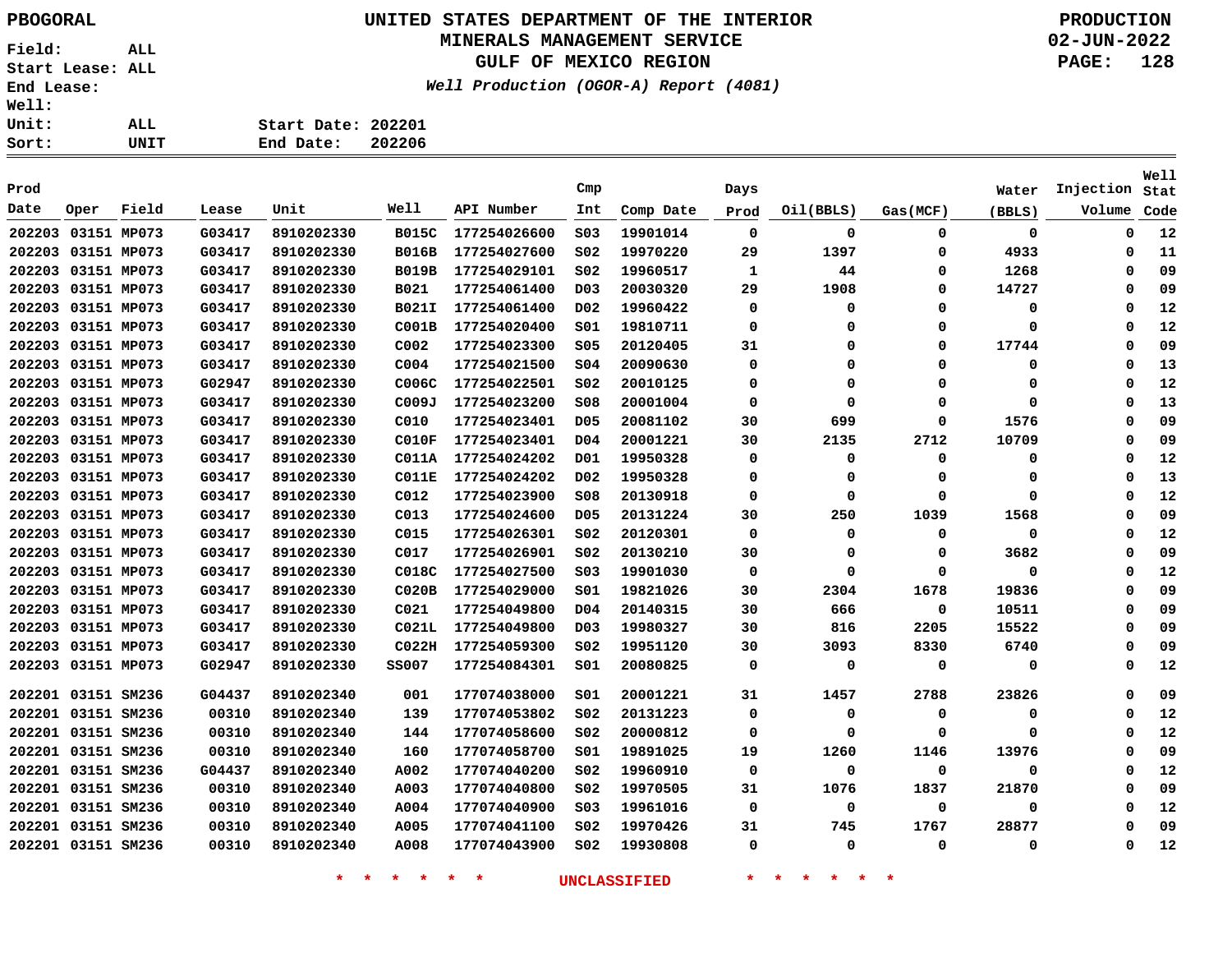# **UNITED STATES DEPARTMENT OF THE INTERIOR PBOGORAL PRODUCTION**

## **MINERALS MANAGEMENT SERVICE**

**GULF OF MEXICO REGION**

**Well Production (OGOR-A) Report (4081)**

**02-JUN-2022 PAGE: 129**

| t: | UNIT | End Date:          | 202206 |
|----|------|--------------------|--------|
| t: | ALL  | Start Date: 202201 |        |
| T: |      |                    |        |

| Prod               |                    |       |        |            |             |              | Cmp              |           | Days     |             |          | Water    | Injection   | Well<br>Stat |
|--------------------|--------------------|-------|--------|------------|-------------|--------------|------------------|-----------|----------|-------------|----------|----------|-------------|--------------|
| Date               | Oper               | Field | Lease  | Unit       | Well        | API Number   | Int              | Comp Date | Prod     | Oil(BBLS)   | Gas(MCF) | (BBLS)   | Volume      | Code         |
| 202201 03151 SM236 |                    |       | 00310  | 8910202340 | A009        | 177074044000 | SO <sub>2</sub>  | 19910429  | 31       | 915         | 2032     | 24705    | 0           | 09           |
| 202202 03151 SM236 |                    |       | G04437 | 8910202340 | 001         | 177074038000 | SO1              | 20001221  | 28       | 1365        | 1950     | 23869    | $\mathbf 0$ | 09           |
| 202202 03151 SM236 |                    |       | 00310  | 8910202340 | 139         | 177074053802 | SO <sub>2</sub>  | 20131223  | $\Omega$ | $\mathbf 0$ | $\Omega$ | 0        | 0           | 12           |
| 202202 03151 SM236 |                    |       | 00310  | 8910202340 | 144         | 177074058600 | SO <sub>2</sub>  | 20000812  | $\Omega$ | $\mathbf 0$ | $\Omega$ | 0        | 0           | 12           |
| 202202 03151 SM236 |                    |       | 00310  | 8910202340 | 160         | 177074058700 | SO1              | 19891025  | 10       | 827         | 595      | 10288    | $\Omega$    | 09           |
| 202202 03151 SM236 |                    |       | G04437 | 8910202340 | A002        | 177074040200 | SO <sub>2</sub>  | 19960910  | $\Omega$ | $\mathbf 0$ | $\Omega$ | 0        | $\Omega$    | 12           |
| 202202 03151 SM236 |                    |       | 00310  | 8910202340 | A003        | 177074040800 | SO <sub>2</sub>  | 19970505  | 28       | 846         | 1525     | 18537    | 0           | 09           |
| 202202 03151 SM236 |                    |       | 00310  | 8910202340 | A004        | 177074040900 | SO <sub>3</sub>  | 19961016  | 0        | 0           | 0        | 0        | 0           | 12           |
| 202202 03151 SM236 |                    |       | 00310  | 8910202340 | A005        | 177074041100 | SO <sub>2</sub>  | 19970426  | 27       | 592         | 1423     | 26297    | 0           | 09           |
| 202202 03151 SM236 |                    |       | 00310  | 8910202340 | A008        | 177074043900 | SO <sub>2</sub>  | 19930808  | $\Omega$ | $\mathbf 0$ | $\Omega$ | 0        | $\Omega$    | 12           |
| 202202 03151 SM236 |                    |       | 00310  | 8910202340 | A009        | 177074044000 | SO <sub>2</sub>  | 19910429  | 28       | 833         | 1943     | 24551    | $\Omega$    | 09           |
| 202203 03151 SM236 |                    |       | G04437 | 8910202340 | 001         | 177074038000 | SO1              | 20001221  | 31       | 1573        | 2570     | 25408    | 0           | 09           |
| 202203 03151 SM236 |                    |       | 00310  | 8910202340 | 139         | 177074053802 | SO <sub>2</sub>  | 20131223  | 0        | 0           | 0        | 0        | $\Omega$    | 12           |
| 202203 03151 SM236 |                    |       | 00310  | 8910202340 | 144         | 177074058600 | SO <sub>2</sub>  | 20000812  | $\Omega$ | 0           | $\Omega$ | 0        | $\Omega$    | 12           |
| 202203             | 03151 SM236        |       | 00310  | 8910202340 | 160         | 177074058700 | SO1              | 19891025  | 30       | 2363        | 1887     | 27422    | $\Omega$    | 09           |
| 202203             | 03151 SM236        |       | G04437 | 8910202340 | A002        | 177074040200 | SO <sub>2</sub>  | 19960910  | 0        | 0           | 0        | 0        | 0           | 12           |
| 202203             | 03151 SM236        |       | 00310  | 8910202340 | A003        | 177074040800 | SO <sub>2</sub>  | 19970505  | 31       | 800         | 2941     | 16454    | $\Omega$    | 09           |
| 202203             | 03151 SM236        |       | 00310  | 8910202340 | A004        | 177074040900 | S03              | 19961016  | $\Omega$ | 0           | 0        | 0        | $\Omega$    | 12           |
| 202203             | 03151 SM236        |       | 00310  | 8910202340 | A005        | 177074041100 | SO <sub>2</sub>  | 19970426  | 31       | 711         | 1897     | 27184    | $\Omega$    | 09           |
| 202203 03151 SM236 |                    |       | 00310  | 8910202340 | A008        | 177074043900 | SO <sub>2</sub>  | 19930808  | 0        | $\mathbf 0$ | 0        | 0        | $\Omega$    | 12           |
| 202203             | 03151 SM236        |       | 00310  | 8910202340 | A009        | 177074044000 | SO <sub>2</sub>  | 19910429  | 31       | 928         | 2474     | 25509    | $\Omega$    | 09           |
| 202201 02451 MP144 |                    |       | G01673 | 8910202380 | <b>B001</b> | 177244022300 | 501              | 19830825  | $\Omega$ | $\mathbf 0$ | 0        | 0        | $\mathbf 0$ | 12           |
| 202201 02451 MP144 |                    |       | G04253 | 8910202380 | <b>B005</b> | 177244023000 | SO1              | 19830722  | 0        | $\mathbf 0$ | 0        | 0        | $\Omega$    | 12           |
| 202201 02451 MP144 |                    |       | G04253 | 8910202380 | <b>B007</b> | 177244023400 | SO1              | 19830802  | 0        | 0           | 0        | 0        | 0           | 12           |
| 202201 02451 MP144 |                    |       | G01673 | 8910202380 | <b>B008</b> | 177244023600 | S01              | 19831004  | 0        | 0           | 0        | 0        | 0           | 12           |
| 202201 02451 MP144 |                    |       | G01673 | 8910202380 | <b>B013</b> | 177244024501 | SO1              | 20111227  | $\Omega$ | $\Omega$    | $\Omega$ | 0        | $\Omega$    | 12           |
| 202201 02451 MP144 |                    |       | G04253 | 8910202380 | <b>B015</b> | 177244024800 | SO1              | 19830727  | 0        | $\Omega$    | $\Omega$ | 0        | 0           | 12           |
| 202201 02451 MP144 |                    |       | G01673 | 8910202380 | <b>B019</b> | 177244027302 | SO1              | 20120128  | $\Omega$ | 0           | $\Omega$ | 0        | 0           | 12           |
| 202201 02451 MP144 |                    |       | G01673 | 8910202380 | C001        | 177244016100 | SO1              | 19830202  | 0        | 0           | $\Omega$ | 0        | 0           | 12           |
| 202201 02451 MP144 |                    |       | G01673 | 8910202380 | C005D       | 177244021700 | D <sub>0</sub> 2 | 19821203  | $\Omega$ | $\Omega$    | $\Omega$ | 0        | $\Omega$    | 12           |
| 202202 02451 MP144 |                    |       | G01673 | 8910202380 | <b>B001</b> | 177244022300 | SO1              | 19830825  | $\Omega$ | $\Omega$    | $\Omega$ | 0        | $\Omega$    | 12           |
|                    | 202202 02451 MP144 |       | G04253 | 8910202380 | <b>B005</b> | 177244023000 | SO1              | 19830722  | $\Omega$ | $\Omega$    | $\Omega$ | 0        | $\Omega$    | 12           |
| 202202 02451 MP144 |                    |       | G04253 | 8910202380 | <b>B007</b> | 177244023400 | SO1              | 19830802  | 0        | $\Omega$    | $\Omega$ | $\Omega$ | $\Omega$    | 12           |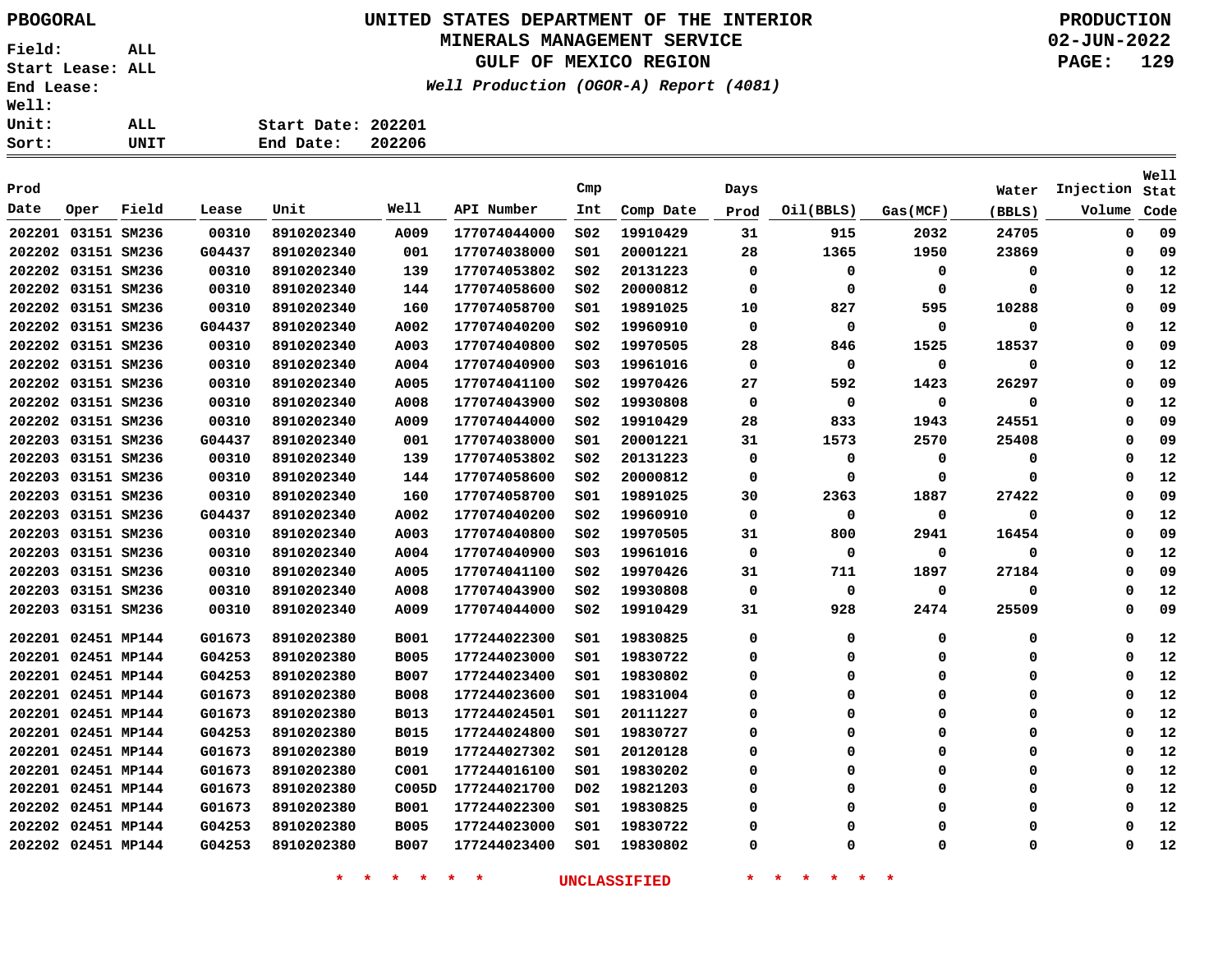# **UNITED STATES DEPARTMENT OF THE INTERIOR PBOGORAL PRODUCTION**

### **MINERALS MANAGEMENT SERVICE**

**GULF OF MEXICO REGION**

**Well Production (OGOR-A) Report (4081)**

**02-JUN-2022 PAGE: 130**

| ALL. | Start Date: 202201  |  |
|------|---------------------|--|
| UNIT | 202206<br>End Date: |  |

| Prod               |      |       |        |            |             |              | Cmp              |           | Days        |             |             | Water    | Injection | Well<br>Stat |
|--------------------|------|-------|--------|------------|-------------|--------------|------------------|-----------|-------------|-------------|-------------|----------|-----------|--------------|
| Date               | Oper | Field | Lease  | Unit       | Well        | API Number   | Int              | Comp Date | Prod        | Oil(BBLS)   | Gas (MCF)   | (BBLS)   | Volume    | Code         |
| 202202 02451 MP144 |      |       | G01673 | 8910202380 | <b>B008</b> | 177244023600 | SO1              | 19831004  | $\mathbf 0$ | 0           | 0           | 0        | 0         | 12           |
| 202202 02451 MP144 |      |       | G01673 | 8910202380 | <b>B013</b> | 177244024501 | SO1              | 20111227  | 0           | 0           | 0           | 0        | 0         | 12           |
| 202202 02451 MP144 |      |       | G04253 | 8910202380 | <b>B015</b> | 177244024800 | SO1              | 19830727  | 0           | 0           | 0           | 0        | 0         | 12           |
| 202202 02451 MP144 |      |       | G01673 | 8910202380 | <b>B019</b> | 177244027302 | SO1              | 20120128  | $\Omega$    | $\Omega$    | $\Omega$    | $\Omega$ | $\Omega$  | 12           |
| 202202 02451 MP144 |      |       | G01673 | 8910202380 | C001        | 177244016100 | SO1              | 19830202  | $\Omega$    | $\Omega$    | $\Omega$    | $\Omega$ | $\Omega$  | 12           |
| 202202 02451 MP144 |      |       | G01673 | 8910202380 | C005D       | 177244021700 | D02              | 19821203  | $\Omega$    | $\Omega$    | $\Omega$    | 0        | $\Omega$  | 12           |
| 202203 02451 MP144 |      |       | G01673 | 8910202380 | <b>B001</b> | 177244022300 | SO1              | 19830825  | $\Omega$    | $\Omega$    | $\mathbf 0$ | 0        | $\Omega$  | 12           |
| 202203 02451 MP144 |      |       | G04253 | 8910202380 | <b>B005</b> | 177244023000 | SO1              | 19830722  | $\Omega$    | $\Omega$    | $\Omega$    | 0        | $\Omega$  | 12           |
| 202203 02451 MP144 |      |       | G04253 | 8910202380 | <b>B007</b> | 177244023400 | S01              | 19830802  | 0           | $\Omega$    | 0           | 0        | $\Omega$  | 12           |
| 202203 02451 MP144 |      |       | G01673 | 8910202380 | <b>B008</b> | 177244023600 | SO1              | 19831004  | $\Omega$    | $\Omega$    | $\mathbf 0$ | 0        | $\Omega$  | 12           |
| 202203 02451 MP144 |      |       | G01673 | 8910202380 | <b>B013</b> | 177244024501 | SO1              | 20111227  | $\Omega$    | $\mathbf 0$ | $\mathbf 0$ | 0        | $\Omega$  | 12           |
| 202203 02451 MP144 |      |       | G04253 | 8910202380 | <b>B015</b> | 177244024800 | SO1              | 19830727  | $\Omega$    | $\mathbf 0$ | $\mathbf 0$ | 0        | $\Omega$  | 12           |
| 202203 02451 MP144 |      |       | G01673 | 8910202380 | <b>B019</b> | 177244027302 | SO1              | 20120128  | $\Omega$    | 0           | 0           | 0        | $\Omega$  | 12           |
| 202203 02451 MP144 |      |       | G01673 | 8910202380 | C001        | 177244016100 | SO1              | 19830202  | 0           | 0           | 0           | 0        | 0         | 12           |
| 202203 02451 MP144 |      |       | G01673 | 8910202380 | C005D       | 177244021700 | D <sub>0</sub> 2 | 19821203  | 0           | 0           | 0           | 0        | 0         | 12           |
| 202204 02451 MP144 |      |       | G01673 | 8910202380 | <b>B001</b> | 177244022300 | SO1              | 19830825  | $\Omega$    | $\Omega$    | 0           | 0        | $\Omega$  | 12           |
| 202204 02451 MP144 |      |       | G04253 | 8910202380 | <b>B005</b> | 177244023000 | SO1              | 19830722  | 0           | $\Omega$    | $\mathbf 0$ | 0        | $\Omega$  | 12           |
| 202204 02451 MP144 |      |       | G04253 | 8910202380 | <b>B007</b> | 177244023400 | SO1              | 19830802  | 0           | $\Omega$    | $\Omega$    | 0        | $\Omega$  | 12           |
| 202204 02451 MP144 |      |       | G01673 | 8910202380 | <b>B008</b> | 177244023600 | SO1              | 19831004  | 0           | $\Omega$    | 0           | 0        | 0         | 12           |
| 202204 02451 MP144 |      |       | G01673 | 8910202380 | <b>B013</b> | 177244024501 | SO1              | 20111227  | 0           | 0           | 0           | 0        | 0         | 12           |
| 202204 02451 MP144 |      |       | G04253 | 8910202380 | <b>B015</b> | 177244024800 | SO1              | 19830727  | 0           | 0           | 0           | 0        | 0         | 12           |
| 202204 02451 MP144 |      |       | G01673 | 8910202380 | <b>B019</b> | 177244027302 | SO1              | 20120128  | $\Omega$    | O           | $\Omega$    | 0        | $\Omega$  | 12           |
| 202204 02451 MP144 |      |       | G01673 | 8910202380 | C001        | 177244016100 | SO1              | 19830202  | $\Omega$    | $\Omega$    | $\mathbf 0$ | 0        | $\Omega$  | 12           |
| 202204 02451 MP144 |      |       | G01673 | 8910202380 | C005D       | 177244021700 | D <sub>0</sub> 2 | 19821203  | 0           | $\Omega$    | $\Omega$    | 0        | $\Omega$  | 12           |
| 202201 03151 SP049 |      |       | G02177 | 8910202410 | A001        | 177214017300 | D01              | 19971027  | 0           | 0           | $\mathbf 0$ | 0        | 0         | 12           |
| 202201 03151 SP049 |      |       | G02177 | 8910202410 | A004        | 177214023801 | SO1              | 20010830  | 30          | 4914        | 736         | 36037    | 0         | 09           |
| 202201 03151 SP049 |      |       | G02177 | 8910202410 | A005        | 177214030000 | S01              | 19990421  | 30          | 2790        | 1627        | 35477    | 0         | 09           |
| 202201 03151 SP049 |      |       | G02177 | 8910202410 | A006        | 177214028400 | SO1              | 19990528  | 30          | 1602        | 1480        | 14462    | $\Omega$  | 11           |
| 202201 03151 SP049 |      |       | G02177 | 8910202410 | A008        | 177214029100 | SO <sub>2</sub>  | 20010616  | 30          | 4212        | 1744        | 41760    | $\Omega$  | 09           |
| 202201 03151 SP049 |      |       | G02177 | 8910202410 | A008S       | 177214029100 | <b>S22</b>       | 20010616  | 0           | $\mathbf 0$ | 0           | 0        | 0         | 12           |
| 202201 03151 SP049 |      |       | G02177 | 8910202410 | A011        | 177214040400 | SO <sub>2</sub>  | 20030531  | 0           | 0           | 0           | 0        | $\Omega$  | 13           |
| 202201 03151 SP049 |      |       | G02177 | 8910202410 | A011S       | 177214040400 | <b>S22</b>       | 20030531  | 0           | 0           | 0           | 0        | $\Omega$  | 13           |
| 202201 03151 SP049 |      |       | G02177 | 8910202410 | A013        | 177214019900 | D01              | 19980103  | 0           | 0           | 0           | 0        | $\Omega$  | 12           |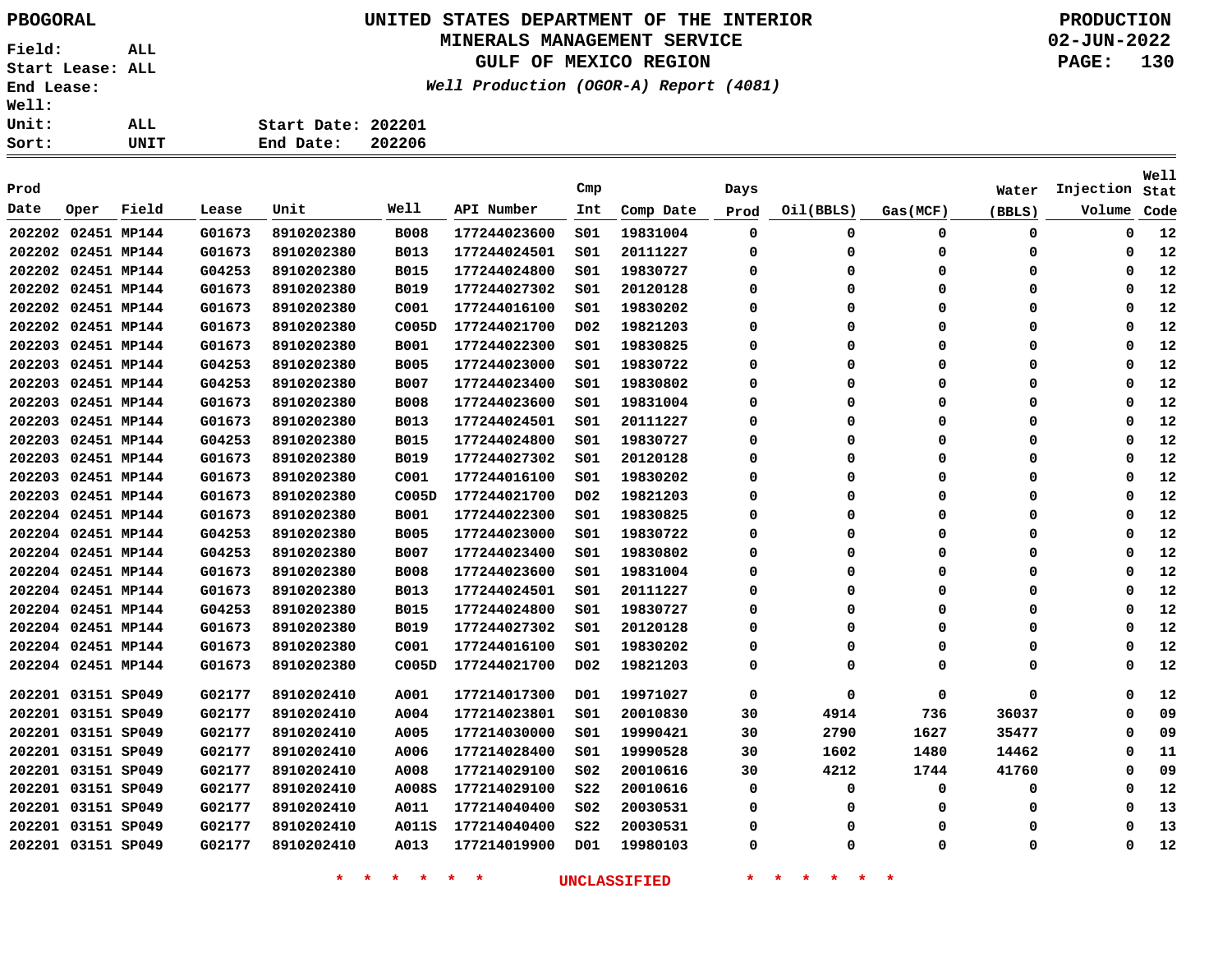**Field: ALL Start Lease: ALL End Lease: Well:**   $Un$ <u>so</u>:

# **UNITED STATES DEPARTMENT OF THE INTERIOR PBOGORAL PRODUCTION**

#### **MINERALS MANAGEMENT SERVICE**

**GULF OF MEXICO REGION**

**Well Production (OGOR-A) Report (4081)**

**02-JUN-2022 PAGE: 131**

| rt:  | UNIT | 202206<br>End Date: |
|------|------|---------------------|
| it:  | ALL  | Start Date: 202201  |
| :11: |      |                     |

|        |                    |       |        |            |       |              |                 |           |                |           |                |          |           | <b>Well</b> |
|--------|--------------------|-------|--------|------------|-------|--------------|-----------------|-----------|----------------|-----------|----------------|----------|-----------|-------------|
| Prod   |                    |       |        |            |       |              | Cmp             |           | Days           |           |                | Water    | Injection | Stat        |
| Date   | Oper               | Field | Lease  | Unit       | Well  | API Number   | Int             | Comp Date | Prod           | Oil(BBLS) | Gas(MCF)       | (BBLS)   | Volume    | Code        |
|        | 202201 03151 SP049 |       | G02177 | 8910202410 | A014  | 177214020401 | D01             | 20010413  | $\mathbf 0$    | 0         | 0              | 0        | 0         | 12          |
|        | 202201 03151 SP049 |       | G02177 | 8910202410 | A015  | 177214027300 | SO <sub>2</sub> | 20030627  | $\mathbf 0$    | 0         | $\Omega$       | 0        | 0         | 13          |
|        | 202201 03151 SP049 |       | G02177 | 8910202410 | A015S | 177214027300 | \$22            | 20030627  | 26             | 1942      | 2778           | 16935    | $\Omega$  | 09          |
|        | 202201 03151 SP049 |       | G02177 | 8910202410 | A017  | 177214031200 | SO1             | 20160904  | 0              | 0         | $\mathbf 0$    | 0        | 0         | 12          |
|        | 202201 03151 SP049 |       | G02177 | 8910202410 | A023  | 177214026101 | S01             | 20010221  | 28             | 1586      | 375            | 14541    | 0         | 09          |
|        | 202202 03151 SP049 |       | G02177 | 8910202410 | A001  | 177214017300 | D01             | 19971027  | 0              | 0         | 0              | 0        | 0         | 12          |
|        | 202202 03151 SP049 |       | G02177 | 8910202410 | A004  | 177214023801 | S01             | 20010830  | 28             | 3661      | 418            | 32656    | 0         | 09          |
|        | 202202 03151 SP049 |       | G02177 | 8910202410 | A005  | 177214030000 | S01             | 19990421  | 28             | 2035      | 906            | 31480    | 0         | 09          |
|        | 202202 03151 SP049 |       | G02177 | 8910202410 | A006  | 177214028400 | S01             | 19990528  | 28             | 1194      | 842            | 13105    | 0         | 11          |
|        | 202202 03151 SP049 |       | G02177 | 8910202410 | A008  | 177214029100 | SO <sub>2</sub> | 20010616  | 28             | 3138      | 990            | 37842    | $\Omega$  | 09          |
|        | 202202 03151 SP049 |       | G02177 | 8910202410 | A008S | 177214029100 | <b>S22</b>      | 20010616  | 0              | 0         | 0              | 0        | $\Omega$  | 12          |
|        | 202202 03151 SP049 |       | G02177 | 8910202410 | A011  | 177214040400 | SO <sub>2</sub> | 20030531  | 0              | 0         | $\Omega$       | 0        | $\Omega$  | 13          |
|        | 202202 03151 SP049 |       | G02177 | 8910202410 | A011S | 177214040400 | <b>S22</b>      | 20030531  | 0              | $\Omega$  | $\Omega$       | 0        | $\Omega$  | 13          |
|        | 202202 03151 SP049 |       | G02177 | 8910202410 | A013  | 177214019900 | D01             | 19980103  | $\overline{2}$ | 6         | $\overline{a}$ | 1927     | $\Omega$  | 09          |
|        | 202202 03151 SP049 |       | G02177 | 8910202410 | A014  | 177214020401 | D01             | 20010413  | 0              | $\Omega$  | $\Omega$       | 0        | $\Omega$  | 12          |
|        | 202202 03151 SP049 |       | G02177 | 8910202410 | A015  | 177214027300 | SO <sub>2</sub> | 20030627  | 0              | $\Omega$  | $\Omega$       | 0        | $\Omega$  | 13          |
|        | 202202 03151 SP049 |       | G02177 | 8910202410 | A015S | 177214027300 | <b>S22</b>      | 20030627  | 27             | 1649      | 1799           | 17482    | 0         | 09          |
|        | 202202 03151 SP049 |       | G02177 | 8910202410 | A017  | 177214031200 | SO1             | 20160904  | 0              | 0         | 0              | 0        | 0         | 12          |
|        | 202202 03151 SP049 |       | G02177 | 8910202410 | A023  | 177214026101 | SO1             | 20010221  | 26             | 1107      | 200            | 12353    | 0         | 09          |
|        | 202203 03151 SP049 |       | G02177 | 8910202410 | A001  | 177214017300 | D01             | 19971027  | $\mathbf 0$    | 0         | 0              | 0        | $\Omega$  | 12          |
|        | 202203 03151 SP049 |       | G02177 | 8910202410 | A004  | 177214023801 | SO1             | 20010830  | 30             | 4404      | 425            | 39023    | $\Omega$  | 09          |
|        | 202203 03151 SP049 |       | G02177 | 8910202410 | A005  | 177214030000 | SO1             | 19990421  | 30             | 2501      | 938            | 38417    | 0         | 09          |
| 202203 | 03151 SP049        |       | G02177 | 8910202410 | A006  | 177214028400 | SO1             | 19990528  | 30             | 1411      | 846            | 15556    | $\Omega$  | 11          |
|        | 202203 03151 SP049 |       | G02177 | 8910202410 | A008  | 177214029100 | SO <sub>2</sub> | 20010616  | 30             | 3775      | 1006           | 45221    | $\Omega$  | 09          |
| 202203 | 03151 SP049        |       | G02177 | 8910202410 | A008S | 177214029100 | <b>S22</b>      | 20010616  | 0              | 0         | 0              | 0        | $\Omega$  | 12          |
| 202203 | 03151 SP049        |       | G02177 | 8910202410 | A011  | 177214040400 | SO <sub>2</sub> | 20030531  | 0              | 0         | 0              | 0        | $\Omega$  | 13          |
|        | 202203 03151 SP049 |       | G02177 | 8910202410 | A011S | 177214040400 | <b>S22</b>      | 20030531  | 0              | $\Omega$  | $\Omega$       | 0        | $\Omega$  | 13          |
|        | 202203 03151 SP049 |       | G02177 | 8910202410 | A013  | 177214019900 | D01             | 19980103  | 0              | 0         | $\Omega$       | 0        | $\Omega$  | 12          |
|        | 202203 03151 SP049 |       | G02177 | 8910202410 | A014  | 177214020401 | D01             | 20010413  | 0              | $\Omega$  | $\Omega$       | 0        | $\Omega$  | 12          |
|        | 202203 03151 SP049 |       | G02177 | 8910202410 | A015  | 177214027300 | SO <sub>2</sub> | 20030627  | 0              | $\Omega$  | $\Omega$       | $\Omega$ | $\Omega$  | 13          |
|        | 202203 03151 SP049 |       | G02177 | 8910202410 | A015S | 177214027300 | <b>S22</b>      | 20030627  | 29             | 2008      | 1861           | 21416    | 0         | 09          |
|        | 202203 03151 SP049 |       | G02177 | 8910202410 | A017  | 177214031200 | SO1             | 20160904  | 0              | 0         | 0              | 0        | $\Omega$  | 12          |
|        | 202203 03151 SP049 |       | G02177 | 8910202410 | A023  | 177214026101 | SO1             | 20010221  | 29             | 1456      | 222            | 16136    | $\Omega$  | 09          |
|        |                    |       |        |            |       |              |                 |           |                |           |                |          |           |             |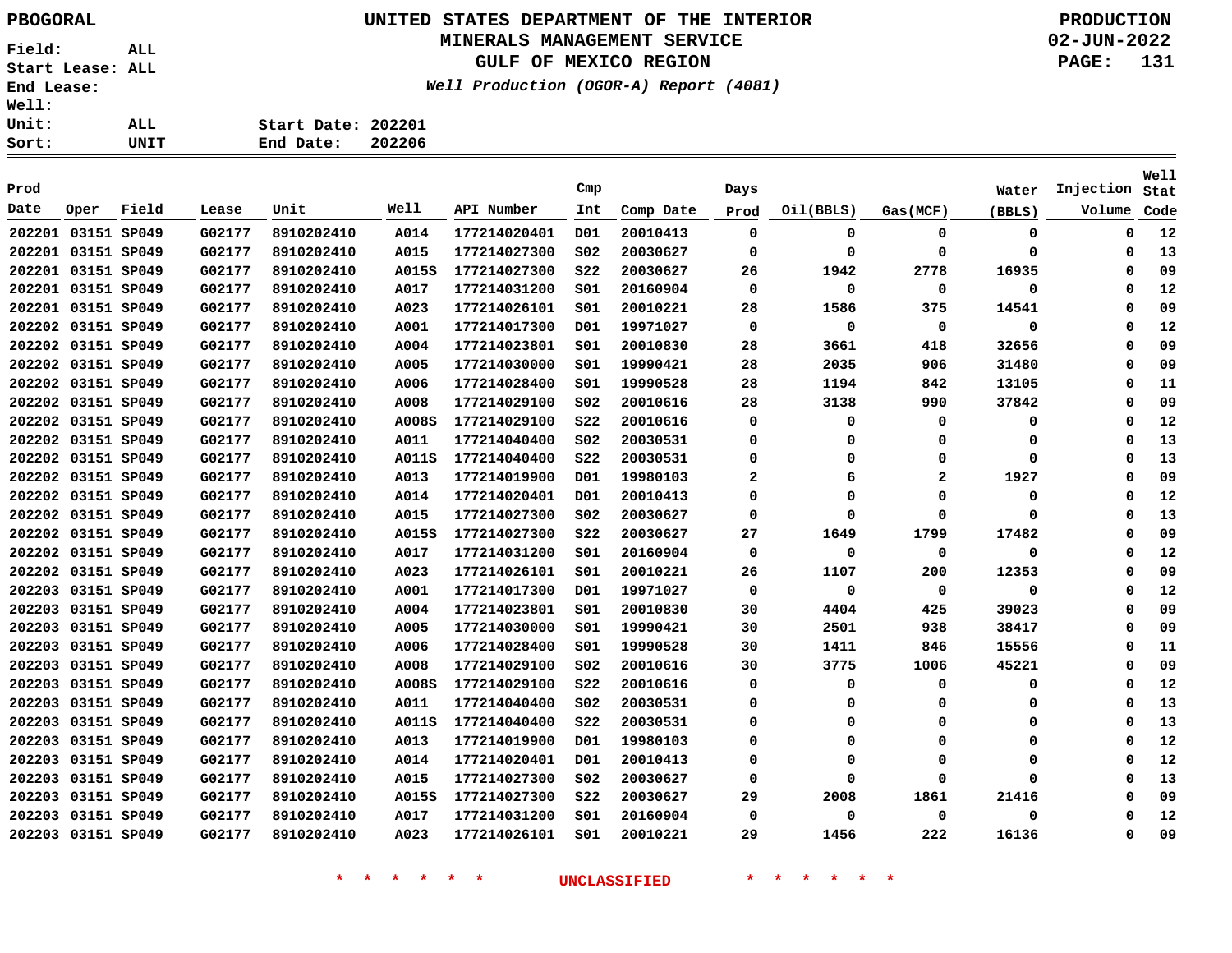#### **UNITED STATES DEPARTMENT OF THE INTERIOR PBOGORAL PRODUCTION MINERALS MANAGEMENT SERVICE**

**GULF OF MEXICO REGION**

**Well Production (OGOR-A) Report (4081)**

| ALL  | Start Date: 202201 |        |
|------|--------------------|--------|
| UNIT | End Date:          | 202206 |

|      |                    |       |        |                    |                 |              |                  |              |             |                          |             |        |             | <b>Well</b> |
|------|--------------------|-------|--------|--------------------|-----------------|--------------|------------------|--------------|-------------|--------------------------|-------------|--------|-------------|-------------|
| Prod |                    |       |        |                    | Well            |              | Cmp              |              | Days        |                          |             | Water  | Injection   | Stat        |
| Date | Oper               | Field | Lease  | Unit               |                 | API Number   | Int              | Comp Date    | Prod        | Oil(BBLS)                | Gas (MCF)   | (BBLS) | Volume      | Code        |
|      | 202202 02451 MP310 |       | G04126 | 8910202440         | A001            | 177244028700 | SO1              | 19850401     | 17          | 791                      | 1425        | 10792  | 0           | 09          |
|      | 202202 02451 MP310 |       | G04126 | 8910202440         | A002            | 177244029502 | D01              | 19980715     | $\mathbf 0$ | 0                        | 0           | 0      | 0           | 12          |
|      | 202202 02451 MP310 |       | G04126 | 8910202440         | A002D           | 177244029502 | D02              | 19980715     | 0           | 0                        | 0           | 0      | 0           | 12          |
|      | 202202 02451 MP310 |       | G04126 | 8910202440         | A003            | 177244029401 | SO1              | 19980623     | 11          | 956                      | 249         | 1089   | 0           | 09          |
|      | 202202 02451 MP310 |       | G04126 | 8910202440         | A004            | 177244030000 | SO1              | 19840820     | $\Omega$    | 0                        | $\mathbf 0$ | 0      | $\Omega$    | 12          |
|      | 202202 02451 MP310 |       | G04253 | 8910202440         | A005            | 177244030600 | D01              | 19980531     | 0           | 0                        | 0           | 0      | $\Omega$    | 12          |
|      | 202202 02451 MP310 |       | G04253 | 8910202440         | A005D           | 177244030600 | D02              | 19980531     | 0           | 0                        | $\Omega$    | 0      | 0           | 12          |
|      | 202202 02451 MP310 |       | G04126 | 8910202440         | A006            | 177244030103 | S01              | 19881015     | 17          | 970                      | 1325        | 18848  | 0           | 09          |
|      | 202202 02451 MP310 |       | G03339 | 8910202440         | A007            | 177244030800 | SO1              | 19840814     | 17          | 526                      | 1345        | 7629   | 0           | 09          |
|      | 202202 02451 MP310 |       | G04126 | 8910202440         | <b>A008A</b>    | 177244029700 | SO <sub>2</sub>  | 19850414     | 15          | 229                      | 1073        | 5861   | 0           | 09          |
|      | 202202 02451 MP310 |       | G04253 | 8910202440         | A009            | 177244030500 | SO1              | 19850326     | 17          | 617                      | 1028        | 7004   | 0           | 09          |
|      | 202202 02451 MP310 |       | G04126 | 8910202440         | A010            | 177244029800 | S01              | 19840623     | 11          | 984                      | 475         | 5049   | 0           | 09          |
|      | 202203 02451 MP310 |       | G04126 | 8910202440         | A001            | 177244028700 | SO1              | 19850401     | 17          | 778                      | 721         | 10307  | 0           | 09          |
|      | 202203 02451 MP310 |       | G04126 | 8910202440         | A002            | 177244029502 | D01              | 19980715     | 0           | 0                        | 0           | 0      | 0           | 12          |
|      | 202203 02451 MP310 |       | G04126 | 8910202440         | A002D           | 177244029502 | D <sub>0</sub> 2 | 19980715     | 0           | 0                        | 0           | 0      | 0           | 12          |
|      | 202203 02451 MP310 |       | G04126 | 8910202440         | A003            | 177244029401 | SO1              | 19980623     | 6           | 572                      | 86          | 569    | 0           | 09          |
|      | 202203 02451 MP310 |       | G04126 | 8910202440         | A004            | 177244030000 | S01              | 19840820     | 0           | 0                        | 0           | 0      | 0           | 12          |
|      | 202203 02451 MP310 |       | G04253 | 8910202440         | A005            | 177244030600 | D01              | 19980531     | 0           | 0                        | 0           | 0      | 0           | 12          |
|      | 202203 02451 MP310 |       | G04253 | 8910202440         | A005D           | 177244030600 | D02              | 19980531     | $\Omega$    | 0                        | $\Omega$    | 0      | 0           | 12          |
|      | 202203 02451 MP310 |       | G04126 | 8910202440         | A006            | 177244030103 | SO1              | 19881015     | 17          | 1152                     | 705         | 20413  | 0           | 09          |
|      | 202203 02451 MP310 |       | G03339 | 8910202440         | A007            | 177244030800 | S01              | 19840814     | 17          | 494                      | 651         | 6159   | 0           | 09          |
|      | 202203 02451 MP310 |       | G04126 | 8910202440         | A008A           | 177244029700 | S02              | 19850414     | 17          | 240                      | 736         | 6521   | 0           | 09          |
|      | 202203 02451 MP310 |       | G04253 | 8910202440         | A009            | 177244030500 | SO1              | 19850326     | 17          | 554                      | 525         | 7014   | 0           | 09          |
|      | 202203 02451 MP310 |       | G04126 | 8910202440         | A010            | 177244029800 | SO1              | 19840623     | 1           | 77                       | 21          | 344    | $\mathbf 0$ | 09          |
|      | 202204 02451 MP310 |       | G04126 | 8910202440         | A001            | 177244028700 | SO1              | 19850401     | 19          | 729                      | 578         | 12349  | 0           | 09          |
|      | 202204 02451 MP310 |       | G04126 | 8910202440         | A002            | 177244029502 | D01              | 19980715     | 0           | 0                        | 0           | 0      | 0           | 12          |
|      | 202204 02451 MP310 |       | G04126 | 8910202440         | A002D           | 177244029502 | D02              | 19980715     | 0           | $\mathbf 0$              | 0           | 0      | 0           | 12          |
|      | 202204 02451 MP310 |       | G04126 | 8910202440         | A003            | 177244029401 | SO1              | 19980623     | 4           | 339                      | 57          | 346    | $\mathbf 0$ | 09          |
|      | 202204 02451 MP310 |       | G04126 | 8910202440         | A004            | 177244030000 | SO1              | 19840820     | 0           | 0                        | 0           | 0      | $\Omega$    | 12          |
|      | 202204 02451 MP310 |       | G04253 | 8910202440         | A005            | 177244030600 | D01              | 19980531     | 0           | 0                        | 0           | 0      | 0           | 12          |
|      | 202204 02451 MP310 |       | G04253 | 8910202440         | A005D           | 177244030600 | D02              | 19980531     | 0           | 0                        | 0           | 0      | 0           | 12          |
|      | 202204 02451 MP310 |       | G04126 | 8910202440         | A006            | 177244030103 | SO1              | 19881015     | 19          | 1440                     | 866         | 24937  | 0           | 09          |
|      | 202204 02451 MP310 |       | G03339 | 8910202440         | A007            | 177244030800 | SO1              | 19840814     | 19          | 573                      | 371         | 7487   | 0           | 09          |
|      | 202204 02451 MP310 |       | G04126 | 8910202440         | <b>A008A</b>    | 177244029700 | SO <sub>2</sub>  | 19850414     | 19          | 167                      | 818         | 8882   | $\Omega$    | 09          |
|      |                    |       |        | $\star$<br>$\star$ | $\star$ $\star$ | $*$ $*$      |                  | UNCLASSIFIED | $\star$     | $\star$ $\star$<br>* * * |             |        |             |             |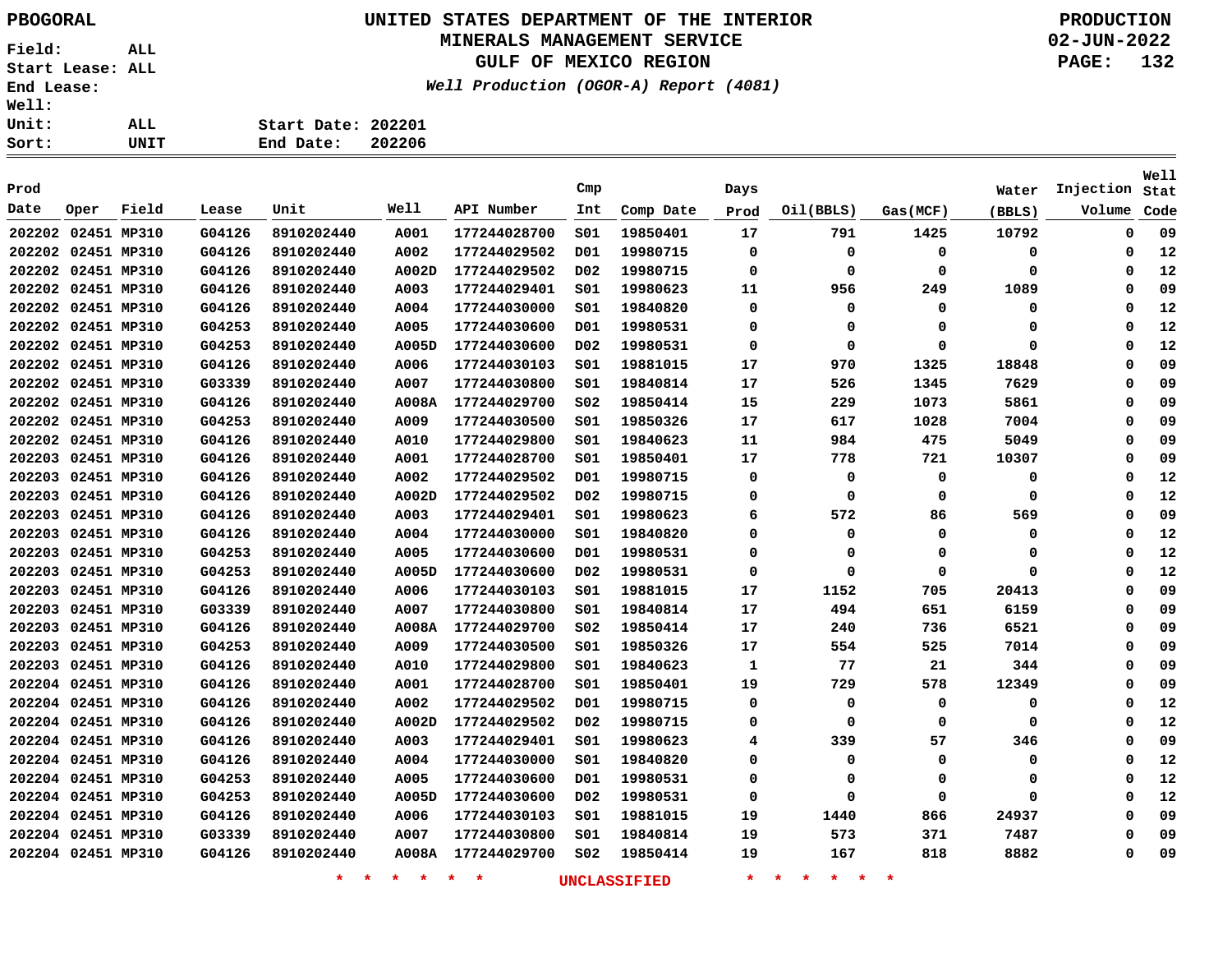## **UNITED STATES DEPARTMENT OF THE INTERIOR PBOGORAL PRODUCTION**

#### **MINERALS MANAGEMENT SERVICE**

**GULF OF MEXICO REGION**

**Well Production (OGOR-A) Report (4081)**

**02-JUN-2022 PAGE: 133**

| Sort: | UNIT | End Date:          | 202206 |
|-------|------|--------------------|--------|
| Unit: | ALL  | Start Date: 202201 |        |
| Well: |      |                    |        |

| Prod               |                    |       |        |            |      |              | Cmp             |           | Days     |             |          | Water  | Injection   | Well<br>Stat |
|--------------------|--------------------|-------|--------|------------|------|--------------|-----------------|-----------|----------|-------------|----------|--------|-------------|--------------|
| Date               | Oper               | Field | Lease  | Unit       | Well | API Number   | Int             | Comp Date | Prod     | Oil(BBLS)   | Gas(MCF) | (BBLS) | Volume      | Code         |
| 202204 02451 MP310 |                    |       | G04253 | 8910202440 | A009 | 177244030500 | SO1             | 19850326  | 19       | 486         | 399      | 8786   | $\mathbf 0$ | 09           |
| 202204 02451 MP310 |                    |       | G04126 | 8910202440 | A010 | 177244029800 | SO1             | 19840623  | $\Omega$ | 0           | 0        | 0      | 0           | 12           |
| 202201 03151 WD109 |                    |       | G02937 | 8910202450 | A002 | 177194020300 | 508             | 20020422  | 0        | 0           | 0        | 0      | 0           | 12           |
| 202201 03151 WD109 |                    |       | G02937 | 8910202450 | A003 | 177194020800 | \$06            | 20021124  | $\Omega$ | $\mathbf 0$ | $\Omega$ | 0      | $\Omega$    | 12           |
| 202201             | 03151 WD109        |       | G02937 | 8910202450 | A006 | 177194022701 | SO <sub>3</sub> | 20190809  | 31       | 3103        | 4780     | 28187  | 0           | 09           |
| 202201             | 03151 WD109        |       | G02937 | 8910202450 | A007 | 177194023701 | \$05            | 20180504  | 0        | $\mathbf 0$ | 0        | 0      | $\Omega$    | 13           |
| 202201             | 03151 WD109        |       | G02937 | 8910202450 | A009 | 177194026701 | SO1             | 20000108  | $\Omega$ | 0           | Ω        | 0      | $\Omega$    | 12           |
| 202201 03151 WD109 |                    |       | G02937 | 8910202450 | A013 | 177194029600 | 509             | 20000420  | 0        | 0           | $\Omega$ | 0      | $\Omega$    | 12           |
| 202201 03151 WD109 |                    |       | G02937 | 8910202450 | A019 | 177194034301 | SO <sub>2</sub> | 20020102  | 0        | 0           | $\Omega$ | 0      | $\Omega$    | 12           |
| 202201 03151 WD109 |                    |       | G02937 | 8910202450 | A025 | 177194022501 | \$04            | 20091218  | 6        | 201         | 1676     | 2611   | $\Omega$    | 09           |
| 202201 03151 WD109 |                    |       | G02937 | 8910202450 | A027 | 177194036902 | \$06            | 20021115  | $\Omega$ | $\mathbf 0$ | 0        | 0      | $\Omega$    | 12           |
| 202201 03151 WD109 |                    |       | G02937 | 8910202450 | A029 | 177194026801 | SO <sub>4</sub> | 20000526  | 1        | 31          | 135      | 1148   | $\Omega$    | 09           |
| 202201 03151 WD109 |                    |       | G02937 | 8910202450 | A030 | 177194037402 | \$05            | 20010812  | 0        | 0           | 0        | 0      | $\Omega$    | 12           |
|                    | 202201 03151 WD109 |       | G02937 | 8910202450 | A032 | 177194030001 | SO <sub>3</sub> | 20011216  | 18       | 1362        | 1751     | 29268  | $\Omega$    | 09           |
| 202201 03151 WD109 |                    |       | G02937 | 8910202450 | A033 | 177194033201 | SO <sub>3</sub> | 20210701  | 31       | 10941       | 5658     | 4498   | $\Omega$    | 09           |
| 202201 03151 WD109 |                    |       | G02937 | 8910202450 | A036 | 177194028701 | S06             | 20120314  | 0        | 0           | 0        | 0      | 0           | 13           |
| 202201 03151 WD109 |                    |       | G02937 | 8910202450 | A037 | 177194022102 | S02             | 20071208  | 0        | 0           | 0        | 0      | $\Omega$    | 13           |
| 202201 03151 WD109 |                    |       | G02937 | 8910202450 | A039 | 177194061500 | SO1             | 20021221  | 0        | 0           | $\Omega$ | 0      | $\Omega$    | 12           |
| 202201 03151 WD109 |                    |       | G02937 | 8910202450 | A040 | 177194061600 | SO <sub>3</sub> | 20040502  | 0        | 0           | $\Omega$ | 0      | $\Omega$    | 13           |
| 202201 03151 WD109 |                    |       | G02937 | 8910202450 | A041 | 177194061700 | S06             | 20140712  | 18       | 732         | 1818     | 1101   | $\Omega$    | 09           |
| 202201 03151 WD109 |                    |       | G02937 | 8910202450 | A042 | 177194061803 | SO <sub>3</sub> | 20190506  | 0        | $\mathbf 0$ | 0        | 0      | 0           | 12           |
| 202201 03151 WD109 |                    |       | G02937 | 8910202450 | A043 | 177194061902 | SO <sub>2</sub> | 20120527  | 1        | 27          | 155      | 572    | 0           | 09           |
| 202201 03151 WD109 |                    |       | G02937 | 8910202450 | A044 | 177194062000 | SO1             | 19960727  | 0        | 0           | 0        | 0      | 0           | 12           |
| 202201 03151 WD109 |                    |       | G02937 | 8910202450 | A045 | 177194070700 | SO <sub>2</sub> | 20100418  | 24       | 2127        | 2931     | 0      | $\Omega$    | 11           |
| 202201 03151 WD109 |                    |       | G02937 | 8910202450 | A046 | 177194070201 | SO1             | 20060310  | 0        | 0           | $\Omega$ | 0      | 0           | 13           |
| 202201 03151 WD109 |                    |       | G02937 | 8910202450 | A048 | 177194069800 | SO <sub>3</sub> | 20130114  | 0        | 0           | 0        | 0      | 0           | 13           |
| 202201 03151 WD109 |                    |       | G02937 | 8910202450 | A049 | 177194069600 | S02             | 20100116  | 0        | $\Omega$    | O        | O      | $\Omega$    | 12           |
| 202201 03151 WD109 |                    |       | G02937 | 8910202450 | A050 | 177194069701 | SO <sub>3</sub> | 20050209  | 24       | 1553        | 1613     | 15803  | $\Omega$    | 09           |
| 202201 03151 WD109 |                    |       | G02937 | 8910202450 | A051 | 177194069303 | SO <sub>2</sub> | 20081031  | $\Omega$ | $\mathbf 0$ | $\Omega$ | 0      | $\Omega$    | 13           |
| 202201 03151 WD109 |                    |       | G02937 | 8910202450 | A052 | 177194070000 | SO1             | 20010326  | 0        | 0           | $\Omega$ | 0      | $\Omega$    | 12           |
| 202202 03151 WD109 |                    |       | G02937 | 8910202450 | A002 | 177194020300 | 508             | 20020422  | $\Omega$ | 0           | $\Omega$ | 0      | $\Omega$    | 12           |
| 202202 03151 WD109 |                    |       | G02937 | 8910202450 | A003 | 177194020800 | 506             | 20021124  | $\Omega$ | $\Omega$    | O        | 0      | $\Omega$    | 12           |
| 202202 03151 WD109 |                    |       | G02937 | 8910202450 | A006 | 177194022701 | SO <sub>3</sub> | 20190809  | 15       | 1739        | 3419     | 13662  | $\Omega$    | 09           |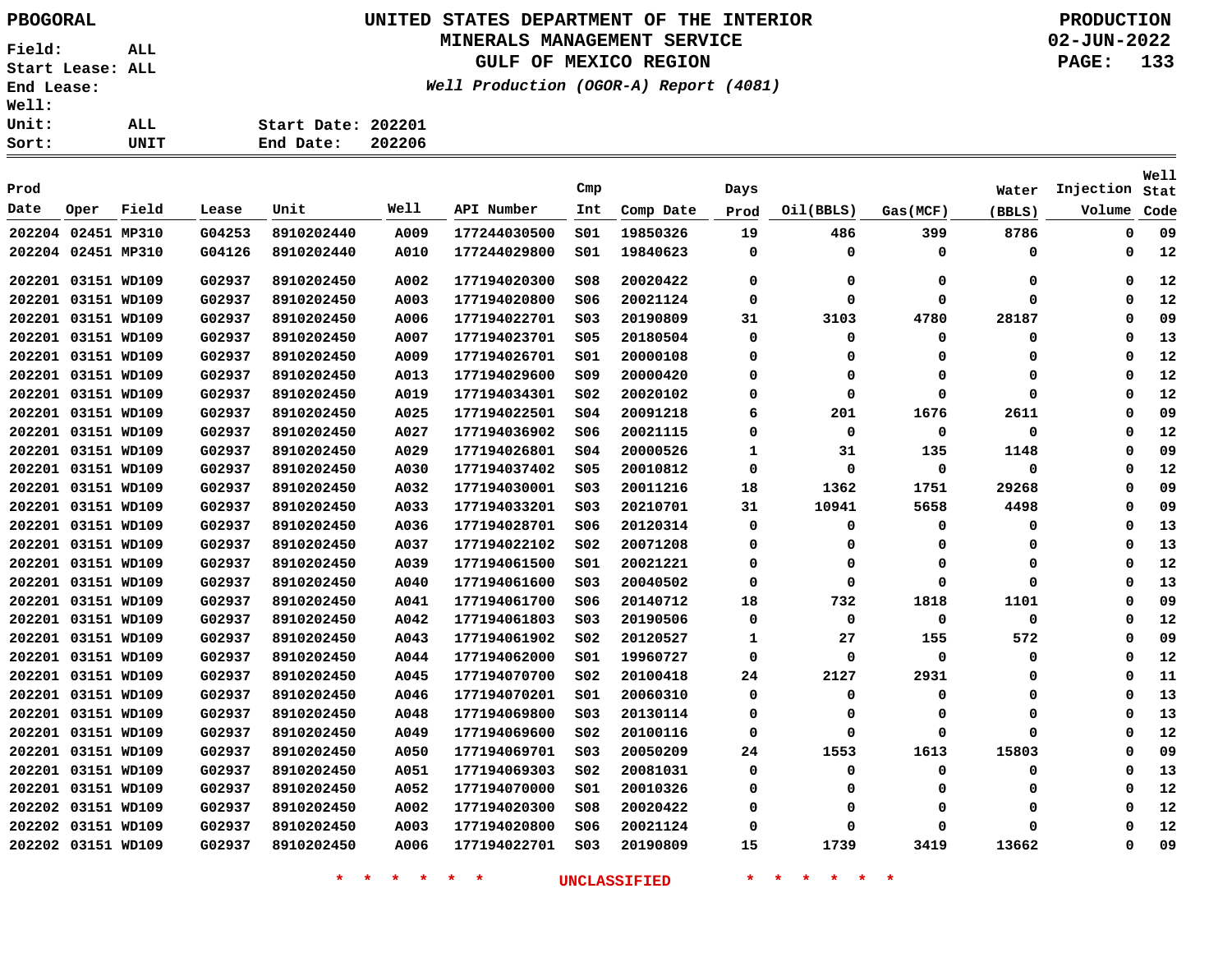## **UNITED STATES DEPARTMENT OF THE INTERIOR PBOGORAL PRODUCTION**

#### **MINERALS MANAGEMENT SERVICE**

**GULF OF MEXICO REGION**

**Well Production (OGOR-A) Report (4081)**

| t: | UNIT | End Date:          | 202206 |
|----|------|--------------------|--------|
| t: | ALL  | Start Date: 202201 |        |
| i: |      |                    |        |

| Prod               |      |       |        |                    |                 |              | Cmp             |                     | Days         |                                     |          | Water    | Injection   | <b>Well</b><br>Stat |
|--------------------|------|-------|--------|--------------------|-----------------|--------------|-----------------|---------------------|--------------|-------------------------------------|----------|----------|-------------|---------------------|
| Date               | Oper | Field | Lease  | Unit               | Well            | API Number   | Int             | Comp Date           | Prod         | Oil(BBLS)                           | Gas(MCF) | (BBLS)   | Volume      | Code                |
| 202202 03151 WD109 |      |       | G02937 | 8910202450         | A007            | 177194023701 | \$05            | 20180504            | $\mathbf 0$  | 0                                   | 0        | 0        | $\mathbf 0$ | 13                  |
| 202202 03151 WD109 |      |       | G02937 | 8910202450         | A009            | 177194026701 | SO1             | 20000108            | 0            | $\Omega$                            | 0        | 0        | 0           | 12                  |
| 202202 03151 WD109 |      |       | G02937 | 8910202450         | A013            | 177194029600 | 509             | 20000420            | $\Omega$     | $\Omega$                            | $\Omega$ | 0        | 0           | 12                  |
| 202202 03151 WD109 |      |       | G02937 | 8910202450         | A019            | 177194034301 | S02             | 20020102            | $\Omega$     | $\Omega$                            | $\Omega$ | 0        | $\mathbf 0$ | 12                  |
| 202202 03151 WD109 |      |       | G02937 | 8910202450         | A025            | 177194022501 | \$04            | 20091218            | $\Omega$     | O                                   | $\Omega$ | 0        | $\Omega$    | 12                  |
| 202202 03151 WD109 |      |       | G02937 | 8910202450         | A027            | 177194036902 | S06             | 20021115            | $\Omega$     | O                                   | $\Omega$ | $\Omega$ | $\Omega$    | 12                  |
| 202202 03151 WD109 |      |       | G02937 | 8910202450         | A029            | 177194026801 | SO <sub>4</sub> | 20000526            | $\Omega$     | O                                   | $\Omega$ | $\Omega$ | $\Omega$    | 12                  |
| 202202 03151 WD109 |      |       | G02937 | 8910202450         | A030            | 177194037402 | S05             | 20010812            | $\Omega$     | O                                   | $\Omega$ | $\Omega$ | $\Omega$    | 12                  |
| 202202 03151 WD109 |      |       | G02937 | 8910202450         | A032            | 177194030001 | S03             | 20011216            | 15           | 1355                                | 1514     | 25195    | $\Omega$    | 09                  |
| 202202 03151 WD109 |      |       | G02937 | 8910202450         | A033            | 177194033201 | S03             | 20210701            | 15           | 6050                                | 4009     | 2175     | $\Omega$    | 09                  |
| 202202 03151 WD109 |      |       | G02937 | 8910202450         | A036            | 177194028701 | S06             | 20120314            | 0            | 0                                   | 0        | 0        | 0           | 13                  |
| 202202 03151 WD109 |      |       | G02937 | 8910202450         | A037            | 177194022102 | SO <sub>2</sub> | 20071208            | 0            | $\Omega$                            | $\Omega$ | 0        | $\Omega$    | 13                  |
| 202202 03151 WD109 |      |       | G02937 | 8910202450         | A039            | 177194061500 | SO1             | 20021221            | 0            | $\Omega$                            | 0        | 0        | $\Omega$    | 12                  |
| 202202 03151 WD109 |      |       | G02937 | 8910202450         | A040            | 177194061600 | S03             | 20040502            | $\Omega$     | 0                                   | $\Omega$ | 0        | $\Omega$    | 13                  |
| 202202 03151 WD109 |      |       | G02937 | 8910202450         | A041            | 177194061700 | S06             | 20140712            | $\mathbf{2}$ | 40                                  | 104      | 52       | $\Omega$    | 09                  |
| 202202 03151 WD109 |      |       | G02937 | 8910202450         | A042            | 177194061803 | SO <sub>3</sub> | 20190506            | $\Omega$     | $\Omega$                            | $\Omega$ | 0        | $\Omega$    | 12                  |
| 202202 03151 WD109 |      |       | G02937 | 8910202450         | A043            | 177194061902 | SO <sub>2</sub> | 20120527            | 0            | $\Omega$                            | $\Omega$ | 0        | $\Omega$    | 12                  |
| 202202 03151 WD109 |      |       | G02937 | 8910202450         | A044            | 177194062000 | S01             | 19960727            | 0            | 0                                   | $\Omega$ | 0        | 0           | 12                  |
| 202202 03151 WD109 |      |       | G02937 | 8910202450         | A045            | 177194070700 | S02             | 20100418            | 15           | 1539                                | 2200     | 0        | 0           | 11                  |
| 202202 03151 WD109 |      |       | G02937 | 8910202450         | A046            | 177194070201 | S01             | 20060310            | 0            | 0                                   | 0        | 0        | 0           | 13                  |
| 202202 03151 WD109 |      |       | G02937 | 8910202450         | A048            | 177194069800 | S03             | 20130114            | 0            | $\Omega$                            | 0        | 0        | 0           | 13                  |
| 202202 03151 WD109 |      |       | G02937 | 8910202450         | A049            | 177194069600 | S02             | 20100116            | 0            | 0                                   | $\Omega$ | 0        | 0           | 12                  |
| 202202 03151 WD109 |      |       | G02937 | 8910202450         | A050            | 177194069701 | S03             | 20050209            | 14           | 1030                                | 1422     | 9065     | 0           | 09                  |
| 202202 03151 WD109 |      |       | G02937 | 8910202450         | A051            | 177194069303 | S02             | 20081031            | 0            | 0                                   | 0        | 0        | 0           | 13                  |
| 202202 03151 WD109 |      |       | G02937 | 8910202450         | A052            | 177194070000 | SO1             | 20010326            | 0            | 0                                   | $\Omega$ | $\Omega$ | $\mathbf 0$ | 12                  |
| 202203 03151 WD109 |      |       | G02937 | 8910202450         | A002            | 177194020300 | 508             | 20020422            | 0            | $\Omega$                            | $\Omega$ | $\Omega$ | 0           | 12                  |
| 202203 03151 WD109 |      |       | G02937 | 8910202450         | A003            | 177194020800 | S06             | 20021124            | 0            | $\Omega$                            | $\Omega$ | 0        | 0           | 12                  |
| 202203 03151 WD109 |      |       | G02937 | 8910202450         | A006            | 177194022701 | S03             | 20190809            | 0            | 0                                   | $\Omega$ | 0        | 0           | 12                  |
| 202203 03151 WD109 |      |       | G02937 | 8910202450         | A007            | 177194023701 | <b>S05</b>      | 20180504            | 0            | 0                                   | $\Omega$ | 0        | 0           | 13                  |
| 202203 03151 WD109 |      |       | G02937 | 8910202450         | <b>A009</b>     | 177194026701 | S01             | 20000108            | 0            | 0                                   | $\Omega$ | 0        | 0           | 12                  |
| 202203 03151 WD109 |      |       | G02937 | 8910202450         | A013            | 177194029600 | S09             | 20000420            | $\Omega$     | $\Omega$                            | $\Omega$ | 0        | $\Omega$    | 12                  |
| 202203 03151 WD109 |      |       | G02937 | 8910202450         | <b>A019</b>     | 177194034301 | S02             | 20020102            | 0            | $\Omega$                            | $\Omega$ | 0        | $\Omega$    | 12                  |
| 202203 03151 WD109 |      |       | G02937 | 8910202450         | A025            | 177194022501 | 504             | 20091218            | $\Omega$     | O                                   | $\Omega$ | 0        | 0           | 12                  |
| 202203 03151 WD109 |      |       | G02937 | 8910202450         | A027            | 177194036902 | S06             | 20021115            | $\Omega$     | O                                   | $\Omega$ | $\Omega$ | $\Omega$    | 12                  |
|                    |      |       |        | $\star$<br>$\star$ | $\star$ $\star$ | $\star$<br>* |                 | <b>UNCLASSIFIED</b> | $\star$      | $\star$<br>$\star$<br>一大<br>$\star$ | $\ast$   |          |             |                     |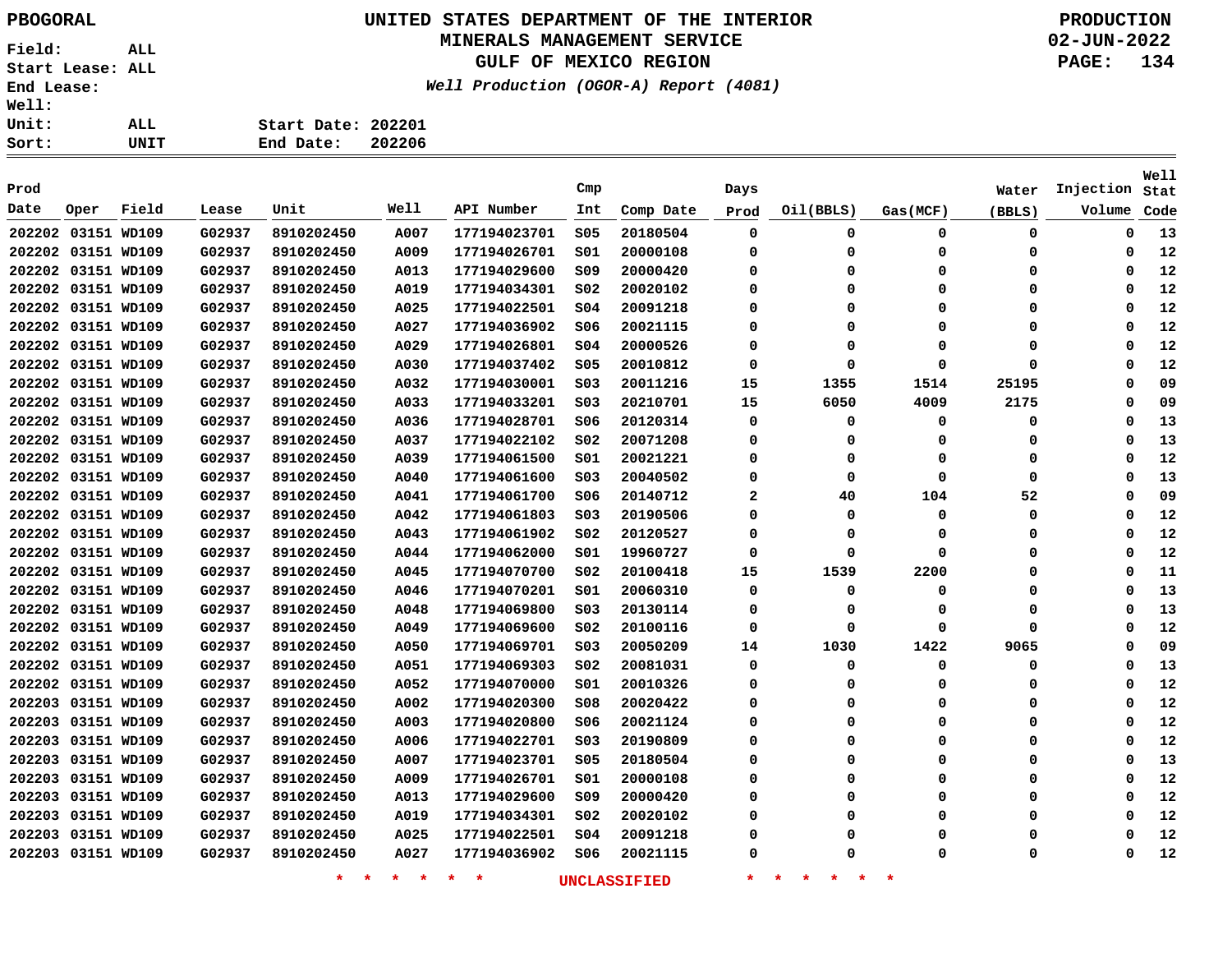# **UNITED STATES DEPARTMENT OF THE INTERIOR PBOGORAL PRODUCTION**

#### **MINERALS MANAGEMENT SERVICE**

**GULF OF MEXICO REGION**

**Well Production (OGOR-A) Report (4081)**

**02-JUN-2022 PAGE: 135**

| ALL. | Start Date: 202201 |        |
|------|--------------------|--------|
| UNIT | End Date:          | 202206 |

| Prod               |                    |       |        |            |       |              | Cmp             |           | Days |           |             | Water    | Injection | Well<br>Stat |
|--------------------|--------------------|-------|--------|------------|-------|--------------|-----------------|-----------|------|-----------|-------------|----------|-----------|--------------|
| Date               | Oper               | Field | Lease  | Unit       | Well  | API Number   | Int             | Comp Date | Prod | Oil(BBLS) | Gas (MCF)   | (BBLS)   | Volume    | Code         |
| 202203 03151 WD109 |                    |       | G02937 | 8910202450 | A029  | 177194026801 | SO <sub>4</sub> | 20000526  | 0    | 0         | 0           | 0        | 0         | 12           |
|                    | 202203 03151 WD109 |       | G02937 | 8910202450 | A030  | 177194037402 | \$05            | 20010812  | 0    | 0         | 0           | 0        | 0         | 12           |
|                    | 202203 03151 WD109 |       | G02937 | 8910202450 | A032  | 177194030001 | SO <sub>3</sub> | 20011216  | 0    | $\Omega$  | $\mathbf 0$ | 0        | $\Omega$  | 12           |
|                    | 202203 03151 WD109 |       | G02937 | 8910202450 | A033  | 177194033201 | S03             | 20210701  | 0    | 0         | 0           | 0        | 0         | 12           |
|                    | 202203 03151 WD109 |       | G02937 | 8910202450 | A036  | 177194028701 | S06             | 20120314  | 0    | 0         | 0           | 0        | $\Omega$  | 13           |
| 202203 03151 WD109 |                    |       | G02937 | 8910202450 | A037  | 177194022102 | SO <sub>2</sub> | 20071208  | 0    | 0         | $\mathbf 0$ | 0        | $\Omega$  | 13           |
| 202203 03151 WD109 |                    |       | G02937 | 8910202450 | A039  | 177194061500 | SO1             | 20021221  | 0    | 0         | 0           | 0        | $\Omega$  | 12           |
| 202203 03151 WD109 |                    |       | G02937 | 8910202450 | A040  | 177194061600 | SO <sub>3</sub> | 20040502  | 0    | 0         | 0           | 0        | 0         | 13           |
| 202203 03151 WD109 |                    |       | G02937 | 8910202450 | A041  | 177194061700 | S06             | 20140712  | 0    | 0         | $\Omega$    | 0        | $\Omega$  | 12           |
| 202203 03151 WD109 |                    |       | G02937 | 8910202450 | A042  | 177194061803 | S03             | 20190506  | 0    | 0         | 0           | 0        | 0         | 12           |
| 202203 03151 WD109 |                    |       | G02937 | 8910202450 | A043  | 177194061902 | SO <sub>2</sub> | 20120527  | 0    | 0         | 0           | 0        | 0         | 12           |
| 202203 03151 WD109 |                    |       | G02937 | 8910202450 | A044  | 177194062000 | SO1             | 19960727  | 0    | 0         | 0           | 0        | $\Omega$  | 12           |
| 202203 03151 WD109 |                    |       | G02937 | 8910202450 | A045  | 177194070700 | S02             | 20100418  | 0    | 0         | 0           | 0        | 0         | 13           |
| 202203 03151 WD109 |                    |       | G02937 | 8910202450 | A046  | 177194070201 | S01             | 20060310  | 0    | 0         | 0           | 0        | 0         | 13           |
| 202203 03151 WD109 |                    |       | G02937 | 8910202450 | A048  | 177194069800 | SO <sub>3</sub> | 20130114  | 0    | 0         | 0           | 0        | 0         | 13           |
| 202203 03151 WD109 |                    |       | G02937 | 8910202450 | A049  | 177194069600 | SO <sub>2</sub> | 20100116  | 0    | 0         | 0           | 0        | 0         | 12           |
|                    | 202203 03151 WD109 |       | G02937 | 8910202450 | A050  | 177194069701 | SO <sub>3</sub> | 20050209  | 0    | 0         | 0           | 0        | $\Omega$  | 12           |
|                    | 202203 03151 WD109 |       | G02937 | 8910202450 | A051  | 177194069303 | S02             | 20081031  | 0    | $\Omega$  | 0           | 0        | 0         | 13           |
|                    | 202203 03151 WD109 |       | G02937 | 8910202450 | A052  | 177194070000 | S01             | 20010326  | 0    | 0         | $\mathbf 0$ | 0        | $\Omega$  | 12           |
| 202201 03151 MC397 |                    |       | G04939 | 8910202560 | A001  | 608174041101 | 501             | 20130601  | 0    | 0         | $\mathbf 0$ | 0        | $\Omega$  | 12           |
| 202201 03151 MC397 |                    |       | G04931 | 8910202560 | A011  | 608174049600 | SO1             | 19940919  | 0    | 0         | 0           | 0        | 0         | 13           |
| 202201 03151 MC397 |                    |       | G04939 | 8910202560 | A012  | 608174050000 | SO <sub>4</sub> | 20100618  | 0    | 0         | 0           | 0        | 0         | 13           |
| 202202 03151 MC397 |                    |       | G04939 | 8910202560 | A001  | 608174041101 | S01             | 20130601  | 0    | 0         | $\Omega$    | 0        | 0         | 12           |
| 202202 03151 MC397 |                    |       | G04931 | 8910202560 | A011  | 608174049600 | S01             | 19940919  | 0    | 0         | $\Omega$    | 0        | $\Omega$  | 13           |
| 202202 03151 MC397 |                    |       | G04939 | 8910202560 | A012  | 608174050000 | 504             | 20100618  | 0    | 0         | 0           | 0        | 0         | 13           |
| 202203 03151 MC397 |                    |       | G04939 | 8910202560 | A001  | 608174041101 | SO1             | 20130601  | 0    | 0         | 0           | 0        | $\Omega$  | 12           |
| 202203 03151 MC397 |                    |       | G04931 | 8910202560 | A011  | 608174049600 | SO1             | 19940919  | 0    | 0         | $\mathbf 0$ | $\Omega$ | $\Omega$  | 13           |
| 202203 03151 MC397 |                    |       | G04939 | 8910202560 | A012  | 608174050000 | 504             | 20100618  | 0    | 0         | 0           | $\Omega$ | 0         | 13           |
|                    | 202201 02957 GC184 |       | G04518 | 891020257A | A001  | 608115004500 | 501             | 19900515  | 24   | 2868      | 2718        | 10447    | 0         | 08           |
| 202201 02957 GC184 |                    |       | G04518 | 891020257A | A002  | 608115004601 | D01             | 19961024  | 0    | 0         | 0           | 0        | 0         | 12           |
|                    | 202201 02957 GC184 |       | G04518 | 891020257A | A002D | 608115004601 | D02             | 19961024  | 24   | 3345      | 1236        | 17499    | 0         | 08           |
|                    | 202201 02957 GC184 |       | G04518 | 891020257A | A005  | 608115005000 | SO <sub>4</sub> | 20010720  | 0    | 0         | $\mathbf 0$ | 0        | $\Omega$  | 12           |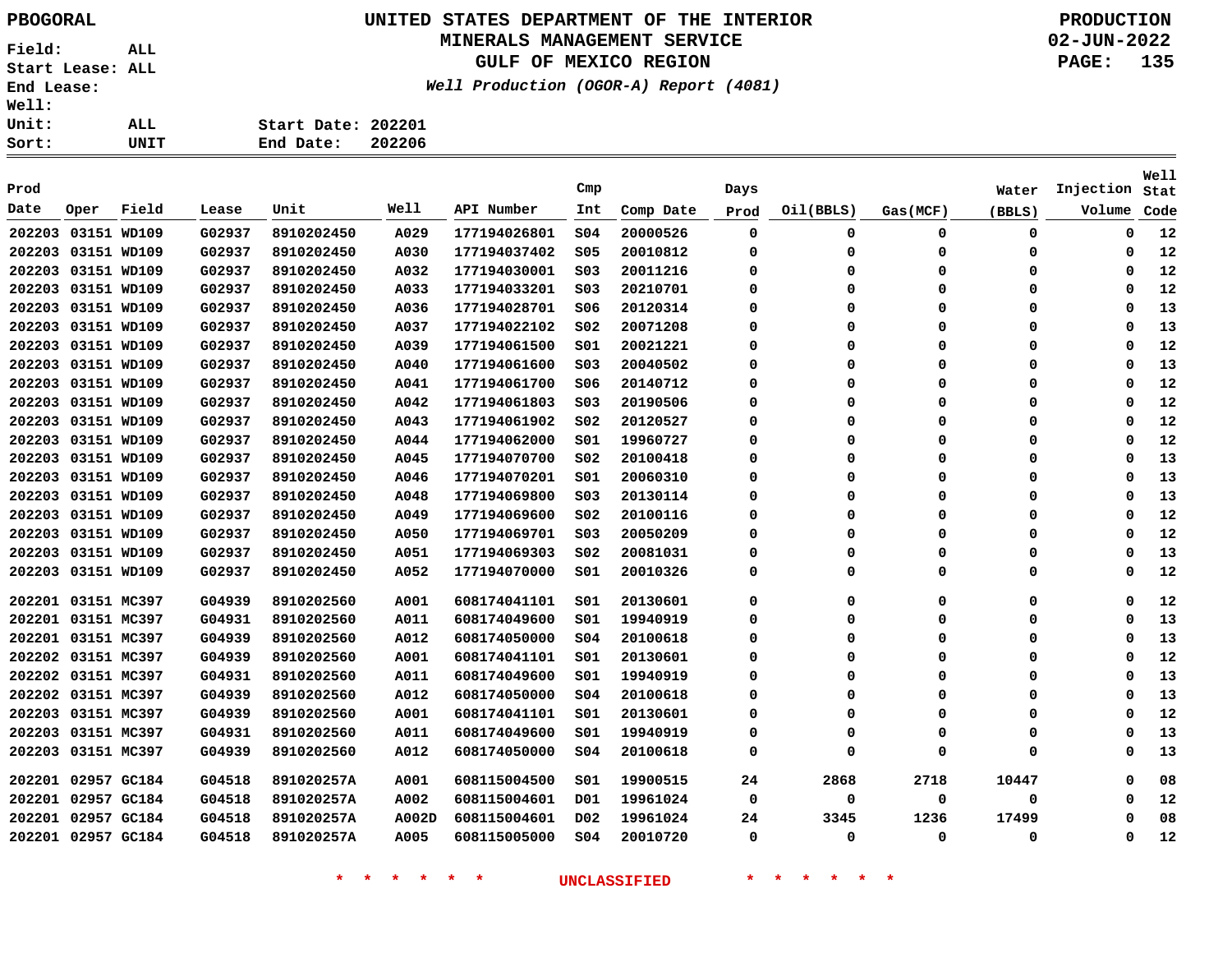# **UNITED STATES DEPARTMENT OF THE INTERIOR PBOGORAL PRODUCTION**

### **MINERALS MANAGEMENT SERVICE**

**GULF OF MEXICO REGION**

**Well Production (OGOR-A) Report (4081)**

**02-JUN-2022 PAGE: 136**

| rt:        | UNIT | End Date:          | 202206 |
|------------|------|--------------------|--------|
| uit:       | ALL  | Start Date: 202201 |        |
| <b>11:</b> |      |                    |        |

| Prod |                    |       |        |            |             |              | Cmp              |           | Days        |              |           | Water        | Injection   | <b>Well</b><br>Stat |
|------|--------------------|-------|--------|------------|-------------|--------------|------------------|-----------|-------------|--------------|-----------|--------------|-------------|---------------------|
| Date | Oper               | Field | Lease  | Unit       | Well        | API Number   | Int              | Comp Date | Prod        | Oil(BBLS)    | Gas (MCF) | (BBLS)       | Volume      | Code                |
|      | 202201 02957 GC184 |       | G04518 | 891020257A | A006        | 608115005300 | SO <sub>2</sub>  | 19960915  | 24          | 65           | 52        | 85           | $\mathbf 0$ | 08                  |
|      | 202201 02957 GC184 |       | G04518 | 891020257A | A008        | 608115005700 | \$04             | 20011012  | 24          | 158          | 2898      | 307          | $\mathbf 0$ | 08                  |
|      | 202201 02957 GC184 |       | G04518 | 891020257A | A009        | 608115005801 | D01              | 19980712  | 0           | $\Omega$     | 0         | 0            | 0           | 12                  |
|      | 202201 02957 GC184 |       | G04518 | 891020257A | A009D       | 608115005801 | D02              | 19970501  | 0           | $\mathbf 0$  | $\Omega$  | 0            | $\Omega$    | 12                  |
|      | 202201 02957 GC184 |       | G04518 | 891020257A | A013        | 608114010100 | SO <sub>2</sub>  | 19910502  | 24          | 949          | 140       | 983          | $\Omega$    | 08                  |
|      | 202201 02957 GC184 |       | G04518 | 891020257A | A014        | 608114010201 | D01              | 19970309  | $\mathbf 0$ | $\mathbf 0$  | $\Omega$  | 0            | $\Omega$    | 12                  |
|      | 202201 02957 GC184 |       | G04518 | 891020257A | A014D       | 608114010201 | D <sub>0</sub> 2 | 19970305  | 24          | 901          | 1806      | 3471         | $\Omega$    | 08                  |
|      | 202201 02957 GC184 |       | G04518 | 891020257A | A015D       | 608114010300 | D02              | 19911001  | 24          | 668          | 1067      | 7813         | $\Omega$    | 08                  |
|      | 202201 02957 GC184 |       | G04518 | 891020257A | A018        | 608114010900 | D <sub>0</sub> 3 | 20011023  | 24          | 839          | 918       | 347          | $\Omega$    | 08                  |
|      | 202201 02957 GC184 |       | G04518 | 891020257A | A018D       | 608114010900 | D04              | 20011010  | 24          | 557          | 1279      | 164          | $\Omega$    | 08                  |
|      | 202201 02957 GC184 |       | G04518 | 891020257A | A019        | 608114011001 | D01              | 19941126  | 24          | 3007         | 1317      | 551          | 0           | 08                  |
|      | 202201 02957 GC184 |       | G04518 | 891020257A | A019D       | 608114011001 | D02              | 19941126  | 0           | 0            | 0         | 0            | 0           | 12                  |
|      | 202202 02957 GC184 |       | G04518 | 891020257A | A001        | 608115004500 | S01              | 19900515  | 3           | 171          | 151       | 573          | $\Omega$    | 08                  |
|      | 202202 02957 GC184 |       | G04518 | 891020257A | A002        | 608115004601 | D01              | 19961024  | $\Omega$    | 0            | 0         | 0            | 0           | 12                  |
|      | 202202 02957 GC184 |       | G04518 | 891020257A | A002D       | 608115004601 | D02              | 19961024  | 3           | 227          | 62        | 1014         | 0           | 08                  |
|      | 202202 02957 GC184 |       | G04518 | 891020257A | A005        | 608115005000 | SO <sub>4</sub>  | 20010720  | $\Omega$    | 0            | 0         | 0            | 0           | 12                  |
|      | 202202 02957 GC184 |       | G04518 | 891020257A | A006        | 608115005300 | SO <sub>2</sub>  | 19960915  | 3           | $\mathbf{2}$ | 1         | $\mathbf{2}$ | 0           | 08                  |
|      | 202202 02957 GC184 |       | G04518 | 891020257A | <b>A008</b> | 608115005700 | SO <sub>4</sub>  | 20011012  | 3           | 6            | 128       | 13           | 0           | 08                  |
|      | 202202 02957 GC184 |       | G04518 | 891020257A | A009        | 608115005801 | D01              | 19980712  | $\Omega$    | 0            | 0         | 0            | 0           | 12                  |
|      | 202202 02957 GC184 |       | G04518 | 891020257A | A009D       | 608115005801 | D02              | 19970501  | 0           | 0            | 0         | 0            | 0           | 12                  |
|      | 202202 02957 GC184 |       | G04518 | 891020257A | A013        | 608114010100 | SO <sub>2</sub>  | 19910502  | 3           | 60           | 3         | 54           | 0           | 08                  |
|      | 202202 02957 GC184 |       | G04518 | 891020257A | A014        | 608114010201 | D01              | 19970309  | 0           | 0            | 0         | 0            | 0           | 12                  |
|      | 202202 02957 GC184 |       | G04518 | 891020257A | A014D       | 608114010201 | D02              | 19970305  | 3           | 55           | 114       | 180          | 0           | 08                  |
|      | 202202 02957 GC184 |       | G04518 | 891020257A | A015D       | 608114010300 | D02              | 19911001  | 3           | 45           | 61        | 455          | 0           | 08                  |
|      | 202202 02957 GC184 |       | G04518 | 891020257A | A018        | 608114010900 | D <sub>03</sub>  | 20011023  | 3           | 60           | 55        | 21           | 0           | 08                  |
|      | 202202 02957 GC184 |       | G04518 | 891020257A | A018D       | 608114010900 | D04              | 20011010  | 3           | 30           | 61        | 8            | 0           | 08                  |
|      | 202202 02957 GC184 |       | G04518 | 891020257A | A019        | 608114011001 | D01              | 19941126  | 3           | 204          | 52        | 25           | 0           | 08                  |
|      | 202202 02957 GC184 |       | G04518 | 891020257A | A019D       | 608114011001 | D02              | 19941126  | 0           | 0            | 0         | 0            | $\Omega$    | 12                  |
|      | 202201 02957 GC052 |       | G05884 | 891020257D | A002        | 608114012700 | S01              | 19900524  | 24          | 2598         | 1135      | 4872         | 0           | 08                  |
|      | 202201 02957 GC052 |       | G05885 | 891020257D | A004        | 608114012900 | SO <sub>3</sub>  | 20040829  | 24          | 228          | 508       | 290          | 0           | 08                  |
|      | 202201 02957 GC052 |       | G05885 | 891020257D | A005        | 608114013000 | D01              | 19900904  | 0           | 0            | 0         | 0            | 0           | 12                  |
|      | 202201 02957 GC052 |       | G05885 | 891020257D | A005D       | 608114013000 | D02              | 19900904  | 0           | 0            | 0         | 0            | $\Omega$    | 12                  |
|      | 202201 02957 GC052 |       | G05885 | 891020257D | A006        | 608114013100 | S01              | 19900517  | 24          | 473          | 483       | 4639         | $\Omega$    | 08                  |